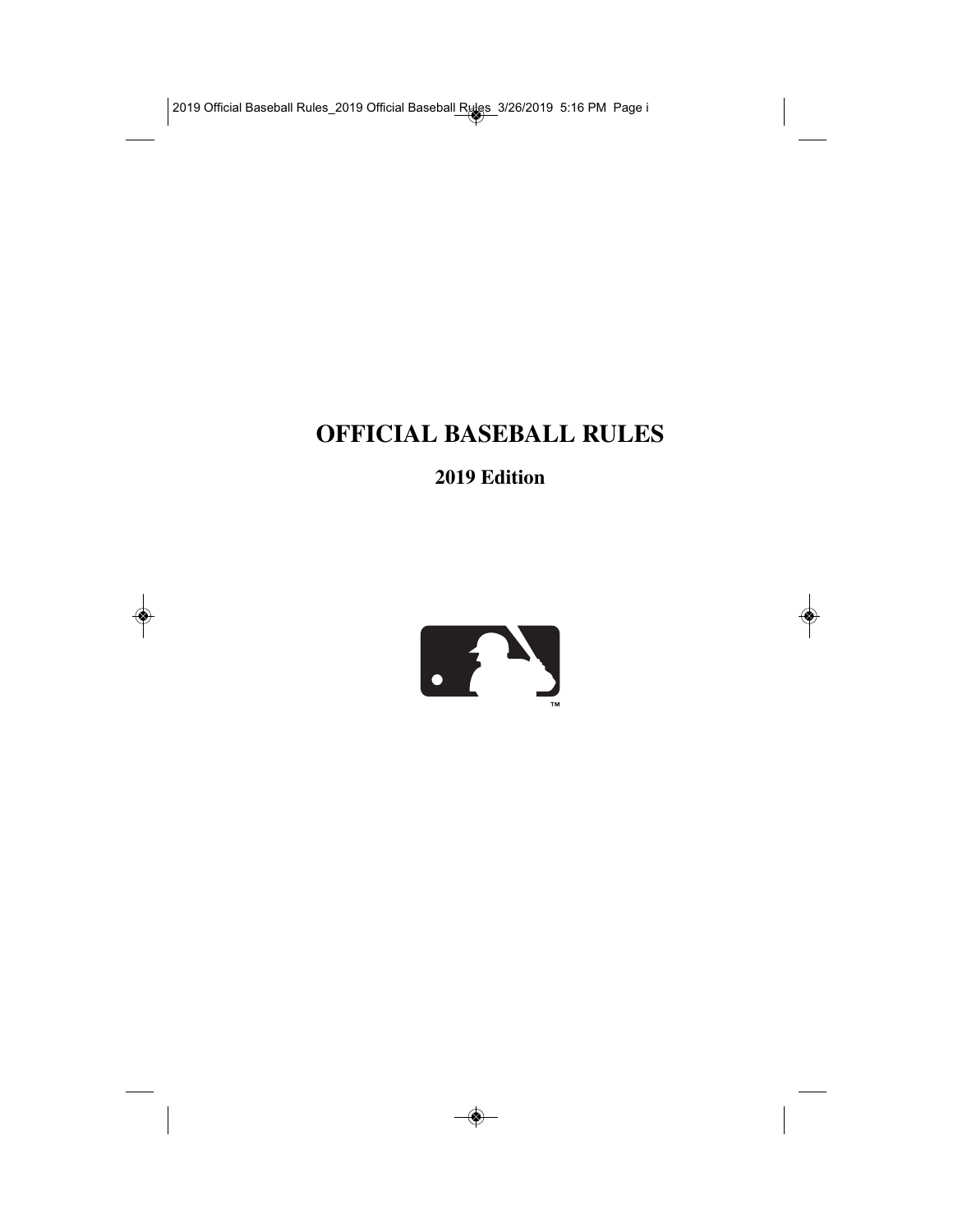

#### **OFFICIAL PLAYING RULES COMMITTEE**

Sandy Alderson, Chair Jon Daniels John Mozeliak<br>Chris Antonetti Jerry Dipoto John Schuerholz Chris Antonetti Jerry Dipoto John Schuerholz

Brian Gorman

Amateur Baseball Advisory Member Mike Gaski

> Committee Secretary Paul V. Mifsud, Jr.

> > Editor Tom Lepperd

Copyright © 2019 by the Office of the Commissioner of Baseball

All rights reserved.

No part of the *Official Baseball Rules* may be reproduced or transmitted in any form or by any means, electronic or mechanical, including photocopy, recording, or any information storage and retrieval system now known or to be invented, without permission in writing from the Office of the Commissioner of Baseball.

> The Major League Baseball silhouetted batter logo is a registered trademark of Major League Baseball Properties, Inc.

> > Cover photo by Bob Tringali/MLB Photos.

ISBN 978-0-9961140-8-0

Printed in the United States of America

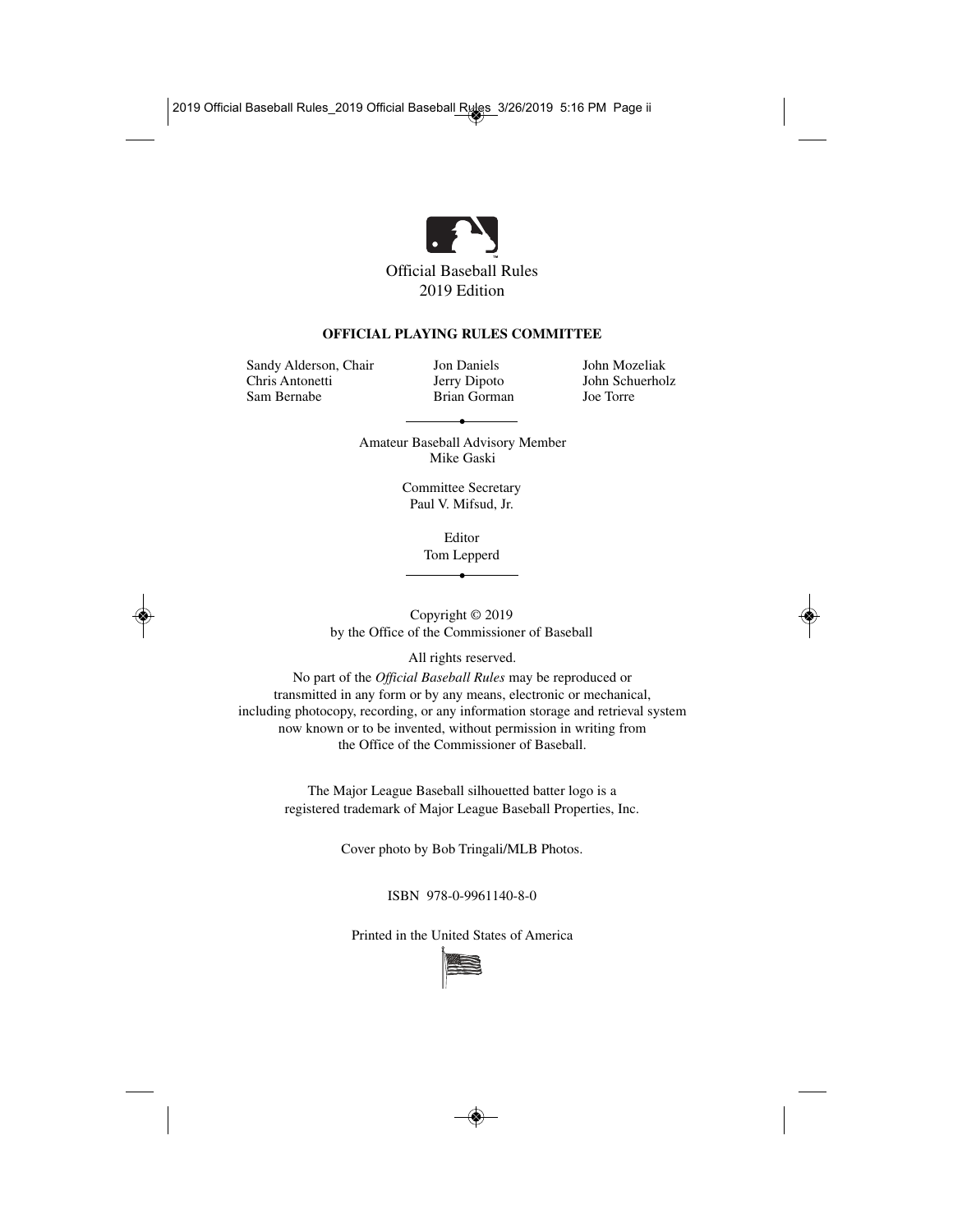#### **OFFICIAL BASEBALL RULES**

Recodified, amended and adopted by the Professional Baseball Playing Rules Committee at New York, N.Y., December 21, 1949; amended at New York, N.Y., February 5, 1951; Tampa, Fla., March 14, 1951; Chicago, Ill., March 3, 1952; New York, N.Y., November 4, 1953; New York, N.Y., December 8, 1954; Chicago, Ill., November 20, 1956; Tampa, Fla., March 30-31, 1961; Tampa, Fla., November 26, 1961; New York, N.Y., January 26, 1963; San Diego, Calif., December 2, 1963; Houston, Tex., December 1, 1964; Columbus, Ohio, November 28, 1966; Pittsburgh, Pa., December 1, 1966; Mexico City, Mexico, November 27, 1967; San Francisco, Calif., December 3, 1968; New York, N.Y., January 31, 1969; Fort Lauderdale, Fla., December 1, 1969; Los Angeles, Calif., November 30, 1970; Phoenix, Ariz., November 29, 1971; St. Petersburg, Fla., March 23, 1972; Honolulu, Hawaii, November 27, 1972; Houston, Tex., December 3 and 7, 1973; New Orleans, La., December 2, 1974; Hollywood, Fla., December 8, 1975; Los Angeles, Calif., December 6, 1976; Honolulu, Hawaii, December 5, 1977; Orlando, Fla., December 4, 1978; Toronto, Ontario, Canada, December 3, 1979; Dallas, Tex., December 8, 1980; Hollywood, Fla., December 7, 1981; Honolulu, Hawaii, December 5, 1982; Nashville, Tenn., December 5, 1983; New York, N.Y., January 8, 1985; New York, N.Y., March 27, 1986; Hollywood, Fla., December 9, 1986; New York, N.Y., November 23, 1987; New York, N.Y., January 26, 1989; Chicago, Ill., December 3, 1990; Miami, Fla., December 5, 1991; Louisville, Ky., December 4, 1992; Atlanta, Ga., December 12, 1993; New York, N.Y., January 30, 1996; Mail vote, January 2006; Teleconference, December 20, 2006; Teleconference, February 5, 2008; Las Vegas, Nev., December 9, 2008; Teleconference, May 26, 2009; Teleconference, January 25, 2010; Lake Buena Vista, Fla., December 8, 2010; Teleconference, February 16, 2011; Dallas, Tex., December 7, 2011; Nashville, Tenn., December 5, 2012; Orlando, Fla., December 11, 2013; Recodified, amended and adopted at San Diego, Calif., December 10, 2014; amended at Nashville, Tenn., December 9, 2015; Teleconference, January 11, 2017; Lake Buena Vista, Fla., December 13, 2017; Mail vote, February 2018; Las Vegas, Nev., December 12, 2018.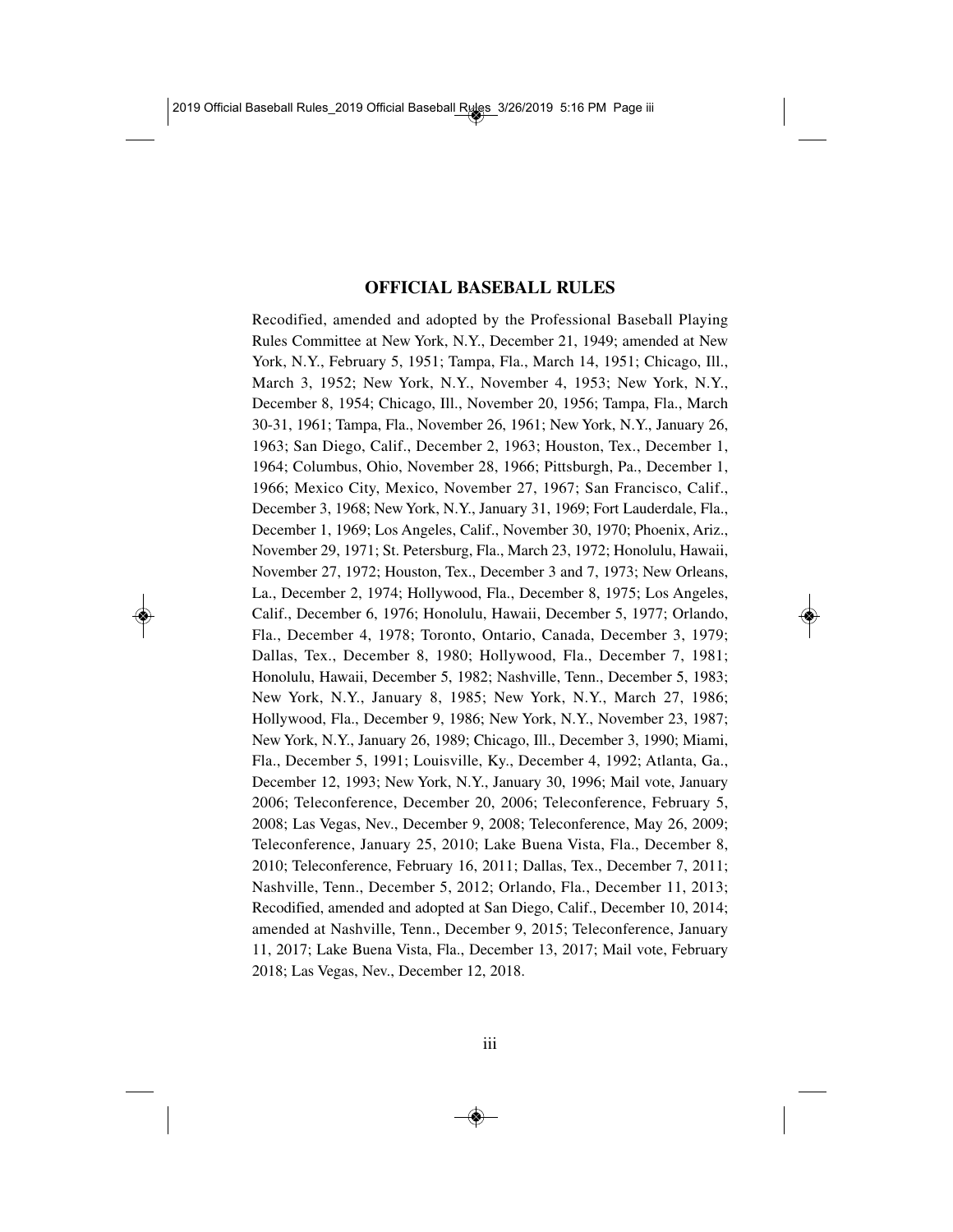# **FOREWORD**

This code of rules governs the playing of baseball games by professional teams of Major League Baseball and the leagues that are members of the National Association of Professional Baseball Leagues.

We recognize that many amateur and non-professional organizations play their games under professional rules and we are happy to make our rules available as widely as possible. It is well to remember that specifications as to fields, equipment, etc., may be modified to meet the needs of each group.

Money fines, long-term suspensions and similar penalties imposed by this code are not practicable for amateur groups, but officers and umpires of such organizations should insist on strict observance of all the rules governing the playing of the game.

Baseball not only has maintained its position as the National Game of the United States, but also has become an International Game being played in more than 100 countries. The popularity of the game will grow only so long as its players, managers, coaches, umpires and administrative officers respect the discipline of its code of rules.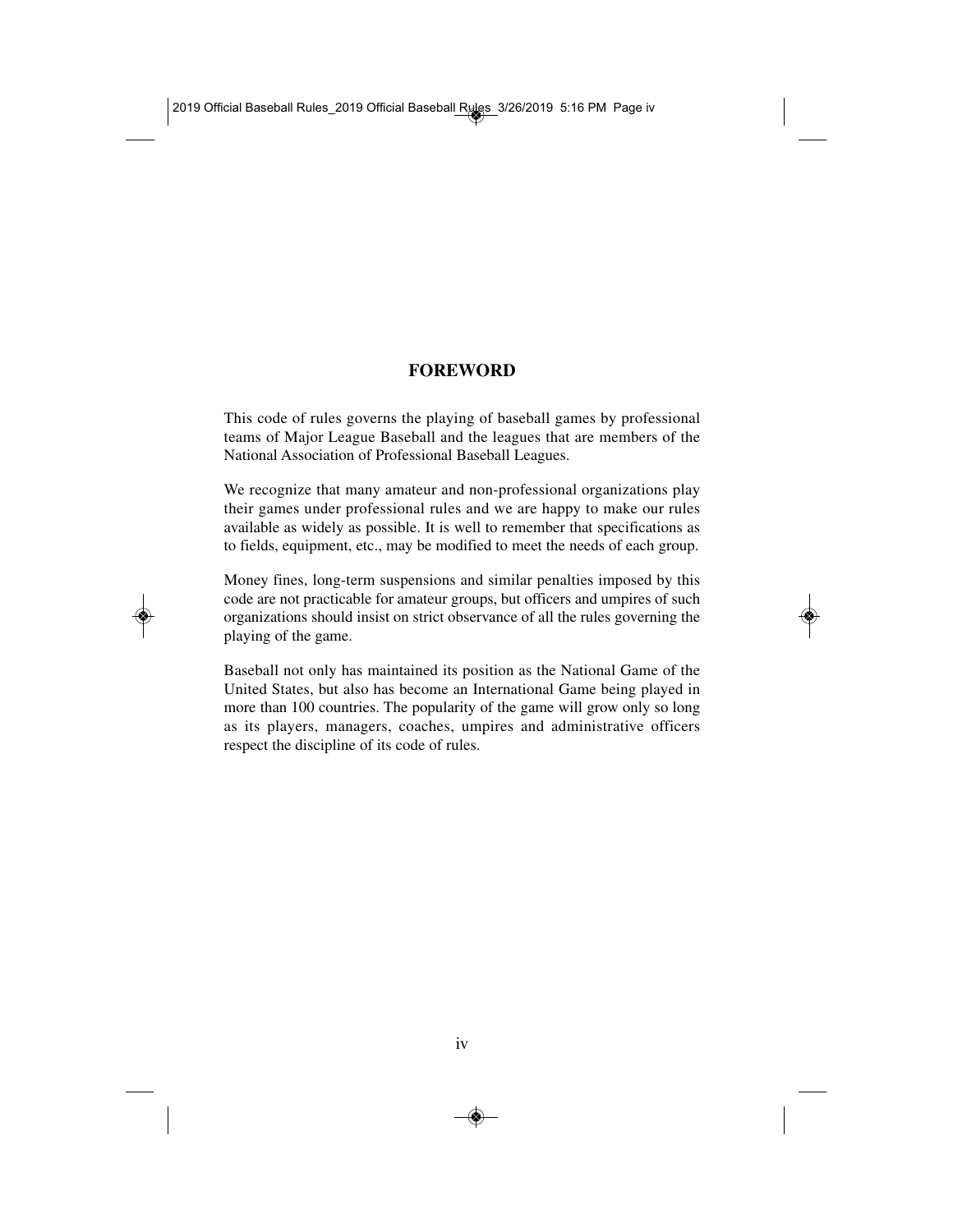# **IMPORTANT NOTES**

- (1) The Playing Rules Committee, at its December 2014 meeting, voted to reorganize and recodify the Official Baseball Rules into a more logical and organized manner. No wording or language was changed (other than the amendments made for that year); only the order and placement of the rules were modified. In this edition Comments to the Official Rules are highlighted in a shaded box rather than being printed in smaller typeface as had been the case in prior to 2015.
- (2) The Playing Rules Committee, at its December 1977 meeting, voted to incorporate the Notes/Case Book/Comments section directly into the Official Baseball Rules at the appropriate places. Basically, the Case Book interprets or elaborates on the basic rules and in essence have the same effect as rules when applied to particular sections for which they are intended.

This arrangement is designed to give quicker access to any written language pertaining to an Official Rule and does not require a reader to refer to different sections of the Official Baseball Rules book in considering the application of a particular rule.

Case Book material in this edition are in shaded boxes and are labeled as "Comment."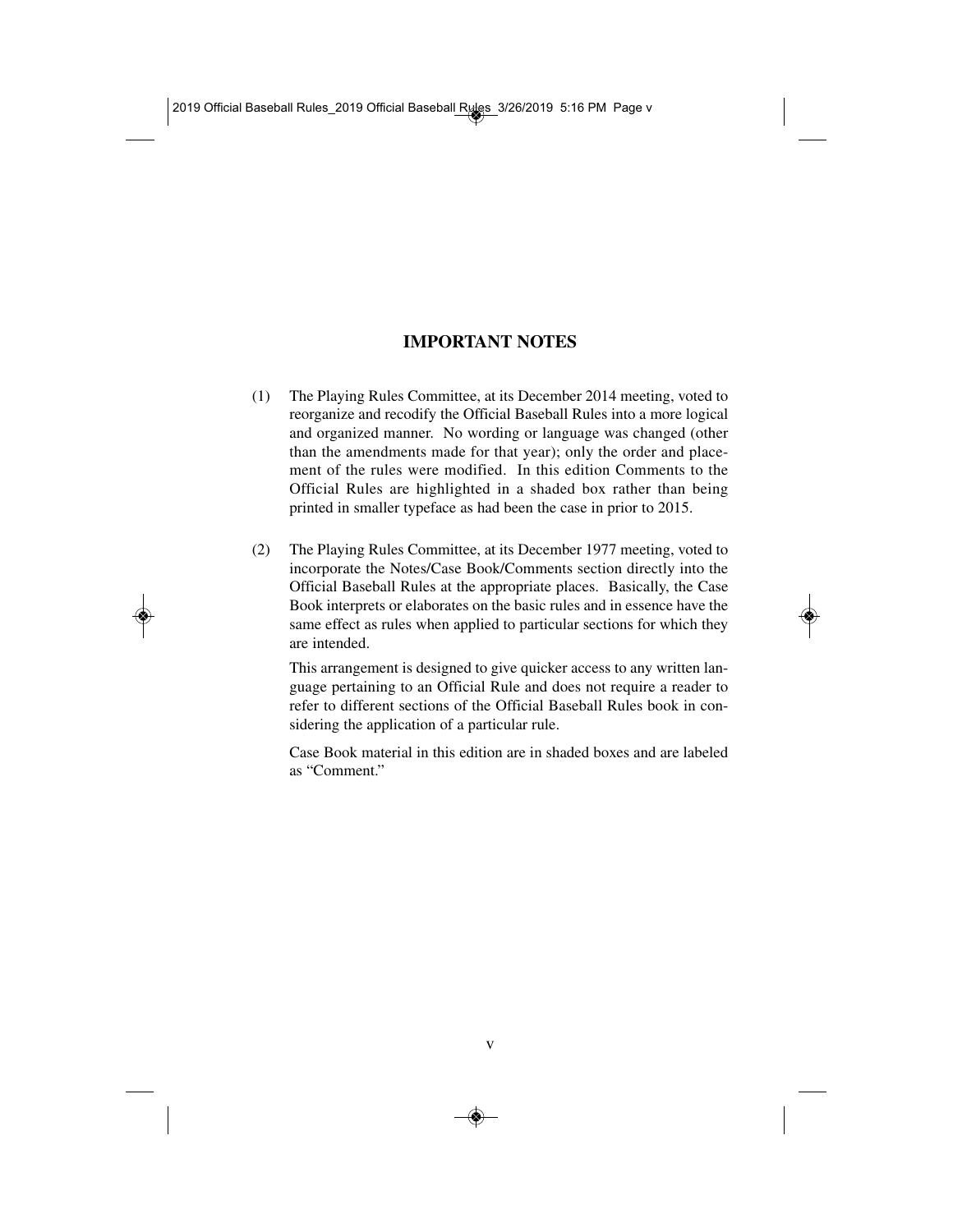### **Summary of Rule Changes for 2019**

The Official Playing Rules Committee made the following changes that will be in effect for the 2019 season:

- Amended Rule 4.03(e) to clarify Clubs' rights regarding weather conditions.
- Amended Rule 4.04(a) to be consistent with Rule  $4.03(e)$  concerning Clubs' rights during weather situations.
- Added Rule 5.05(b)(2) Comment regarding a pitched ball touching jewelry worn by a batter.
- Amended Rule  $5.06(c)(7)$  to clarify situations when a pitched ball lodges in or against the umpire's body, mask, or paraphernalia.
- Amended Rule  $5.06(c)(7)$  Comment regarding a player who intentionally places the baseball inside his uniform for the purpose of deceiving the runner(s).
- Amended Rule 5.09(b)(7) regarding a runner who is struck by a batted ball before it has gone through or by an infielder.
- Amended Rule  $5.09(b)(7)$  (second paragraph) to clarify situations when a runner is struck by an Infield Fly.
- Amended Rule 5.10(g) **only** for National Association Leagues that requires a starting pitcher, or any substitute pitcher, to face at least three batters (or retire the side) unless the pitcher is incapacitated.
- Amended Rule 5.10(*l*) Comment regarding trips to the mound (final paragraph is new).
- Amended Rule  $5.10(m)(1)$  limiting the number of mound visits without a pitching change to five per nine innings.
- Made several amendments to Rule  $5.10(m)(2)$  regarding trips to the mound: Additional language added to Rules 5.10(m)(2), 5.10(m)(2)(B),  $5.10(m)(2)(D)$ , and established new Rules  $5.10(m)(2)(E)$ , (F), and (G).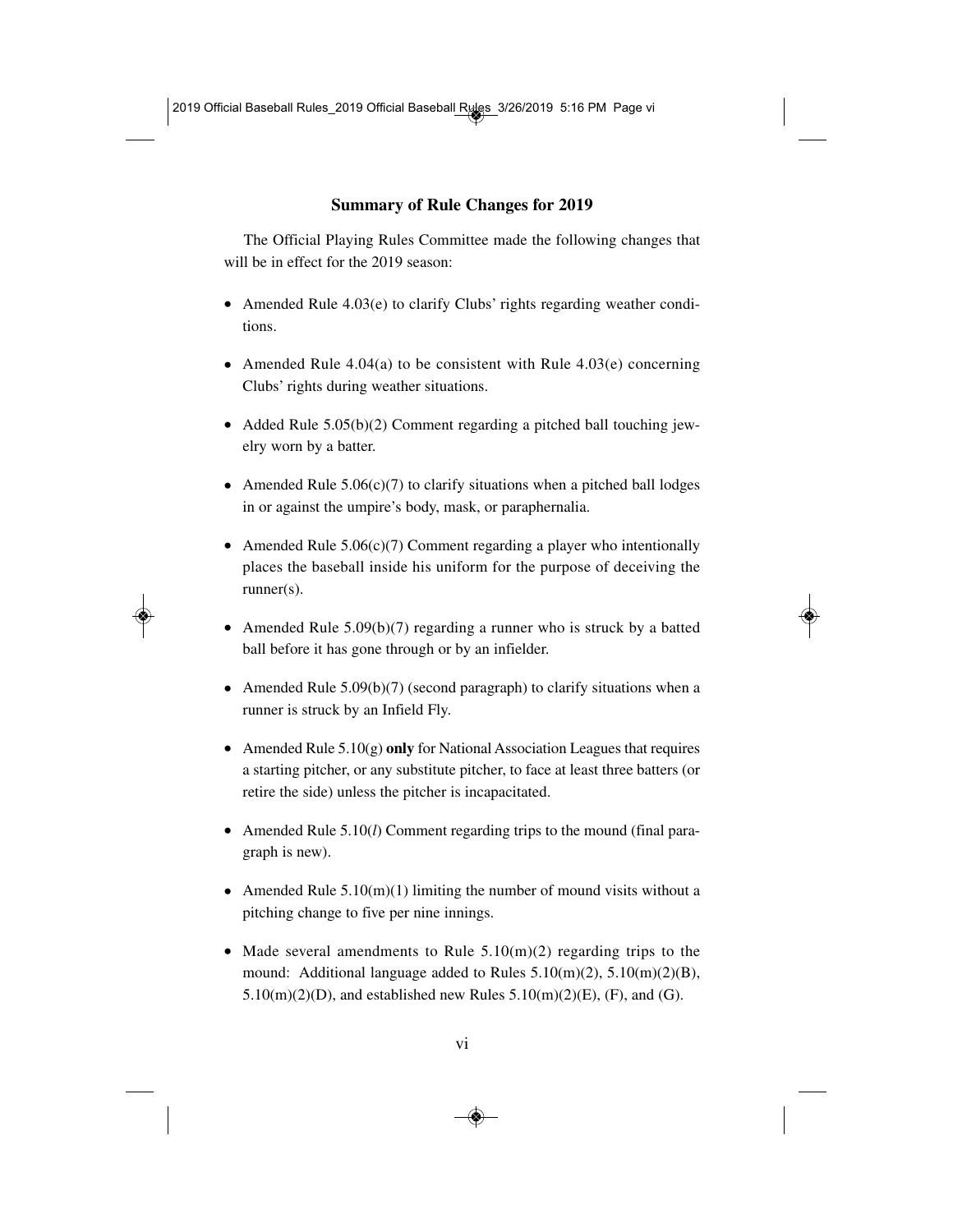# **Summary of Rule Changes for 2019, continued**

- Established new Rule  $5.10(m)(4)$  regarding enforcement of mound visits.
- Amended Rule  $6.01(i)(1)$  regarding collisions with the catcher at home plate.
- Added a sentence at the end of Rule 6.01(i) stating that reference to "the catcher" in Rule 6.01(i) also applies to other players covering home plate.
- Amended Rule  $7.03(a)(7)$  regarding forfeits when the team "fails to appear…" following the first game of a doubleheader to thirty minutes in order to agree with Rule 4.08(c).
- Amended Scoring Rule 9.01(a) in several places regarding the Official Scorer.
- Amended Scoring Rule 9.01(c) regarding interaction between the Official Scorer and various personnel.
- Amended Definitions of Terms ("TAG") with a new sentence at the end of the definition regarding jewelry worn by a player.
- Amended Definitions of Terms ("TOUCH") regarding jewelry worn by a player or umpire.

*Additional entries were also made to the Index.*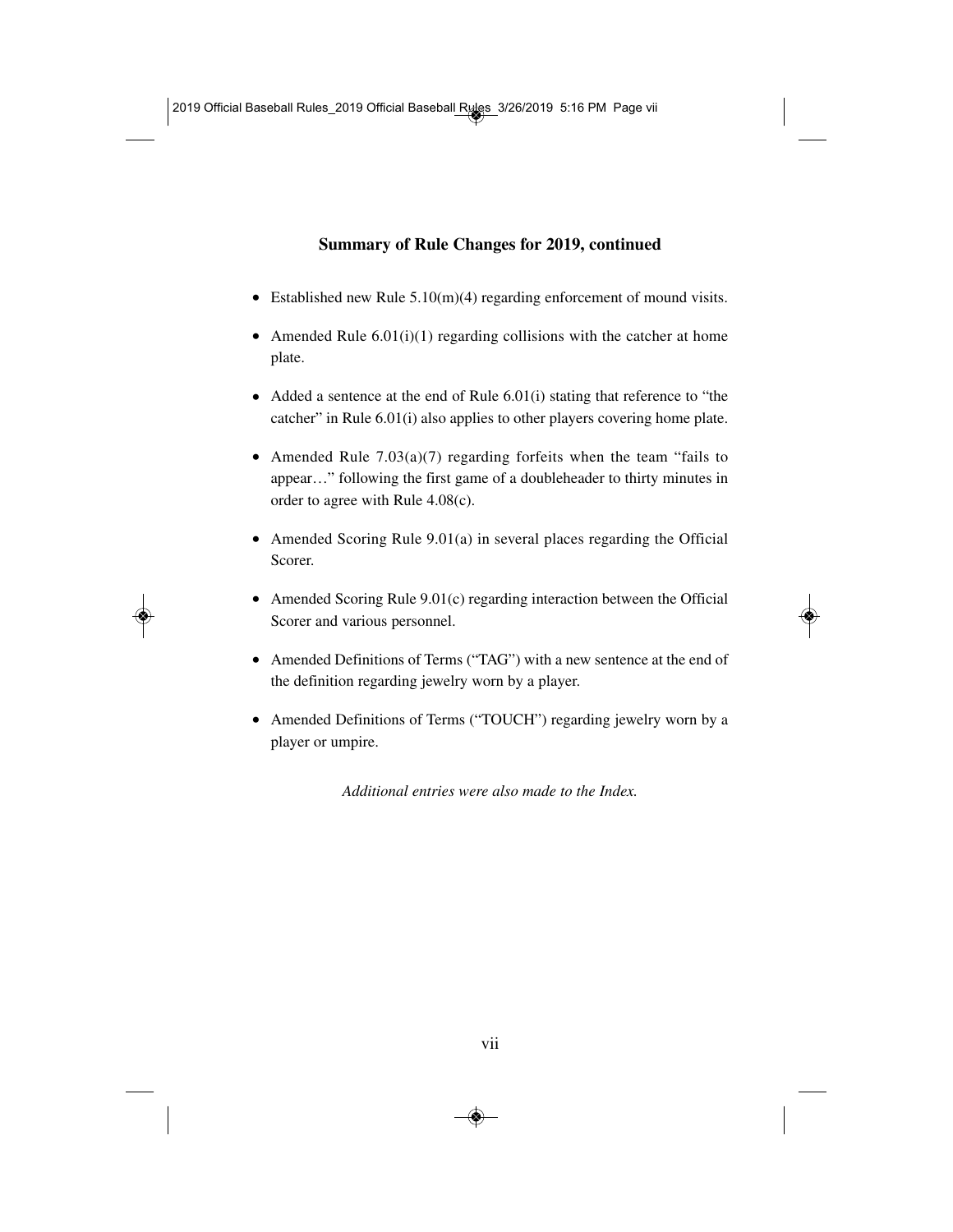# **Table of Contents 2019 Official Baseball Rules**

|      | <b>2.00-THE PLAYING FIELD</b>                                       |                |
|------|---------------------------------------------------------------------|----------------|
| 2.01 | Layout of the Field                                                 | $\overline{2}$ |
| 2.02 |                                                                     | 3              |
| 2.03 |                                                                     | 3              |
| 2.04 | The Pitcher's Plate $\dots\dots\dots\dots\dots\dots\dots\dots\dots$ | $\overline{4}$ |
| 2.05 |                                                                     | $\overline{4}$ |
|      | 3.00-EQUIPMENT AND UNIFORMS                                         |                |
| 3.01 |                                                                     | 5              |
| 3.02 |                                                                     | 5              |
| 3.03 |                                                                     | 6              |
| 3.04 |                                                                     | $\overline{7}$ |
| 3.05 | First Baseman's Glove                                               | $\overline{7}$ |
| 3.06 | Fielding Gloves                                                     | 8              |
| 3.07 | Pitcher's Glove                                                     | 9              |
| 3.08 |                                                                     | 9              |
| 3.09 | Undue Commercialization                                             | 10             |
| 3.10 | Equipment on the Field                                              | 10             |
|      | <b>4.00-GAME PRELIMINARIES</b>                                      |                |
| 4.01 | Umpire Duties                                                       | 11             |
| 4.02 | Field Manager                                                       | 12             |
| 4.03 | Exchange of Lineup Cards                                            | 12             |
| 4.04 | Weather and Field Conditions                                        | 14             |
| 4.05 | Special Ground Rules<br>15                                          |                |
| 4.06 | No Fraternization<br>15                                             |                |
| 4.07 | 15                                                                  |                |
| 4.08 | 15<br>Doubleheaders                                                 |                |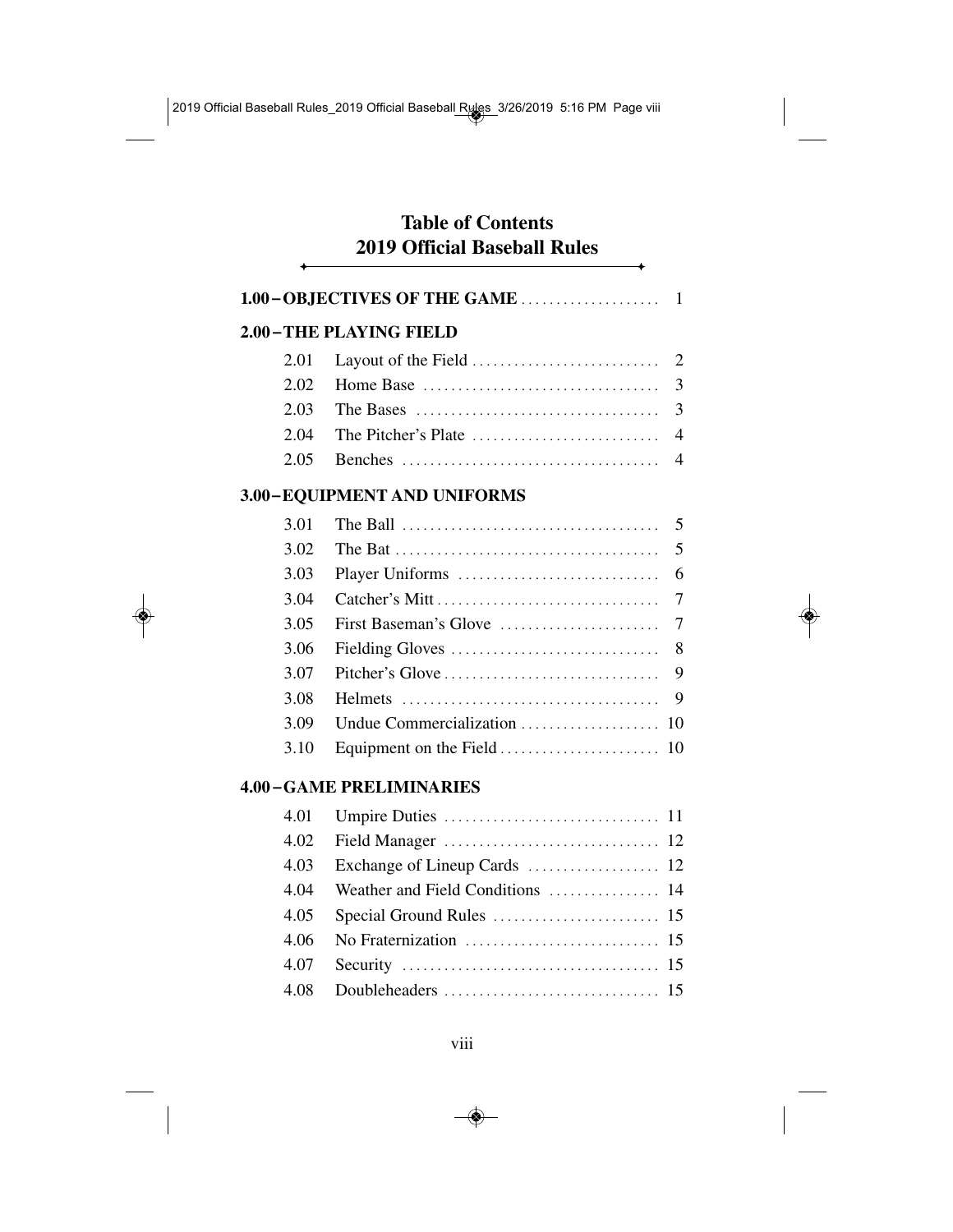# **5.00–PLAYING THE GAME**

| 5.01 |                                                                      |
|------|----------------------------------------------------------------------|
| 5.02 | Fielding Positions<br>17                                             |
| 5.03 | 17                                                                   |
| 5.04 | 18                                                                   |
|      | 18                                                                   |
|      | (b) The Batter's Box $\dots\dots\dots\dots\dots\dots\dots$<br>18     |
|      | (c) Completing Time at Bat $\dots\dots\dots\dots\dots$ 21            |
| 5.05 | When the Batter Becomes a Runner  21                                 |
| 5.06 |                                                                      |
|      |                                                                      |
|      |                                                                      |
|      |                                                                      |
| 5.07 |                                                                      |
|      |                                                                      |
|      |                                                                      |
|      |                                                                      |
|      |                                                                      |
|      |                                                                      |
|      |                                                                      |
|      | (e) Effect of Removing Pivot Foot                                    |
|      |                                                                      |
|      |                                                                      |
| 5.08 |                                                                      |
| 5.09 |                                                                      |
|      |                                                                      |
|      | (b) Retiring a Runner $\dots\dots\dots\dots\dots\dots$ 43            |
|      |                                                                      |
|      | (d) Effect of Preceding Runner's                                     |
|      |                                                                      |
|      | (e) Retiring the Side $\dots \dots \dots \dots \dots \dots \dots$ 50 |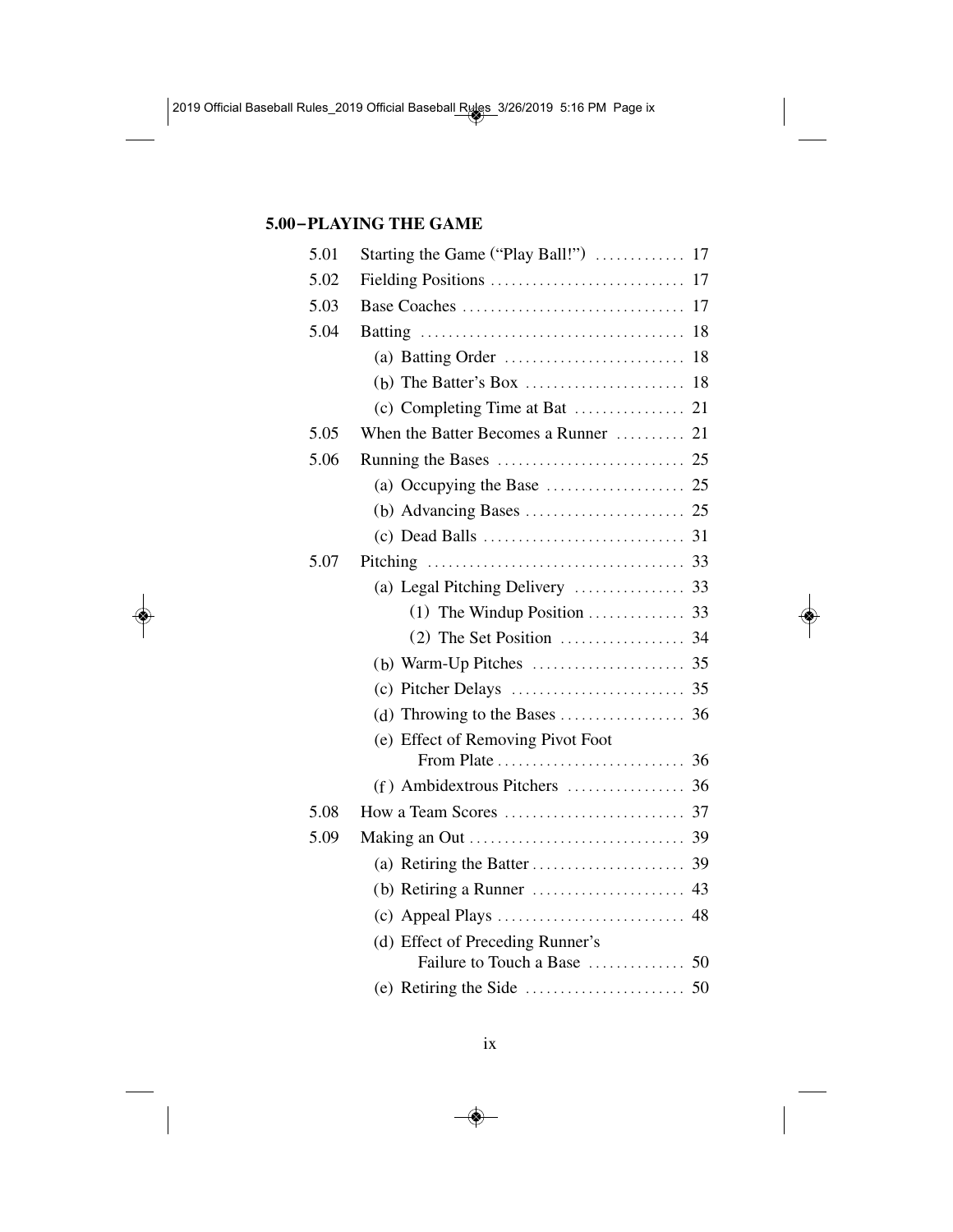| 5.10 | <b>Substitutions and Pitching Changes</b>   |  |
|------|---------------------------------------------|--|
|      | (Including Visits to the Mound) $\ldots$ 50 |  |
|      |                                             |  |
|      |                                             |  |

# **6.00–IMPROPER PLAY, ILLEGAL ACTION, AND MISCONDUCT**

| 6.01 | Interference, Obstruction, and Catcher                           |
|------|------------------------------------------------------------------|
|      |                                                                  |
|      |                                                                  |
|      |                                                                  |
|      |                                                                  |
|      |                                                                  |
|      |                                                                  |
|      |                                                                  |
|      | (g) Interference With Squeeze Play or                            |
|      | Steal of Home $\dots \dots \dots \dots \dots \dots \dots$ 70     |
|      |                                                                  |
|      | (i) Collisions at Home Plate $\dots \dots \dots \dots$ 72        |
|      | (j) Sliding to Bases on                                          |
|      |                                                                  |
| 6.02 |                                                                  |
|      |                                                                  |
|      | (b) Illegal Pitches With Bases Unoccupied . 77                   |
|      |                                                                  |
| 6.03 |                                                                  |
|      | (a) Batter Out for Illegal Action  80                            |
|      | (b) Batting Out of Turn $\dots \dots \dots \dots \dots \dots$ 81 |
| 6.04 |                                                                  |
|      |                                                                  |

# **7.00–ENDING THE GAME**

| 7.02 Suspended, Postponed, and Tie Games 88 |  |
|---------------------------------------------|--|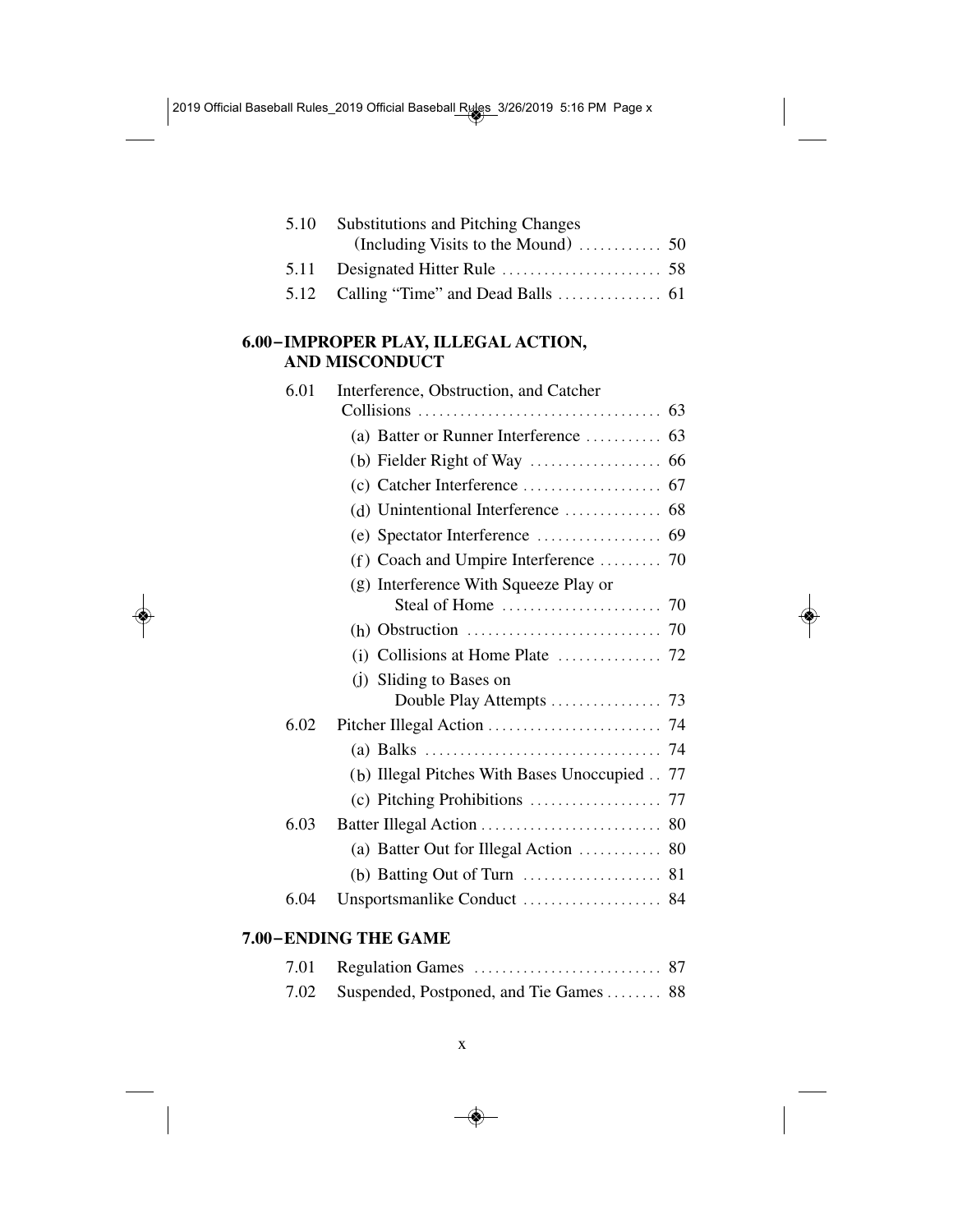# **8.00–THE UMPIRE**

| 8.01 |  |
|------|--|
|      |  |
|      |  |
|      |  |
|      |  |

# **GENERAL INSTRUCTIONS TO UMPIRES** ............100

# **9.00–THE OFFICIAL SCORER**

| 9.01 | Official Scorer (General Rules) 102            |     |
|------|------------------------------------------------|-----|
| 9.02 |                                                |     |
| 9.03 | Official Scorer Report (Additional Rules)  109 |     |
| 9.04 |                                                |     |
| 9.05 |                                                |     |
| 9.06 |                                                |     |
| 9.07 | Stolen Bases and Caught Stealing  116          |     |
| 9.08 |                                                |     |
| 9.09 |                                                | 120 |
| 9.10 |                                                |     |
| 9.11 |                                                |     |
| 9.12 |                                                |     |
| 9.13 |                                                |     |
| 9.14 |                                                | 129 |
| 9.15 | Strikeouts                                     | 129 |
| 9.16 | Earned Runs and Runs Allowed                   | 130 |
| 9.17 | Winning and Losing Pitcher                     | 135 |
| 9.18 |                                                |     |
| 9.19 | Saves for Relief Pitchers                      | 138 |
| 9.20 |                                                |     |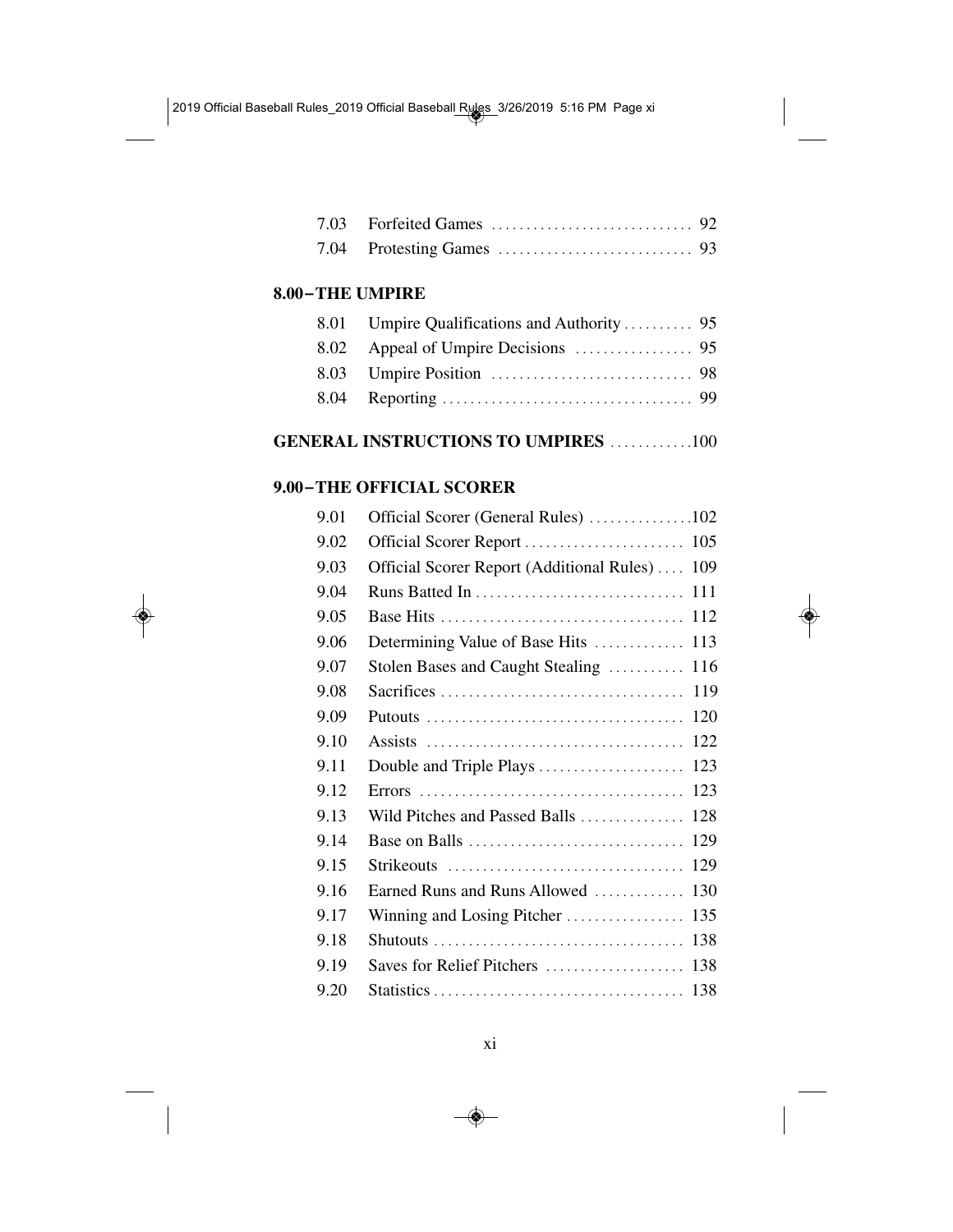| 9.21        |                                                                                               |  |
|-------------|-----------------------------------------------------------------------------------------------|--|
| 9.22        | Minimum Standards for Individual<br>Championships  140                                        |  |
| 9.23        | Guidelines for Cumulative Performance                                                         |  |
|             |                                                                                               |  |
|             |                                                                                               |  |
| 1           |                                                                                               |  |
| 2           | Layout at Home Plate, 1st, 2nd,                                                               |  |
| 3           |                                                                                               |  |
| 4           |                                                                                               |  |
| 5           | The Strike Zone $\dots \dots \dots \dots \dots \dots \dots \dots \dots \dots \dots \dots 162$ |  |
| <b>NDEX</b> |                                                                                               |  |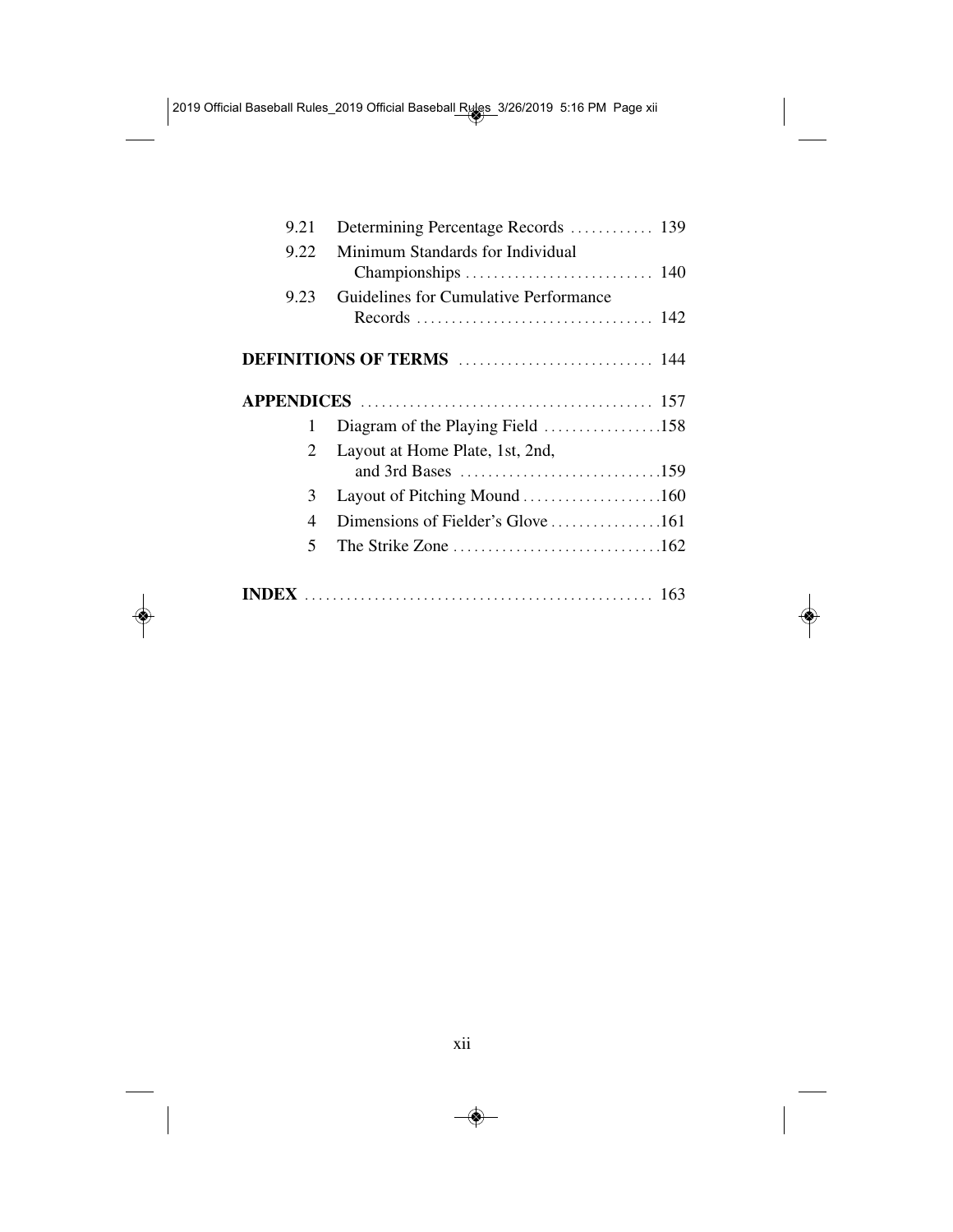# **1.00–OBJECTIVES OF THE GAME**

**1.01** Baseball is a game between two teams of nine players each, under direction of a manager, played on an enclosed field in accordance with these rules, under jurisdiction of one or more umpires.

**1.02** The offensive team's objective is to have its batter become a runner, and its runners advance.

**1.03** The defensive team's objective is to prevent offensive players from becoming runners, and to prevent their advance around the bases.

**1.04** When a batter becomes a runner and touches all bases legally he shall score one run for his team.

**1.05** The objective of each team is to win by scoring more runs than the opponent.

**1.06** The winner of the game shall be that team which shall have scored, in accordance with these rules, the greater number of runs at the conclusion of a regulation game.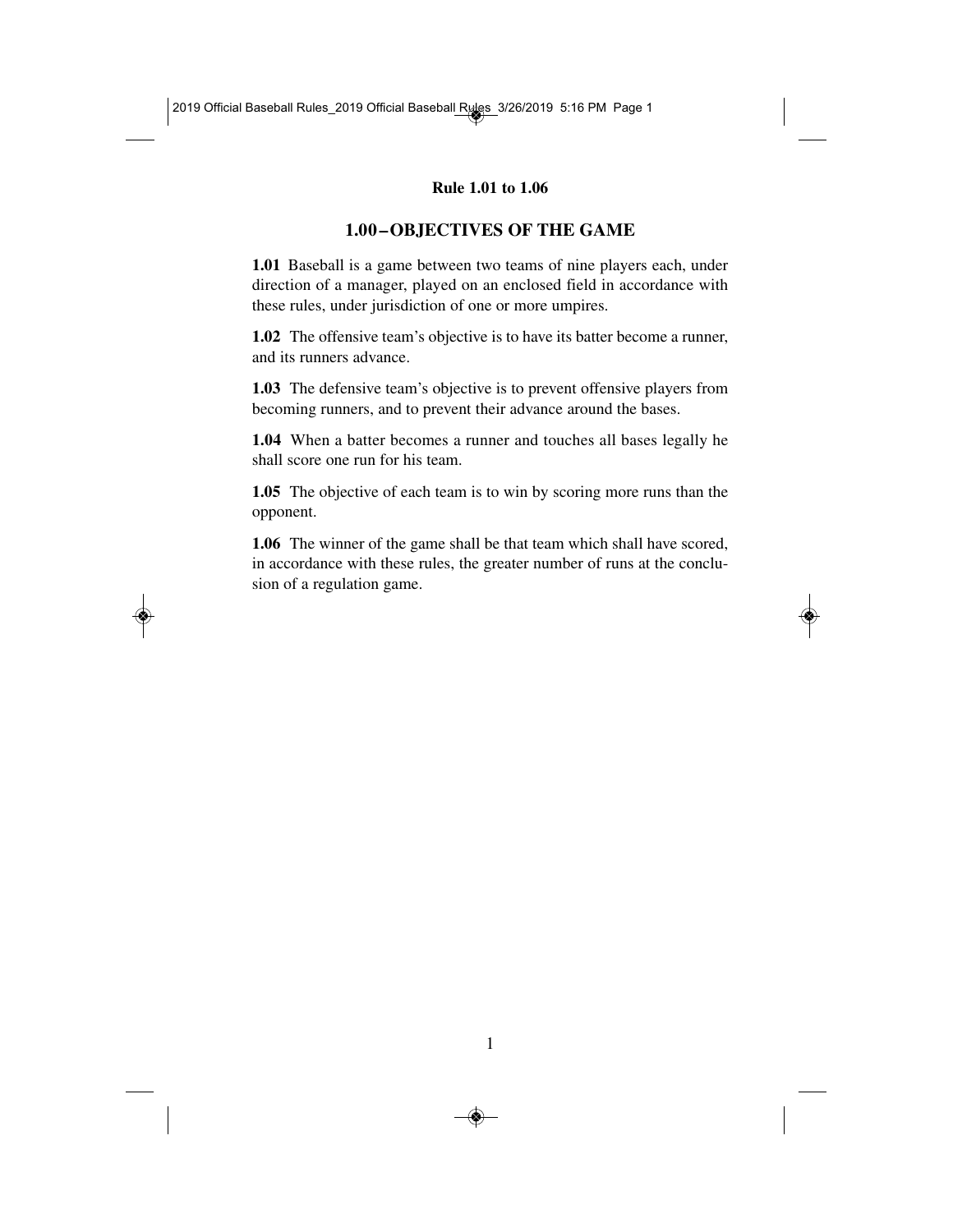#### **Rule 2.01**

# **2.00 –THE PLAYING FIELD**

#### **2.01 Layout of the Field**

The field shall be laid out according to the instructions below, supplemented by the diagrams in Appendices 1, 2, and 3.

The infield shall be a 90-foot square. The outfield shall be the area between two foul lines formed by extending two sides of the square, as in diagram in Appendix 1 (page 158). The distance from home base to the nearest fence, stand or other obstruction on fair territory shall be 250 feet or more. A distance of 320 feet or more along the foul lines, and 400 feet or more to center field is preferable. The infield shall be graded so that the base lines and home plate are level. The pitcher's plate shall be 10 inches above the level of home plate. The degree of slope from a point 6 inches in front of the pitcher's plate to a point 6 feet toward home plate shall be 1 inch to 1 foot, and such degree of slope shall be uniform. The infield and outfield, including the boundary lines, are fair territory and all other area is foul territory.

It is desirable that the line from home base through the pitcher's plate to second base shall run East-Northeast.

It is recommended that the distance from home base to the backstop, and from the base lines to the nearest fence, stand or other obstruction on foul territory shall be 60 feet or more. See Appendix 1.

When location of home base is determined, with a steel tape measure 127 feet, 33 ⁄8 inches in desired direction to establish second base. From home base, measure 90 feet toward first base; from second base, measure 90 feet toward first base; the intersection of these lines establishes first base. From home base, measure 90 feet toward third base; from second base, measure 90 feet toward third base; the intersection of these lines establishes third base. The distance between first base and third base is 127 feet, 33 ⁄8 inches. All measurements from home base shall be taken from the point where the first and third base lines intersect.

The catcher's box, the batters' boxes, the coaches' boxes, the threefoot first base lines and the next batter's boxes shall be laid out as shown in the diagrams in Appendices 1 and 2.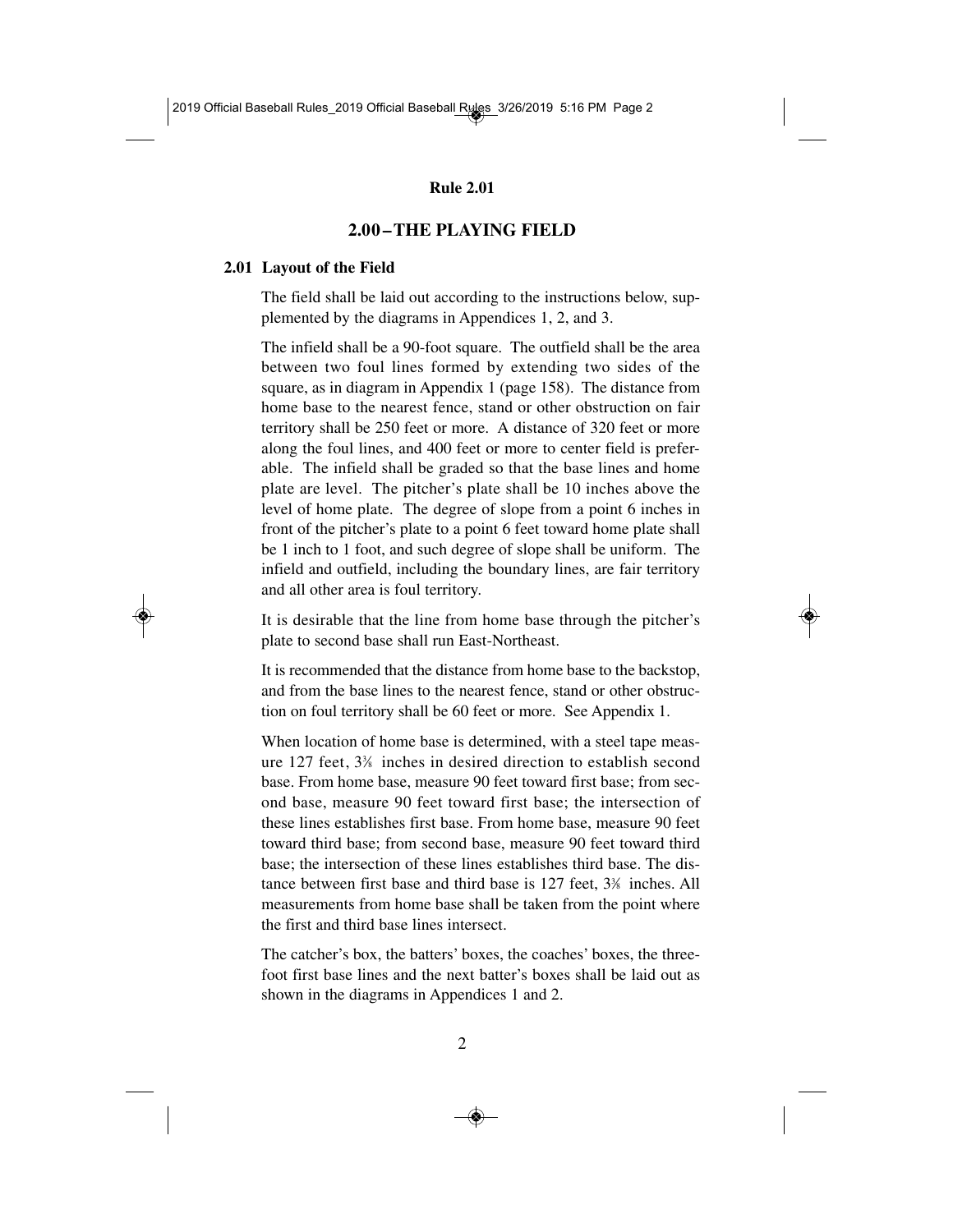The foul lines and all other playing lines indicated in the diagrams by solid black lines shall be marked with paint or non-toxic and non-burning chalk or other white material.

The grass lines and dimensions shown on the diagrams are those used in many fields, but they are not mandatory and each Club shall determine the size and shape of the grassed and bare areas of its playing field.

*NOTE*: (a) Any Playing Field constructed by a professional Club after June 1, 1958, shall provide a minimum distance of 325 feet from home base to the nearest fence, stand or other obstruction on the right and left field foul lines, and a minimum distance of 400 feet to the center field fence.

(b) No existing playing field shall be remodeled after June 1, 1958, in such manner as to reduce the distance from home base to the foul poles and to the center field fence below the minimum specified in paragraph (a) above.

# **2.02 Home Base**

Home base shall be marked by a five-sided slab of whitened rubber. It shall be a 17-inch square with two of the corners removed so that one edge is 17 inches long, two adjacent sides are 8½ inches and the remaining two sides are 12 inches and set at an angle to make a point. It shall be set in the ground with the point at the intersection of the lines extending from home base to first base and to third base; with the 17-inch edge facing the pitcher's plate, and the two 12-inch edges coinciding with the first and third base lines. The top edges of home base shall be beveled and the base shall be fixed in the ground level with the ground surface. (*See* drawing D in Appendix 2.)

#### **2.03 The Bases**

First, second and third bases shall be marked by white canvas or rubber-covered bags, securely attached to the ground as indicated in Diagram 2. The first and third base bags shall be entirely within the infield. The second base bag shall be centered on second base. The bags shall be 15 inches square, not less than three nor more than five inches thick, and filled with soft material.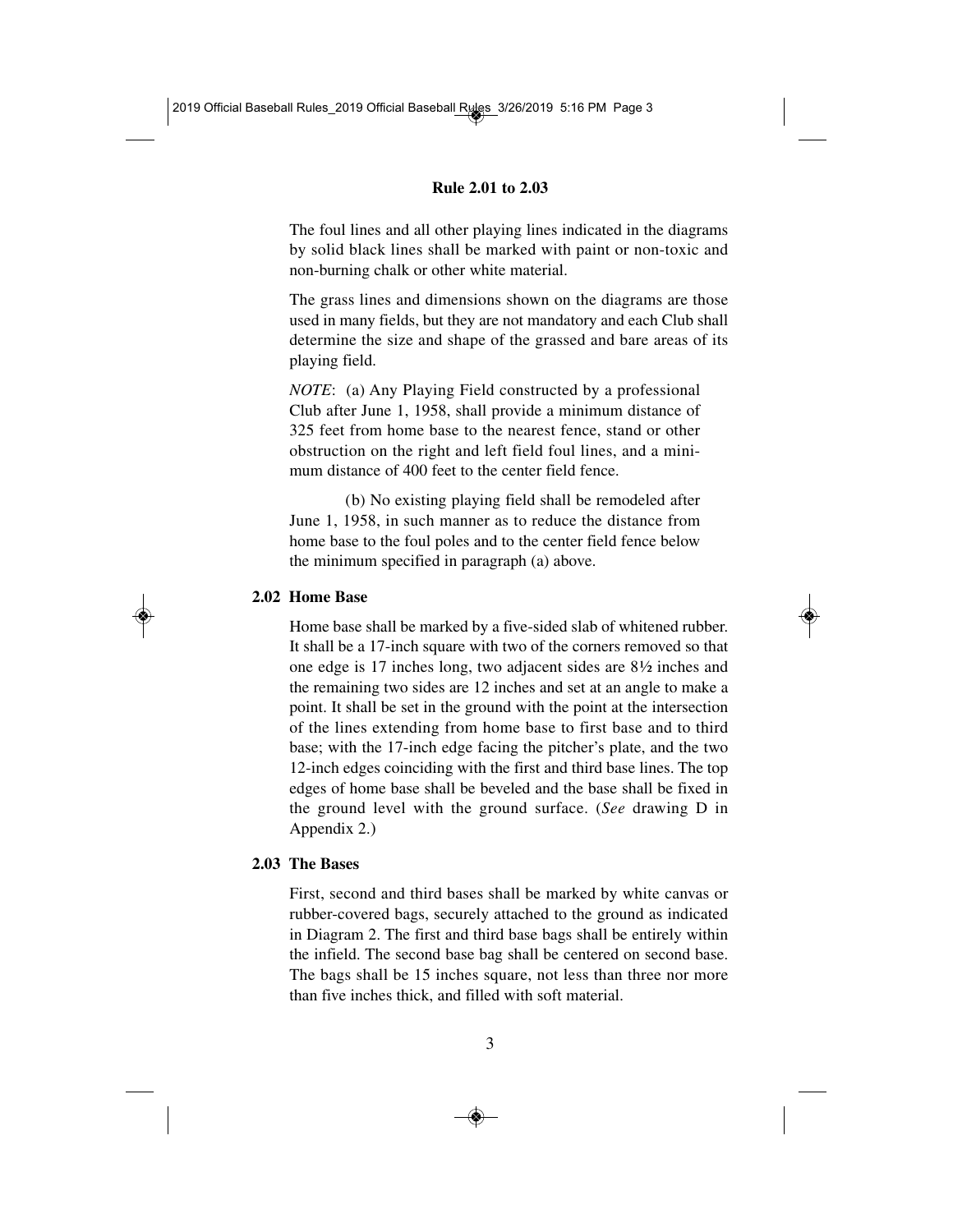# **2.04 The Pitcher's Plate**

The pitcher's plate shall be a rectangular slab of whitened rubber, 24 inches by 6 inches. It shall be set in the ground as shown in Diagrams 1 and 2, so that the distance between the pitcher's plate and home base (the rear point of home plate) shall be 60 feet, 6 inches.

# **2.05 Benches**

The home Club shall furnish players' benches, one each for the home and visiting teams. Such benches shall not be less than twenty-five feet from the base lines. They shall be roofed and shall be enclosed at the back and ends.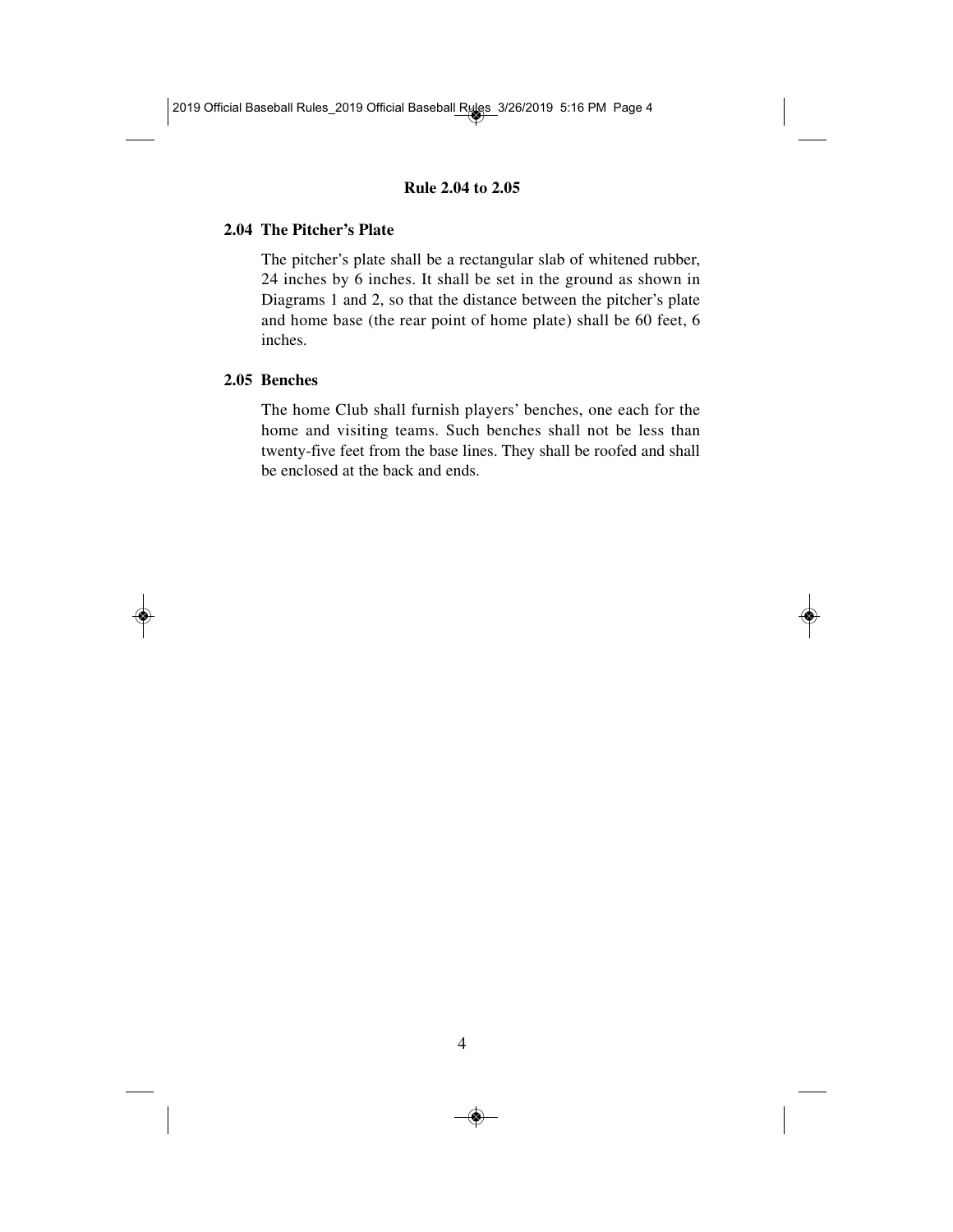# **3.00–EQUIPMENT AND UNIFORMS**

#### **3.01 The Ball**

The ball shall be a sphere formed by yarn wound around a small core of cork, rubber or similar material, covered with two strips of white horsehide or cowhide, tightly stitched together. It shall weigh not less than five nor more than 5¼ ounces avoirdupois and measure not less than nine nor more than 9¼ inches in circumference.

No player shall intentionally discolor or damage the ball by rubbing it with soil, rosin, paraffin, licorice, sand-paper, emery-paper or other foreign substance.

*PENALTY*: The umpire shall demand the ball and remove the offender from the game. In addition, the offender shall be suspended automatically for 10 games. For rules in regard to a pitcher defacing the ball, see Rules  $6.02(c)(2)$  through  $(6)$ .

*Rule 3.01 Comment*: Should a ball come partially apart in a game, it is in play until the play is completed.

#### **3.02 The Bat**

(a) The bat shall be a smooth, round stick not more than 2.61 inches in diameter at the thickest part and not more than 42 inches in length. The bat shall be one piece of solid wood.

*NOTE*: No laminated or experimental bats shall be used in a professional game (either championship season or exhibition games) until the manufacturer has secured approval from the Rules Committee of his design and methods of manufacture.

- (b) Cupped Bats. An indentation in the end of the bat up to 1¼ inches in depth is permitted and may be no wider than two inches and no less than one inch in diameter. The indentation must be curved with no foreign substance added.
- (c) The bat handle, for not more than 18 inches from its end, may be covered or treated with any material or substance to improve the grip. Any such material or substance that extends past the 18 inch limitation shall cause the bat to be removed from the game.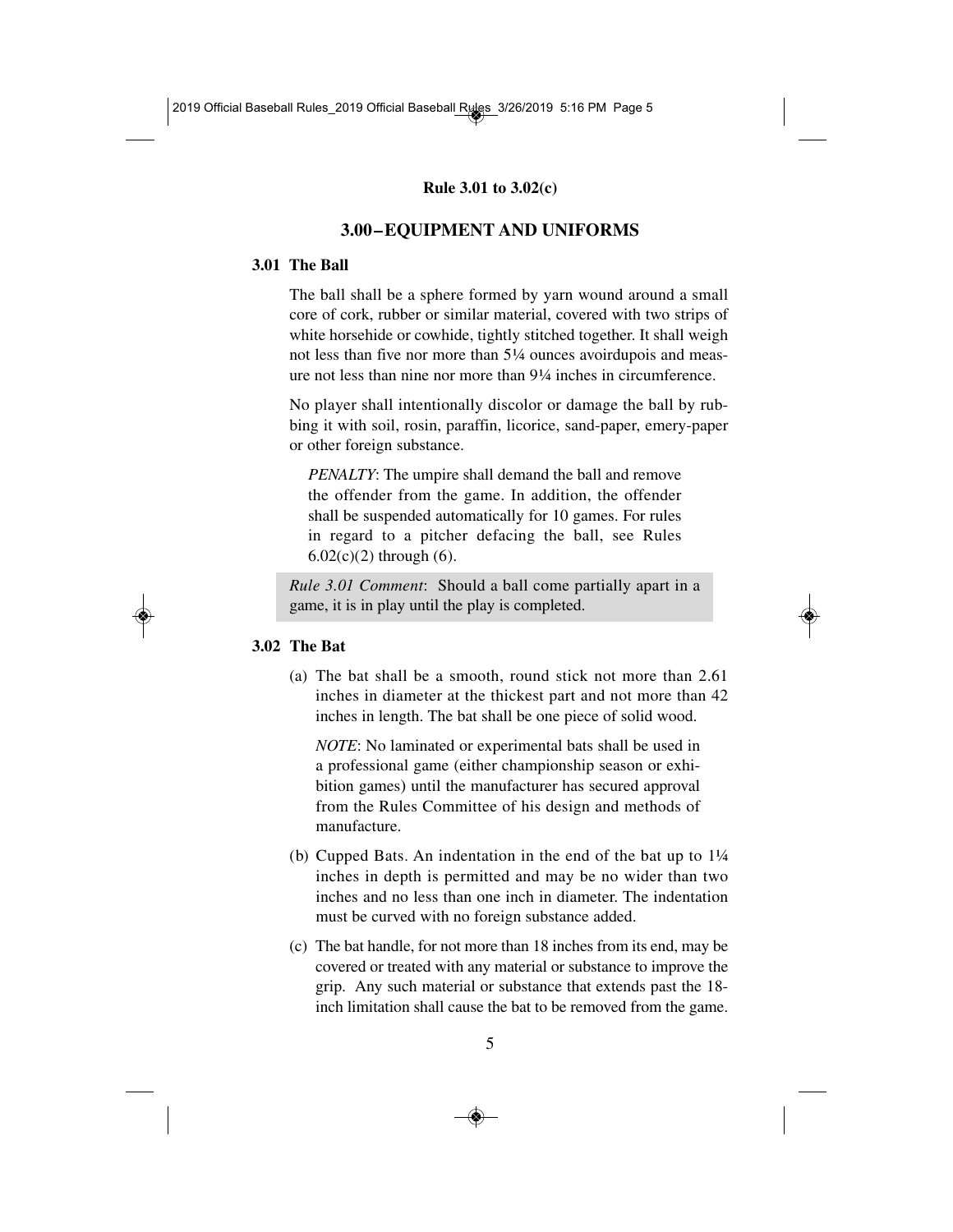*NOTE*: If the umpire discovers that the bat does not conform to (c) above until a time during or after which the bat has been used in play, it shall not be grounds for declaring the batter out, or ejected from the game.

*Rule 3.02(c) Comment:* If pine tar extends past the 18-inch limitation, then the umpire, on his own initiative or if alerted by the opposing team, shall order the batter to use a different bat. The batter may use the bat later in the game only if the excess substance is removed. If no objections are raised prior to a bat's use, then a violation of Rule 3.02(c) on that play does not nullify any action or play on the field and no protests of such play shall be allowed.

(d) No colored bat may be used in a professional game unless approved by the Rules Committee.

# **3.03 Player Uniforms**

- (a) All players on a team shall wear uniforms identical in color, trim and style, and all players' uniforms shall include minimal six-inch numbers on their backs.
- (b) Any part of an undershirt exposed to view shall be of a uniform solid color for all players on a team. Any player other than the pitcher may have numbers, and /or letters, insignia attached to the sleeve of the undershirt.
- (c) No player whose uniform does not conform to that of his teammates shall be permitted to participate in a game.
- (d) A league may provide that each team shall wear a distinctive uniform at all times, or that each team shall have two sets of uniforms, white for home games and a different color for road games.
- (e) Sleeve lengths may vary for individual players, but the sleeves of each individual player shall be approximately the same length, and no player shall wear ragged, frayed or slit sleeves.
- (f ) No player shall attach to his uniform tape or other material of a different color from his uniform.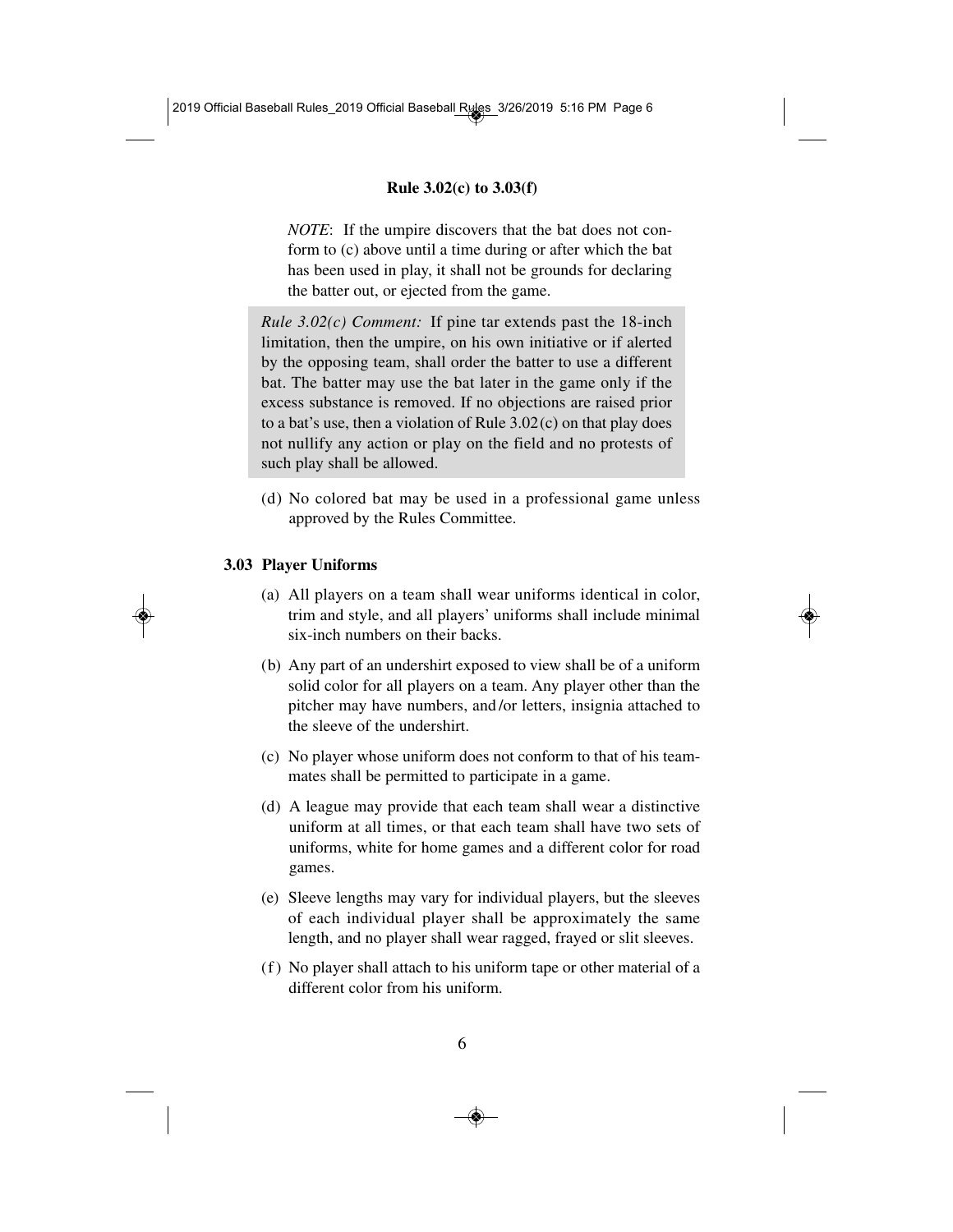- (g) No part of the uniform shall include a pattern that imitates or suggests the shape of a baseball.
- (h) Glass buttons and polished metal shall not be used on a uniform.
- (i) No player shall attach anything to the heel or toe of his shoe other than the ordinary shoe plate or toe plate. Shoes with pointed spikes similar to golf or track shoes shall not be worn.
- ( j) No part of the uniform shall include patches or designs relating to commercial advertisements.
- (k) A league may provide that the uniforms of its member teams include the names of its players on their backs. Any name other than the last name of the player must be approved by the League President. If adopted, all uniforms for a team must have the names of its players.

#### **3.04 Catcher's Mitt**

The catcher may wear a leather mitt not more than thirty-eight inches in circumference, nor more than fifteen and one-half inches from top to bottom. Such limits shall include all lacing and any leather band or facing attached to the outer edge of the mitt. The space between the thumb section and the finger section of the mitt shall not exceed six inches at the top of the mitt and four inches at the base of the thumb crotch. The web shall measure not more than seven inches across the top or more than six inches from its top to the base of the thumb crotch. The web may be either a lacing, lacing through leather tunnels, or a center piece of leather which may be an extension of the palm, connected to the mitt with lacing and constructed so that it will not exceed any of the above mentioned measurements.

#### **3.05 First Baseman's Glove**

The first baseman may wear a leather glove or mitt not more than thirteen inches long from top to bottom and not more than eight inches wide across the palm, measured from the base of the thumb crotch to the outer edge of the mitt. The space between the thumb section and the finger section of the mitt shall not exceed four inches at the top of the mitt and three and one-half inches at the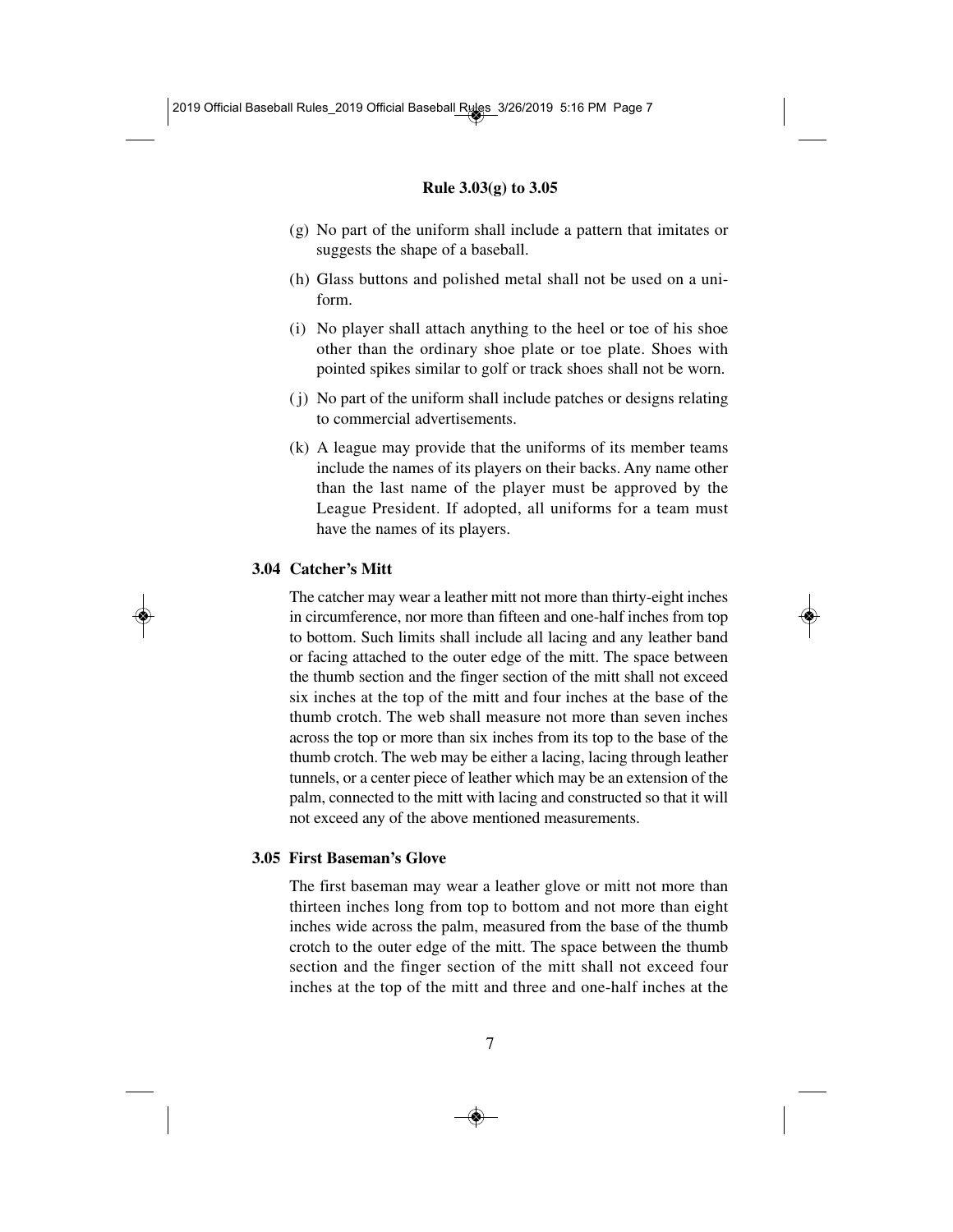base of the thumb crotch. The mitt shall be constructed so that this space is permanently fixed and cannot be enlarged, extended, widened, or deepened by the use of any materials or process whatsoever. The web of the mitt shall measure not more than five inches from its top to the base of the thumb crotch. The web may be either a lacing, lacing through leather tunnels, or a center piece of leather which may be an extension of the palm connected to the mitt with lacing and constructed so that it will not exceed the above mentioned measurements. The webbing shall not be constructed of wound or wrapped lacing or deepened to make a net type of trap. The glove may be of any weight.

#### **3.06 Fielding Gloves**

Each fielder, other than the catcher, may use or wear a leather glove. The measurements covering size of glove shall be made by measuring front side or ball receiving side of glove. The tool or measuring tape shall be placed to contact the surface or feature of item being measured and follow all contours in the process. The glove shall not measure more than 13 inches from the tip of any one of the 4 fingers, through the ball pocket to the bottom edge or heel of glove. The glove shall not measure more than  $7\frac{3}{4}$  inches wide, measured from the inside seam at base of first finger, along base of other fingers, to the outside edge of little finger edge of glove. The space or area between the thumb and first finger, called crotch, may be filled with leather webbing or back stop. The webbing may be constructed of two plies of standard leather to close the crotch area entirely, or it may be constructed of a series of tunnels made of leather, or a series of panels of leather, or of lacing leather thongs. The webbing may not be constructed of wound or wrapped lacing to make a net type of trap. When webbing is made to cover entire crotch area, the webbing can be constructed so as to be flexible. When constructed of a series of sections, they must be joined together. These sections may not be so constructed to allow depression to be developed by curvatures in the section sides. The webbing shall be made to control the size of the crotch opening. The crotch opening shall measure not more than  $4\frac{1}{2}$  inches at the top, not more than 5 ¾ inches deep, and shall be 3 ½ inches wide at its bottom. The opening of the crotch shall not be more than  $4\frac{1}{2}$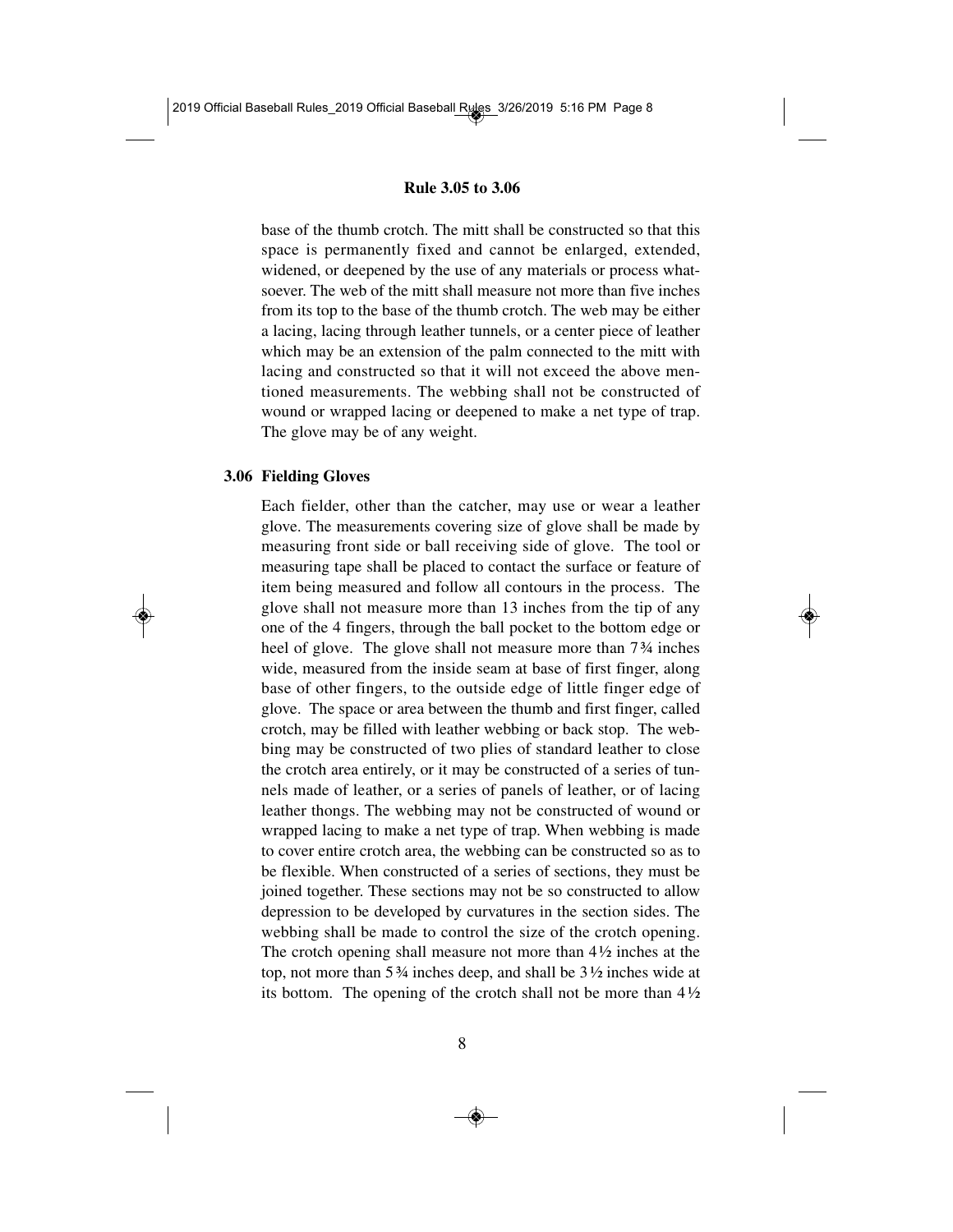inches at any point below its top. The webbing shall be secured at each side, and at top and bottom of crotch. The attachment is to be made with leather lacing, these connections to be secured. If they stretch or become loose, they shall be adjusted to their proper condition. The glove can be of any weight. *See* Appendix 4 for diagram of glove dimensions.

# **3.07 Pitcher's Glove**

- (a) The pitcher's glove may not, exclusive of piping, be white, gray, nor, in the judgment of an umpire, distracting in any manner. No fielder, regardless of position, may use a fielding glove that falls within a PANTONE® color set lighter than the current 14-series.
- (b) No pitcher shall attach to his glove any foreign material of a color different from the glove.
- (c) The umpire-in-chief shall cause a glove that violates Rules 3.07(a) or (b) to be removed from the game, either on his own initiative, at the recommendation of another umpire or upon complaint of the opposing manager that the umpire-in-chief agrees has merit.

#### **3.08 Helmets**

A Professional League shall adopt the following rule pertaining to the use of helmets:

- (a) All players shall use some type of protective helmet while at bat and while running the bases.
- (b) All players in National Association Leagues shall wear a double ear-flap helmet while at bat.
- (c) All Major League players must wear a single ear-flap helmet (or at the player's option, a double ear-flap helmet).
- (d) All catchers shall wear a catcher's protective helmet and face mask while receiving a pitch.
- (e) All base coaches shall wear a protective helmet while performing their duties.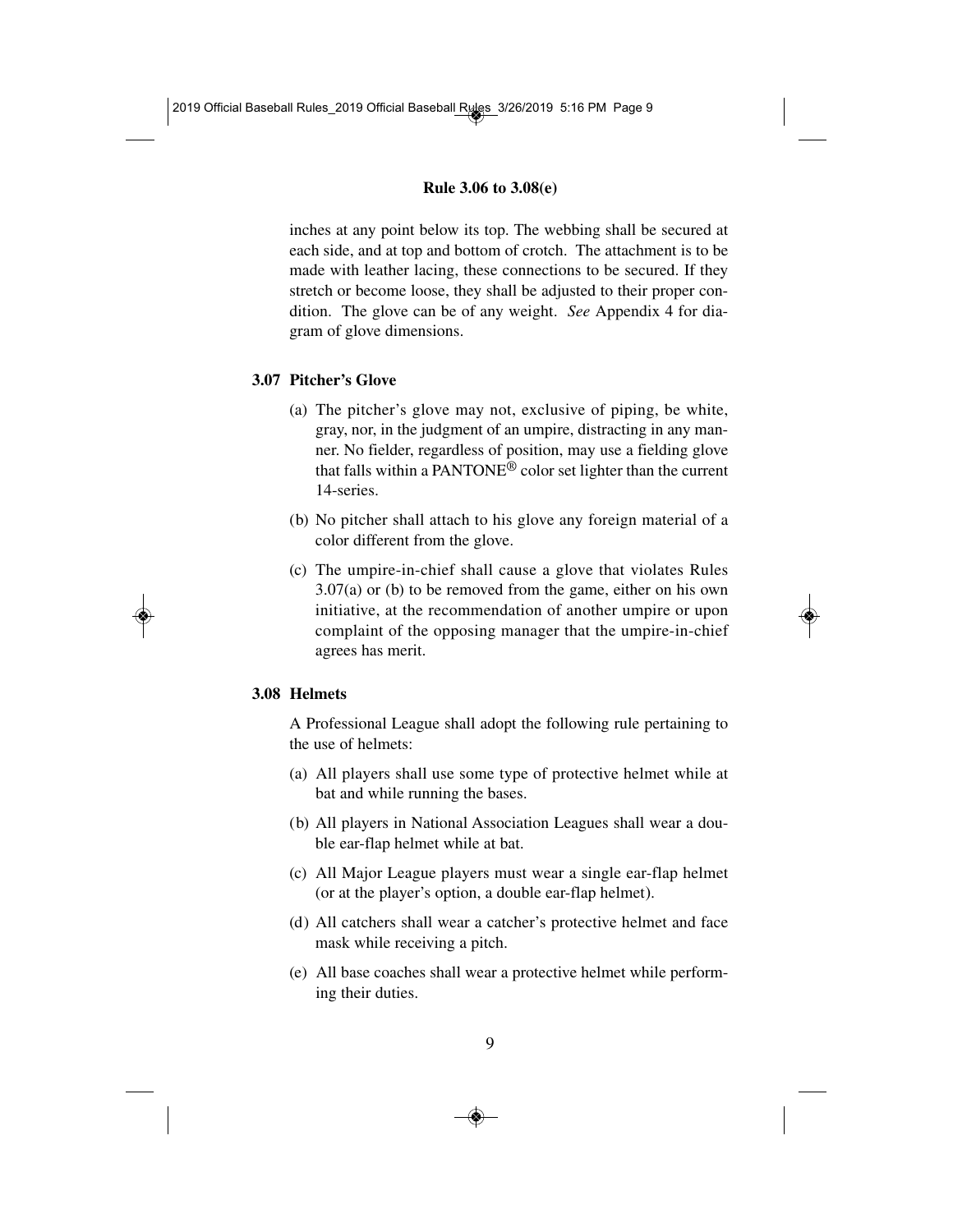(f ) All bat/ball boys or girls shall wear a double ear-flap protective helmet while performing their duties.

*Rule 3.08 Comment*: If the umpire observes any violation of these rules, he shall direct the violation to be corrected. If the violation is not corrected within a reasonable time, in the umpire's judgment, the umpire shall eject the offender from the game, and disciplinary action, as appropriate, will be recommended.

# **3.09 Undue Commercialization**

Playing equipment including but not limited to the bases, pitcher's plate, baseball, bats, uniforms, catcher's mitts, first baseman's gloves, infielders' and outfielders' gloves and protective helmets, as detailed in the provisions of this rule, shall not contain any undue commercialization of the product. Designations by the manufacturer on any such equipment must be in good taste as to the size and content of the manufacturer's logo or the brand name of the item. The provisions of this Rule 3.09 shall apply to professional leagues only.

*NOTE*: Manufacturers who plan innovative changes in baseball equipment for professional baseball leagues should submit same to the Official Playing Rules Committee prior to production.

# **3.10 Equipment on the Field**

- (a) Members of the offensive team shall carry all gloves and other equipment off the field and to the dugout while their team is at bat. No equipment shall be left lying on the field, either in fair or foul territory.
- (b) The use of any markers on the field that create a tangible reference system on the field is prohibited.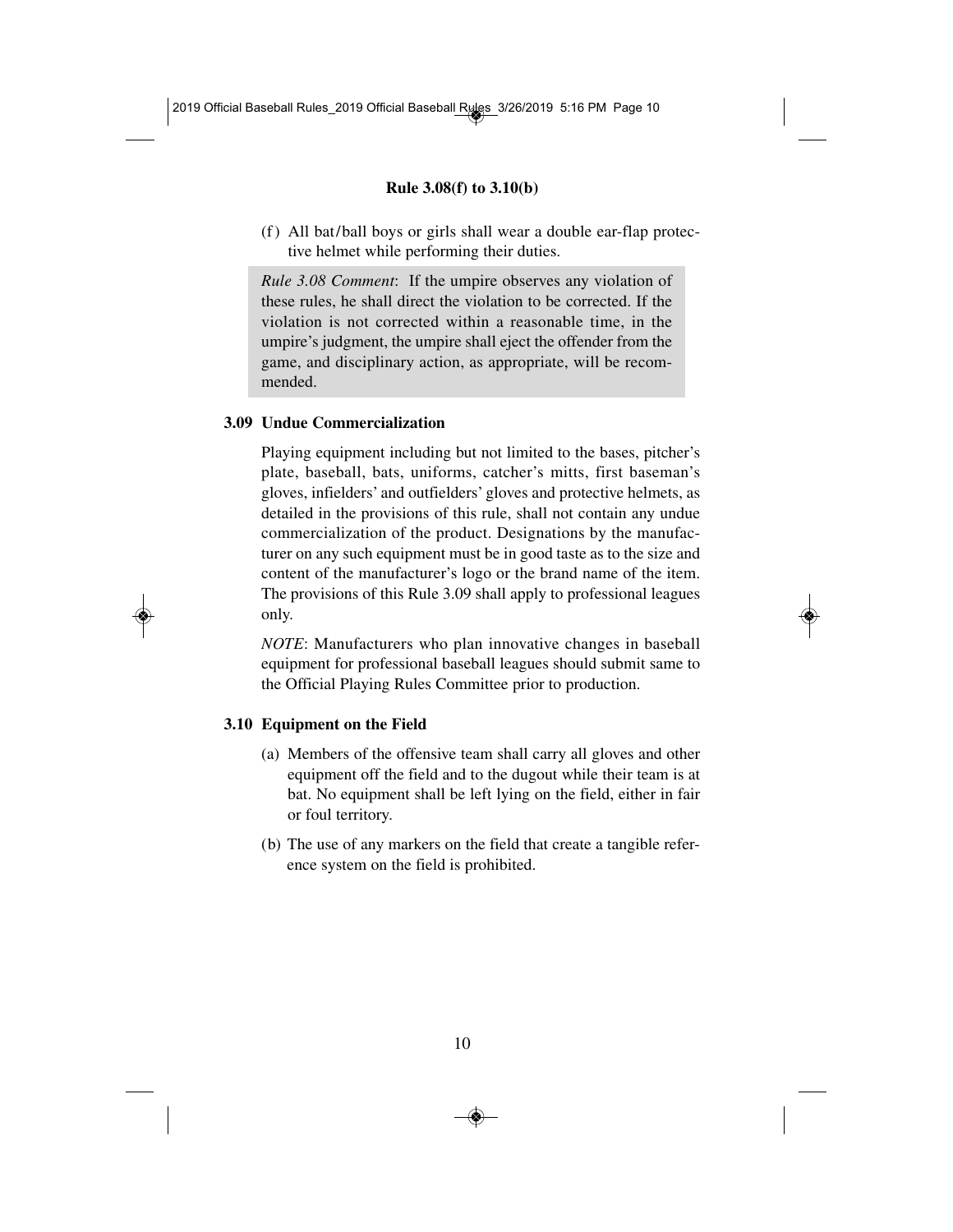# **4.00 –GAME PRELIMINARIES**

#### **4.01 Umpire Duties**

Before the game begins the umpire shall:

- (a) Require strict observance of all rules governing implements of play and equipment of players;
- (b) Be sure that all playing lines (heavy lines on Appendices No. 1 and No. 2) are marked with lime, chalk or other white material easily distinguishable from the ground or grass;
- (c) Receive from the home Club a supply of regulation baseballs, the number and make to be certified to the home Club by the League President. The umpire shall inspect the baseballs and ensure they are regulation baseballs and that they are properly rubbed so that the gloss is removed. The umpire shall be the sole judge of the fitness of the balls to be used in the game;
- (d) Be assured by the home Club that at least one dozen regulation reserve balls are immediately available for use if required;
- (e) Have in his possession at least two alternate balls and shall require replenishment of such supply of alternate balls as needed throughout the game. Such alternate balls shall be put in play when:
	- (1) A ball has been batted out of the playing field or into the spectator area;
	- (2) A ball has become discolored or unfit for further use;
	- (3) The pitcher requests such alternate ball.

*Rule 4.01(e) Comment:* The umpire shall not give an alternate ball to the pitcher until play has ended and the previously used ball is dead. After a thrown or batted ball goes out of the playing field, play shall not be resumed with an alternate ball until the runners have reached the bases to which they are entitled. After a home run is hit out of the playing grounds, the umpire shall not deliver a new ball to the pitcher or the catcher until the batter hitting the home run has crossed the plate.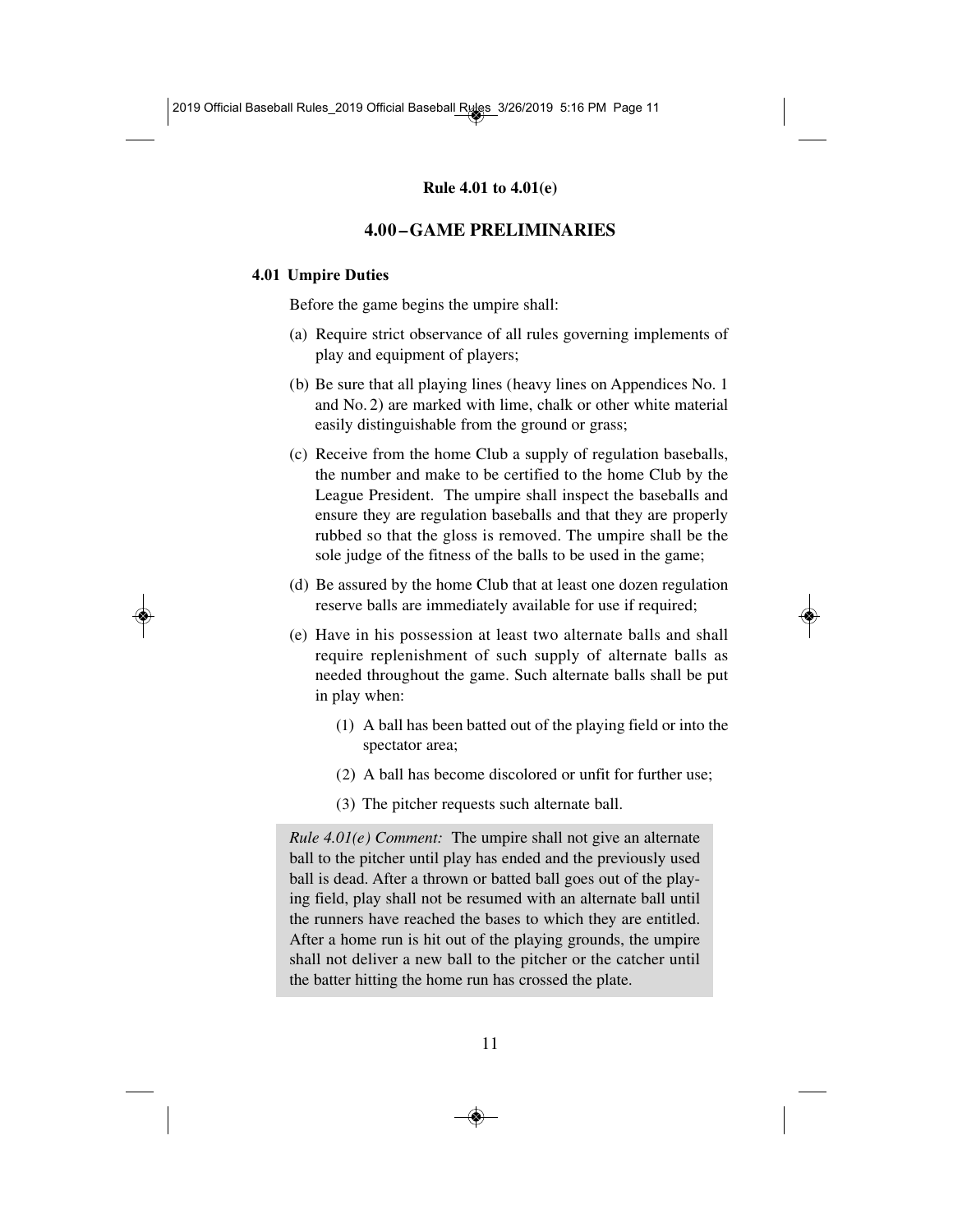- (f ) Ensure that an official rosin bag is placed on the ground behind the pitcher's plate prior to the start of each game.
- (g) The umpire-in-chief shall order the playing field lights turned on whenever in his opinion darkness makes further play in daylight hazardous.

## **4.02 Field Manager**

- (a) The Club shall designate the manager to the League President or the umpire-in-chief not less than thirty minutes before the scheduled starting time of the game.
- (b) The manager may advise the umpire-in-chief that he has delegated specific duties prescribed by the rules to a player or coach, and any action of such designated representative shall be official. The manager shall always be responsible for his team's conduct, observance of the official rules, and deference to the umpires.
- (c) If a manager leaves the field, he shall designate a player or coach as his substitute, and such substitute manager shall have the duties, rights and responsibilities of the manager. If the manager fails or refuses to designate his substitute before leaving, the umpire-in-chief shall designate a team member as substitute manager.

#### **4.03 Exchange of Lineup Cards**

Unless the home Club shall have given previous notice that the game has been postponed or will be delayed in starting, the umpire, or umpires, shall enter the playing field five minutes before the hour set for the game to begin and proceed directly to home base where they shall be met by the managers of the opposing teams. In sequence:

- (a) First, the home manager, or his designee, shall give his batting order to the umpire-in-chief, in duplicate.
- (b) Next, the visiting manager, or his designee, shall give his batting order to the umpire-in-chief, in duplicate.
- (c) As a courtesy, each lineup card presented to the umpire-inchief should list the fielding positions to be played by each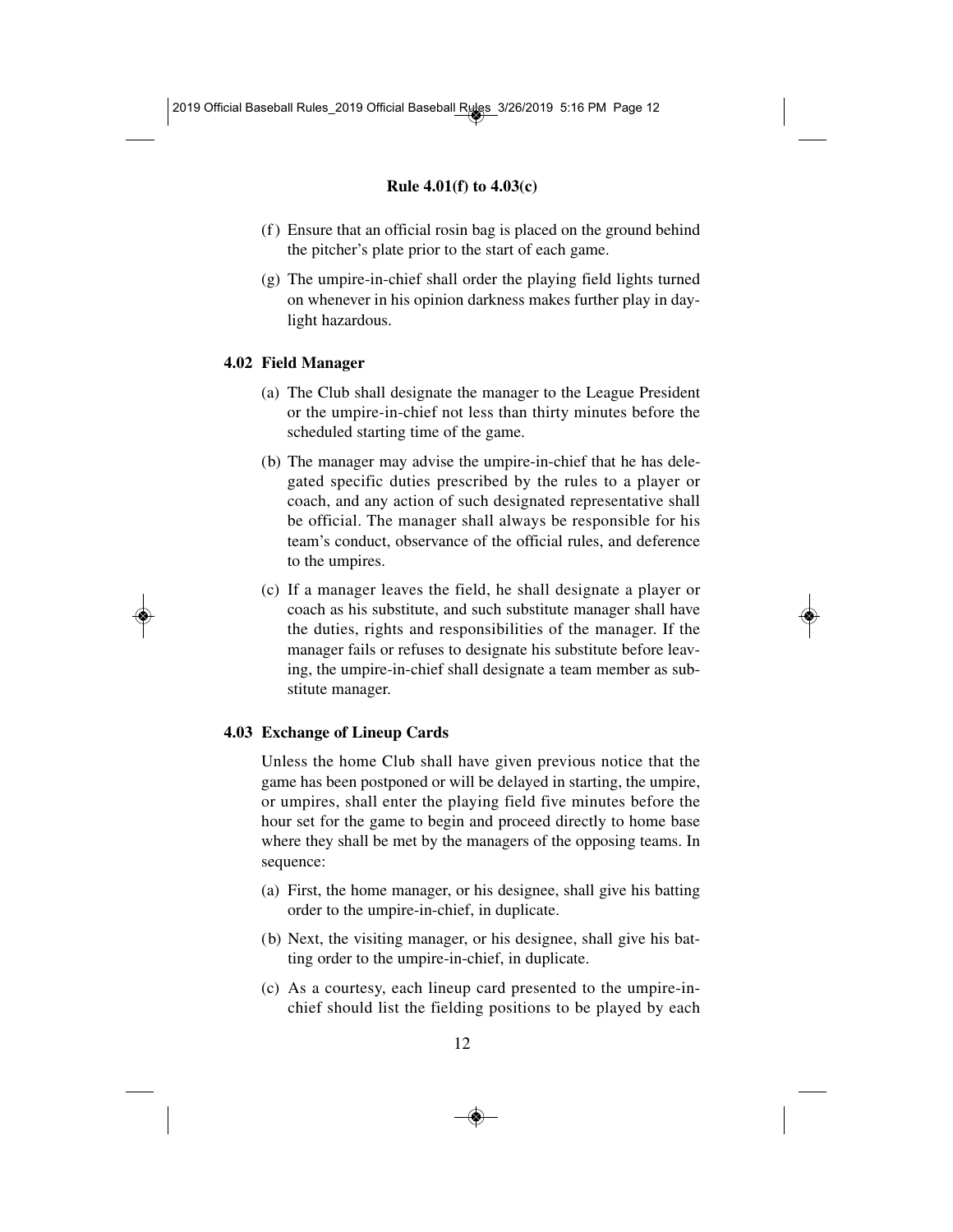player in the batting order. If a designated hitter is to be used, the lineup card shall designate which hitter is to be the designated hitter. *See Rule* 5.11(a). As a courtesy, potential substitute players should also be listed, but the failure to list a potential substitute player shall not make such potential substitute player ineligible to enter the game.

- (d) The umpire-in-chief shall make certain that the original and copies of the respective batting orders are identical, and then tender a copy of each batting order to the opposing manager. The copy retained by the umpire shall be the official batting order. The tender of the batting order by the umpire shall establish the batting orders. Thereafter, no substitutions shall be made by either manager, except as provided in the rules.
- (e) As soon as the home team's batting order is handed to the umpire-in-chief the umpires are in charge of the playing field and from that moment the umpire-in-chief shall have sole authority to determine when a game shall be called, suspended or resumed on account of weather or the condition of the playing field. The umpire-in-chief shall not call the game until at least 30 minutes after he has suspended play. The umpire-inchief may continue the suspension so long as he believes there is any chance to resume play. Nothing in this Rule is intended to affect a Club's ability to suspend or resume any game pursuant to a policy governing severe weather, significant weather threats, and lightning safety that has been filed with the league office prior to the championship season.

*Rule 4.03 Comment:* Obvious errors in the batting order, which are noticed by the umpire-in-chief before he calls "Play" for the start of the game, should be called to the attention of the manager or captain of the team in error, so the correction can be made before the game starts. For example, if a manager has inadvertently listed only eight men in the batting order, or has listed two players with the same last name but without an identifying initial and the errors are noticed by the umpire before he calls "play," he shall cause such error or errors to be corrected before he calls "play" to start the game. Teams should not be "trapped" later by some mistake that obviously was inadvertent and which can be corrected before the game starts.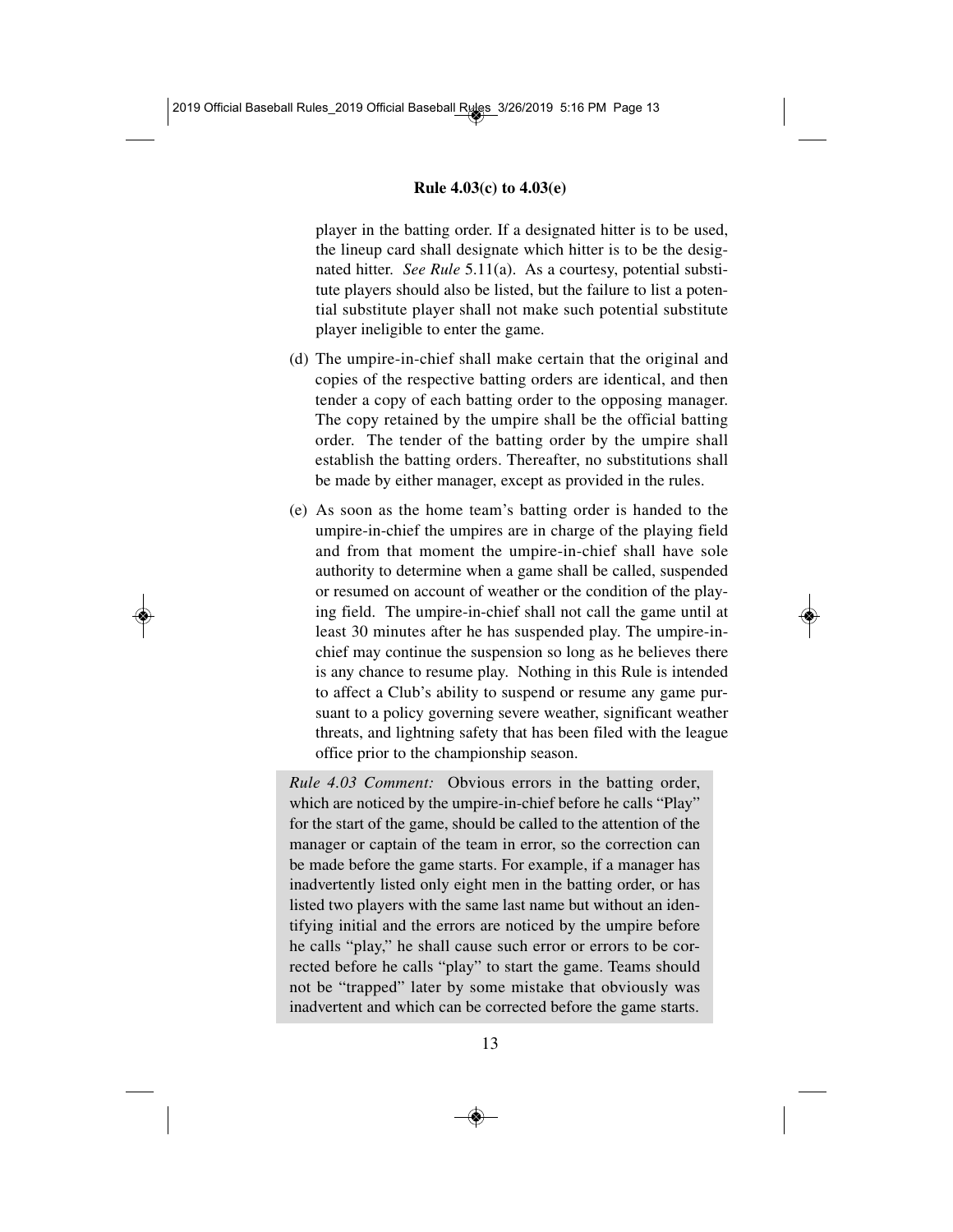The umpire-in-chief shall at all times try to complete a game. His authority to resume play following one or more suspensions of as much as 30 minutes each shall be absolute and he shall terminate a game only when there appears to be no possibility of completing it.

The Major Leagues have determined that Rule 4.03(e) does not apply to any Wild Card, Division Series, League Championship Series or World Series games or for any additional Major League championship season game played to break a tie.

### **4.04 Weather and Field Conditions**

(a) The home team shall be the sole judge as to whether a game shall not be started because of unsuitable weather conditions or the unfit condition of the playing field, except for the second game of a conventional or split doubleheader. Nothing in this Rule is intended to affect a Club's ability to suspend or resume any game pursuant to a policy governing severe weather, significant weather threats, and lightning safety that has been filed with the league office prior to the championship season.

*EXCEPTION*: Any league may permanently authorize its president to suspend the application of this rule as to that league during the closing weeks of its championship season in order to assure that the championship is decided each year on its merits. When the postponement of, and possible failure to play, a game in the final series of a championship season between any two teams might affect the final standing of any Club in the league, the president, on appeal from any league Club, may assume the authority granted the home team by this rule.

- (b) The umpire-in-chief of the first game shall be the sole judge as to whether the second game of a conventional or split doubleheader shall not be started because of unsuitable weather conditions or the unfit condition of the playing field.
- (c) A postponed game shall be a "No Game" and shall be treated in the same manner as a game called before it has become a regulation game within the meaning of Rule 7.01(e).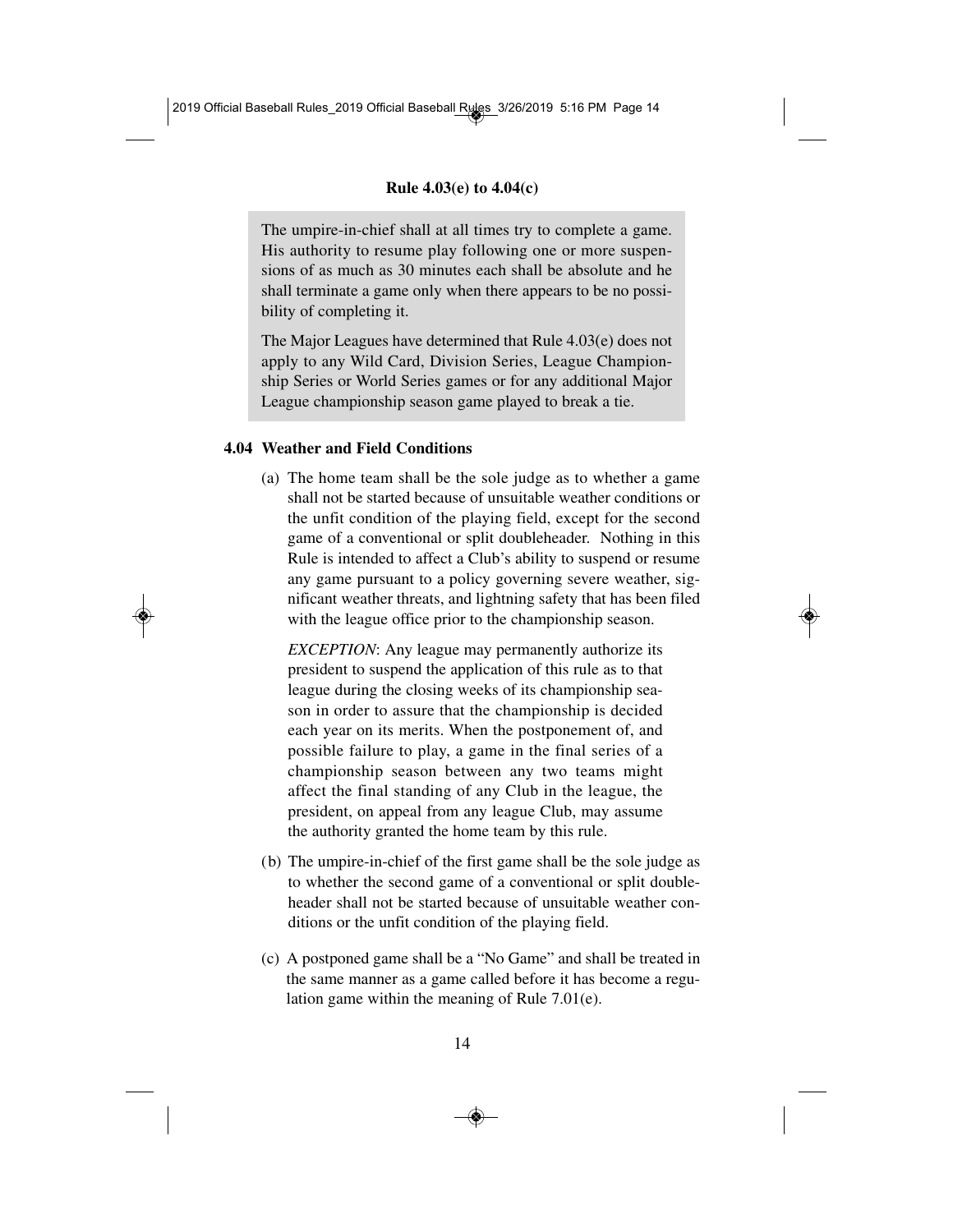### **4.05 Special Ground Rules**

The manager of the home team shall present to the umpire-in-chief and the opposing manager any ground rules he thinks necessary covering the overflow of spectators upon the playing field, batted or thrown balls into such overflow, or any other contingencies. If these rules are acceptable to the opposing manager they shall be legal. If these rules are unacceptable to the opposing manager, the umpire-in-chief shall make and enforce any special ground rules he thinks are made necessary by ground conditions, which shall not conflict with the official playing rules.

### **4.06 No Fraternization**

Players in uniform shall not address or mingle with spectators, nor sit in the stands before, during, or after a game. No manager, coach or player shall address any spectator before or during a game. Players of opposing teams shall not fraternize at any time while in uniform.

#### **4.07 Security**

- (a) No person shall be allowed on the playing field during a game except players and coaches in uniform, managers, news photographers authorized by the home team, umpires, officers of the law in uniform and watchmen or other employees of the home Club.
- (b) The home team shall provide police protection sufficient to preserve order. If a person, or persons, enter the playing field during a game and interfere in any way with the play, the visiting team may refuse to play until the field is cleared.

*PENALTY*: If the field is not cleared in a reasonable length of time, which shall in no case be less than 15 minutes after the visiting team's refusal to play, the umpirein-chief may forfeit the game to the visiting team.

#### **4.08 Doubleheaders**

(a) (1) Only two championship games shall be played on one date. Completion of a suspended game shall not violate this rule,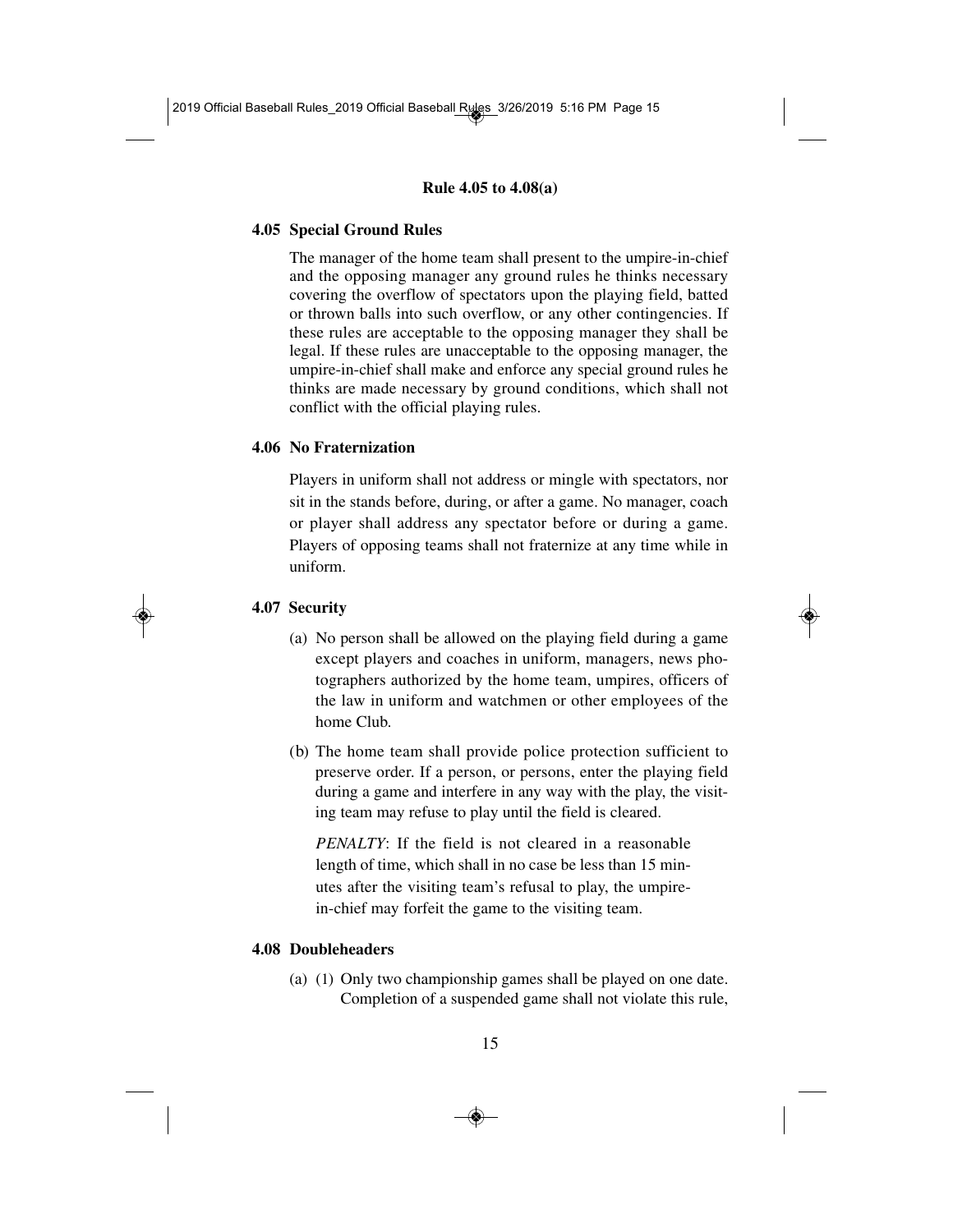except for games in National Association Leagues. See Rule 7.02(b) Comment.

- $(2)$  If two games are scheduled to be played for one admission on one date, the first game shall be the regularly scheduled game for that date.
- (b) After the start of the first game of a conventional or split doubleheader, that game shall be completed before the second game of the doubleheader shall begin.
- (c) The second game of a doubleheader shall start thirty minutes after the first game is completed, unless a longer interval (not to exceed forty-five minutes) is declared by the umpire-in-chief and announced to the opposing managers at the end of the first game.

*EXCEPTION*: If the League President has approved a request of the home Club for a longer interval between games for some special event, the umpire-in-chief shall declare such longer interval and announce it to the opposing managers. The umpire-in-chief of the first game shall be the timekeeper controlling the interval between games.

- (d) The umpire shall start the second game of a doubleheader, if at all possible, and play shall continue as long as ground conditions, local time restrictions, or weather permit.
- (e) When a regularly scheduled doubleheader is delayed in starting for any cause, any game that is started is the first game of the doubleheader.
- (f ) When a rescheduled game is part of a doubleheader the rescheduled game shall be the second game, and the first game shall be the regularly scheduled game for that date.
- (g) (3.11) Between games of a doubleheader, or whenever a game is suspended because of the unfitness of the playing field, the umpire-in-chief shall have control of ground-keepers and assistants for the purpose of making the playing field fit for play.

*PENALTY*: For violation, the umpire-in-chief may forfeit the game to the visiting team.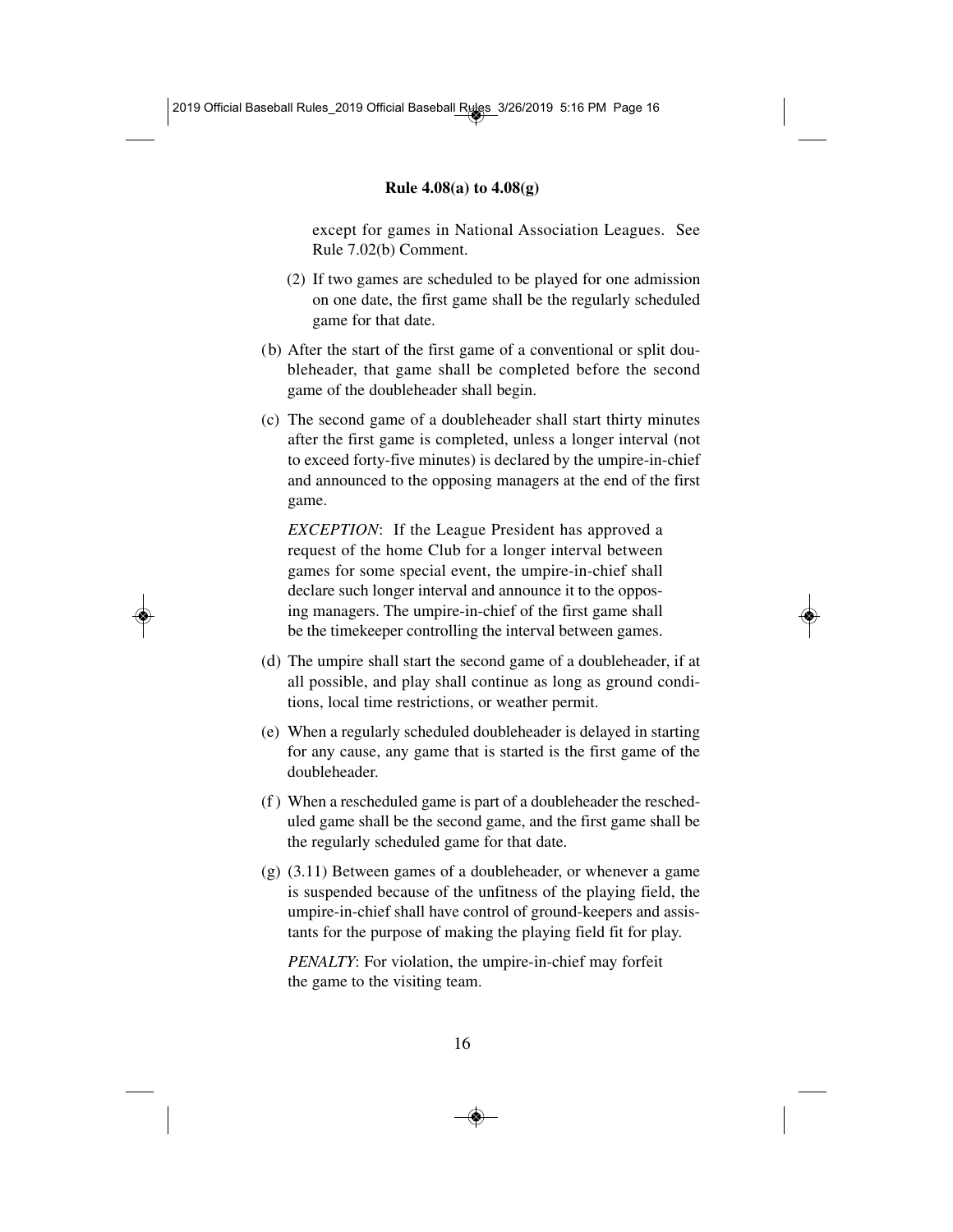# **5.00–PLAYING THE GAME**

#### **5.01 Starting the Game ("Play Ball!")**

- (a) At the time set for beginning the game the players of the home team shall take their defensive positions, the first batter of the visiting team shall take his position in the batter's box, the umpire-in-chief shall call "Play," and the game shall start.
- (b) After the umpire calls "Play" the ball is alive and in play and remains alive and in play until for legal cause, or at the umpire's call of "Time" suspending play, the ball becomes dead.
- (c) The pitcher shall deliver the pitch to the batter who may elect to strike the ball, or who may not offer at it, as he chooses.

#### **5.02 Fielding Positions**

When the ball is put in play at the start of, or during a game, all fielders other than the catcher shall be on fair territory.

(a) The catcher shall station himself directly back of the plate. He may leave his position at any time to catch a pitch or make a play except that when the batter is being given an intentional base on balls, the catcher must stand with both feet within the lines of the catcher's box until the ball leaves the pitcher's hand.

*PENALTY*: Balk.

- (b) The pitcher, while in the act of delivering the ball to the batter, shall take his legal position;
- (c) Except the pitcher and the catcher, any fielder may station himself anywhere in fair territory.

#### **5.03 Base Coaches**

- (a) The team at bat shall station two base coaches on the field during its time at bat, one near first base and one near third base.
- (b) Base coaches shall be limited to two in number and shall be in team uniform.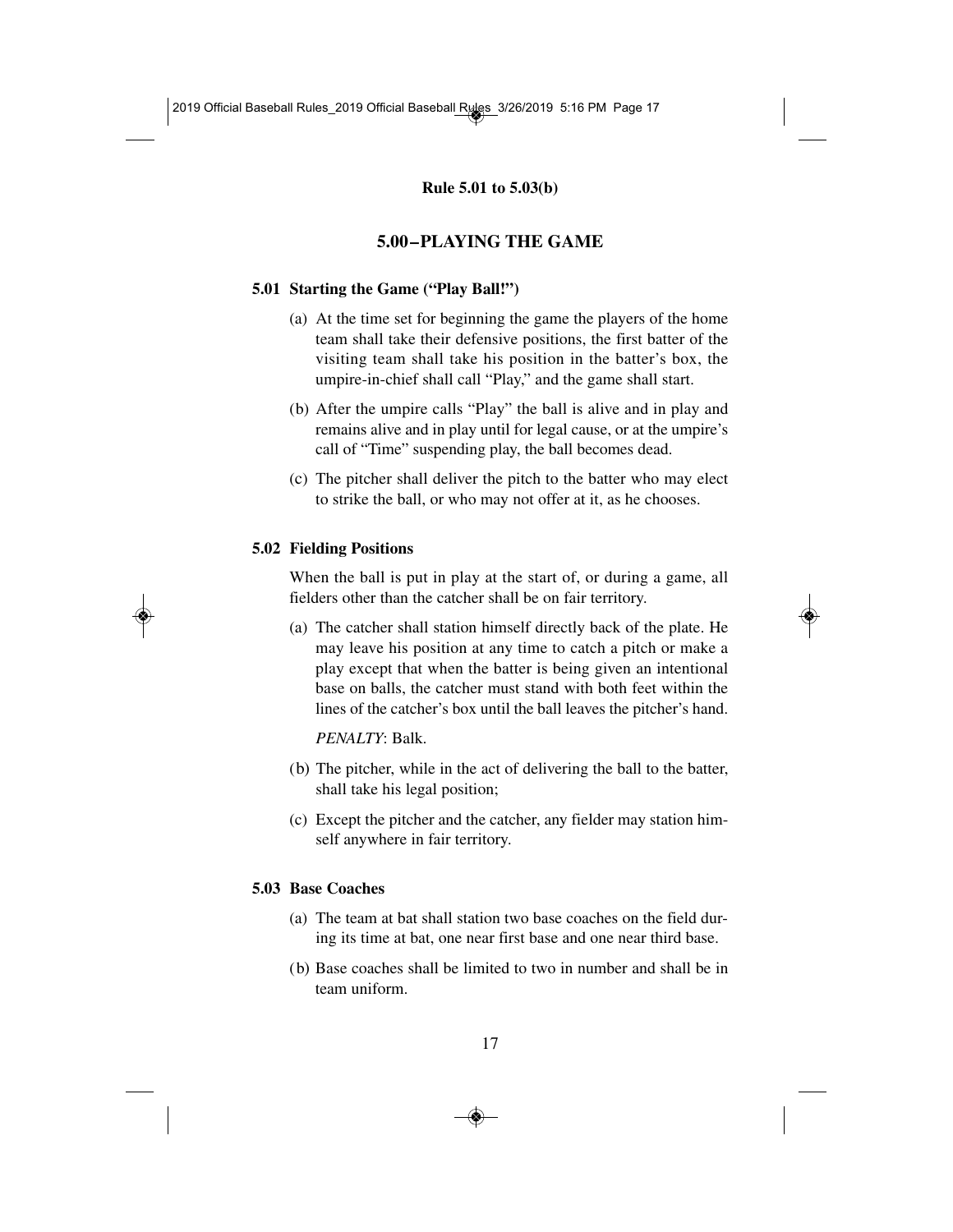(c) Base coaches must remain within the coach's box consistent with this Rule, except that a coach who has a play at his base may leave the coach's box to signal the player to slide, advance or return to a base if the coach does not interfere with the play in any manner. Other than exchanging equipment, all base coaches shall refrain from physically touching base runners, especially when signs are being given.

*PENALTY*: If a coach has positioned himself closer to home plate than the coach's box or closer to fair territory than the coach's box before a batted ball passes the coach, the umpire shall, upon complaint by the opposing manager, strictly enforce the rule. The umpire shall warn the coach and instruct him to return to the box. If the coach does not return to the box he shall be removed from the game. In addition, coaches who violate this Rule may be subject to discipline by the League President.

# **5.04 Batting**

## (a) **Batting Order**

- (1) Each player of the offensive team shall bat in the order that his name appears in his team's batting order.
- (2) The batting order shall be followed throughout the game unless a player is substituted for another. In that case the substitute shall take the place of the replaced player in the batting order.
- (3) The first batter in each inning after the first inning shall be the player whose name follows that of the last player who legally completed his time at bat in the preceding inning.

#### (b) **The Batter's Box**

- (1) The batter shall take his position in the batter's box promptly when it is his time at bat.
- (2) The batter shall not leave his position in the batter's box after the pitcher comes to Set Position, or starts his windup.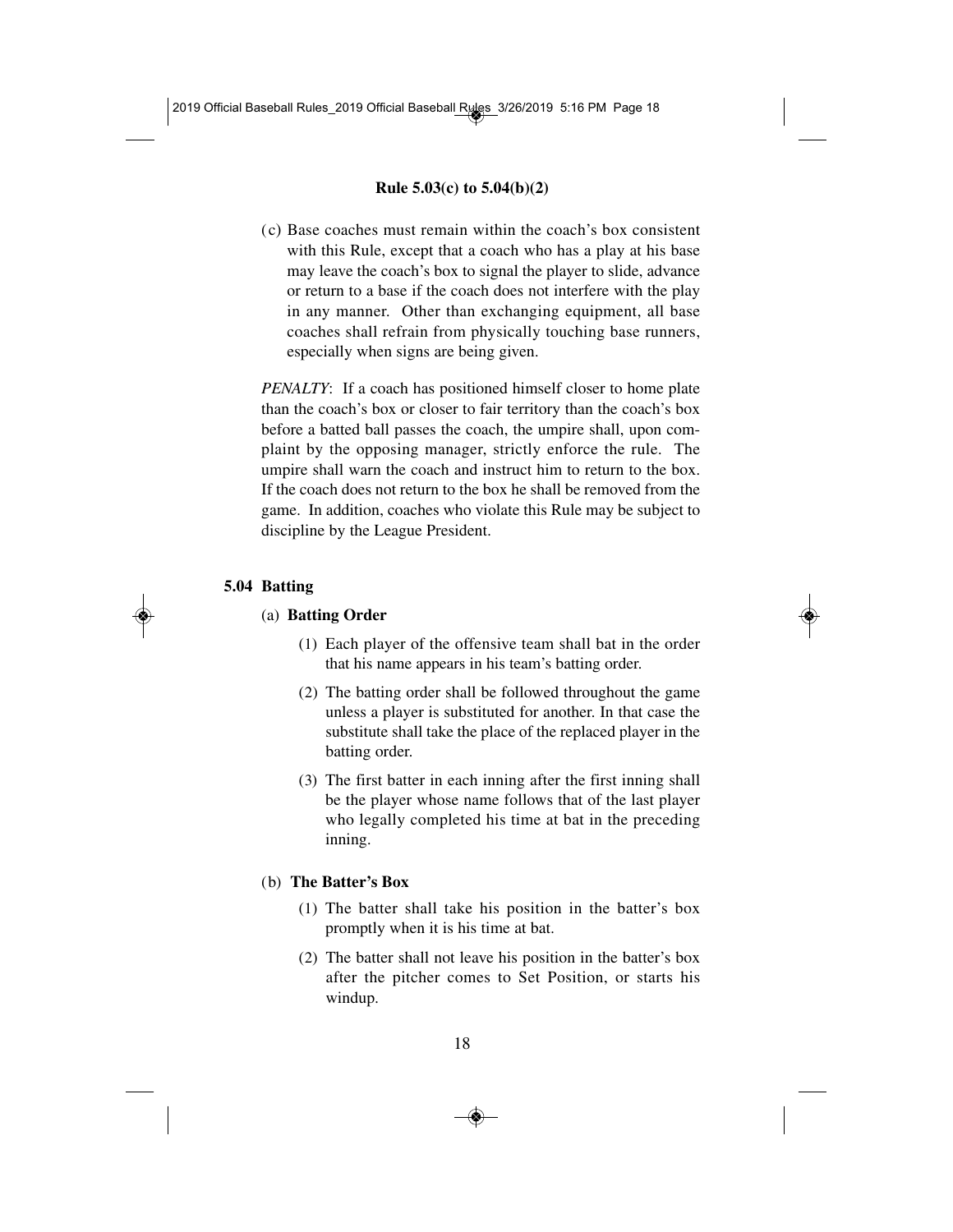*PENALTY*: If the pitcher pitches, the umpire shall call "Ball" or "Strike," as the case may be.

*Rule 5.04(b)(2) Comment:* The batter leaves the batter's box at the risk of having a strike delivered and called, unless he requests the umpire to call "Time." The batter is not at liberty to step in and out of the batter's box at will.

Once a batter has taken his position in the batter's box, he shall not be permitted to step out of the batter's box in order to use the rosin or the pine tar rag, unless there is a delay in the game action or, in the judgment of the umpires, weather conditions warrant an exception.

Umpires will not call "Time" at the request of the batter or any member of his team once the pitcher has started his windup or has come to a set position even though the batter claims "dust in his eyes," "steamed glasses," "didn't get the sign" or for any other cause.

Umpires may grant a hitter's request for "Time" once he is in the batter's box, but the umpire should eliminate hitters walking out of the batter's box without reason. If umpires are not lenient, batters will understand that they are in the batter's box and they must remain there until the ball is pitched. *See* Rule  $5.04(b)(4)$ .

If pitcher delays once the batter is in his box and the umpire feels that the delay is not justified he may allow the batter to step out of the box momentarily.

If after the pitcher starts his windup or comes to a "set position" with a runner on, he does not go through with his pitch because the batter has inadvertently caused the pitcher to interrupt his delivery, it shall not be called a balk. Both the pitcher and batter have violated a rule and the umpire shall call time and both the batter and pitcher start over from "scratch."

The following paragraph is additional material for Rule 5.04(b)(2) Comment, for National Association play:

If after the pitcher starts his windup or comes to a "set position" with a runner on, he does not go through with his pitch because the batter has stepped out of the box, the umpire shall not call a balk. Such action by the batter shall be treated as a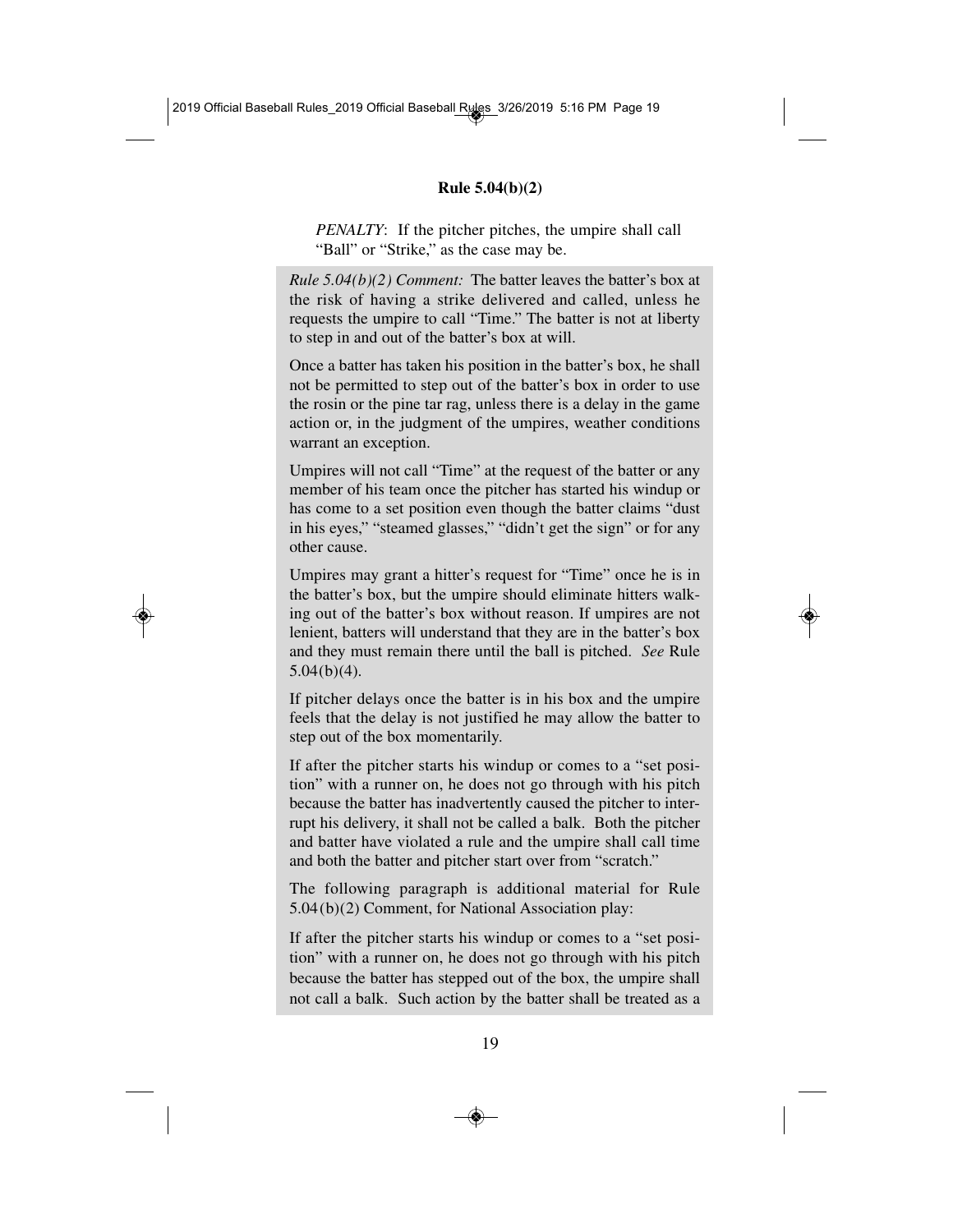violation of the Batter's Box Rule and shall subject a batter to the penalties set forth in Rule  $5.04(b)(4)(A)$ .

(3) If the batter refuses to take his position in the batter's box during his time at bat, the umpire shall call a strike on the batter. The ball is dead, and no runners may advance. After the penalty, the batter may take his proper position and the regular ball and strike count shall continue. If the batter does not take his proper position before three strikes have been called, the batter shall be declared out.

*Rule 5.04(b)(3) Comment:* The umpire shall give the batter a reasonable opportunity to take his proper position in the batter's box after the umpire has called a strike pursuant to Rule 5.04(b)(3) and before the umpire calls a successive strike pursuant to Rule  $5.04(b)(3)$ .

#### (4) **The Batter's Box Rule**

- (A) The batter shall keep at least one foot in the batter's box throughout the batter's time at bat, unless one of the following exceptions applies, in which case the batter may leave the batter's box but not the dirt area surrounding home plate:
	- (i) The batter swings at a pitch;
	- (ii) An attempted check swing is appealed to a base umpire;
	- (iii) The batter is forced off balance or out of the batter's box by a pitch;
	- (iv) A member of either team requests and is granted "Time";
	- (v) A defensive player attempts a play on a runner at any base;
	- (vi) The batter feints a bunt;
	- (vii) A wild pitch or passed ball occurs;
	- (viii) The pitcher leaves the dirt area of the pitching mound after receiving the ball; or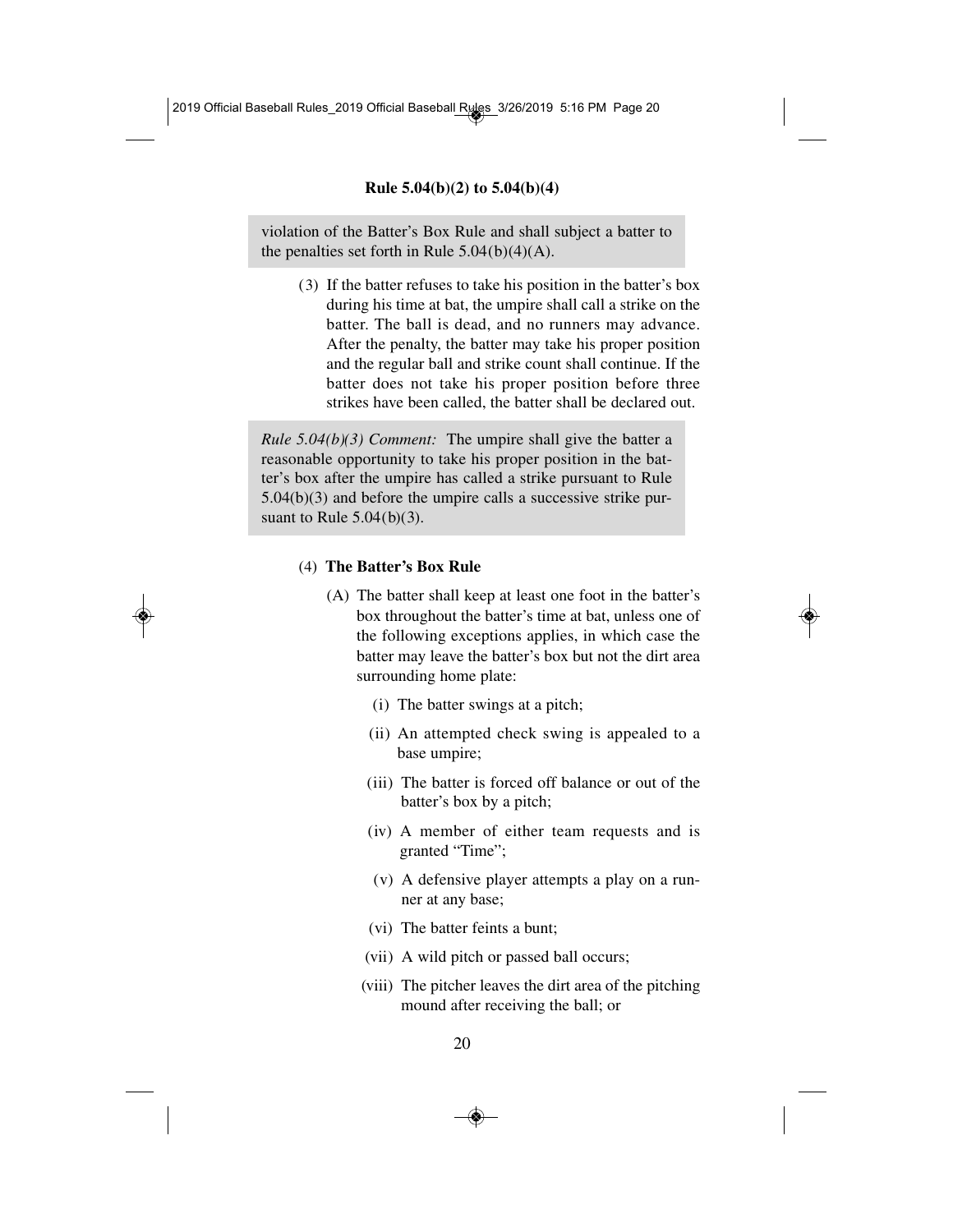#### **Rule 5.04(b)(4) to 5.05(a)(1)**

(ix) The catcher leaves the catcher's box to give defensive signals.

If the batter intentionally leaves the batter's box and delays play, and none of the exceptions listed in Rule  $5.04(b)(4)(A)(i)$  through (ix) applies, the umpire shall issue a warning to the batter for the batter's first violation of this Rule in a game. For a batter's second or subsequent violations of this Rule in a game, the League President may issue an appropriate discipline. In National Association play, for a batter's second or subsequent violations of this Rule in a game, the umpire shall award a strike without the pitcher having to deliver the pitch. The ball is dead, and no runners may advance.

- (B) The batter may leave the batter's box and the dirt area surrounding home plate when "Time" is called for the purpose or as a result of
	- (i) an injury or potential injury;
	- (ii) making a substitution; or
	- (iii) a conference by either team.

*Rule 5.04(b)(4)(B) Comment:* Umpires shall encourage the ondeck batter to take a position in the batter's box quickly after the previous batter reaches base or is put out.

(5) The batter's legal position shall be with both feet within the batter's box.

*APPROVED RULING:* The lines defining the box are within the batter's box.

#### (c) **Completing Time at Bat**

A batter has legally completed his time at bat when he is put out or becomes a runner.

#### **5.05 When the Batter Becomes a Runner**

- (a) The batter becomes a runner when:
	- (1) He hits a fair ball;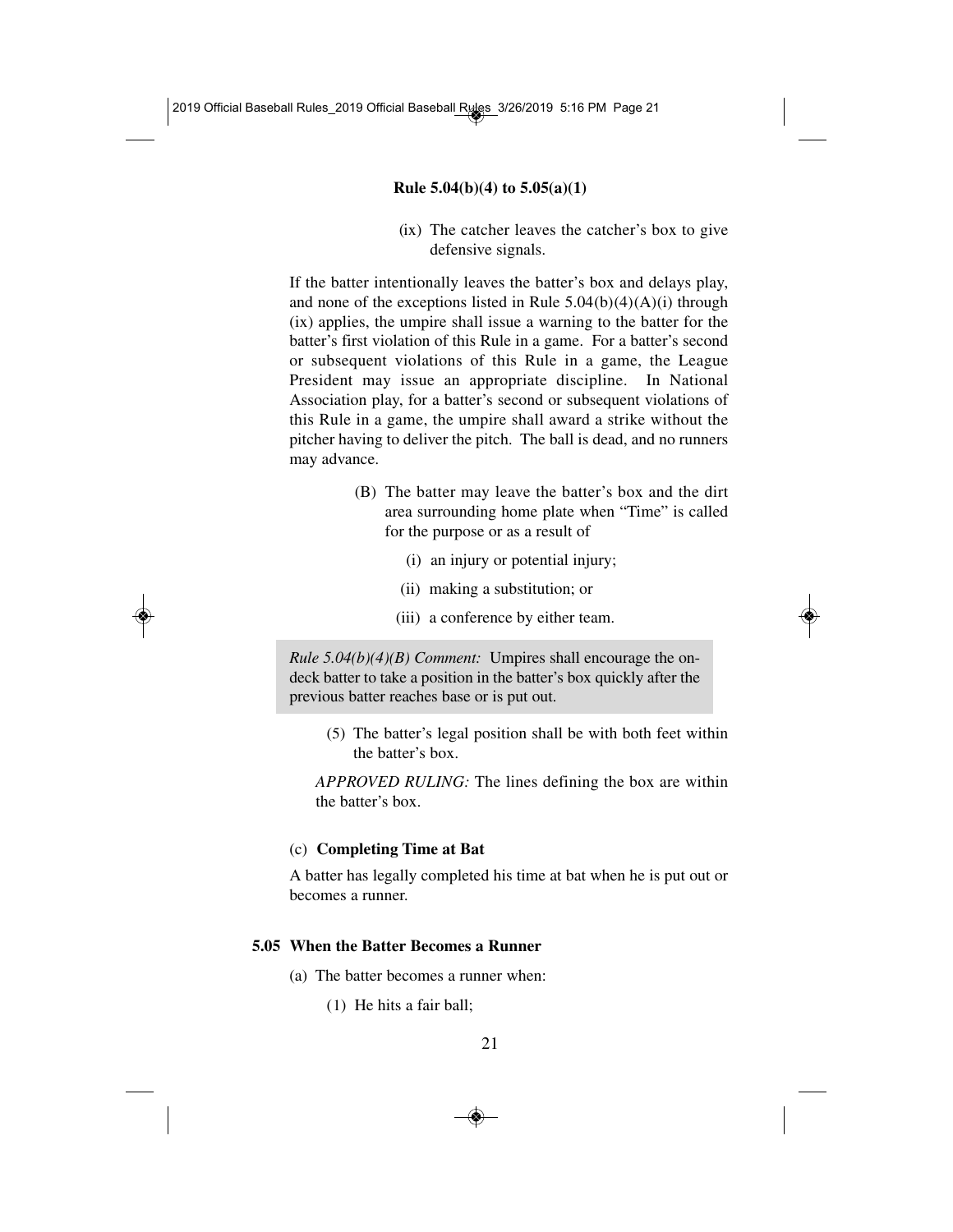*Rule 5.05(a) Comment:* If the batter hits a pitch that touches the ground first, the ensuing action shall be the same as if he hit the ball in flight.

(2) The third strike called by the umpire is not caught, providing (1) first base is unoccupied, or (2) first base is occupied with two out;

*Rule 5.05(a)(2) Comment:* A batter who does not realize his situation on a third strike not caught, and who is not in the process of running to first base, shall be declared out once he leaves the dirt circle surrounding home plate.

- (3) If the pitch touches the ground and bounces through the strike zone it is a "ball." If such a pitch touches the batter, he shall be awarded first base. If the batter swings at such a pitch after two strikes, the ball cannot be caught, for the purposes of Rule  $5.05(b)$  and  $5.09(a)(3)$ .
- (4) A fair ball, after having passed a fielder other than the pitcher, or after having been touched by a fielder, including the pitcher, shall touch an umpire or runner on fair territory;
- (5) A fair ball passes over a fence or into the stands at a distance from home base of 250 feet or more. Such hit entitles the batter to a home run when he shall have touched all bases legally. A fair fly ball that passes out of the playing field at a point less than 250 feet from home base shall entitle the batter to advance to second base only;
- (6) A fair ball, after touching the ground, bounds into the stands, or passes through, over or under a fence, or through or under a scoreboard, or through or under shrubbery, or vines on the fence, in which case the batter and the runners shall be entitled to advance two bases;
- (7) Any fair ball which, either before or after touching the ground, passes through or under a fence, or through or under a scoreboard, or through any opening in the fence or scoreboard, or through or under shrubbery, or vines on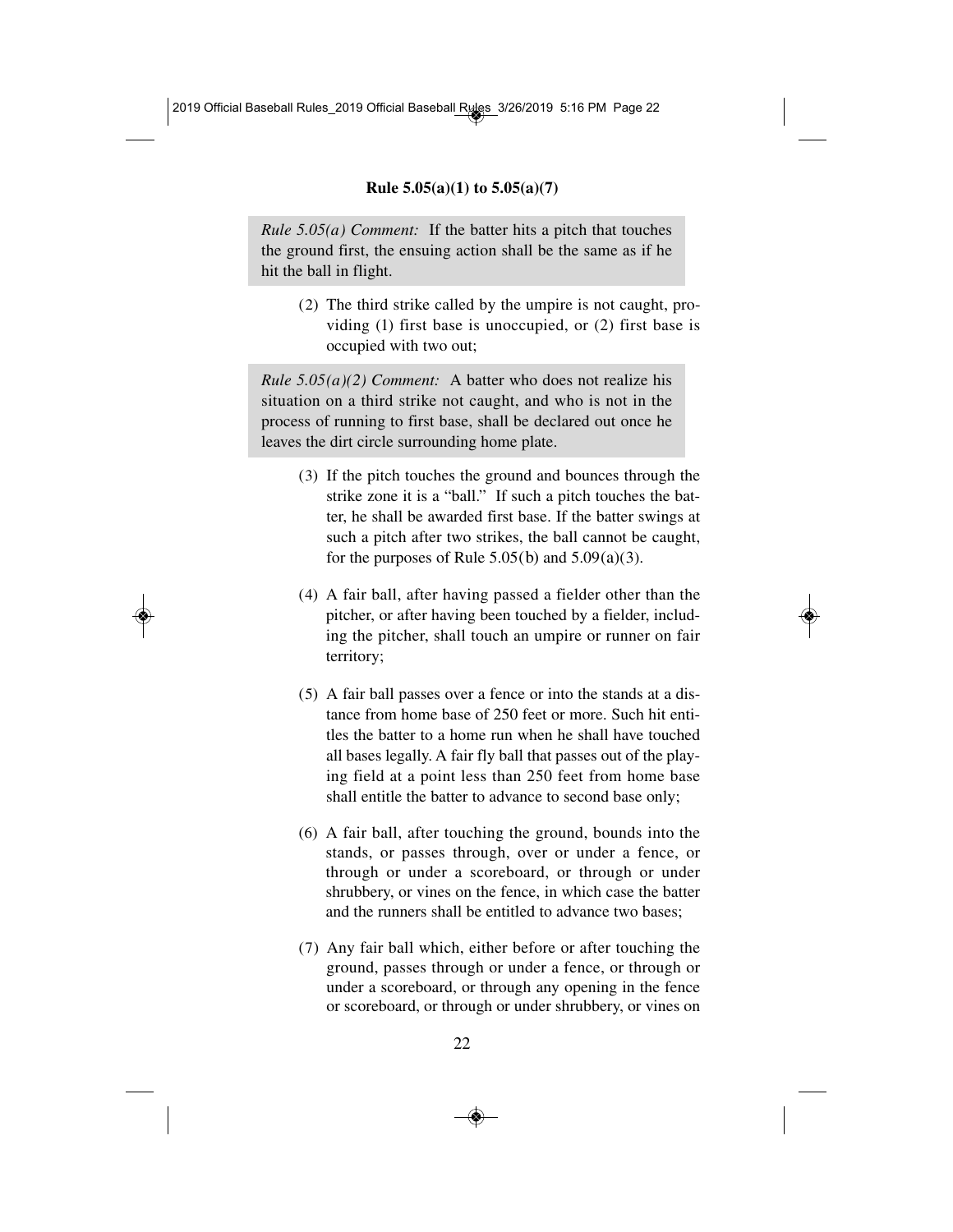#### **Rule 5.05(a)(7) to 5.05(b)(2)**

the fence, or which sticks in a fence or scoreboard, in which case the batter and the runners shall be entitled to two bases;

- (8) Any bounding fair ball is deflected by the fielder into the stands, or over or under a fence on fair or foul territory, in which case the batter and all runners shall be entitled to advance two bases;
- (9) Any fair fly ball is deflected by the fielder into the stands, or over the fence into foul territory, in which case the batter shall be entitled to advance to second base; but if deflected into the stands or over the fence in fair territory, the batter shall be entitled to a home run. However, should such a fair fly be deflected at a point less than 250 feet from home plate, the batter shall be entitled to two bases only.
- (b) The batter becomes a runner and is entitled to first base without liability to be put out (provided he advances to and touches first base) when:
	- (1) Four "balls" have been called by the umpire;

*Rule 5.05(b)(1) Comment:* A batter who is entitled to first base because of a base on balls, including an award of first base to a batter by an umpire following a signal from a manager, must go to first base and touch the base before other base runners are forced to advance. This applies when bases are full and applies when a substitute runner is put into the game.

If, in advancing, the base runner thinks there is a play and he slides past the base before or after touching it he may be put out by the fielder tagging him. If he fails to touch the base to which he is entitled and attempts to advance beyond that base he may be put out by tagging him or the base he missed.

(2) He is touched by a pitched ball which he is not attempting to hit unless (A) The ball is in the strike zone when it touches the batter, or (B) The batter makes no attempt to avoid being touched by the ball;

If the ball is in the strike zone when it touches the batter, it shall be called a strike, whether or not the batter tries to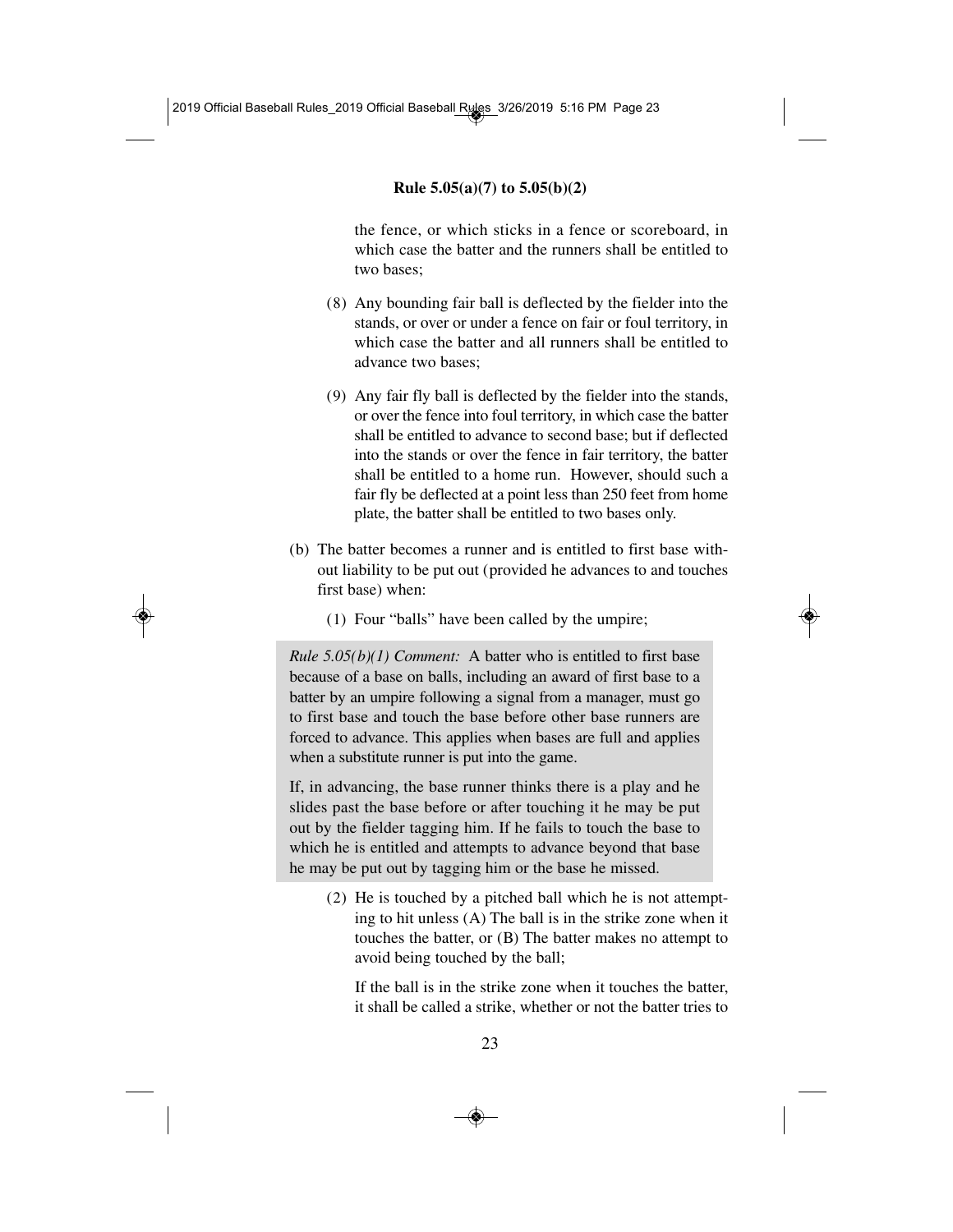### **Rule 5.05(b)(2) to 5.05(b)(3)**

avoid the ball. If the ball is outside the strike zone when it touches the batter, it shall be called a ball if he makes no attempt to avoid being touched.

*APPROVED RULING:* When the batter is touched by a pitched ball which does not entitle him to first base, the ball is dead and no runner may advance.

*Rule 5.02(b)(2) Comment:* A batter shall not be considered touched by a pitched ball if the ball only touches any jewelry being worn by a player (e.g., necklaces, bracelets, etc.).

(3) The catcher or any fielder interferes with him. If a play follows the interference, the manager of the offense may advise the plate umpire that he elects to decline the interference penalty and accept the play. Such election shall be made immediately at the end of the play. However, if the batter reaches first base on a hit, an error, a base on balls, a hit batsman, or otherwise, and all other runners advance at least one base, the play proceeds without reference to the interference.

*Rule 5.05(b)(3) Comment:* If catcher's interference is called with a play in progress the umpire will allow the play to continue because the manager may elect to take the play. If the batter-runner missed first base, or a runner misses his next base, he shall be considered as having reached the base, as stated in Note of Rule 5.06(b)(3)(D).

Examples of plays the manager might elect to take:

- 1. Runner on third, one out, batter hits fly ball to the outfield on which the runner scores but catcher's interference was called. The offensive manager may elect to take the run and have batter called out or have runner remain at third and batter awarded first base.
- 2. Runner on second base. Catcher interferes with batter as he bunts ball fairly sending runner to third base. The manager may rather have runner on third base with an out on the play than have runners on second and first.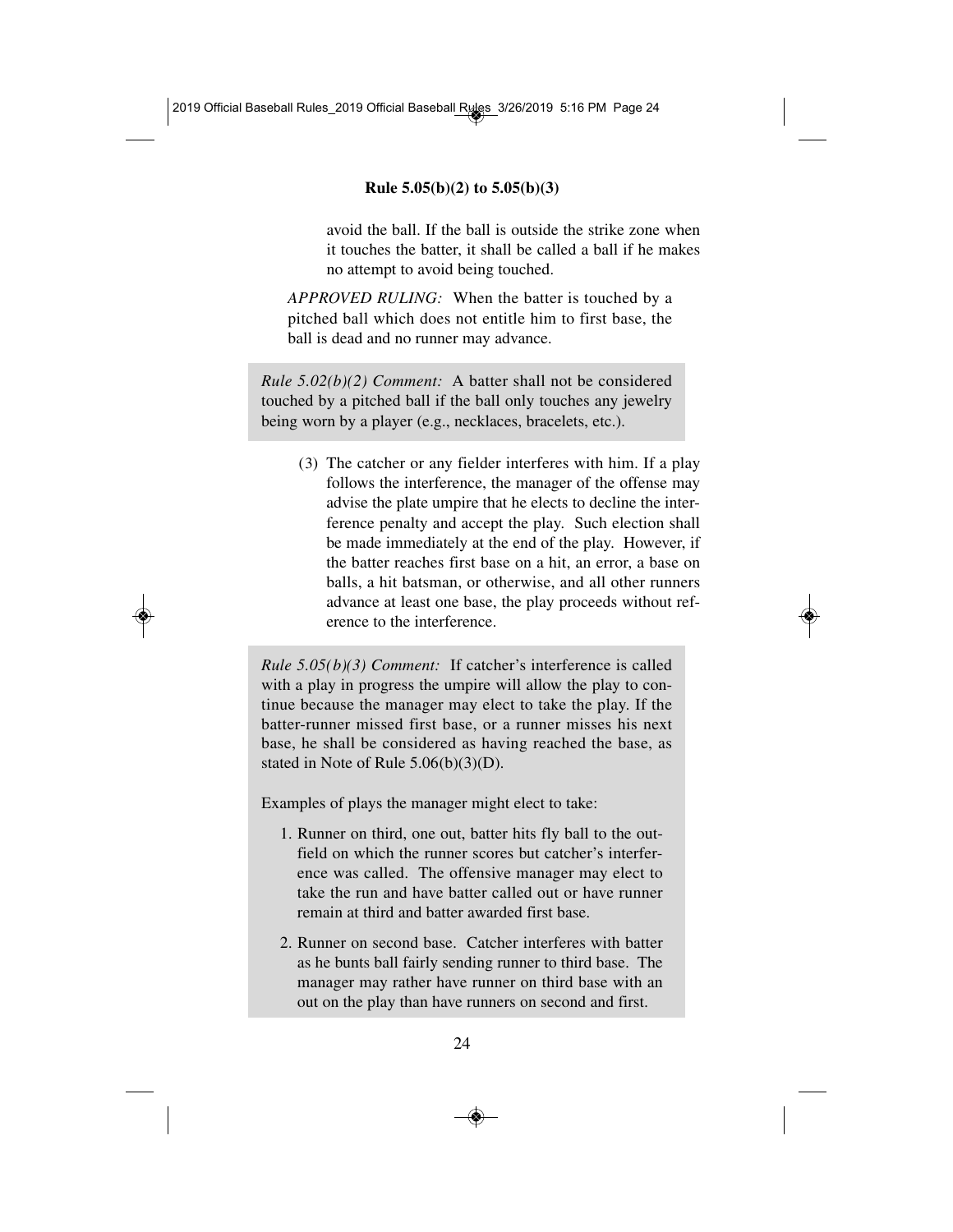If a runner is trying to score by a steal or squeeze from third base, note the additional penalty set forth in Rule 6.01(g).

If the catcher interferes with the batter before the pitcher delivers the ball, it shall not be considered interference on the batter under Rule 5.05(b)(3). In such cases, the umpire shall call "Time" and the pitcher and batter start over from "scratch."

(4) A fair ball touches an umpire or a runner on fair territory before touching a fielder.

If a fair ball touches an umpire after having passed a fielder other than the pitcher, or having touched a fielder, including the pitcher, the ball is in play.

## **5.06 Running the Bases**

## (a) **Occupying the Base**

(1) A runner acquires the right to an unoccupied base when he touches it before he is out. He is then entitled to it until he is put out, or forced to vacate it for another runner legally entitled to that base.

*Rule 5.06(a)/5.06(c) Comment:* If a runner legally acquires title to a base, and the pitcher assumes his pitching position, the runner may not return to a previously occupied base.

(2) Two runners may not occupy a base, but if, while the ball is alive, two runners are touching a base, the following runner shall be out when tagged and the preceding runner is entitled to the base, unless Rule 5.06(b)(2) applies.

### (b) **Advancing Bases**

- (1) In advancing, a runner shall touch first, second, third and home base in order. If forced to return, he shall retouch all bases in reverse order, unless the ball is dead under any provision of Rule  $5.06(c)$ . In such cases, the runner may go directly to his original base.
- (2) If a runner is forced to advance by reason of the batter becoming a runner and two runners are touching a base to which the following runner is forced, the following runner is entitled to the base and the preceding runner shall be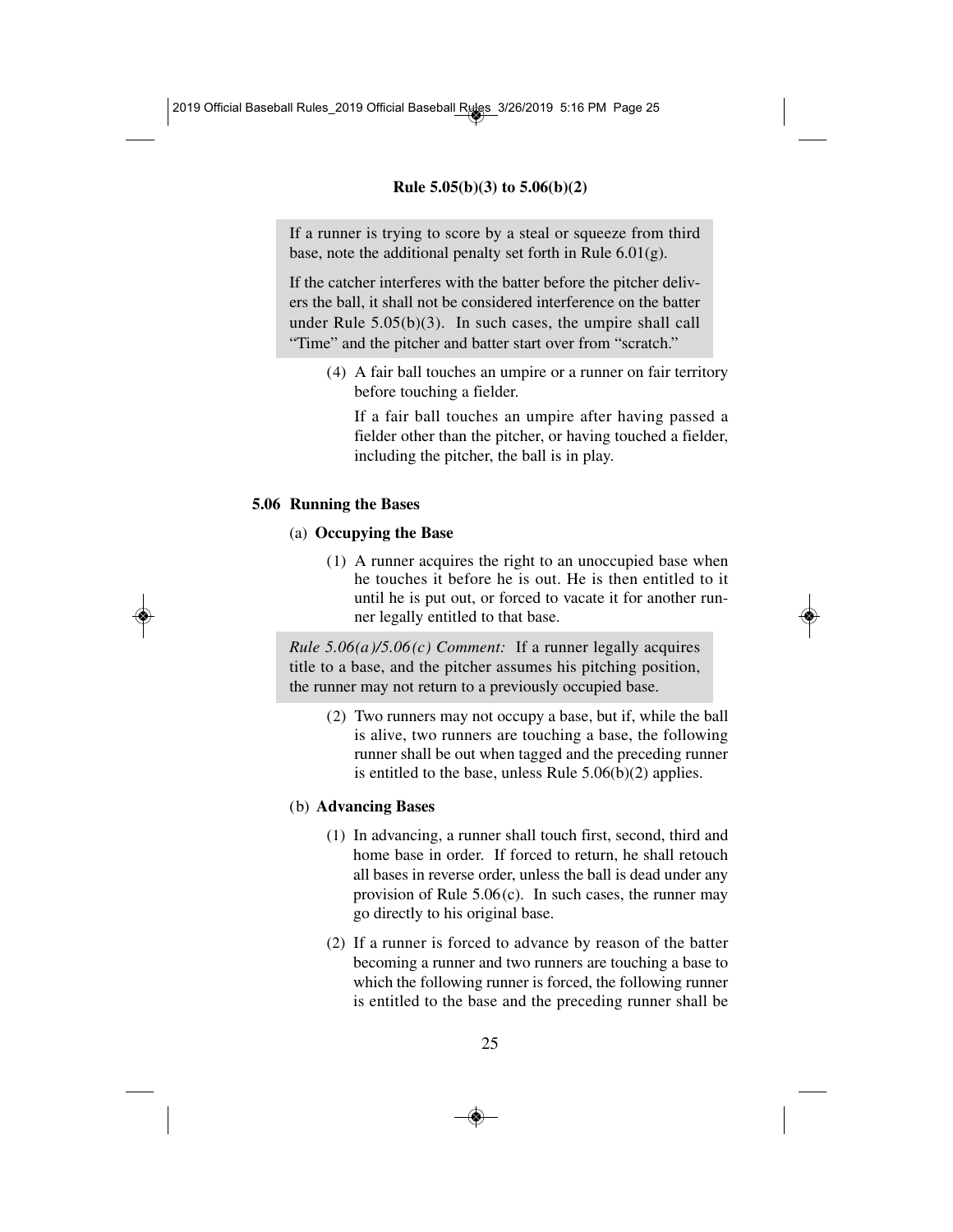### **Rule 5.06(b)(2) to 5.06(b)(3)**

out when tagged or when a fielder possesses the ball and touches the base to which such preceding runner is forced.

- (3) Each runner, other than the batter, may without liability to be put out, advance one base when:
	- (A) There is a balk;
	- (B) The batter's advance without liability to be put out forces the runner to vacate his base, or when the batter hits a fair ball that touches another runner or the umpire before such ball has been touched by, or has passed a fielder, if the runner is forced to advance;

*Rule 5.06(b)(3)(B) Comment:* A runner forced to advance without liability to be put out may advance past the base to which he is entitled only at his peril. If such a runner, forced to advance, is put out for the third out before a preceding runner, also forced to advance, touches home plate, the run shall score.

Play. Two out, bases full, batter walks but runner from second is overzealous and runs past third base toward home and is tagged out on a throw by the catcher. Even though two are out, the run would score on the theory that the run was forced home by the base on balls and that all the runners needed to do was proceed and touch the next base.

> (C) A fielder, after catching a fly ball, steps or falls into any out-of-play area;

*Rule 5.06(b)(3)(C) Comment:* If a fielder, after having made a legal catch, should step or fall into any out-of-play area, the ball is dead and each runner shall advance one base, without liability to be put out, from his last legally touched base at the time the fielder entered such out-of-play area.

> (D) While he is attempting to steal a base, the batter is interfered with by the catcher or any other fielder.

*NOTE*: When a runner is entitled to a base without liability to be put out, while the ball is in play, or under any rule in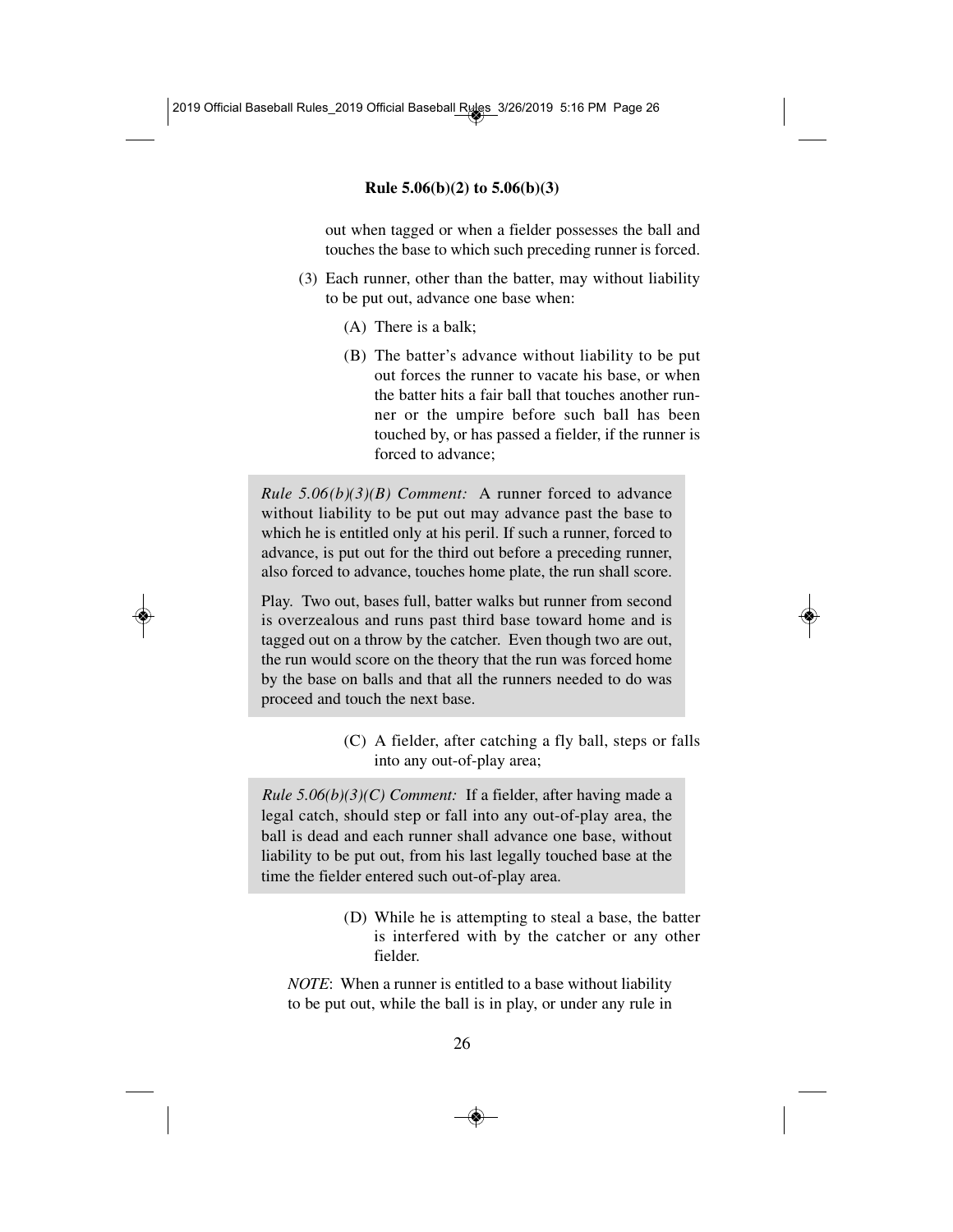which the ball is in play after the runner reaches the base to which he is entitled, and the runner fails to touch the base to which he is entitled before attempting to advance to the next base, the runner shall forfeit his exemption from liability to be put out, and he may be put out by tagging the base or by tagging the runner before he returns to the missed base;

- (E) A fielder deliberately touches a pitched ball with his cap, mask or any part of his uniform detached from its proper place on his person. The ball is in play, and the award is made from the position of the runner at the time the ball was touched.
- (4) Each runner including the batter-runner may, without liability to be put out, advance:
	- (A) To home base, scoring a run, if a fair ball goes out of the playing field in flight and he touched all bases legally; or if a fair ball which, in the umpire's judgment, would have gone out of the playing field in flight, is deflected by the act of a fielder in throwing his glove, cap, or any article of his apparel;
	- (B) Three bases, if a fielder deliberately touches a fair ball with his cap, mask or any part of his uniform detached from its proper place on his person. The ball is in play and the batter may advance to home base at his peril;
	- (C) Three bases, if a fielder deliberately throws his glove at and touches a fair ball. The ball is in play and the batter may advance to home base at his peril;
	- (D) Two bases, if a fielder deliberately touches a thrown ball with his cap, mask or any part of his uniform detached from its proper place on his person. The ball is in play;
	- (E) Two bases, if a fielder deliberately throws his glove at and touches a thrown ball. The ball is in play;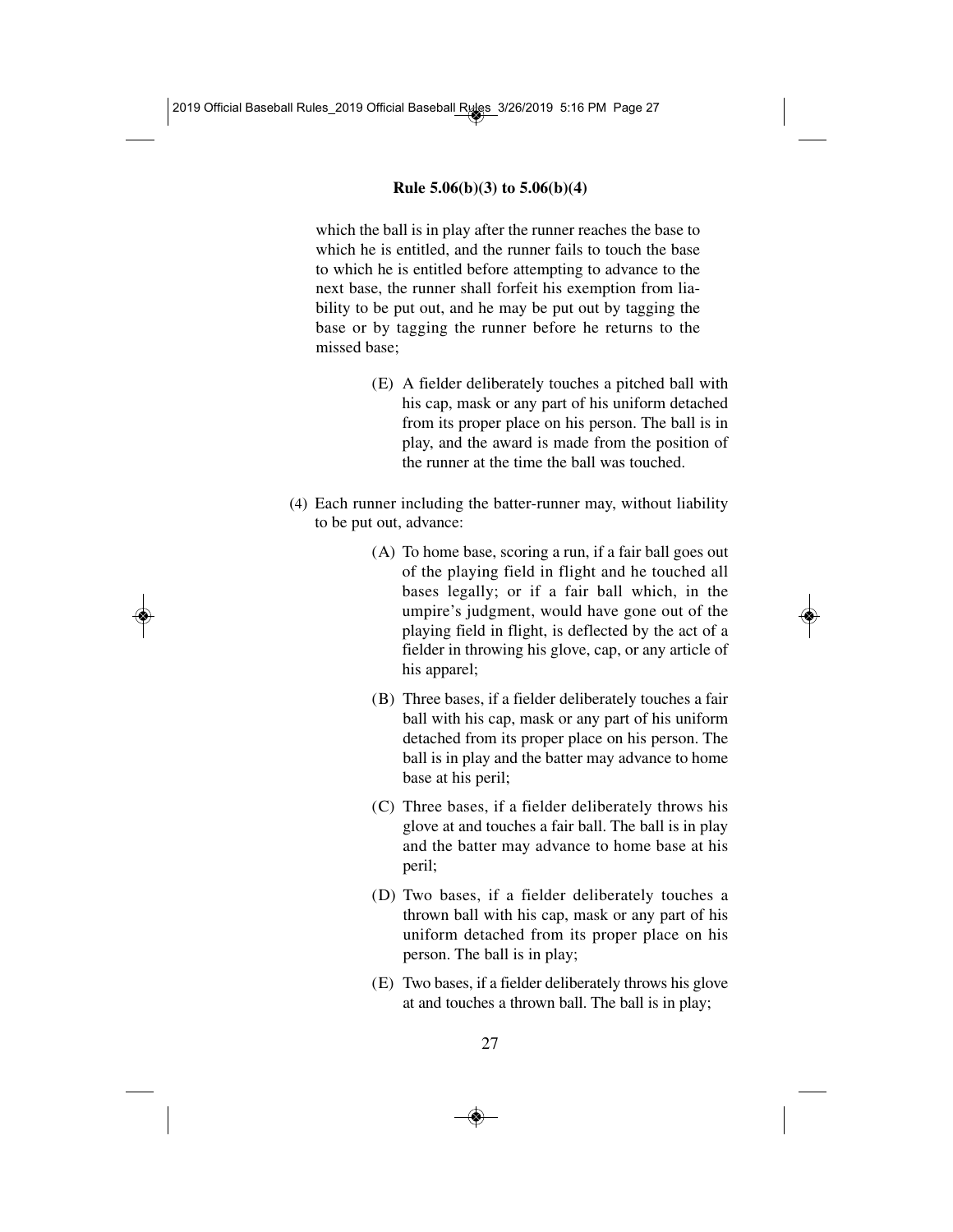*Rule 5.06(b)(4)(B) through (E) Comment:* In applying (B-C-D-E) the umpire must rule that the thrown glove or detached cap or mask has touched the ball. There is no penalty if the ball is not touched.

Under (C-E) this penalty shall not be invoked against a fielder whose glove is carried off his hand by the force of a batted or thrown ball, or when his glove flies off his hand as he makes an obvious effort to make a legitimate catch.

- (F) Two bases, if a fair ball bounces or is deflected into the stands outside the first or third base foul lines; or if it goes through or under a field fence, or through or under a scoreboard, or through or under shrubbery or vines on the fence; or if it sticks in such fence, scoreboard, shrubbery or vines;
- (G) Two bases when, with no spectators on the playing field, a thrown ball goes into the stands, or into a bench (whether or not the ball rebounds into the field), or over or under or through a field fence, or on a slanting part of the screen above the backstop, or remains in the meshes of a wire screen protecting spectators. The ball is dead. When such wild throw is the first play by an infielder, the umpire, in awarding such bases, shall be governed by the position of the runners at the time the ball was pitched; in all other cases the umpire shall be governed by the position of the runners at the time the wild throw was made;

*APPROVED RULING*: If all runners, including the batter-runner, have advanced at least one base when an infielder makes a wild throw on the first play after the pitch, the award shall be governed by the position of the runners when the wild throw was made.

*Rule 5.06(b)(4)(G) Comment:* In certain circumstances it is impossible to award a runner two bases. Example: Runner on first. Batter hits fly to short right. Runner holds up between first and second and batter comes around first and pulls up behind him. Ball falls safely. Outfielder, in throwing to first, throws ball into stands.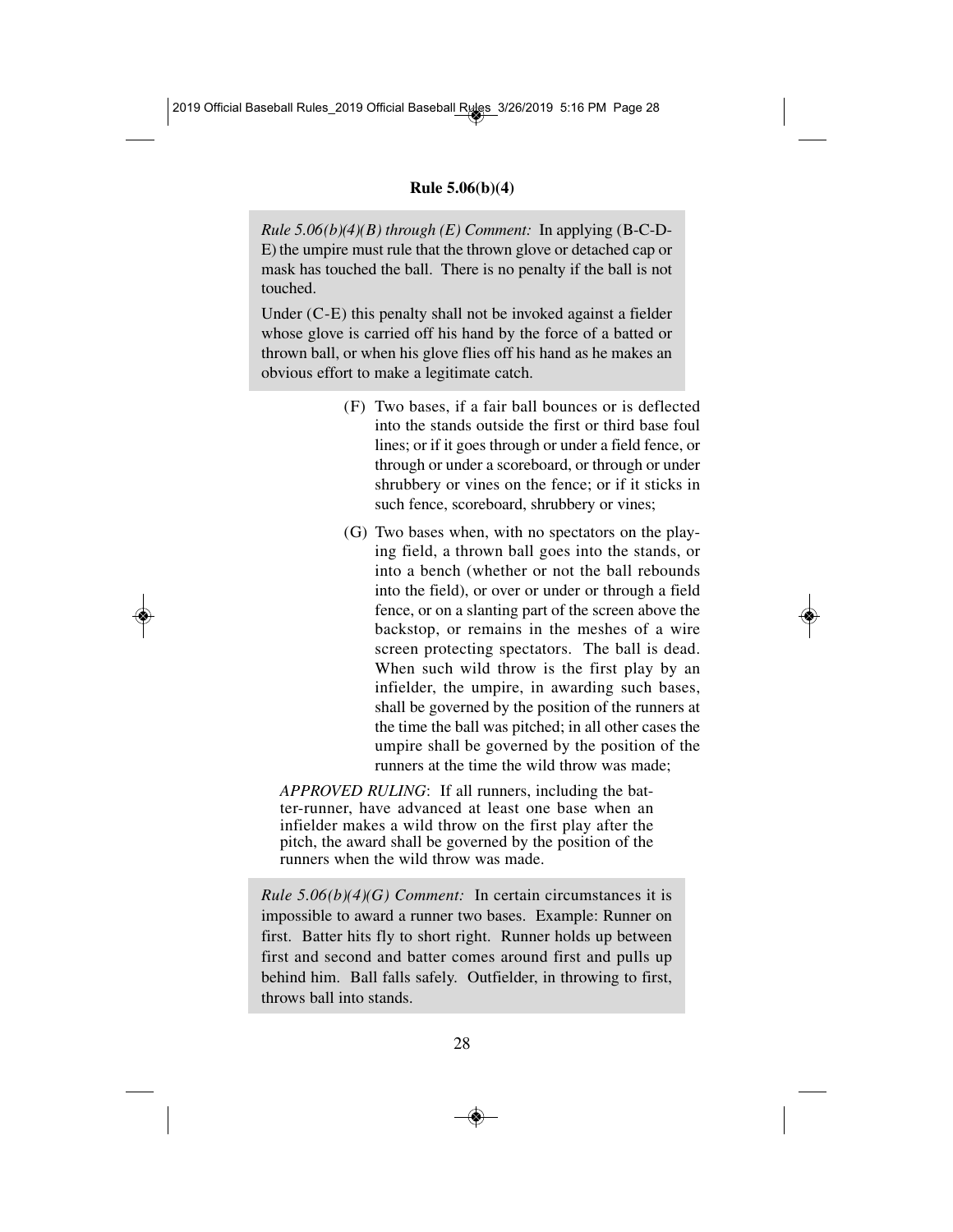### **Rule 5.06(b)(4)**

*APPROVED RULING:* Since no runner, when the ball is dead, may advance beyond the base to which he is entitled, the runner originally on first base goes to third base and the batter is held at second base.

The term "when the wild throw was made" means when the throw actually left the player's hand and not when the thrown ball hit the ground, passes a receiving fielder or goes out of play into the stands.

The position of the batter-runner at the time the wild throw left the thrower's hand is the key in deciding the award of bases. If the batter-runner has not reached first base, the award is two bases at the time the pitch was made for all runners. The decision as to whether the batter-runner has reached first base before the throw is a judgment call.

If an unusual play arises where a first throw by an infielder goes into stands or dugout but the batter did not become a runner (such as catcher throwing ball into stands in attempt to get runner from third trying to score on passed ball or wild pitch) award of two bases shall be from the position of the runners at the time of the throw. (For the purpose of Rule 5.06*(b)(4)(G)* a catcher is considered an infielder.)

*PLAY*—Runner on first base, batter hits a ball to the shortstop, who throws to second base too late to get runner at second, and second baseman throws toward first base after batter has crossed first base.

*RULING:* Runner at second scores. (On this play, only if batter-runner is past first base when throw is made is he awarded third base.)

> (H) One base, if a ball, pitched to the batter, or thrown by the pitcher from his position on the pitcher's plate to a base to catch a runner, goes into a stand or a bench, or over or through a field fence or backstop. The ball is dead;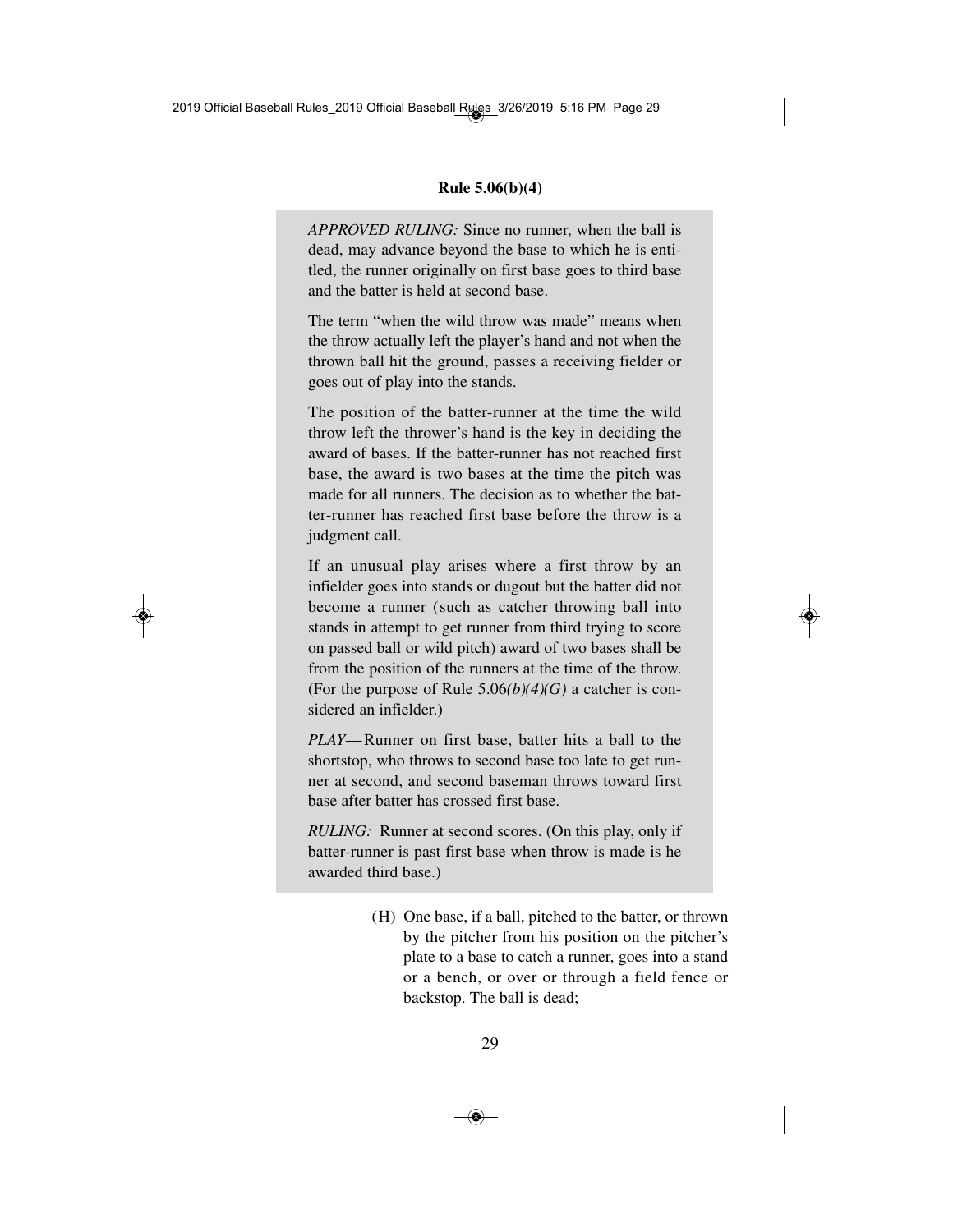# **Rule 5.06(b)(4)**

*APPROVED RULING*: When a wild pitch or passed ball goes through or by the catcher, or deflects off the catcher, and goes directly into the dugout, stands, above the break, or any area where the ball is dead, the awarding of bases shall be one base. One base shall also be awarded if the pitcher while in contact with the rubber, throws to a base, and the throw goes directly into the stands or into any area where the ball is dead.

If, however, the pitched or thrown ball goes through or by the catcher or through the fielder, and remains on the playing field, and is subsequently kicked or deflected into the dugout, stands or other area where the ball is dead, the awarding of bases shall be two bases from position of runners at the time of the pitch or throw.

> ( I) One base, if the batter becomes a runner on Ball Four or Strike Three, when the pitch passes the catcher and lodges in the umpire's mask or paraphernalia.

If the batter becomes a runner on a wild pitch which entitles the runners to advance one base, the batter-runner shall be entitled to first base only.

*Rule 5.06(b)(4)(I) Comment:* The fact a runner is awarded a base or bases without liability to be put out does not relieve him of the responsibility to touch the base he is awarded and all intervening bases. For example: Batter hits a ground ball which an infielder throws into the stands but the batter-runner missed first base. He may be called out on appeal for missing first base after the ball is put in play even though he was "awarded" second base.

If a runner is forced to return to a base after a catch, he must retouch his original base even though, because of some ground rule or other rule, he is awarded additional bases. He may retouch while the ball is dead and the award is then made from his original base.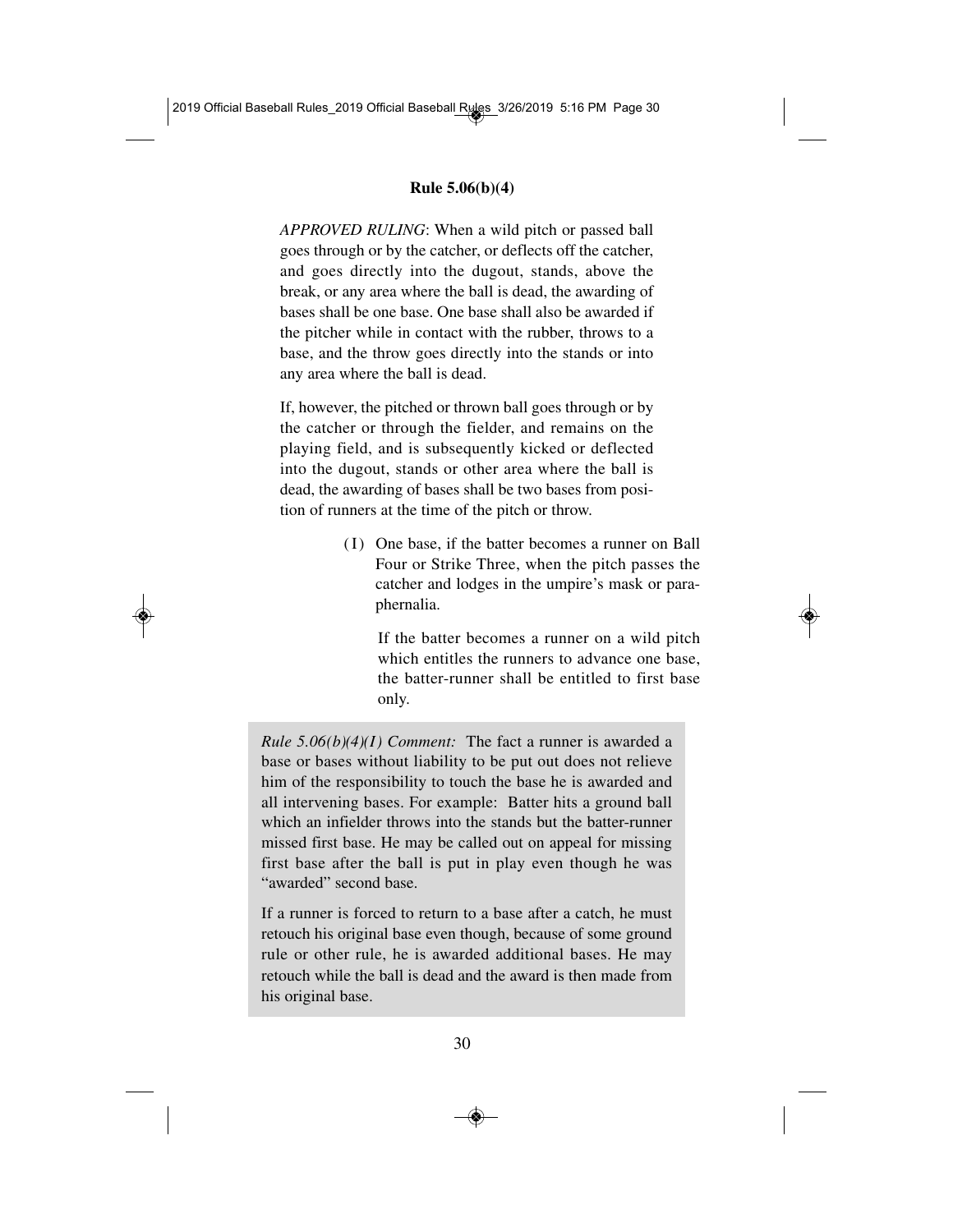## (c) **Dead Balls**

The ball becomes dead and runners advance one base, or return to their bases, without liability to be put out, when:

- (1) A pitched ball touches a batter, or his clothing, while in his legal batting position; runners, if forced, advance;
- (2) The plate umpire interferes with the catcher's throw attempting to prevent a stolen base or retire a runner on a pick-off play; runners may not advance.

*NOTE*: The interference shall be disregarded if the catcher's throw retires the runner.

While the ball is dead no player may be put out, no bases may be run and no runs may be scored, except that runners may advance one or more bases as the result of acts which occurred while the ball was alive (such as, but not limited to a balk, an overthrow, interference, or a home run or other fair ball hit out of the playing field).

*Rule 5.06(c)(2) Comment:* Umpire interference may also occur when an umpire interferes with a catcher returning the ball to the pitcher.

- (3) A balk is committed; runners advance; (See Penalty 6.02(a) (Penalty 8.05).)
- (4) A ball is illegally batted; runners return;
- (5) A foul ball is not caught, in which case runners return to their bases. The umpire-in-chief shall not put the ball in play until all runners have retouched their bases;
- (6) A fair ball touches a runner or an umpire on fair territory before it touches an infielder including the pitcher, or touches an umpire before it has passed an infielder other than the pitcher; runners advance, if forced.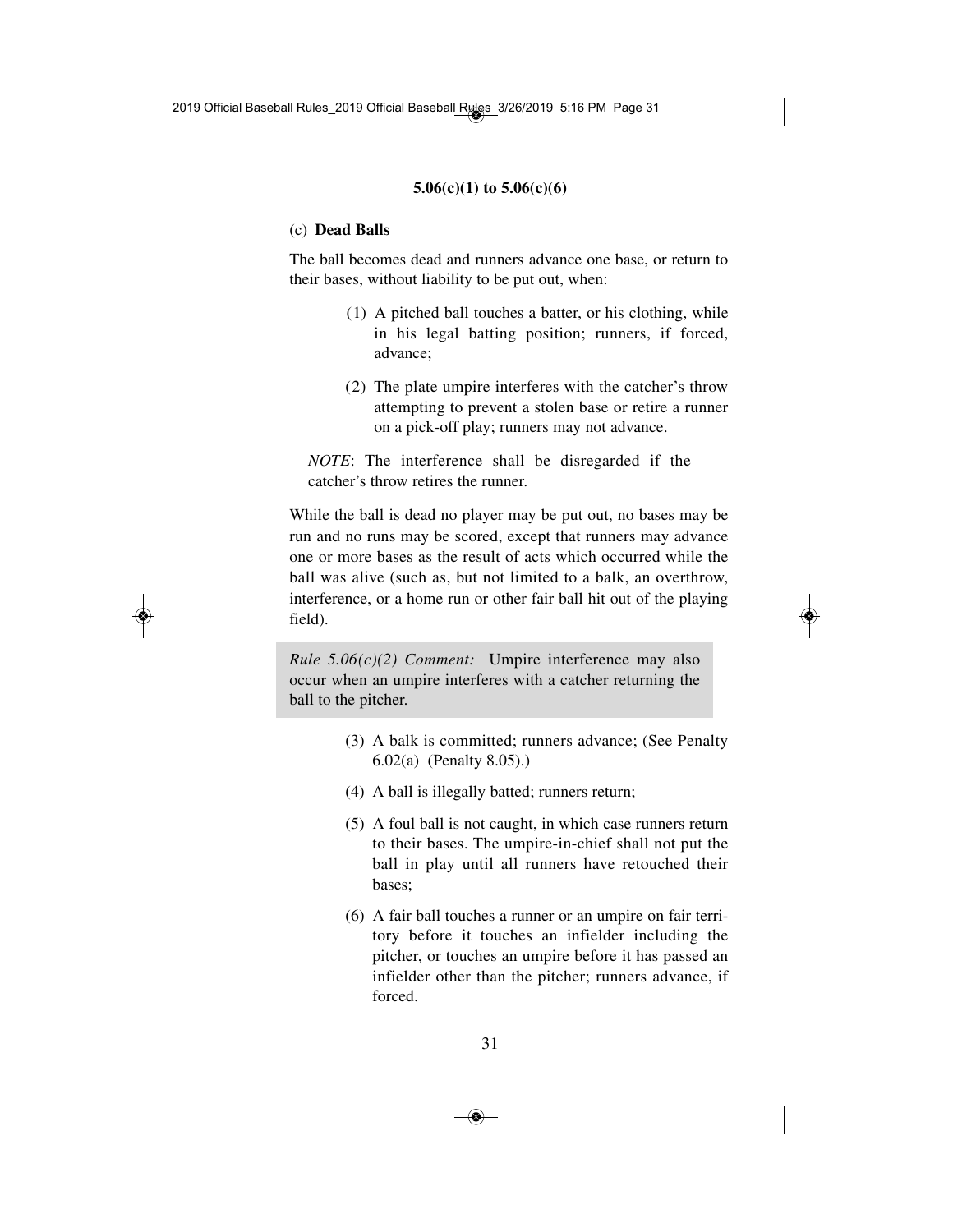## **Rule 5.06(c)(6) to 5.06(c)(7)**

If a fair ball goes through, or by, an infielder, no other infielder has a chance to make a play on the ball and the ball touches a runner immediately behind the infielder that the ball went through, or by, the ball is in play and the umpire shall not declare the runner out. If a fair ball touches a runner after being deflected by an infielder, the ball is in play and the umpire shall not declare the runner out;

*Rule 5.06(c)(6) Comment:* If a fair ball touches an umpire working in the infield after it has bounded past, or over, the pitcher, it is a dead ball. If a batted ball is deflected by a fielder in fair territory and hits a runner or an umpire while still in flight and then caught by an infielder it shall not be a catch, but the ball shall remain in play.

> (7) A pitched ball lodges in the catcher's mask or paraphernalia, or in or against the umpire's body, mask or paraphernalia, and remains out of play, runners advance one base;

*Rule 5.06(c)(7) Comment:* If a foul tip hits the umpire and is caught by a fielder on the rebound, the ball is "dead" and the batsman cannot be called out. The same shall apply where such foul tip lodges in the umpire's mask or other paraphernalia.

If a third strike (not a foul tip) passes the catcher and hits an umpire, the ball is in play. If such ball rebounds and is caught by a fielder before it touches the ground, the batsman is not out on such a catch, but the ball remains in play and the batsman may be retired at first base, or touched with the ball for the out.

If a pitched ball lodges in the umpire's or catcher's mask or paraphernalia, and remains out of play, on the third strike or fourth ball, then the batter is entitled to first base and all runners advance one base. If the count on the batter is less than three balls, runners advance one base.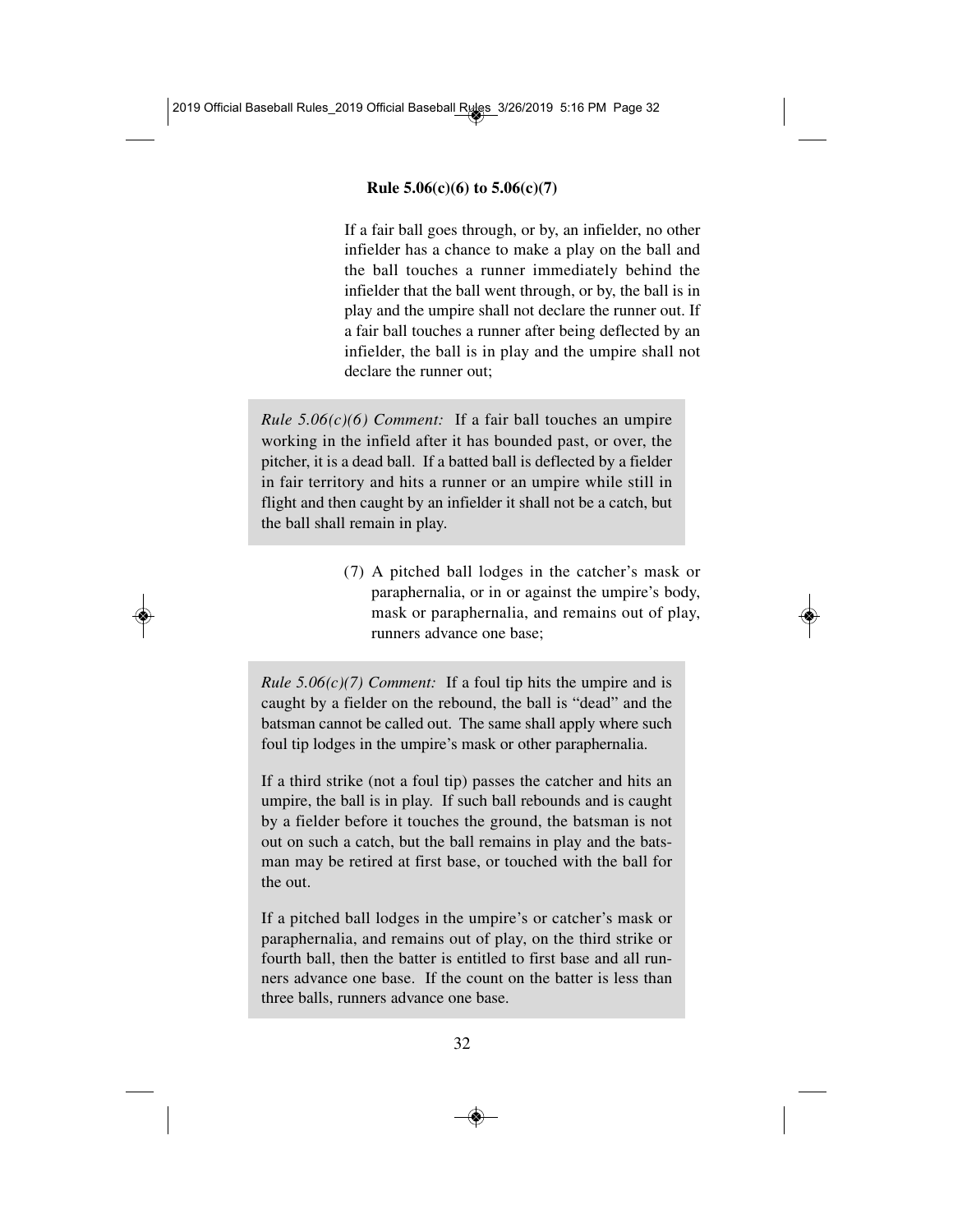If a ball is intentionally placed inside a player's uniform (e.g., a pants pocket) for the purpose of deceiving a base runner, the umpire shall call "Time." The umpire will place all runners at least one base (or more if warranted, in the umpire's judgment, in order to nullify the action of the ball being put out of play), from the base they originally occupied.

(8) Any legal pitch touches a runner trying to score; runners advance.

# **5.07 Pitching**

# (a) **Legal Pitching Delivery**

There are two legal pitching positions, the Windup Position and the Set Position, and either position may be used at any time.

Pitchers shall take signs from the catcher while in contact with the pitcher's plate.

*Rule 5.07(a) Comment:* Pitchers may disengage the rubber after taking their signs but may not step quickly onto the rubber and pitch. This may be judged a quick pitch by the umpire. When the pitcher disengages the rubber, he must drop his hands to his sides.

Pitchers will not be allowed to disengage the rubber after taking each sign.

The pitcher may not take a second step toward home plate with either foot or otherwise reset his pivot foot in his delivery of the pitch. If there is a runner, or runners, on base it is a balk under Rule 6.02(a); if the bases are unoccupied it is an illegal pitch under Rule 6.02(b).

# (1) **The Windup Position**

The pitcher shall stand facing the batter, his pivot foot in contact with the pitcher's plate and the other foot free. From this position any natural movement associated with his delivery of the ball to the batter commits him to the pitch without interruption or alteration. He shall not raise either foot from the ground, except that in his actual delivery of the ball to the batter, he may take one step backward, and one step forward with his free foot.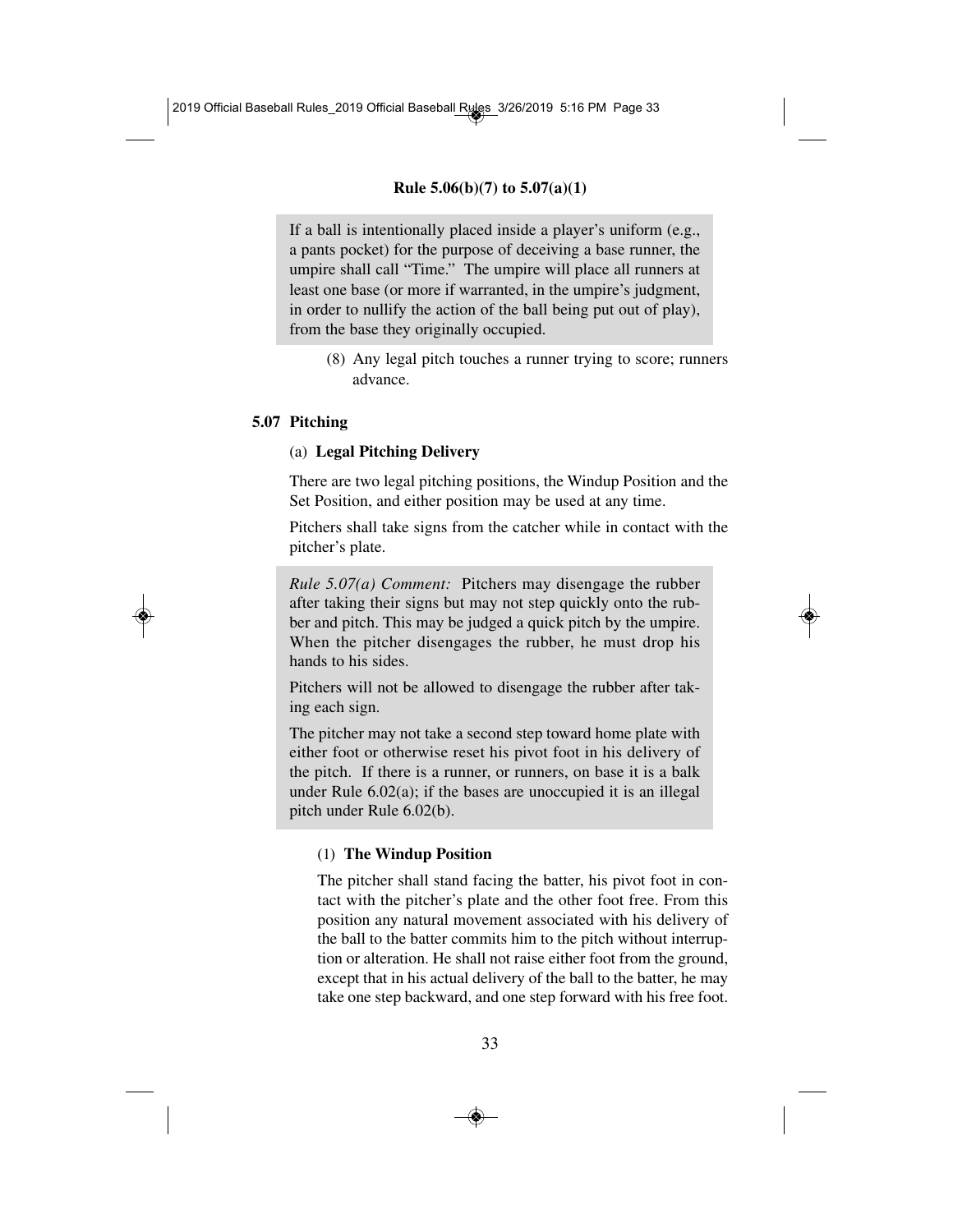When a pitcher holds the ball with both hands in front of his body, with his pivot foot in contact with the pitcher's plate and his other foot free, he will be considered in the Windup Position.

*Rule 5.07(a)(1) Comment:* In the Windup Position, a pitcher is permitted to have his "free" foot on the rubber, in front of the rubber, behind the rubber or off the side of the rubber.

From the Windup Position, the pitcher may:

- (A) deliver the ball to the batter, or
- (B) step and throw to a base in an attempt to pick-off a runner, or
- (C) disengage the rubber (if he does he must drop his hand to his sides).

In disengaging the rubber the pitcher must step off with his pivot foot and not his free foot first. He may not go into a set or stretch position—if he does it is a balk.

### (2) **The Set Position**

Set Position shall be indicated by the pitcher when he stands facing the batter with his pivot foot in contact with, and his other foot in front of, the pitcher's plate, holding the ball in both hands in front of his body and coming to a complete stop. From such Set Position he may deliver the ball to the batter, throw to a base or step backward off the pitcher's plate with his pivot foot. Before assuming Set Position, the pitcher may elect to make any natural preliminary motion such as that known as "the stretch." But if he so elects, he shall come to Set Position before delivering the ball to the batter. After assuming Set Position, any natural motion associated with his delivery of the ball to the batter commits him to the pitch without alteration or interruption.

Preparatory to coming to a set position, the pitcher shall have one hand on his side; from this position he shall go to his set position as defined in Rule 5.07(a)(2) without interruption and in one continuous motion.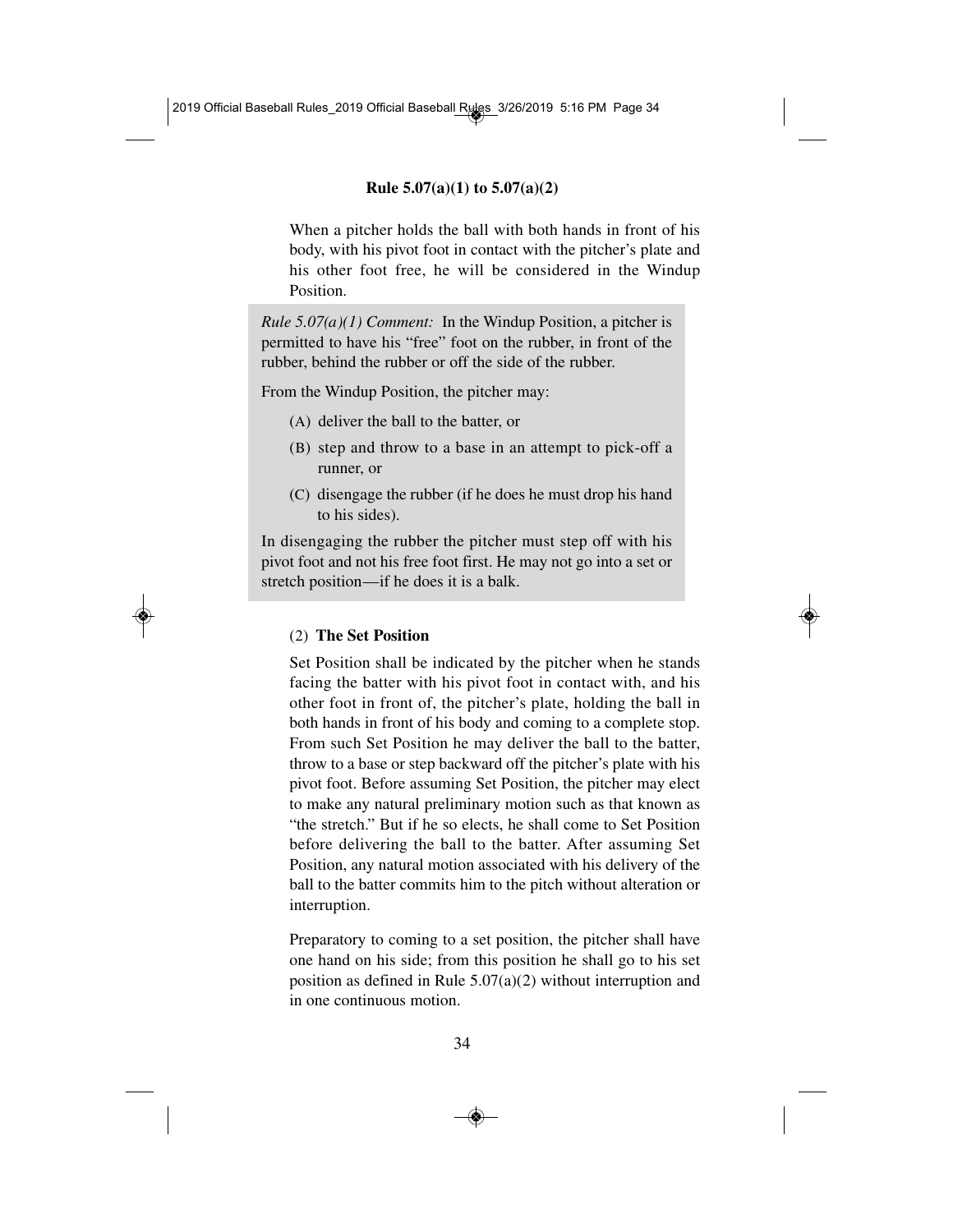The pitcher, following his stretch, must (a) hold the ball in both hands in front of his body and (b) come to a complete stop. This must be enforced. Umpires should watch this closely. Pitchers are constantly attempting to "beat the rule" in their efforts to hold runners on bases and in cases where the pitcher fails to make a complete "stop" called for in the rules, the umpire should immediately call a "Balk."

*Rule 5.07(a)(2) Comment:* With no runners on base, the pitcher is not required to come to a complete stop when using the Set Position. If, however, in the umpire's judgment, a pitcher delivers the ball in a deliberate effort to catch the batter off guard, this delivery shall be deemed a quick pitch, for which the penalty is a ball. See Rule 6.02(a)(5) Comment.

With a runner or runners on base, a pitcher will be presumed to be pitching from the Set Position if he stands with his pivot foot in contact with and parallel to the pitcher's plate, and his other foot in front of the pitcher's plate, unless he notifies the umpire that he will be pitching from the Windup Position under such circumstances prior to the beginning of an at-bat. A pitcher will be permitted to notify the umpire that he is pitching from the Windup Position within an at-bat only in the event of (i) a substitution by the offensive team; or (ii) immediately upon the advancement of one or more runners (i.e., after one or more base runners advance but before the delivery of the next pitch).

# (b) **Warm-Up Pitches**

When a pitcher takes his position at the beginning of each inning, or when he relieves another pitcher, he shall be permitted to pitch preparatory pitches to his catcher during which play shall be suspended. A league by its own action may limit the number of preparatory pitches and/or may limit the amount of time such preparatory pitches may consume. If a sudden emergency causes a pitcher to be summoned into the game without any opportunity to warm up, the umpire-in-chief shall allow him as many pitches as the umpire deems necessary.

# (c) **Pitcher Delays**

When the bases are unoccupied, the pitcher shall deliver the ball to the batter within 12 seconds after he receives the ball. Each time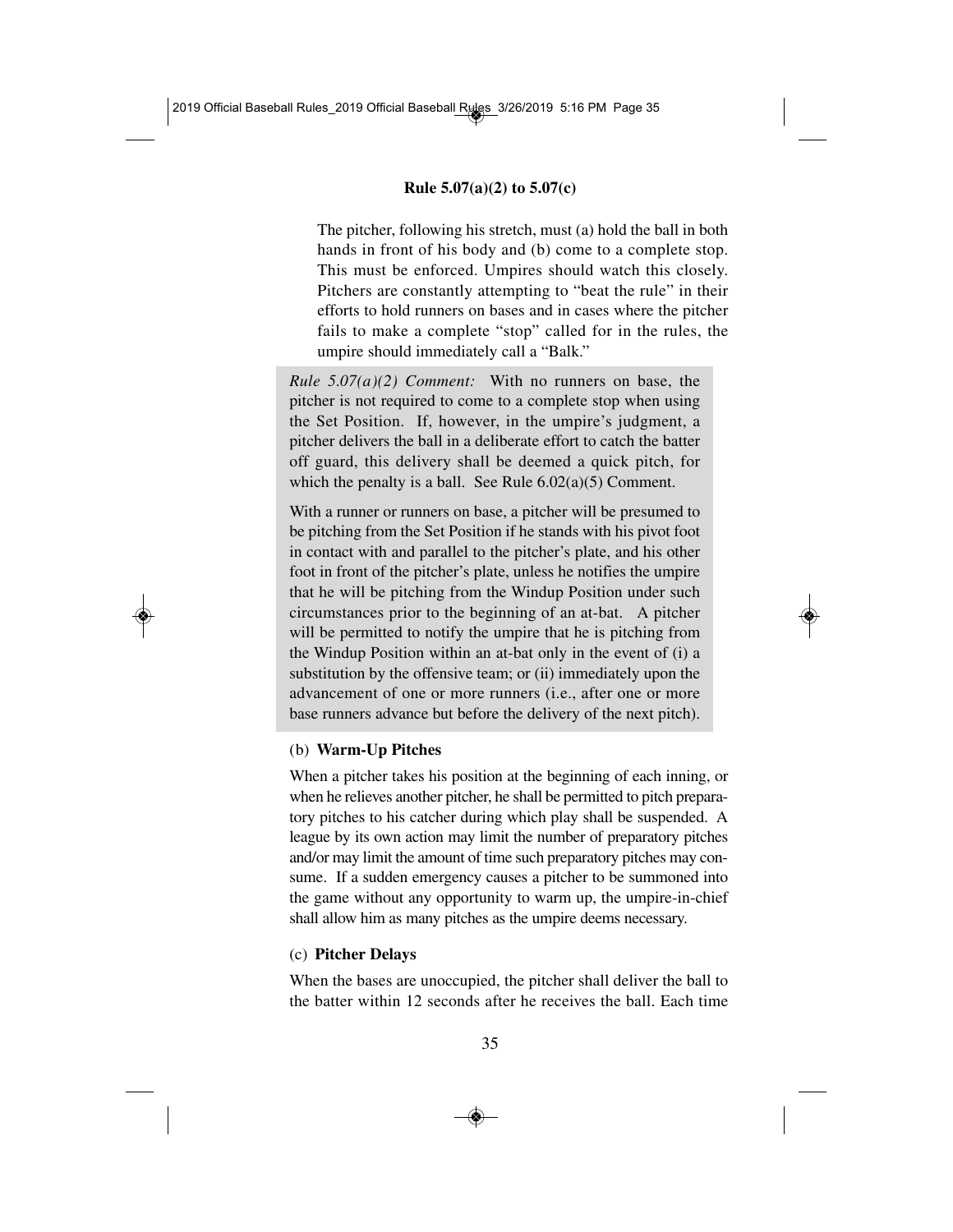the pitcher delays the game by violating this rule, the umpire shall call "Ball."

The 12-second timing starts when the pitcher is in possession of the ball and the batter is in the box, alert to the pitcher. The timing stops when the pitcher releases the ball.

The intent of this rule is to avoid unnecessary delays. The umpire shall insist that the catcher return the ball promptly to the pitcher, and that the pitcher take his position on the rubber promptly. Obvious delay by the pitcher should instantly be penalized by the umpire.

# (d) **Throwing to the Bases**

At any time during the pitcher's preliminary movements and until his natural pitching motion commits him to the pitch, he may throw to any base provided he steps directly toward such base before making the throw.

*Rule 5.07(d) Comment:* The pitcher shall step "ahead of the throw." A snap throw followed by the step directly toward the base is a balk.

## (e) **Effect of Removing Pivot Foot From Plate**

If the pitcher removes his pivot foot from contact with the pitcher's plate by stepping backward with that foot, he thereby becomes an infielder and if he makes a wild throw from that position, it shall be considered the same as a wild throw by any other infielder.

*Rule 5.07(e) Comment:* The pitcher, while off the rubber, may throw to any base. If he makes a wild throw, such throw is the throw of an infielder and what follows is governed by the rules covering a ball thrown by a fielder.

# (f ) **Ambidextrous Pitchers**

A pitcher must indicate visually to the umpire-in-chief, the batter and any runners the hand with which he intends to pitch, which may be done by wearing his glove on the other hand while touching the pitcher's plate. The pitcher is not permitted to pitch with the other hand until the batter is retired, the batter becomes a runner, the inning ends, the batter is substituted for by a pinch-hitter or the pitcher incurs an injury. In the event a pitcher switches pitching hands during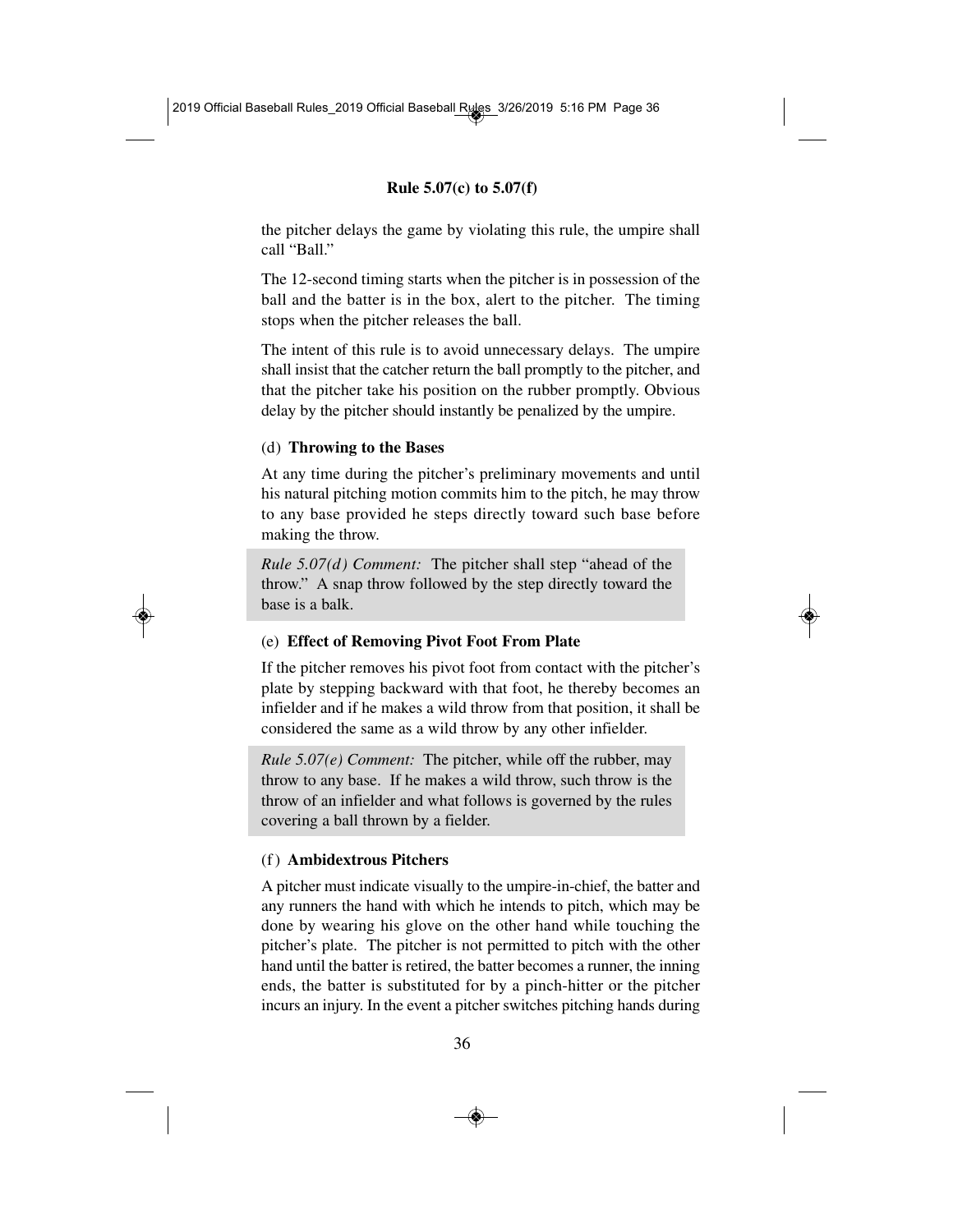an at-bat because he has suffered an injury, the pitcher may not, for the remainder of the game, pitch with the hand from which he has switched. The pitcher shall not be given the opportunity to throw any preparatory pitches after switching pitching hands. Any change of pitching hands must be indicated clearly to the umpire-in-chief.

## **5.08 How a Team Scores**

(a) One run shall be scored each time a runner legally advances to and touches first, second, third and home base before three men are put out to end the inning.

*EXCEPTION*: A run is not scored if the runner advances to home base during a play in which the third out is made (1) by the batter-runner before he touches first base; (2) by any runner being forced out; or (3) by a preceding runner who is declared out because he failed to touch one of the bases.

*Rule 5.08(a) Comment:* A run legally scored cannot be nullified by subsequent action of the runner, such as but not limited to an effort to return to third base in the belief that he had left the base before a caught fly ball.

(b) When the winning run is scored in the last half-inning of a regulation game, or in the last half of an extra inning, as the result of a base on balls, hit batter or any other play with the bases full which forces the batter and all other runners to advance without liability of being put out, the umpire shall not declare the game ended until the runner forced to advance from third has touched home base and the batter-runner has touched first base.

*Rule 5.08(b) Comment:* An exception will be if fans rush onto the field and physically prevent the runner from touching home plate or the batter from touching first base. In such cases, the umpires shall award the runner the base because of the obstruction by the fans.

*PENALTY*: If the runner on third refuses to advance to and touch home base in a reasonable time, the umpire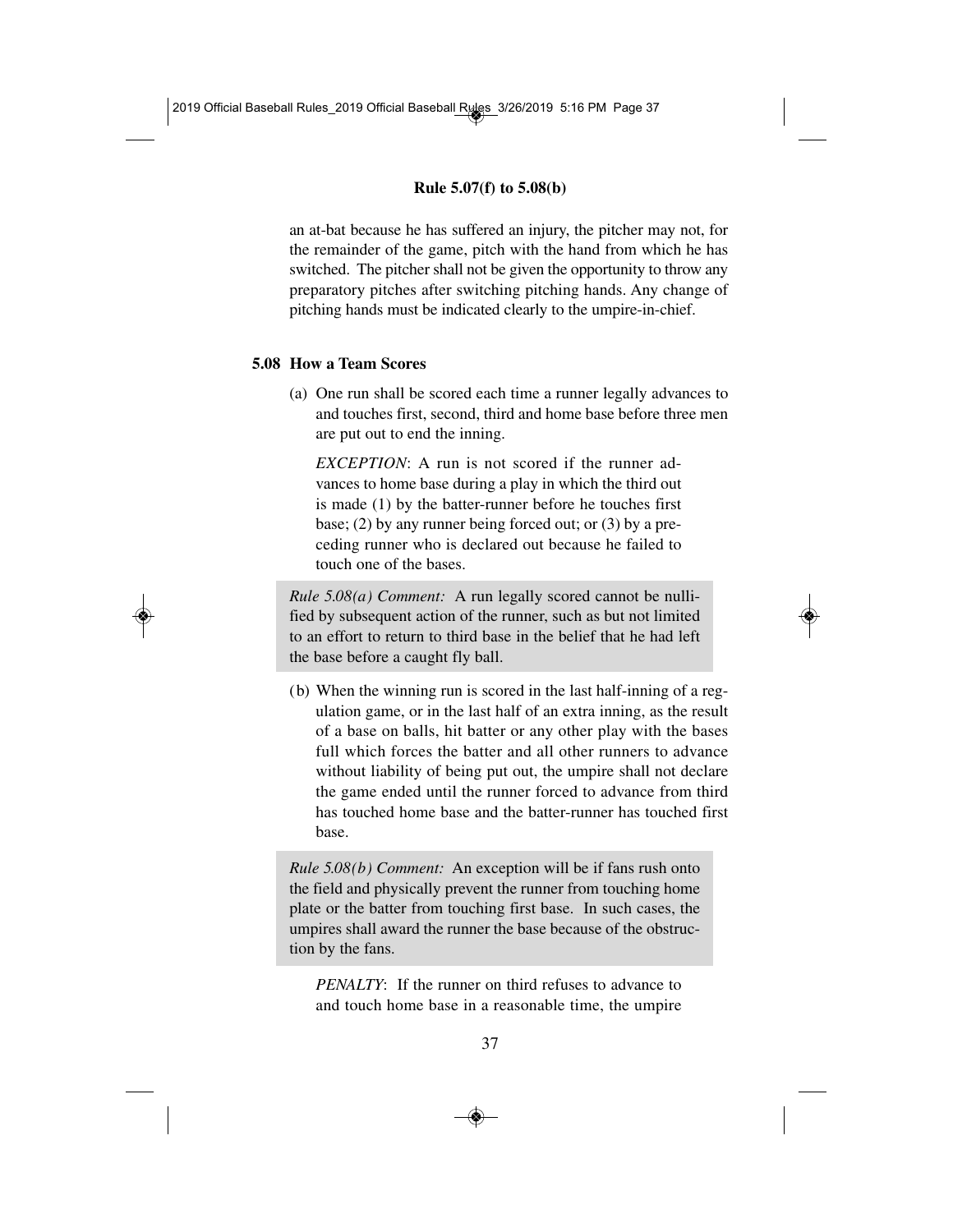shall disallow the run, call out the offending player and order the game resumed. If, with two out, the batter-runner refuses to advance to and touch first base, the umpire shall disallow the run, call out the offending player, and order the game resumed. If, before two are out, the batter-runner refuses to advance to and touch first base, the run shall count, but the offending player shall be called out.

#### *Rule 5.08 Comment:*

*APPROVED RULING*: No run shall score during a play in which the third out is made by the batter-runner before he touches first base. Example: One out, Jones on second, Smith on first. The batter, Brown, hits safely. Jones scores. Smith is out on the throw to the plate. Two outs. But Brown missed first base. The ball is thrown to first, an appeal is made, and Brown is out. Three outs. Since Jones crossed the plate during a play in which the third out was made by the batter-runner before he touched first base, Jones' run does not count.

*APPROVED RULING*: Following runners are not affected by an act of a preceding runner unless two are out.

*EXAMPLE:* One out, Jones on second, Smith on first, and batter, Brown, hits home run inside the park. Jones fails to touch third on his way to the plate. Smith and Brown score. The defense holds the ball on third, appeals to umpire, and Jones is out. Smith's and Brown's runs count.

*APPROVED RULING*: Two out, Jones on second, Smith on first and batter, Brown, hits home run inside the park. All three runs cross the plate. But Jones missed third base, and on appeal is declared out. Three outs. Smith's and Brown's runs are voided. No score on the play.

*APPROVED RULING*: One out, Jones on third, Smith on second. Batter Brown flies out to center. Two out. Jones scores after catch and Smith scores on bad throw to plate.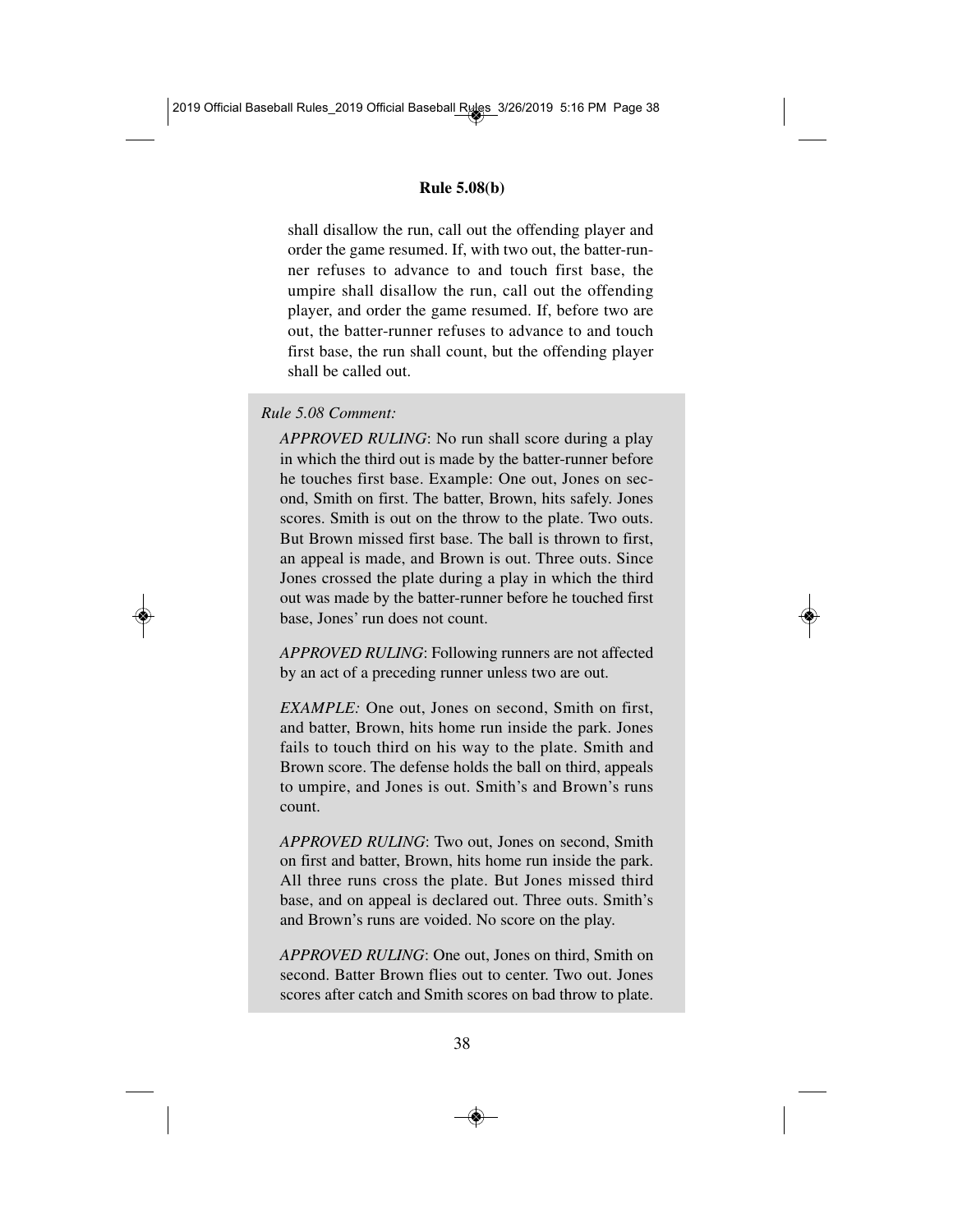But Jones, on appeal, is adjudged to have left third before the catch and is out. Three outs. No runs.

*APPROVED RULING*: Two out, bases full, batter hits home run over fence. Batter, on appeal, is declared out for missing first base. Three outs. No run counts.

Here is a general statement that covers:

When a runner misses a base and a fielder holds the ball on a missed base, or on the base originally occupied by the runner if a fly ball is caught, and appeals for the umpire's decision, the runner is out when the umpire sustains the appeal; all runners may score if possible, except that with two out the runner is out at the moment he misses the bag, if an appeal is sustained as applied to the following runners.

*APPROVED RULING*: One out, Jones on third, Smith on first, and Brown flies out to right field. Two outs. Jones tags up and scores after the catch. Smith attempted to return to first but the right fielder's throw beat him to the base. Three outs. But Jones scored before the throw to catch Smith reached first base, hence Jones' run counts. It was not a force play.

### **5.09 Making an Out**

#### (a) **Retiring the Batter**

A batter is out when:

(1) His fair or foul fly ball (other than a foul tip) is legally caught by a fielder;

*Rule 5.09(a)(1) Comment:* A fielder may reach into, but not step into, a dugout to make a catch, and if he holds the ball, the catch shall be allowed. A fielder, in order to make a catch on a foul ball nearing a dugout or other out-of-play area (such as the stands), must have one or both feet on or over the playing surface (including the lip of the dugout) and neither foot on the ground inside the dugout or in any other out-of-play area. Ball is in play, unless the fielder, after making a legal catch, steps or falls into a dugout or other out-of-play area, in which case the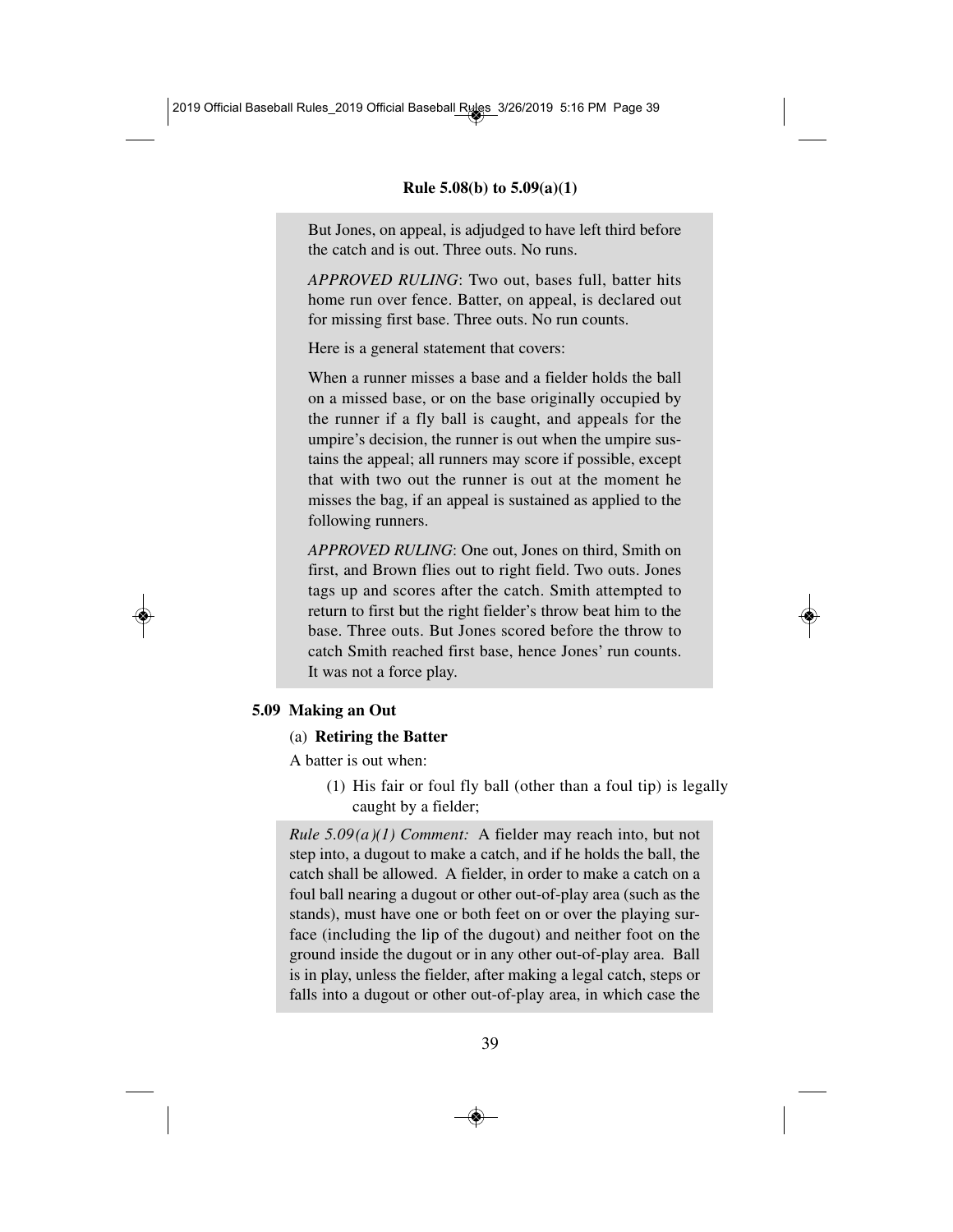ball is dead. Status of runners shall be as described in Rule 5.06(b)(3)(C) Comment.

A catch is the act of a fielder in getting secure possession in his hand or glove of a ball in flight and firmly holding it; providing he does not use his cap, protector, pocket or any other part of his uniform in getting possession. It is not a catch, however, if simultaneously or immediately following his contact with the ball, he collides with a player, or with a wall, or if he falls down, and as a result of such collision or falling, drops the ball. It is not a catch if a fielder touches a fly ball which then hits a member of the offensive team or an umpire and then is caught by another defensive player. In establishing the validity of the catch, the fielder shall hold the ball long enough to prove that he has complete control of the ball and that his release of the ball is voluntary and intentional. If the fielder has made the catch and drops the ball while in the act of making a throw following the catch, the ball shall be adjudged to have been caught.

*Catch Comment*: A catch is legal if the ball is finally held by any fielder, even though juggled, or held by another fielder before it touches the ground. Runners may leave their bases the instant the first fielder touches the ball. A fielder may reach over a fence, railing, rope or other line of demarcation to make a catch. He may jump on top of a railing, or canvas that may be in foul ground. No interference should be allowed when a fielder reaches over a fence, railing, rope or into a stand to catch a ball. He does so at his own risk.

If a fielder, attempting a catch at the edge of the dugout, is "held up" and kept from an apparent fall by a player or players of either team and the catch is made, it shall be allowed.

(2) A third strike is legally caught by the catcher;

*Rule 5.09(a)(2) Comment:* "Legally caught" means in the catcher's glove before the ball touches the ground. It is not legal if the ball lodges in his clothing or paraphernalia; or if it touches the umpire and is caught by the catcher on the rebound.

If a foul tip first strikes the catcher's glove and then goes on through and is caught by both hands against his body or protector, before the ball touches the ground, it is a strike, and if third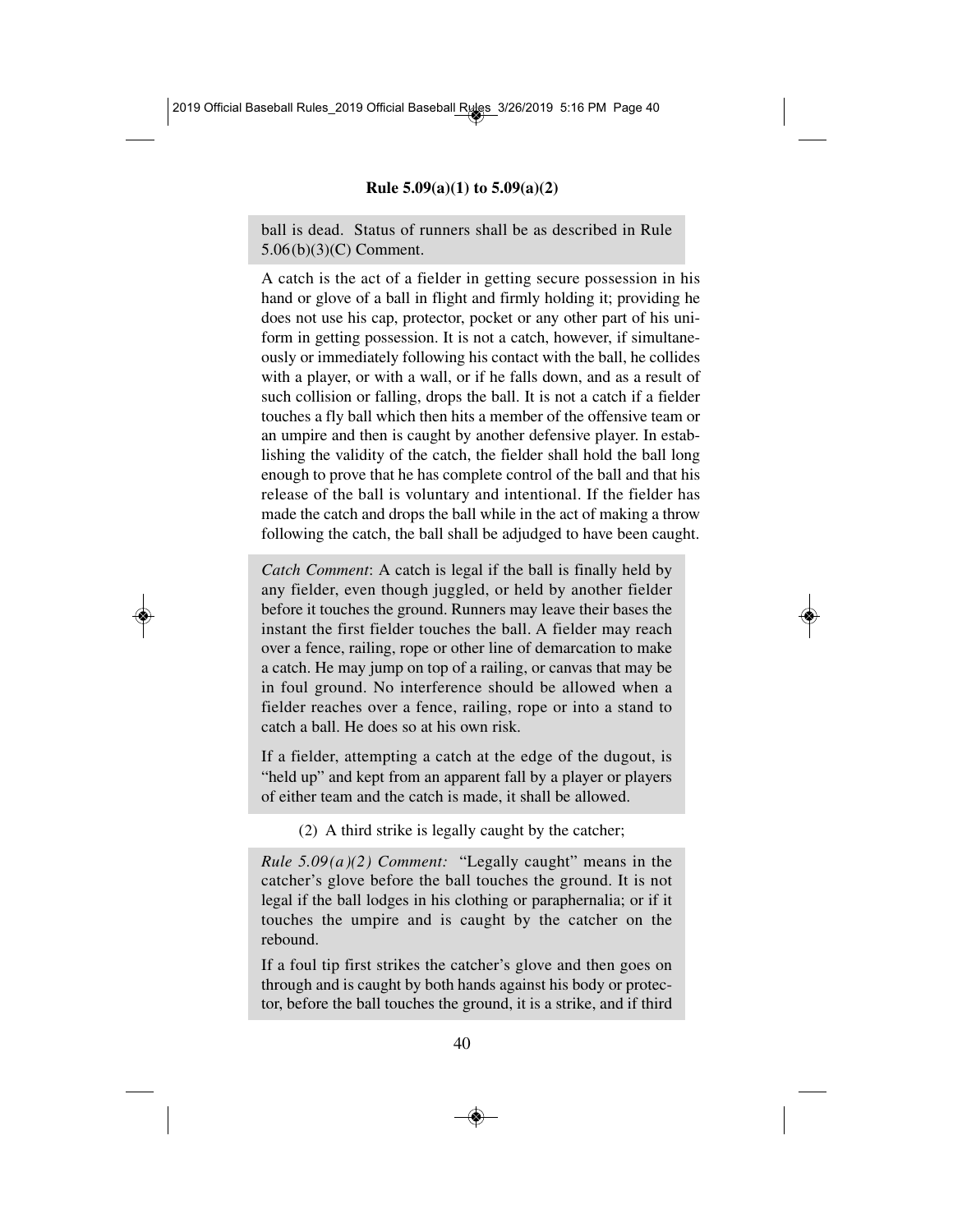strike, batter is out. If smothered against his body or protector, it is a catch provided the ball struck the catcher's glove or hand first.

- (3) A third strike is not caught by the catcher when first base is occupied before two are out;
- (4) He bunts foul on third strike;
- (5) An Infield Fly is declared;
- (6) He attempts to hit a third strike and the ball touches him;
- (7) His fair ball touches him before touching a fielder. If the batter is in a legal position in the batter's box, see Rule 5.04(b)(5), and, in the umpire's judgment, there was no intention to interfere with the course of the ball, a batted ball that strikes the batter or his bat shall be ruled a foul ball;
- (8) After hitting or bunting a fair ball, his bat hits the ball a second time in fair territory. The ball is dead and no runners may advance. If the batter-runner drops his bat and the ball rolls against the bat in fair territory and, in the umpire's judgment, there was no intention to interfere with the course of the ball, the ball is alive and in play. If the batter is in a legal position in the batter's box, see Rule  $5.04(b)(5)$ , and, in the umpire's judgment, there was no intention to interfere with the course of the ball, a batted ball that strikes the batter or his bat shall be ruled a foul ball;

*Rule 5.09(a)(8) Comment:* If a bat breaks and part of it is in fair territory and is hit by a batted ball or part of it hits a runner or fielder, play shall continue and no interference called. If a batted ball hits part of a broken bat in foul territory, it is a foul ball.

If a whole bat is thrown into fair or foul territory and interferes with a defensive player attempting to make a play, interference shall be called, whether intentional or not.

In cases where the batting helmet is accidentally hit with a batted ball on or over fair territory or a thrown ball, the ball remains in play the same as if it has not hit the helmet.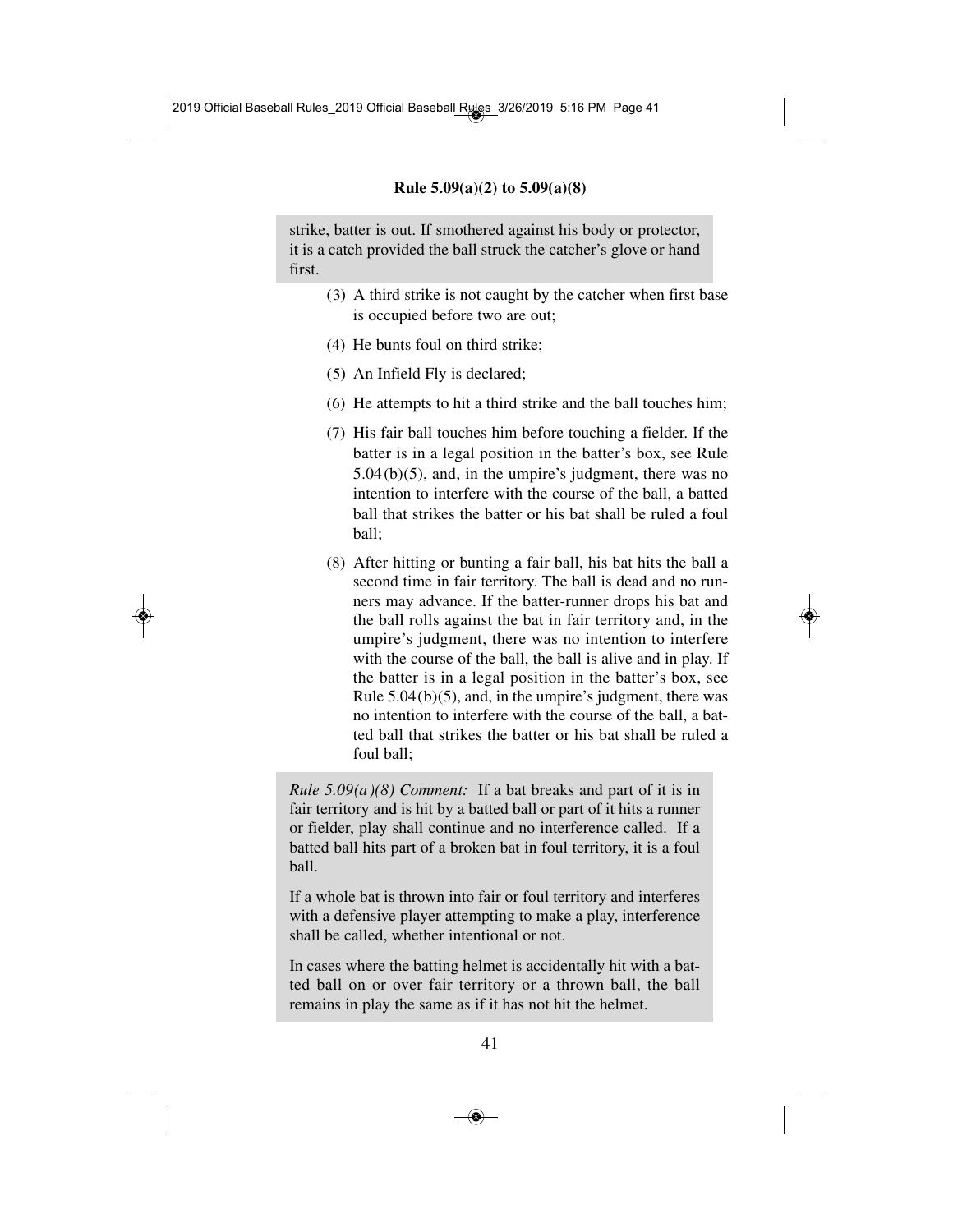If a batted ball strikes a batting helmet or any other object foreign to the natural ground while on foul territory, it is a foul ball and the ball is dead.

If, in the umpire's judgment, there is intent on the part of a baserunner to interfere with a batted or thrown ball by dropping the helmet or throwing it at the ball, then the runner would be out, the ball dead and runners would return to last base legally touched.

- (9) After hitting or bunting a ball that continues to move over foul territory, he intentionally deflects the course of the ball in any manner while running to first base. The ball is dead and no runners may advance;
- (10) After a third strike or after he hits a fair ball, he or first base is tagged before he touches first base;
- (11) In running the last half of the distance from home base to first base, while the ball is being fielded to first base, he runs outside (to the right of ) the three-foot line, or inside (to the left of ) the foul line, and in the umpire's judgment in so doing interferes with the fielder taking the throw at first base, in which case the ball is dead; except that he may run outside (to the right of ) the three-foot line or inside (to the left of ) the foul line to avoid a fielder attempting to field a batted ball;

*Rule 5.09(a)(11) Comment:* The lines marking the three-foot lane are a part of that lane and a batter-runner is required to have both feet within the three-foot lane or on the lines marking the lane. The batter-runner is permitted to exit the threefoot lane by means of a step, stride, reach or slide in the immediate vicinity of first base for the sole purpose of touching first base.

(12) An infielder intentionally drops a fair fly ball or line drive, with first, first and second, first and third, or first, second and third base occupied before two are out. The ball is dead and runner or runners shall return to their original base or bases;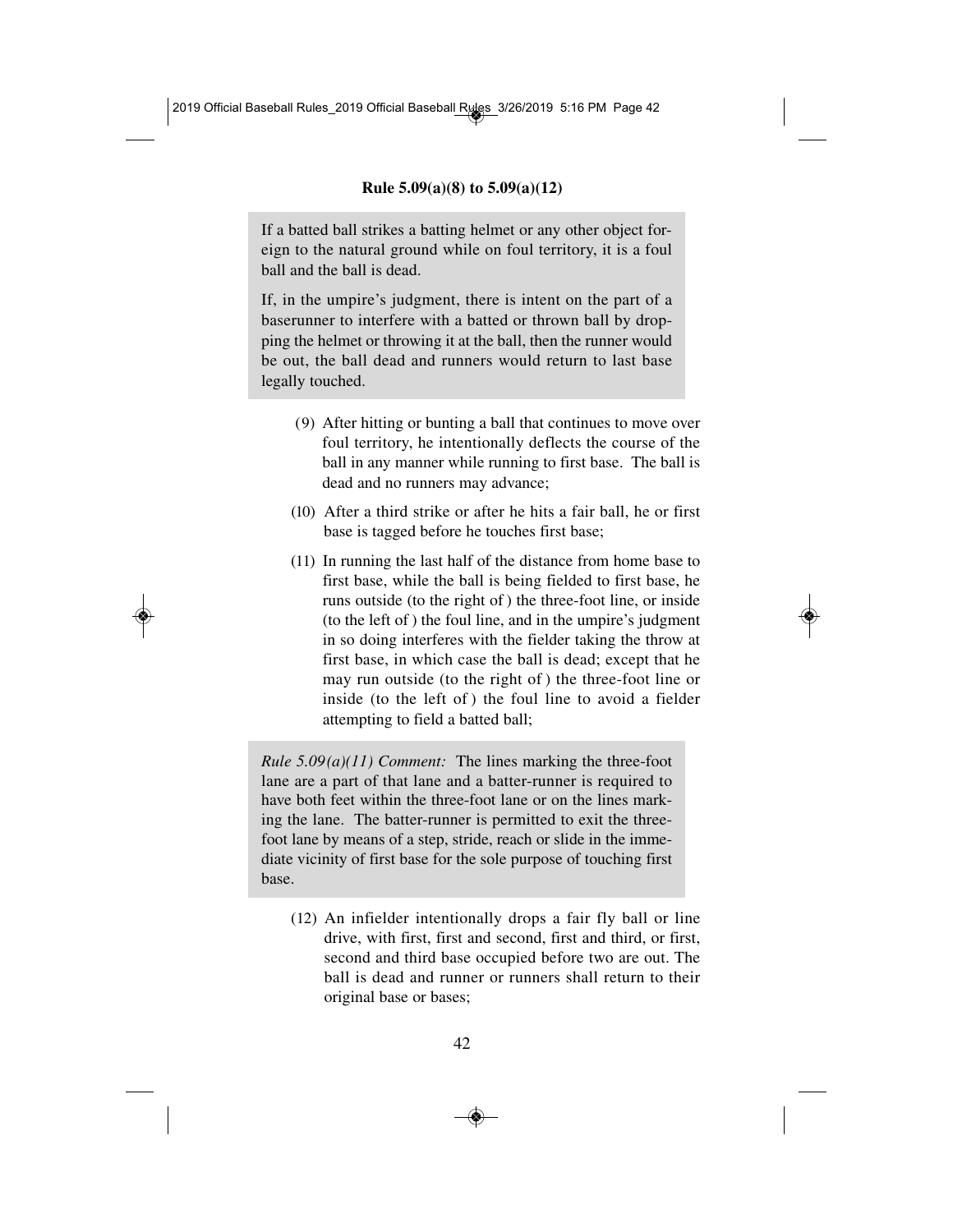## **Rule 5.09(a)(12) to 5.09(b)(2)**

*APPROVED RULING*: In this situation, the batter is not out if the infielder permits the ball to drop untouched to the ground, except when the Infield Fly rule applies.

(13) A preceding runner shall, in the umpire's judgment, intentionally interfere with a fielder who is attempting to catch a thrown ball or to throw a ball in an attempt to complete any play;

*Rule 5.09(a)(13) Comment:* The objective of this rule is to penalize the offensive team for deliberate, unwarranted, un sportsmanlike action by the runner in leaving the baseline for the obvious purpose of crashing the pivot man on a double play, rather than trying to reach the base. Obviously this is an umpire's judgment play. (See Rule 6.01(j).)

- (14) With two out, a runner on third base, and two strikes on the batter, the runner attempts to steal home base on a legal pitch and the ball touches the runner in the batter's strike zone. The umpire shall call "Strike Three," the batter is out and the run shall not count; before two are out, the umpire shall call "Strike Three," the ball is dead, and the run counts;
- (15) A member of his team (other than a runner) hinders a fielder's attempt to catch or field a batted ball. *See* Rule 6.01(b). For interference by a runner, see Rule 5.09(b)(3).

#### (b) **Retiring a Runner**

Any runner is out when:

- (1) He runs more than three feet away from his base path to avoid being tagged unless his action is to avoid interference with a fielder fielding a batted ball. A runner's base path is established when the tag attempt occurs and is a straight line from the runner to the base he is attempting to reach safely; or
- (2) After touching first base, he leaves the base path, obviously abandoning his effort to touch the next base;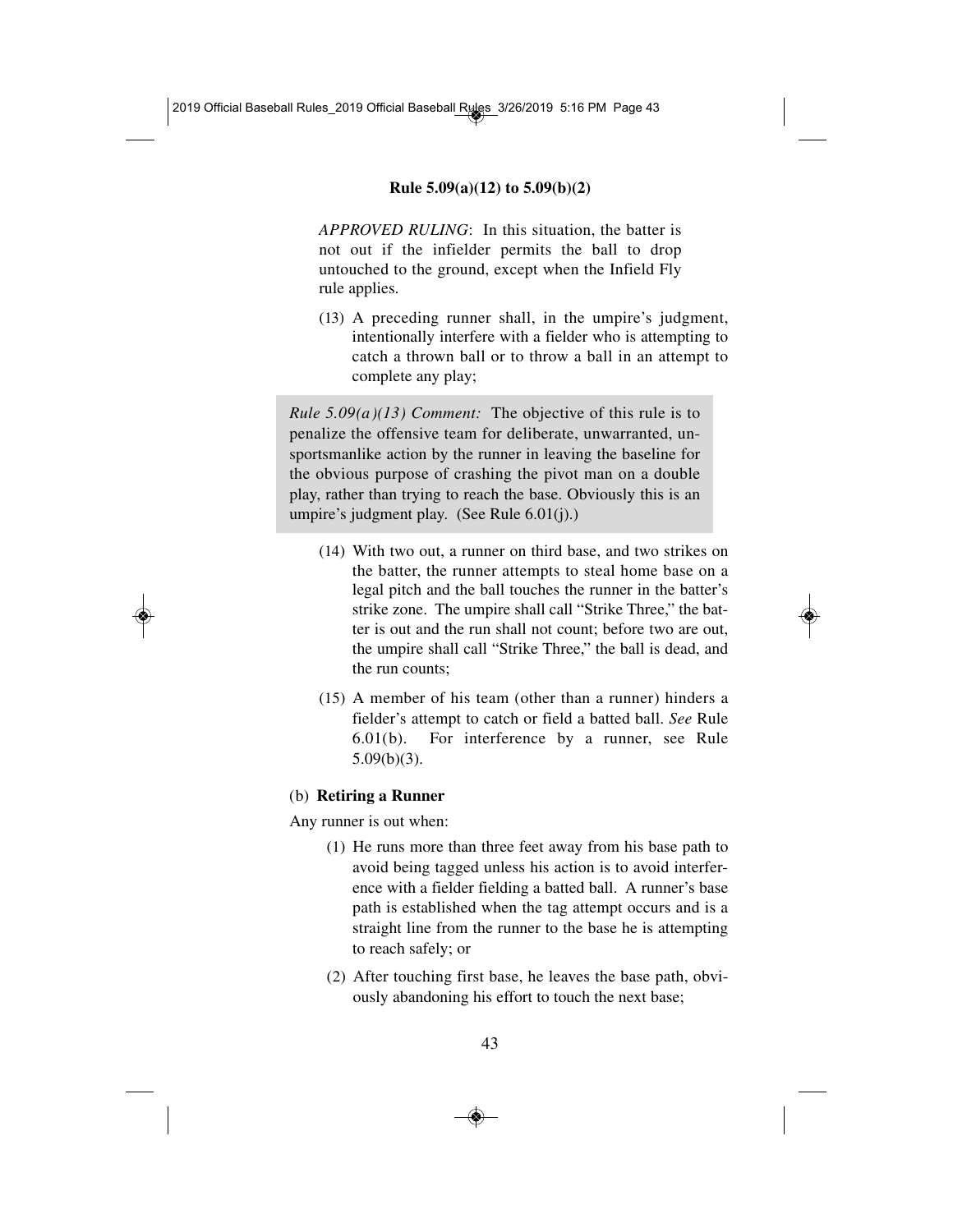*Rule 5.09(b)(1) and (2) Comment:* Any runner after reaching first base who leaves the base path heading for his dugout or his position believing that there is no further play, may be declared out if the umpire judges the act of the runner to be considered abandoning his efforts to run the bases. Even though an out is called, the ball remains in play in regard to any other runner.

This rule also covers the following and similar plays: Less than two out, score tied last of ninth inning, runner on first, batter hits a ball out of park for winning run, the runner on first passes second and thinking the home run automatically wins the game, cuts across diamond toward his bench as batter-runner circles bases. In this case, the base runner would be called out "for abandoning his effort to touch the next base" and batterrunner permitted to continue around bases to make his home run valid. If there are two out, home run would not count. *See* Rule 5.09(d). This is not an appeal play.

*PLAY—*Runner believing he is called out on a tag at first or third base starts for the dugout and progresses a reasonable distance still indicating by his actions that he is out, shall be declared out for abandoning the bases.

(3) He intentionally interferes with a thrown ball; or hinders a fielder attempting to make a play on a batted ball (see Rule 6.01(j));

*PENALTY*: For penalties applying to a runner's intentional interference with a thrown ball or his hindrance of a fielder's attempt to make a play on a batted ball, *see* Rule 6.01(a) *PENALTY FOR INTERFERENCE Com ment.*

(4) He is tagged, when the ball is alive, while off his base.

*EXCEPTION*: A batter-runner cannot be tagged out after overrunning or oversliding first base if he returns immediately to the base;

*APPROVED RULING*: (A) If the impact of a runner breaks a base loose from its position, no play can be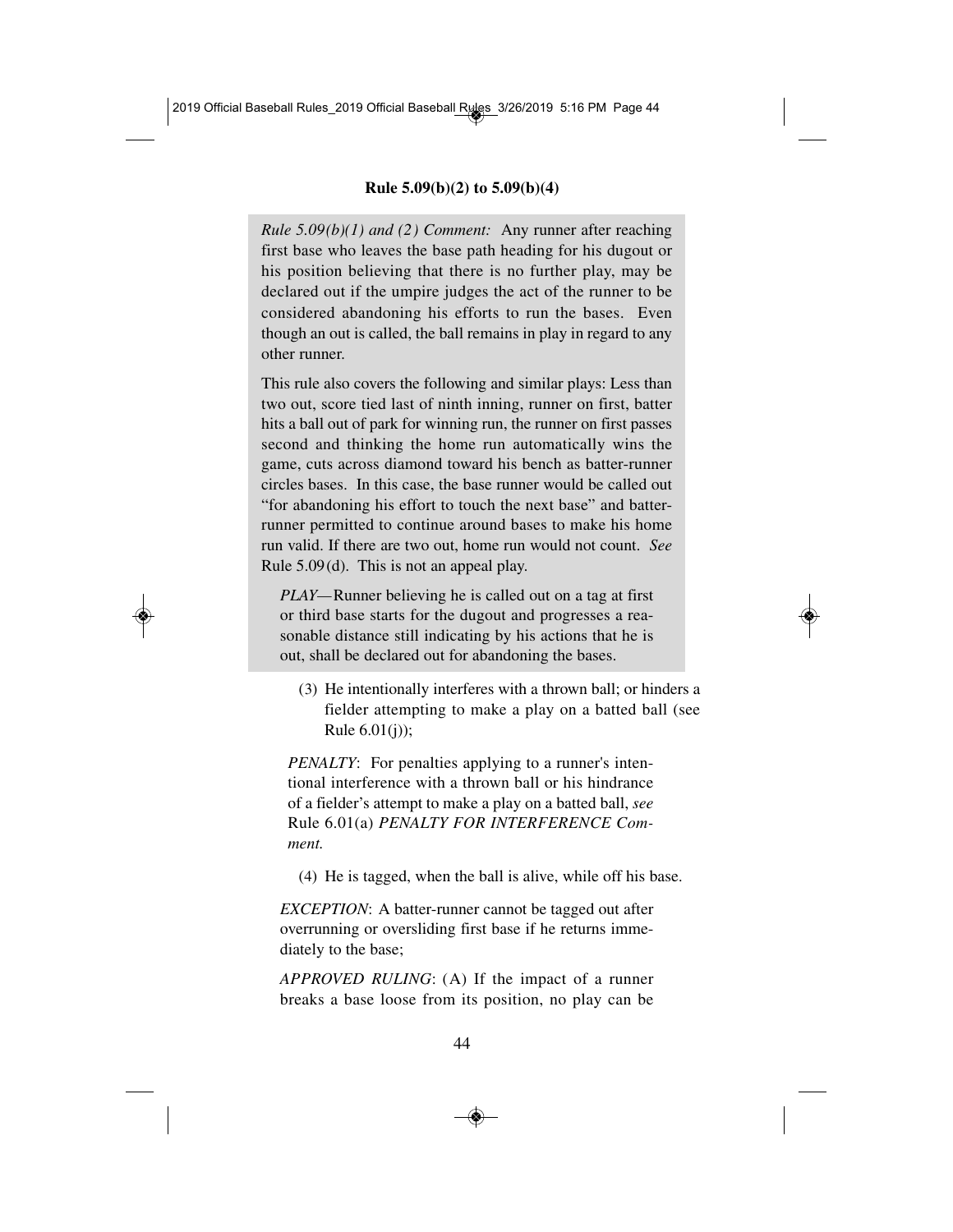made on that runner at that base if he had reached the base safely.

*APPROVED RULING*: (B) If a base is dislodged from its position during a play, any following runner on the same play shall be considered as touching or occupying the base if, in the umpire's judgment, he touches or occupies the point marked by the dislodged bag.

(5) He fails to retouch his base after a fair or foul ball is legally caught before he, or his base, is tagged by a fielder. He shall not be called out for failure to retouch his base after the first following pitch, or any play or attempted play. This is an appeal play;

*Rule 5.09(b)(5) Comment:* Runners need not "tag up" on a foul tip. They may steal on a foul tip. If a so-called tip is not caught, it becomes an ordinary foul. Runners then return to their bases.

(6) He or the next base is tagged before he touches the next base, after he has been forced to advance by reason of the batter becoming a runner. However, if a following runner is put out on a force play, the force is removed and the runner must be tagged to be put out. The force is removed as soon as the runner touches the base to which he is forced to advance, and if he overslides or overruns the base, the runner must be tagged to be put out. However, if the forced runner, after touching the next base, retreats for any reason towards the base he had last occupied, the force play is reinstated, and he can again be put out if the defense tags the base to which he is forced;

## *Rule 5.09(b)(6) Comment:*

*PLAY—*Runner on first and three balls on batter: Runner steals on the next pitch, which is fourth ball, but after having touched second he overslides or overruns that base. Catcher's throw catches him before he can return. Ruling is that runner is out. (Force out is removed.)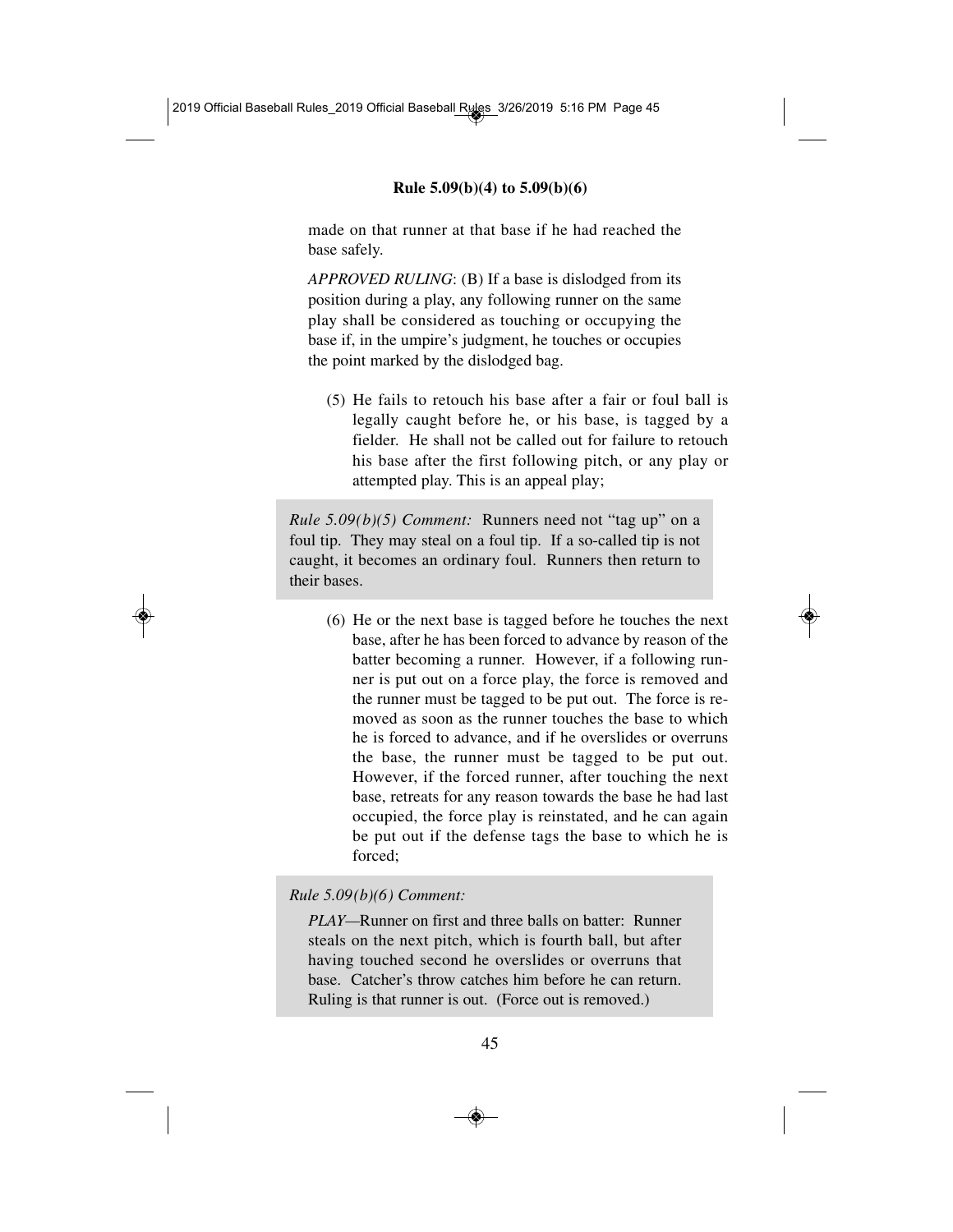Oversliding and overrunning situations arise at bases other than first base. For instance, before two are out, and runners on first and second, or first, second and third, the ball is hit to an infielder who tries for the double play. The runner on first beats the throw to second base but overslides the base. The relay is made to first base and the batter-runner is out. The first baseman, seeing the runner at second base off the bag, makes the return throw to second and the runner is tagged off the base. Meanwhile runners have crossed the plate. The question is: Is this a force play? Was the force removed when the batter-runner was out at first base? Do the runs that crossed the plate during this play and before the third out was made when the runner was tagged at second, count? Answer: The runs score. It is not a force play. It is a tag play.

(7) He is touched by a fair ball in fair territory before the ball has gone through, or by, an infielder and no other infielder has a chance to make a play on the ball. The ball is dead and no runner may score, nor runners advance, except runners forced to advance. EXCEPTION: If a runner is touching his base when touched by an Infield Fly, he is not out, although the batter is out;

*Rule 5.09(b)(7) Comment:* If two runners are touched by the same fair ball, only the first one is out because the ball is instantly dead.

> If a runner is touched by an Infield Fly when he is not touching his base, and before the ball has gone through, or by, an infielder, and no other infielder has a chance to make a play on the ball, both the runner and batter are out. Regardless of whether a runner is touching his base or not when touched by an Infield Fly before the ball has gone through, or by, an infielder and no other infielder has a chance to make a play on the ball, the ball is dead and no runner may score, nor runners advance, except runners forced to advance.

(8) He attempts to score on a play in which the batter interferes with the play at home base before two are out. With two out, the interference puts the batter out and no score counts;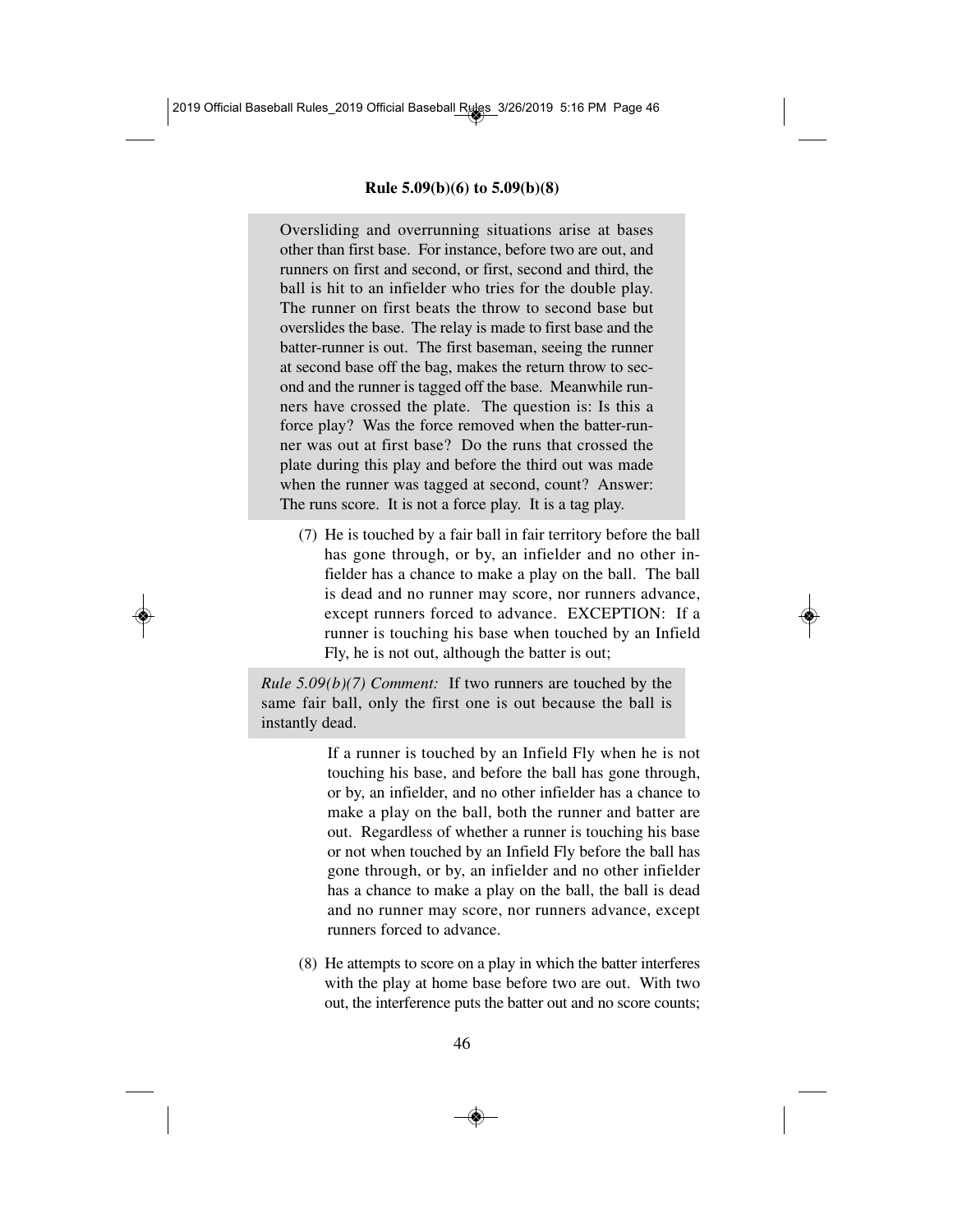### **Rule 5.09(b)(9) to 5.09(b)(11)**

(9) He passes a preceding runner before such runner is out;

*Rule 5.09(b)(9) Comment:* A runner may be deemed to have passed a preceding (i.e., lead) runner based on his actions *or* the actions of a preceding runner.

PLAY—Runners on second base and third base with one out. The runner from third base (i.e., the lead runner) makes an advance toward home and is caught in a rundown between third base and home plate. Believing the lead runner will be tagged out, the runner at second base (i.e., the trailing runner) advances to third base. Before being tagged, the lead runner runs back to and beyond third base toward left field. At this time, the trailing runner has passed the lead runner as a result of the lead runner's actions. As a result, the trailing runner is out and third base is unoccupied. The lead runner is entitled to third base if he returns to touch it before he is out, see Rule 5.06(a)(1), unless he is declared out for abandoning the bases.

(10) After he has acquired legal possession of a base, he runs the bases in reverse order for the purpose of confusing the defense or making a travesty of the game. The umpire shall immediately call "Time" and declare the runner out;

*Rule 5.09(b)(10) Comment:* If a runner touches an unoccupied base and then thinks the ball was caught or is decoyed into returning to the base he last touched, he may be put out running back to that base, but if he reaches the previously occupied base safely he cannot be put out while in contact with that base.

(11) He fails to return at once to first base after overrunning or oversliding that base. If he attempts to run to second he is out when tagged. If, after overrunning or oversliding first base he starts toward the dugout, or toward his position, and fails to return to first base at once, he is out, on appeal, when he or the base is tagged;

*Rule 5.09(b)(11) Comment:* Runner who touches first base in overrunning and is declared safe by the umpire has, within the intent of Rule 5.08(a) "reached first base" and any run which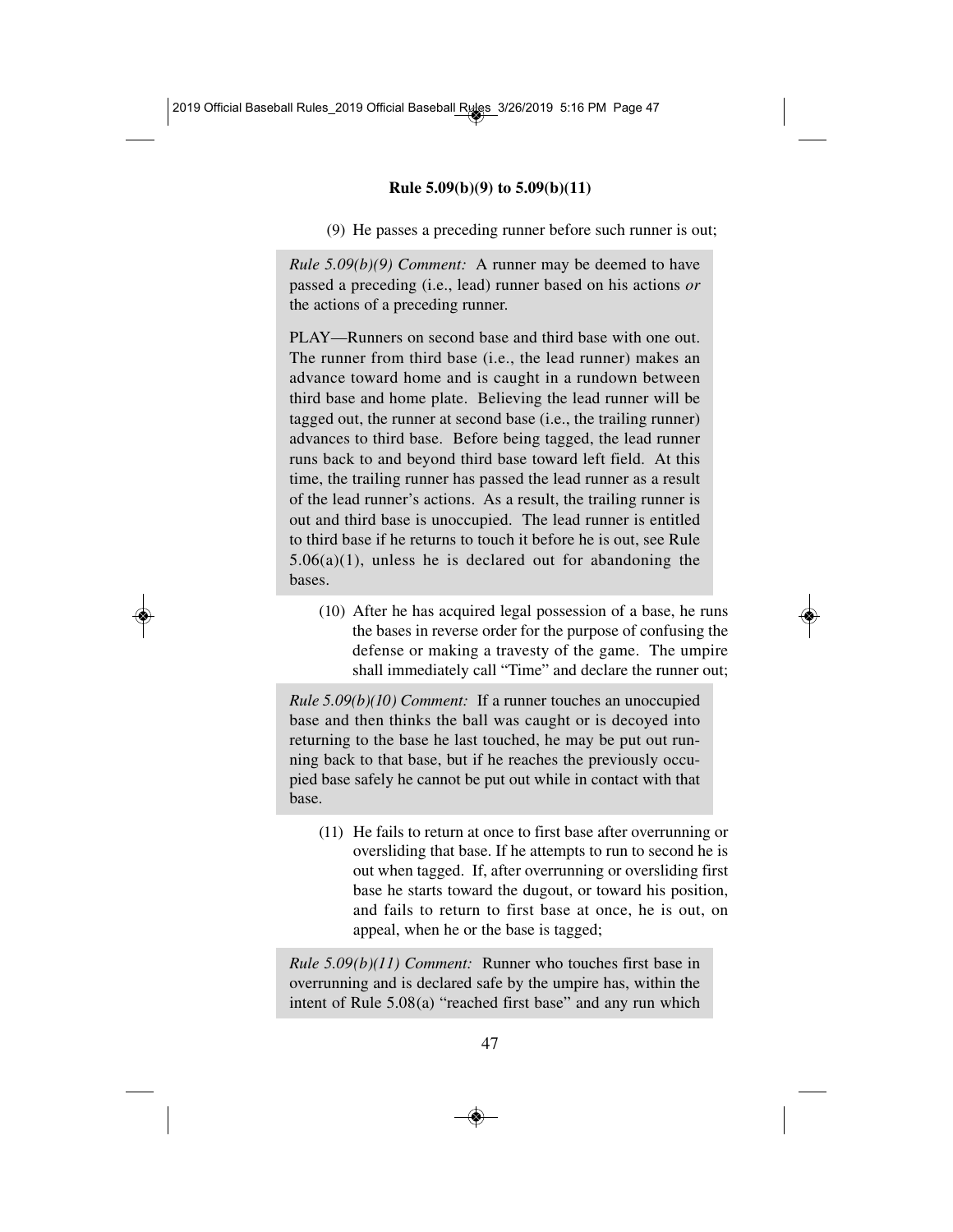scores on such a play counts, even though the runner subsequently becomes the third out for failure to return "at once," as covered in Rule  $5.09(b)(11)$ .

(12) In running or sliding for home base, he fails to touch home base and makes no attempt to return to the base, when a fielder holds the ball in his hand, while touching home base, and appeals to the umpire for the decision;

*Rule 5.09(b)(12) Comment:* This rule applies only where runner is on his way to the bench and the catcher would be required to chase him. It does not apply to the ordinary play where the runner misses the plate and then immediately makes an effort to touch the plate before being tagged. In that case, runner must be tagged.

(13) A play on him is being made and a member of his team (other than a runner) hinders a fielder's attempt to field a thrown ball. *See* Rule 5.09(b)(3). For interference by a runner, *see* Rule 5.09(b)(3).

## (c) **Appeal Plays**

Any runner shall be called out, on appeal, when:

(1) After a fly ball is caught, he fails to retouch his original base before he or his original base is tagged;

*Rule*  $5.09(c)(1)$  *Comment:* "Retouch," in this rule, means to tag up and start from a contact with the base after the ball is caught. A runner is not permitted to take a flying start from a position in back of his base. Such runner shall be called out on appeal.

(2) With the ball in play, while advancing or returning to a base, he fails to touch each base in order before he, or a missed base, is tagged;

*APPROVED RULING*: (A) No runner may return to touch a missed base after a following runner has scored. (B) When the ball is dead, no runner may return to touch a missed base or one he has left after he has advanced to and touched a base beyond the missed base.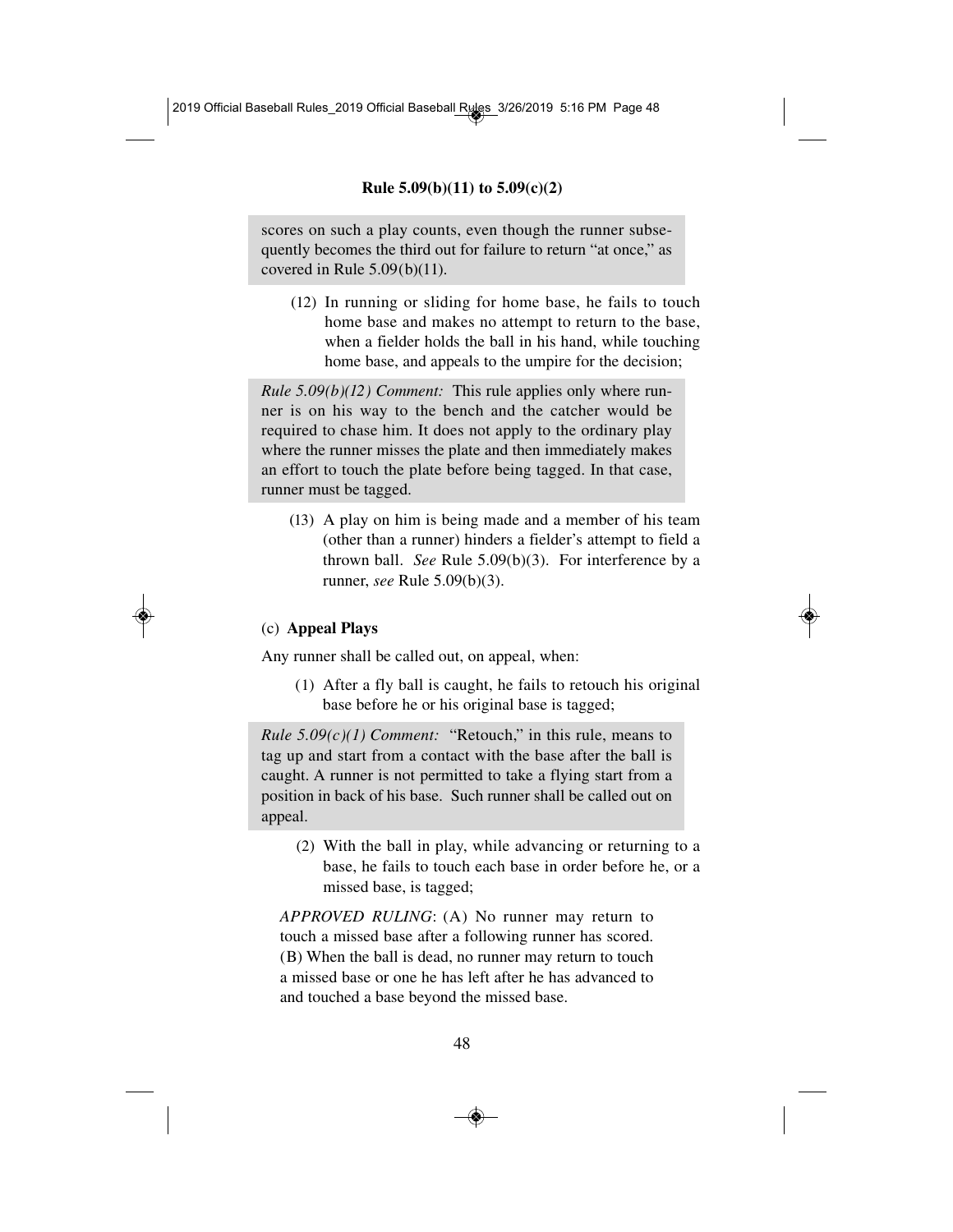# *Rule 5.09(c)(2) Comment:*

*PLAY—*(A) Batter hits ball out of park or ground rule double and misses first base (ball is dead)—he may return to first base to correct his mistake before he touches second but if he touches second he may not return to first and if defensive team appeals he is declared out at first.

*PLAY—*(B) Batter hits ball to shortstop who throws wild into stand (ball is dead)—batter-runner misses first base but is awarded second base on the overthrow. Even though the umpire has awarded the runner second base on the overthrow, the runner must touch first base before he proceeds to second base.

These are appeal plays.

- (3) He overruns or overslides first base and fails to return to the base immediately, and he or the base is tagged prior to the runner returning to first base;
- (4) He fails to touch home base and makes no attempt to return to that base, and home base is tagged.

Any appeal under this rule must be made before the next pitch, or any play or attempted play. If the violation occurs during a play which ends a half-inning, the appeal must be made before the defensive team leaves the field.

An appeal is not to be interpreted as a play or an attempted play.

Successive appeals may not be made on a runner at the same base. If the defensive team on its first appeal errs, a request for a second appeal on the same runner at the same base shall not be allowed by the umpire. (Intended meaning of the word "err" is that the defensive team in making an appeal threw the ball out of play. For example, if the pitcher threw to first base to appeal and threw the ball into the stands, no second appeal would be allowed.)

Appeal plays may require an umpire to recognize an apparent "fourth out." If the third out is made during a play in which an appeal play is sustained on another runner, the appeal play decision takes precedence in determining the out. If there is more than one appeal during a play that ends a half-inning, the defense may elect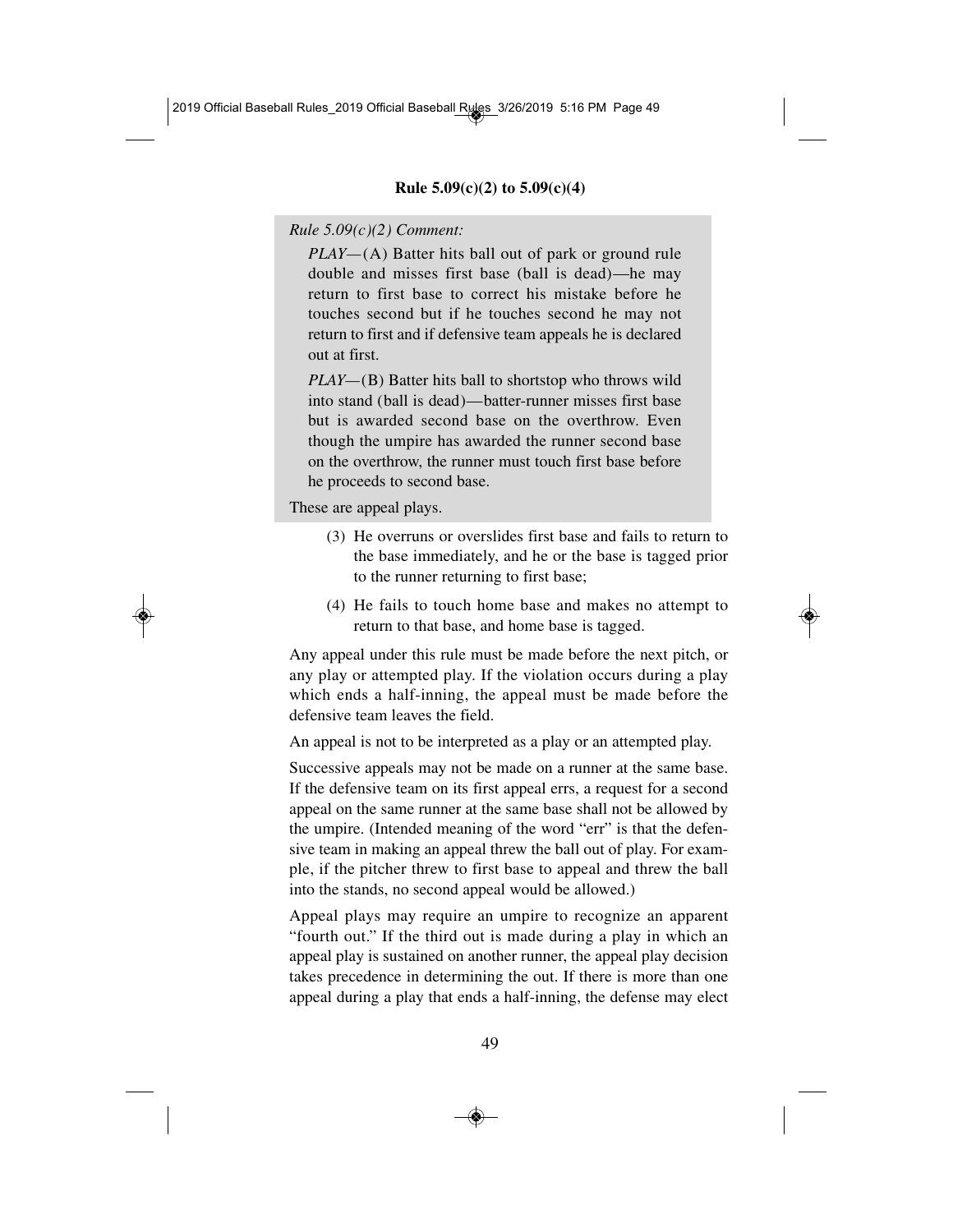to take the out that gives it the advantage. For the purpose of this rule, the defensive team has "left the field" when the pitcher and all infielders have left fair territory on their way to the bench or Clubhouse.

*Rule 5.09(c) Comment:* If two runners arrive at home base about the same time and the first runner misses home plate but a second runner legally touches the plate, the runner is tagged out on his attempt to come back and touch the base or is called out, on appeal, then he shall be considered as having been put out before the second runner scored and being the third out. Second runner's run shall not count, as provided in Rule  $5.09(d)$ .

If a pitcher balks when making an appeal, such act shall be a play. An appeal should be clearly intended as an appeal, either by a verbal request by the player or an act that unmistakably indicates an appeal to the umpire. A player, inadvertently stepping on the base with a ball in his hand, would not constitute an appeal. Time is not out when an appeal is being made.

# (d) **Effect of Preceding Runner's Failure to Touch a Base**

Unless two are out, the status of a following runner is not affected by a preceding runner's failure to touch or retouch a base. If, upon appeal, the preceding runner is the third out, no runners following him shall score. If such third out is the result of a force play, neither preceding nor following runners shall score.

# (e) **Retiring the Side**

When three offensive players are legally put out, that team takes the field and the opposing team becomes the offensive team.

# **5.10 Substitutions and Pitching Changes (Including Visits to the Mound)**

(a) A player, or players, may be substituted during a game at any time the ball is dead. A substitute player shall bat in the replaced player's position in the team's batting order.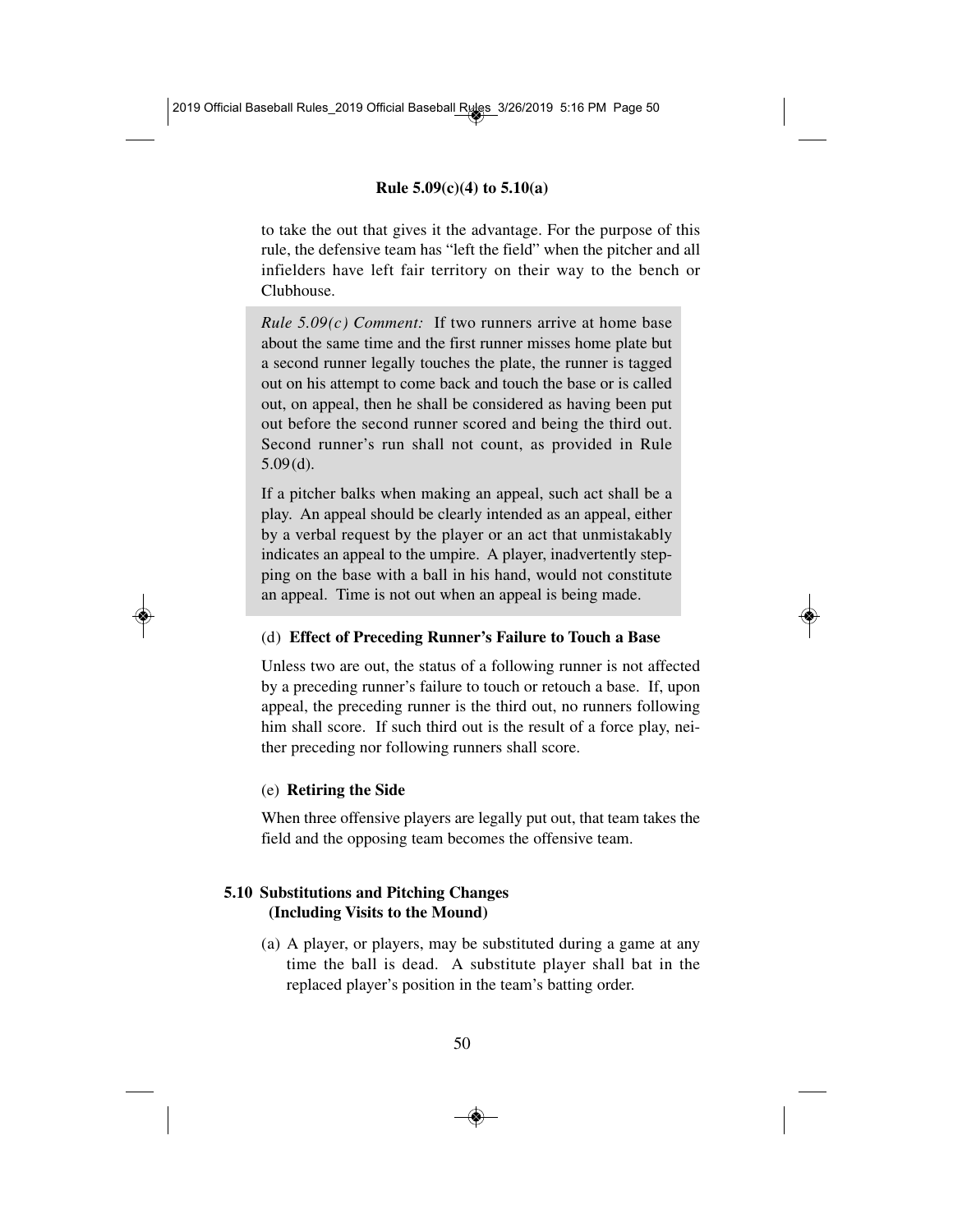(b) The manager shall immediately notify the umpire-in-chief of any substitution and shall state to the umpire-in-chief the substitute's place in the batting order.

*Rule 5.10(b) Comment:* To avoid any confusion, the manager should give the name of the substitute, his position in the batting order and his position on the field. When two or more substitute players of the defensive team enter the game at the same time, the manager shall, immediately before they take their positions as fielders, designate to the umpire-in-chief such players' positions in the team's batting order, and the umpire-in-chief shall so notify the Official Scorer. If this information is not immediately given to the umpire-in-chief, the umpire-in-chief shall have authority to designate the substitutes' places in the batting order.

If a double-switch is being made, the manager or coach shall first notify the plate umpire. The umpire-in-chief must be informed of the multiple substitutions and interchanged batting order before the manager calls for a new pitcher (regardless of whether the manager or coach announces the double-switch before crossing the foul line). Signaling or motioning to the bullpen is to be considered an official substitution for the new pitcher. It is not permissible for the manager to go to the mound, call for a new pitcher, and then inform the umpire of multiple substitutions with the intention of interchanging the batting order.

Players for whom substitutions have been made may remain with their team on the bench or may "warm-up" pitchers. If a manager substitutes another player for himself, he may continue to direct his team from the bench or the coach's box. Umpires should not permit players for whom substitutes have been made, and who are permitted to remain on the bench, to address any remarks to any opposing player or manager, or to the umpires.

(c) The umpire-in-chief, after having been notified, shall immediately announce, or cause to be announced, each substitution.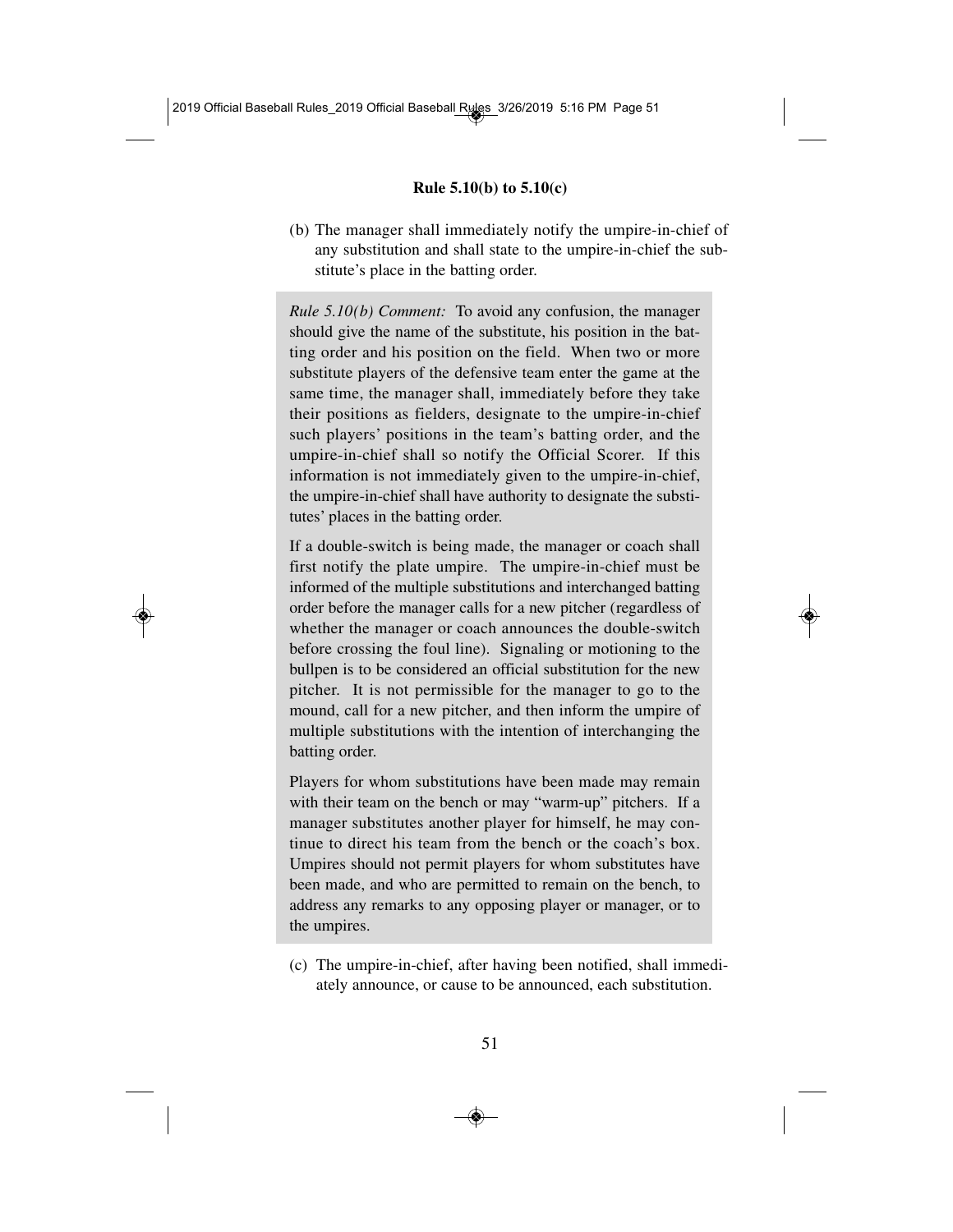(d) A player once removed from a game shall not re-enter that game. If a player who has been substituted for attempts to reenter, or re-enters, the game in any capacity, the umpire-inchief shall direct the player's manager to remove such player from the game immediately upon noticing the player's presence or upon being informed of the player's improper presence by another umpire or by either manager. If such direction to remove the substituted for player occurs before play commences with the player improperly in the game, then the substitute player may enter the game. If such direction to remove the substituted-for player occurs after play has commenced with the substituted-for player in the game, then the substitute player shall be deemed to have been removed from the game (in addition to the removal of the substituted-for player) and shall not enter the game. If a substitute enters the game in place of a player-manager, the manager may thereafter go to the coaching lines at his discretion. When two or more substitute players of the defensive team enter the game at the same time, the manager shall, immediately before they take their positions as fielders, designate to the umpire-in-chief such players' positions in the team's batting order and the umpirein-chief shall so notify the Official Scorer. If this information is not immediately given to the umpire-in-chief, he shall have authority to designate the substitutes' places in the batting order.

*Rule 5.10(d) Comment:* A pitcher may change to another position only once during the same inning; e.g. the pitcher will not be allowed to assume a position other than a pitcher more than once in the same inning.

Any player other than a pitcher substituted for an injured player shall be allowed five warm-up throws. (See Rule 5.07(b) for pitchers.)

Any play that occurs while a player appears in a game after having been substituted for shall count. If, in an umpire's judgment, the player re-entered the game knowing that he had been removed, the umpire may eject the manager.

(e) A player whose name is on his team's batting order may not become a substitute runner for another member of his team.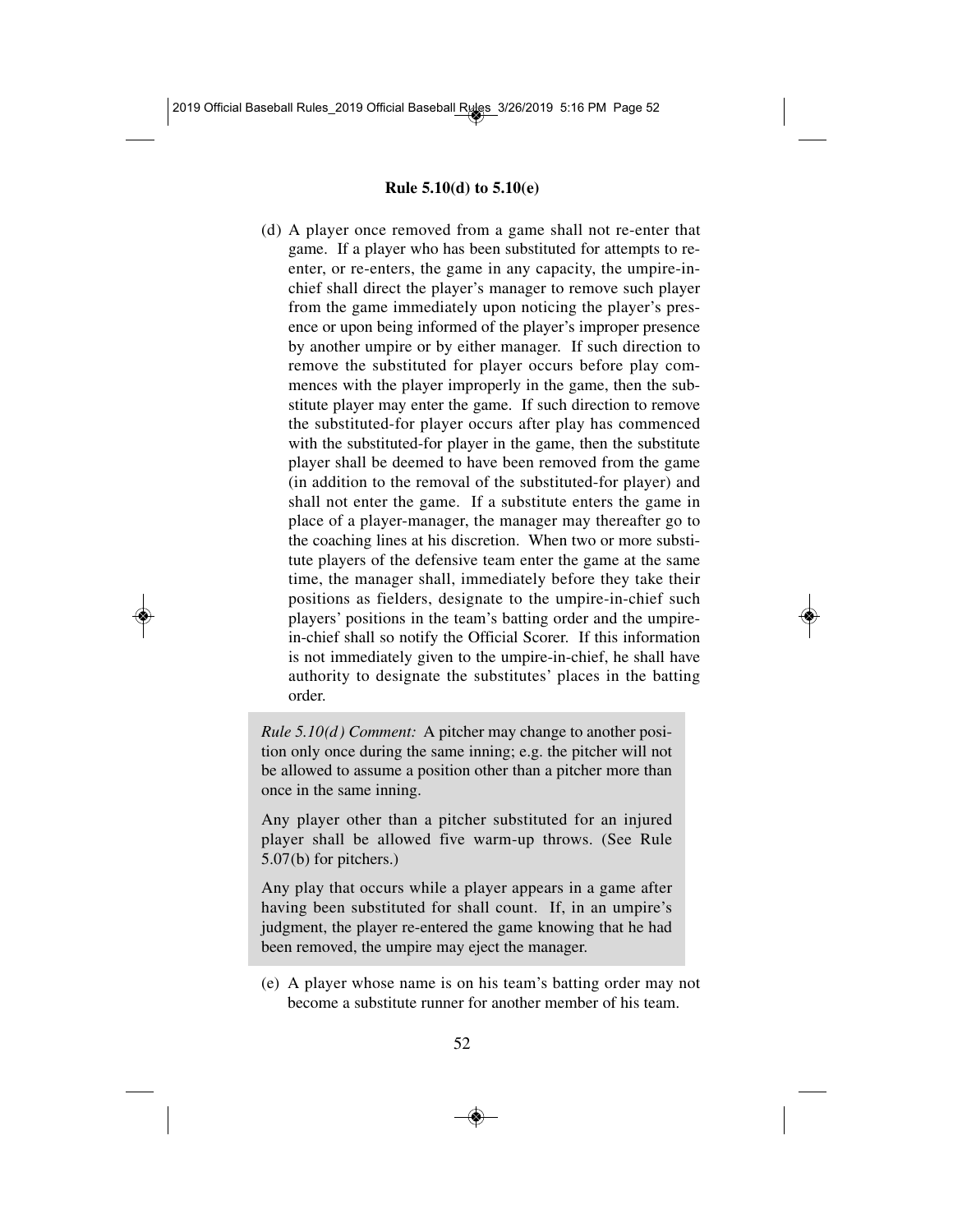*Rule 5.10(e) Comment:* This rule is intended to eliminate the practice of using so-called courtesy runners. No player in the game shall be permitted to act as a courtesy runner for a teammate. No player who has been in the game and has been taken out for a substitute shall return as a courtesy runner. Any player not in the lineup, if used as a runner, shall be considered as a substitute player.

- (f) The pitcher named in the batting order handed the umpire-inchief, as provided in Rules 4.02(a) and 4.02(b), shall pitch to the first batter or any substitute batter until such batter is put out or reaches first base, unless the pitcher sustains injury or illness which, in the judgment of the umpire-in-chief, incapacitates him from pitching.
- (g) If the pitcher is replaced, the substitute pitcher shall pitch to the batter then at bat, or any substitute batter, until such batter is put out or reaches first base, or until the offensive team is put out, unless the substitute pitcher sustains injury or illness which, in the umpire-in-chief's judgment, incapacitates him for further play as a pitcher.

For National Association play only, the starting pitcher or any substitute pitcher is required to pitch to a minimum of three consecutive batters, including the batter then at bat (or any substitute batter), until such batters are put out or reach first base, or until the offensive team is put out, unless the starting pitcher or substitute pitcher sustains injury or illness which, in the umpire-in-chief's judgment, incapacitates him from further play as a pitcher.

(h) If an improper substitution is made for the pitcher, the umpire shall direct the proper pitcher to return to the game until the provisions of this rule are fulfilled. If the improper pitcher is permitted to pitch, any play that results is legal. The improper pitcher becomes the proper pitcher as soon as he makes his first pitch to the batter, or as soon as any runner is put out.

*Rule 5.10(h) Comment:* If a manager attempts to remove a pitcher in violation of Rule 5.10(h) the umpire shall notify the manager of the offending Club that it cannot be done. If, by chance, the umpire-in-chief has, through oversight, announced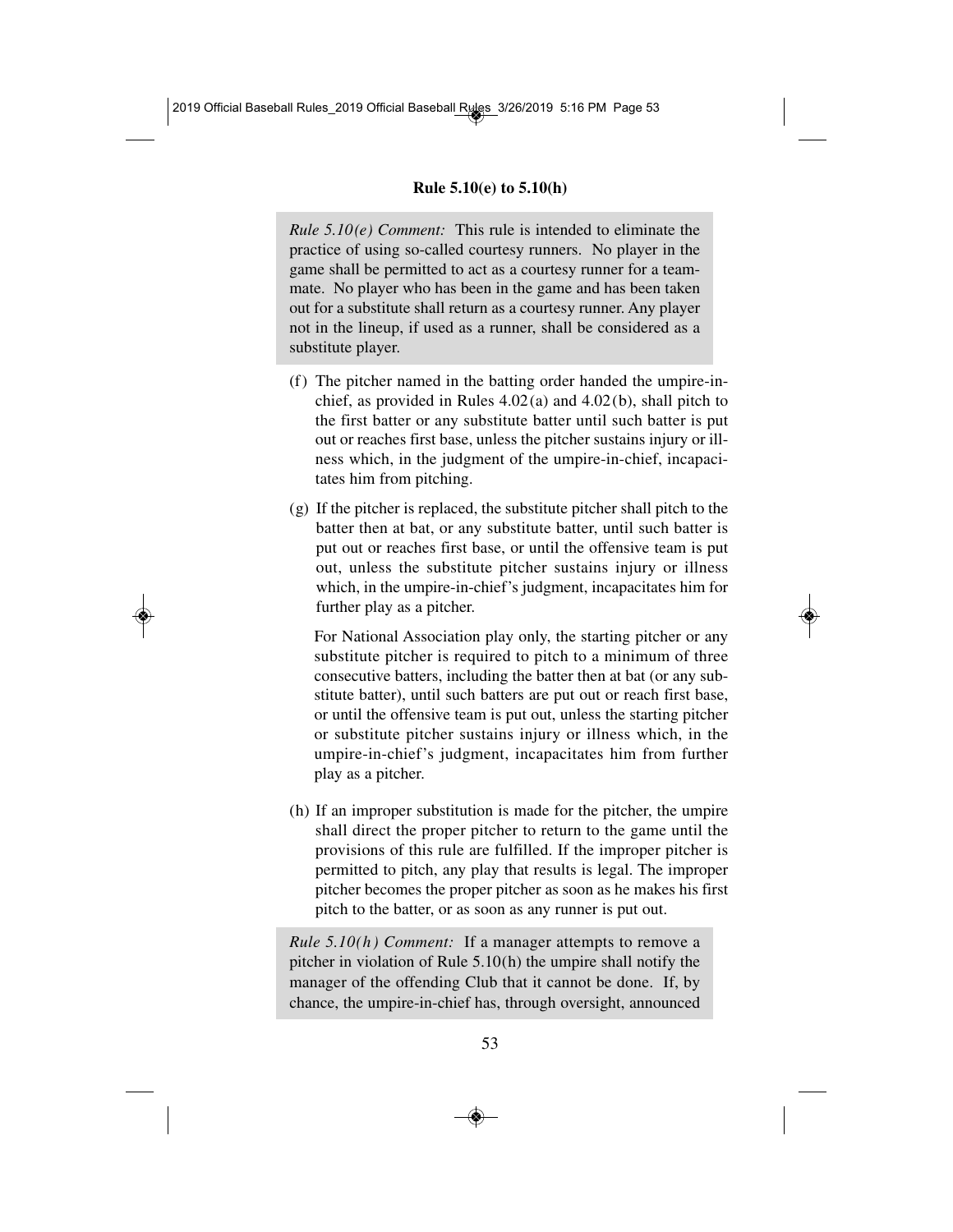the incoming improper pitcher, he should still correct the situation before the improper pitcher pitches. Once the improper pitcher delivers a pitch he becomes the proper pitcher.

- (i) If a pitcher who is already in the game crosses the foul line on his way to take his place on the pitcher's plate to start an inning, he shall pitch to the first batter until such batter is put out or reaches first base, unless the batter is substituted for, or the pitcher sustains an injury or illness which, in the judgment of the umpire-in-chief, incapacitates him from pitching. If the pitcher ends the previous inning on base or at bat and does not return to the dugout after the inning is completed, the pitcher is not required to pitch to the first batter of the inning until he makes contact with the pitcher's plate to begin his warm-up pitches.
- ( j) If no announcement of a substitution is made, the substitute shall be considered as having entered the game when:
	- (1) If a pitcher, he takes his place on the pitcher's plate;
	- (2) If a batter, he takes his place in the batter's box;
	- (3) If a fielder, he reaches the position usually occupied by the fielder he has replaced, and play commences;
	- (4) If a runner, he takes the place of the runner he has replaced.

Any play made by, or on, any of the above mentioned unannounced substitutes shall be legal.

(k) Players and substitutes of both teams shall confine themselves to their team's benches unless actually participating in the play or preparing to enter the game, or coaching at first or third base. No one except players, substitutes, managers, coaches, trainers and bat boys shall occupy a bench during a game.

*PENALTY*: For violation the umpire may, after warning, remove the offender from the field.

*Rule 5.10(k) Comment:* Players on the injured list are permitted to participate in pre-game activity and sit on the bench during a game but may not take part in any activity during the game such as warming up a pitcher, bench-jockeying, etc.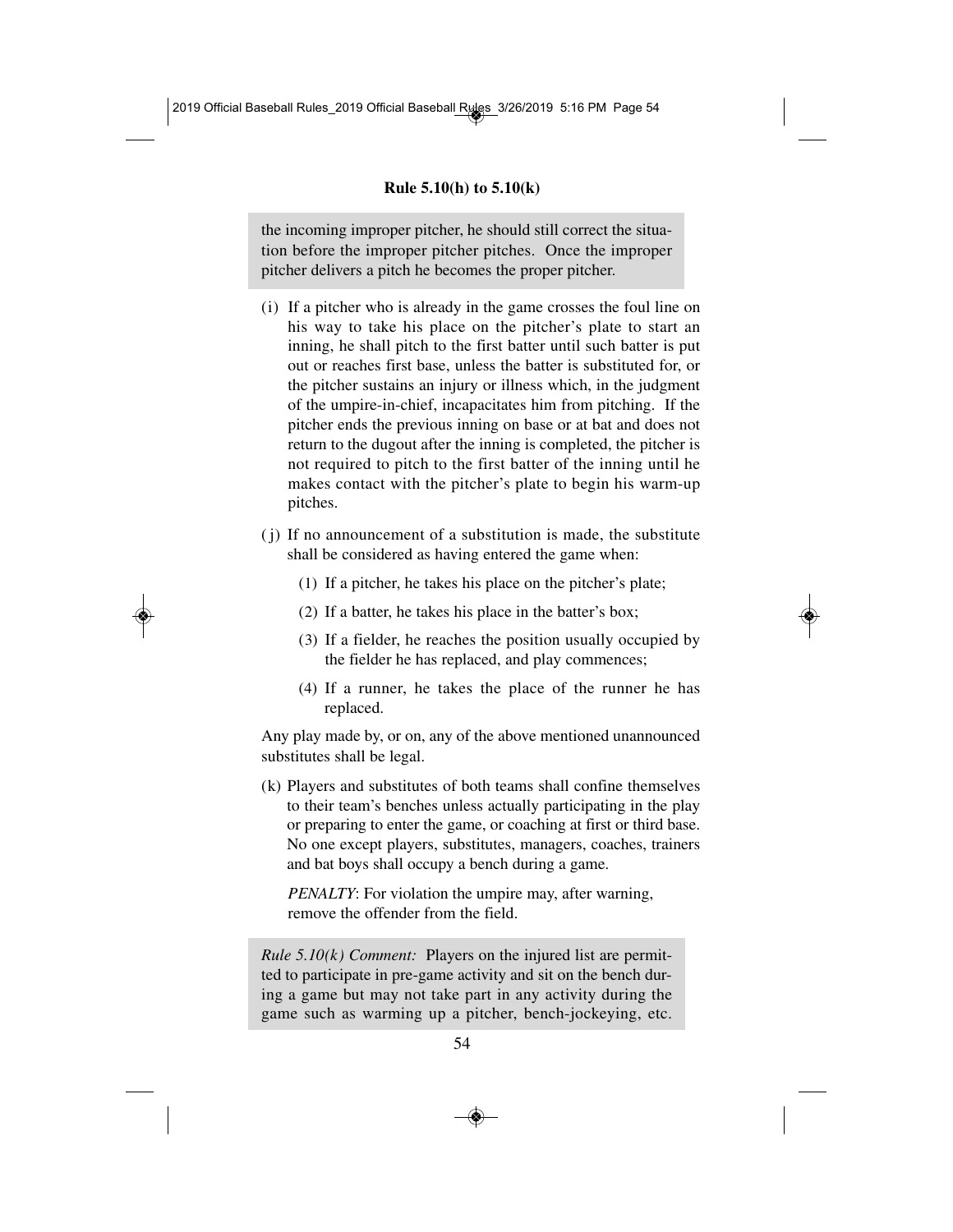Injured players are not allowed to enter the playing surface at any time or for any purpose during the game.

# (*l*) **Visits to the Mound Requiring a Pitcher's Removal From the Game**

A professional league shall adopt the following rule pertaining to the visit of the manager or coach to the pitcher:

- (1) This rule limits the number of trips a manager or coach may make to any one pitcher in any one inning;
- (2) A second trip to the same pitcher in the same inning will cause this pitcher's automatic removal from the game;
- (3) The manager or coach is prohibited from making a second visit to the mound while the same batter is at bat, but
- (4) if a pinch-hitter is substituted for this batter, the manager or coach may make a second visit to the mound, but must remove the pitcher from the game.

A manager or coach is considered to have concluded his visit to the mound when he leaves the 18-foot circle surrounding the pitcher's rubber.

*Rule 5.10(l) Comment:* If the manager or coach goes to the catcher or infielder and that player then goes to the mound or the pitcher comes to him at his position before there is an intervening play (a pitch or other play) that will be the same as the manager or coach going to the mound.

Any attempt to evade or circumvent this rule by the manager or coach going to the catcher or an infielder and then that player going to the mound to confer with the pitcher shall constitute a trip to the mound.

If the coach goes to the mound and removes a pitcher and then the manager goes to the mound to talk with the new pitcher, that will constitute one trip to that new pitcher that inning.

A manager or coach shall not be considered to have concluded his visit to the mound if he temporarily leaves the 18-foot circle surrounding the pitcher's rubber for purposes of notifying the umpire that a double-switch or substitution is being made.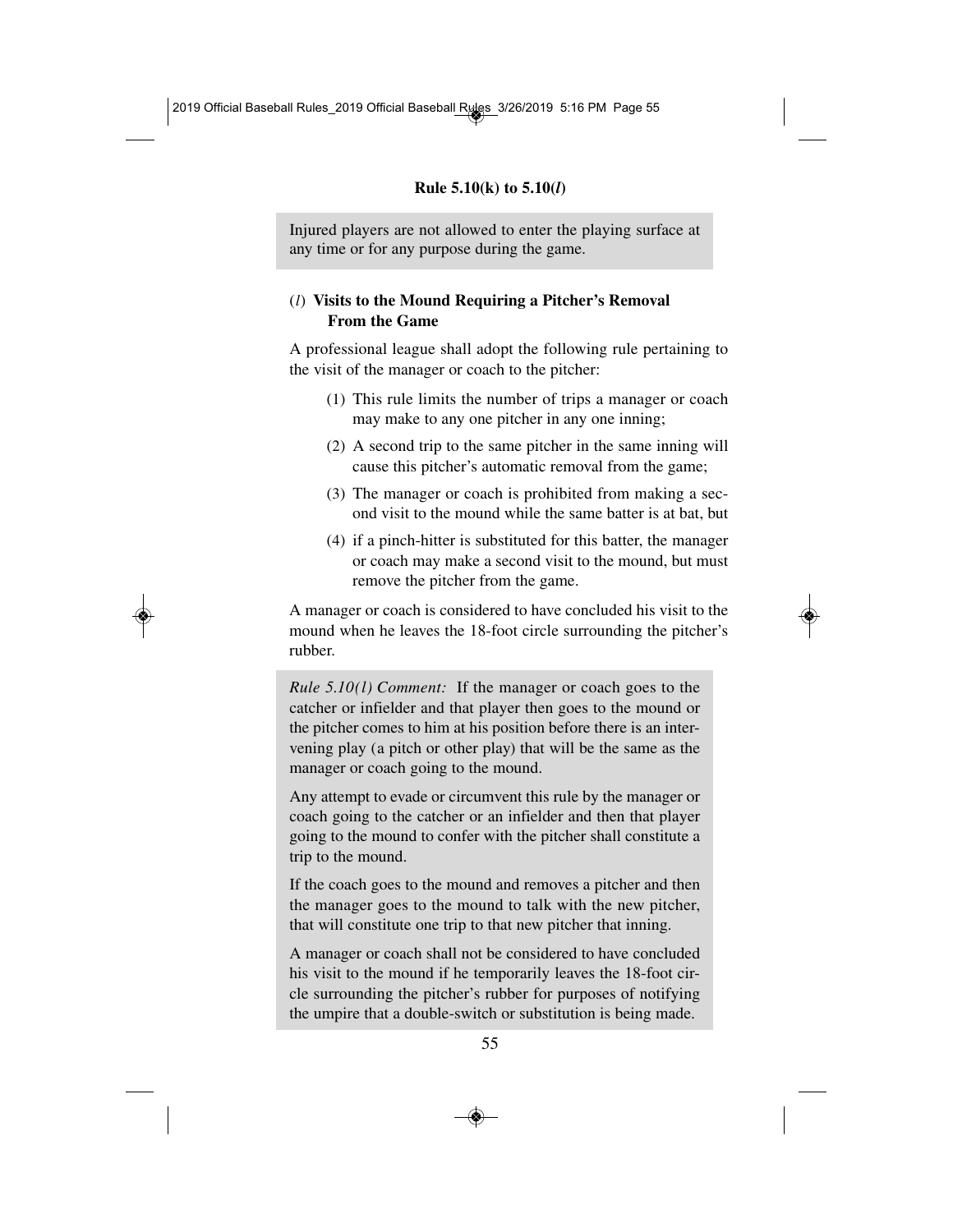In a case where a manager has made his first trip to the mound and then returns the second time to the mound in the same inning with the same pitcher in the game and the same batter at bat, after being warned by the umpire that he cannot return to the mound, the manager shall be removed from the game and the pitcher required to pitch to the batter until he is retired or gets on base. After the batter is retired, or becomes a base runner, then this pitcher must be removed from the game. The manager should be notified that his pitcher will be removed from the game after he pitches to one hitter, so he can have a substitute pitcher warmed up. In such circumstance, the substitute pitcher will be allowed as much time to throw preparatory pitches as in the umpire's judgment circumstances justify.

For purposes of this Rule 5.10(*l*), replacing the pitcher shall constitute one trip to that pitcher that inning, regardless of whether the manager or coach chooses to go to the mound, or whether the pitcher remains in the game at a different position on defense.

## (m) **Limitation on the Number of Mound Visits Per Game**

The following rule shall apply in Major League games. National Association Leagues may adopt a rule providing for a different limitation on the number of mound visits permitted in a game or no limitation on the number of mound visits.

- (1) Mound visits without a pitching change shall be limited to five per team, per nine innings. For any extra-innings played, each team shall be entitled to one additional nonpitching change mound visit per inning.
- (2) For purposes of this Rule 5.10(m), a manager or coach trip to the mound to meet with the pitcher shall constitute a visit. A player leaving his position to confer with the pitcher, including a pitcher leaving the mound to confer with another player, shall also constitute a visit, regardless of where the visit occurs or the length of the visit. Visits by a manager, coach or player to join a mound visit already in progress shall not constitute an independent visit. In addition, the following shall not constitute visits: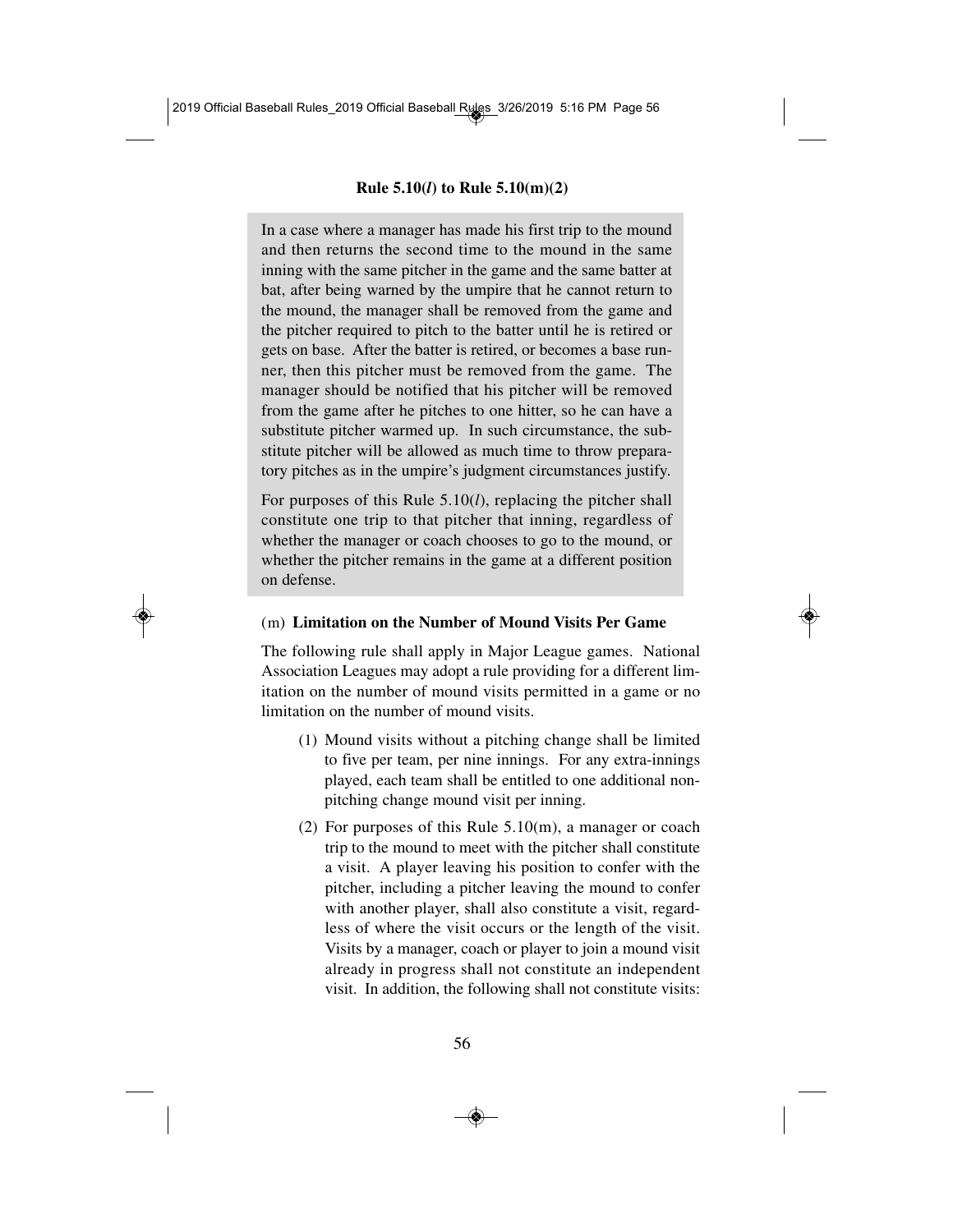#### **Rule 5.10(m)(2) to 5.10(m)(3)**

- (A) Discussions between pitchers and position player(s) that occur between batters in the normal course of play and do not require either the position player(s) or the pitcher to relocate;
- (B) Visits by position players to the mound solely to clean spikes, provided the player does not confer with the pitcher;
- (C) Visits to the mound due to an injury or potential injury of the pitcher;
- (D) Visits by position players to the mound after the announcement of an offensive substitution but prior to a subsequent pitch or play;
- (E) Visits to the mound by position players that occur during a suspension of play pursuant to an umpire's call of "Time" (e.g., following an injury to an umpire or player; the presence of a spectator, object, or a member of the grounds crew on the field; a manager's initiation of Replay Review, etc.), provided that the mound visit does not otherwise delay a return to game action;
- (F) Visits to the mound by position players after a home run, provided that the player returns to his position before the runner crosses home plate; and
- (G) Visits to the mound by position players during an inning break or pitching change, provided that the mound visit does not prevent the pitcher from complying with any applicable inning break or pitching change time limits.
- (3) Cross Up in Signs. In the event a team has exhausted its allotment of mound visits in a game (or extra inning) and the home plate umpire determines that the catcher and pitcher did not have a shared understanding of the location or type of pitch that had been signaled by the catcher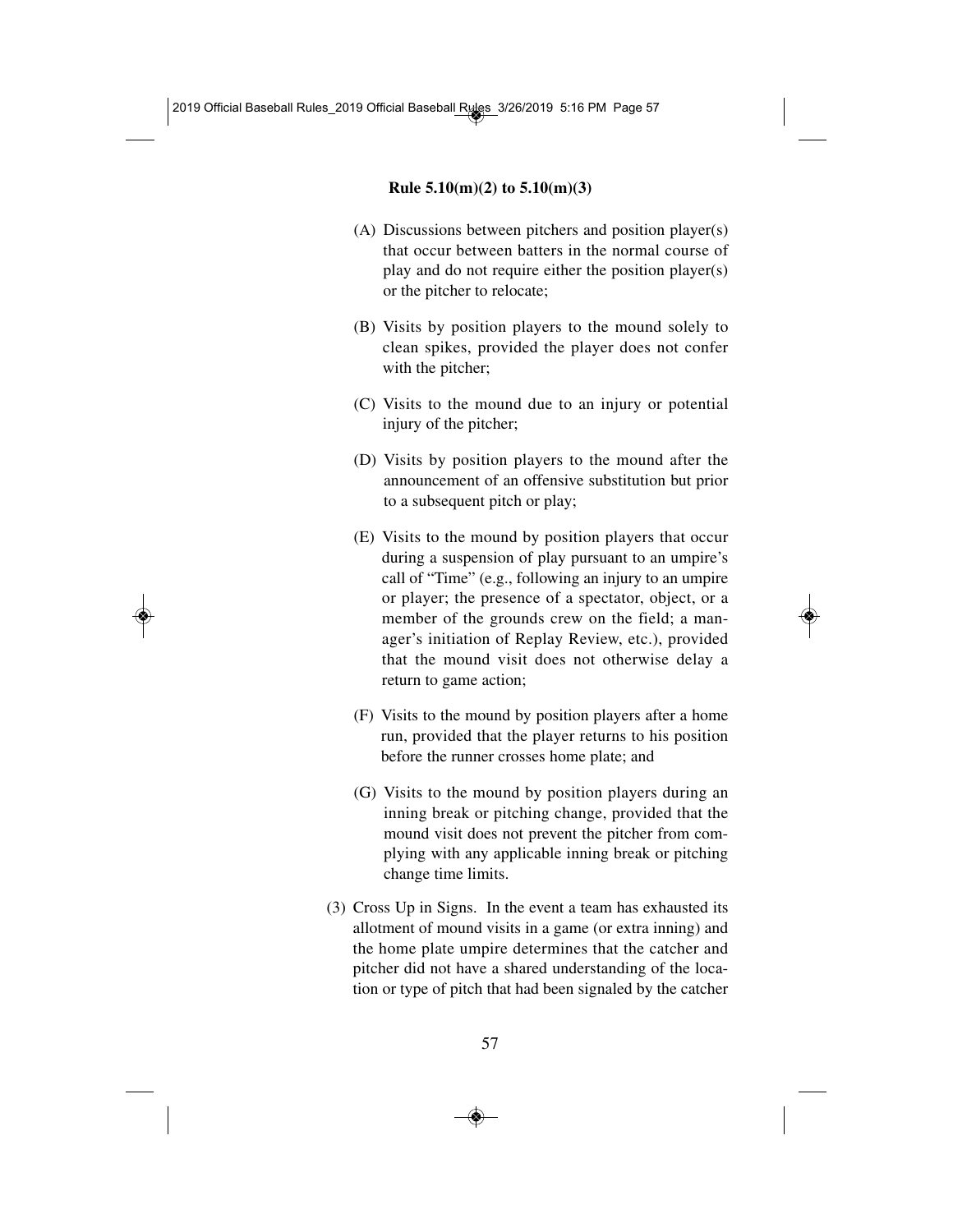### **Rule 5.10(m)(3) to 5.11(a)(1)**

(otherwise referred to as a "cross up"), the home plate umpire may, upon request of the catcher, allow the catcher to make a brief mound visit. However, any mound visit resulting from a "cross up" prior to a team exhausting its allotted number of visits shall count against a team's total number of allotted mound visits.

(4) Enforcement of Mound Visit Limits. A manager or coach who crosses the foul line on his way to the mound after his team has exhausted its mound visits must make a pitching change, unless during the at-bat of a substitute pitcher's first batter, in which case the substitute shall continue to pitch only for the remainder of the at-bat in accordance with Rule  $5.10(g)$ . If a manager or coach believes an exception to the mound visit rule applies, he must confer with the umpire prior to crossing the foul line. In circumstances in which a team is forced to make an unintended pitching change by operation of this Rule, and there is no relief pitcher warming up in the bullpen, the manager or coach who violated the Rule by exceeding his team's allotted number of mound visits shall be subject to ejection from the game. The umpire may allow the substitute pitcher additional time to prepare to enter the game.

If a position player makes a visit after his team has exhausted its allotted number of mound visits he may be subject to ejection for failing to return to his position when instructed by the umpire; however, an impermissible visit by a position player shall not require the removal of the pitcher.

### **5.11 Designated Hitter Rule**

Any League may elect to use Rule 5.11(a), which shall be called the Designated Hitter Rule.

- (a) The Designated Hitter Rule provides as follows:
	- (1) A hitter may be designated to bat for the starting pitcher and all subsequent pitchers in any game without otherwise affecting the status of the pitcher(s) in the game. A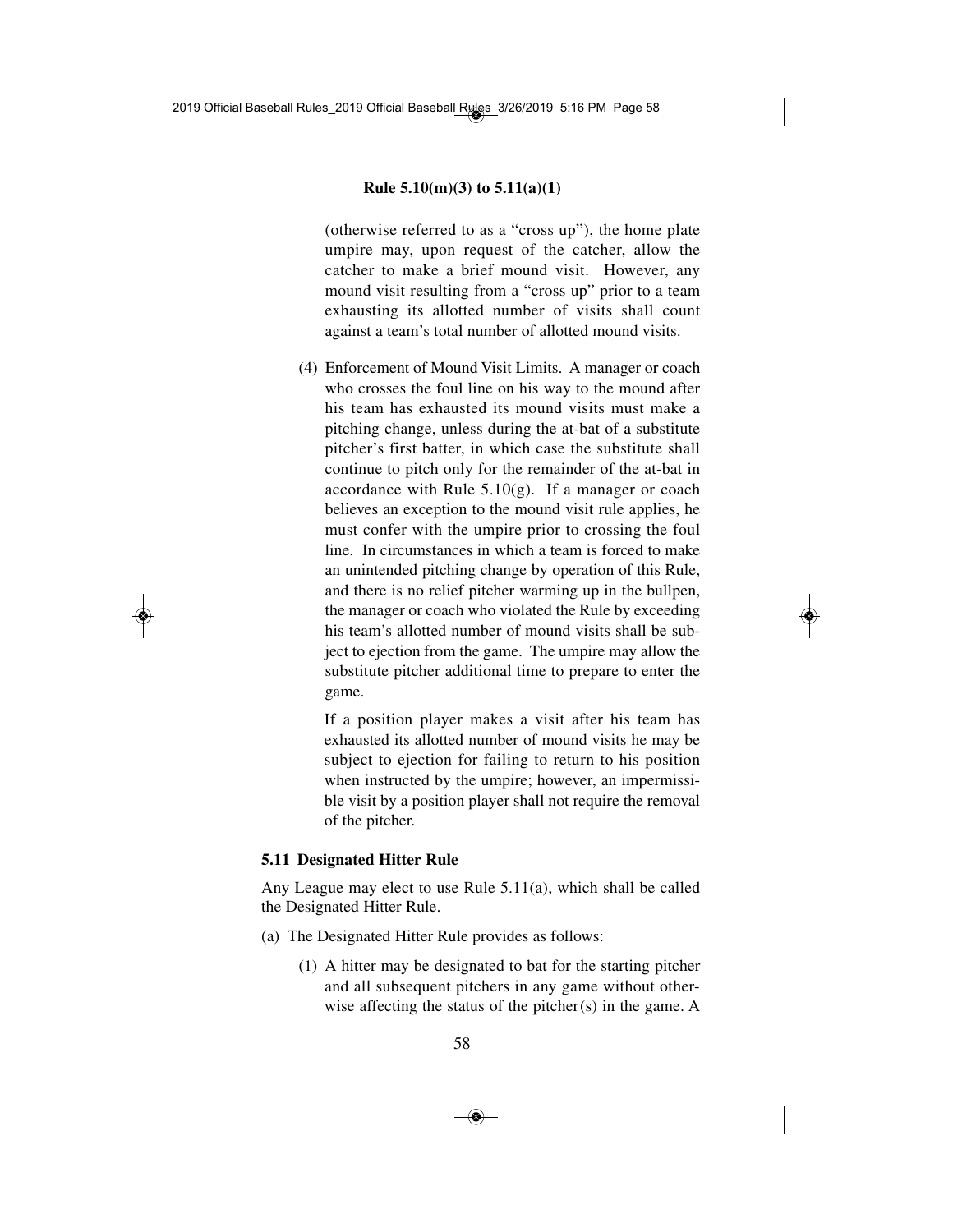## **Rule 5.11(a)(1) to 5.11(a)(6)**

Designated Hitter for the pitcher, if any, must be selected prior to the game and must be included in the lineup cards presented to the Umpire-in-Chief. If a manager lists 10 players in his team's lineup card, but fails to indicate one as the Designated Hitter, and an umpire or either manager (or designee of either manager who presents his team's lineup card) notices the error before the umpire-in-chief calls "Play" to start the game, the umpire-in-chief shall direct the manager who had made the omission to designate which of the nine players, other than the pitcher, will be the Designated Hitter.

*Rule 5.11(a)(1) Comment:* A correction of a failure to indicate a Designated Hitter when 10 players are listed in a batting order is an "obvious" error that may be corrected before a game starts. See Rule 4.03 Comment.

- (2) The Designated Hitter named in the starting lineup must come to bat at least one time, unless the opposing Club changes pitchers.
- (3) It is not mandatory that a Club designate a hitter for the pitcher, but failure to do so prior to the game precludes the use of a Designated Hitter for that Club for that game.
- (4) Pinch-hitters for a Designated Hitter may be used. Any substitute hitter for a Designated Hitter becomes the Designated Hitter. A replaced Designated Hitter shall not re-enter the game in any capacity.
- (5) The Designated Hitter may be used on defense, continuing to bat in the same position in the batting order, but the pitcher must then bat in the place of the substituted defensive player, unless more than one substitution is made, and the manager then must designate their spots in the batting order.
- (6) A runner may be substituted for the Designated Hitter and the runner assumes the role of Designated Hitter. A Designated Hitter may not pinch-run.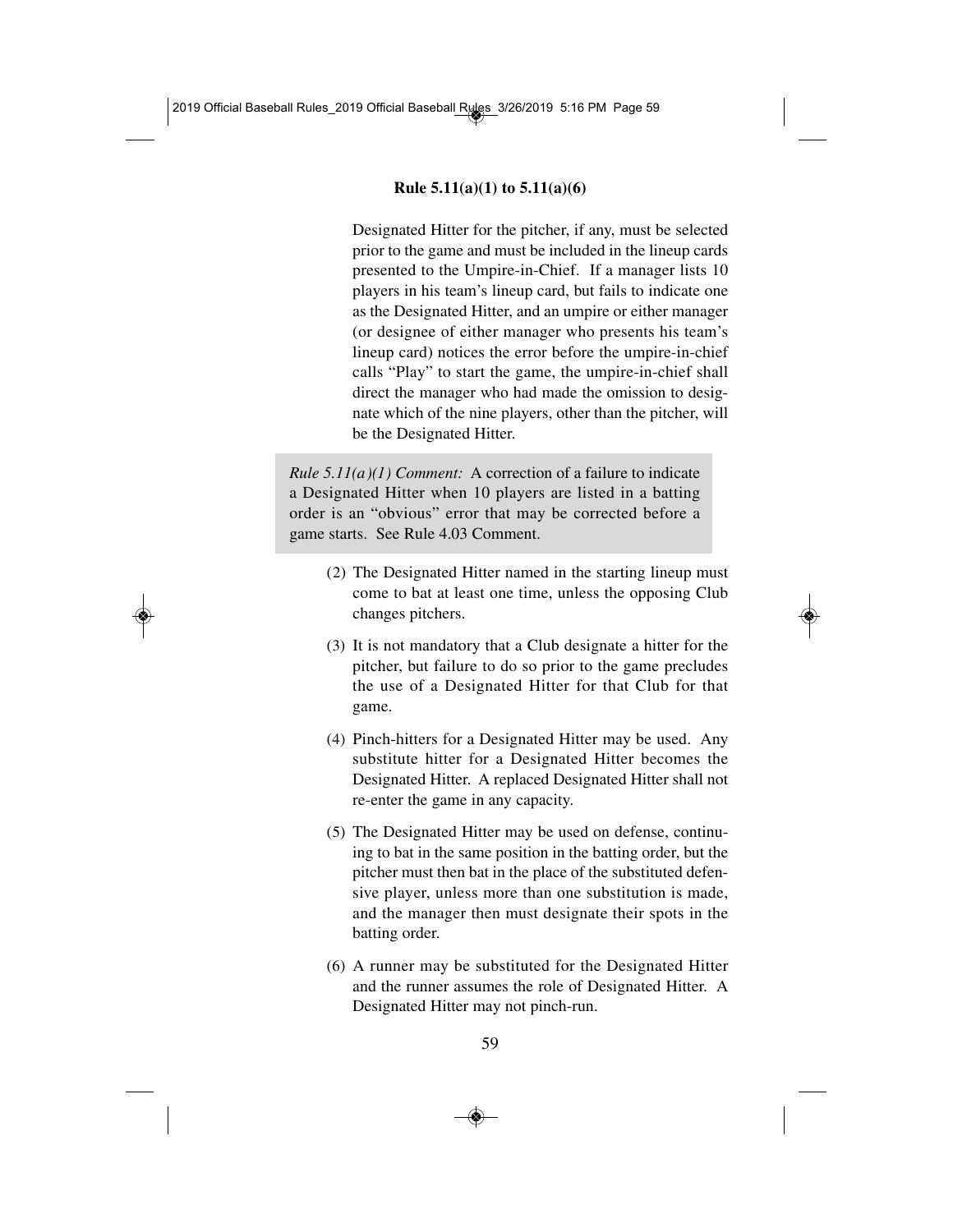### **Rule 5.12(a)(7) to 5.11(a)(11)**

- (7) A Designated Hitter is "locked" into the batting order. No multiple substitutions may be made that will alter the batting rotation of the Designated Hitter.
- (8) Once the game pitcher is switched from the mound to a position on defense, such move shall terminate the Designated Hitter role for that Club for the remainder of the game.
- (9) Once a pinch-hitter bats for any player in the batting order and then enters the game to pitch, such move shall terminate the Designated Hitter role for that Club for the remainder of the game.
- (10) Once the game pitcher bats or runs for the Designated Hitter, such move shall terminate the Designated Hitter role for that Club for the remainder of the game. The game pitcher may pinch-hit or pinch-run only for the Designated Hitter.
- (11) If a manager lists 10 players in his team's lineup card, but fails to indicate one as the Designated Hitter, and the opposing manager brings the failure to list a Designated Hitter to the attention of the umpire-in-chief after the game starts, then
	- (A) the pitcher will be required to bat in the batting order in the place of the listed player who has not assumed a position on defense, if the team has taken the field on defense, or
	- (B) if the team has not yet taken the field on defense, the pitcher will be placed in the batting order in place of any player, as chosen by the manager of that team.

In either case, the player whom the pitcher replaces in the batting order shall be considered to have been substituted for and is removed from the game and the Designated Hitter role for that Club shall be terminated for the remainder of the game. Any play that occurred before the violation is brought to the attention of the umpire-inchief shall count, subject to Rule 6.03(b).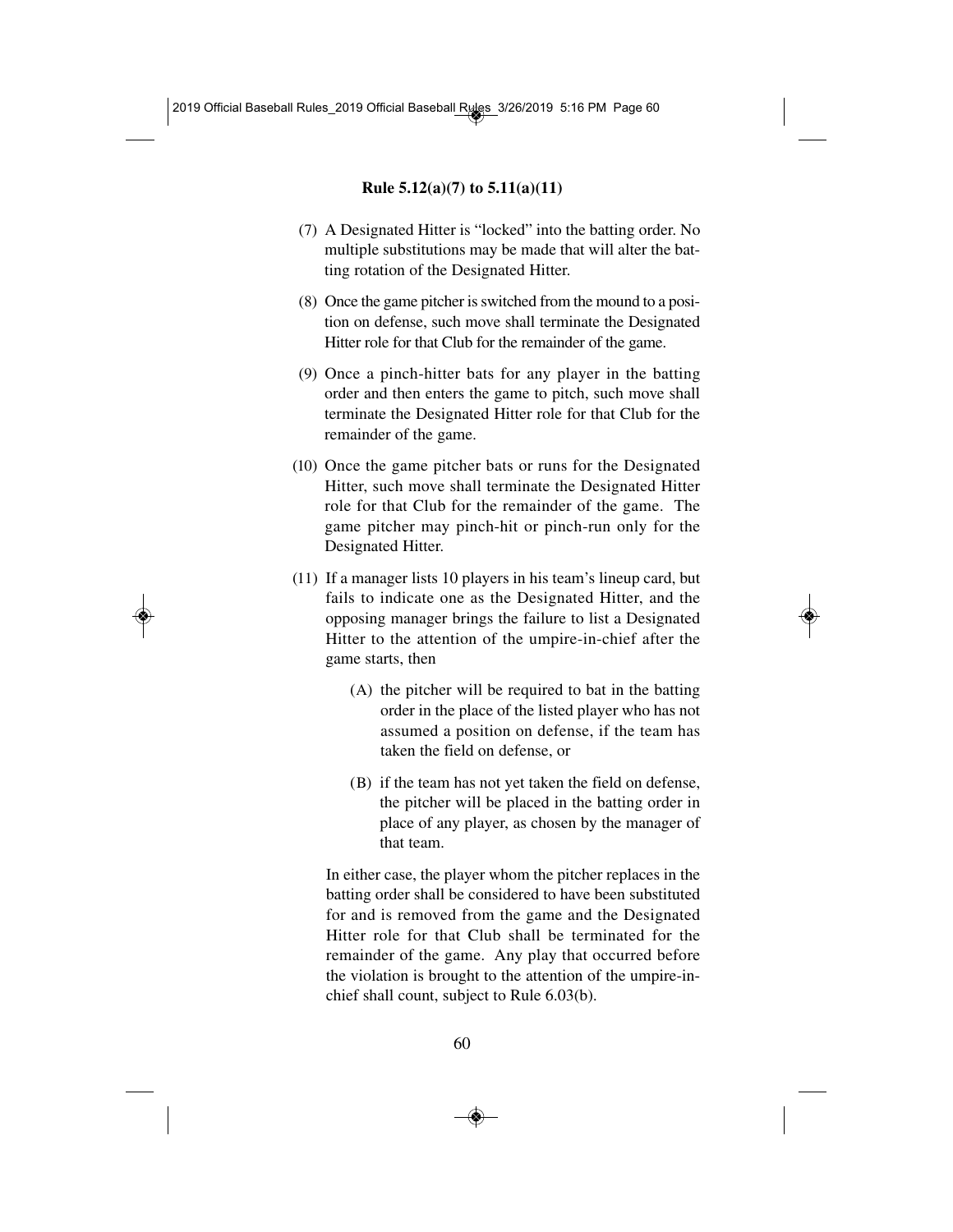#### **Rule 5.11(a)(12) to 5.12(b)(2)**

- (12) Once a Designated Hitter assumes a position on defense, such move shall terminate the Designated Hitter role for that Club for the remainder of the game.
- (13) A substitute for the Designated Hitter need not be announced until it is the Designated Hitter's turn to bat.
- (14) If a player on defense goes to the mound (i.e., replaces the pitcher), this move shall terminate the Designated Hitter's role for that Club for the remainder of the game.
- (15) The Designated Hitter may not sit in the bullpen unless serving as a catcher in the bullpen.

(b) In the event of inter-league competition between Clubs of leagues using the Designated Hitter Rule and Clubs of leagues not using the Designated Hitter Rule, the rule will be used as follows:

- (1) In World Series or exhibition games, the rule will be used or not used as is the practice of the league of the home team.
- (2) In All-Star games, the rule will only be used if both teams and both Leagues so agree.

### **5.12 Calling "Time" and Dead Balls**

- (a) When an umpire suspends play, he shall call "Time." At the umpire-in-chief's call of "Play," the suspension is lifted and play resumes. Between the call of "Time" and the call of "Play" the ball is dead.
- (b) The ball becomes dead when an umpire calls "Time." The umpire-in-chief shall call "Time:
	- (1) When in his judgment weather, darkness or similar conditions make immediate further play impossible;
	- (2) When light failure makes it difficult or impossible for the umpires to follow the play;

*NOTE*: A league may adopt its own regulations governing games interrupted by light failure.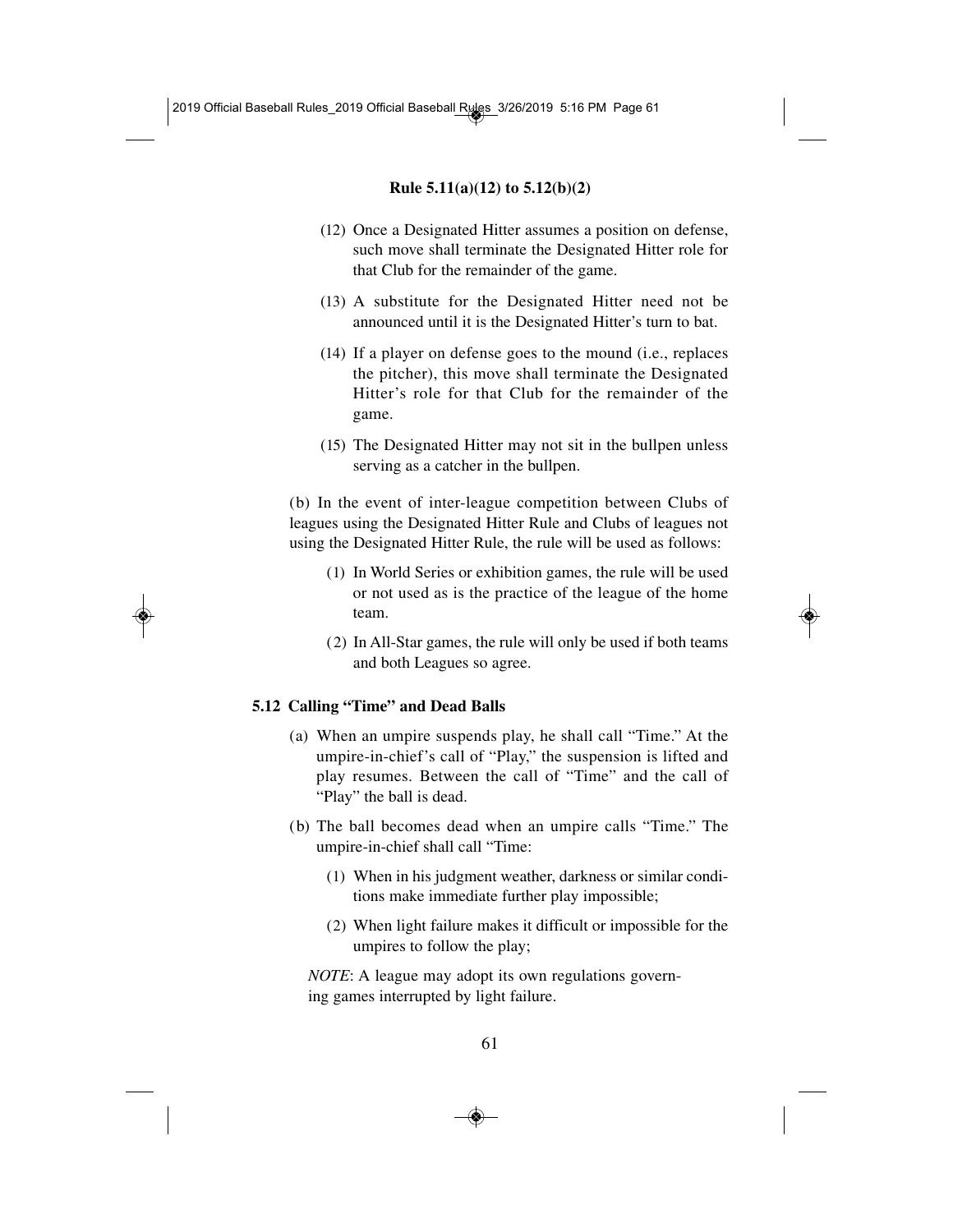- (3) When an accident incapacitates a player or an umpire;
	- (A) If an accident to a runner is such as to prevent him from proceeding to a base to which he is entitled, as on a home run hit out of the playing field, or an award of one or more bases, a substitute runner shall be permitted to complete the play.
- (4) When a manager requests "Time" for a substitution, or for a conference with one of his players.
- (5) When the umpire wishes to examine the ball, to consult with either manager, or for any similar cause.
- (6) When a fielder, after catching a fly ball, steps or falls into any out-of-play area. All other runners shall advance one base, without liability to be put out, from his last legally touched base at the time the fielder entered such out-ofplay area.
- (7) When an umpire orders a player or any other person removed from the playing field.
- (8) Except in the cases stated in paragraphs  $(2)$  and  $(3)(A)$  of this rule, no umpire shall call "Time" while a play is in progress.

After the ball is dead, play shall be resumed when the pitcher takes his place on the pitcher's plate with a new ball or the same ball in his possession and the plate umpire calls "Play." The plate umpire shall call "Play" as soon as the pitcher takes his place on his plate with the ball in his possession.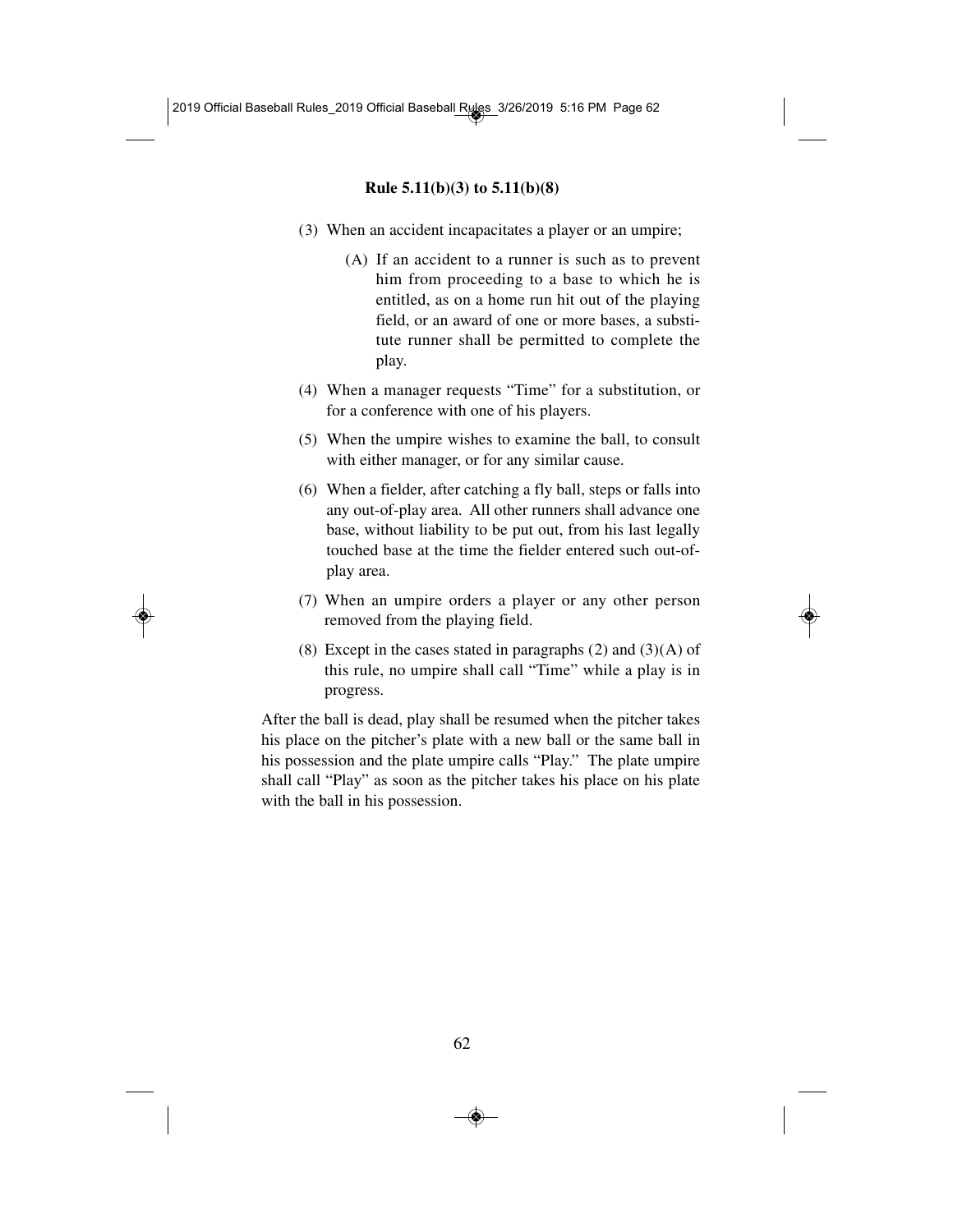# **6.00 –IMPROPER PLAY, ILLEGAL ACTION, AND MISCONDUCT**

## **6.01 Interference, Obstruction, and Catcher Collisions**

### (a) **Batter or Runner Interference**

It is interference by a batter or a runner when:

(1) After a third strike that is not caught by the catcher, the batter-runner clearly hinders the catcher in his attempt to field the ball. Such batter-runner is out, the ball is dead, and all other runners return to the bases they occupied at the time of the pitch;

*Rule 6.01(a)(1) Comment:* If the pitched ball deflects off the catcher or umpire and subsequently touches the batter-runner, it is not considered interference unless, in the judgment of the umpire, the batter-runner clearly hinders the catcher in his attempt to field the ball.

- (2) He intentionally deflects the course of a foul ball in any manner;
- (3) Before two are out and a runner on third base, the batter hinders a fielder in making a play at home base; the runner is out;
- (4) Any member or members of the offensive team stand or gather around any base to which a runner is advancing, to confuse, hinder or add to the difficulty of the fielders. Such runner shall be declared out for the interference of his teammate or teammates;
- (5) Any batter or runner who has just been put out, or any runner who has just scored, hinders or impedes any following play being made on a runner. Such runner shall be declared out for the interference of his teammate (see Rule  $6.01(i)$ :

*Rule 6.01(a )(5) Comment:* If the batter or a runner continues to advance or returns or attempts to return to his last legally touched base after he has been put out, he shall not by that act alone be considered as confusing, hindering or impeding the fielders.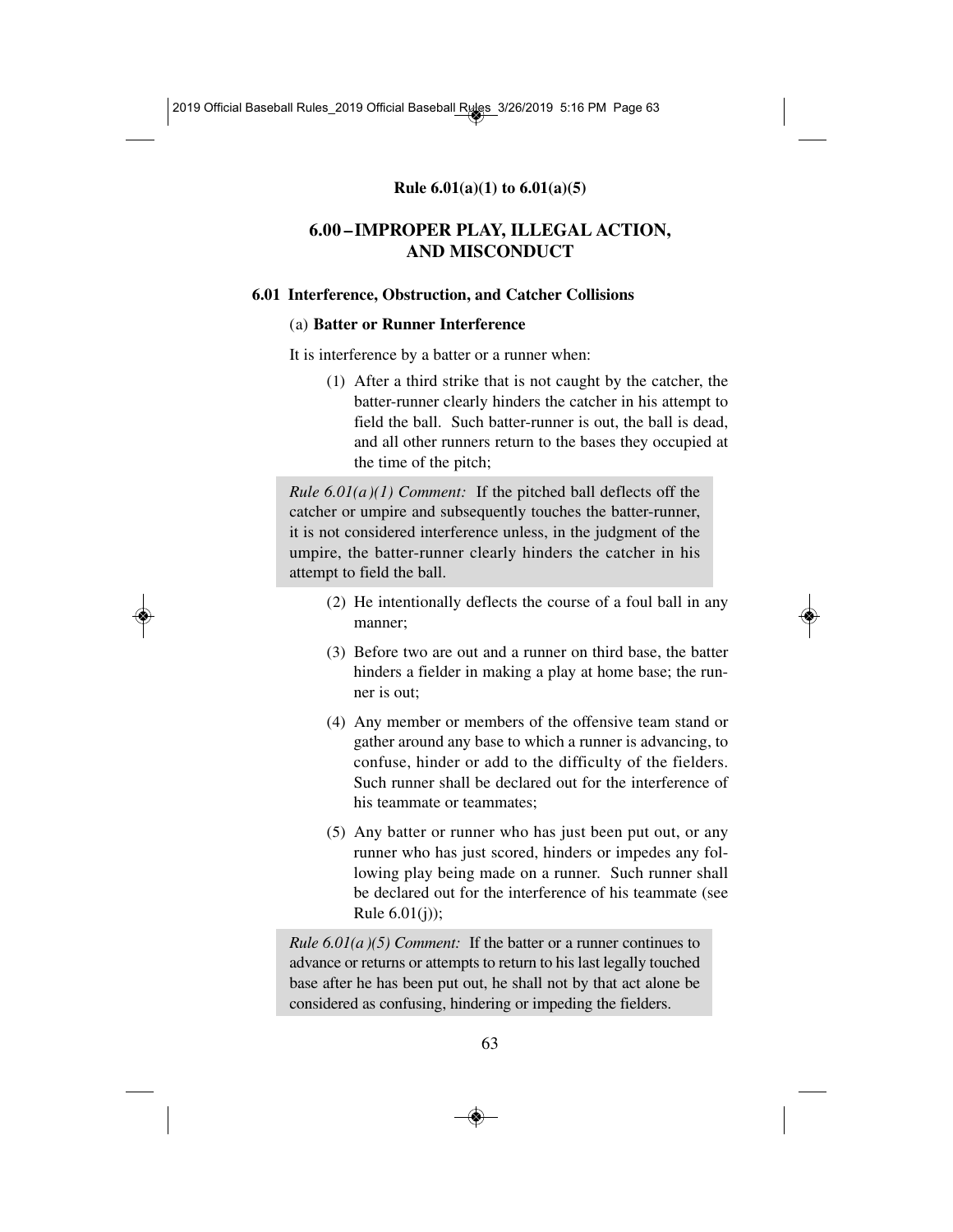#### **Rule 6.01(a)(6) to 6.01(a)(10)**

- (6) If, in the judgment of the umpire, a base runner willfully and deliberately interferes with a batted ball or a fielder in the act of fielding a batted ball with the obvious intent to break up a double play, the ball is dead. The umpire shall call the runner out for interference and also call out the batter-runner because of the action of his teammate. In no event may bases be run or runs scored because of such action by a runner (see Rule  $6.01(i)$ );
- (7) If, in the judgment of the umpire, a batter-runner willfully and deliberately interferes with a batted ball or a fielder in the act of fielding a batted ball, with the obvious intent to break up a double play, the ball is dead; the umpire shall call the batter-runner out for interference and shall call out the runner who had advanced closest to the home plate regardless where the double play might have been possible. In no event shall bases be run because of such interference (see Rule 6.01(j));
- (8) In the judgment of the umpire, the base coach at third base, or first base, by touching or holding the runner, physically assists him in returning to or leaving third base or first base;
- (9) With a runner on third base, the base coach leaves his box and acts in any manner to draw a throw by a fielder;
- (10) He fails to avoid a fielder who is attempting to field a batted ball, or intentionally interferes with a thrown ball, provided that if two or more fielders attempt to field a batted ball, and the runner comes in contact with one or more of them, the umpire shall determine which fielder is entitled to the benefit of this rule, and shall not declare the runner out for coming in contact with a fielder other than the one the umpire determines to be entitled to field such a ball. The umpire shall call the runner out in accordance with Rule 5.09(b)(3) (former Rule 7.08(b)). If the batter-runner is adjudged not to have hindered a fielder attempting to make a play on a batted ball, and if the base runner's interference is adjudged not to be intentional, the batter-runner shall be awarded first base;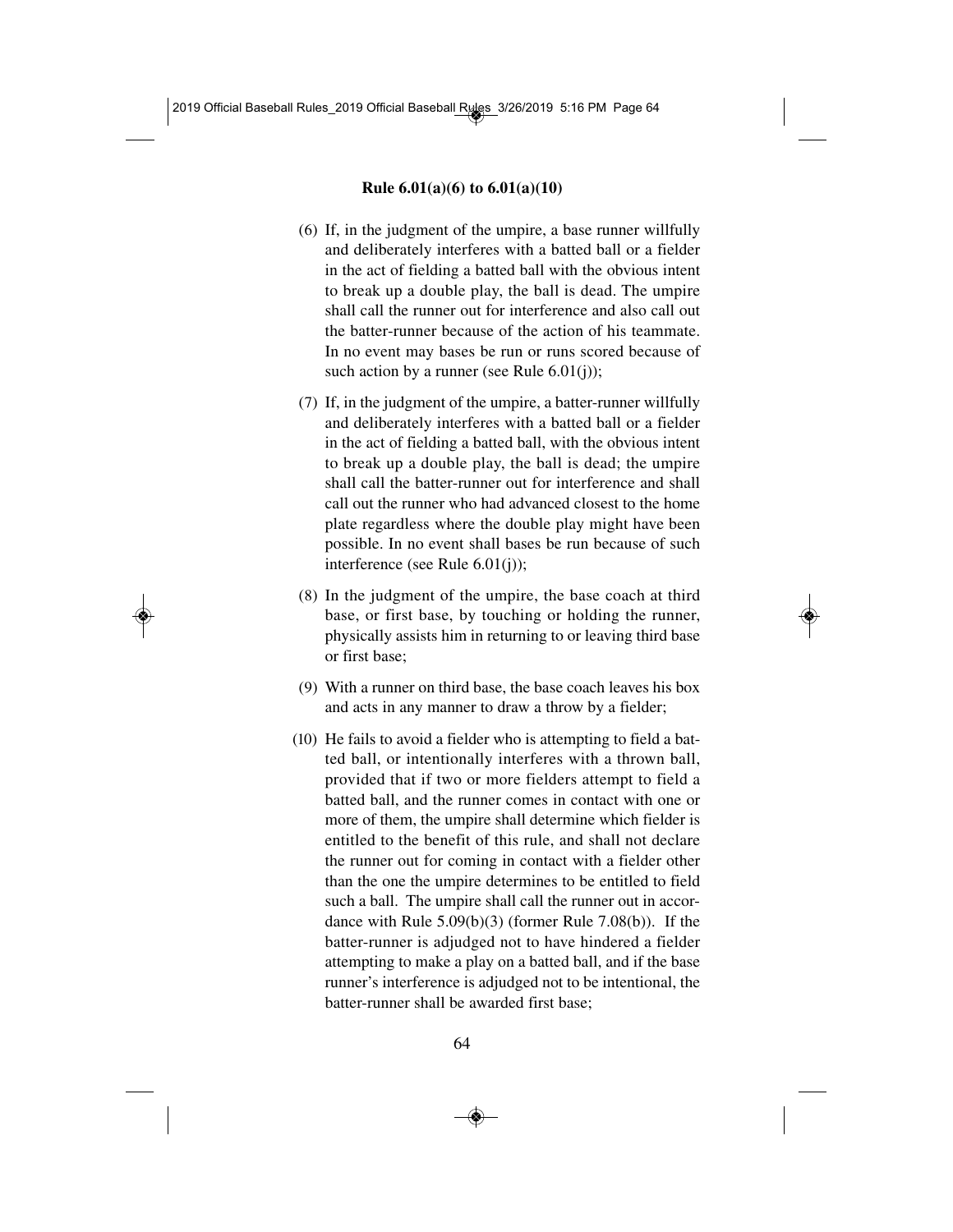*Rule 6.01(a )(10) Comment:* When a catcher and batter-runner going to first base have contact when the catcher is fielding the ball, there is generally no violation and nothing should be called. "Obstruction" by a fielder attempting to field a ball should be called only in very flagrant and violent cases because the rules give him the right of way, but of course such "right of way" is not a license to, for example, intentionally trip a runner even though fielding the ball. If the catcher is fielding the ball and any fielder, including the pitcher, obstructs a runner going to first base, "obstruction" shall be called and the base runner awarded first base.

(11) A fair ball touches him on fair territory before touching a fielder. If a fair ball goes through, or by, an infielder, and touches a runner immediately back of him, or touches the runner after having been deflected by a fielder, the umpire shall not declare the runner out for being touched by a batted ball. In making such decision the umpire must be convinced that the ball passed through, or by, the fielder, and that no other infielder had the chance to make a play on the ball. If, in the judgment of the umpire, the runner deliberately and intentionally kicks such a batted ball on which the infielder has missed a play, then the runner shall be called out for interference.

# *PENALTY FOR INTERFERENCE***:**

The runner is out and the ball is dead.

If the umpire declares the batter, batter-runner, or a runner out for interference, all other runners shall return to the last base that was in the judgment of the umpire, legally touched at the time of the interference, unless otherwise provided by these rules.

In the event the batter-runner has not reached first base, all runners shall return to the base last occupied at the time of the pitch; provided, however, if during an intervening play at the plate with less than two outs a runner scores, and then the batter-runner is called out for interference outside the three-foot lane, the runner is safe and the run shall count.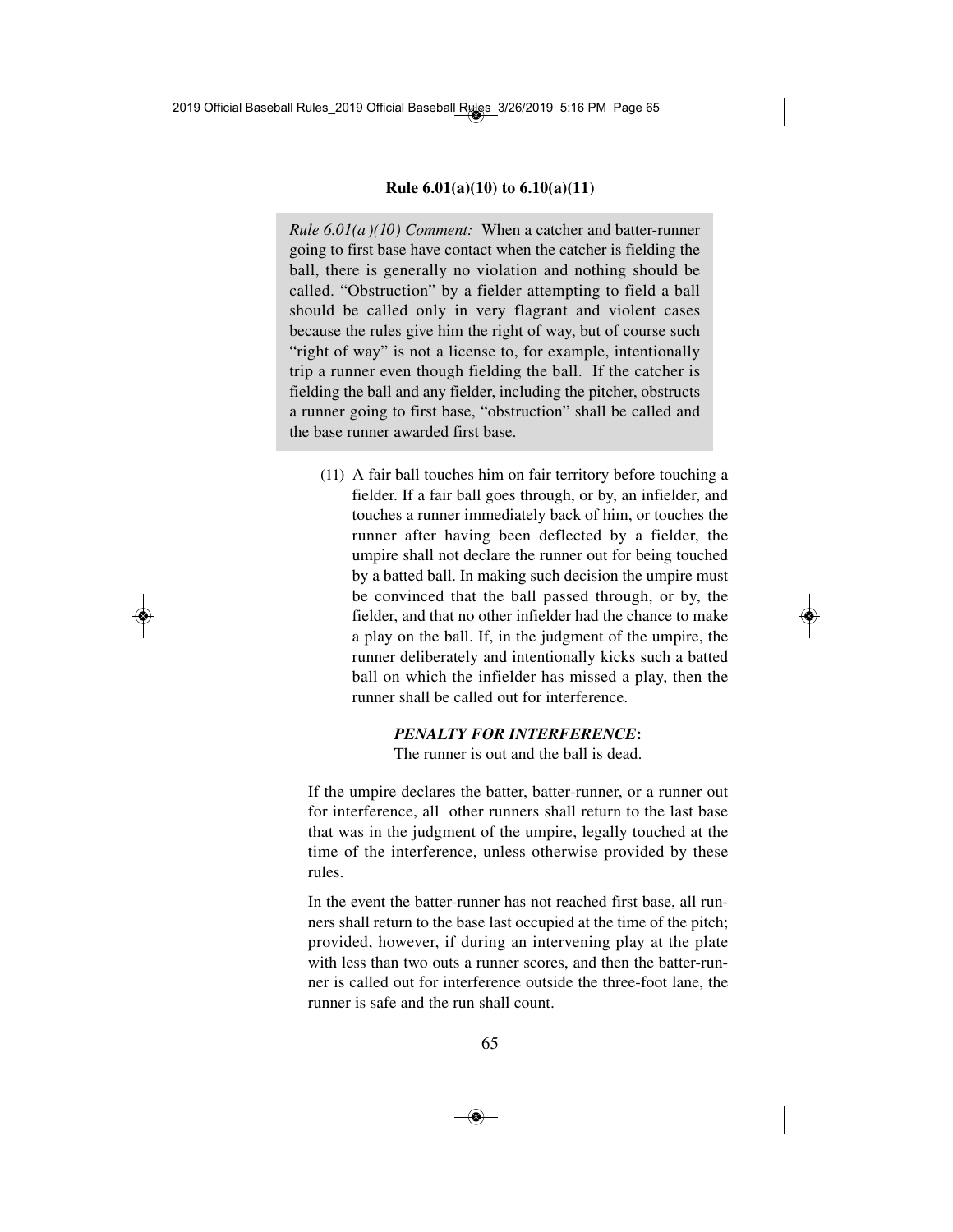*Rule 6.01(a) Penalty for Interference Comment:* A runner who is adjudged to have hindered a fielder who is attempting to make a play on a batted ball is out whether it was intentional or not.

If, however, the runner has contact with a legally occupied base when he hinders the fielder, he shall not be called out unless, in the umpire's judgment, such hindrance, whether it occurs on fair or foul territory, is intentional. If the umpire declares the hindrance intentional, the following penalty shall apply: With less than two out, the umpire shall declare both the runner and batter out. With two out, the umpire shall declare the batter out.

If, in a run-down between third base and home plate, the succeeding runner has advanced and is standing on third base when the runner in a run-down is called out for offensive interference, the umpire shall send the runner standing on third base back to second base.

This same principle applies if there is a run-down between second and third base and succeeding runner has reached second (the reasoning is that no runner shall advance on an interference play and a runner is considered to occupy a base until he legally has reached the next succeeding base).

# (b) **Fielder Right of Way**

The players, coaches or any member of a team at bat shall vacate any space (including both dugouts or bullpens) needed by a fielder who is attempting to field a batted or thrown ball. If a member of the team at bat (other than a runner) hinders a fielder's attempt to catch or field a batted ball, the ball is dead, the batter is declared out and all runners return to the bases occupied at the time of the pitch. If a member of the team at bat (other than a runner) hinders a fielder's attempt to field a thrown ball, the ball is dead, the runner on whom the play is being made shall be declared out and all runners return to the last legally occupied base at the time of the interference.

*Rule 6.01(b) Comment:* Defensive interference is an act by a fielder that hinders or prevents a batter from hitting a pitch.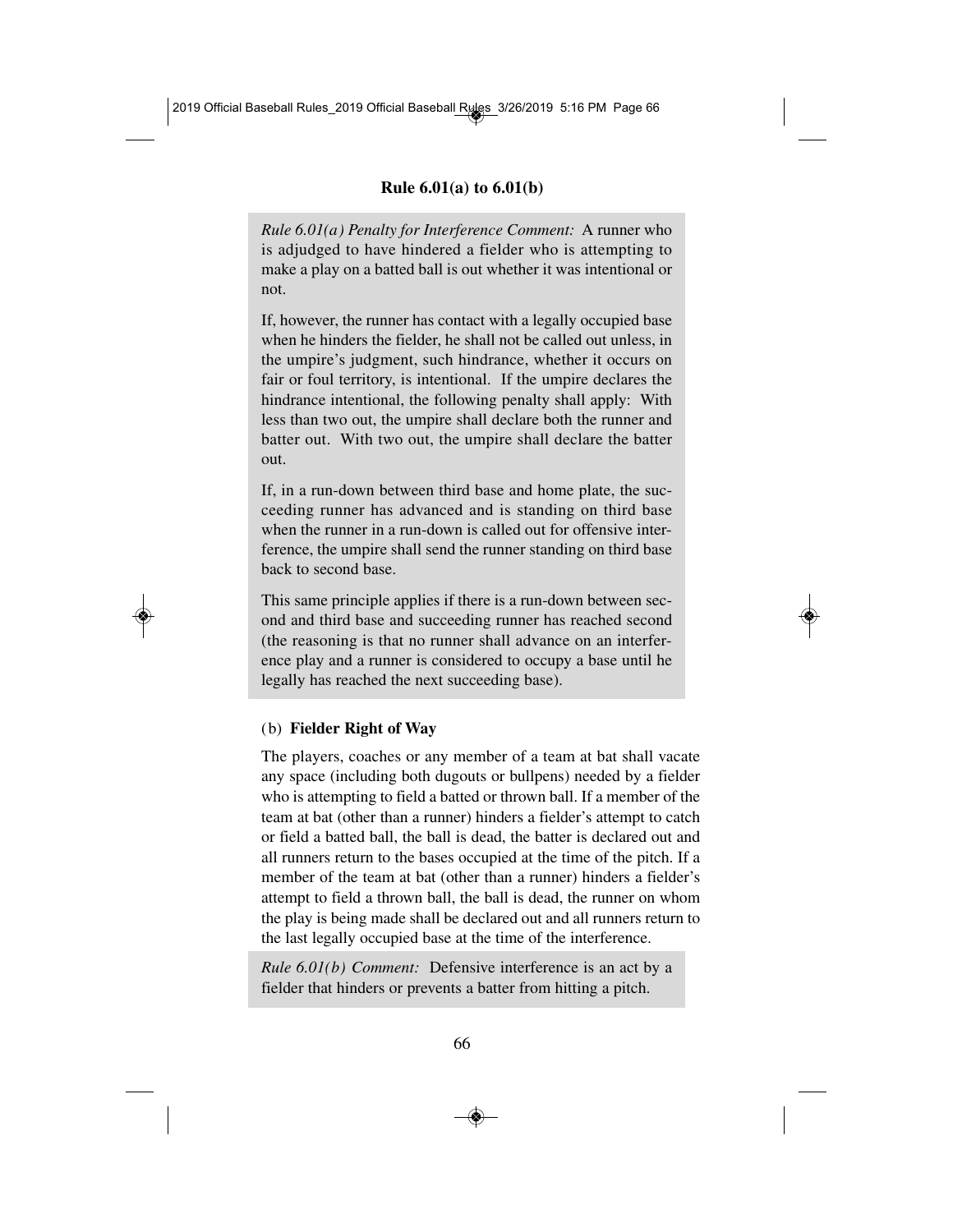### (c) **Catcher Interference**

The batter becomes a runner and is entitled to first base without liability to be put out (provided he advances to and touches first base) when the catcher or any fielder interferes with him. If a play follows the interference, the manager of the offense may advise the plate umpire that he elects to decline the interference penalty and accept the play. Such election shall be made immediately at the end of the play. However, if the batter reaches first base on a hit, an error, a base on balls, a hit batsman, or otherwise, and all other runners advance at least one base, the play proceeds without reference to the interference.

*Rule 6.01(c) Comment:* If catcher's interference is called with a play in progress the umpire will allow the play to continue because the manager may elect to take the play. If the batterrunner missed first base, or a runner misses his next base, he shall be considered as having reached the base, as stated in Note of Rule 5.06(b)(3)(D).

Examples of plays the manager might elect to take:

- 1. Runner on third, one out, batter hits fly ball to the outfield on which the runner scores but catcher's interference was called. The offensive manager may elect to take the run and have batter called out or have runner remain at third and batter awarded first base.
- 2. Runner on second base. Catcher interferes with batter. As he bunts ball fairly sending runner to third base. The manager may rather have runner on third base with an out on the play than have runners on second and first.

If a runner is trying to score by a steal or squeeze from third base, note the additional penalty set forth in Rule  $6.01(g)$ .

If the catcher interferes with the batter before the pitcher delivers the ball, it shall not be considered interference on the batter under Rule  $5.05(b)(3)$ . In such cases, the umpire shall call "Time" and the pitcher and batter start over from "scratch."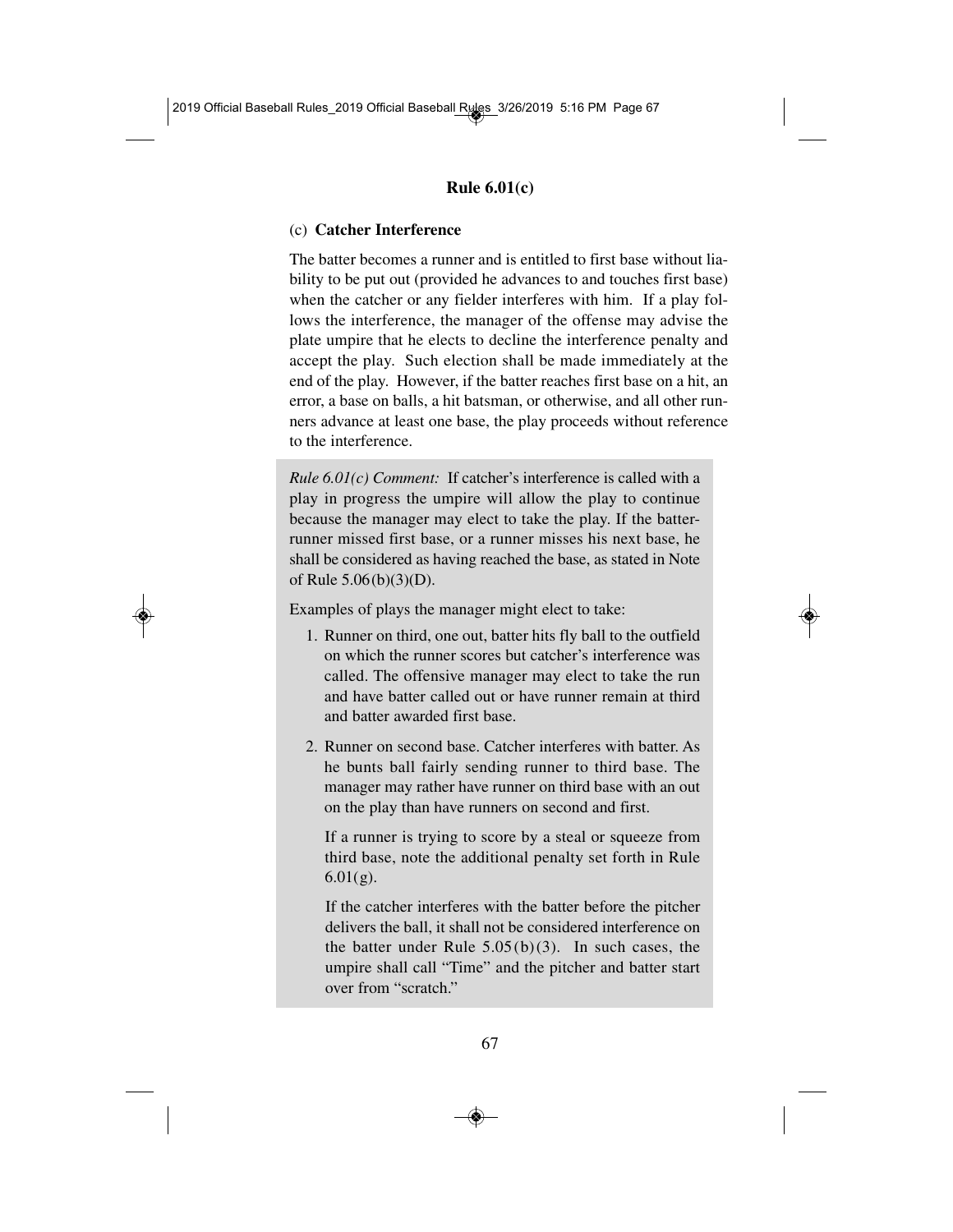### (d) **Unintentional Interference**

In case of unintentional interference with play by any person herein authorized to be on the playing field (except members of the team at bat who are participating in the game, or a base coach, any of whom interfere with a fielder attempting to field a batted or thrown ball; or an umpire) the ball is alive and in play. If the interference is intentional, the ball shall be dead at the moment of the interference and the umpire shall impose such penalties as in his opinion will nullify the act of interference.

*Rule 6.01(d) Comment:* For interference with a fielder attempting to field a batted or thrown ball by members of the team at bat or base coaches, who are excepted in Rule 6.01(d), see Rule 6.01(b). *See also* Rules 5.06(c)(2), 5.06(c)(6) and 5.05(b)(4), which cover interference by an umpire, and Rule 5.09(b)(3), which covers interference by a runner.

The question of intentional or unintentional interference shall be decided on the basis of the person's action. For example: a bat boy, ball attendant, policeman, etc., who tries to avoid being touched by a thrown or batted ball but still is touched by the ball would be involved in unintentional interference. If, however, he kicks the ball or picks it up or pushes it, that is considered intentional interference, regardless of what his thought may have been.

*PLAY*: Batter hits ball to shortstop, who fields ball but throws wild past first baseman. The coach at first base, to avoid being hit by the ball, falls to the ground and the first baseman on his way to retrieve the wild thrown ball, runs into the coach. The batter-runner finally ends up on third base. Whether the umpire should call interference on the part of the coach is up to the judgment of the umpire and if the umpire felt that the coach did all he could to avoid interfering with the play, no interference need be called. If, in the judgment of the umpire, the coach was attempting to make it appear that he was trying not to interfere, the umpire should rule interference.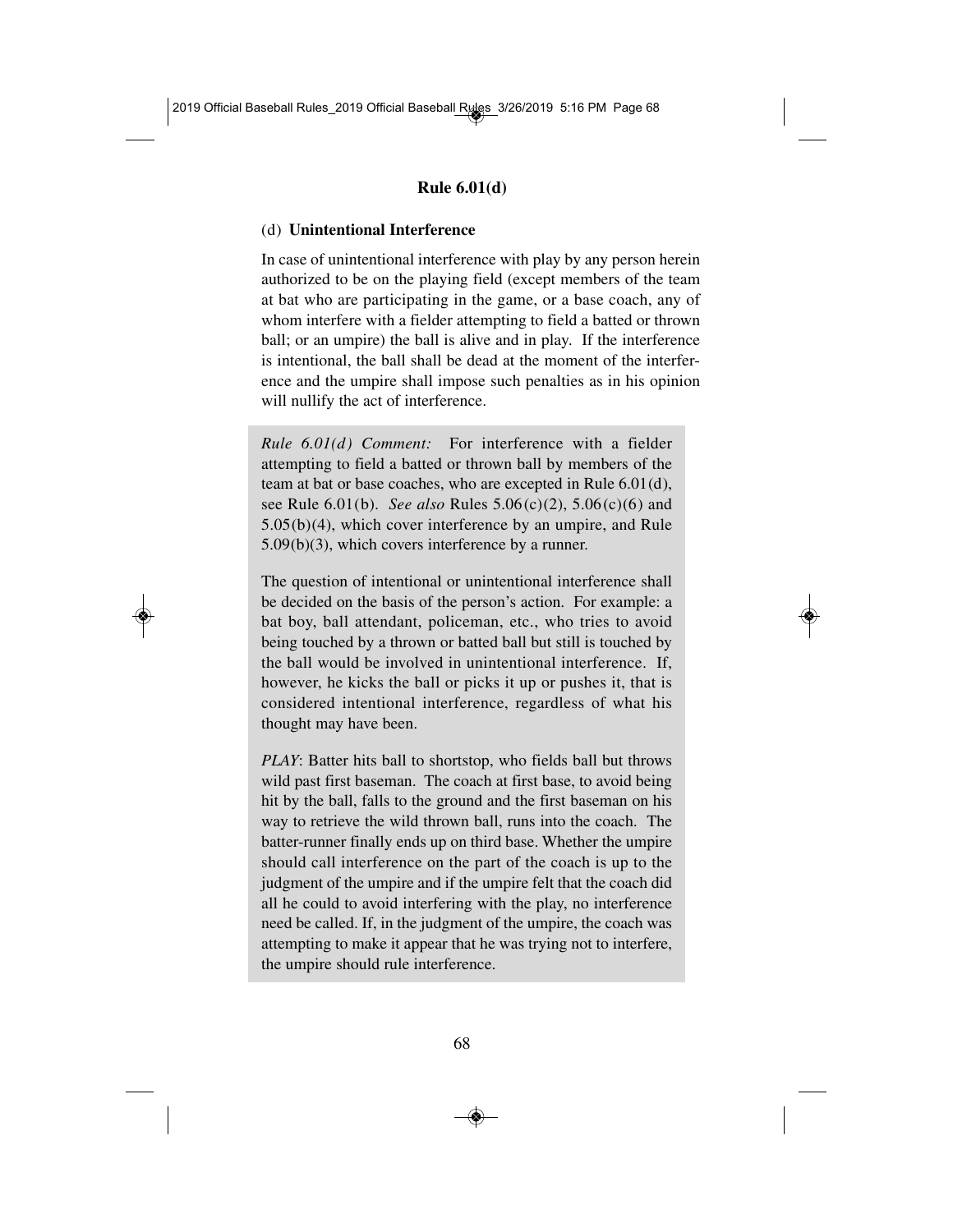### (e) **Spectator Interference**

When there is spectator interference with any thrown or batted ball, the ball shall be dead at the moment of interference and the umpire shall impose such penalties as in his opinion will nullify the act of interference.

*APPROVED RULING*: If spectator interference clearly prevents a fielder from catching a fly ball, the umpire shall declare the batter out.

*Rule 6.01(e) Comment:* There is a difference between a ball which has been thrown or batted into the stands, touching a spectator thereby being out of play even though it rebounds onto the field and a spectator going onto the field or reaching over, under or through a barrier and touching a ball in play or touching or otherwise interfering with a player. In the latter case it is clearly intentional and shall be dealt with as intentional interference as in Rule 6.01(d). Batter and runners shall be placed where in the umpire's judgment they would have been had the interference not occurred.

No interference shall be allowed when a fielder reaches over a fence, railing, rope or into a stand to catch a ball. He does so at his own risk. However, should a spectator reach out on the playing field side of such fence, railing or rope, and plainly prevent the fielder from catching the ball, then the batsman should be called out for the spectator's interference.

*EXAMPLE*: Runner on third base, one out and a batter hits a fly ball deep to the outfield (fair or foul). Spectator clearly interferes with the outfielder attempting to catch the fly ball. Umpire calls the batter out for spectator interference. Ball is dead at the time of the call. Umpire decides that because of the distance the ball was hit, the runner on third base would have scored after the catch if the fielder had caught the ball which was interfered with, therefore, the runner is permitted to score. This might not be the case if such fly ball was interfered with a short distance from home plate.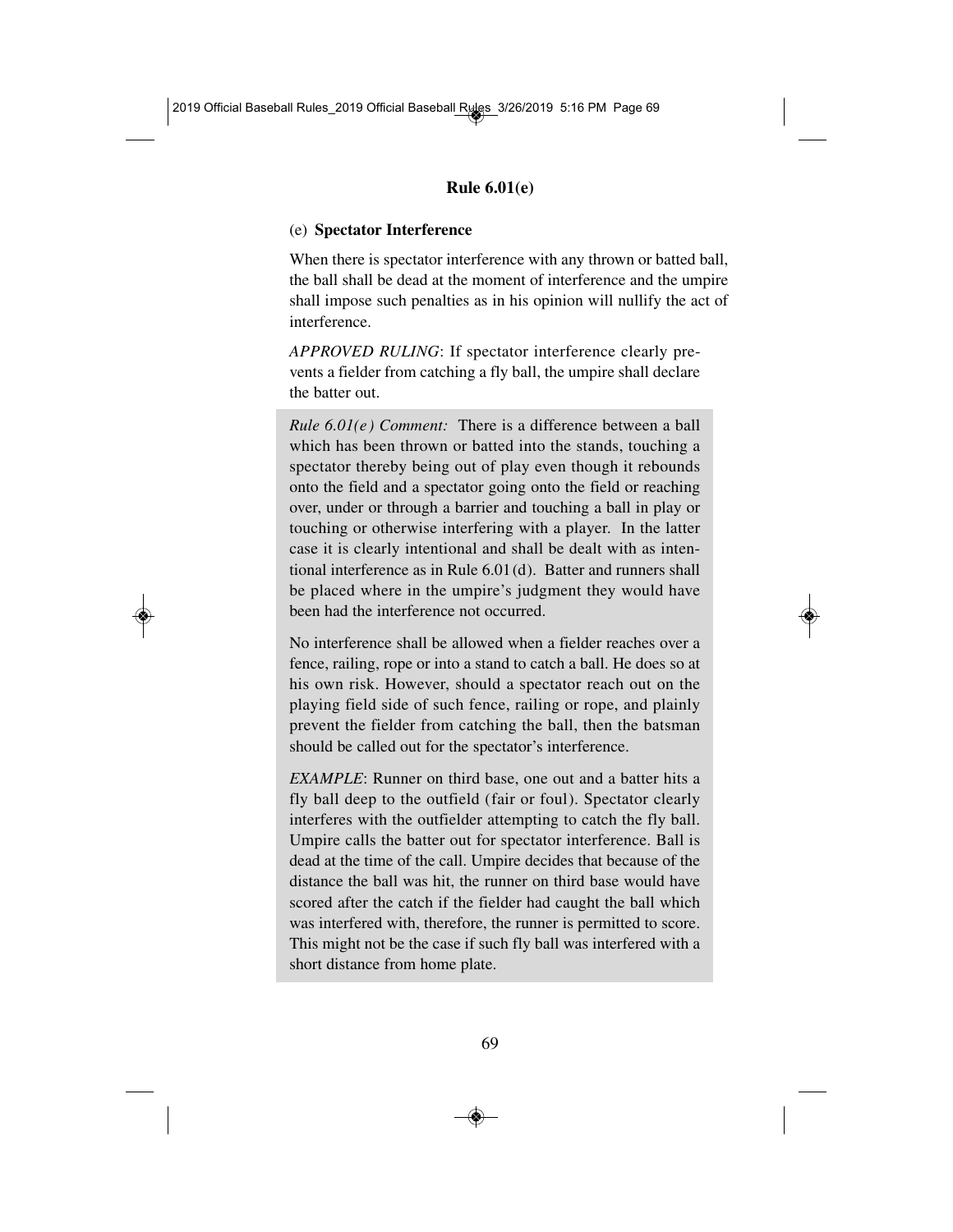# (f ) **Coach and Umpire Interference**

If a thrown ball accidentally touches a base coach, or a pitched or thrown ball touches an umpire, the ball is alive and in play. However, if the coach interferes with a thrown ball, the runner is out.

*Rule 6.01(f) Comment:* Umpire's interference occurs (1) when a plate umpire hinders, impedes or prevents a catcher's throw attempting to prevent a stolen base or retire a runner on a pick-off play; or (2) when a fair ball touches an umpire on fair territory before passing a fielder. Umpire interference may also occur when an umpire interferes with a catcher returning the ball to the pitcher.

# (g) **Interference With Squeeze Play or Steal of Home**

If, with a runner on third base and trying to score by means of a squeeze play or a steal, the catcher or any other fielder steps on, or in front of home base without possession of the ball, or touches the batter or his bat, the pitcher shall be charged with a balk, the batter shall be awarded first base on the interference and the ball is dead.

# (h) **Obstruction**

When obstruction occurs, the umpire shall call or signal "Obstruction."

(1) If a play is being made on the obstructed runner, or if the batter-runner is obstructed before he touches first base, the ball is dead and all runners shall advance, without liability to be put out, to the bases they would have reached, in the umpire's judgment, if there had been no obstruction. The obstructed runner shall be awarded at least one base beyond the base he had last legally touched before the obstruction. Any preceding runners, forced to advance by the award of bases as the penalty for obstruction, shall advance without liability to be put out.

*Rule 6.01(h )(1) Comment:* When a play is being made on an obstructed runner, the umpire shall signal obstruction in the same manner that he calls "Time," with both hands overhead. The ball is immediately dead when this signal is given; however, should a thrown ball be in flight before the obstruction is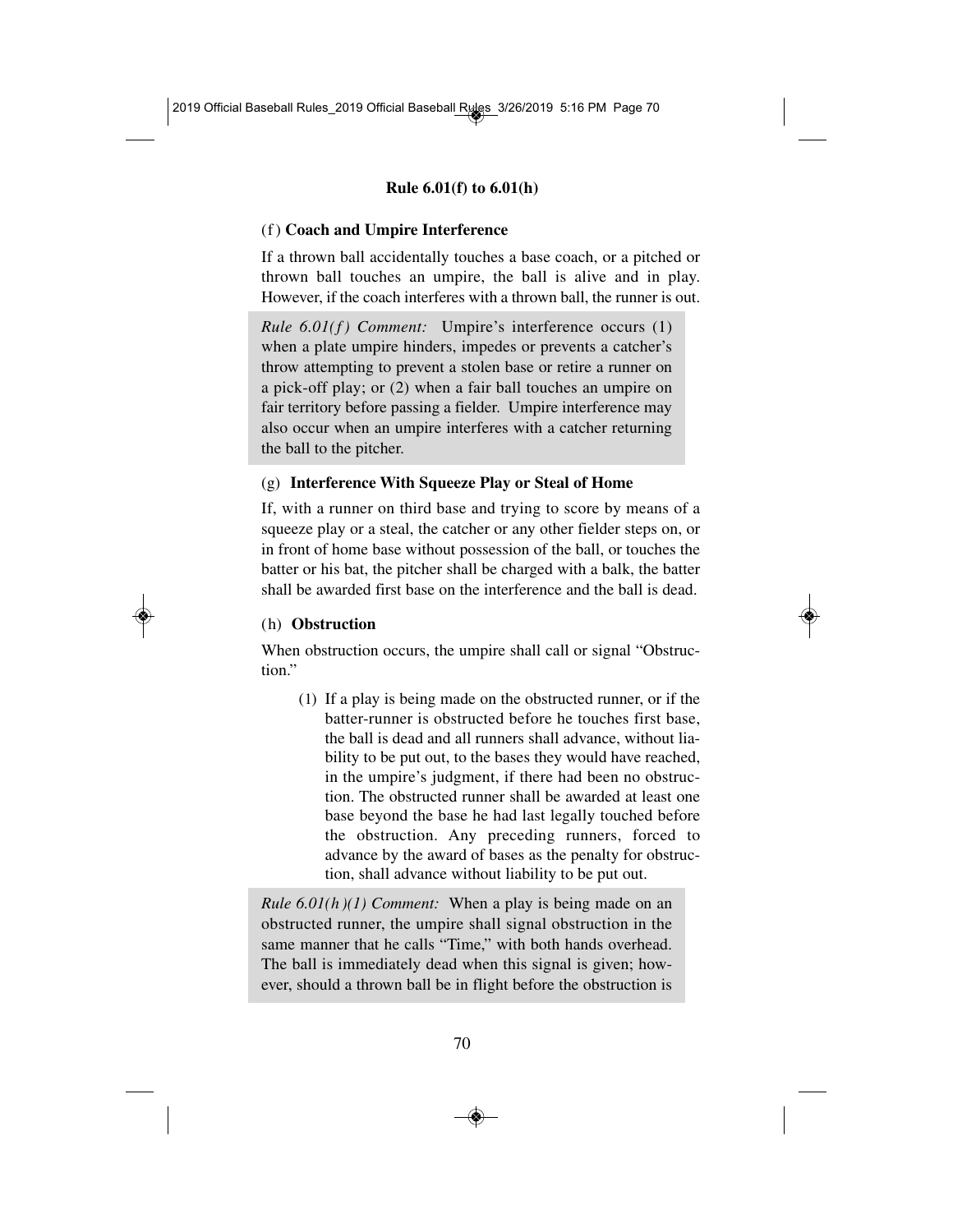called by the umpire, the runners are to be awarded such bases on wild throws as they would have been awarded had not obstruction occurred. On a play where a runner was trapped between second and third and obstructed by the third baseman going into third base while the throw is in flight from the shortstop, if such throw goes into the dugout the obstructed runner is to be awarded home base. Any other runners on base in this situation would also be awarded two bases from the base they last legally touched before obstruction was called.

(2) If no play is being made on the obstructed runner, the play shall proceed until no further action is possible. The umpire shall then call "Time" and impose such penalties, if any, as in his judgment will nullify the act of obstruction.

*Rule 6.01(h)(2) Comment:* Under Rule 6.01(h)(2), when the ball is not dead on obstruction and an obstructed runner advances beyond the base which, in the umpire's judgment, he would have been awarded because of being obstructed, he does so at his own peril and may be tagged out. This is a judgment call.

*NOTE*: The catcher, without the ball in his possession, has no right to block the pathway of the runner attempting to score. The base line belongs to the runner and the catcher should be there only when he is fielding a ball or when he already has the ball in his hand.

*Rule 6.01(h ) Comment:* If a fielder is about to receive a thrown ball and if the ball is in flight directly toward and near enough to the fielder so he must occupy his position to receive the ball he may be considered "in the act of fielding a ball." It is entirely up to the judgment of the umpire as to whether a fielder is in the act of fielding a ball. After a fielder has made an attempt to field a ball and missed, he can no longer be in the "act of fielding" the ball. For example: An infielder dives at a ground ball and the ball passes him and he continues to lie on the ground and delays the progress of the runner, he very likely has obstructed the runner.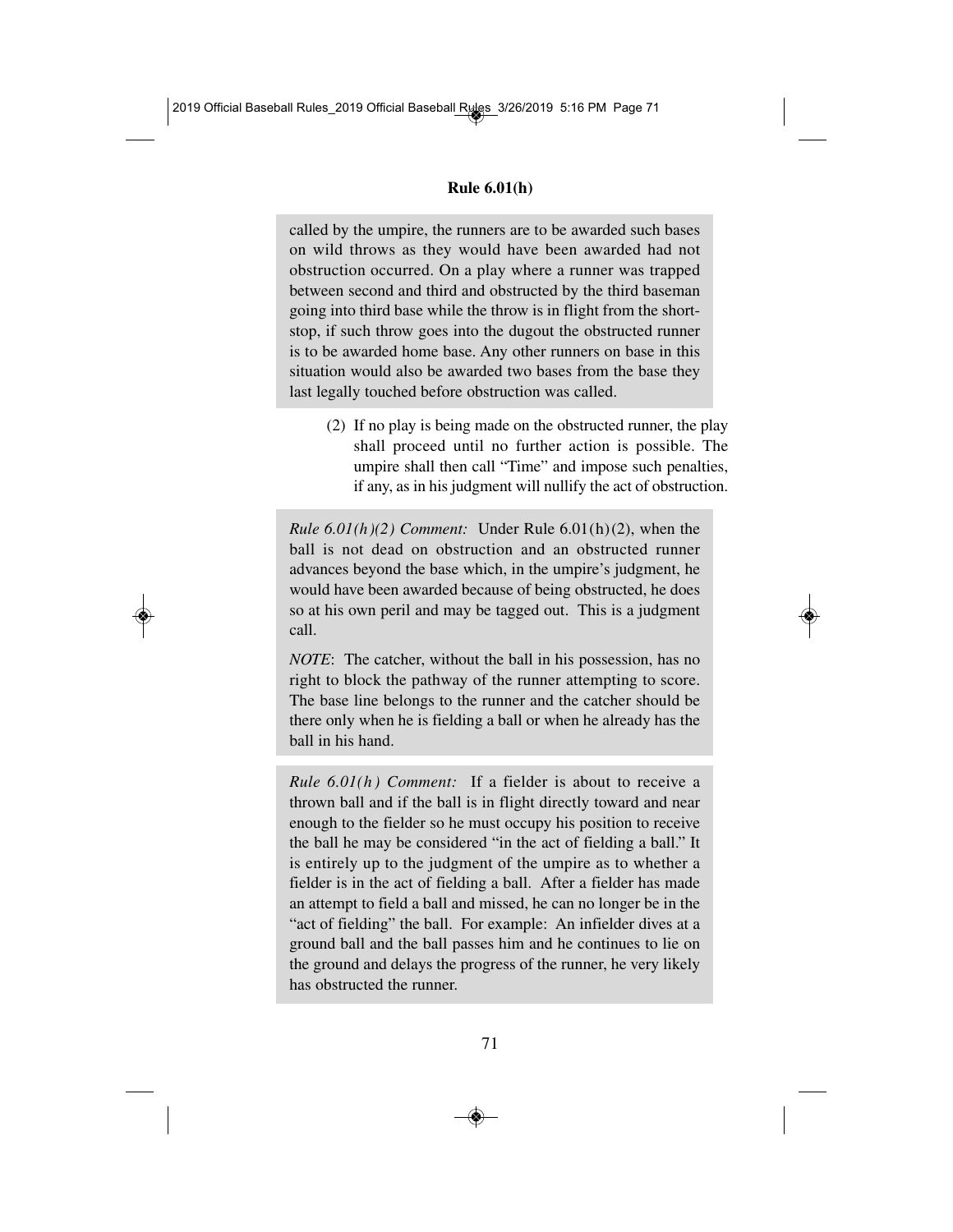#### (i) **Collisions at Home Plate**

(1) A runner attempting to score may not deviate from his direct pathway to the plate in order to initiate contact with the catcher, or otherwise initiate an avoidable collision. If, in the judgment of the umpire, a runner attempting to score initiates contact with the catcher in such a manner, the umpire shall declare the runner out (regardless of whether the catcher maintains possession of the ball). In such circumstances, the umpire shall call the ball dead, and all other base runners shall return to the last base touched at the time of the collision. If the runner slides into the plate in an appropriate manner, he shall not be adjudged to have violated Rule 6.01(i).

*Rule 6.01(i)(1) Comment:* The failure by the runner to make an effort to touch the plate, the runner's lowering of the shoulder, or the runner's pushing through with his hands, elbows or arms, would support a determination that the runner deviated from the pathway in order to initiate contact with the catcher in violation of Rule 6.01(i), or otherwise initiated a collision that could have been avoided. A slide shall be deemed appropriate, in the case of a feet first slide, if the runner's buttocks and legs should hit the ground before contact with the catcher. In the case of a head first slide, a runner shall be deemed to have slid appropriately if his body should hit the ground before contact with the catcher. If a catcher blocks the pathway of the runner, the umpire shall not find that the runner initiated an avoidable collision in violation of this Rule 6.01(i)(1).

(2) Unless the catcher is in possession of the ball, the catcher cannot block the pathway of the runner as he is attempting to score. If, in the judgment of the umpire, the catcher without possession of the ball blocks the pathway of the runner, the umpire shall call or signal the runner safe. Not withstanding the above, it shall not be considered a violation of this Rule  $6.01(i)(2)$  if the catcher blocks the pathway of the runner in a legitimate attempt to field the throw (e.g., in reaction to the direction, trajectory or the hop of the incoming throw, or in reaction to a throw that originates from a pitcher or drawn-in infielder). In addition, a catcher without possession of the ball shall not be adjudged to violate this Rule  $6.01(i)(2)$  if the runner could have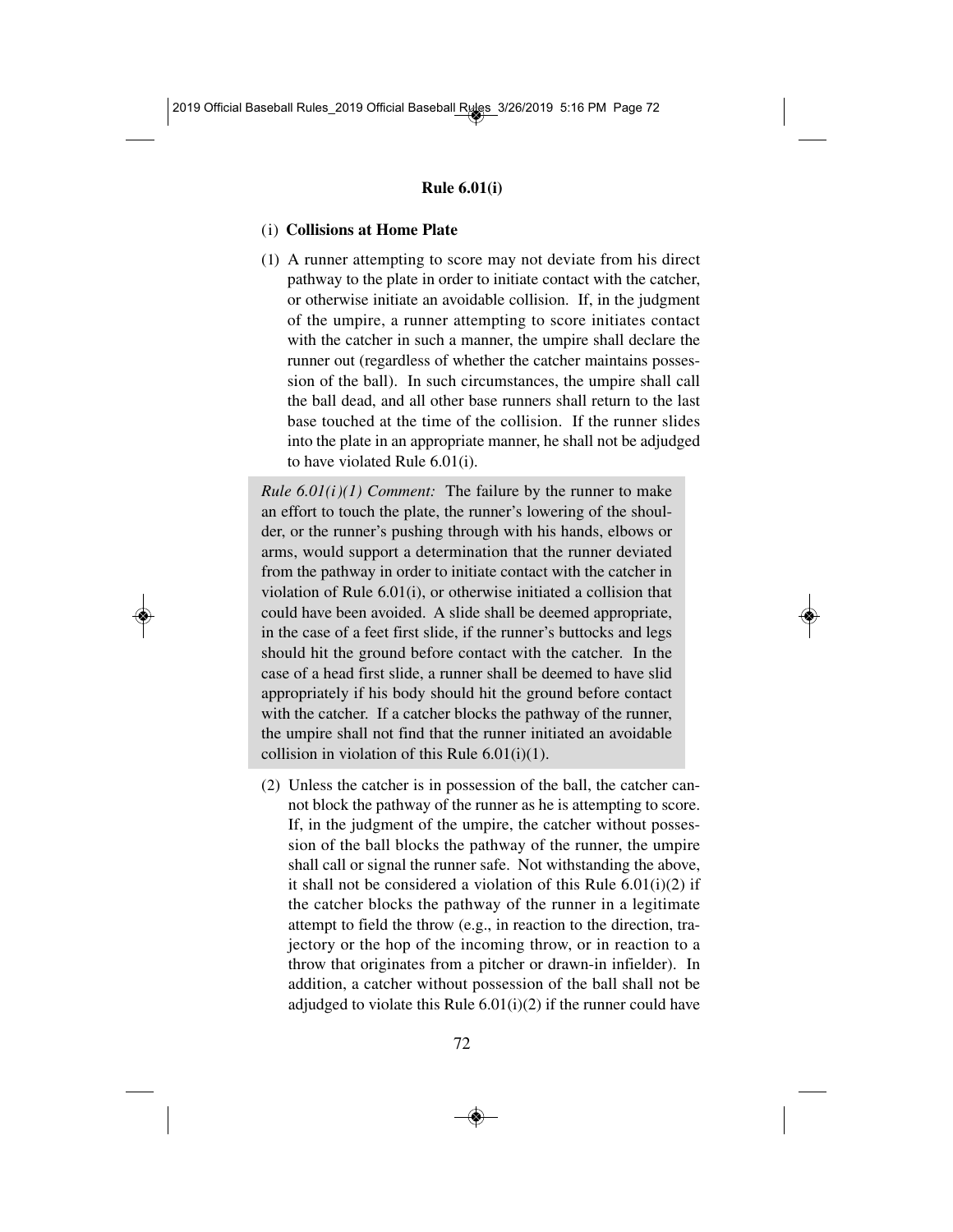### **Rule 6.01(i) to 6.01(j)**

avoided the collision with the catcher (or other player covering home plate) by sliding.

*Rule 6.01(i)(2) Comment:* A catcher shall not be deemed to have violated Rule 6.01(i)(2) unless he has both blocked the plate without possession the ball (or when not in a legitimate attempt to field the throw), and also hindered or impeded the progress of the runner attempting to score. A catcher shall not be deemed to have hindered or impeded the progress of the runner if, in the judgment of the umpire, the runner would have been called out notwithstanding the catcher having blocked the plate. In addition, a catcher should use best efforts to avoid unnecessary and forcible contact while tagging a runner attempting to slide. Catchers who routinely make unnecessary and forcible contact with a runner attempting to slide (e.g., by initiating contact using a knee, shin guard, elbow or forearm) may be subject to discipline by the League President.

All references to "the catcher" in this Rule 6.01(i) shall apply equally to other players covering home plate. In addition, Rule  $6.01(i)(2)$  shall not apply to force plays at home plate.

#### (j) **Sliding to Bases on Double Play Attempts**

If a runner does not engage in a bona fide slide, and initiates (or attempts to make) contact with the fielder for the purpose of breaking up a double play, he should be called for interference under this Rule 6.01. A "bona fide slide" for purposes of Rule 6.01 occurs when the runner:

- (1) begins his slide (i.e., makes contact with the ground) before reaching the base;
- (2) is able and attempts to reach the base with his hand or foot;
- (3) is able and attempts to remain on the base (except home plate) after completion of the slide; and
- (4) slides within reach of the base without changing his pathway for the purpose of initiating contact with a fielder.

A runner who engages in a "bona fide slide" shall not be called for interference under this Rule 6.01, even in cases where the runner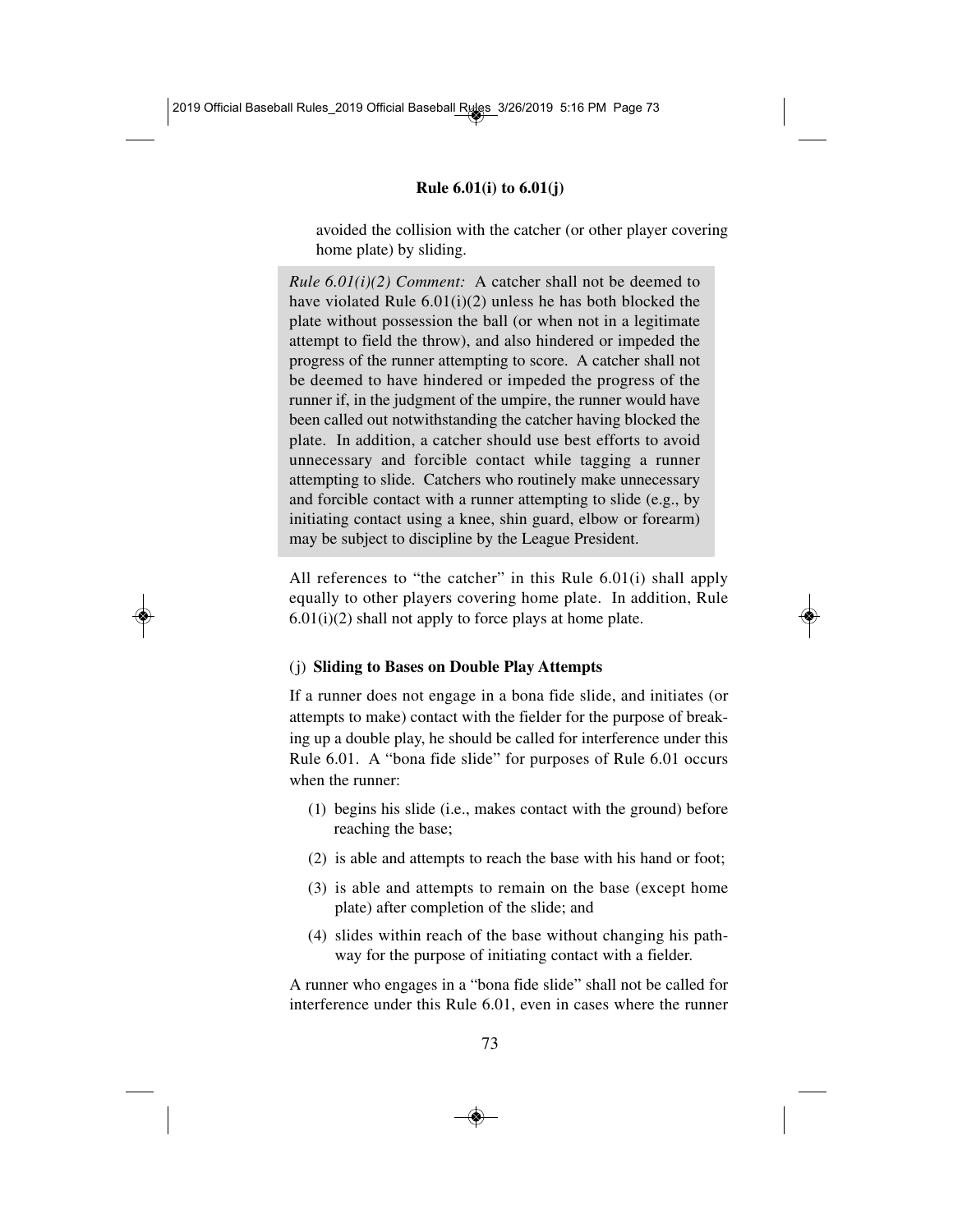makes contact with the fielder as a consequence of a permissible slide. In addition, interference shall not be called where a runner's contact with the fielder was caused by the fielder being positioned in (or moving into) the runner's legal pathway to the base.

Notwithstanding the above, a slide shall not be a "bona fide slide" if a runner engages in a "roll block," or intentionally initiates (or attempts to initiate) contact with the fielder by elevating and kicking his leg above the fielder's knee or throwing his arm or his upper body.

If the umpire determines that the runner violated this Rule 6.01(j), the umpire shall declare both the runner and batter-runner out. Note, however, that if the runner has already been put out then the runner on whom the defense was attempting to make a play shall be declared out.

# **6.02 Pitcher Illegal Action**

### (a) **Balks**

If there is a runner, or runners, it is a balk when:

(1) The pitcher, while touching his plate, makes any motion naturally associated with his pitch and fails to make such delivery;

*Rule 6.02(a )(1) Comment:* If a left-handed or right-handed pitcher swings his free foot past the back edge of the pitcher's rubber, he is required to pitch to the batter except to throw to second base on a pick-off play.

- (2) The pitcher, while touching his plate, feints a throw to first or third base and fails to complete the throw;
- (3) The pitcher, while touching his plate, fails to step directly toward a base before throwing to that base;

*Rule 6.02(a )(3) Comment:* Requires the pitcher, while touching his plate, to step directly toward a base before throwing to that base. If a pitcher turns or spins off of his free foot without actually stepping or if he turns his body and throws before stepping, it is a balk.

A pitcher is to step directly toward a base before throwing to that base and is required to throw (except to second base)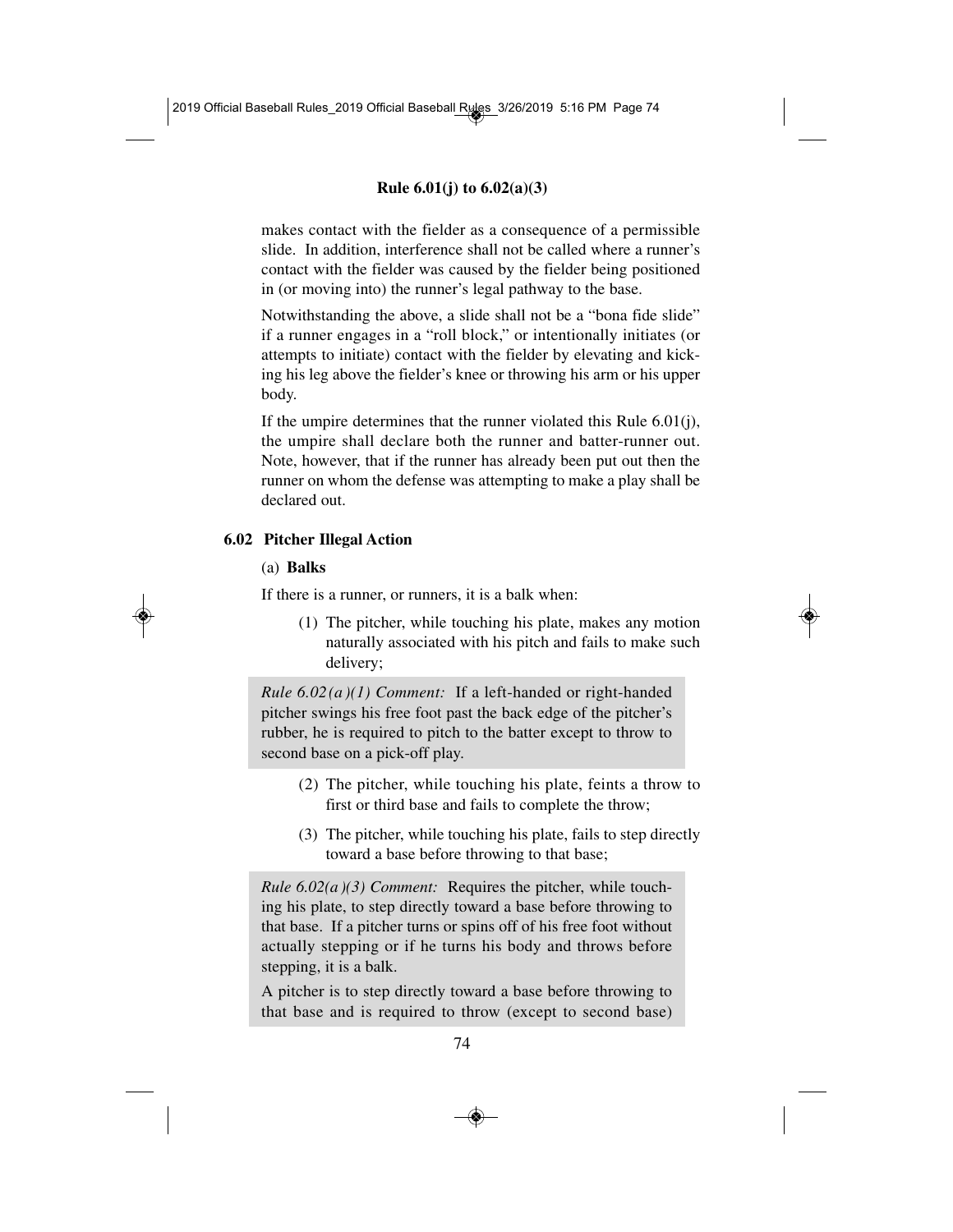because he steps. It is a balk if, with runners on first and third, the pitcher steps toward third and does not throw, merely to bluff the runner back to third; then seeing the runner on first start for second, turn and step toward and throw to first base. It is legal for a pitcher to feint a throw to second base.

(4) The pitcher, while touching his plate, throws, or feints a throw to an unoccupied base, except for the purpose of making a play;

*Rule 6.02 (a)(4) Comment:* When determining whether the pitcher throws or feints a throw to an unoccupied base for the purpose of making a play, the umpire should consider whether a runner on the previous base demonstrates or otherwise creates an impression of his intent to advance to such unoccupied base.

(5) The pitcher makes an illegal pitch;

*Rule 6.02(a )(5) Comment:* A quick pitch is an illegal pitch. Umpires will judge a quick pitch as one delivered before the batter is reasonably set in the batter's box. With runners on base the penalty is a balk; with no runners on base, it is a ball. The quick pitch is dangerous and should not be permitted.

- (6) The pitcher delivers the ball to the batter while he is not facing the batter;
- (7) The pitcher makes any motion naturally associated with his pitch while he is not touching the pitcher's plate;
- (8) The pitcher unnecessarily delays the game;

*Rule 6.02(a)(8) Comment:* Rule 6.02(a)(8) shall not apply when a warning is given pursuant to Rule  $6.02(c)(8)$  (which prohibits intentional delay of a game by throwing to fielders not in an attempt to put a runner out). If a pitcher is ejected pursuant to Rule  $6.02(c)(8)$  for continuing to delay the game, the penalty in Rule  $6.02(a)(8)$  shall also apply. Rule  $5.07(c)$ (which sets a time limit for a pitcher to deliver the ball when the bases are unoccupied) applies only when there are no runners on base.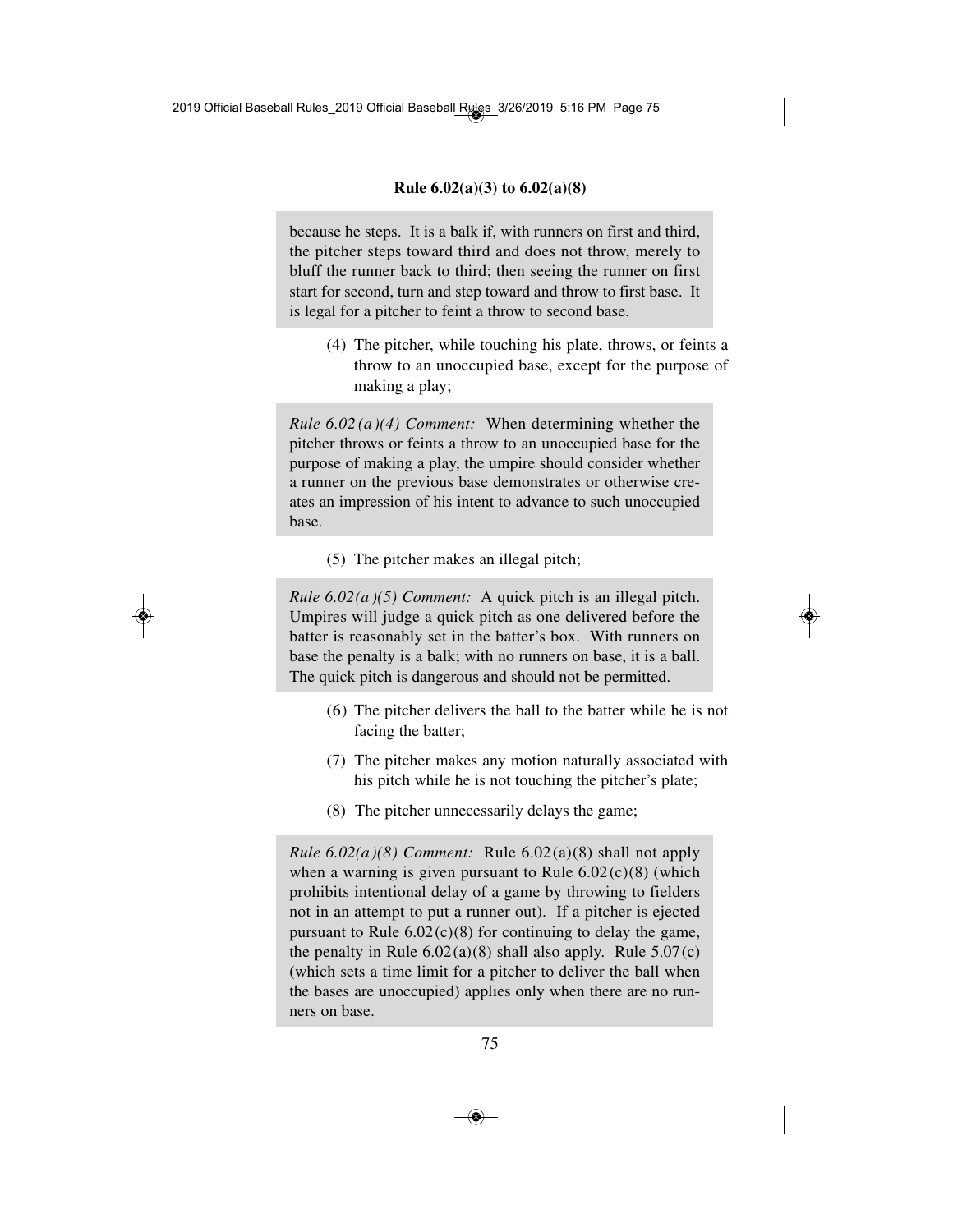- (9) The pitcher, without having the ball, stands on or astride the pitcher's plate or while off the plate, he feints a pitch;
- (10) The pitcher, after coming to a legal pitching position, removes one hand from the ball other than in an actual pitch, or in throwing to a base;
- (11) The pitcher, while touching his plate, accidentally or intentionally has the ball slip or fall out of his hand or glove;
- (12) The pitcher, while giving an intentional base on balls, pitches when the catcher is not in the catcher's box;
- (13) The pitcher delivers the pitch from Set Position without coming to a stop.

*PENALTY*: The ball is dead, and each runner shall advance one base without liability to be put out, unless the batter reaches first on a hit, an error, a base on balls, a hit batter, or otherwise, and all other runners advance at least one base, in which case the play proceeds without reference to the balk.

*APPROVED RULING*: In cases where a pitcher balks and throws wild, either to a base or to home plate, a runner or runners may advance beyond the base to which he is entitled at his own risk.

*APPROVED RULING*: A runner who misses the first base to which he is advancing and who is called out on appeal shall be considered as having advanced one base for the purpose of this rule.

*Rule 6.02(a ) Comment:* Umpires should bear in mind that the purpose of the balk rule is to prevent the pitcher from deliberately deceiving the base runner. If there is doubt in the umpire's mind, the "intent" of the pitcher should govern. However, certain specifics should be borne in mind:

- (A) Straddling the pitcher's rubber without the ball is to be interpreted as intent to deceive and ruled a balk.
- (B) With a runner on first base the pitcher may make a complete turn, without hesitating toward first, and throw to second. This is not to be interpreted as throwing to an unoccupied base.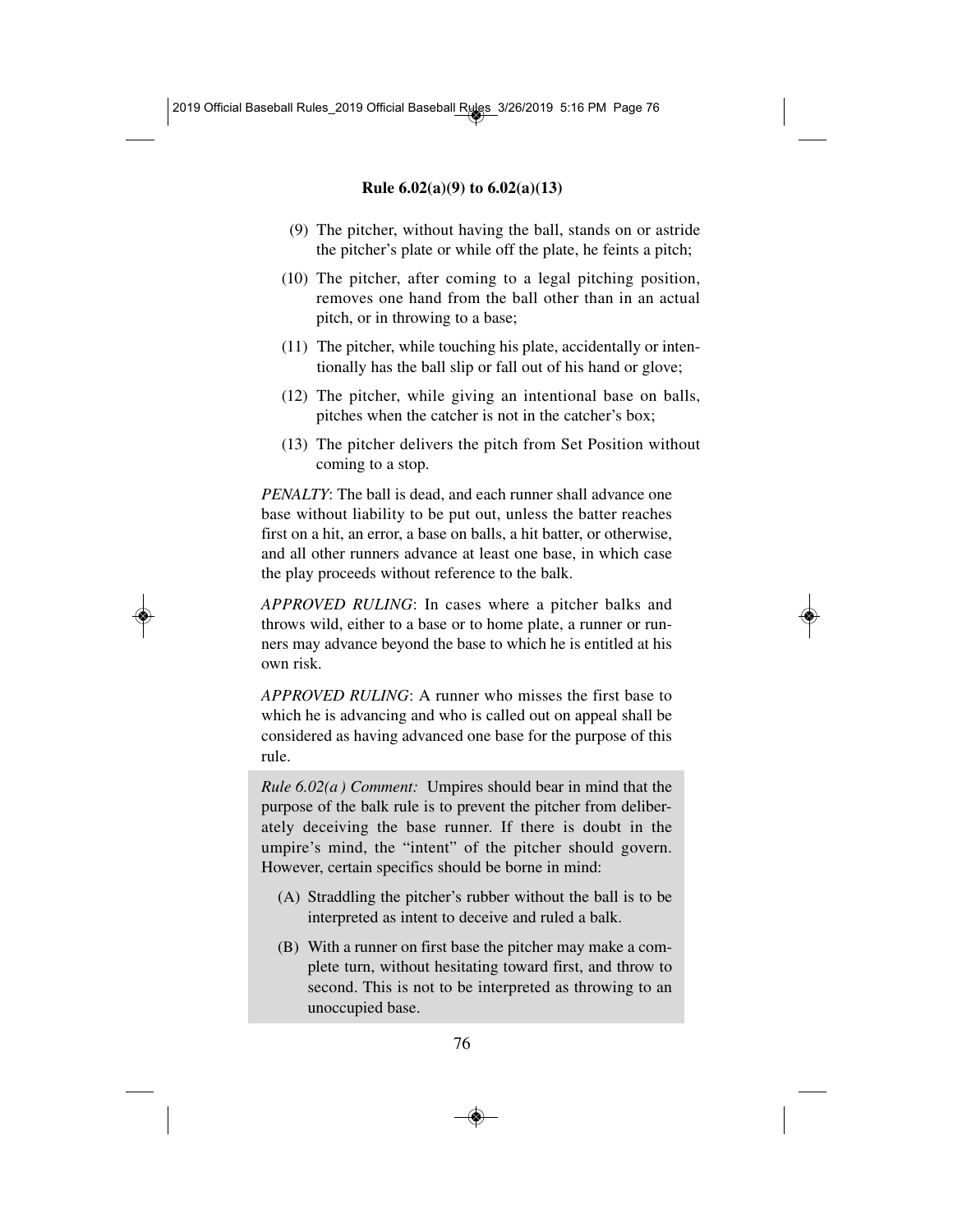## (b) **Illegal Pitches With Bases Unoccupied**

If the pitcher makes an illegal pitch with the bases unoccupied, it shall be called a ball unless the batter reaches first base on a hit, an error, a base on balls, a hit batter or otherwise.

*Rule 6.02(b) Comment:* A ball which slips out of a pitcher's hand and crosses the foul line shall be called a ball; otherwise it will be called no pitch. This would be a balk with men on base.

## (c) **Pitching Prohibitions**

The pitcher shall not:

(1) While in the 18-foot circle surrounding the pitcher's plate, touch the ball after touching his mouth or lips, or touch his mouth or lips while he is in contact with the pitcher's plate. The pitcher must clearly wipe the fingers of his pitching hand dry before touching the ball or the pitcher's plate.

*EXCEPTION*: Provided it is agreed to by both managers, the umpire prior to the start of a game played in cold weather, may permit the pitcher to blow on his hand.

*PENALTY*: For violation of this part of this rule the umpires shall immediately remove the ball from play and issue a warning to the pitcher. Any subsequent violation shall be called a ball. However, if the pitch is made and a batter reaches first base on a hit, an error, a hit batsman or otherwise, and no other runner is put out before advancing at least one base, the play shall proceed without reference to the violation. Repeat offenders shall be subject to a fine by the League President.

- (2) expectorate on the ball, either hand or his glove;
- (3) rub the ball on his glove, person or clothing;
- (4) apply a foreign substance of any kind to the ball;
- (5) deface the ball in any manner; or
- (6) deliver a ball altered in a manner prescribed by Rule  $6.02(c)(2)$  through (5) or what is called the "shine" ball,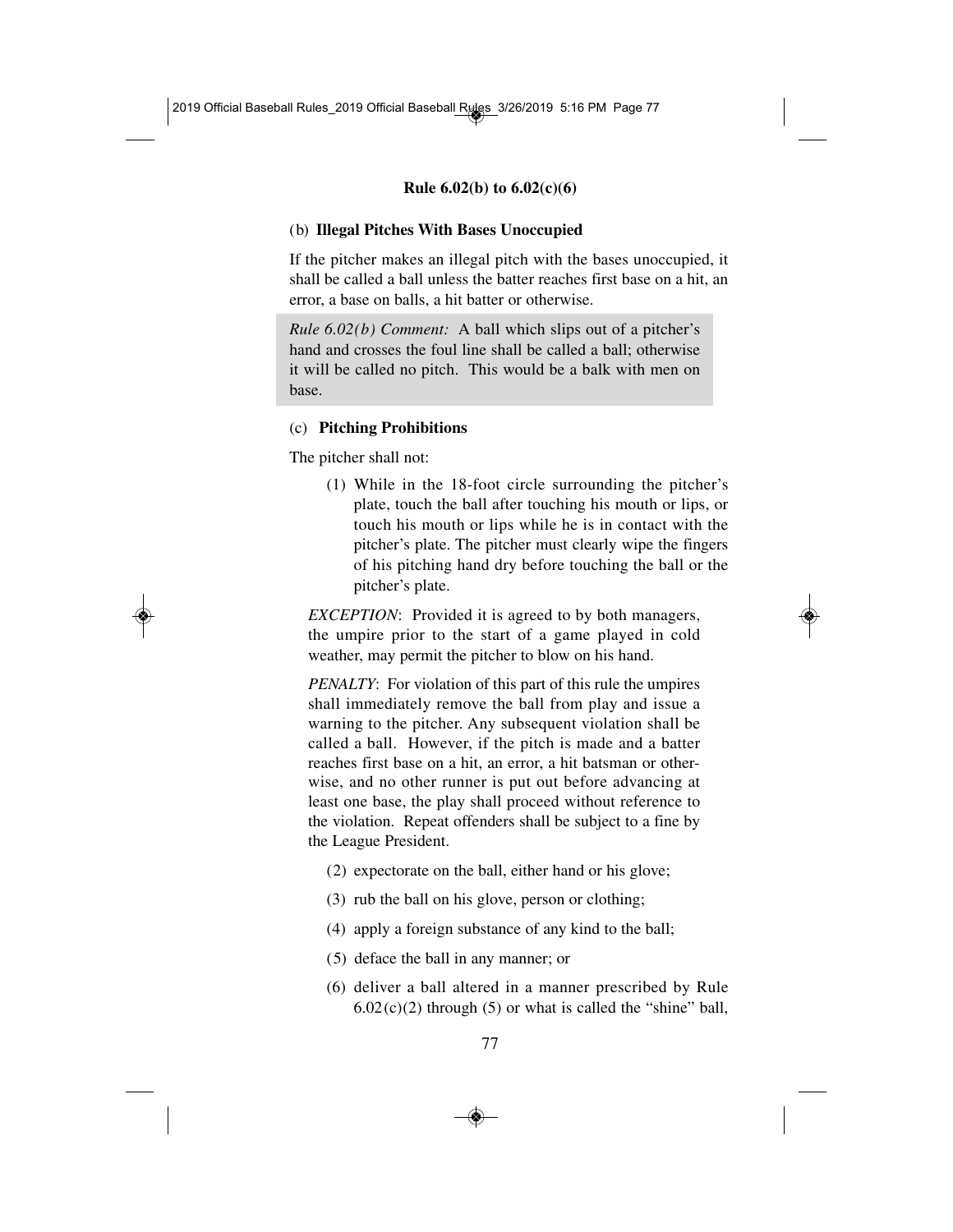"spit" ball, "mud" ball or "emery" ball. The pitcher is allowed to rub the ball between his bare hands.

(7) Have on his person, or in his possession, any foreign substance.

*Rule 6.02(c)(7) Comment:* The pitcher may not attach anything to either hand, any finger or either wrist (e.g., Band-Aid, tape, Super Glue, bracelet, etc.). The umpire shall determine if such attachment is indeed a foreign substance for the purpose of Rule  $6.02(c)(7)$ , but in no case may the pitcher be allowed to pitch with such attachment to his hand, finger or wrist.

(8) Intentionally delay the game by throwing the ball to players other than the catcher, when the batter is in position, except in an attempt to retire a runner.

*PENALTY*: If, after warning by the umpire, such delaying action is repeated, the pitcher shall be removed from the game.

(9) Intentionally Pitch at the Batter.

If, in the umpire's judgment, such a violation occurs, the umpire may elect either to:

- (A) Expel the pitcher, or the manager and the pitcher, from the game, or
- (B) may warn the pitcher and the manager of both teams that another such pitch will result in the immediate expulsion of that pitcher (or a replacement) and the manager.

If, in the umpire's judgment, circumstances warrant, both teams may be officially "warned" prior to the game or at any time during the game.

(League Presidents may take additional action under authority provided in Rule 8.04.)

*Rule 6.02(c)(9) Comment:* Team personnel may not come onto the playing surface to argue or dispute a warning issued under Rule  $6.02(c)(9)$ . If a manager, coach or player leaves the dugout or his position to dispute a warning, he should be warned to stop. If he continues, he is subject to ejection.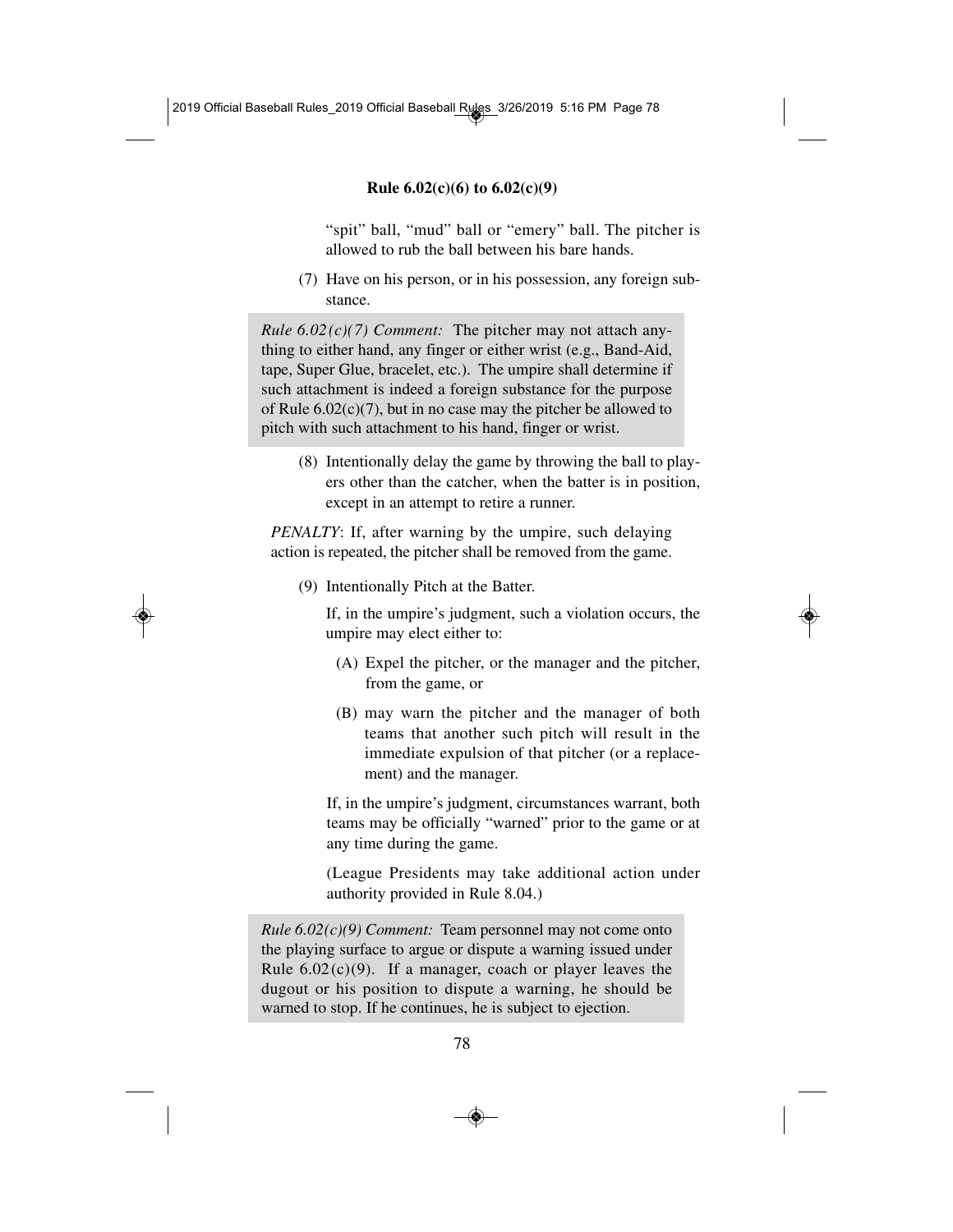To pitch at a batter's head is unsportsmanlike and highly dangerous. It should be—and is—condemned by everybody. Umpires should act without hesitation in enforcement of this rule.

### (d) *PENALTY*: For violation of any part of  $(c)(2)$  through  $(7)$ :

- (1) The pitcher shall be ejected immediately from the game and shall be suspended automatically. In National Association Leagues, the automatic suspension shall be for 10 games.
- (2) If a play follows the violation called by the umpire, the manager of the team at bat may advise the umpire-in-chief that he elects to accept the play. Such election shall be made immediately at the end of the play. However, if the batter reaches first base on a hit, an error, a base on balls, a hit batsman, or otherwise, and no other runner is put out before advancing at least one base, the play shall proceed without reference to the violation.
- (3) Even though the team at bat elects to take the play, the violation shall be recognized and the penalties in subsection 1 will still be in effect.
- (4) If the manager of the team at bat does not elect to accept the play, the umpire-in-chief shall call an automatic ball and, if there are any runners on base, a balk.
- (5) The umpire shall be sole judge on whether any portion of this rule has been violated.

*Rule 6.02(d)(1) through 6.02(d)(5) Comment:* If a pitcher violates either Rule  $6.02(c)(2)$  or Rule  $6.02(c)(3)$  and, in the judgment of the umpire, the pitcher did not intend, by his act, to alter the characteristics of a pitched ball, then the umpire may, in his discretion, warn the pitcher in lieu of applying the penalty set forth for violations of Rules  $6.02(c)(2)$  through  $6.02(c)(6)$ . If the pitcher persists in violating either of those Rules, however, the umpire should then apply the penalty.

*Rule 6.02(d) Comment:* If at any time the ball hits the rosin bag it is in play. In the case of rain or wet field, the umpire may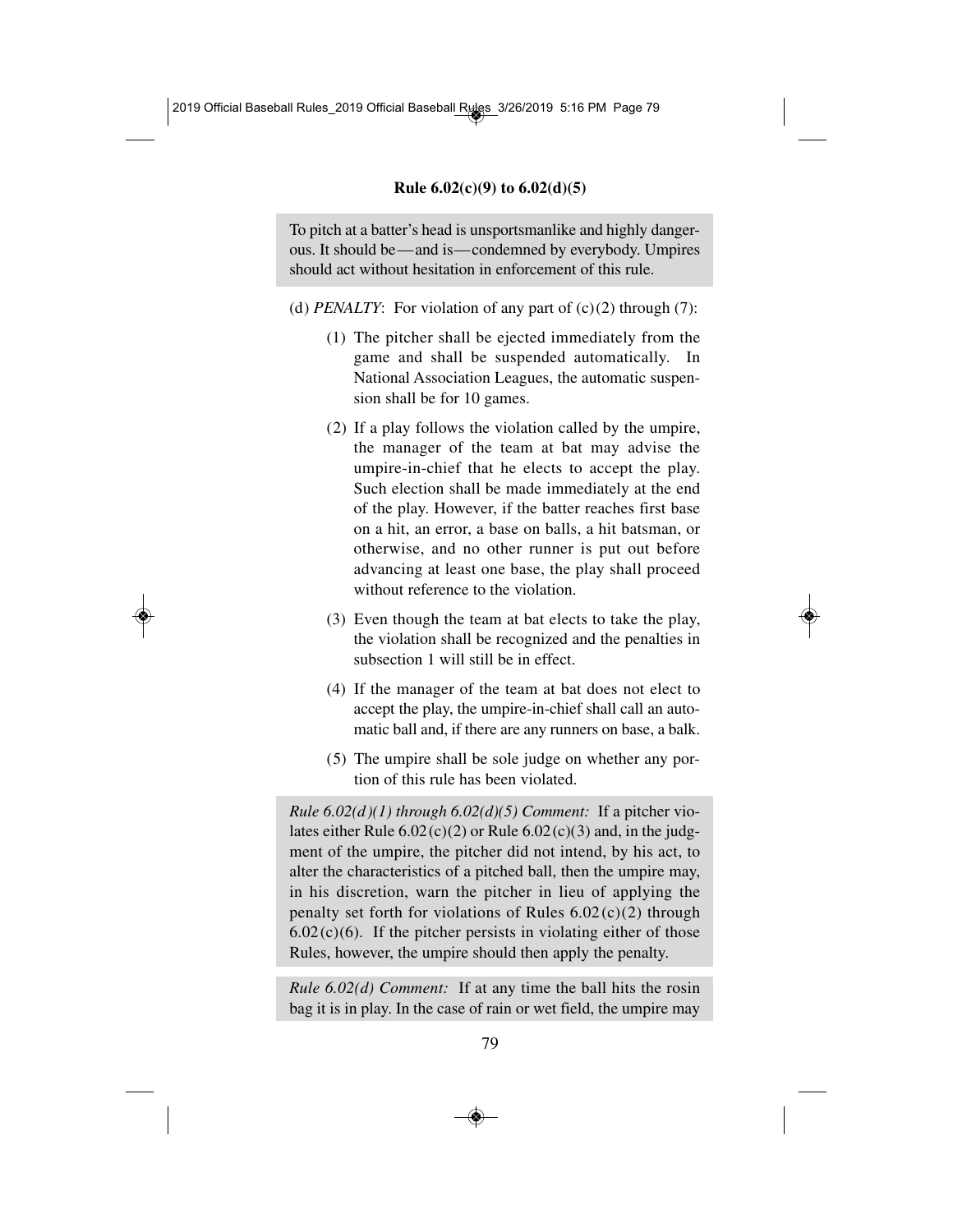instruct the pitcher to carry the rosin bag in his hip pocket. A pitcher may use the rosin bag for the purpose of applying rosin to his bare hand or hands. Neither the pitcher nor any other player shall dust the ball with the rosin bag; neither shall the pitcher nor any other player be permitted to apply rosin from the bag to his glove or dust any part of his uniform with the rosin bag.

### **6.03 Batter Illegal Action**

#### (a) **A batter is out for illegal action when:**

(1) He hits a ball with one or both feet on the ground entirely outside the batter's box.

*Rule 6.03(a)(1) Comment:* If a batter hits a ball fair or foul while out of the batter's box, he shall be called out. Umpires should pay particular attention to the position of the batter's feet if he attempts to hit the ball while he is being intentionally passed. A batter cannot jump or step out of the batter's box and hit the ball.

- (2) He steps from one batter's box to the other while the pitcher is in position ready to pitch;
- (3) He interferes with the catcher's fielding or throwing by stepping out of the batter's box or making any other movement that hinders the catcher's play at home base.
- (4) He throws his bat into fair or foul territory and hits a catcher (including the catcher's glove) and the catcher was attempting to catch a pitch with a runner(s) on base and/or the pitch was a third strike.

*EXCEPTION to Rules 6.03(a)(3) and (4)*: Batter is not out if any runner attempting to advance is put out, or if runner trying to score is called out for batter's interference.

*Rules 6.03(a)(3) and (4) Comment:* If the batter interferes with the catcher, the plate umpire shall call "interference." The batter is out and the ball dead. No player may advance on such interference (offensive interference) and all runners must return to the last base that was, in the judgment of the umpire,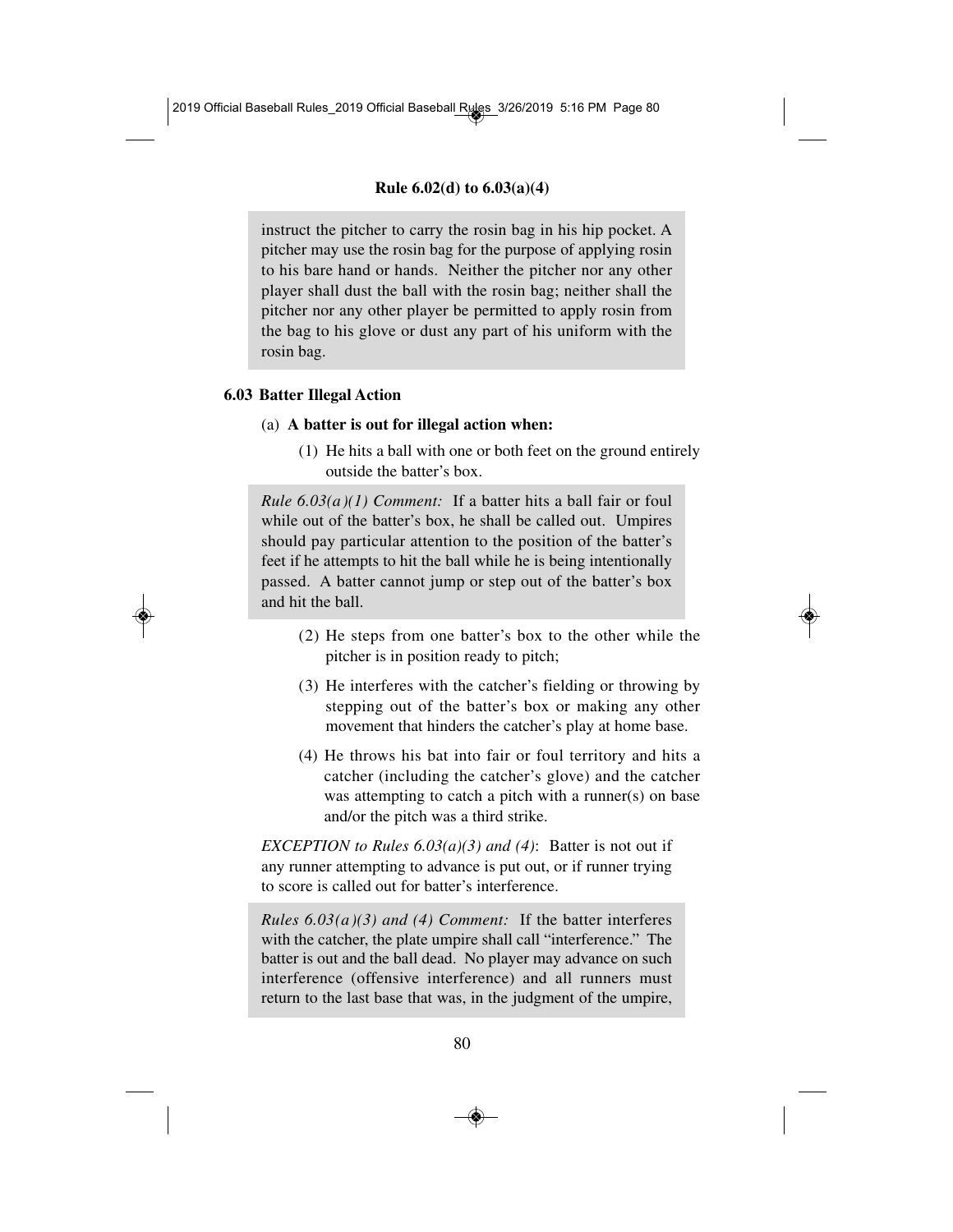legally touched at the time of the interference.

If, however, the catcher makes a play and the runner attempting to advance is put out, it is to be assumed there was no actual interference and that runner is out—not the batter. Any other runners on the base at the time may advance as the ruling is that there is no actual interference if a runner is retired. In that case play proceeds just as if no violation had been called.

If a batter strikes at a ball and misses and swings so hard he carries the bat all the way around and, in the umpire's judgment, unintentionally hits the catcher or the ball in back of him on the backswing, it shall be called a strike only (not interference). The ball will be dead, however, and no runner shall advance on the play.

(5) He uses or attempts to use a bat that, in the umpire's judgment, has been altered or tampered with in such a way to improve the distance factor or cause an unusual reaction on the baseball. This includes bats that are filled, flat-surfaced, nailed, hollowed, grooved or covered with a substance such as paraffin, wax, etc.

No advancement on the bases will be allowed (except advancements that are not caused by the use of an illegal bat, e,g., stolen base, balk, wild pitch, passed ball), and any out or outs made during a play shall stand. In addition to being called out, the player shall be ejected from the game and may be subject to additional penalties as determined by his League President.

*Rule 6.03(a)(5) Comment:* A batter shall be deemed to have used or attempted to use an illegal bat if he brings such a bat into the batter's box.

#### (b) **Batting Out of Turn**

- (1) A batter shall be called out, on appeal, when he fails to bat in his proper turn, and another batter completes a time at bat in his place.
- (2) The proper batter may take his place in the batter's box at any time before the improper batter becomes a runner or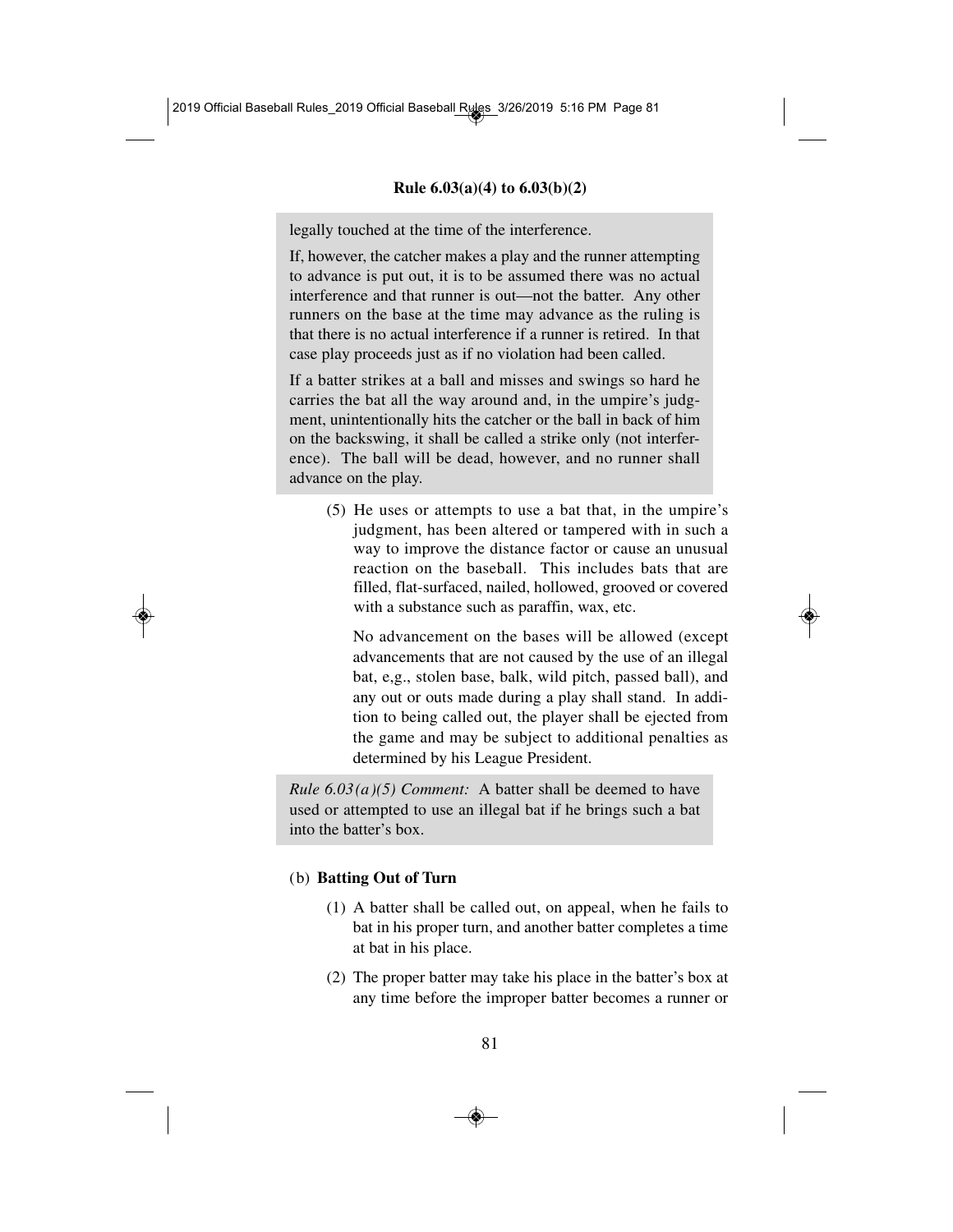### **Rule 6.03(b)(2) to 6.03(b)(7)**

is put out, and any balls and strikes shall be counted in the proper batter's time at bat.

- (3) When an improper batter becomes a runner or is put out, and the defensive team appeals to the umpire before the first pitch to the next batter of either team, or before any play or attempted play, the umpire shall (1) declare the proper batter out; and (2) nullify any advance or score made because of a ball batted by the improper batter or because of the improper batter's advance to first base on a hit, an error, a base on balls, a hit batter or otherwise.
- (4) If a runner advances, while the improper batter is at bat, on a stolen base, balk, wild pitch or passed ball, such advance is legal.
- (5) When an improper batter becomes a runner or is put out, and a pitch is made to the next batter of either team before an appeal is made, the improper batter thereby becomes the proper batter, and the results of his time at bat become legal.
- (6) When the proper batter is called out because he has failed to bat in turn, the next batter shall be the batter whose name follows that of the proper batter thus called out.
- (7) When an improper batter becomes a proper batter because no appeal is made before the next pitch, the next batter shall be the batter whose name follows that of such legalized improper batter. The instant an improper batter's actions are legalized, the batting order picks up with the name following that of the legalized improper batter.

*Rule 6.03(b)(7) Comment:* The umpire shall not direct the attention of any person to the presence in the batter's box of an improper batter. This rule is designed to require constant vigilance by the players and managers of both teams.

There are two fundamentals to keep in mind: When a player bats out of turn, the proper batter is the player called out. If an improper batter bats and reaches base or is out and no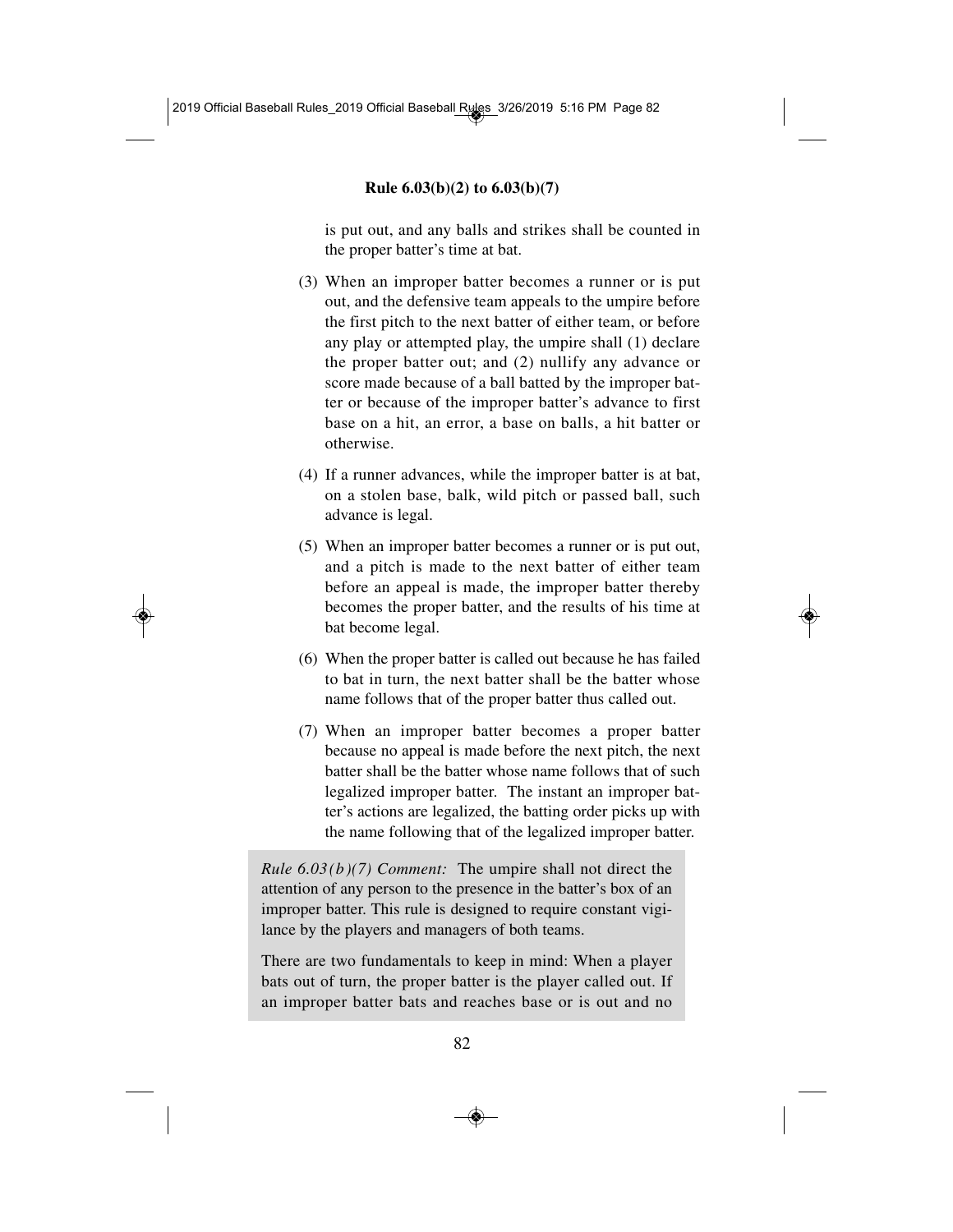appeal is made before a pitch to the next batter, or before any play or attempted play, that improper batter is considered to have batted in proper turn and establishes the order that is to follow.

*APPROVED RULING*: To illustrate various situations arising from batting out of turn, assume a first-inning batting order as follows:

Abel-Baker-Charles-Daniel-Edward-Frank-George-Hooker-Irwin.

*PLAY (1)* — Baker bats. With the count 2 balls and 1 strike, (a) the offensive team discovers the error or (b) the defensive team appeals. Ruling—In either case, Abel replaces Baker, with the count on him 2 balls and 1 strike.

*PLAY (2)* — Baker bats and doubles. The defensive team appeals (a) immediately or (b) after a pitch to Charles.

*RULING*: (a) Abel is called out and Baker is the proper batter; (b) Baker stays on second and Charles is the proper batter.

*PLAY (3)* — Abel walks. Baker walks. Charles forces Baker. Edward bats in Daniel's turn. While Edward is at bat, Abel scores and Charles goes to second on a wild pitch. Edward grounds out, sending Charles to third. The defensive team appeals (a) immediately or (b) after a pitch to Daniel.

*RULING*: (a) Abel's run counts and Charles is entitled to second base since these advances were not made because of the improper batter batting a ball or advancing to first base. Charles must return to second base because his advance to third resulted from the improper batter batting a ball. Daniel is called out, and Edward is the proper batter; (b) Abel's run counts and Charles stays on third. The proper batter is Frank.

*PLAY (4)* — With the bases full and two out. Hooker bats in Frank's turn, and triples, scoring three runs. The defensive team appeals (a) immediately, or (b) after a pitch to George.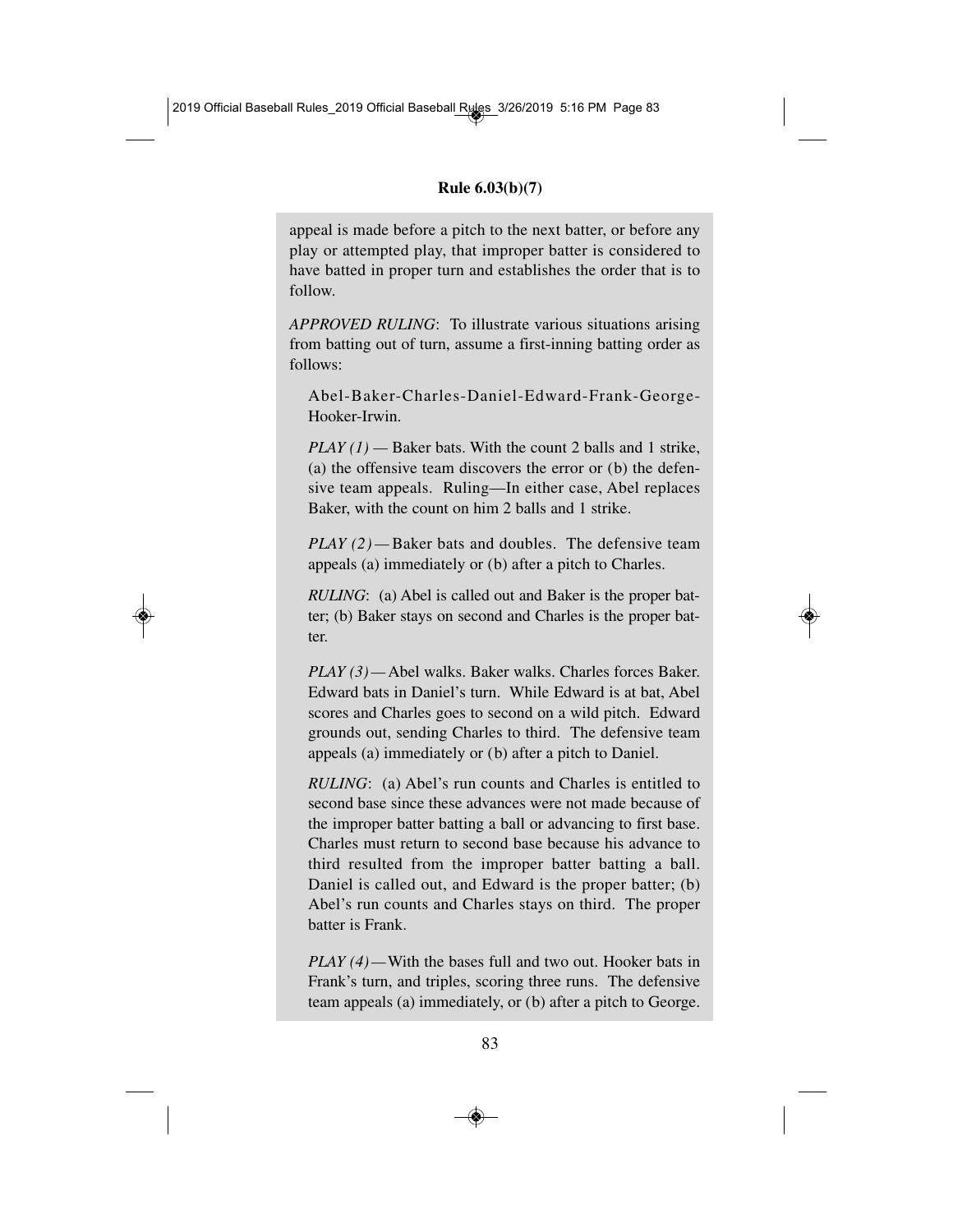*RULING*: (a) Frank is called out and no runs score. George is the proper batter to lead off the second inning; (b) Hooker stays on third and three runs score. Irwin is the proper batter.

*PLAY (5)* — After Play (4)(b) above, George continues at bat. (a) Hooker is picked off third base for the third out, or (b) George flies out, and no appeal is made. Who is the proper leadoff batter in the second inning?

*RULING*: (a) Irwin. He became the proper batter as soon as the first pitch to George legalized Hooker's triple; (b) Hooker. When no appeal was made, the first pitch to the leadoff batter of the opposing team legalized George's time at bat.

*PLAY (6) —*Daniel walks and Abel comes to bat. Daniel was an improper batter, and if an appeal is made before the first pitch to Abel, Abel is out, Daniel is removed from base, and Baker is the proper batter. There is no appeal, and a pitch is made to Abel. Daniel's walk is now legalized, and Edward thereby becomes the proper batter. Edward can replace Abel at any time before Abel is put out or becomes a runner. He does not do so. Abel flies out, and Baker comes to bat. Abel was an improper batter, and if an appeal is made before the first pitch to Baker, Edward is out, and the proper batter is Frank. There is no appeal, and a pitch is made to Baker. Abel's out is now legalized, and the proper batter is Baker. Baker walks. Charles is the proper batter. Charles flies out. Now Daniel is the proper batter, but he is on second base. Who is the proper batter?

*RULING*: The proper batter is Edward. When the proper batter is on base, he is passed over, and the following batter becomes the proper batter.

### **6.04 Unsportsmanlike Conduct**

(a) No manager, player, substitute, coach, trainer or batboy shall at any time, whether from the bench, the coach's box or on the playing field, or elsewhere: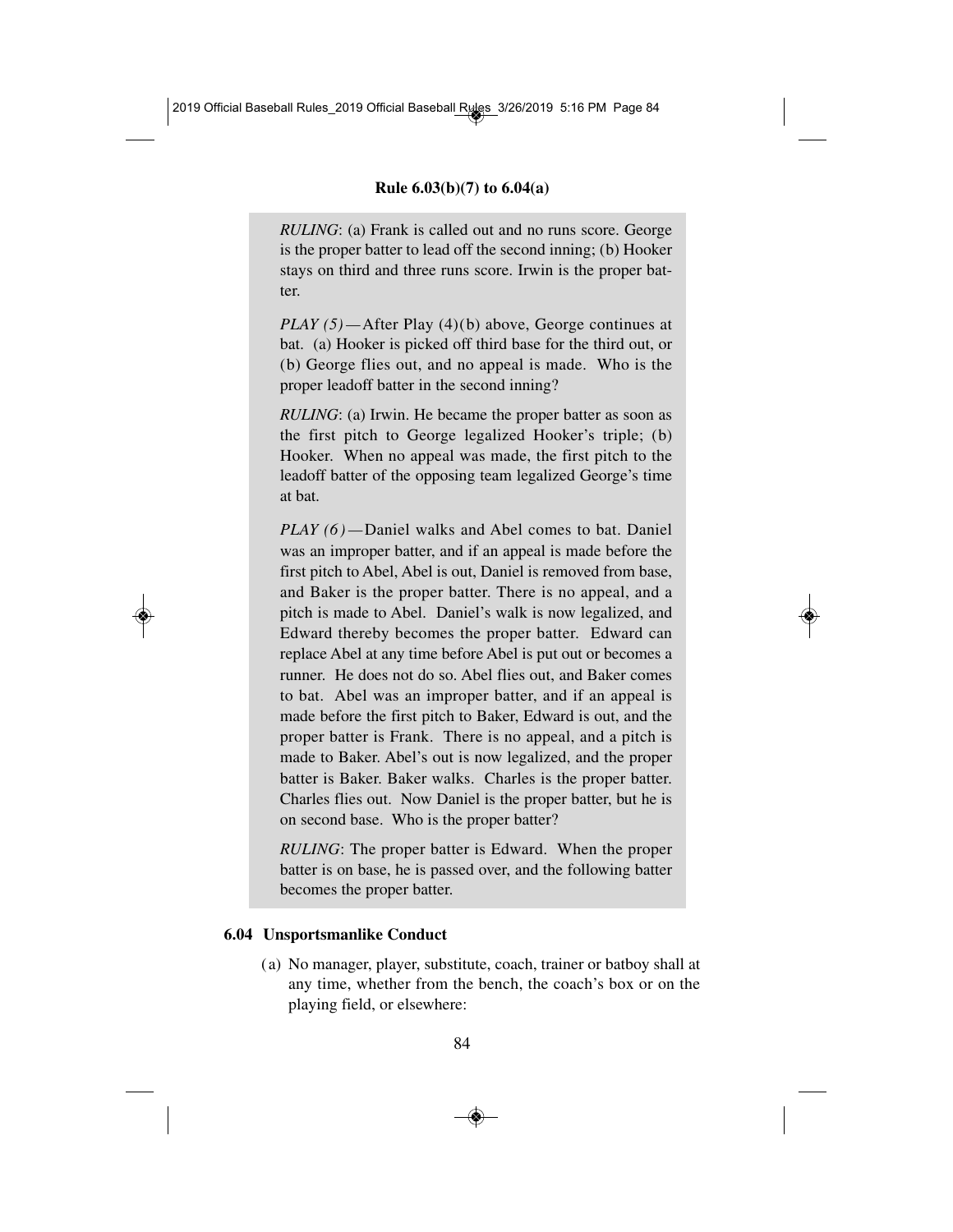- (1) Incite, or try to incite, by word or sign a demonstration by spectators;
- (2) Use language which will in any manner refer to or reflect upon opposing players, an umpire, or any spectator;
- (3) Call "Time," or employ any other word or phrase or commit any act while the ball is alive and in play for the obvious purpose of trying to make the pitcher commit a balk.
- (4) Make intentional contact with the umpire in any manner.
- (b) Players in uniform shall not address or mingle with spectator, nor sit in the stands before, during, or after a game. No manager, coach or player shall address any spectator before or during a game. Players of opposing teams shall not fraternize at any time while in uniform.
- (c) No fielder shall take a position in the batter's line of vision, and with deliberate unsportsmanlike intent, act in a manner to distract the batter.

*PENALTY*: The offender shall be removed from the game and shall leave the playing field, and, if a balk is made, it shall be nullified.

(d) (4.07) When a manager, player, coach or trainer is ejected from a game, he shall leave the field immediately and take no further part in that game. He shall remain in the Club house or change to street clothes and either leave the park or take a seat in the grandstand well removed from the vicinity of his team's bench or bullpen.

*Rule 6.04(d) Comment:* If a manager, coach or player is under suspension he may not be in the dugout or press box during the course of a game.

(e) (4.08) When the occupants of a player's bench show violent disapproval of an umpire's decision, the umpire shall first give warning that such disapproval shall cease.

*PENALTY*: If such action continues The umpire shall order the offenders from the bench to the Club house. If he is unable to detect the offender, or offenders, he may clear the bench of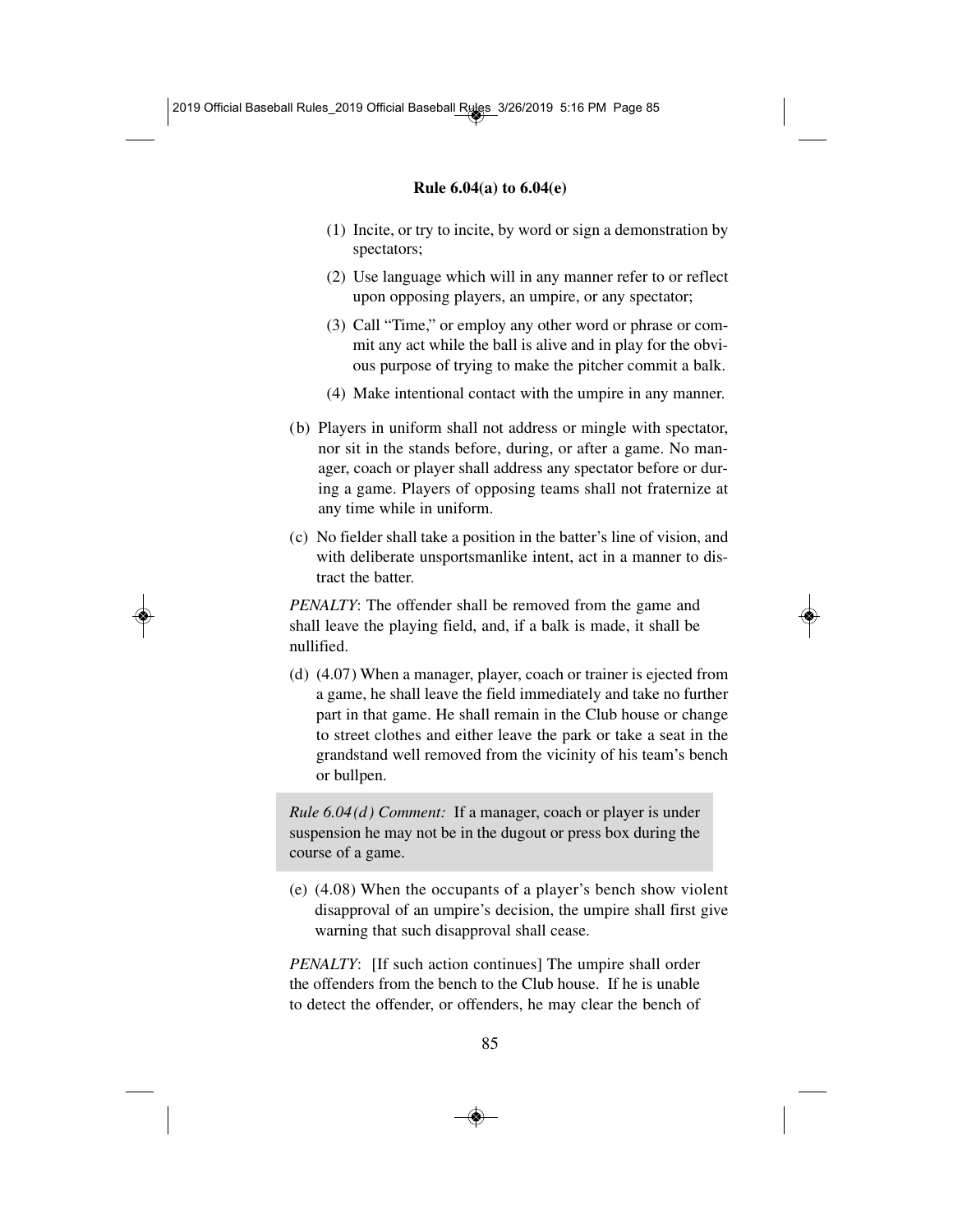# **Rule 6.04(e)**

all substitute players. The manager of the offending team shall have the privilege of recalling to the playing field only those players needed for substitution in the game.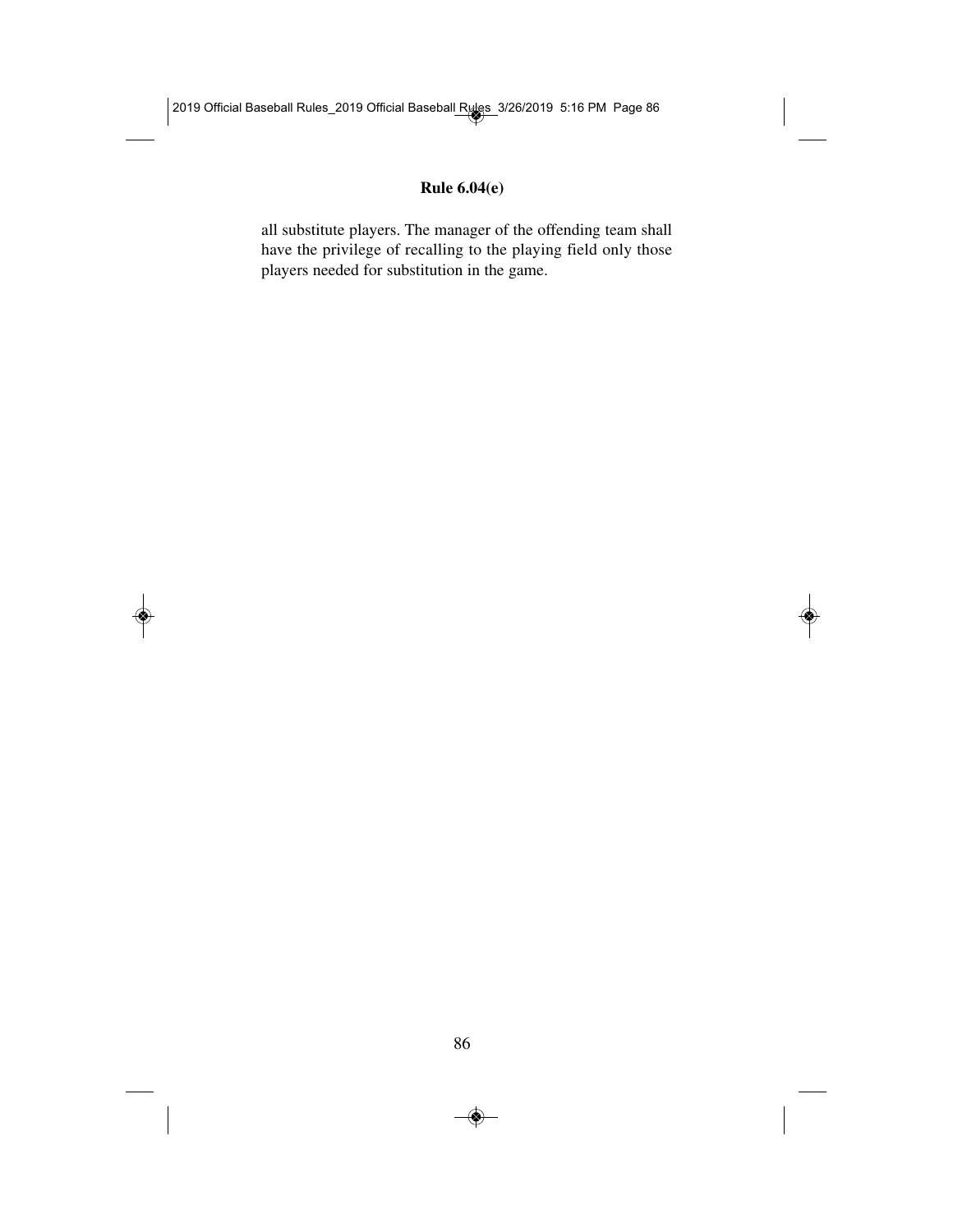#### **Rule 7.01(a) to 7.01(f)**

### **7.00–ENDING THE GAME**

#### **7.01 Regulation Games**

(a) A regulation game consists of nine innings, unless extended because of a tie score, or shortened (1) because the home team needs none of its half of the ninth inning or only a fraction of it, or (2) because the umpire-in-chief calls the game.

*EXCEPTION*: National Association leagues may adopt a rule providing that one or both games of a doubleheader shall be seven innings in length. In such games, any of these rules applying to the ninth inning shall apply to the seventh inning.

- (b) If the score is tied after nine completed innings play shall continue until (1) the visiting team has scored more total runs than the home team at the end of a completed inning, or (2) the home team scores the winning run in an uncompleted inning.
- (c) If a game is called, it is a regulation game:
	- (1) If five innings have been completed;
	- (2) If the home team has scored more runs in four or four and a fraction half-innings than the visiting team has scored in five completed half-innings;
	- (3) If the home team scores one or more runs in its half of the fifth inning to tie the score.
- (d) If a regulation game is called with the score tied, it shall become a suspended game. *See* Rule 7.02.
- (e) If a game is postponed or otherwise called before it has become a regulation game, the umpire-in-chief shall declare it "No Game," unless the game is called pursuant to Rules  $7.02(a)(3)$ or  $7.02(a)(4)$ , which shall be a suspended game at any time after it starts.
- (f ) A League President may determine whether rain checks will be honored for any regulation or suspended game that has progressed to or beyond a point of play described in Rule 7.01(c).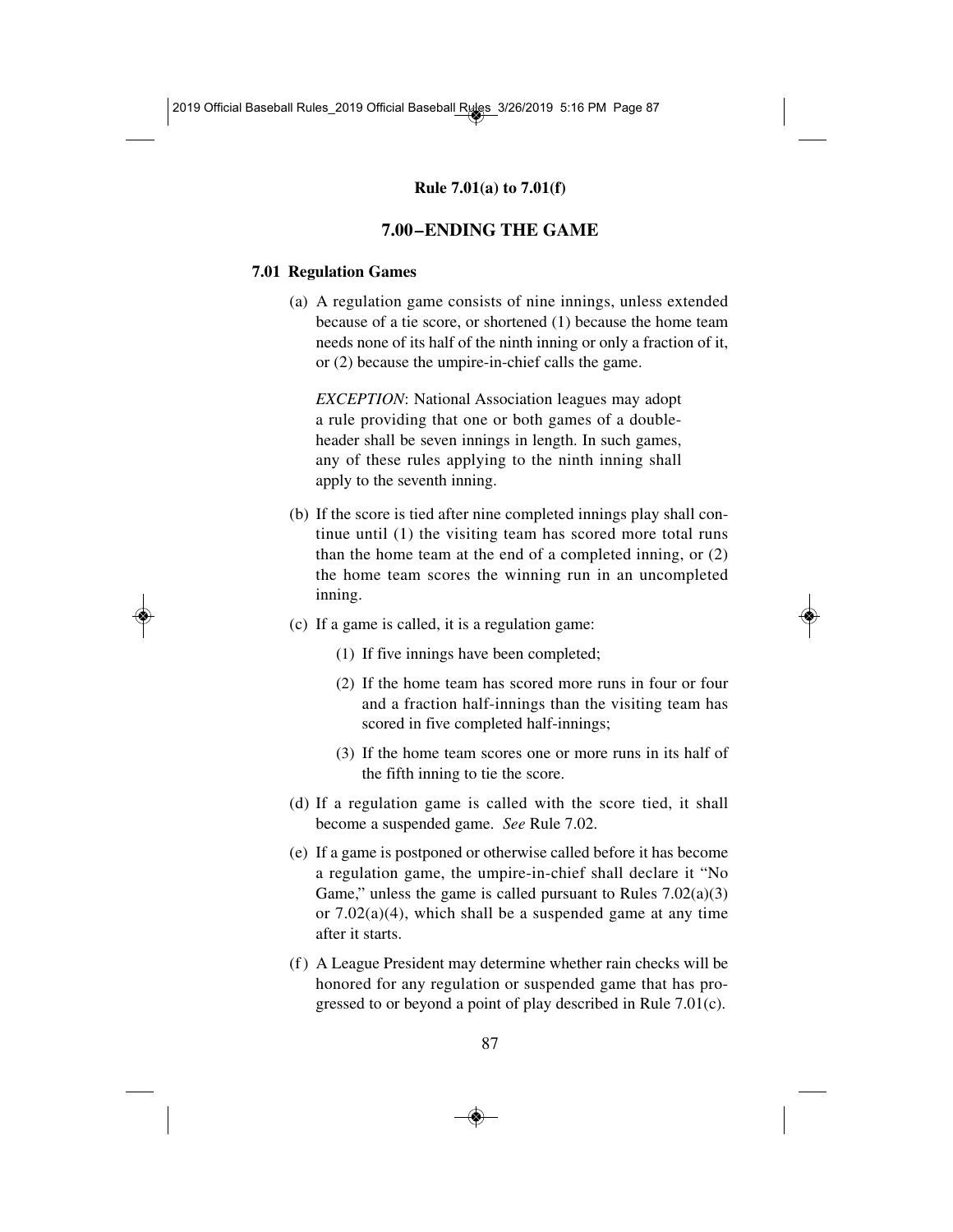*Rule 7.01 Comment:* The Major Leagues have determined that Rules 7.01(c) and 7.01(e) do not apply to any Wild Card, Division Series, League Championship Series or World Series games or for any additional Major League championship season game played to break a tie.

- (g) The score of a regulation game is the total number of runs scored by each team at the moment the game ends.
	- (1) The game ends when the visiting team completes its half of the ninth inning if the home team is ahead.
	- (2) The game ends when the ninth inning is completed, if the visiting team is ahead.
	- (3) If the home team scores the winning run in its half of the ninth inning (or its half of an extra inning after a tie), the game ends immediately when the winning run is scored.

*EXCEPTION*: If the last batter in a game hits a home run out of the playing field, the batter-runner and all runners on base are permitted to score, in accordance with the base-running rules, and the game ends when the batter-runner touches home plate.

*APPROVED RULING*: The batter hits a home run out of the playing field to win the game in the last half of the ninth or an extra inning, but is called out for passing a preceding runner. The game ends immediately when the winning run is scored, unless there are two out and the winning run has not yet reached home plate when the runner passes another, in which case the inning is over and only those runs that scored before the runner passes another shall count.

(4) A called game ends at the moment the umpire terminates play, unless it becomes a suspended game pursuant to Rule 7.02(a).

#### **7.02 Suspended, Postponed, and Tie Games**

(a) A game shall become a suspended game that must be completed at a future date if the game is terminated for any of the following reasons: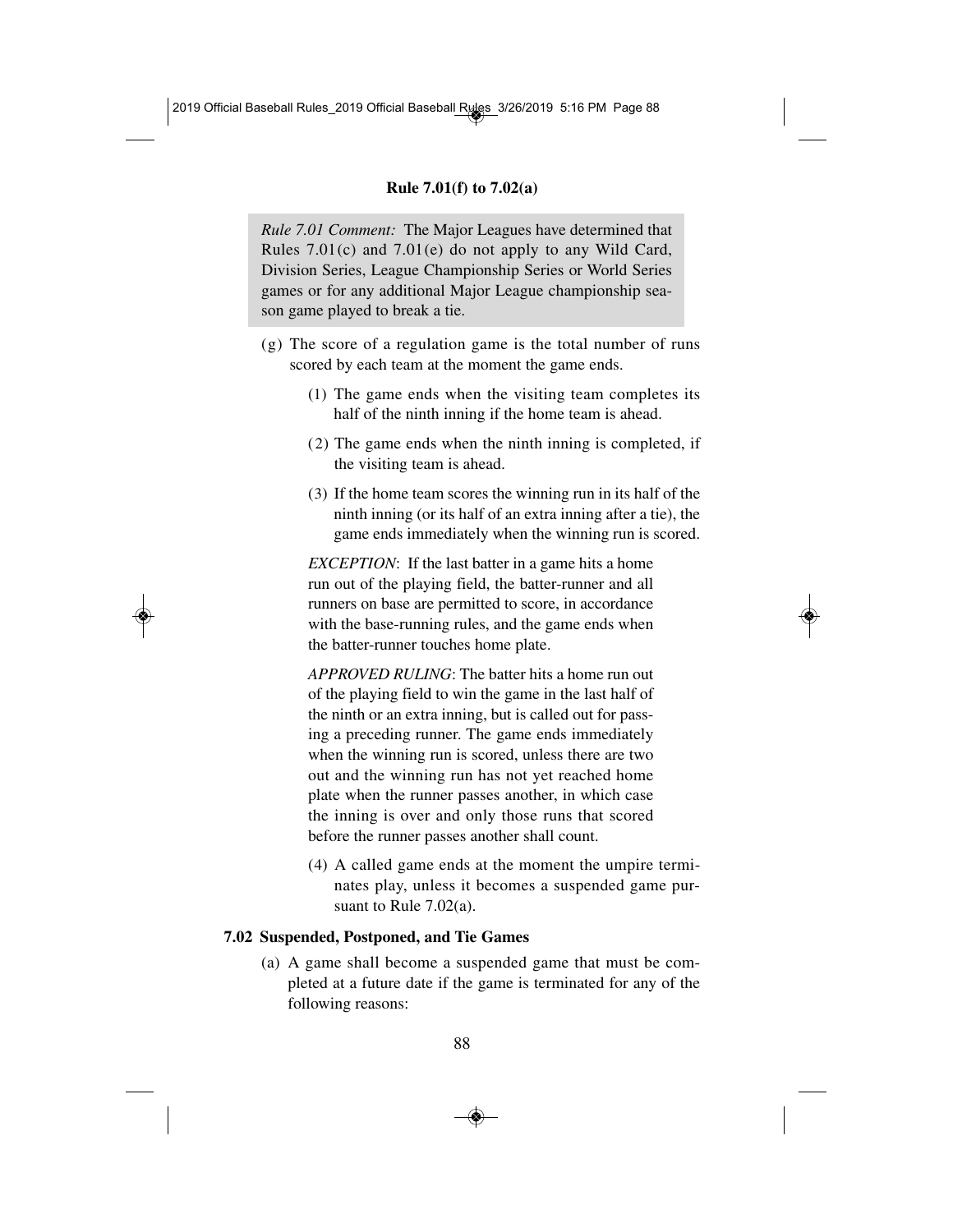- (1) A curfew imposed by law;
- (2) A time limit permissible under league rules;
- (3) Light failure, malfunction of, or unintentional operator error in employing, a mechanical or field device or equipment under the control of the home Club (e.g., a retractable roof, a tarpaulin, or other water removal equipment);
- (4) Darkness, when a law prevents the lights from being turned on;
- (5) Weather, if a regulation game is called while an inning is in progress and before the inning is completed, and the visiting team has scored one or more runs to take the lead, and the home team has not retaken the lead; or
- (6) It is a regulation game that is called with the score tied;

National Association Leagues may also adopt the following rules for suspended games. (If adopted by a National Association League, Rule 7.01(e) would not apply to their games.);

- (7) The game has not become a regulation game  $(4\frac{1}{2})$ innings with the home team ahead, or 5 innings with the visiting Club ahead or tied);
- (8) If a game is suspended before it becomes a regulation game, and is continued prior to another regularly scheduled game, the regularly scheduled game shall be seven innings in length. See the exception described in Rule 7.01(a);
- (9) If a game is suspended after it is a regulation game, and is continued prior to another regularly scheduled game, the regularly scheduled game shall be a nine-inning game.

*EXCEPTION*: Optional Rules 7.02(a)(7), 7.02(a)(8), and 7.02(a)(9) for National Association Leagues shall not apply to the last scheduled game between the two teams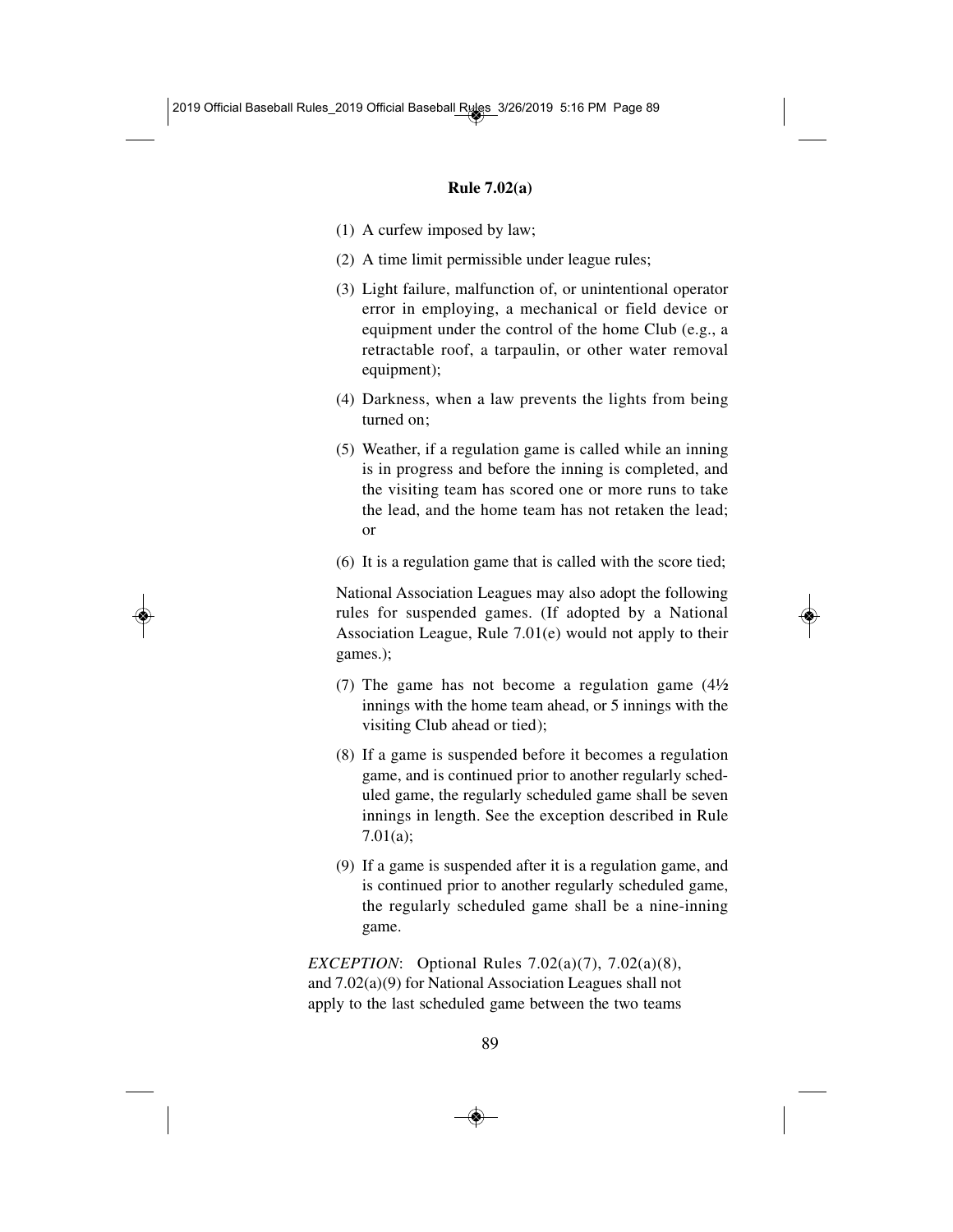during the championship season. A National Association League may adopt any of Rules  $7.02(a)(7)$ ,  $7.02(a)(8)$ , and  $7.02(a)(9)$  for its post-season games.

No game called because of a curfew (Rule  $7.02(a)(1)$ , weather (Rule  $7.02(a)(5)$ , a time limit (Rule  $7.02(a)(2)$ , or with a tied score (Rule  $7.02(a)(6)$  shall be a suspended game unless it has progressed far enough to have been a regulation game pursuant to Rule 7.01(c). A game called pursuant to Rules  $7.02(a)(3)$  or  $7.02(a)(4)$  shall be a suspended game at any time after it starts.

*NOTE*: Weather and similar conditions—Rules 7.02(a)(1) through  $7.02(a)(5)$ —shall take precedence in determining whether a called game shall be a suspended game. If a game is halted by weather, and subsequent light failure or an intervening curfew or time limit prevents its resumption, the game shall not be a suspended game. If a game is halted by light failure, and weather or field conditions prevent its resumption, the game shall not be a suspended game. A game can only be considered a suspended game if stopped for any of the six reasons specified in Rule 7.02(a).

*Rule 7.02(a ) Comment:* The Major Leagues have determined that Rule 7.02(a) does not apply to any Wild Card, Division Series, League Championship Series or World Series games or for any additional Major League championship season game played to break a tie.

- (b) A suspended game shall be resumed and completed as follows:
	- (1) Immediately preceding the next scheduled single game between the two Clubs on the same grounds; or
	- (2) Immediately preceding the next scheduled doubleheader between the two Clubs on the same grounds, if no single game remains on the schedule; or
	- (3) If suspended on the last scheduled date between the two Clubs in that city, transferred and played on the grounds of the opposing Club, if possible;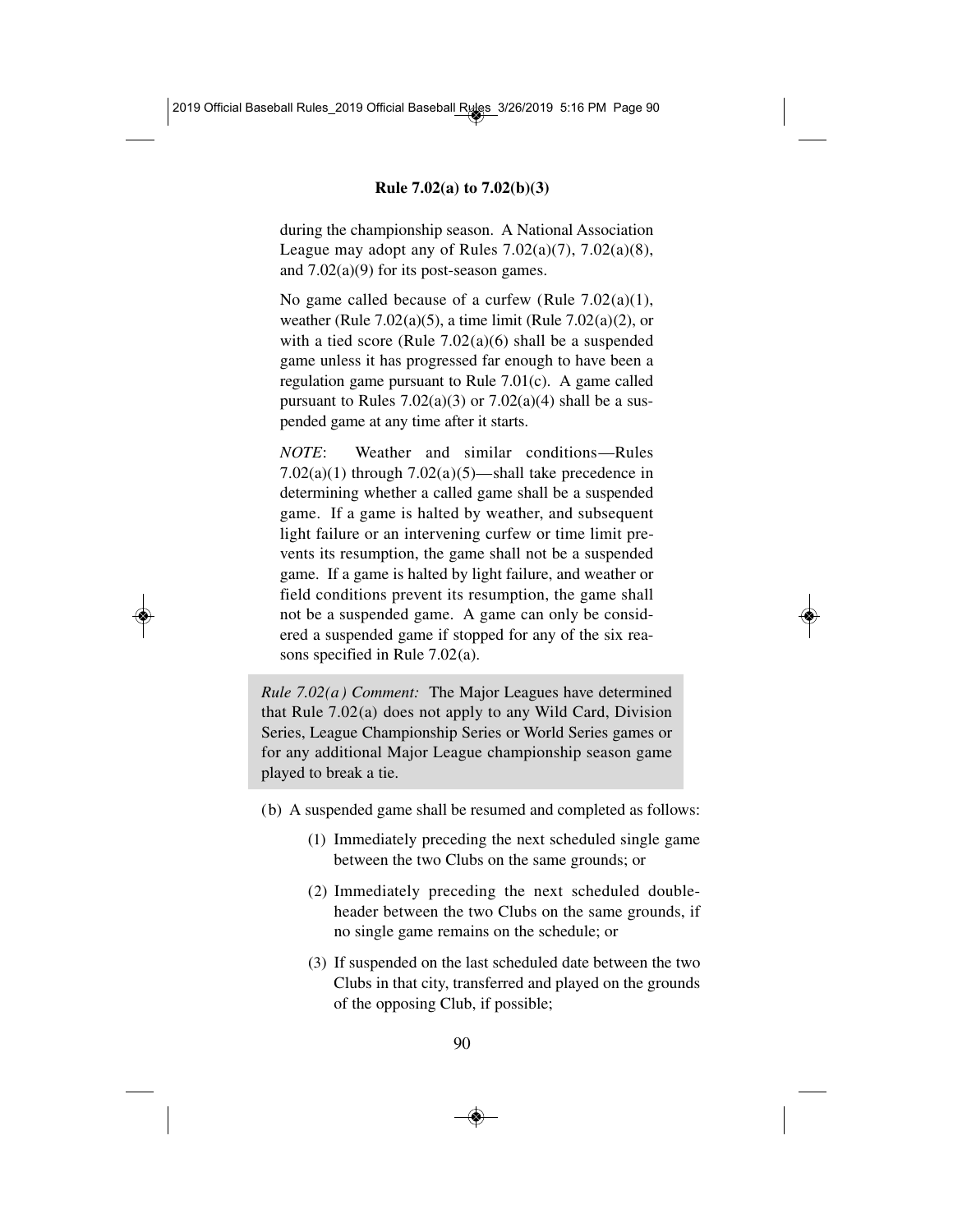#### **Rule 7.02(b)(3) to 7.02(b)(5)**

- (A) Immediately preceding the next scheduled single game, or
- (B) Immediately preceding the next scheduled doubleheader, if no single game remains on the schedule.
- (4) Any suspended game that has progressed far enough to become a regulation game, but which has not been completed prior to the last scheduled game between the two teams during the championship season shall become a called game, as follows:
	- (A) If one team is ahead, the team that is ahead shall be declared the winner (unless the game is called while an inning is in progress and before the inning is completed, and the visiting team has scored one or more runs to take the lead, and the home team has not retaken the lead, in which case the score upon the completion of the last full inning shall stand for purposes of this Rule  $7.02(b)(4)$ ; or
	- (B) If the score is tied, the game shall be declared a "tie game" (unless the game is called while an inning is in progress and before the inning is completed, and the visiting team has scored one or more runs to tie the game, and the home team has not retied the game, in which case the score upon the completion of the last full inning shall stand for purposes of this Rule 7.02(b)(4).
- (5) Any postponed game, suspended game (that has not progressed far enough to become a regulation game), or tie game that has not been rescheduled and completed prior to the last scheduled game between the two teams during the championship season must be played (or continued, in the case of a suspended or tie game) to a completed regulation game, if the League President determines that not playing such game might affect eligibility for the post-season and/or home-field advantage for any Wild Card or Division Series game.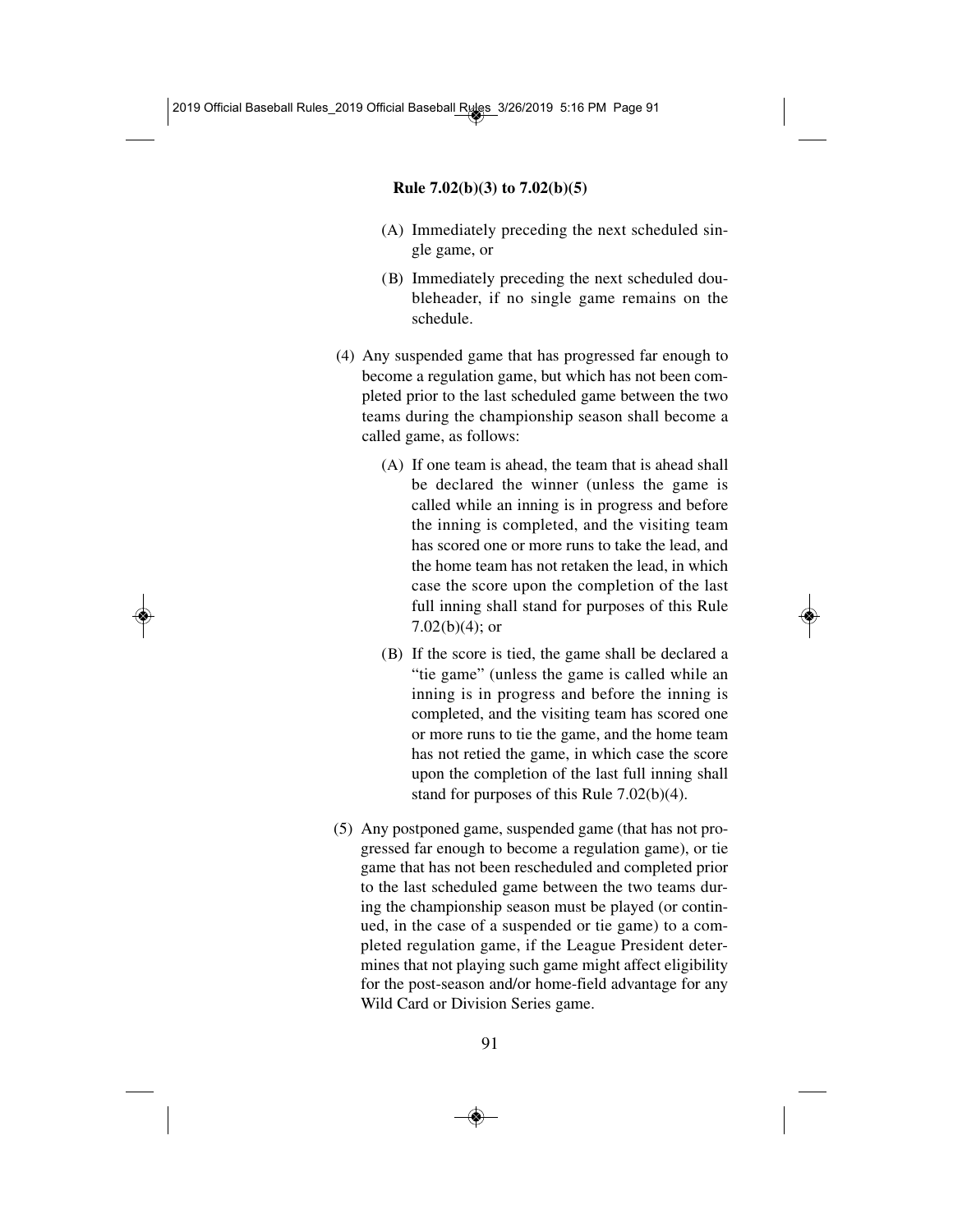*Rule 7.02(b) Comment:* The Major Leagues have determined that Rule 7.02(b) does not apply to any Wild Card, Division Series, League Championship Series or World Series games or for any additional Major League championship season game played to break a tie.

The National Association has determined that games shall not be rescheduled and played to a completed regulation game in accordance with Rule 7.02(b)(5) for the purpose of determining eligibility or home-field advantage for the post-season.

If a suspended game is to resume and no single game remains on the schedule, the National Association has determined that only a single game will be played after completing the suspended game.

(c) A suspended game shall be resumed at the exact point of suspension of the original game. The completion of a suspended game is a continuation of the original game. The lineup and batting order of both teams shall be exactly the same as the lineup and batting order at the moment of suspension, subject to the rules governing substitution. Any player may be replaced by a player who had not been in the game prior to the suspension. No player removed before the suspension may be returned to the lineup.

A player who was not with the Club when the game was suspended may be used as a substitute, even if he has taken the place of a player no longer with the Club who would not have been eligible because he had been removed from the lineup before the game was suspended.

*Rule 7.02(c) Comment:* If immediately prior to the call of a suspended game, a substitute pitcher has been announced but has not retired the side or pitched until the batter becomes a base runner, such pitcher, when the suspended game is later resumed may, but is not required to start the resumed portion of the game. However, if he does not start he will be considered as having been substituted for and may not be used in that game.

#### **7.03 Forfeited Games**

- (a) A game may be forfeited to the opposing team when a team:
	- (1) Fails to appear upon the field, or being upon the field, refuses to start play within five minutes after the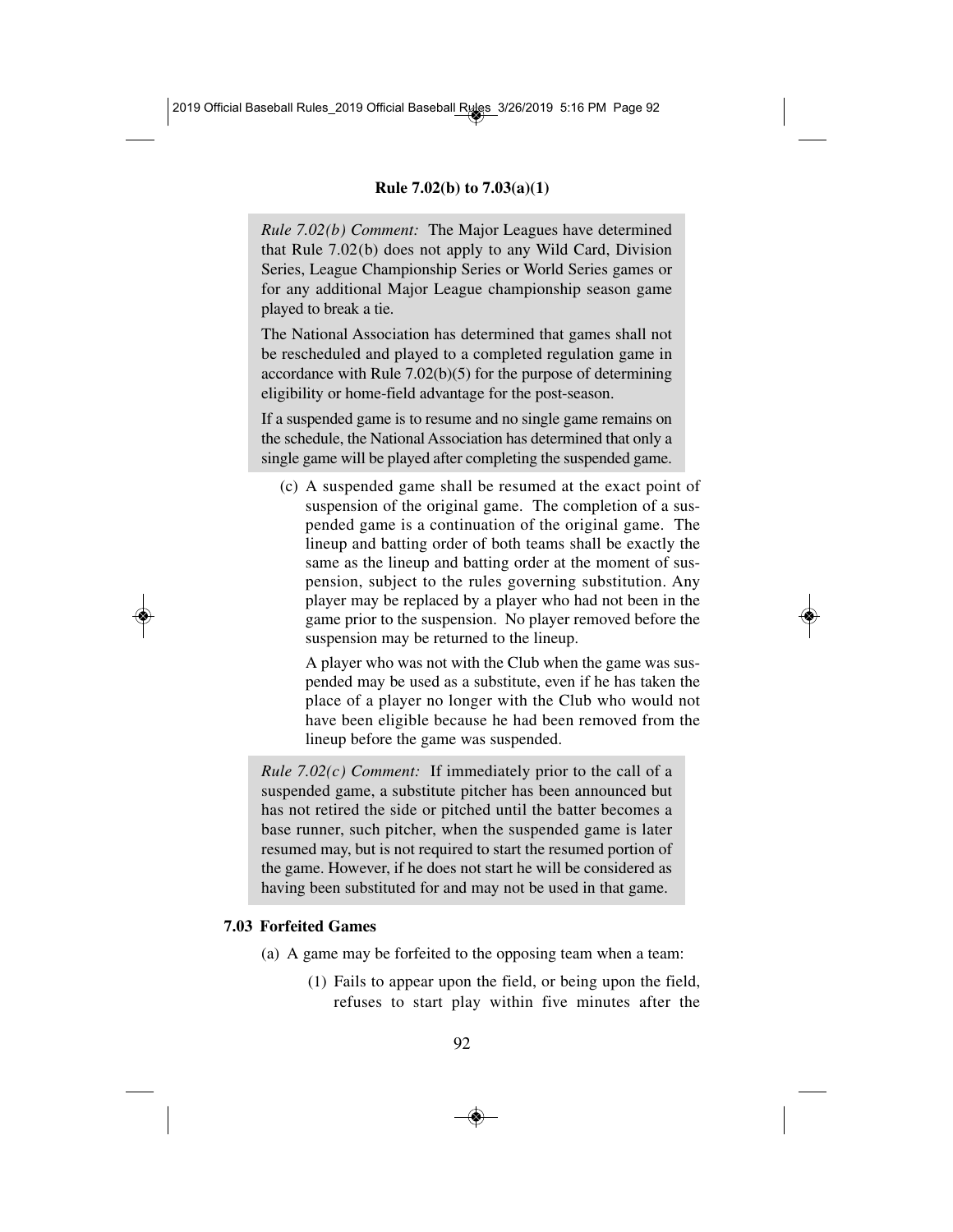umpire -in-chief has called "Play" at the appointed hour for beginning the game, unless such delayed appearance is, in the umpire-in-chief's judgment, unavoidable;

- (2) Employs tactics palpably designed to delay or shorten the game;
- (3) Refuses to continue play during a game unless the game has been suspended or terminated by the umpire-inchief;
- (4) Fails to resume play, after a suspension, within one minute after the umpire-in-chief has called "Play;"
- (5) After warning by the umpire, willfully and persistently violates any rules of the game;
- (6) Fails to obey within a reasonable time the umpire's order for removal of a player from the game;
- (7) Fails to appear for the second game of a doubleheader within thirty minutes after the close of the first game unless the umpire-in-chief of the first game shall have extended the time of the intermission.
- (b) A game shall be forfeited to the opposing team when a team is unable or refuses to place nine players on the field.
- (c) A game shall be forfeited to the visiting team if, after it has been suspended, the order of the umpire to groundskeepers respecting preparation of the field for resumption of play intentionally or willfully is not complied with.
- (d) If the umpire-in-chief declares a game forfeited he shall transmit a written report to the League President within 24 hours thereafter, but failure of such transmittal shall not affect the forfeiture.

### **7.04 Protesting Games**

Each league shall adopt rules governing procedure for protesting a game, when a manager claims that an umpire's decision is in violation of these rules. No protest shall ever be permitted on judgment decisions by the umpire. In all protested games, the decision of the League President shall be final.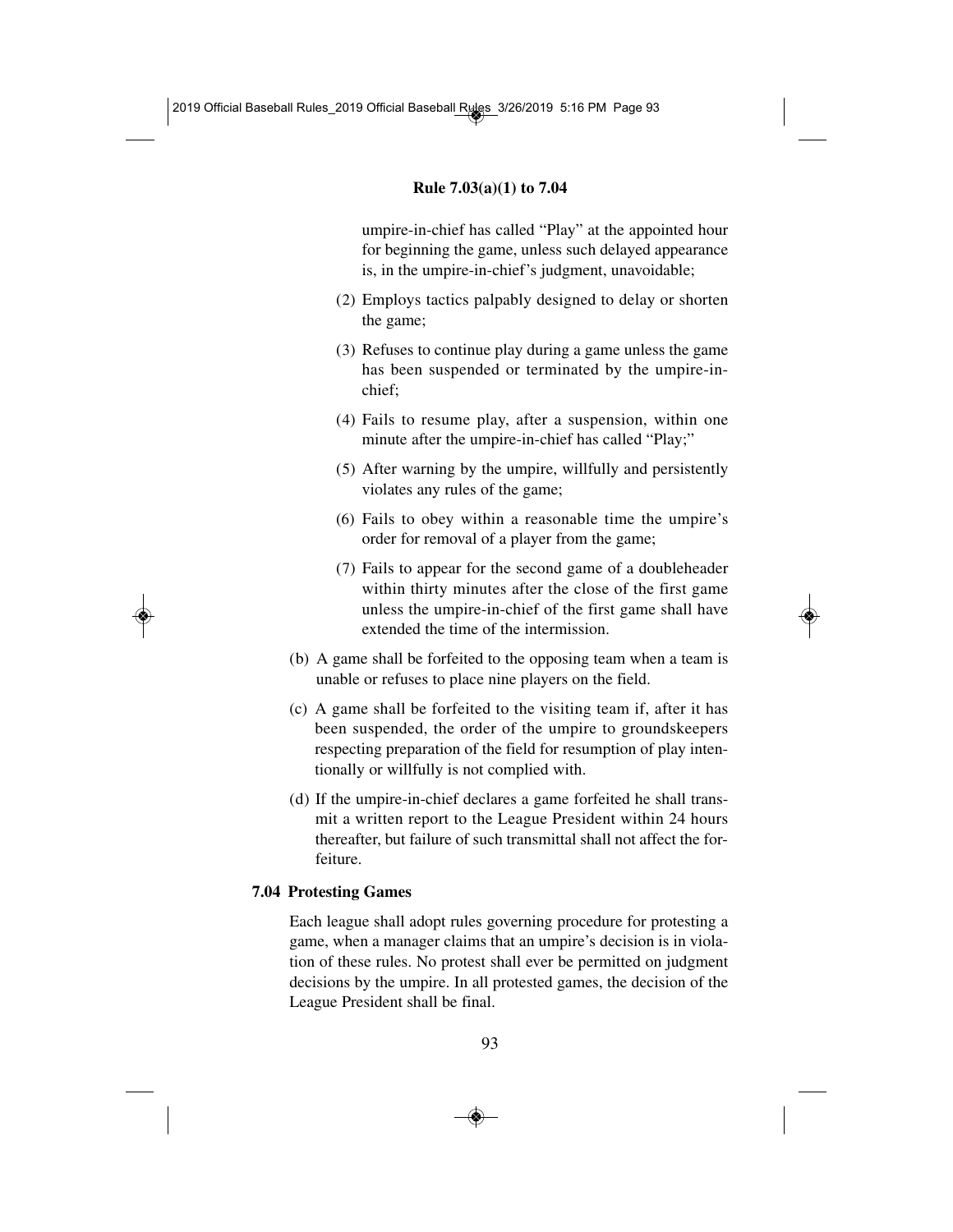### **Rule 7.04**

Even if it is held that the protested decision violated the rules, no replay of the game will be ordered unless in the opinion of the League President the violation adversely affected the protesting team's chances of winning the game.

*Rule 7.04 Comment:* Whenever a manager protests a game because of alleged misapplication of the rules the protest will not be recognized unless the umpires are notified at the time the play under protest occurs and before the next pitch, play or attempted play. A protest arising on a game-ending play may be filed until 12 noon the following day with the league office.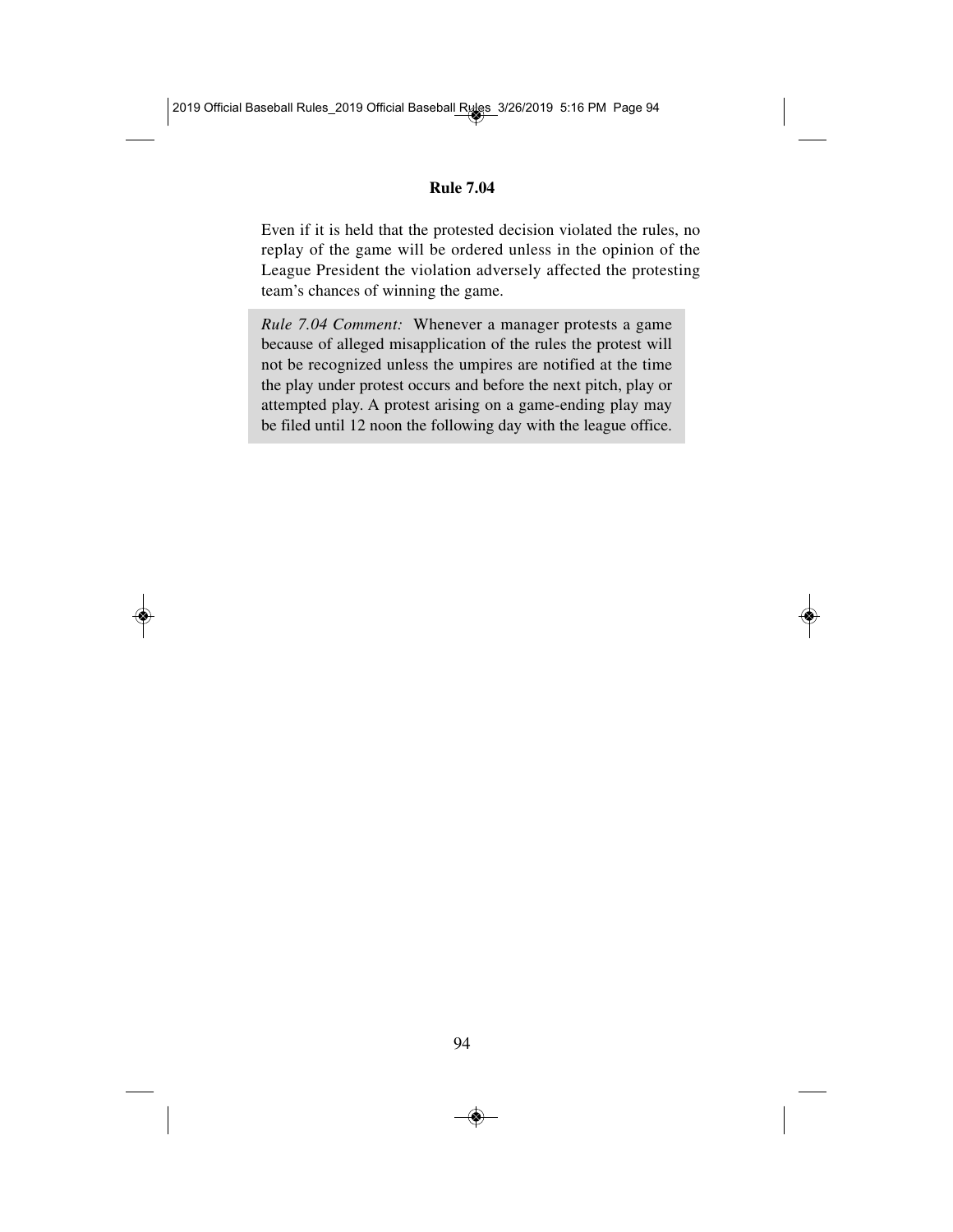### **Rule 8.01 to 8.02(a)**

### **8.00–THE UMPIRE**

#### **8.01 Umpire Qualifications and Authority**

- (a) The League President shall appoint one or more umpires to officiate at each league championship game. The umpires shall be responsible for the conduct of the game in accordance with these official rules and for maintaining discipline and order on the playing field during the game.
- (b) Each umpire is the representative of the league and of professional baseball, and is authorized and required to enforce all of these rules. Each umpire has authority to order a player, coach, manager or Club officer or employee to do or refrain from doing anything which affects the administering of these rules, and to enforce the prescribed penalties.
- (c) Each umpire has authority to rule on any point not specifically covered in these rules.
- (d) Each umpire has authority to disqualify any player, coach, manager or substitute for objecting to decisions or for unsportsmanlike conduct or language, and to eject such disqualified person from the playing field. If an umpire disqualifies a player while a play is in progress, the disqualification shall not take effect until no further action is possible in that play.
- (e) Each umpire has authority at his discretion to eject from the playing field (1) any person whose duties permit his presence on the field, such as ground crew members, ushers, photographers, newsmen, broadcasting crew members, etc., and (2) any spectator or other person not authorized to be on the playing field.

#### **8.02 Appeal of Umpire Decisions**

(a) Any umpire's decision which involves judgment, such as, but not limited to, whether a batted ball is fair or foul, whether a pitch is a strike or a ball, or whether a runner is safe or out, is final. No player, manager, coach or substitute shall object to any such judgment decisions.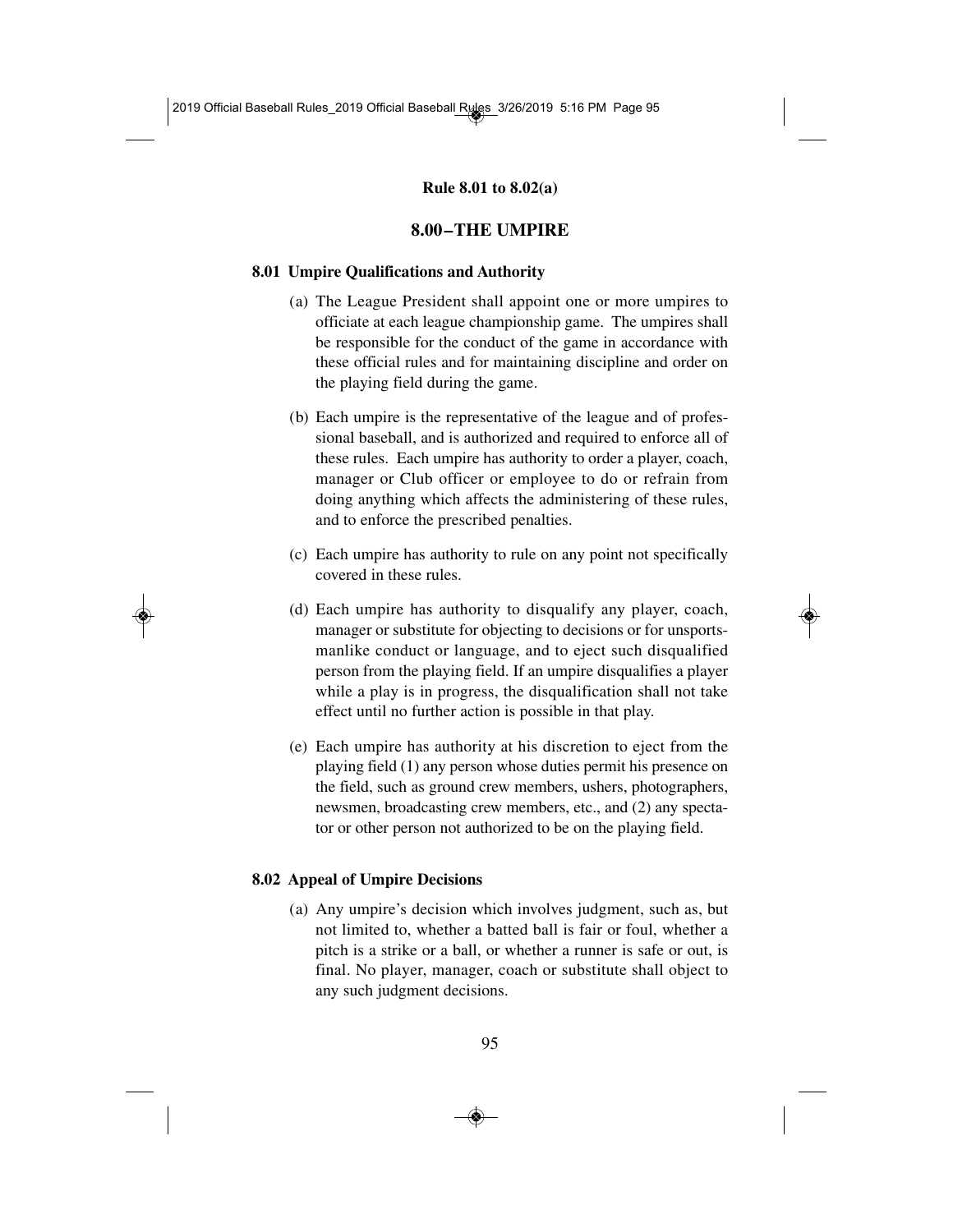*Rule 8.02(a) Comment:* Players leaving their position in the field or on base, or managers or coaches leaving the bench or coaches box, to argue on BALLS AND STRIKES will not be permitted. They should be warned if they start for the plate to protest the call. If they continue, they will be ejected from the game.

- (b) If there is reasonable doubt that any umpire's decision may be in conflict with the rules, the manager may appeal the decision and ask that a correct ruling be made. Such appeal shall be made only to the umpire who made the protested decision.
- (c) If a decision is appealed, the umpire making the decision may ask another umpire for information before making a final decision. No umpire shall criticize, seek to reverse or interfere with another umpire's decision unless asked to do so by the umpire making it. If the umpires consult after a play and change a call that had been made, then they have the authority to take all steps that they may deem necessary, in their discretion, to eliminate the results and consequences of the earlier call that they are reversing, including placing runners where they think those runners would have been after the play, had the ultimate call been made as the initial call, disregarding interference or obstruction that may have occurred on the play; failures of runners to tag up based upon the initial call on the field; runners passing other runners or missing bases; etc., all in the discretion of the umpires. No player, manager or coach shall be permitted to argue the exercise of the umpires' discretion in resolving the play and any person so arguing shall be subject to ejection. Notwithstanding the foregoing, correction of a missed ball-strike count shall not be permitted after a pitch is thrown to a subsequent batter, or in the case of the final batter of an inning or game, after all infielders of the defensive team leave fair territory.

*Rule 8.02(c) Comment:* A manager is permitted to ask the umpires for an explanation of the play and how the umpires have exercised their discretion to eliminate the results and consequences of the earlier call that the umpires are reversing. Once the umpires explain the result of the play, however, no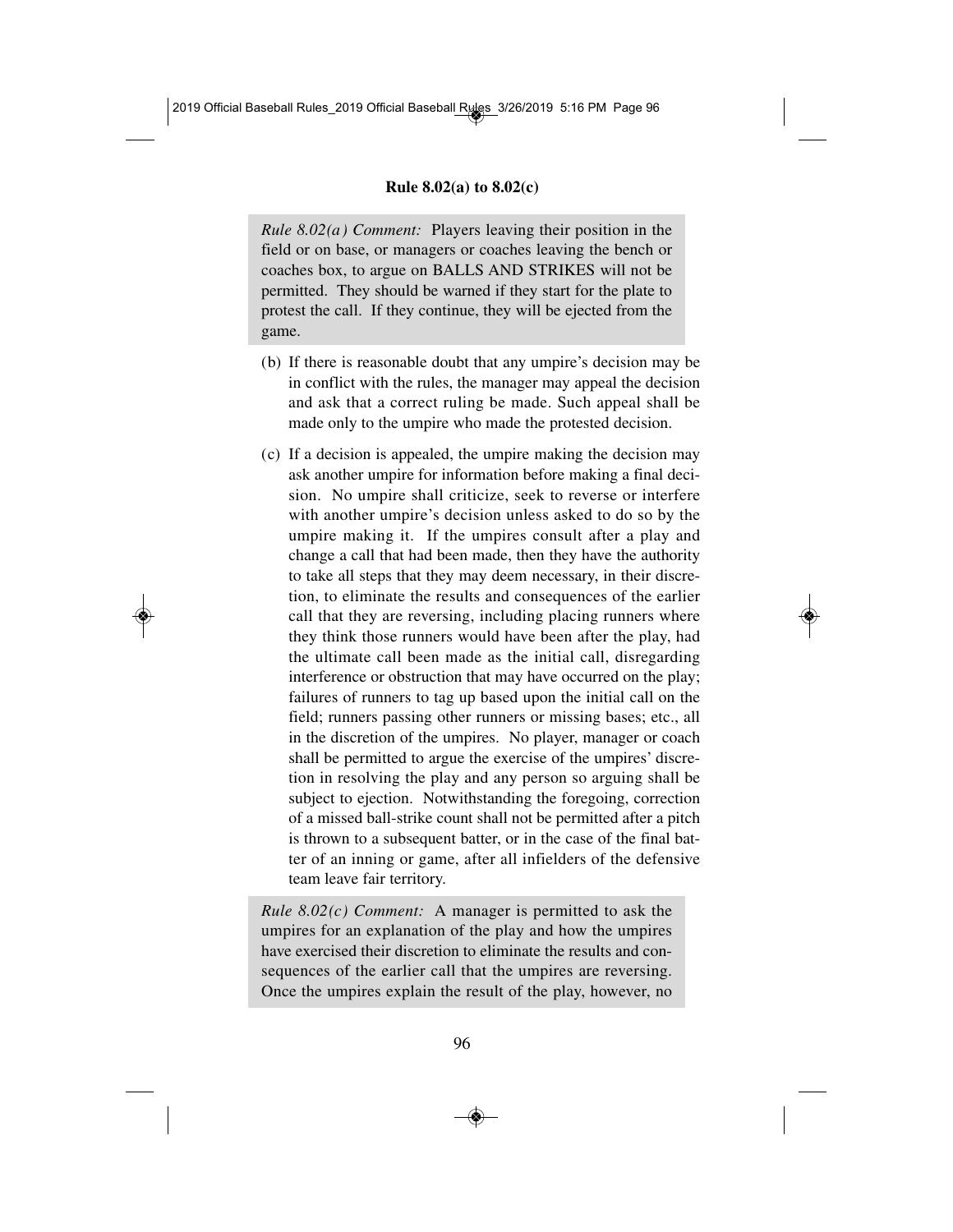one is permitted to argue that the umpires should have exercised their discretion in a different manner.

The manager or the catcher may request the plate umpire to ask his partner for help on a half swing when the plate umpire calls the pitch a ball, but not when the pitch is called a strike. The manager may not complain that the umpire made an improper call, but only that he did not ask his partner for help. Field umpires must be alerted to the request from the plate umpire and quickly respond. Managers may not protest the call of a ball or strike on the pretense they are asking for information about a half swing.

Appeals on a half swing may be made only on the call of ball and when asked to appeal, the home plate umpire must refer to a base umpire for his judgment on the half swing. Should the base umpire call the pitch a strike, the strike call shall prevail. Appeals on a half swing must be made before the next pitch, or any play or attempted play. If the half swing occurs during a play which ends a half-inning, the appeal must be made before all infielders of the defensive team leave fair territory.

Baserunners must be alert to the possibility that the base umpire on appeal from the plate umpire may reverse the call of a ball to the call of a strike, in which event the runner is in jeopardy of being out by the catcher's throw. Also, a catcher must be alert in a base stealing situation if a ball call is reversed to a strike by the base umpire upon appeal from the plate umpire.

The ball is in play on appeal on a half swing.

On a half swing, if the manager comes out to argue with first or third base umpire and if after being warned he persists in arguing, he can be ejected as he is now arguing over a called ball or strike.

(d) No umpire may be replaced during a game unless he is injured or becomes ill.

If there is only one umpire, he shall have complete jurisdiction in administering the rules. He may take any position on the playing field which will enable him to discharge his duties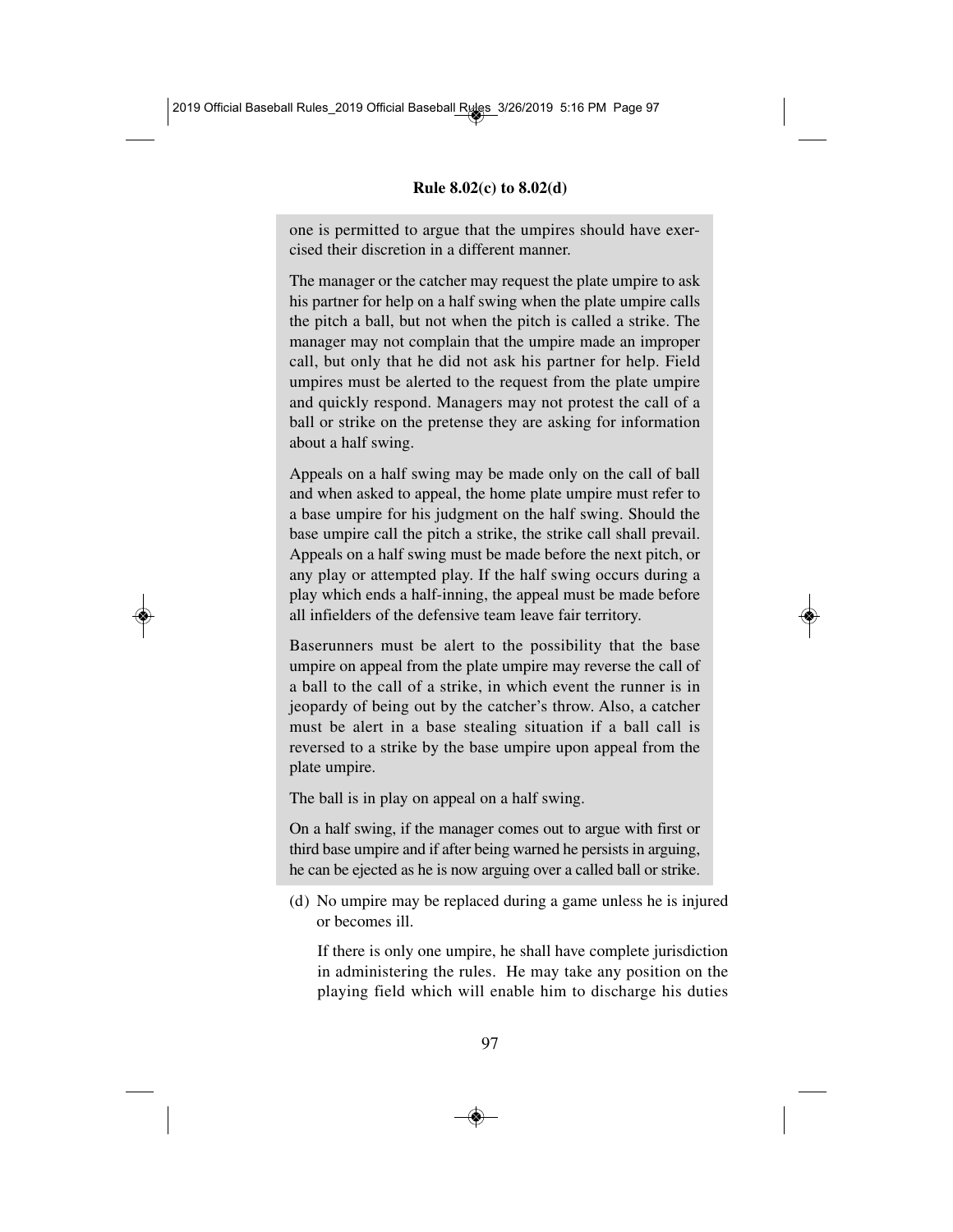(usually behind the catcher, but sometimes behind the pitcher if there are runners). He shall be considered umpire-in-chief.

(e) If there are two or more umpires, one shall be designated umpire-in-chief and the others field umpires.

# **8.03 Umpire Position**

- (a) The umpire-in-chief shall stand behind the catcher. (He usually is called the plate umpire.) His duties shall be to:
	- (1) Take full charge of, and be responsible for, the proper conduct of the game;
	- (2) Call and count balls and strikes;
	- (3) Call and declare fair balls and fouls except those commonly called by field umpires;
	- (4) Make all decisions on the batter;
	- (5) Make all decisions except those commonly reserved for the field umpires;
	- (6) Decide when a game shall be forfeited;
	- (7) If a time limit has been set, announce the fact and the time set before the game starts;
	- (8) Inform the Official Scorer of the official batting order, and any changes in the lineups and batting order, on request;
	- (9) Announce any special ground rules, at his discretion.
- (b) A field umpire may take any position on the playing field he thinks best suited to make impending decisions on the bases. His duties shall be to:
	- (1) Make all decisions on the bases except those specifically reserved to the umpire-in-chief;
	- (2) Take concurrent jurisdiction with the umpire-in-chief in calling "Time," balks, illegal pitches, or defacement or discoloration of the ball by any player.
	- (3) Aid the umpire-in-chief in every manner in enforcing the rules, and excepting the power to forfeit the game,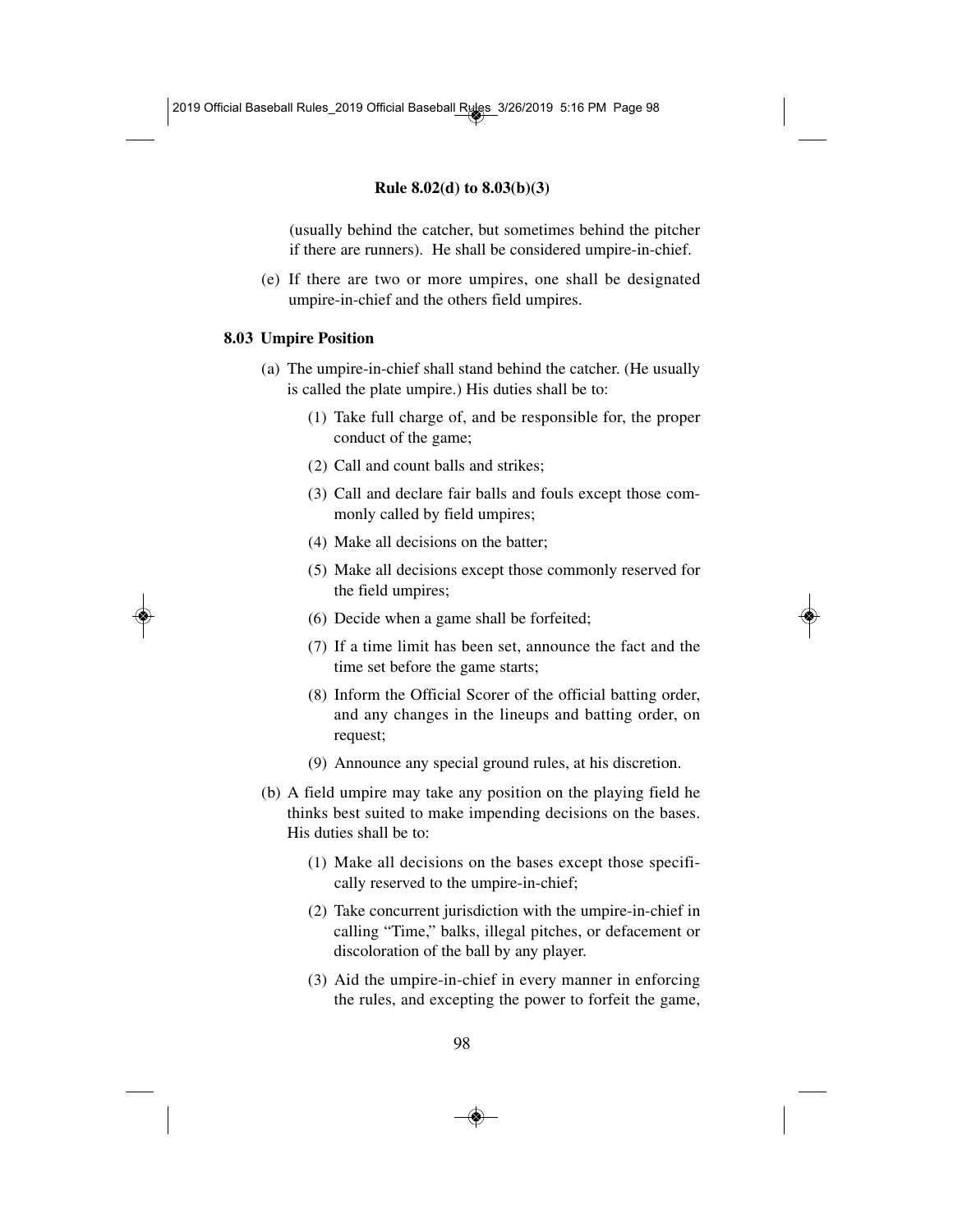#### **Rule 8.03(b)(3) to 8.04**

shall have equal authority with the umpire-in-chief in administering and enforcing the rules and maintaining discipline.

(c) If different decisions should be made on one play by different umpires, the umpire-in-chief shall call all the umpires into consultation, with no manager or player present. After consultation, the umpire-in-chief (unless another umpire may have been designated by the League President) shall determine which decision shall prevail, based on which umpire was in best position and which decision was most likely correct. Play shall proceed as if only the final decision had been made.

#### **8.04 Reporting**

- (a) The umpire shall report to the League President within twelve hours after the end of a game all violations of rules and other incidents worthy of comment, including the disqualification of any trainer, manager, coach or player, and the reasons therefor.
- (b) When any trainer, manager, coach or player is disqualified for a flagrant offense such as the use of obscene or indecent language, or an assault upon an umpire, trainer, manager, coach or player, the umpire shall forward full particulars to the League President within four hours after the end of the game.
- (c) After receiving the umpire's report that a trainer, manager, coach or player has been disqualified, the League President shall impose such penalty as he deems justified, and shall notify the person penalized and the manager of the Club of which the penalized person is a member. If the penalty includes a fine, the penalized person shall pay the amount of the fine to the league within five days after receiving notice of the fine. Failure to pay such fine within five days shall result in the offender being debarred from participation in any game and from sitting on the players' bench during any game, until the fine is paid.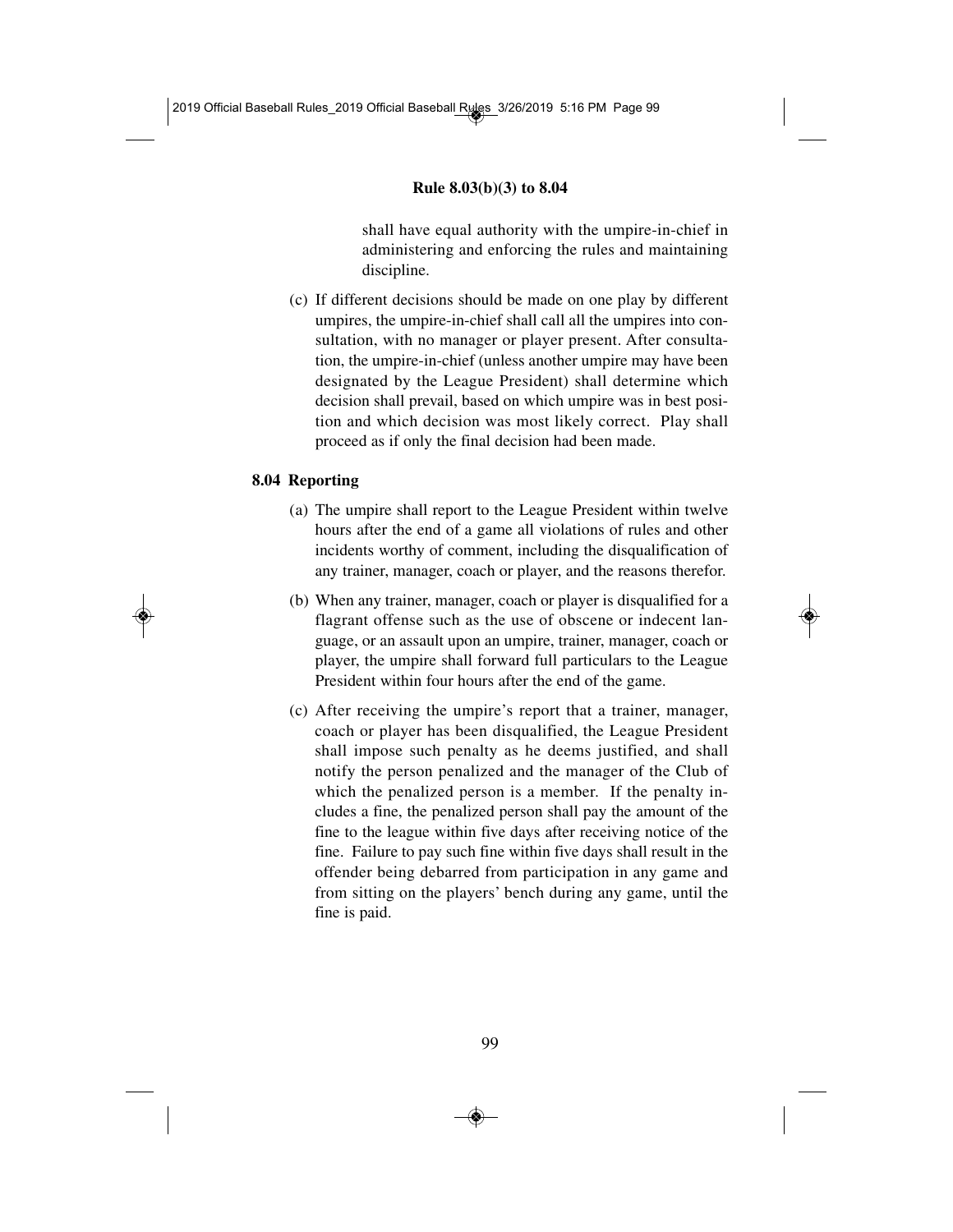#### **General Instructions to Umpires**

#### **GENERAL INSTRUCTIONS TO UMPIRES**

Umpires, on the field, should not indulge in conversation with players. Keep out of the coaching box and do not talk to the coach on duty.

Keep your uniform in good condition. Be active and alert on the field.

Be courteous, always, to Club officials; avoid visiting in Club offices and thoughtless familiarity with officers or employees of contesting Clubs.

When you enter a ball park your sole duty is to umpire a ball game as the representative of baseball.

Do not allow criticism to keep you from studying out bad situations that may lead to protested games. Carry your rule book. It is better to consult the rules and hold up the game ten minutes to decide a knotty problem than to have a game thrown out on protest and replayed.

Keep the game moving. A ball game is often helped by energetic and earnest work of the umpires.

You are the only official representative of baseball on the ball field. It is often a trying position which requires the exercise of much patience and good judgment, but do not forget that the first essential in working out of a bad situation is to keep your own temper and self-control.

You no doubt are going to make mistakes, but never attempt to "even up" after having made one. Make all decisions as you see them and forget which is the home or visiting Club.

Keep your eye everlastingly on the ball while it is in play. It is more vital to know just where a fly ball fell, or a thrown ball finished up, than whether or not a runner missed a base. Do not call the plays too quickly, or turn away too fast when a fielder is throwing to complete a double play. Watch out for dropped balls after you have called a man out.

Do not come running with your arm up or down, denoting "out" or "safe." Wait until the play is completed before making any arm motion.

Each umpire team should work out a simple set of signals, so the proper umpire can always right a manifestly wrong decision when convinced he has made an error. If sure you got the play correctly, do not be stampeded by players' appeals to "ask the other man." If not sure, ask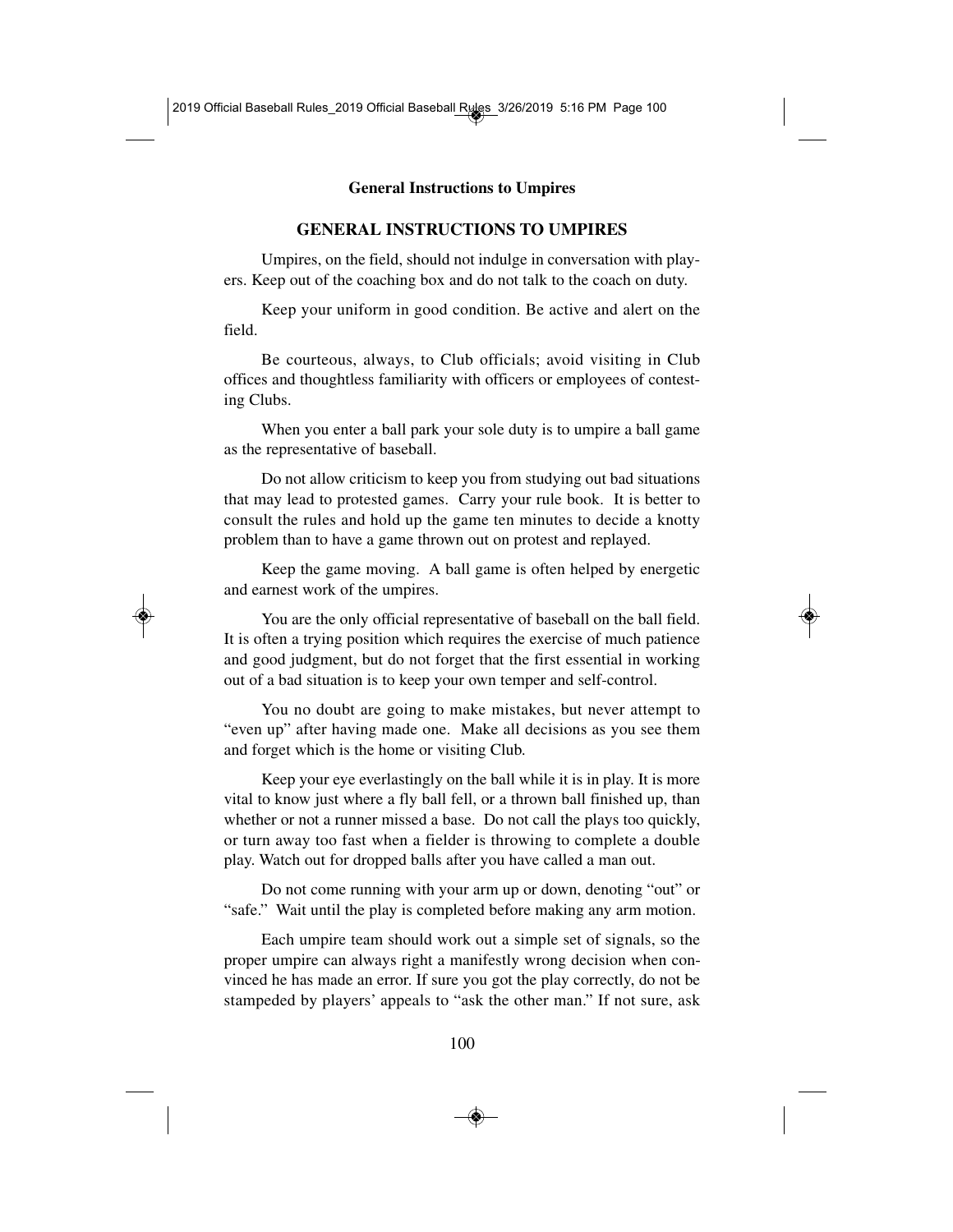# **General Instructions to Umpires**

one of your associates. Do not carry this to extremes, be alert and get your own plays. But remember! The first requisite is to get decisions correctly. If in doubt don't hesitate to consult your associate. Umpire dignity is important but never as important as "being right."

Most important rule for umpires is always "BE IN POSITION TO SEE EVERY PLAY." Even though your decision may be 100% right, players still question it if they feel you were not in a spot to see the play clearly and definitely.

Finally, be courteous, impartial and firm, and so compel respect from all.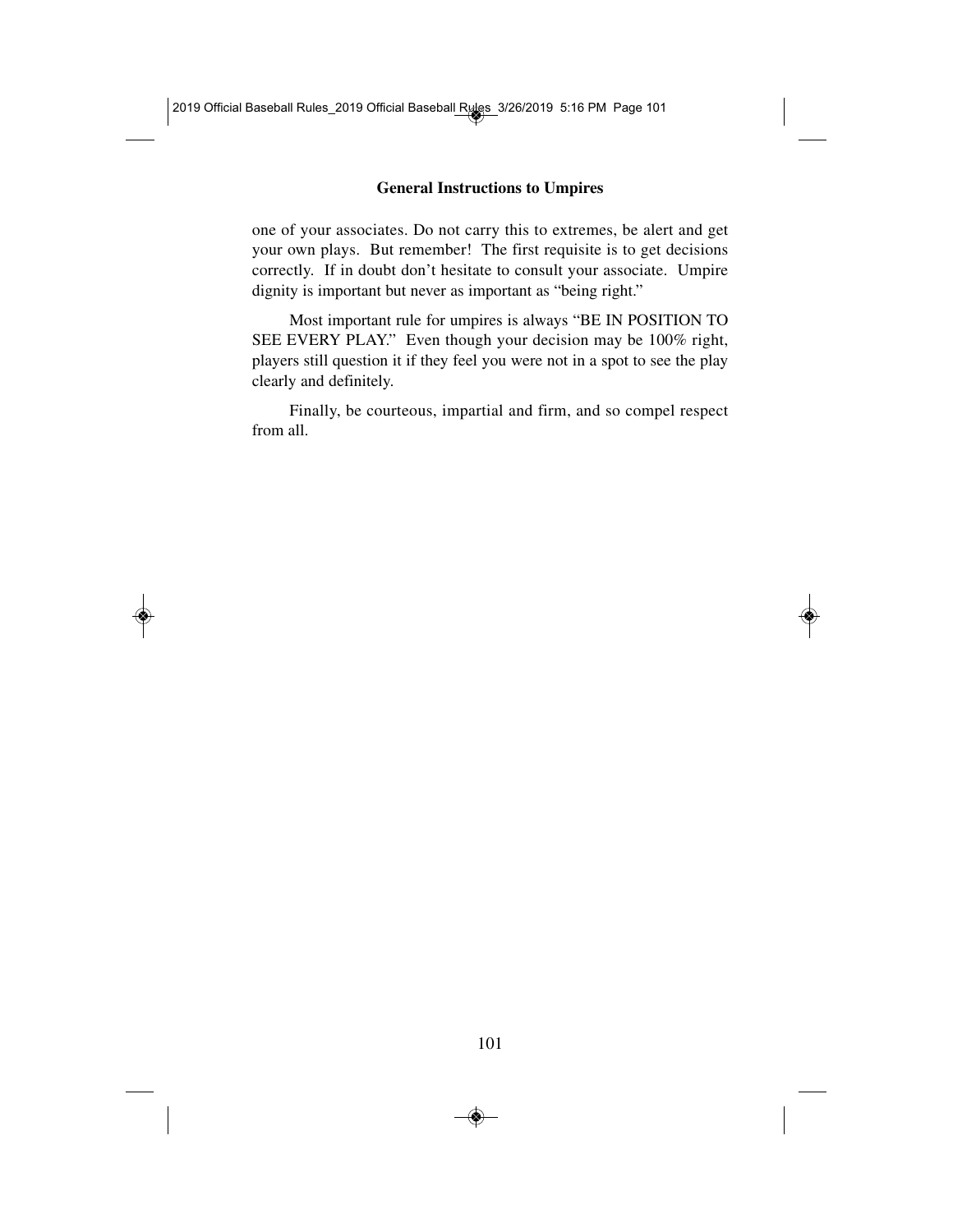#### **Rule 9.01(a)**

# **THE RULES OF SCORING**

#### **Index**

Appeal of scoring decision: 9.01(a) Assists: 9.10 Base hits: 9.05, 9.06 Bases on balls: 9.14 Batting out of turn: 9.01(b)(4), 9.03(d) Box scores: 9.02, 9.03(b) Box scores: how to prove, 9.03(c) Called game: 9.03(e) Caught stealing: 9.07(h) Cumulative performance records guidelines: 9.23 Defensive indifference: 9.07(g) Determining value of base hits: 9.06 Double plays: 9.11 Earned runs: 9.16 Errors: 9.12 Fielder's choice: Definitions, 9.12(f)(2) Forfeited game: 9.03(e) Game-ending hits:  $9.06(f)$ ,  $9.06(g)$ Individual championships, how determined: 9.22 League President: Definitions of Terms Official scorer: 9.01 Ordinary effort: Definitions of Terms Oversliding: Definitions of Terms Passed balls: 9.13 Percentages, how determined: 9.21 Protested game: 9.01(b)(3) Putouts: 9.09 Report: 9.02, 9.03 Runs allowed: 9.16 Runs batted in: 9.04 Sacrifices: 9.08 Saves for relief pitchers: 9.19 Shutouts: 9.18 Statistics: 9.20 Stolen bases: 9.07 Streaks, how determined: 9.22 Strikeouts: 9.15 Substitutes: 9.03(b) Suspended game: 9.01(b)(3), 9.23(d) Triple plays: 9.11 Wild pitches: 9.13 Winning and losing pitcher: 9.17

#### **9.00 —THE OFFICIAL SCORER**

#### **9.01 Official Scorer (General Rules)**

(a) The Office of the Commissioner, with respect to Major League games, and the Minor League President, with respect to Minor League games, shall appoint an Official Scorer for each league championship, post-season or all-star game. The Official Scorer shall observe the game from a position in the press box, in permanent assigned seating as designated by the home Club, in a seat adjacent to league Official Data Collection staff. The Official Scorer shall have sole authority to make all decisions concerning application of Rule 9 that involve judgment, such as whether a batter's advance to first base is the result of a hit or an error. The Official Scorer shall communicate such decisions first to league Official Data Collection staff, and second to staff and media personnel in the press box and broadcasting booths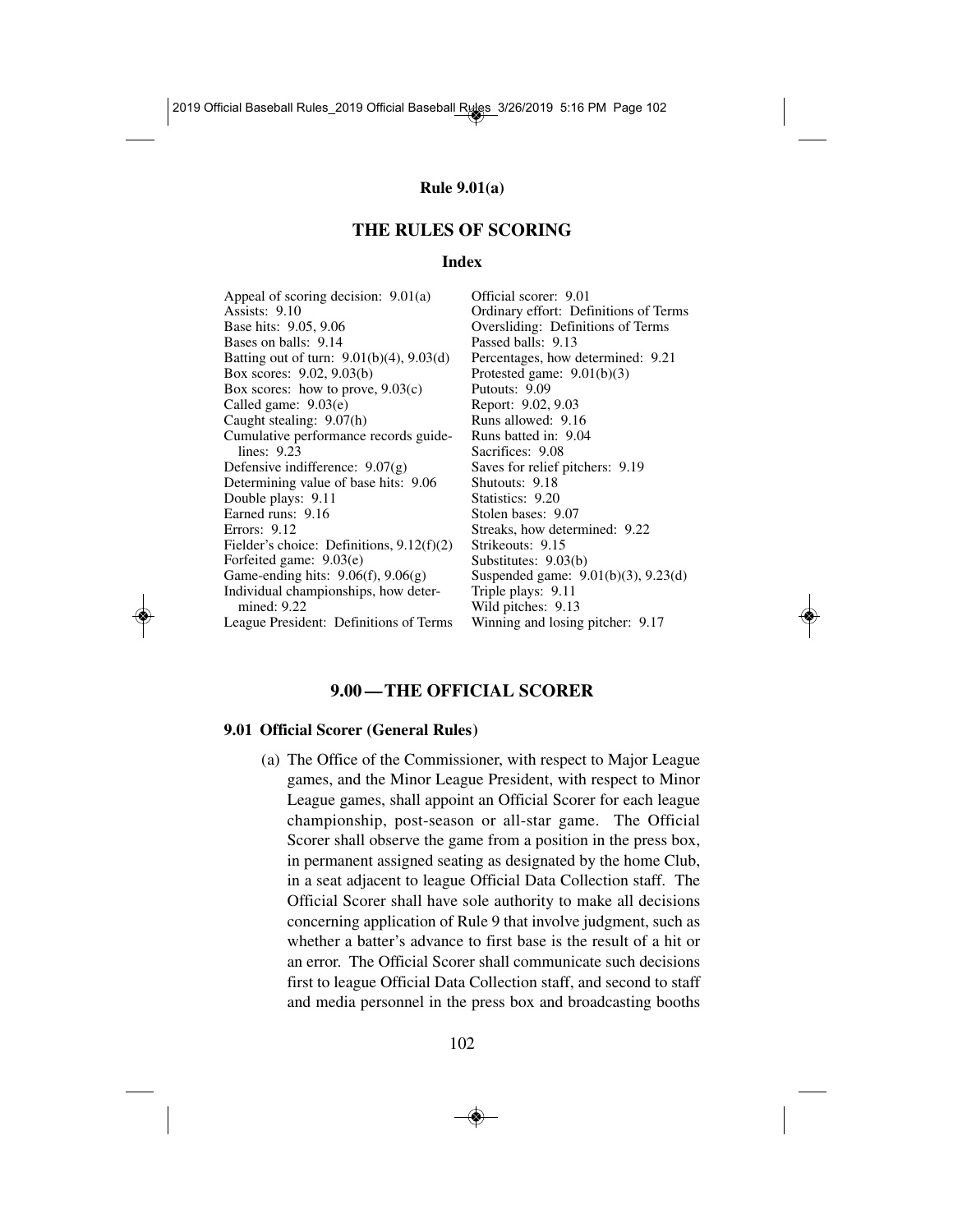#### **Rule 9.01(a)**

by hand signals or over the press box loudspeaker system and shall advise the public address announcer of such decisions, if requested. All persons, including Club officials and players, are prohibited from protesting to the Official Scorer or league Official Data Collection staff regarding any such decisions.

The Official Scorer shall make all decisions concerning judgment calls. Upon conclusion of an event in the field requiring a scorer's judgment, the Official Scorer will first make a "preliminary" judgment call, generally using best efforts to do so in a timely fashion in line with the general pace of play, and no later than the start of the next plate appearance. Within 24 hours after a game concludes or is suspended, the Official Scorer will, at his or her discretion, render such preliminary judgments as "final," or revise the initial judgment call to become a final judgment. A Major League player or Club may request that the Chief Baseball Officer review a final judgment call of an Official Scorer made in a game in which such player or Club participated, by notifying the Office of the Commissioner in writing or by approved electronic means within 72 hours of a judgment becoming final. The Chief Baseball Officer shall have access to all relevant and available video and, after considering any evidence he wishes to consider, may order a change in a final judgment call if he determines that the final judgment of the Official Scorer was clearly erroneous. No judgment decision shall be changed thereafter. If the Chief Baseball Officer determines that a player or Club has abused the appeals process by repeatedly filing frivolous appeals, or acting in bad faith, he may, after providing a warning, impose reasonable sanctions on the Club or player. A Minor League player or Club may request that the League President review a judgment call of an Official Scorer in accordance with league rules.

After each game, including forfeited and called games, the Official Scorer shall prepare a report, on a form prescribed by the Office of the Commissioner, with respect to Major League games, and the Minor League President, with respect to Minor League games, listing the date of the game, where it was played, the names of the competing Clubs and the umpires, the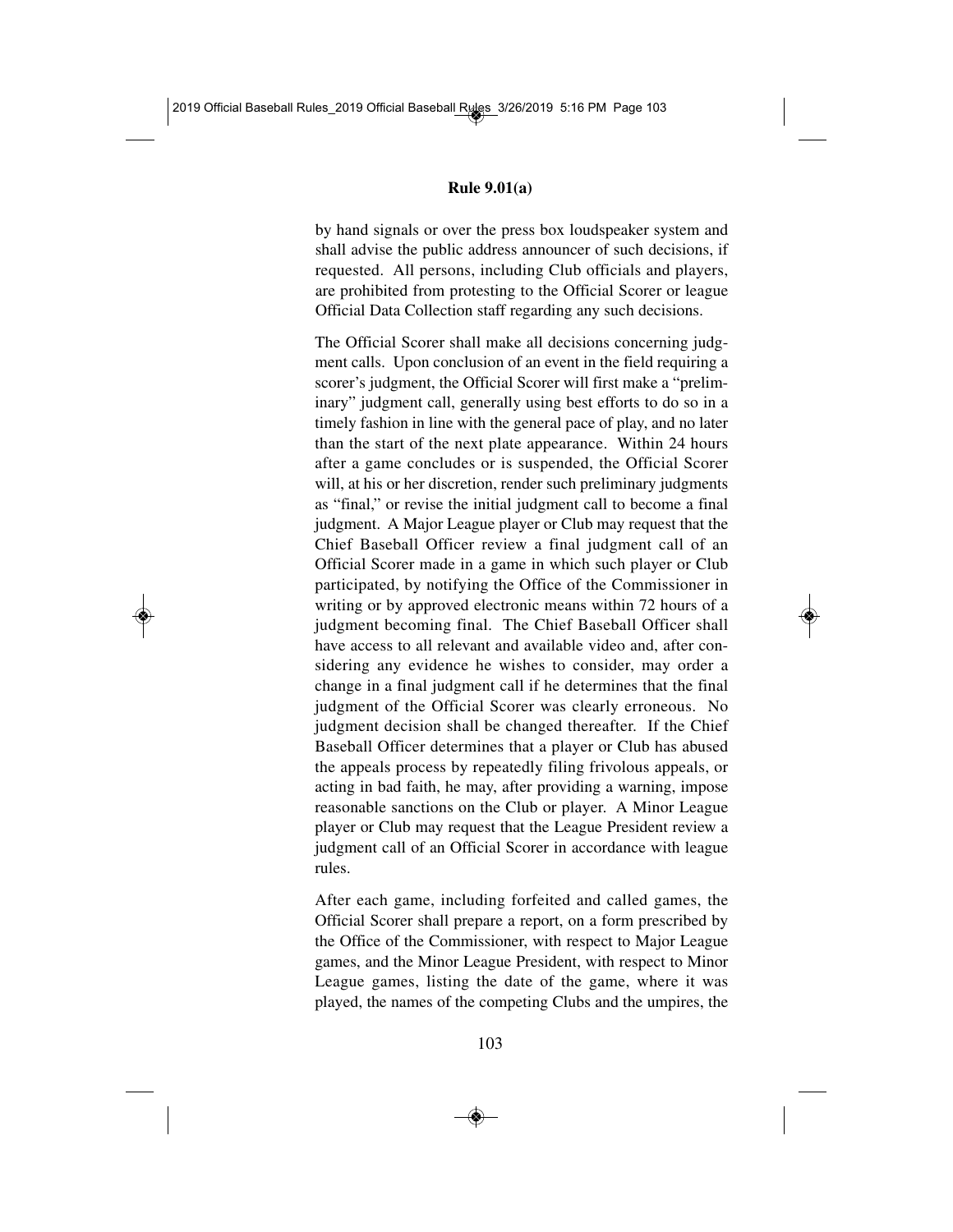full score of the game and all records of individual players compiled according to the system specified in this Rule 9. The Official Scorer shall forward this report to the Office of the Commissioner, with respect to Major League games, and the league office, with respect to Minor League games, as soon as practicable after the game ends. The Official Scorer shall forward the report of any suspended game as soon as practicable after the game has been completed, or after it becomes a called game because it cannot be completed, as provided by the Rule 7.02) Rule 4.12(b)(4)).

*Rule 9.01(a) Comment*: The Official Scorer shall forward the official score report to the league statistician instead of to the league office, if requested to do so by the league. In the event of any discrepancy in records maintained by a league statistician and the rulings by an Official Scorer, the report of such Official Scorer shall control. League statisticians and Official Scorers should consult cooperatively to resolve any discrepancies.

- (b) (1) In all cases, the Official Scorer shall not make a scoring decision that is in conflict with Rule 9 or any other Official Baseball Rule. The Official Scorer shall conform strictly to the rules of scoring set forth in this Rule 9. The Official Scorer shall not make any decision that conflicts with an umpire's decision. The Official Scorer shall have authority to rule on any point not specifically covered in these rules. The Office of the Commissioner, with respect to Major League scorers, and the League President, with respect to Minor League scorers shall order changed any decision of an Official Scorer that contradicts the rules of scoring set forth in this Rule 9 and shall take whatever remedial actions as may be necessary to correct any statistics that need correction as a result of such mistaken scoring decision.
	- $(2)$  If the teams change sides before three men are put out, the Official Scorer shall immediately inform the umpire-inchief of the mistake.
	- (b) (3) If the game is protested or suspended, the Official Scorer shall make a note of the exact situation at the time of the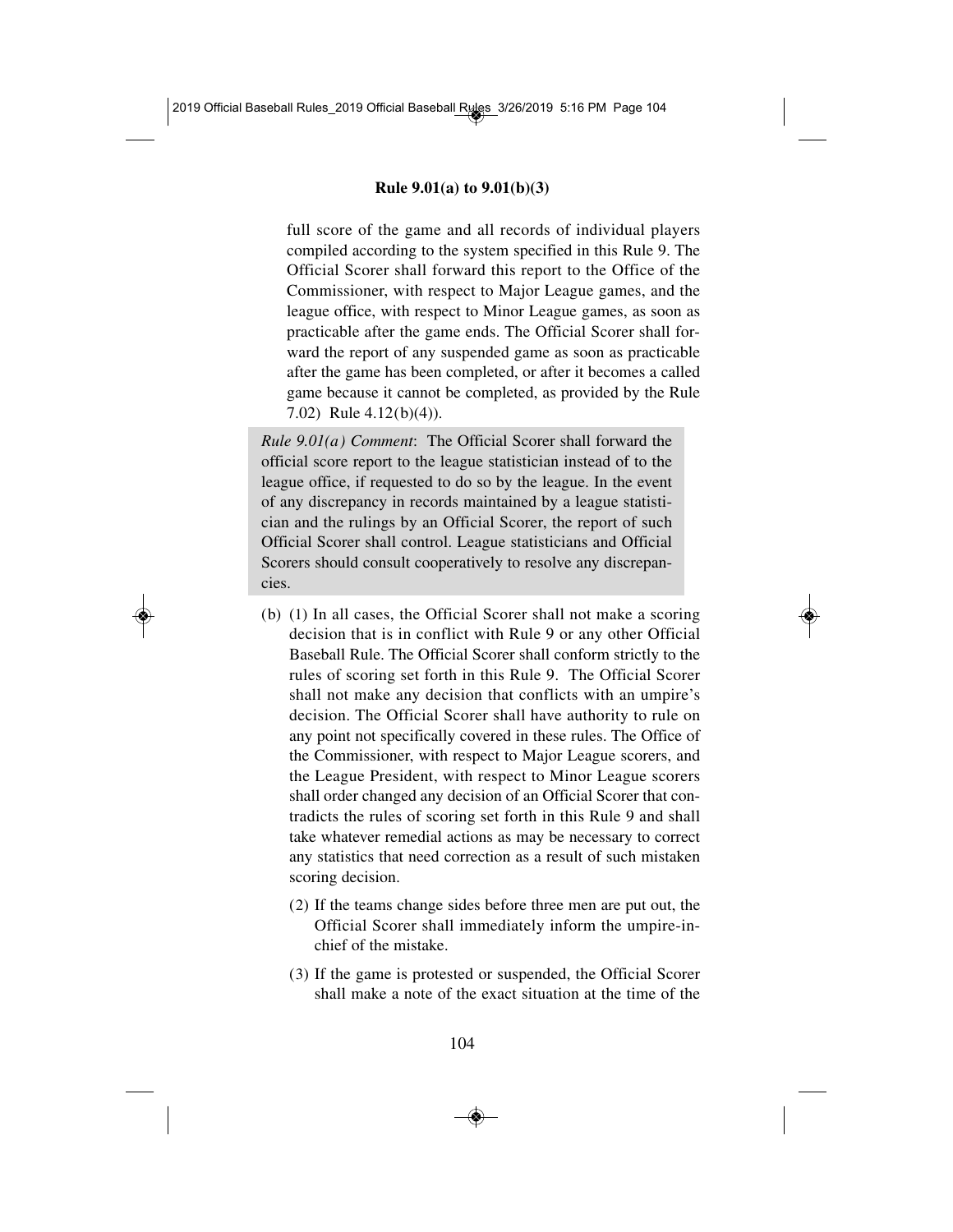protest or suspension, including the score, the number of outs, the position of any runners, the ball-and-strike count on the batter, the lineups of both teams and the players who have been removed from the game for each team.

*Rule 9.01(b)(3) Comment*: It is important that a suspended game resume with exactly the same situation as existed at the time of suspension. If a protested game is ordered replayed from the point of protest, the game must be resumed with exactly the situation that existed just before the protested play.

- (b) (4) The Official Scorer shall not call the attention of any umpire or of any member of either team to the fact that a player is batting out of turn.
- (c) The Official Scorer is an official representative who is entitled to the respect and dignity of his office and shall be accorded full protection by the Office of the Commissioner, with respect to Major League scorers, and the League President, with respect to Minor League scorers. The Official Scorer shall report to the appropriate league official any indignity expressed by any manager, player, Club employee, Club officer, or media personnel in the course of, or as the result of, the discharge of Official Scorer duties.

## **9.02 Official Scorer Report**

The official score report prepared by the Official Scorer shall be in a form prescribed by the league and shall include:

- (a) The following records for each batter and runner:
	- (1) Number of times batted, except that no time at bat shall be charged when a player
		- (A) hits a sacrifice bunt or sacrifice fly;
		- (B) is awarded first base on four called balls;
		- (C) is hit by a pitched ball; or
		- (D) is awarded first base because of interference or obstruction;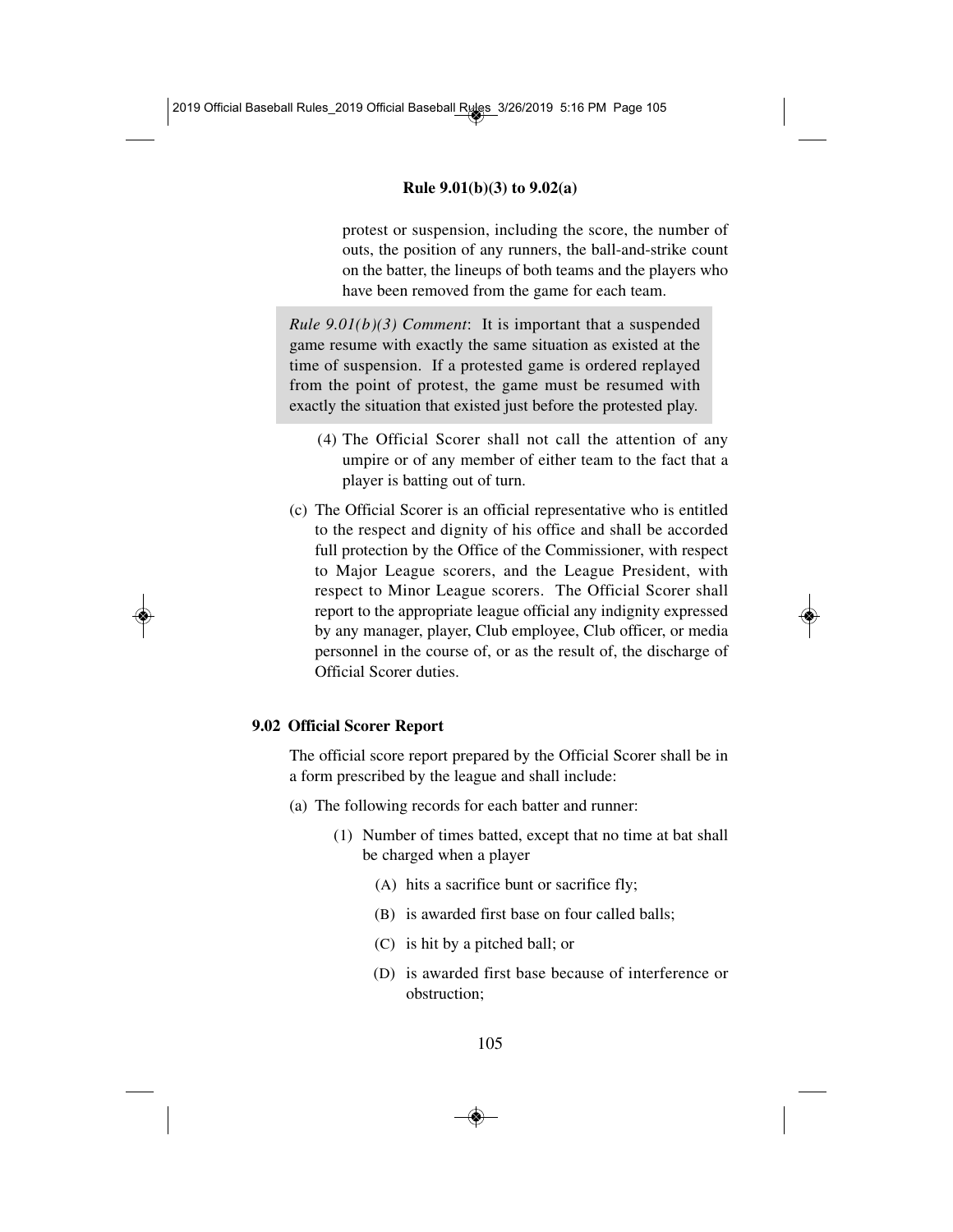#### **Rule 9.02(a) to 9.02(b)**

- (2) Number of runs scored;
- (3) Number of safe hits;
- (4) Number of runs batted in;
- (5) Two-base hits;
- (6) Three-base hits;
- (7) Home runs;
- (8) Total bases on safe hits;
- (9) Stolen bases;
- (10) Sacrifice bunts;
- (11) Sacrifice flies;
- (12) Total number of bases on balls;
- (13) Separate listing of any intentional bases on balls;
- (14) Number of times hit by a pitched ball;
- (15) Number of times awarded first base for interference or obstruction;
- (16) Strikeouts;
- (17) Number of force double plays and reverse-force double plays grounded into; and

*Rule 9.02(a)(17) Comment*: The Official Scorer should not charge a batter with grounding into a double play if the batterrunner is called out due to interference by a preceding runner.

- (18) Number of times caught stealing.
- (b) The following records for each fielder:
	- (1) Number of putouts;
	- (2) Number of assists;
	- (3) Number of errors;
	- (4) Number of double plays participated in; and
	- (5) Number of triple plays participated in.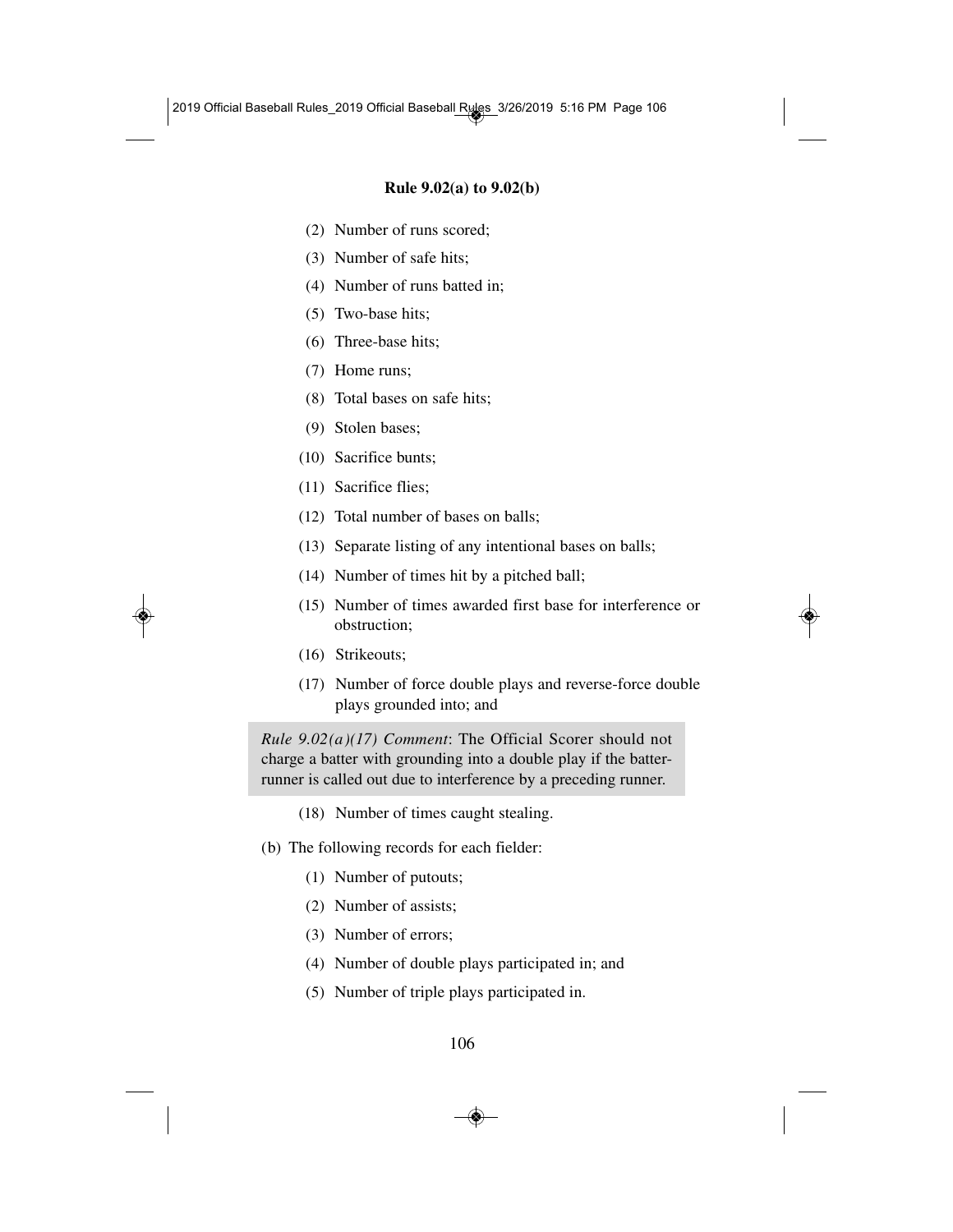- (c) The following records for each pitcher:
	- (1) Number of innings pitched;

*Rule 9.02(c)(1) Comment*: In computing innings pitched, the Official Scorer shall count each putout as ⅓ of an inning. For example, if a starting pitcher is replaced with one out in the sixth inning, the Official Scorer shall credit that pitcher with 5⅓ innings. If a starting pitcher is replaced with none out in the sixth inning, the Official Scorer shall credit that pitcher with 5 innings and make the notation that that pitcher faced batters in the sixth, noting the number of batters faced. If a relief pitcher retires two batters and is replaced, the Official Scorer shall credit that pitcher with ⅔ of an inning pitched. If a relief pitcher enters a game and his team initiates a successful appeal play that results in one out, the officer scorer shall credit such relief pitcher with ⅓ of an inning pitched.

- (2) Total number of batters faced;
- (3) Number of batters officially at bat against pitcher, computed according to Rule  $9.02(a)(1)$ ;
- (4) Number of hits allowed;
- (5) Number of runs allowed;
- (6) Number of earned runs allowed;
- (7) Number of home runs allowed;
- (8) Number of sacrifice hits allowed;
- (9) Number of sacrifice flies allowed;
- (10) Total number of bases on balls allowed;
- (11) Separate listing of any intentional bases on balls allowed;
- (12) Number of batters hit by pitched balls;
- (13) Number of strikeouts;
- (14) Number of wild pitches; and
- (15) Number of balks.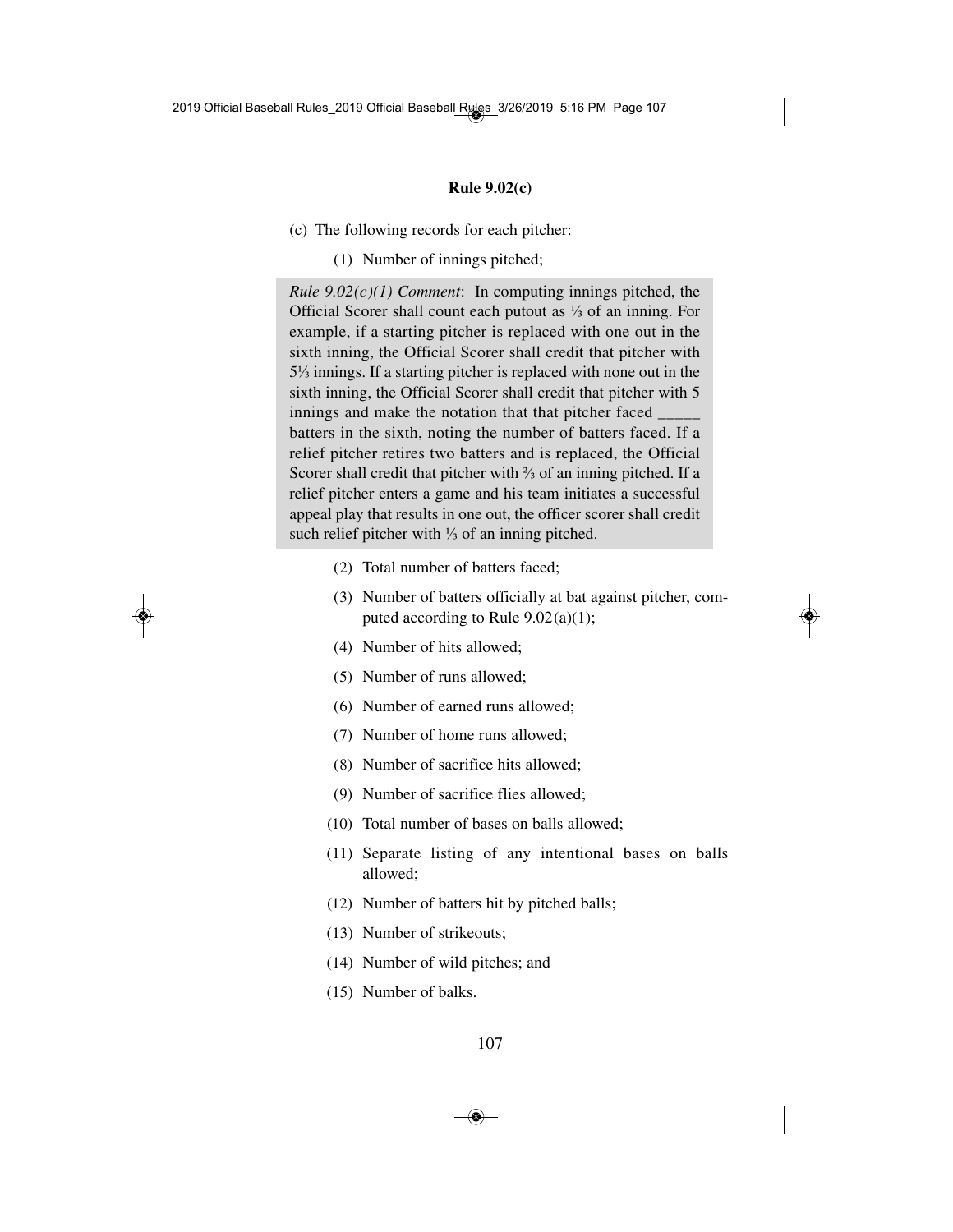- (d) The following additional data:
	- (1) Name of the winning pitcher;
	- (2) Name of the losing pitcher;
	- (3) Names of the starting pitcher and the finishing pitcher for each team; and
	- (4) Name of pitcher credited with a save, if any.
- (e) Number of passed balls allowed by each catcher.
- (f ) Name of players participating in double plays and triple plays.

*Rule 9.02( f ) Comment*: For example, an Official Scorer would note: "Double Plays—Jones, Roberts and Smith (2). Triple Play—Jones and Smith."

- (g) Number of runners left on base by each team. This total shall include all runners who get on base by any means and who do not score and are not put out. The Official Scorer shall include in this total a batter-runner whose batted ball results in another runner being retired for the third out.
- (h) Names of batters who hit home runs with the bases full.
- ( i) Number of outs when winning run scored, if the game was won in the last half-inning.
- ( j) The score by innings for each team.
- (k) Names of umpires, listed in this order: plate umpire, first-base umpire, second-base umpire, third-base umpire, left-field umpire (if any) and right-field umpire (if any).
- (*l*) Time required to play the game, with delays deducted for weather, light failure or technological failure not related to game action.

*Rule 9.02(l) Comment*: A delay to attend to the injury of a player, manager, coach or umpire shall be counted in computing time of game.

(m) Official attendance, as provided by the home Club.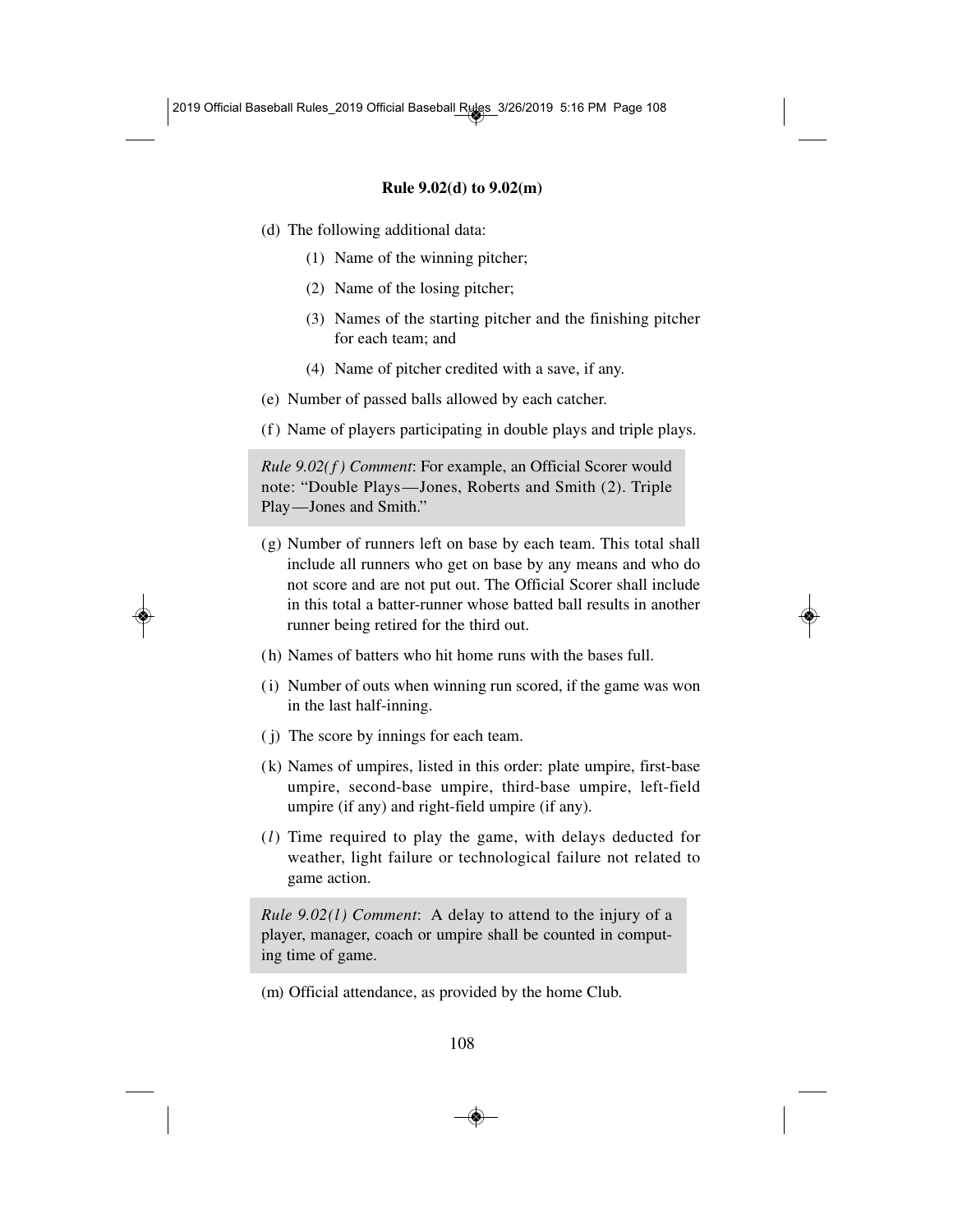# **9.03 Official Score Report (Additional Rules)**

(a) In compiling the official score report, the Official Scorer shall list each player's name and fielding position, or positions, in the order in which the player batted, or would have batted if the game ended before the player came to bat.

*Rule 9.03(a) Comment*: When a player does not exchange positions with another fielder but is merely placed in a different spot for a particular batter (for example, if a second baseman goes to the outfield to form a four-man outfield, or if a third baseman moves to a position between the shortstop and second baseman), the Official Scorer should not list this as a new position.

(b) The Official Scorer shall identify in the official score report any player who enters the game as a substitute batter or substitute runner, whether or not such player continues in the game thereafter, in the batting order by a special symbol that shall refer to a separate record of substitute batters and runners. The record of substitute batters shall describe what the substitute batter did. The record of substitute batters and runners shall include the name of any such substitute whose name is announced, but who is removed for another substitute before he actually gets into the game. Any such second substitute shall be recorded as batting or running for the first announced substitute.

*Rule 9.03(b) Comment*: Lower case letters are recommended as symbols for substitute batters and numerals are recommended as symbols for substitute runners. For example, an official score report may note as follows: "a-Singled for Abel in third inning; b-Flied out for Baker in sixth inning; c-Hit into force for Charles in seventh inning; d-Grounded out for Daniel in ninth inning; 1-Ran for Edward in ninth inning." If a substitute's name is announced but the substitute is removed for another substitute before he actually gets into the game, the Official Scorer report shall record the substitute, for example, as follows: "e-Announced as substitute for Frank in seventh inning."

(c) How to Prove a Box Score

A box score shall balance (or is proven) when the total of the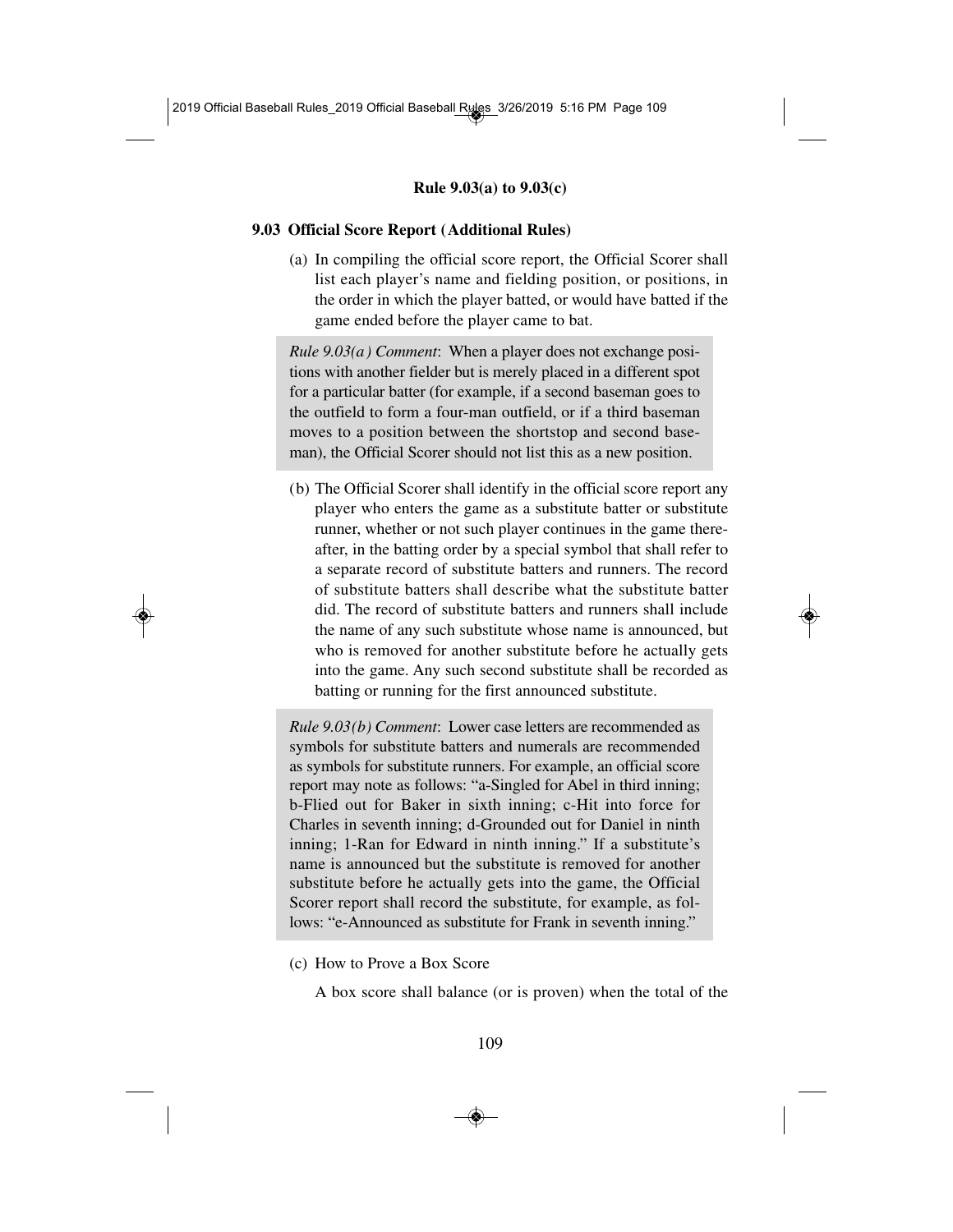team's times at bat, bases on balls received, hit batters, sacrifice bunts, sacrifice flies and batters awarded first base because of interference or obstruction equals the total of that team's runs, players left on base and the opposing team's putouts.

(d) When Player Bats Out of Turn

When a player bats out of turn and is put out, and the proper batter is called out before the ball is pitched to the next batter, the Official Scorer shall charge the proper batter with a time at bat and score the putout and any assists the same as if the correct batting order had been followed. If an improper batter becomes a runner and the proper batter is called out for having missed his turn at bat, the Official Scorer shall charge the proper batter with a time at bat, credit the putout to the catcher and ignore everything entering into the improper batter's safe arrival on base. If more than one batter bats out of turn in succession, the Official Scorer shall score all plays just as they occur, skipping the turn at bat of the player or players who first missed batting in the proper order.

- (e) Called and Forfeited Games
	- (1) If a regulation game is called, the Official Scorer shall include the record of all individual and team actions up to the moment the game ends, as defined in Rule 7.01. If the game is a tie game, the Official Scorer shall not enter a winning or losing pitcher.
	- (2) If a regulation game is forfeited, the Official Scorer shall include the record of all individual and team actions up to the time of forfeit. If the winning team by forfeit is ahead at the time of forfeit, the Official Scorer shall enter as winning and losing pitchers the players who would have qualified as the winning and losing pitchers if the game had been called at the time of forfeit. If the winning team by forfeit is behind or if the score is tied at the time of forfeit, the Official Scorer shall not enter a winning or losing pitcher. If a game is forfeited before it becomes a regulation game, the Official Scorer shall include no records and shall report only the fact of the forfeit.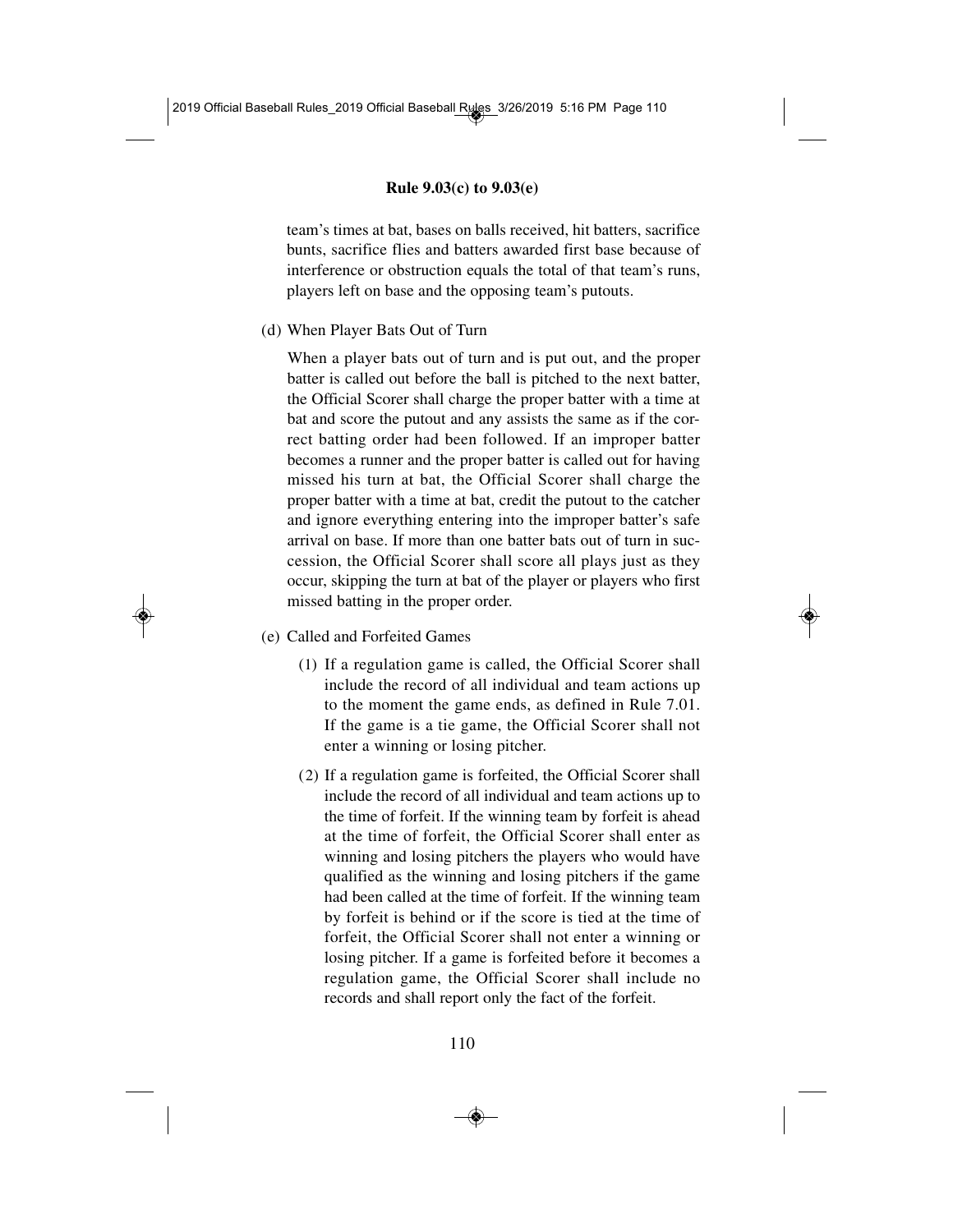*Rule 9.03(e) Comment*: The Official Scorer shall not consider that, by rule, the score of a forfeited game is 9 to 0 (*see* Rule 2.00 (Forfeited Game)), notwithstanding the results on the field at the point the game is forfeited.

## **9.04 Runs Batted In**

A run batted in is a statistic credited to a batter whose action at bat causes one or more runs to score, as set forth in this Rule 9.04.

- (a) The Official Scorer shall credit the batter with a run batted in for every run that scores
	- (1) unaided by an error and as part of a play begun by the batter's safe hit (including the batter's home run), sacrifice bunt, sacrifice fly, infield out or fielder's choice, unless Rule 9.04(b) applies;
	- (2) by reason of the batter becoming a runner with the bases full (because of a base on balls, an award of first base for being touched by a pitched ball or for interference or obstruction); or
	- (3) when, before two are out, an error is made on a play on which a runner from third base ordinarily would score.
- (b) The Official Scorer shall not credit a run batted in
	- (1) when the batter grounds into a force double play or a reverse-force double play; or
	- (2) when a fielder is charged with an error because the fielder muffs a throw at first base that would have completed a force double play.
- (c) The Official Scorer's judgment must determine whether a run batted in shall be credited for a run that scores when a fielder holds the ball or throws to a wrong base. Ordinarily, if the runner keeps going, the Official Scorer should credit a run batted in; if the runner stops and takes off again when the runner notices the misplay, the Official Scorer should credit the run as scored on a fielder's choice.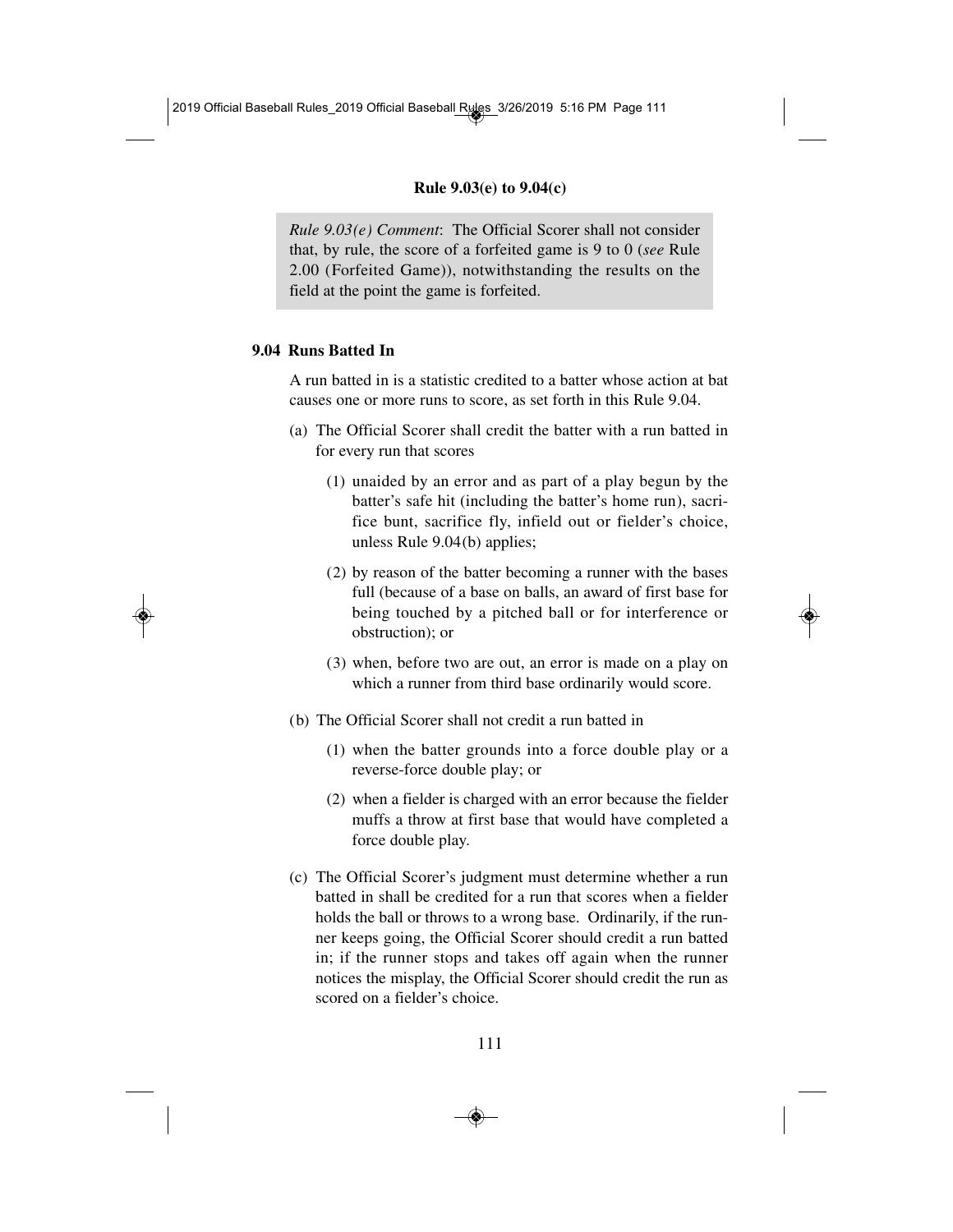# **9.05 Base Hits**

A base hit is a statistic credited to a batter when such batter reaches base safely, as set forth in this Rule 9.05.

- (a) The Official Scorer shall credit a batter with a base hit when:
	- (1) the batter reaches first base (or any succeeding base) safely on a fair ball that settles on the ground, that touches a fence before being touched by a fielder or that clears a fence;
	- (2) the batter reaches first base safely on a fair ball hit with such force, or so slowly, that any fielder attempting to make a play with the ball has no opportunity to do so;

*Rule 9.05(a)(2) Comment*: The Official Scorer shall credit a hit if the fielder attempting to handle the ball cannot make a play, even if such fielder deflects the ball from or cuts off another fielder who could have put out a runner.

- (3) the batter reaches first base safely on a fair ball that takes an unnatural bounce so that a fielder cannot handle it with ordinary effort, or that touches the pitcher's plate or any base (including home plate) before being touched by a fielder and bounces so that a fielder cannot handle the ball with ordinary effort;
- (4) the batter reaches first base safely on a fair ball that has not been touched by a fielder and that is in fair territory when the ball reaches the outfield, unless in the scorer's judgment the ball could have been handled with ordinary effort;
- (5) a fair ball that has not been touched by a fielder touches a runner or an umpire, unless a runner is called out for having been touched by an Infield Fly, in which case the Official Scorer shall not score a hit; or
- (6) a fielder unsuccessfully attempts to put out a preceding runner and, in the Official Scorer's judgment, the batterrunner would not have been put out at first base by ordinary effort.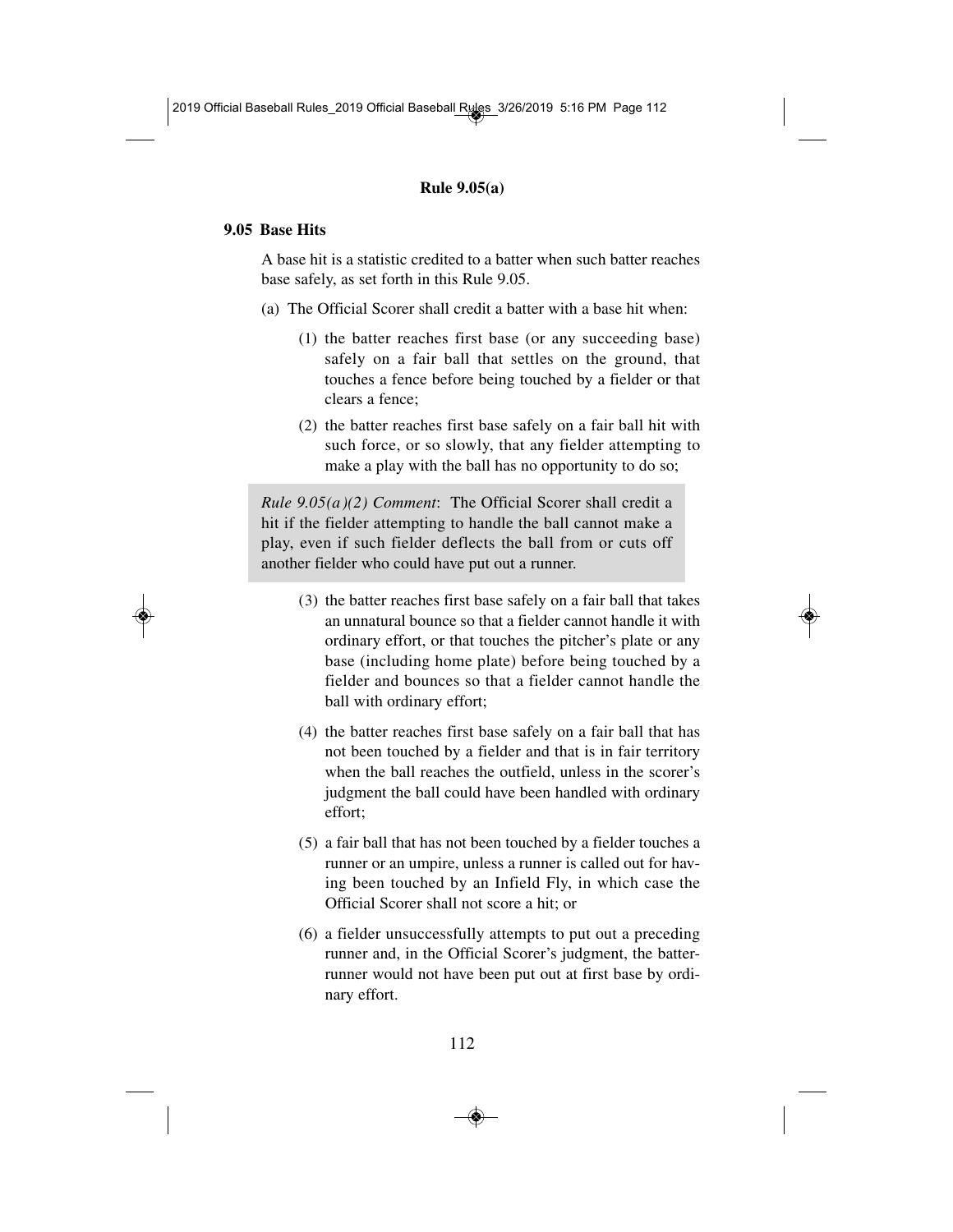*Rule 9.05(a ) Comment*: In applying Rule 9.05(a), the Official Scorer shall always give the batter the benefit of the doubt. A safe course for the Official Scorer to follow is to score a hit when exceptionally good fielding of a ball fails to result in a putout.

- (b) The Official Scorer shall not credit a base hit when a:
	- (1) runner is forced out by a batted ball, or would have been forced out except for a fielding error;
	- (2) batter apparently hits safely and a runner who is forced to advance by reason of the batter becoming a runner fails to touch the first base to which such runner is advancing and is called out on appeal. The Official Scorer shall charge the batter with a time at bat but no hit;
	- (3) pitcher, the catcher or any infielder handles a batted ball and puts out a preceding runner who is attempting to advance one base or to return to his original base, or would have put out such runner with ordinary effort except for a fielding error. The Official Scorer shall charge the batter with a time at bat but no hit;
	- (4) fielder fails in an attempt to put out a preceding runner and, in the scorer's judgment, the batter-runner could have been put out at first base; or

*Rule 9.05(b) Comment*: Rule 9.05(b) shall not apply if the fielder merely looks toward or feints toward another base before attempting to make the putout at first base.

(5) is called out for interference with a fielder attempting to field a batted ball, unless in the scorer's judgment the batter-runner would have been safe had the interference not occurred.

## **9.06 Determining Value of Base Hits**

The Official Scorer shall score a base hit as a one-base hit, twobase hit, three-base hit or home run when no error or putout results, as follows: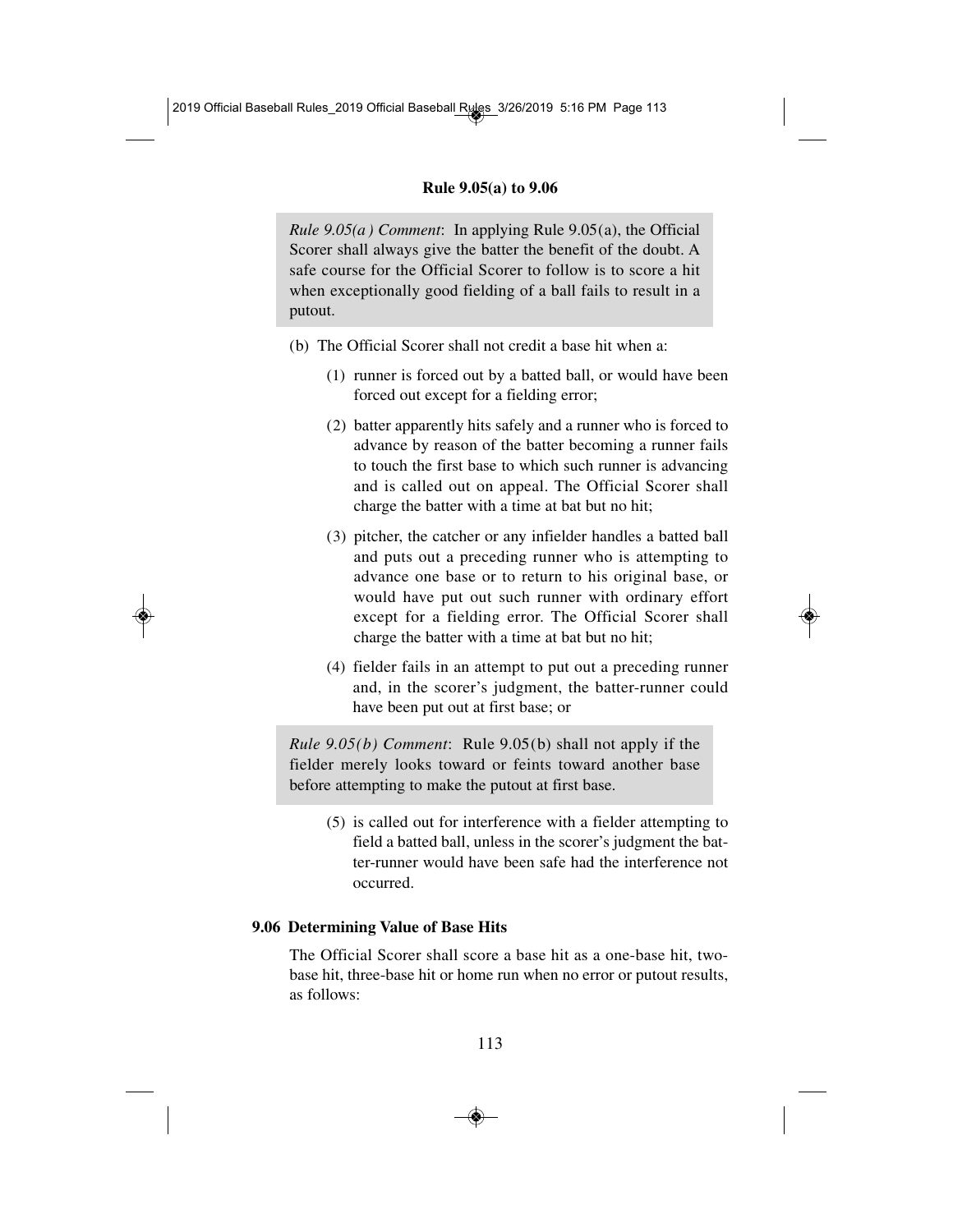- (a) Subject to the provisions of Rule  $9.06(b)$  and  $9.06(c)$ , it is a one-base hit if the batter stops at first base; it is a two-base hit if the batter stops at second base; it a three-base hit if the batter stops at third base; and it is a home run if the batter touches all bases and scores.
- (b) When, with one or more runners on base, the batter advances more than one base on a safe hit and the defensive team makes an attempt to put out a preceding runner, the scorer shall determine whether the batter made a legitimate two-base hit or three-base hit, or whether the batter-runner advanced beyond first base on the fielder's choice.

*Rule 9.06 Comment*: The Official Scorer shall not credit the batter with a three-base hit when a preceding runner is put out at home plate, or would have been out but for an error. The Official Scorer shall not credit the batter with a two-base hit when a preceding runner trying to advance from first base is put out at third base, or would have been out but for an error. The Official Scorer shall not, however, with the exception of the above, determine the value of base-hits by the number of bases advanced by a preceding runner. A batter may deserve a two-base hit even though a preceding runner advances one or no bases; a batter may deserve only a one-base hit even though he reaches second base and a preceding runner advances two bases. For example:

- (1) Runner on first. Batter hits to right fielder, who throws to third base in an unsuccessful attempt to put out runner. Batter takes second base. The Official Scorer shall credit batter with one-base hit.
- (2) Runner on second. Batter hits fair fly ball. Runner holds up to determine if ball is caught and then advances only to third base, while batter takes second base. The Official Scorer shall credit batter with twobase hit.
- (3) Runner on third. Batter hits high, fair fly. Runner takes a lead, then runs back to tag up, thinking the ball will be caught. The ball falls safe, but runner cannot score,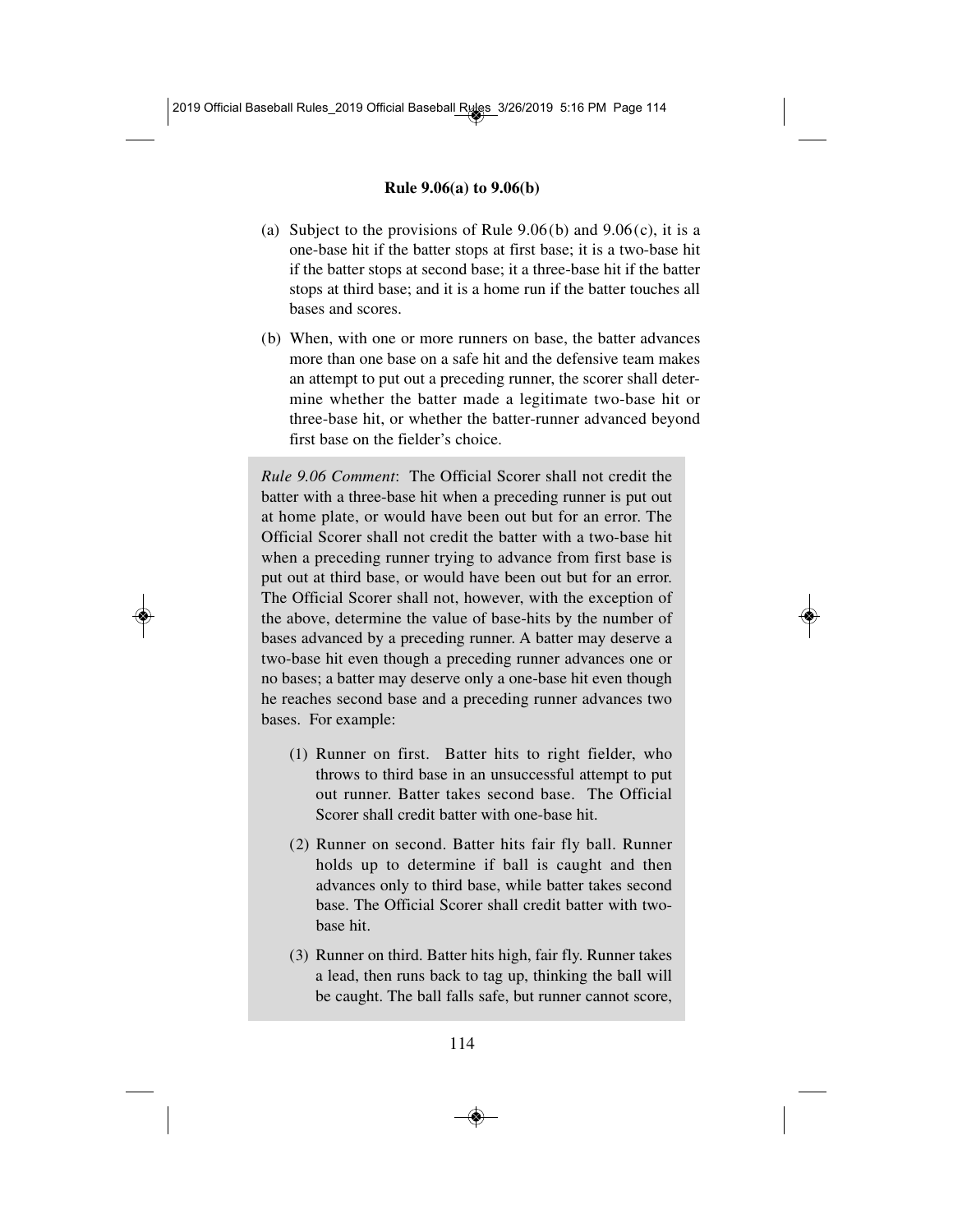although batter has reached second. The Official Scorer shall credit batter with a two-base hit.

(c) When the batter attempts to make a two-base hit or a three-base hit by sliding, he must hold the last base to which he advances. If a batter-runner overslides and is tagged out before getting back to the base safely, he shall be credited with only as many bases as he attained safely. If a batter-runner overslides second base and is tagged out, the Official Scorer shall credited him with a one-base hit; if the batter-runner overslides third base and is tagged out, the Official Scorer shall credit him with a twobase hit.

*Rule 9.06(c) Comment*: If the batter-runner overruns second or third base and is tagged out trying to return, the Official Scorer shall credit the batter-runner with the last base he touched. If a batter-runner runs past second base after reaching that base on his feet, attempts to return and is tagged out, the Official Scorer shall credit the batter with a two-base hit. If a batterrunner runs past third base after reaching that base on his feet, attempts to return and is tagged out, the Official Scorer shall credit the batter with a three-base hit.

- (d) When the batter, after making a safe hit, is called out for having failed to touch a base, the last base the batter reached safely shall determine if the Official Scorer shall credit him with a one-base hit, a two-base hit or a three-base hit. If a batter-runner is called out after missing home plate, the Official Scorer shall credit him with a three-base hit. If a batter-runner is called out for missing third base, the Official Scorer shall credit him with a two-base hit. If a batter-runner is called out for missing second base, the Official Scorer shall credit him with a onebase hit. If a batter-runner is called out for missing first base, the Official Scorer shall charge him with a time at bat, but no hit.
- (e) When a batter-runner is awarded two bases, three bases or a home run under the provisions of Rules  $5.06(b)(4)$  or  $6.01(h)$ , the Official Scorer shall credit the batter-runner with a twobase hit, a three-base hit or a home run, as the case may be.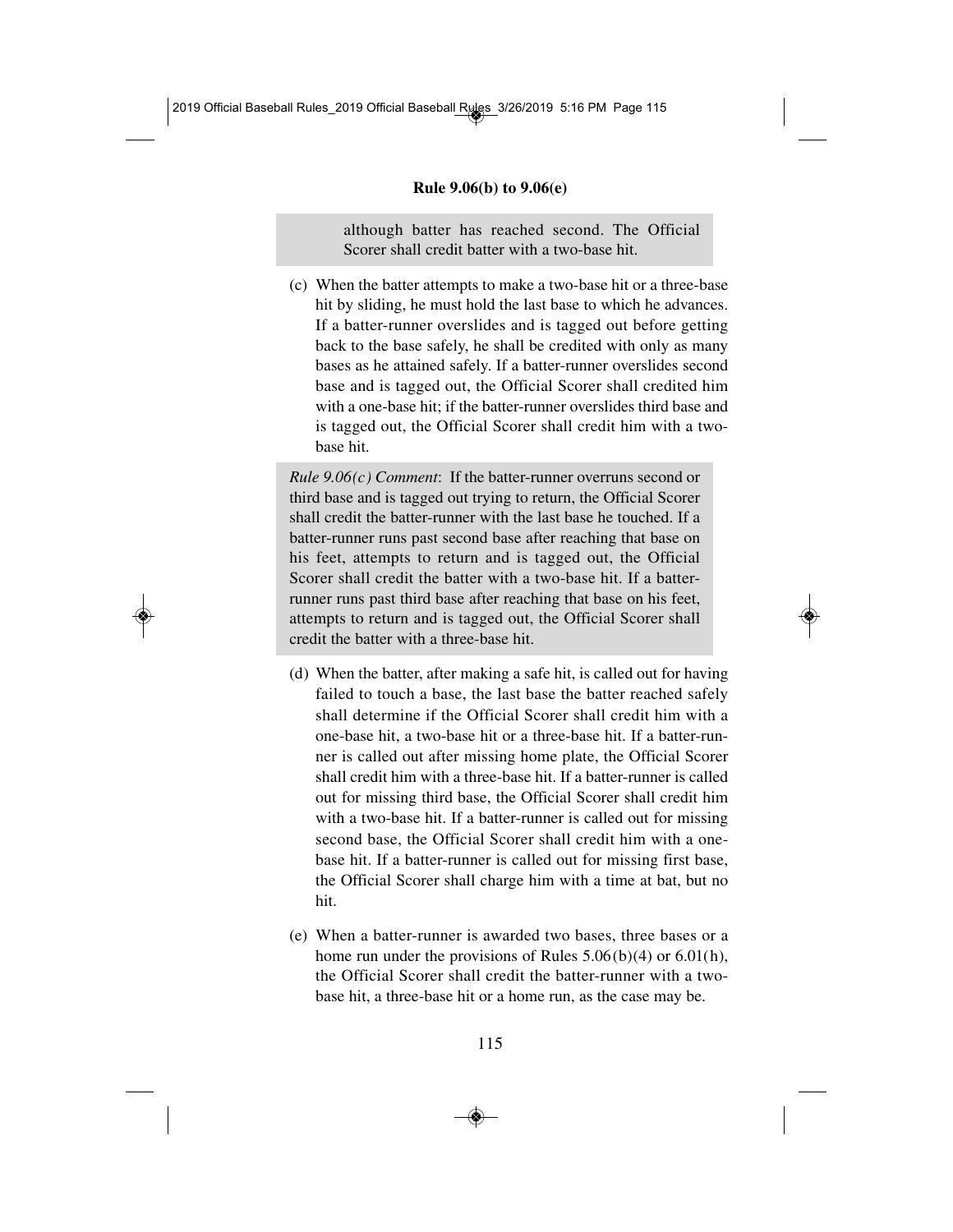(f) Subject to the provisions of Rule  $9.06(g)$ , when a batter ends a game with a safe hit that drives in as many runs as are necessary to put his team in the lead, the Official Scorer shall credit such batter with only as many bases on his hit as are advanced by the runner who scores the winning run, and then only if the batter runs out his hit for as many bases as are advanced by the runner who scores the winning run.

*Rule 9.06(* $f$ *) Comment*: The Official Scorer shall apply this rule even when the batter is theoretically entitled to more bases because of being awarded an "automatic" extra-base hit under various provisions of Rules 5.05 and 5.06(b)(4).

The Official Scorer shall credit the batter with a base touched in the natural course of play, even if the winning run has scored moments before on the same play. For example, the score is tied in the bottom of the ninth inning with a runner on second base and the batter hits a ball to the outfield that falls for a base hit. The runner scores after the batter has touched first base and continued on to second base but shortly before the batter-runner reaches second base. If the batter-runner reaches second base, the Official Scorer shall credit the batter with a two-base hit.

(g) When the batter ends a game with a home run hit out of the playing field, the batter and any runners on base are entitled to score.

# **9.07 Stolen Bases and Caught Stealing**

The Official Scorer shall credit a stolen base to a runner whenever the runner advances one base unaided by a hit, a putout, an error, a force-out, a fielder's choice, a passed ball, a wild pitch or a balk, subject to the following:

(a) When a runner starts for the next base before the pitcher delivers the ball and the pitch results in what ordinarily is scored a wild pitch or passed ball, the Official Scorer shall credit the runner with a stolen base and shall not charge the misplay, unless, as a result of the misplay, the stealing runner advances an extra base, or another runner also advances, in which case the Official Scorer shall score the wild pitch or passed ball as well as the stolen base.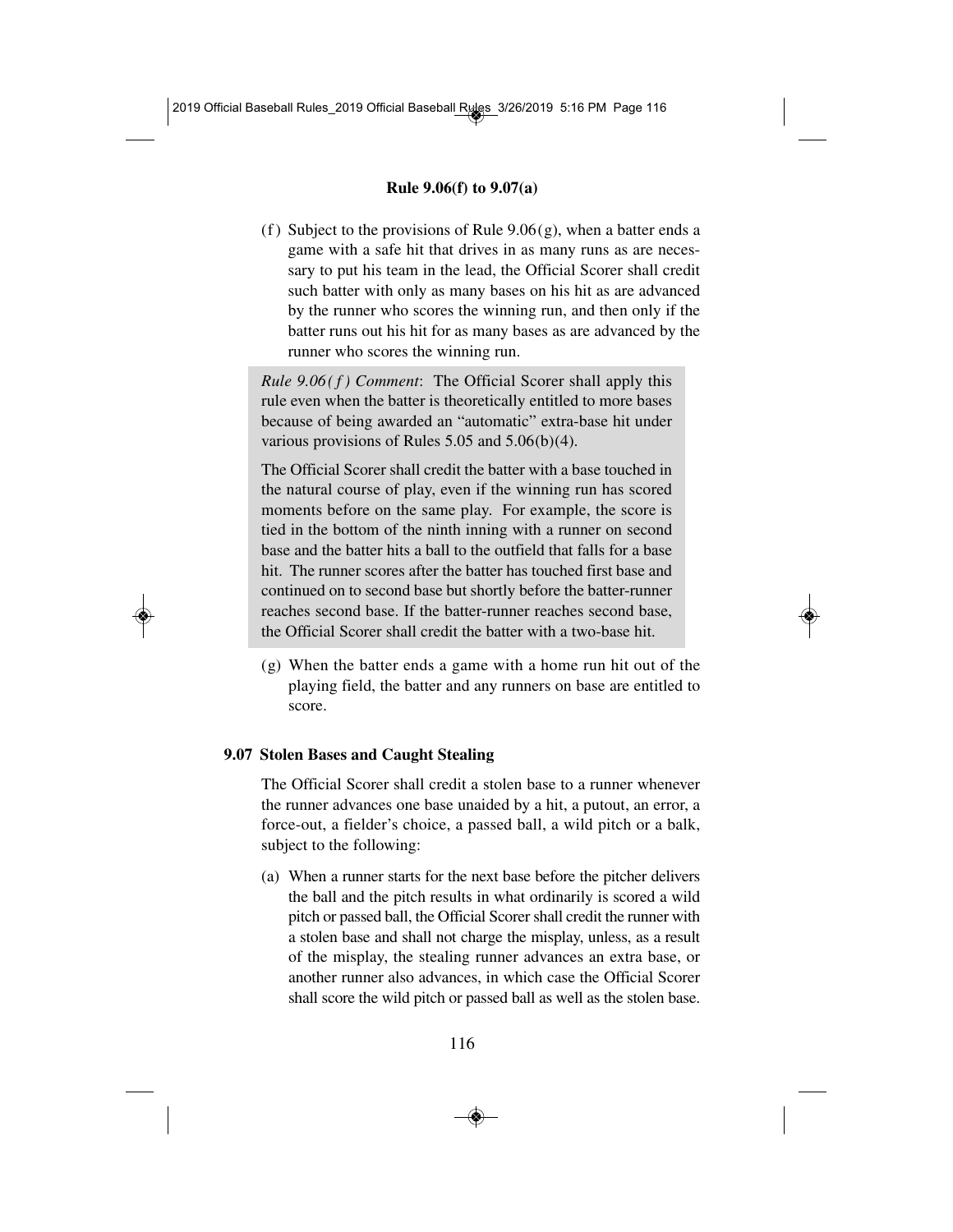- (b) When a runner is attempting to steal, and the catcher, after receiving the pitch, makes a wild throw trying to prevent the stolen base, the Official Scorer shall credit the runner with a stolen base. The Official Scorer shall not charge an error unless the wild throw permits the stealing runner to advance one or more extra bases, or permits another runner to advance, in which case the Official Scorer shall credit the runner with the stolen base and charge one error to the catcher.
- (c) When a runner, attempting to steal, or after being picked off base, evades being put out in a run-down play and advances to the next base without the aid of an error, the Official Scorer shall credit the runner with a stolen base. If another runner also advances on the play, the Official Scorer shall credit both runners with stolen bases. If a runner advances while another runner, attempting to steal, evades being put out in a run-down play and returns safely, without the aid of an error, to the base he originally occupied, the Official Scorer shall credit a stolen base to the runner who advances.
- (d) When a double- or triple-steal is attempted and one runner is thrown out before reaching and holding the base such runner is attempting to steal, no other runner shall be credited with a stolen base.
- (e) When a runner is tagged out after oversliding a base, while attempting either to return to that base or to advance to the next base, the Official Scorer shall not credit such runner with a stolen base.
- (f ) When in the scorer's judgment a runner attempting to steal is safe because of a muffed throw, the Official Scorer shall not credit a stolen base. The Official Scorer shall credit an assist to the fielder who made the throw, charge an error to the fielder who muffed the throw and charge the runner with "caught stealing."
- (g) The Official Scorer shall not score a stolen base when a runner advances solely because of the defensive team's indifference to the runner's advance. The Official Scorer shall score such a play as a fielder's choice.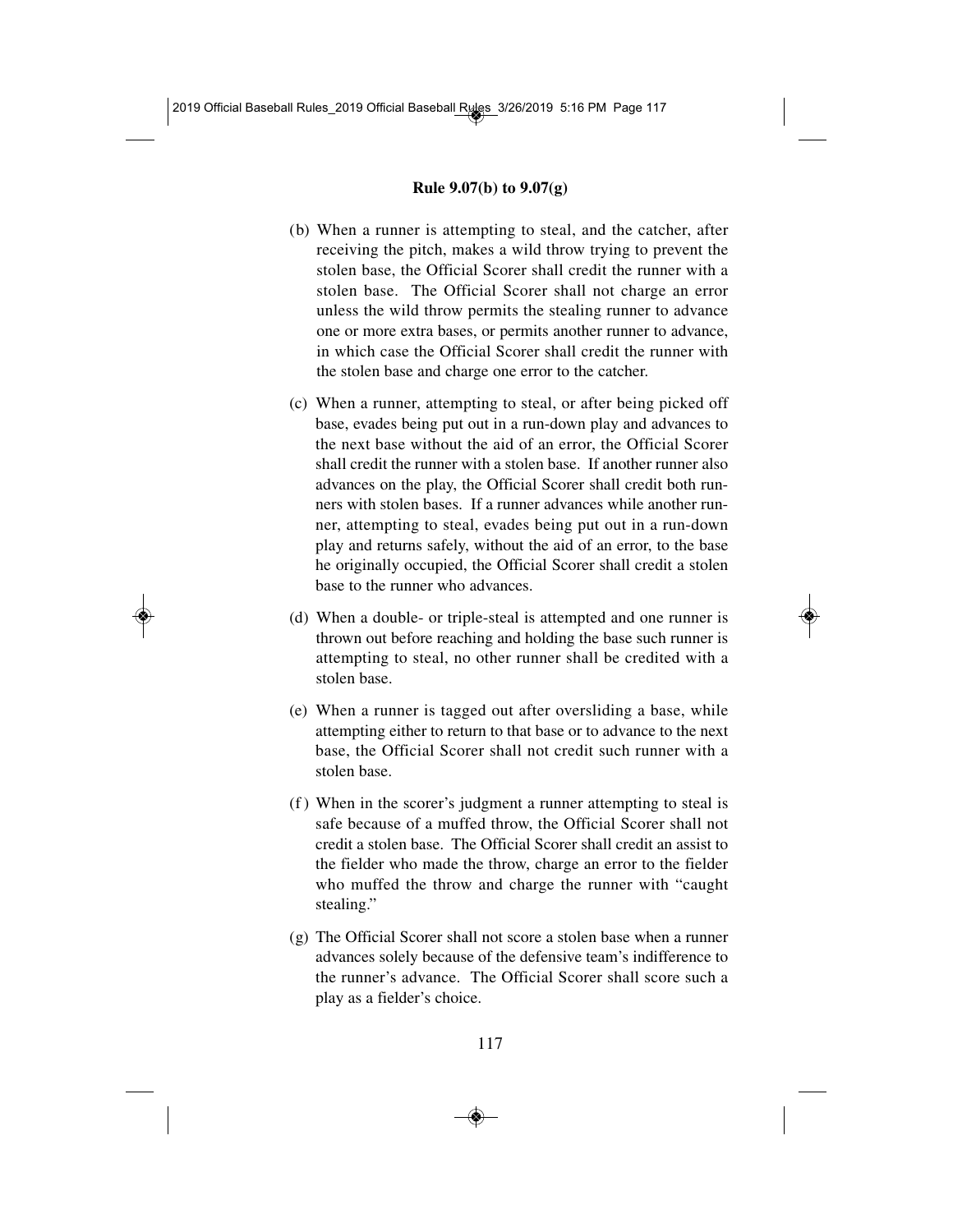*Rule 9.07(g) Comment*: The scorer shall consider, in judging whether the defensive team has been indifferent to a runner's advance, the totality of the circumstances, including the inning and score of the game, whether the defensive team had held the runner on base, whether the pitcher had made any pickoff attempts on that runner before the runner's advance, whether the fielder ordinarily expected to cover the base to which the runner advanced made a move to cover such base, whether the defensive team had a legitimate strategic motive to not contest the runner's advance or whether the defensive team might be trying impermissibly to deny the runner credit for a stolen base. For example, with runners on first and third bases, the Official Scorer should ordinarily credit a stolen base when the runner on first advances to second, if, in the scorer's judgment, the defensive team had a legitimate strategic motive—namely, preventing the runner on third base from scoring on the throw to second base—not to contest the runner's advance to second base. The Official Scorer may conclude that the defensive team is impermissibly trying to deny a runner credit for a stolen base if, for example, the defensive team fails to defend the advance of a runner approaching a league or career record or a league statistical title.

- (h) The Official Scorer shall charge a runner as "caught stealing" if such runner is put out, or would have been put out by errorless play, when such runner
	- (1) tries to steal;
	- (2) is picked off a base and tries to advance (any move toward the next base shall be considered an attempt to advance); or
	- (3) overslides while stealing.

*Rule 9.07(h) Comment*: In those instances where a pitched ball eludes the catcher and the runner is put out trying to advance, the Official Scorer shall not charge any "caught stealing." The Official Scorer shall not charge any caught stealing when a runner is awarded a base due to obstruction or when a runner is called out due to interference by the batter. The Official Scorer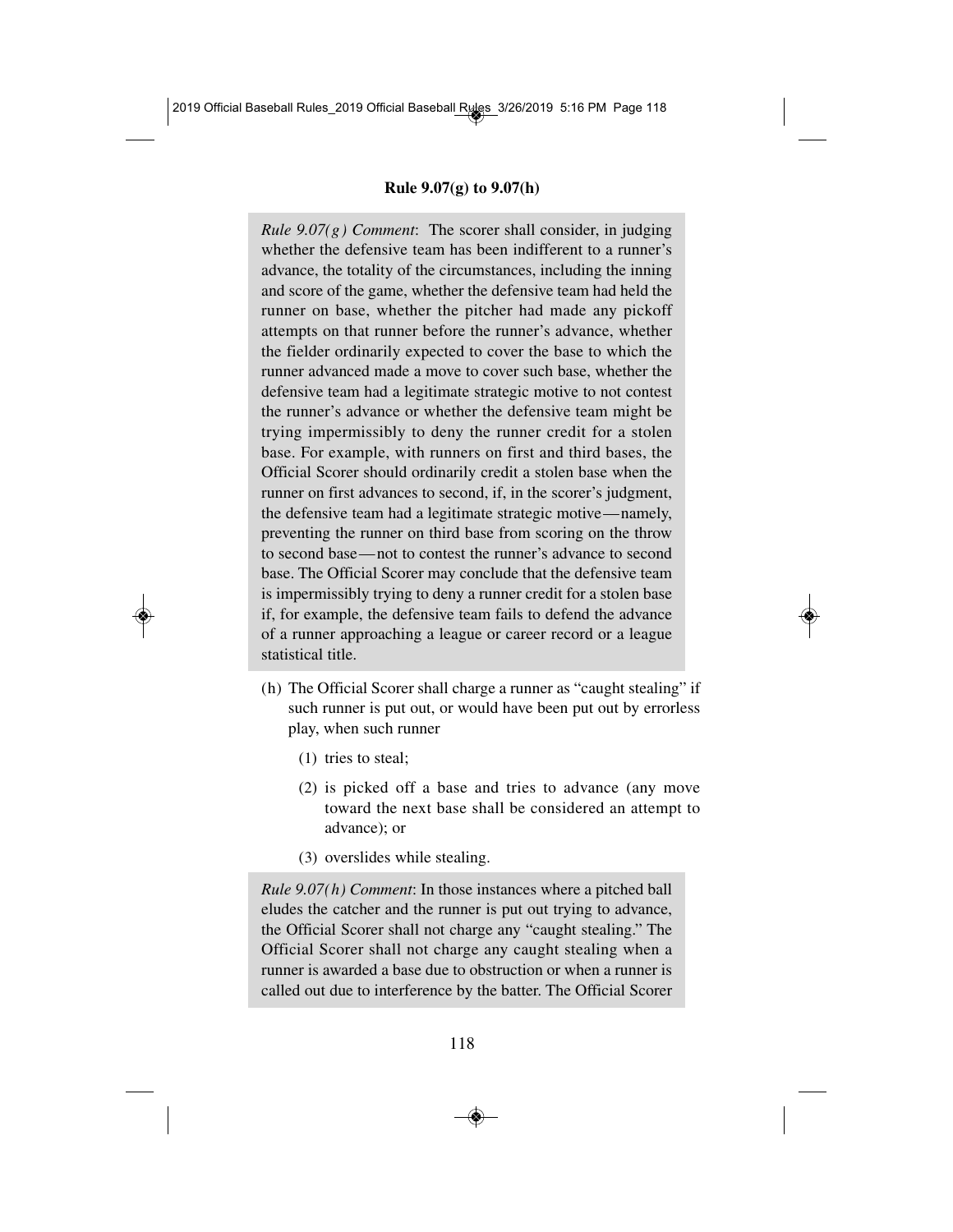shall not charge a runner with a caught stealing if such runner would not have been credited with a stolen base had such runner been safe (for example, when a catcher throws the runner out after such runner tries to advance after a ball that had eluded the catcher on a pitch).

#### **9.08 Sacrifices**

The Official Scorer shall:

(a) Score a sacrifice bunt when, before two are out, the batter advances one or more runners with a bunt and is put out at first base, or would have been put out except for a fielding error, unless, in the judgment of the Official Scorer, the batter was bunting exclusively for a base hit and not sacrificing his own chance of reaching first base for the purpose of advancing a runner or runners, in which case the Official Scorer shall charge the batter with a time at bat;

*Rule 9.08(a) Comment*: In determining whether the batter had been sacrificing his own chance of reaching first base for the purpose of advancing a runner, the Official Scorer shall give the batter the benefit of the doubt. The Official Scorer shall consider the totality of the circumstances of the at-bat, including the inning, the number of outs and the score.

- (b) Score a sacrifice bunt when, before two are out, the fielders handle a bunted ball without error in an unsuccessful attempt to put out a preceding runner advancing one base, unless, an attempt to turn a bunt into a putout of a preceding runner fails, and in the judgment of the Official Scorer ordinary effort would not have put out the batter at first base, in which case the batter shall be credited with a one-base hit and not a sacrifice;
- (c) Not score a sacrifice bunt when any runner is put out attempting to advance one base on a bunt, or would have been put out, except for a fielding error, in which case the Official Scorer shall charge the batter with a time at bat; and
- (d) Score a sacrifice fly when, before two are out, the batter hits a ball in flight handled by an outfielder or an infielder running in the outfield in fair or foul territory that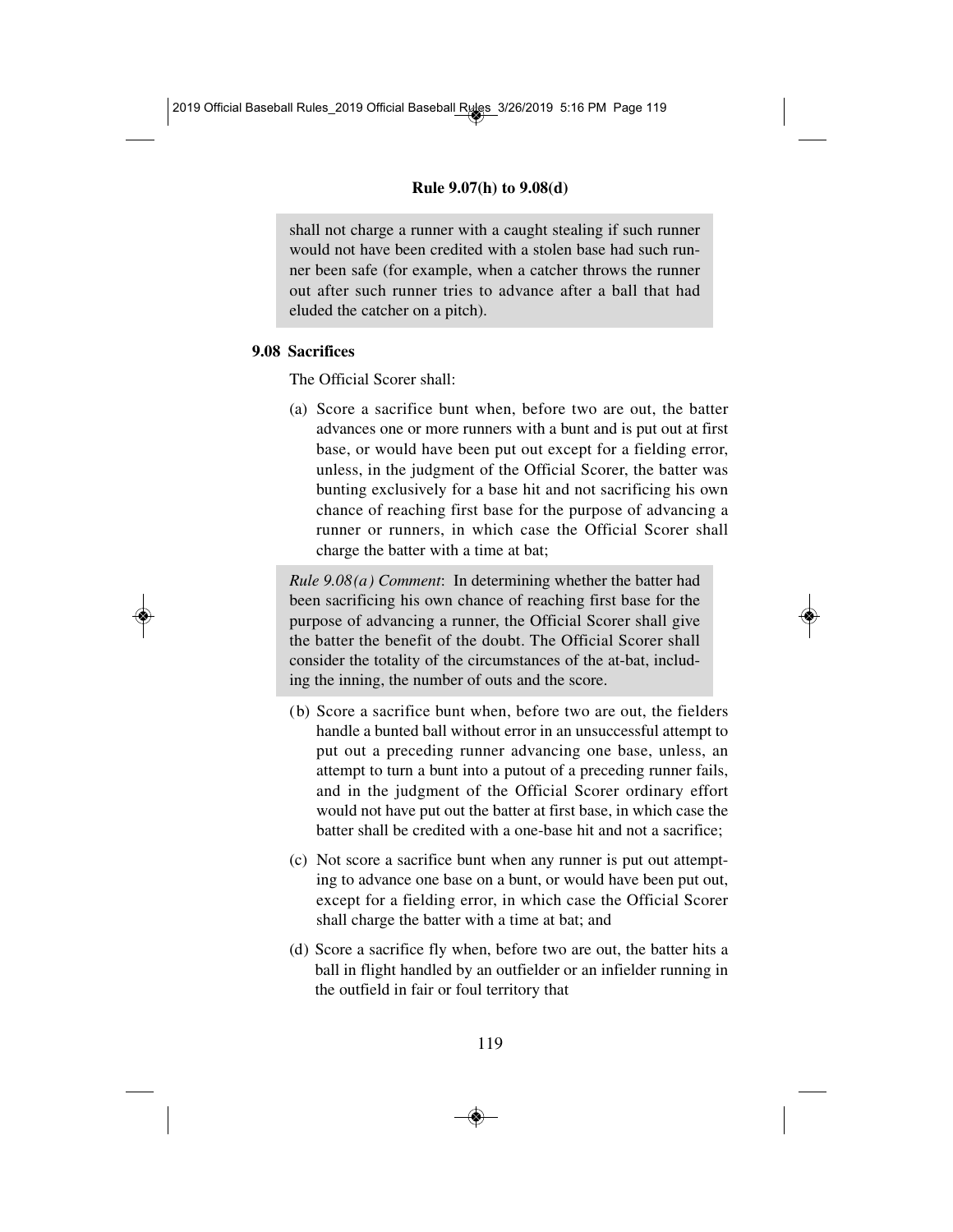- (1) is caught, and a runner scores after the catch, or
- (2) is dropped, and a runner scores, if in the scorer's judgment the runner could have scored after the catch had the fly been caught.

*Rule 9.08(d) Comment*: The Official Scorer shall score a sacrifice fly in accordance with Rule  $9.08(d)(2)$  even though another runner is forced out by reason of the batter becoming a runner.

#### **9.09 Putouts**

A putout is a statistic credited to a fielder whose action causes the out of a batter-runner or runner, as set forth in this Rule 9.09.

- (a) The Official Scorer shall credit a putout to each fielder who
	- (1) catches a ball that is in flight, whether fair or foul;
	- (2) catches a batted or thrown ball and tags a base to put out a batter or runner; or

*Rule 9.09(a)(2) Comment*: The Official Scorer shall credit a fielder with a putout if such fielder catches a thrown ball and tags a base to record an out on an appeal play.

- (3) tags a runner when the runner is off the base to which the runner is entitled.
- (b) The Official Scorer shall credit an automatic putout to the catcher when a:
	- (1) batter is called out on strikes;
	- (2) batter is called out for an illegally batted ball;
	- (3) batter is called out for bunting foul for his third strike;

*Rule 9.09(b)(3) Comment*: Note the exception in Rule  $9.15(a)(4)$ .

- (4) batter is called out for being touched by his own batted ball;
- (5) batter is called out for interfering with the catcher;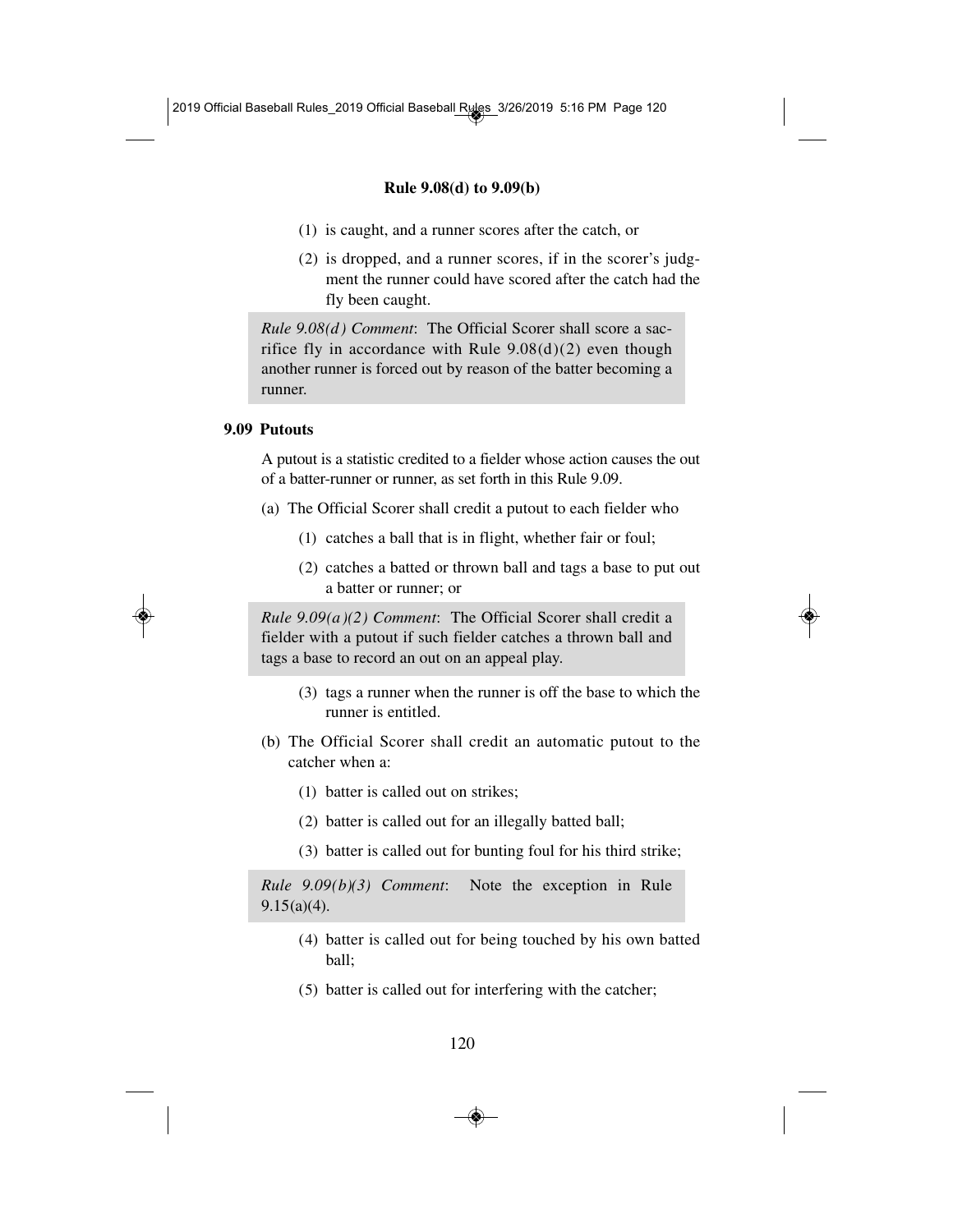#### **Rule 9.09(b) to 9.09(c)**

(6) batter is called out for failing to bat in his proper turn;

*Rule 9.09(b)(6) Comment*: *See* Rule 9.03(d).

- (7) batter is called out for refusing to touch first base after receiving a base on balls, after being hit by a pitch or after a catcher's interference; or
- (8) runner is called out for refusing to advance from third base to home plate.
- (c) The Official Scorer shall credit automatic putouts as follows (and shall credit no assists on these plays except as specified):
	- (1) When the batter is called out on an Infield Fly that is not caught, the Official Scorer shall credit the putout to the fielder who the scorer believes could have made the catch;
	- (2) When a runner is called out for being touched by a fair ball (including an Infield Fly), the Official Scorer shall credit the putout to the fielder nearest the ball;
	- (3) When a runner is called out for running out of line to avoid being tagged, the Official Scorer shall credit the putout to the fielder whom the runner avoided;
	- (4) When a runner is called out for passing another runner, the Official Scorer shall credit the putout to the fielder nearest the point of passing;
	- (5) When a runner is called out for running the bases in reverse order, the Official Scorer shall credit the putout to the fielder covering the base the runner left in starting his reverse run;
	- (6) When a runner is called out for having interfered with a fielder, the Official Scorer shall credit the putout to the fielder with whom the runner interfered, unless the fielder was in the act of throwing the ball when the interference occurred, in which case the Official Scorer shall credit the putout to the fielder for whom the throw was intended and shall credit an assist to the fielder whose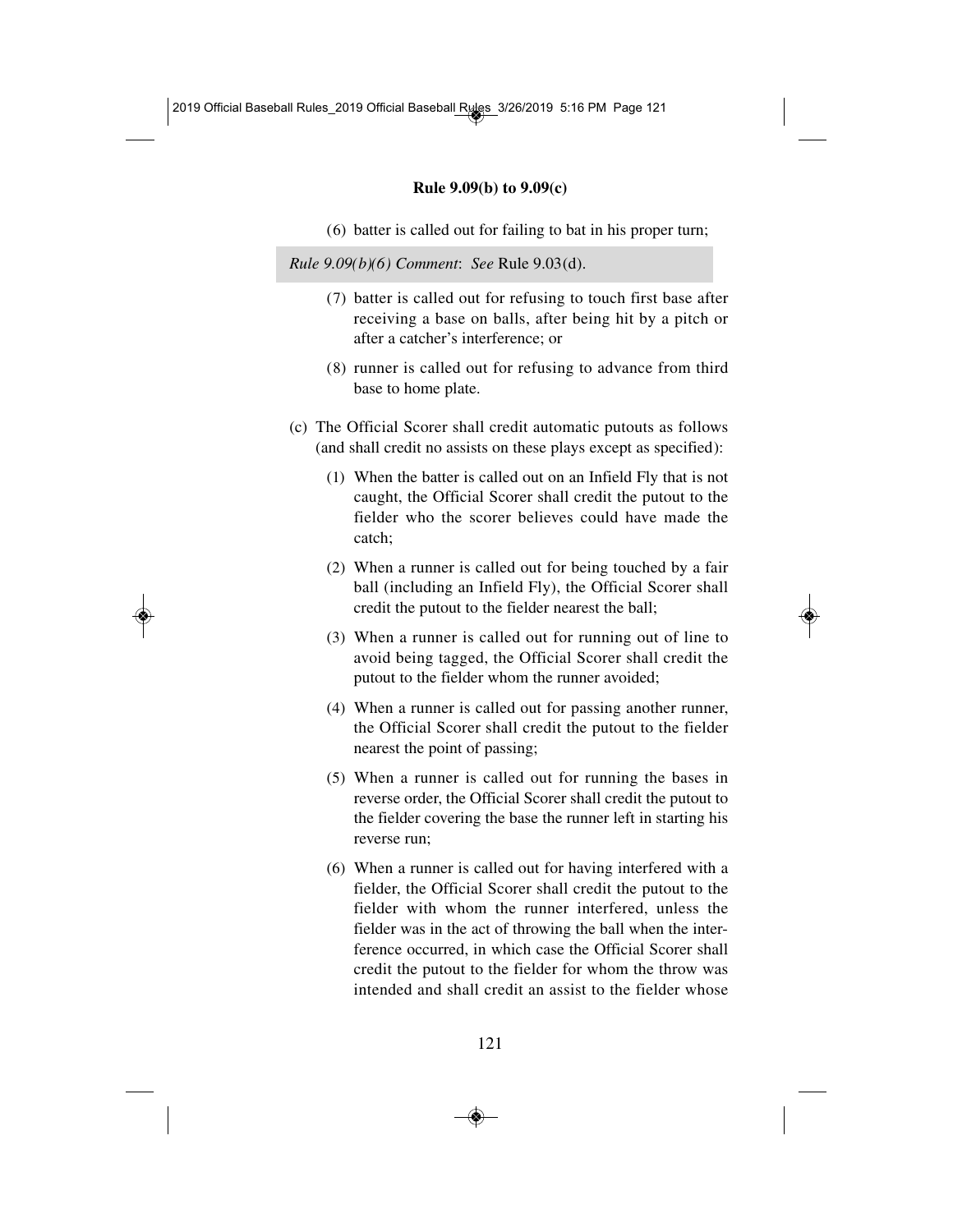throw was interfered with; or

(7) When the batter-runner is called out because of interference by a preceding runner, as provided in Rule  $6.01(a)(5)$ , the Official Scorer shall credit the putout to the first baseman. If the fielder interfered with was in the act of throwing the ball, the Official Scorer shall credit such fielder with an assist but shall credit only one assist on any one play under the provisions of Rules  $9.09(c)(6)$  and  $9.09(c)(7)$ .

# **9.10 Assists**

An assist is a statistic credited to a fielder whose action contributes to a batter-runner or runner being put out, as set forth in this Rule 9.10.

- (a) The Official Scorer shall credit an assist to each fielder who
	- (1) throws or deflects a batted or thrown ball in such a way that a putout results, or would have resulted except for a subsequent error by any fielder. Only one assist and no more shall be credited to each fielder who throws or deflects the ball in a run-down play that results in a putout, or would have resulted in a putout, except for a subsequent error; or

*Rule 9.10(a)(1) Comment*: Mere ineffective contact with the ball shall not be considered an assist. "Deflect" shall mean to slow down or change the direction of the ball and thereby effectively assist in putting out a batter or runner. If a putout results from an appeal play within the natural course of play, the Official Scorer shall give assists to each fielder, except the fielder making the putout, whose action led to the putout. If a putout results from an appeal play initiated by the pitcher throwing to a fielder after the previous play has ended, the Official Scorer shall credit the pitcher, and only the pitcher, with an assist.

(2) throws or deflects the ball during a play that results in a runner being called out for interference or for running out of line.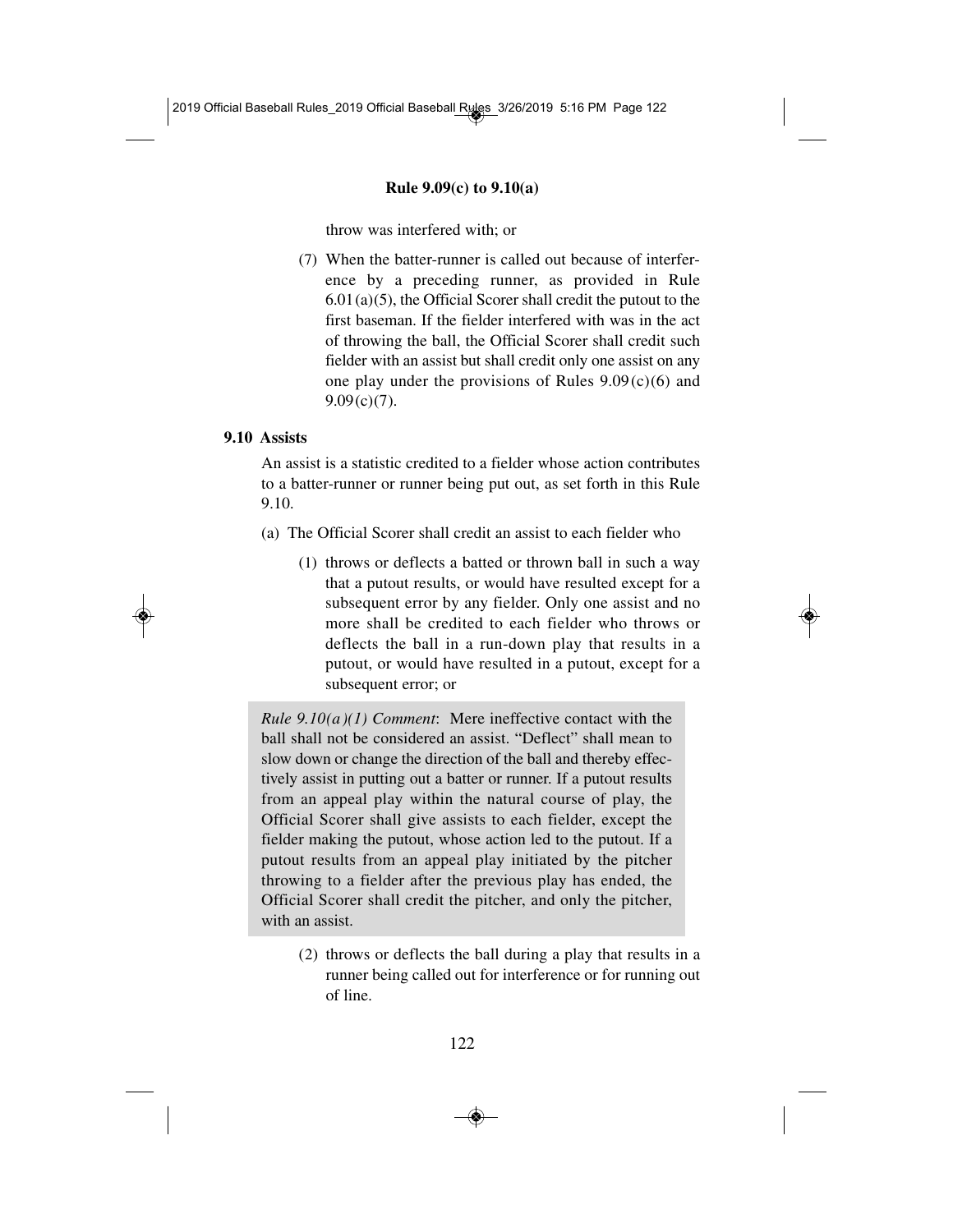- (b) The Official Scorer shall not credit an assist to
	- (1) the pitcher on a strikeout, unless the pitcher fields an uncaught third strike and makes a throw that results in a putout;
	- (2) the pitcher when, as the result of a legal pitch received by the catcher, a runner is put out, as when the catcher picks a runner off base, throws out a runner trying to steal or tags a runner trying to score; or
	- (3) a fielder whose wild throw permits a runner to advance, even though the runner subsequently is put out as a result of continuous play. A play that follows a misplay (whether or not the misplay is an error) is a new play, and the fielder making any misplay shall not be credited with an assist unless such fielder takes part in the new play.

# **9.11 Double and Triple Plays**

The Official Scorer shall credit participation in a double play or triple play to each fielder who earns a putout or an assist when two or three players are put out between the time a pitch is delivered and the time the ball next becomes dead or is next in possession of the pitcher in a pitching position, unless an error or misplay intervenes between putouts.

*Rule 9.11 Comment*: The Official Scorer shall credit a double play or triple play also if an appeal play after the ball is in possession of the pitcher results in an additional putout.

## **9.12 Errors**

An error is a statistic charged against a fielder whose action has assisted the team on offense, as set forth in this Rule 9.12.

- (a) The Official Scorer shall charge an error against any fielder:
	- (1) whose misplay (fumble, muff or wild throw) prolongs the time at bat of a batter, prolongs the presence on the bases of a runner or permits a runner to advance one or more bases, unless, in the judgment of the Official Scorer, such fielder deliberately permits a foul fly to fall safe with a runner on third base before two are out in order that the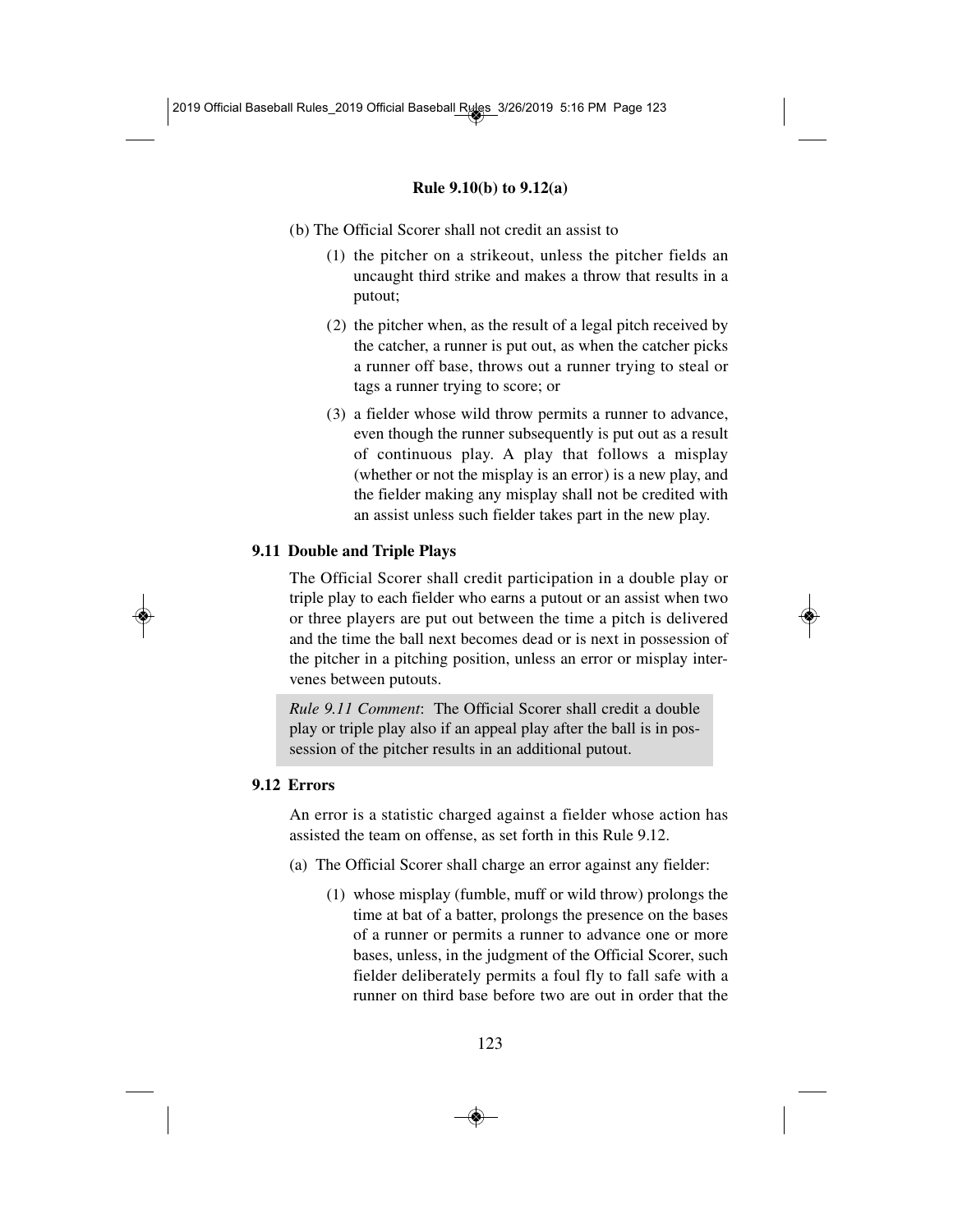## **Rule 9.12(a)**

runner on third shall not score after the catch;

*Rule 9.12(a )(1) Comment*: Slow handling of the ball that does not involve mechanical misplay shall not be construed as an error. For example, the Official Scorer shall not charge a fielder with an error if such fielder fields a ground ball cleanly but does not throw to first base in time to retire the batter. It is not necessary that the fielder touch the ball to be charged with an error. If a ground ball goes through a fielder's legs or a fly ball falls untouched and, in the scorer's judgment, the fielder could have handled the ball with ordinary effort, the Official Scorer shall charge such fielder with an error. For example, the Official Scorer shall charge an infielder with an error when a ground ball passes to either side of such infielder if, in the Official Scorer's judgment, a fielder at that position making ordinary effort would have fielded such ground ball and retired a runner. The Official Scorer shall charge an outfielder with an error if such outfielder allows a fly ball to drop to the ground if, in the Official Scorer's judgment, an outfielder at that position making ordinary effort would have caught such fly ball. If a throw is low, wide or high, or strikes the ground, and a runner reaches base who otherwise would have been put out by such throw, the Official Scorer shall charge the player making the throw with an error.

The Official Scorer shall not score mental mistakes or misjudgments as errors unless a specific rule prescribes otherwise. A fielder's mental mistake that leads to a physical misplay such as throwing the ball into the stands or rolling the ball to the pitcher's mound, mistakenly believing there to be three outs, and thereby allowing a runner or runners to advance shall not be considered a mental mistake for purposes of this rule and the Official Scorer shall charge a fielder committing such a mistake with an error. The Official Scorer shall not charge an error if the pitcher fails to cover first base on a play, thereby allowing a batter-runner to reach first base safely. The Official Scorer shall not charge an error to a fielder who incorrectly throws to the wrong base on a play.

The Official Scorer shall charge an error to a fielder who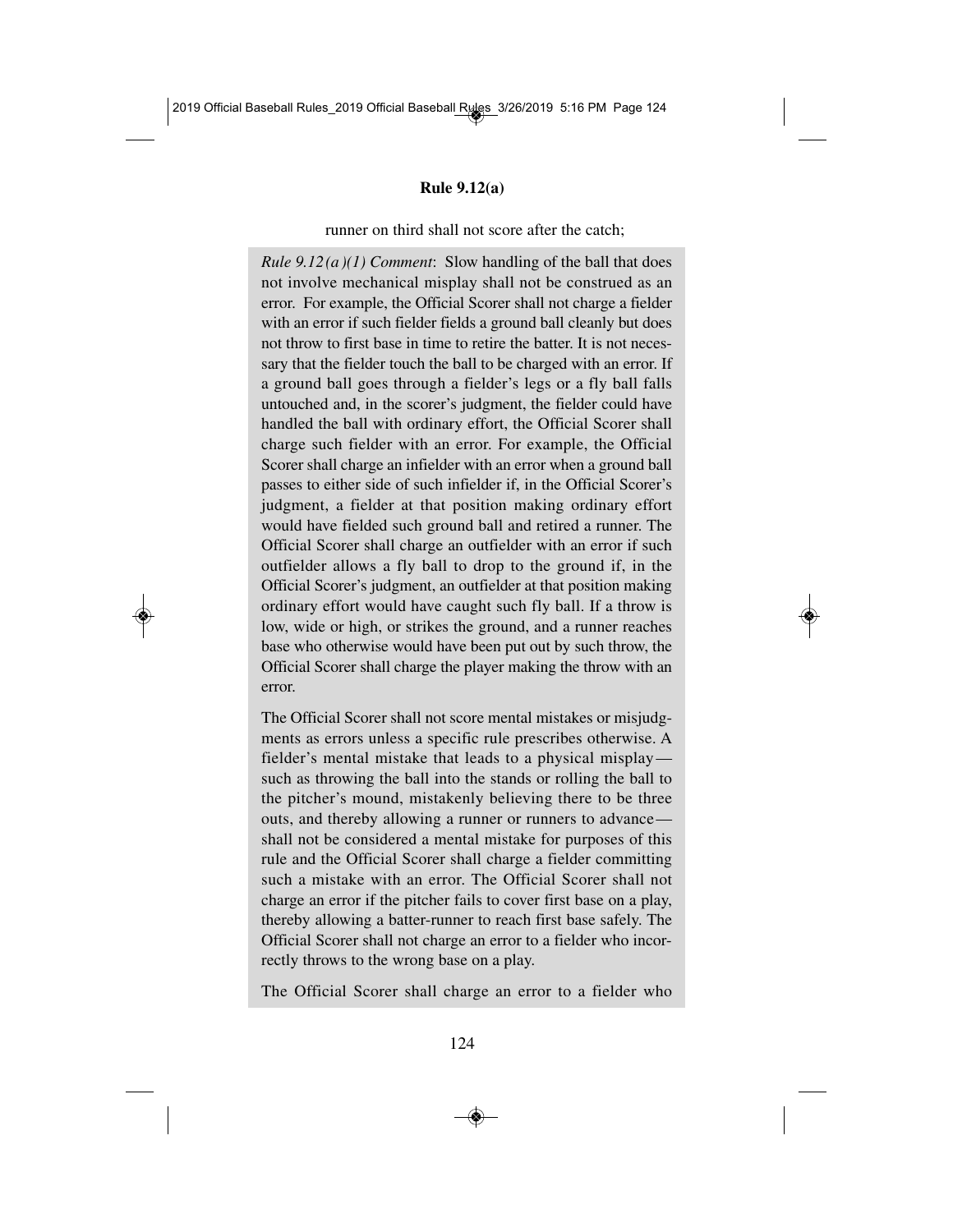causes another fielder to misplay a ball—for example, by knocking the ball out of the other fielder's glove. On such a play, when the Official Scorer charges an error to the interfering fielder, the Official Scorer shall not charge an error to the fielder with whom the other fielder interfered.

- (2) when such fielder muffs a foul fly to prolong the time at bat of a batter, whether the batter subsequently reaches first base or is put out;
- (3) when such fielder catches a thrown ball or a ground ball in time to put out the batter-runner and fails to tag first base or the batter-runner;
- (4) when such fielder catches a thrown ball or a ground ball in time to put out any runner on a force play and fails to tag the base or the runner;
- (5) whose wild throw permits a runner to reach a base safely, when in the scorer's judgment a good throw would have put out the runner, unless such wild throw is made attempting to prevent a stolen base;
- (6) whose wild throw in attempting to prevent a runner's advance permits that runner or any other runner to advance one or more bases beyond the base such runner would have reached had the throw not been wild;
- (7) whose throw takes an unnatural bounce, touches a base or the pitcher's plate, or touches a runner, a fielder or an umpire, thereby permitting any runner to advance; or

*Rule 9.12(a)(7) Comment*: The Official Scorer shall apply this rule even when it appears to be an injustice to a fielder whose throw was accurate. For example, the Official Scorer shall charge an error to an outfielder whose accurate throw to second base hits the base and caroms back into the outfield, thereby permitting a runner or runners to advance, because every base advanced by a runner must be accounted for.

(8) whose failure to stop, or try to stop, an accurately thrown ball permits a runner to advance, so long as there was occasion for the throw. If such throw was made to second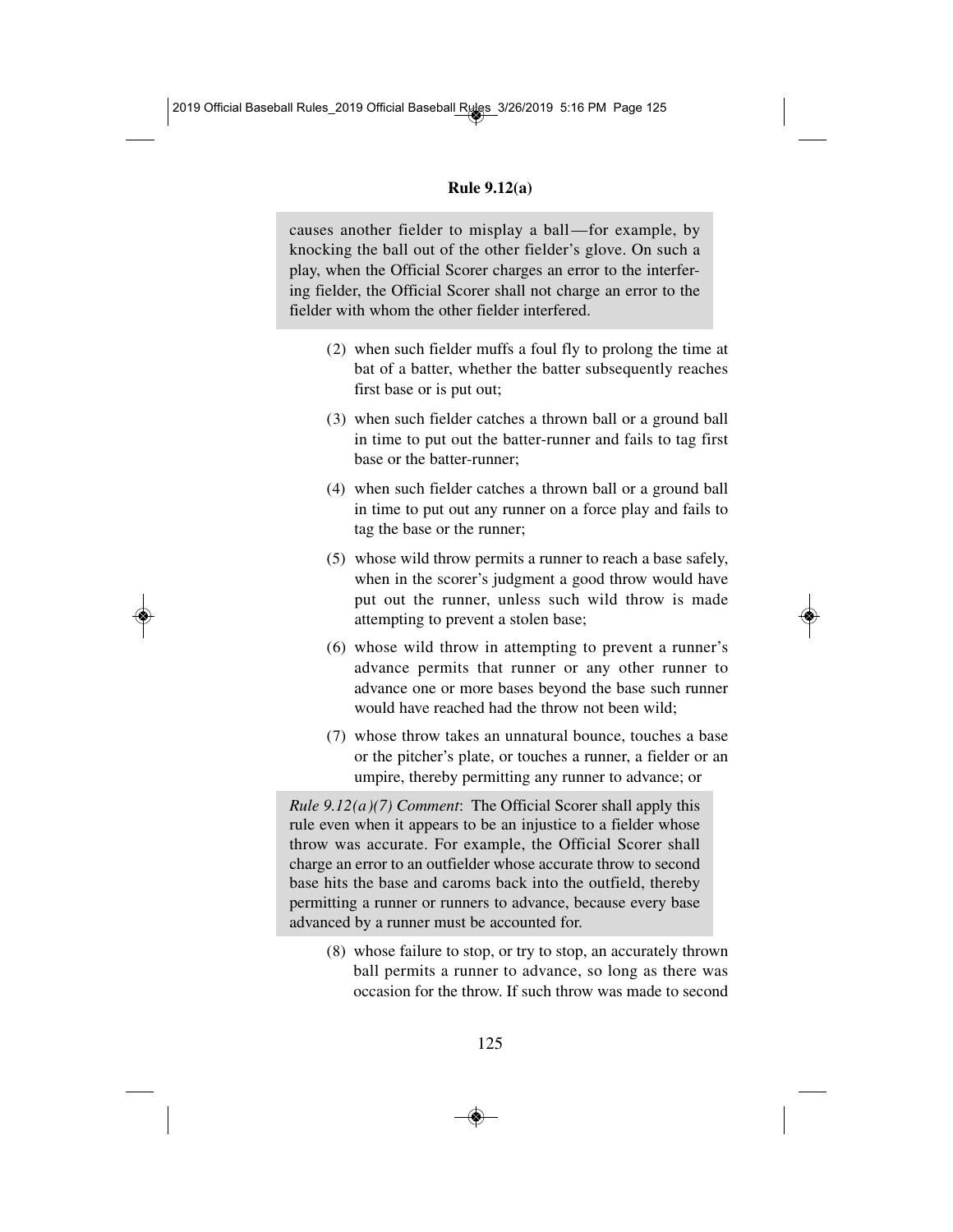# **Rule 9.12(a) to 9.12(d)**

base, the Official Scorer shall determine whether it was the duty of the second baseman or the shortstop to stop the ball and shall charge an error to the negligent fielder.

*Rule 9.12(a)(8) Comment*: If, in the Official Scorer's judgment, there was no occasion for the throw, the Official Scorer shall charge an error to the fielder who threw the ball.

- (b) The Official Scorer shall charge only one error on any wild throw, regardless of the number of bases advanced by one or more runners.
- (c) When an umpire awards the batter or any runner or runners one or more bases because of interference or obstruction, the Official Scorer shall charge the fielder who committed the interference or obstruction with one error, no matter how many bases the batter, or runner or runners, may advance.

*Rule 9.12(c) Comment*: The Official Scorer shall not charge an error if obstruction does not change the play, in the opinion of the scorer.

- (d) The Official Scorer shall not charge an error against:
	- (1) the catcher when the catcher, after receiving the pitch, makes a wild throw attempting to prevent a stolen base, unless the wild throw permits the stealing runner to advance one or more extra bases or permits any other runner to advance one or more bases;
	- (2) any fielder who makes a wild throw if in the scorer's judgment the runner would not have been put out with ordinary effort by a good throw, unless such wild throw permits any runner to advance beyond the base he would have reached had the throw not been wild;
	- (3) any fielder who makes a wild throw in attempting to complete a double play or triple play, unless such wild throw enables any runner to advance beyond the base such runner would have reached had the throw not been wild;

*Rule 9.12(d) Comment*: When a fielder muffs a thrown ball that, if held, would have completed a double play or triple play,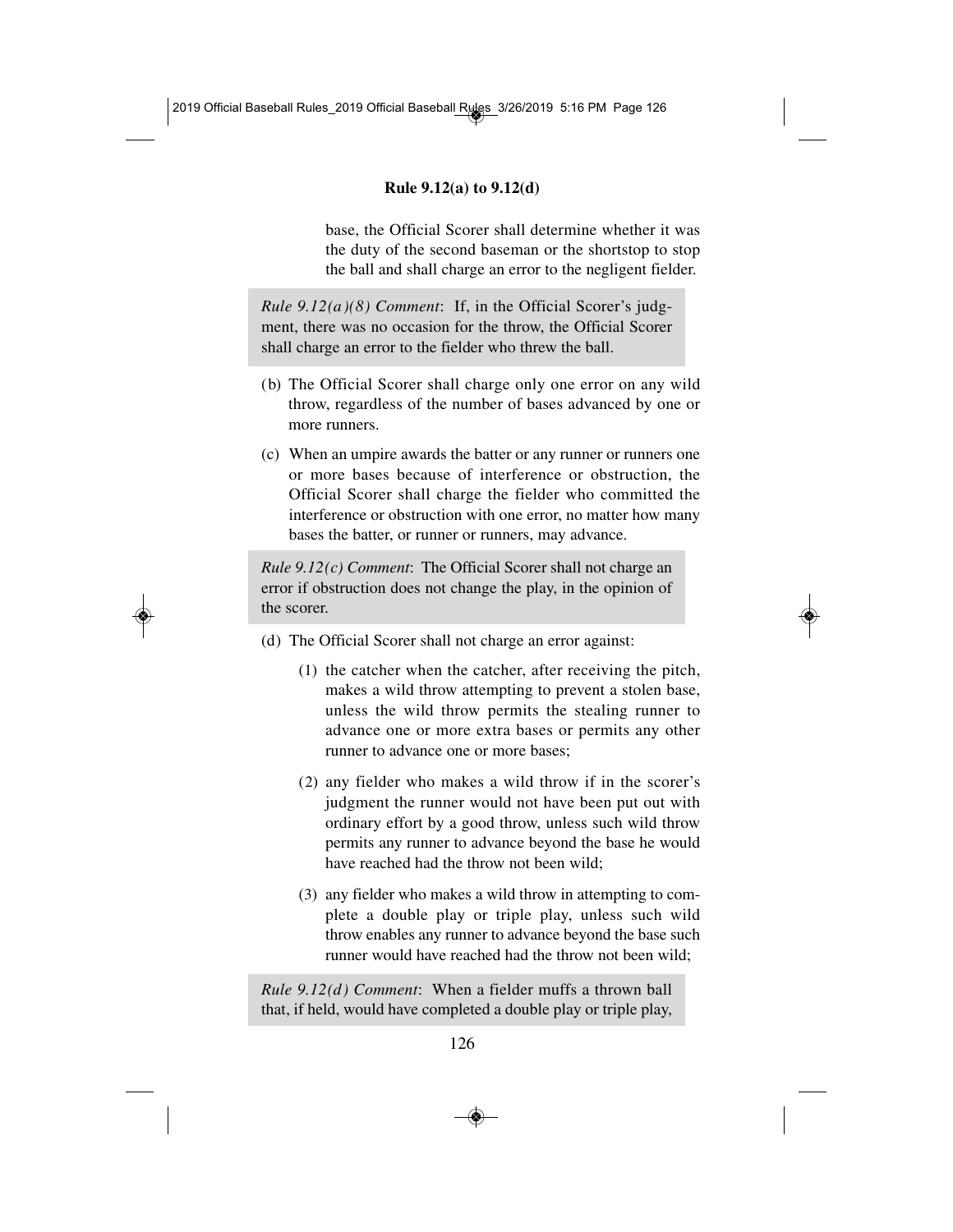the Official Scorer shall charge an error to the fielder who drops the ball and credit an assist to the fielder who made the throw.

- (4) any fielder when, after a ground ball or dropping a batted ball that is in flight or a thrown ball, the fielder recovers the ball in time to force out a runner at any base; or
- (5) any fielder when a wild pitch or passed ball is scored.
- (e) The Official Scorer shall not charge an error when the batter is awarded first base on four called balls, when the batter is awarded first base when touched by a pitched ball, or when the batter reaches first base as the result of a wild pitch or passed ball.

*Rule 9.12(e) Comment: See* Rule 9.13 for additional scoring rules relating to wild pitches and passed balls.

- (f ) The Official Scorer shall not charge an error when a runner or runners advance as the result of a passed ball, a wild pitch or a balk.
	- (1) When the fourth called ball is a wild pitch or a passed ball and as a result
		- (A) the batter-runner advances to a base beyond first base;
		- (B) any runner forced to advance by the base on balls advances more than one base; or
		- (C) any runner, not forced to advance, advances one or more bases, the Official Scorer shall score the base on balls and also the wild pitch or passed ball, as the case may be.
	- (2) When the catcher recovers the ball after a wild pitch or passed ball on the third strike, and throws out the batterrunner at first base, or tags out the batter-runner, but another runner or runners advance, the Official Scorer shall score the strikeout, the putout and assists, if any, and credit the advance of the other runner or runners on the play as a fielder's choice.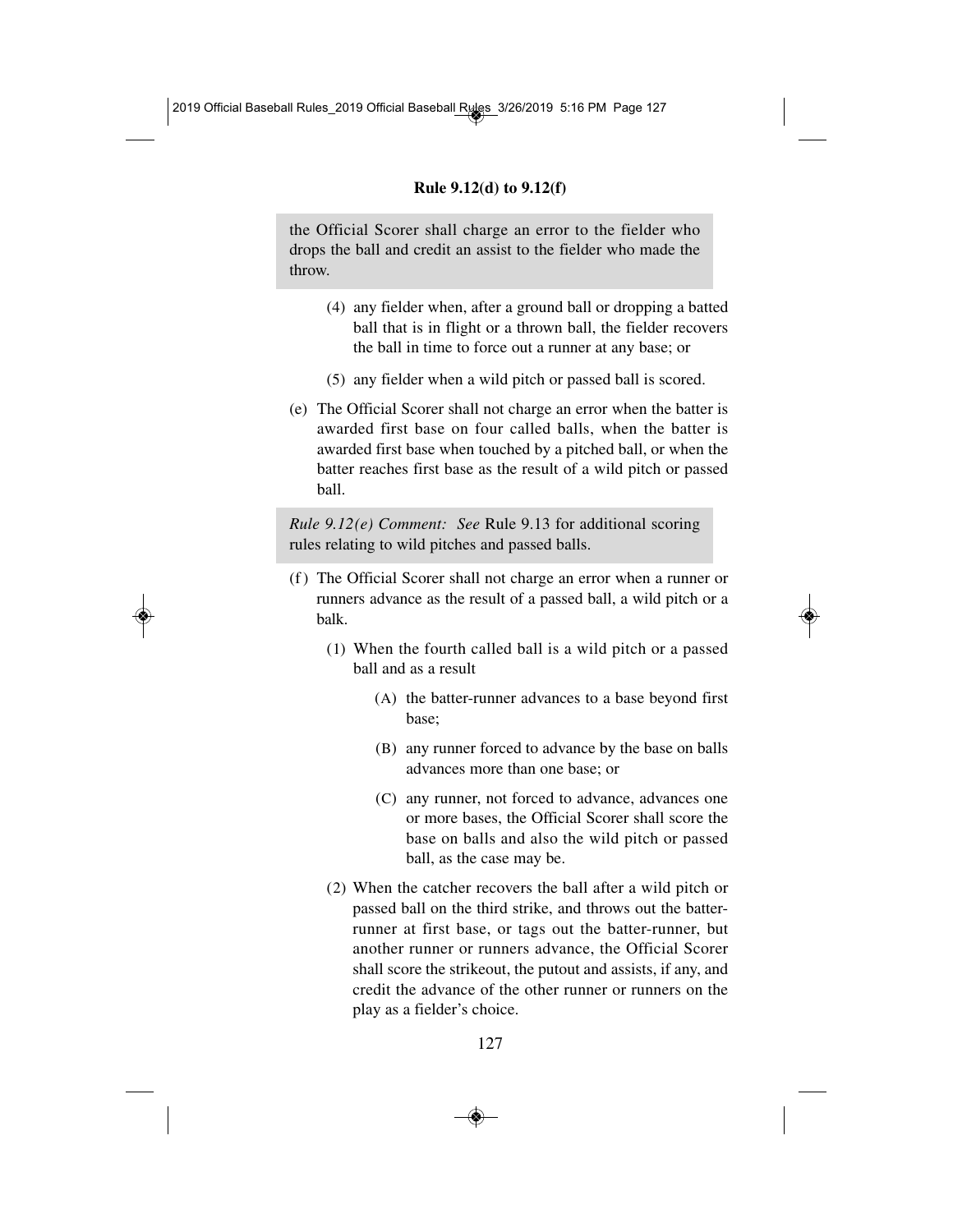*Rule 9.12(f) Comment: See* Rule 9.13 for additional scoring rules relating to wild pitches and passed balls.

# **9.13 Wild Pitches and Passed Balls**

A wild pitch is defined in the Definition of Terms (Wild Pitch). A passed ball is a statistic charged against a catcher whose action has caused a runner or runners to advance, as set forth in this Rule 9.13.

- (a) The Official Scorer shall charge a pitcher with a wild pitch when a legally delivered ball is so high, so wide or so low that the catcher does not stop and control the ball by ordinary effort, thereby permitting a runner or runners to advance. The Official Scorer shall charge a pitcher with a wild pitch when a legally delivered ball touches the ground or home plate before reaching the catcher and is not handled by the catcher, thereby permitting a runner or runners to advance. When the third strike is a wild pitch, permitting the batter to reach first base, the Official Scorer shall score a strikeout and a wild pitch.
- (b) The Official Scorer shall charge a catcher with a passed ball when the catcher fails to hold or to control a legally pitched ball that should have been held or controlled with ordinary effort, thereby permitting a runner or runners to advance. When the third strike is a passed ball, permitting the batter to reach first base, the Official Scorer shall score a strikeout and a passed ball.

*Rule 9.13 Comment*: The Official Scorer shall not charge a wild pitch or passed ball if the defensive team makes an out before any runners advance. For example, if a pitch touches the ground and eludes the catcher with a runner on first base, but the catcher recovers the ball and throws to second base in time to retire the runner, the Official Scorer shall not charge the pitcher with a wild pitch. The Official Scorer shall credit the advancement of any other runner on the play as a fielder's choice. If a catcher drops a pitch, for example, with a runner on first base, but the catcher recovers the ball and throws to second base in time to retire the runner, the Official Scorer shall not charge the catcher with a passed ball. The Official Scorer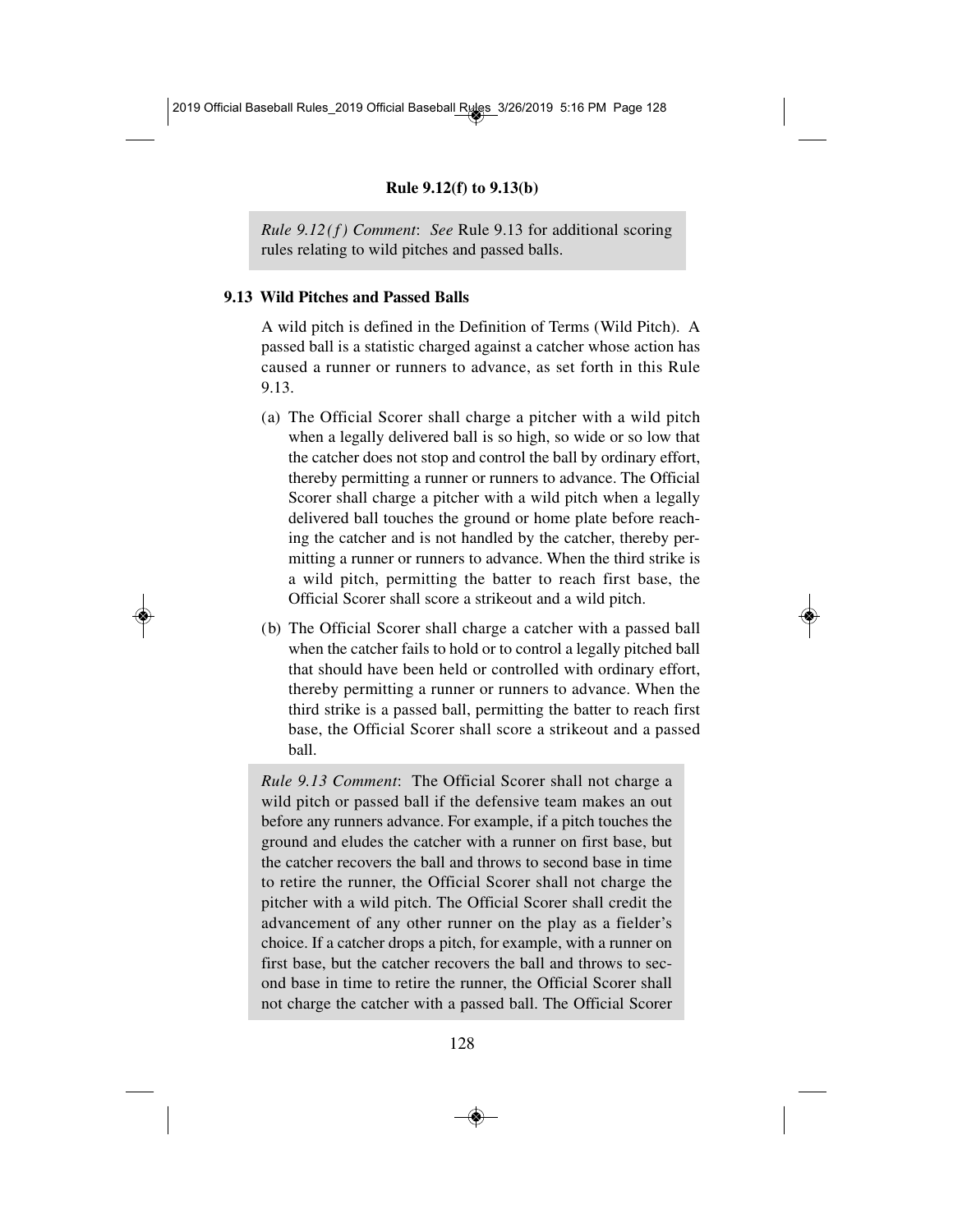shall credit the advancement of any other runner on the play as a fielder's choice.

See Rules 9.07(a), 9.12(e) and 9.12(f) for additional scoring rules relating to wild pitches and passed balls.

# **9.14 Base on Balls**

A base on balls is defined in the Definition of Terms (Base on Balls).

(a) The Official Scorer shall score a base on balls whenever a batter is awarded first base because of four balls having been pitched outside the strike zone, but when the fourth such ball touches the batter it shall be scored as a "hit batter."

*Rule 9.14(a) Comment*: See Rule 9.16(h) for the procedure when more than one pitcher is involved in giving a base on balls. *See also* Rule 9.15, which addresses situations in which a substitute batter receives a base on balls.

- (b) The Official Scorer shall score an intentional base on balls when the pitcher makes no attempt to throw the last pitch to the batter into the strike zone, but purposely throws the ball wide to the catcher outside the catcher's box.
- (c) If a batter awarded a base on balls is called out for refusing to advance to first base, the Official Scorer shall not credit the base on balls and shall charge a time at bat.
- (d) The Official Scorer shall score an intentional base on balls when a batter is awarded first base because the defensive team's manager informs the umpire of the team's intention to walk the batter.

# **9.15 Strikeouts**

A strikeout is a statistic credited to a pitcher and charged to a batter when the umpire calls three strikes on a batter, as set forth in this  $Rule 9.15.$ 

- (a) The Official Scorer shall score a strikeout whenever a batter:
	- (1) is put out by a third strike caught by the catcher;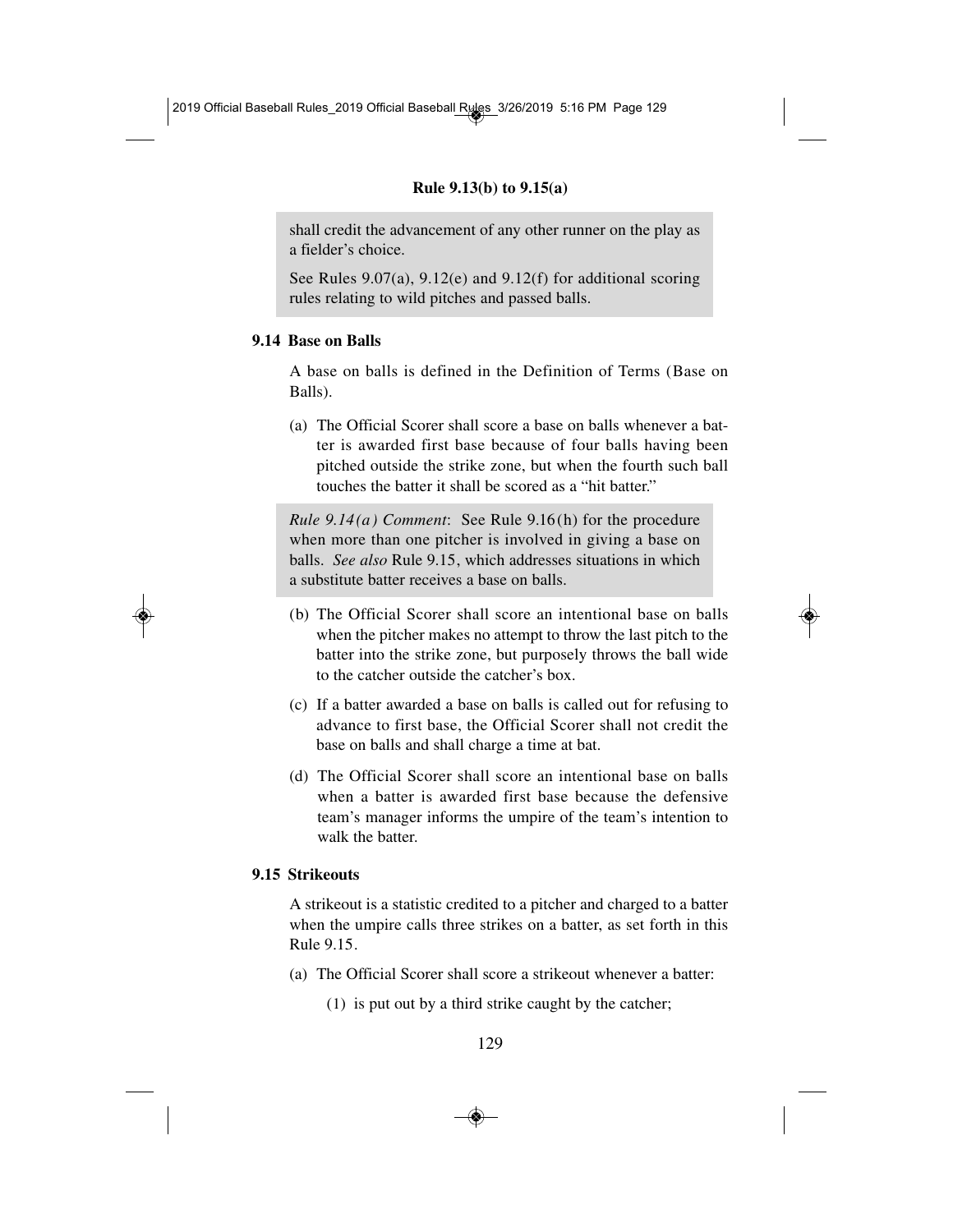- (2) is put out by a third strike not caught when there is a runner on first before two are out;
- (3) becomes a runner because a third strike is not caught; or
- (4) bunts foul on third strike, unless such bunt on third strike results in a foul fly caught by any fielder, in which case the Official Scorer shall not score a strikeout and shall credit the fielder who catches such foul fly with a putout.
- (b) When a batter leaves the game with two strikes against him, and the substitute batter completes a strikeout, the Official Scorer shall charge the strikeout and the time at bat to the first batter. If the substitute batter completes the turn at bat in any other manner, including a base on balls, the Official Scorer shall score the action as having been that of the substitute batter.

# **9.16 Earned Runs and Runs Allowed**

An earned run is a run for which a pitcher is held accountable. In determining earned runs, the Official Scorer shall reconstruct the inning without the errors (which exclude catcher's interference) and passed balls, giving the benefit of the doubt always to the pitcher in determining which bases would have been reached by runners had there been errorless play. For the purpose of determining earned runs, an intentional base on balls, regardless of the circumstances, shall be construed in exactly the same manner as any other base on balls.

(a) The Official Scorer shall charge an earned run against a pitcher every time a runner reaches home base by the aid of safe hits, sacrifice bunts, a sacrifice fly, stolen bases, putouts, fielder's choices, bases on balls, hit batters, balks or wild pitches (including a wild pitch on third strike that permits a batter to reach first base) before fielding chances have been offered to put out the offensive team. For the purpose of this rule, a defensive interference penalty shall be construed as a fielding chance. A wild pitch is solely the pitcher's fault and shall contribute to an earned run just as a base on balls or a balk.

*Rule 9.16(a) Comment*: The following are examples of earned runs charged to a pitcher: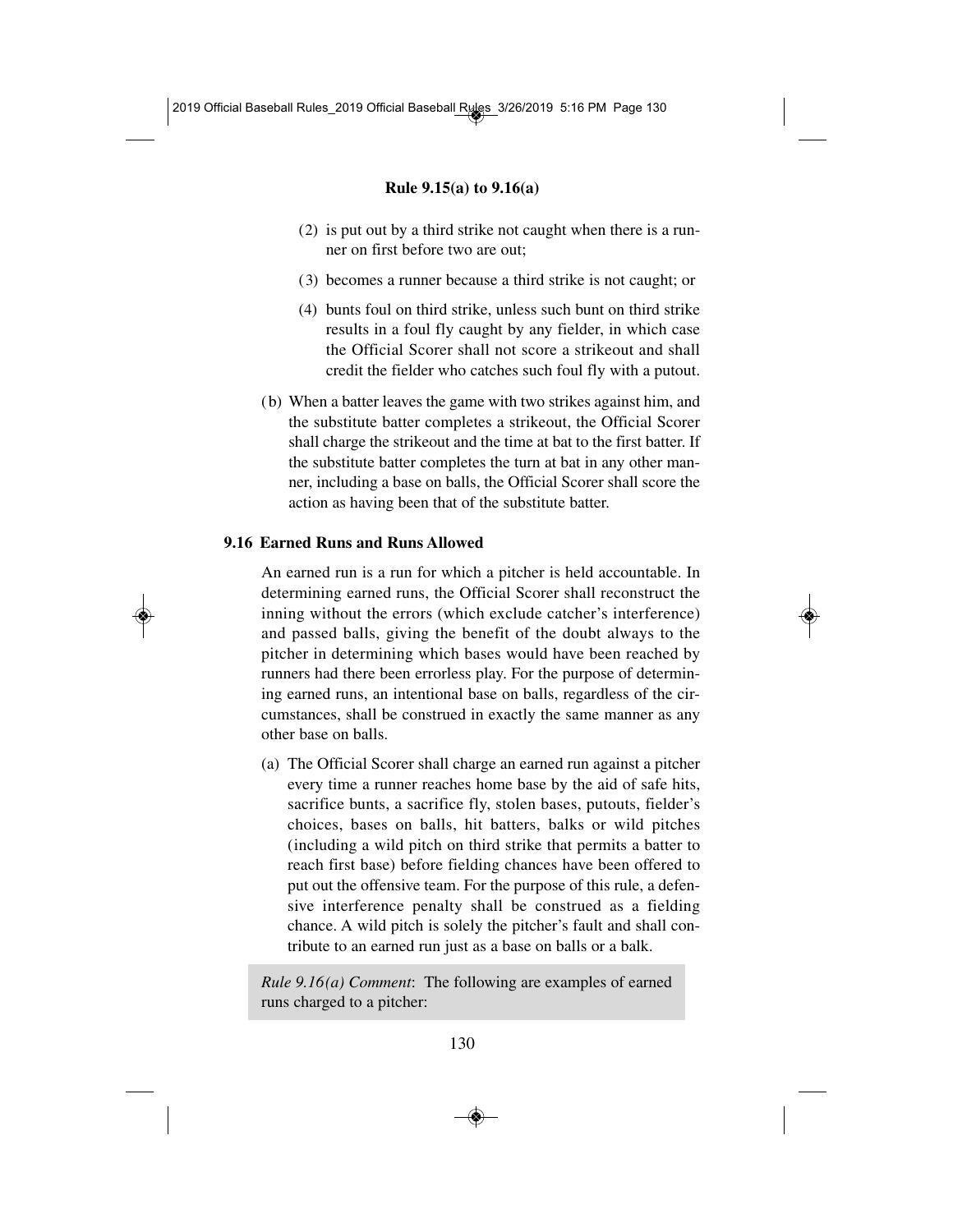- (1) Peter pitches and retires Abel and Baker, the first two batters of an inning. Charlie reaches first base on an error charged to a fielder. Daniel hits a home run. Edward hits a home run. Peter retires Frank to end the inning. Three runs have scored, but no earned runs are charged to Peter, because Charlie should have been the third out of the inning, as reconstructed without the error.
- (2) Peter pitches and retires Abel. Baker hits a triple. While pitching to Charlie, Peter throws a wild pitch, allowing Baker to score. Peter retires Daniel and Edward. One run has scored, charged as an earned run to Peter, because the wild pitch contributes to an earned run.

In an inning in which a batter-runner reaches first base on a catcher's interference, such batter-runner shall not count as an earned run should he subsequently score. The Official Scorer shall not assume, however, that such batter would have made an out absent the catcher's interference (unlike, for example, situations in which a batter-runner reaches first base safely because of a fielder's misplay of a ball for an error). Because such batter never had a chance to complete his time at bat, it is unknown how such batter would have fared absent the catcher's interference. Compare the following examples:

- (3) With two out, Abel reaches first on an error by the shortstop in misplaying a ground ball. Baker hits a home run. Charlie strikes out. Two runs have scored, but none is earned, because Abel's at-bat should have been the third out of the inning, as reconstructed without the error.
- (4) With two out, Abel reaches first on a catcher's interference. Baker hits a home run. Charlie strikes out. Two runs have scored, but one (Baker's) is earned, because the Official Scorer cannot assume that Abel would have made an out to end the inning, absent the catcher's interference.
- (b) No run shall be earned when scored by a runner who reaches first base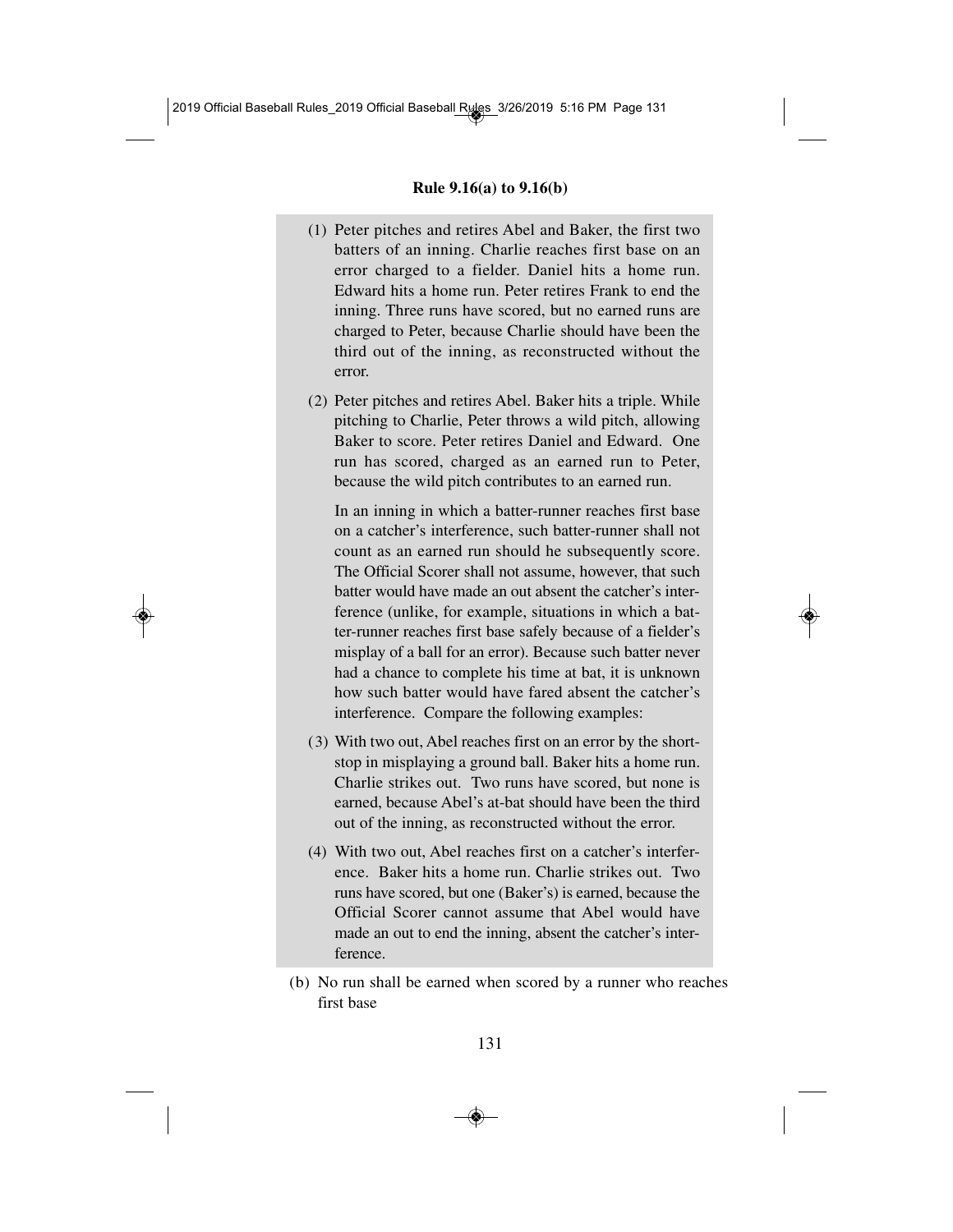- (1) on a hit or otherwise after his time at bat is prolonged by a muffed foul fly;
- (2) because of interference or obstruction; or
- (3) because of any fielding error.
- (c) No run shall be earned when scored by a runner whose presence on the bases is prolonged by an error, if such runner would have been put out by errorless play.
- (d) No run shall be earned when the scoring runner's advance has been aided by an error, a passed ball or defensive interference or obstruction, if in the Official Scorer's judgment the run would not have scored without the aid of such misplay.
- (e) An error by a pitcher is treated exactly the same as an error by any other fielder in computing earned runs.
- (f ) Whenever a fielding error occurs, the pitcher shall be given the benefit of the doubt in determining to which bases any runners would have advanced had the fielding of the defensive team been errorless.
- (g) When pitchers are changed during an inning, the Official Scorer shall not charge the relief pitcher with any run (earned or unearned) scored by a runner who was on base at the time such relief pitcher entered the game, nor for runs scored by any runner who reaches base on a fielder's choice that puts out a runner left on base by any preceding pitcher.

*Rule 9.16(g) Comment*: It is the intent of Rule 9.16(g) to charge each pitcher with the number of runners he put on base, rather than with the individual runners. When a pitcher puts runners on base and is relieved, such pitcher shall be charged with all runs subsequently scored up to and including the number of runners such pitcher left on base when such pitcher left the game, unless such runners are put out without action by the batter (i.e., caught stealing, picked off base or called out for interference when a batter-runner does not reach first base on the play). For example:

(1) Peter is pitching. Abel reaches first base on a base on balls. Roger relieves Peter. Baker grounds out, advanc-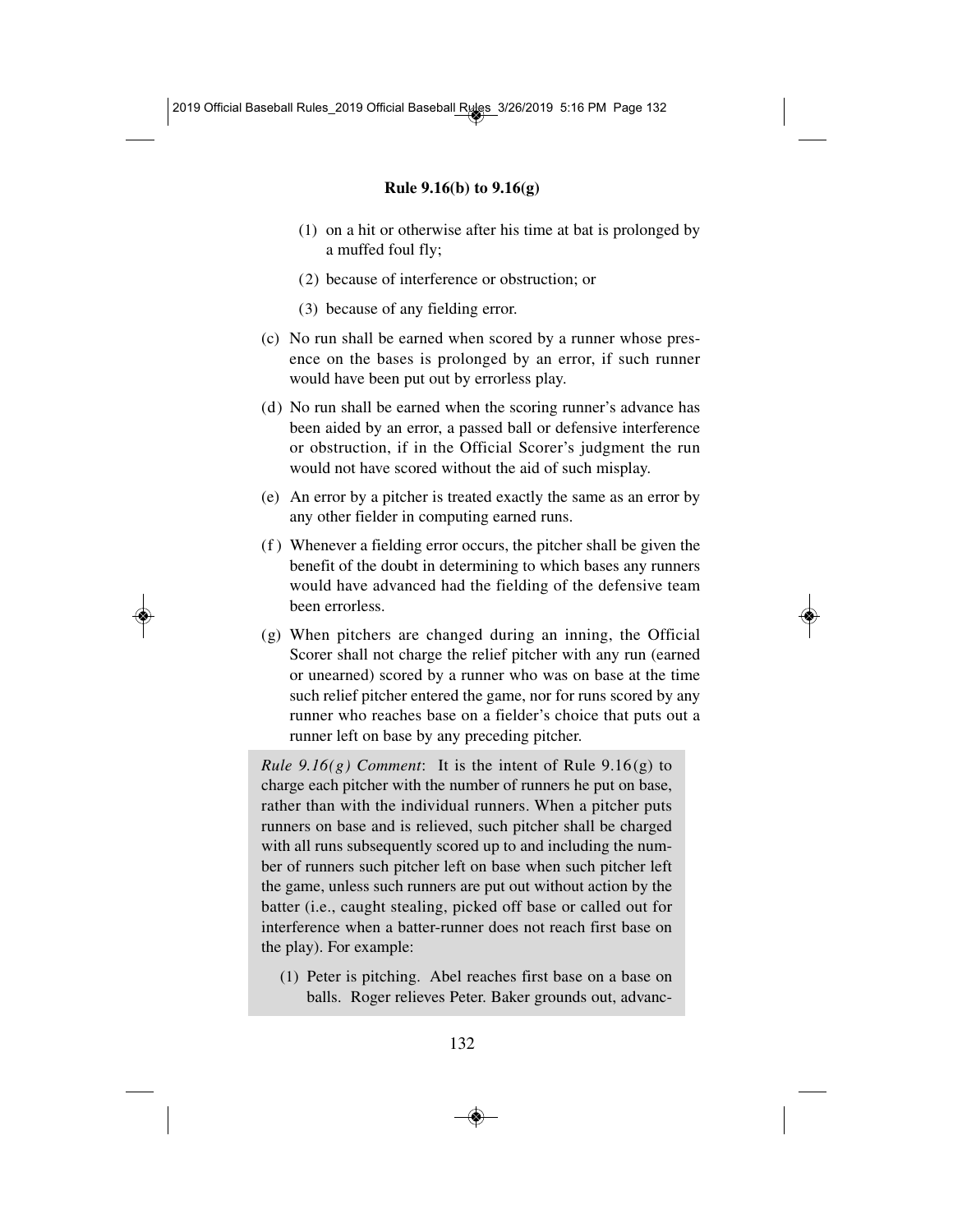ing Abel to second base. Charlie flies out. Daniel singles, scoring Abel. Abel's run is charged to Peter.

- (2) Peter is pitching. Abel reaches first base on a base on balls. Roger relieves Peter. Baker forces Abel at second bases. Charlie grounds out, advancing Baker to second base. Daniel singles, scoring Baker. Baker's run is charged to Peter.
- (3) Peter is pitching. Abel reaches first base on a base on balls. Roger relieves Peter. Baker singles, advancing Abel to third base. Charlie grounds to short, with Abel out at home plate and Baker advancing to second base. Daniel flies out. Edward singles, scoring Baker. Baker's run is charged to Peter.
- (4) Peter is pitching. Abel reaches first base on a base on balls. Roger relieves Peter. Baker reaches on a base on balls. Charlie flies out. Abel is picked off second base. Daniel doubles, scoring Baker from first base. Baker's run is charged to Roger.
- (5) Peter is pitching. Abel reaches first base on a base on balls. Roger relieves Peter. Baker reaches first base on a base on balls. Sierra relieves Roger. Charlie forces Abel at third base. Daniel forces Baker at third base. Edward hits a home run, scoring three runs. The Official Scorer shall charge one run to Peter, one run to Roger and one run to Sierra.
- (6) Peter is pitching. Abel reaches first base on a base on balls. Roger relieves Peter. Baker reaches first base on a base on balls. Charlie singles, filling the bases. Daniel forces Abel at home plate. Edward singles, scoring Baker and Charlie. The Official Scorer shall charge one run to Peter and one run to Roger.
- (7) Peter is pitching. Abel reaches first base on a base on balls. Roger relieves Peter. Baker singles, but Abel is out trying to reach third base and Baker advances to second base on the throw. Charlie singles, scoring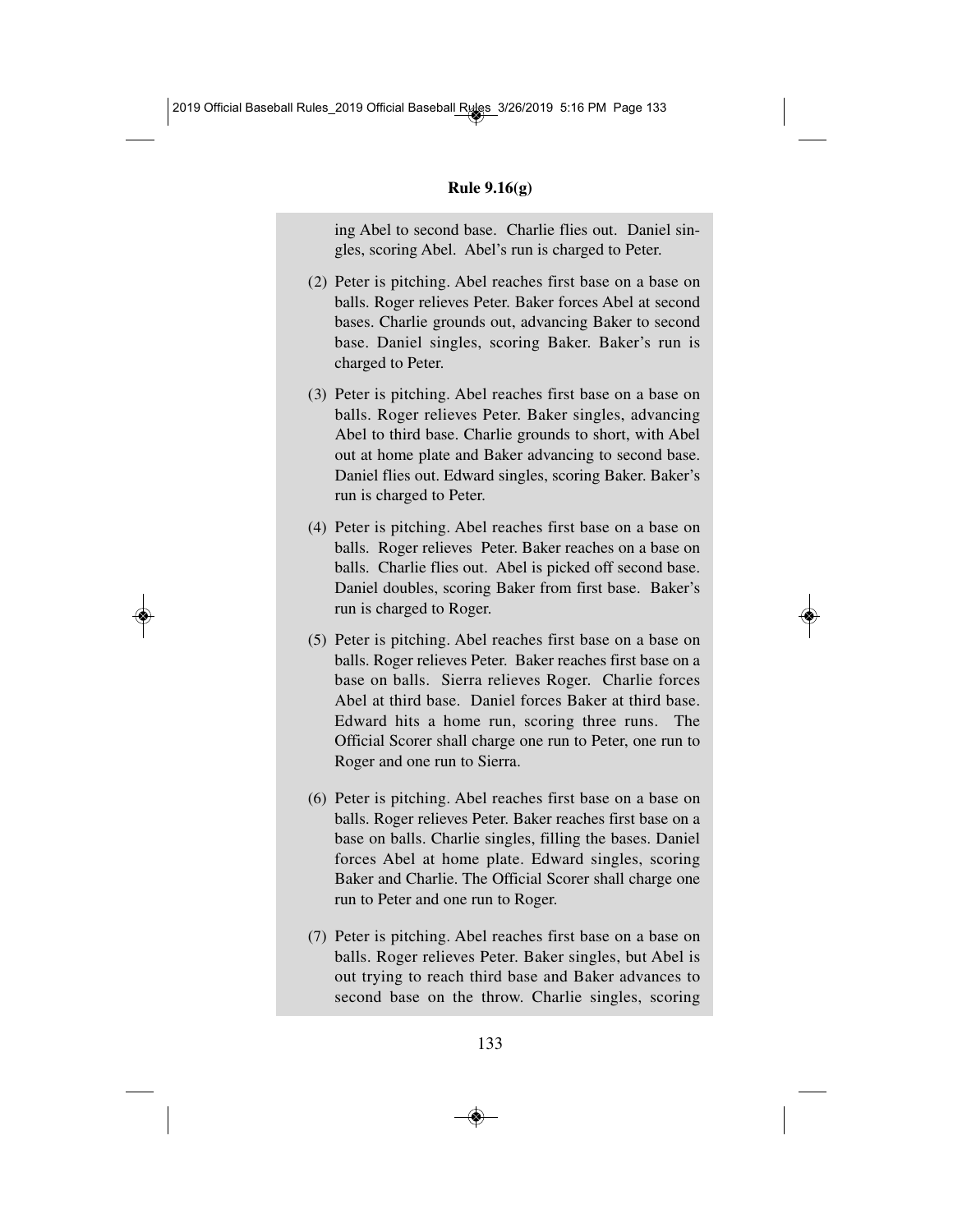Baker. Baker's run is charged to Roger.

- (h) A relief pitcher shall not be held accountable when the first batter to whom he pitches reaches first base on four called balls if such batter has a decided advantage in the ball and strike count when pitchers are changed.
	- (1) If, when pitchers are changed, the count is
		- 2 balls, no strike,
		- 2 balls, 1 strike,
		- 3 balls, no strike,
		- 3 balls, 1 strike,
		- 3 balls, 2 strikes,

and the batter gets a base on balls, the Official Scorer shall charge that batter and the base on balls to the preceding pitcher, not to the relief pitcher.

(2) Any other action by such batter, such as reaching base on a hit, an error, a fielder's choice, a force-out, or being touched by a pitched ball, shall cause such a batter to be charged to the relief pitcher.

*Rule 9.16(h) Comment*: The provisions of Rule 9.16(h)(2) shall not be construed as affecting or conflicting with the provisions of Rule  $9.16(g)$ .

(3) If, when pitchers are changed, the count is

2 balls, 2 strikes,

- 1 ball, 2 strikes,
- 1 ball, 1 strike,
- 1 ball, no strike,

no ball, 2 strikes,

no ball, 1 strike,

(1) the Official Scorer shall charge that batter and the actions of that batter to the relief pitcher.

(i) When pitchers are changed during an inning, the relief pitcher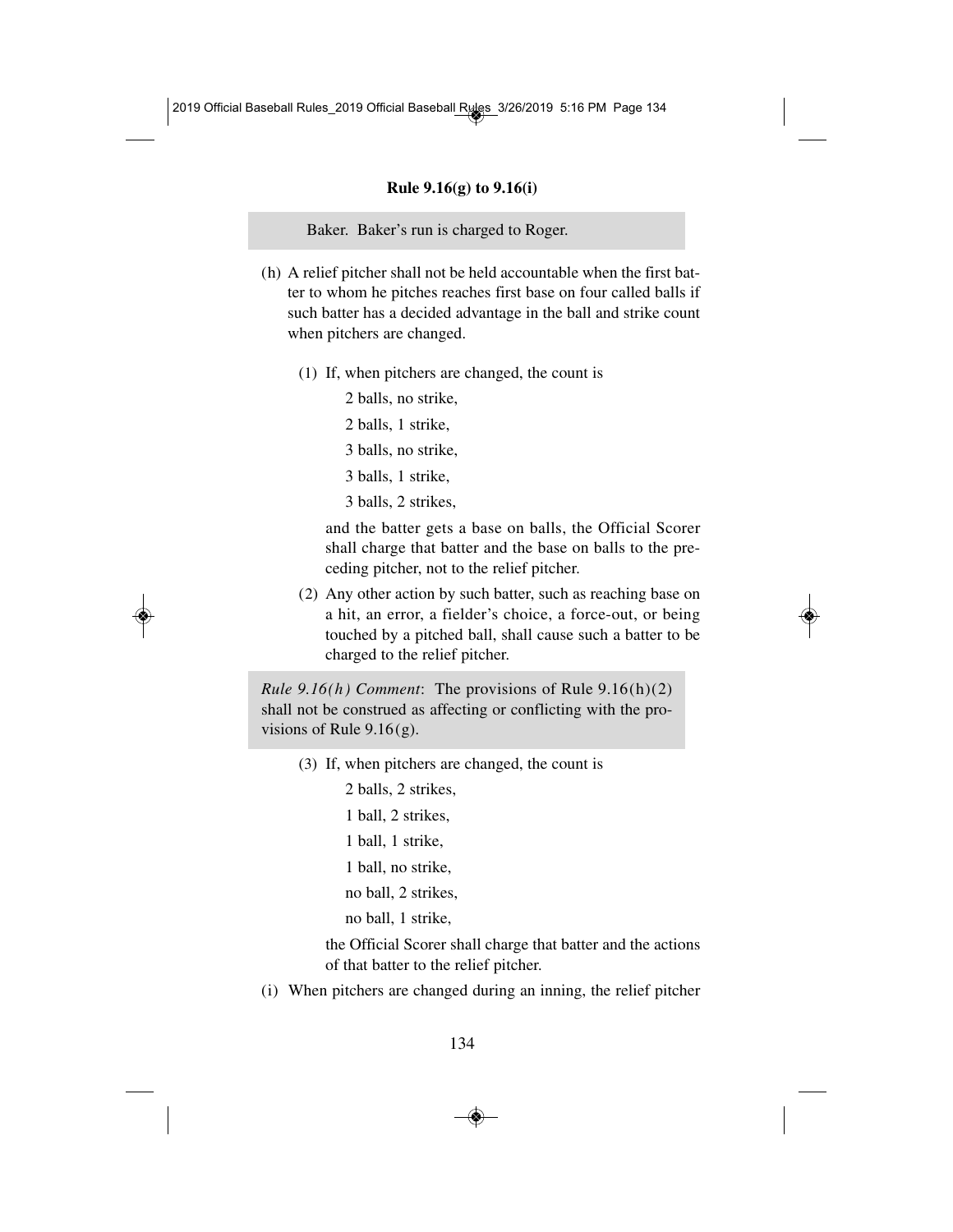shall not have the benefit of previous chances for outs not accepted in determining earned runs.

*Rule 9.16(i) Comment*: It is the intent of Rule 9.16(i) to charge a relief pitcher with earned runs for which such relief pitcher is solely responsible. In some instances, runs charged as earned against the relief pitcher can be charged as unearned against the team. For example:

- (1) With two out and Peter pitching, Abel reaches first base on a base on balls. Baker reaches first base on an error. Roger relieves Peter. Charlie hits a home run, scoring three runs. The Official Scorer shall charge two unearned runs to Peter, one earned run to Roger and three unearned runs to the team (because the inning should have ended with the third out when Baker batted and an error was committed).
- (2) With two out, and Peter pitching, Abel and Baker each reach first base on a base on balls. Roger relieves Peter. Charlie reaches first base on an error. Daniel hits a home run, scoring four runs. The Official Scorer shall charge two unearned runs to Peter and two unearned runs to Roger (because the inning should have ended with the third out when Charlie batted and an error was committed).
- (3) With none out and Peter pitching, Abel reaches first base on a base on balls. Baker reaches first base on an error. Roger relieves Peter. Charlie hits a home run, scoring three runs. Daniel and Edward strike out. Frank reaches first base on an error. George hits a home run, scoring two runs. The Official Scorer shall charge two runs, one of them earned, to Peter, three runs, one of them earned, to Roger and five runs, two of them earned, to the team (because only Abel and Charlie would have scored in an inning reconstructed without the errors).

## **9.17 Winning and Losing Pitcher**

(a) The Official Scorer shall credit as the winning pitcher that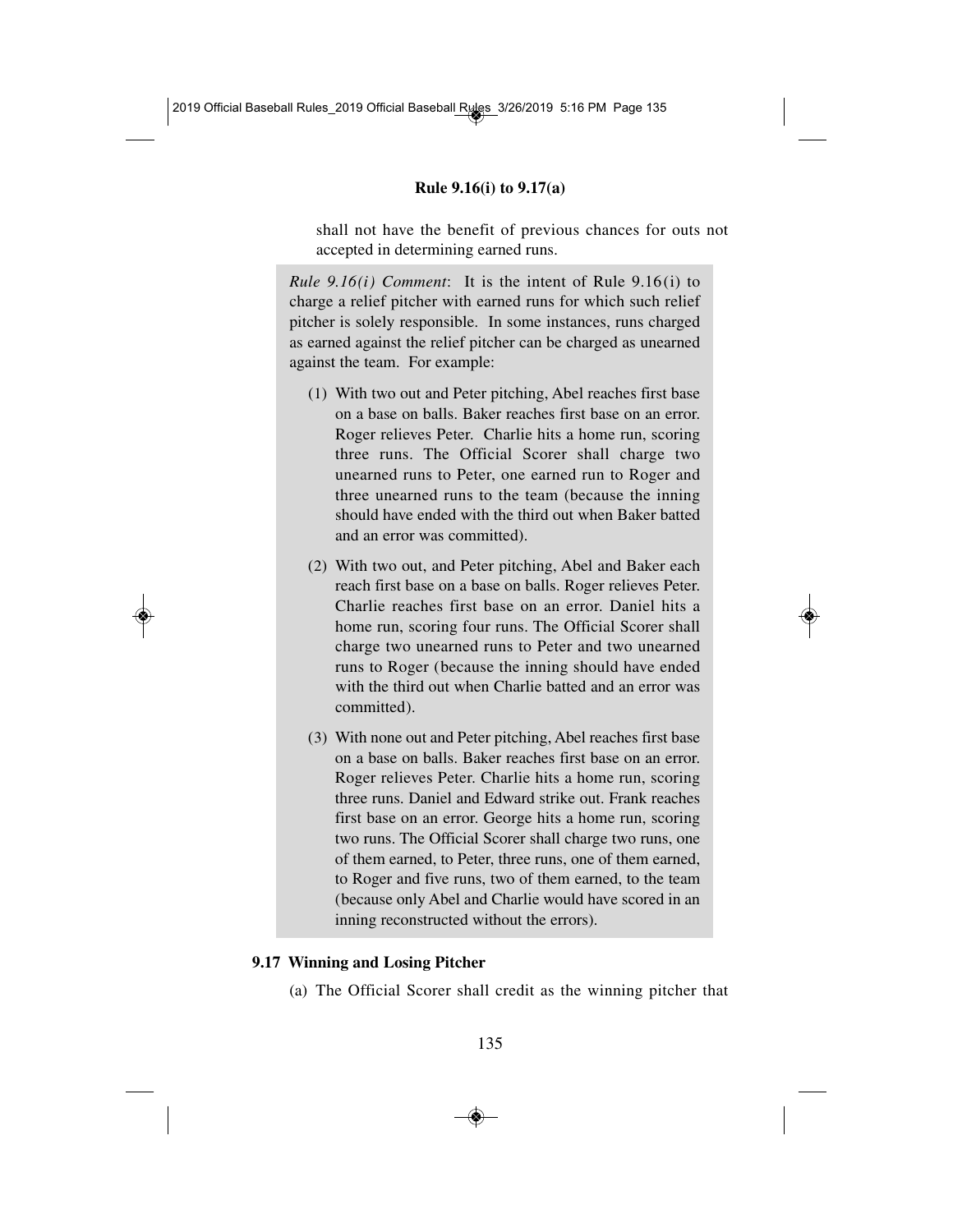pitcher whose team assumes a lead while such pitcher is in the game, or during the inning on offense in which such pitcher is removed from the game, and does not relinquish such lead, unless

(1) such pitcher is a starting pitcher and Rule 9.17(b) applies; or  $(2)$  Rule 9.17 $(c)$  applies.

*Rule 9.17(a) Comment*: Whenever the score is tied, the game becomes a new contest insofar as the winning pitcher is concerned. Once the opposing team assumes the lead, all pitchers who have pitched up to that point and have been replaced are excluded from being credited with the victory. If the pitcher against whose pitching the opposing team gained the lead continues to pitch until his team regains the lead, which it holds to the finish of the game, that pitcher shall be the winning pitcher.

- (b) If the pitcher whose team assumes a lead while such pitcher is in the game, or during the inning on offense in which such pitcher is removed from the game, and does not relinquish such lead, is a starting pitcher who has not completed
	- (1) five innings of a game that lasts six or more innings on defense, or
	- (2) four innings of a game that lasts five innings on defense,

then the Official Scorer shall credit as the winning pitcher the relief pitcher, if there is only one relief pitcher, or the relief pitcher who, in the Official Scorer's judgment was the most effective, if there is more than one relief pitcher.

*Rule 9.17(b) Comment*: It is the intent of Rule 9.17(b) that a relief pitcher pitch at least one complete inning or pitch when a crucial out is made, within the context of the game (including the score), in order to be credited as the winning pitcher. If the first relief pitcher pitches effectively, the Official Scorer should not presumptively credit that pitcher with the win, because the rule requires that the win be credited to the pitcher who was the most effective, and a subsequent relief pitcher may have been most effective. The Official Scorer, in determining which relief pitcher was the most effective, should consider the number of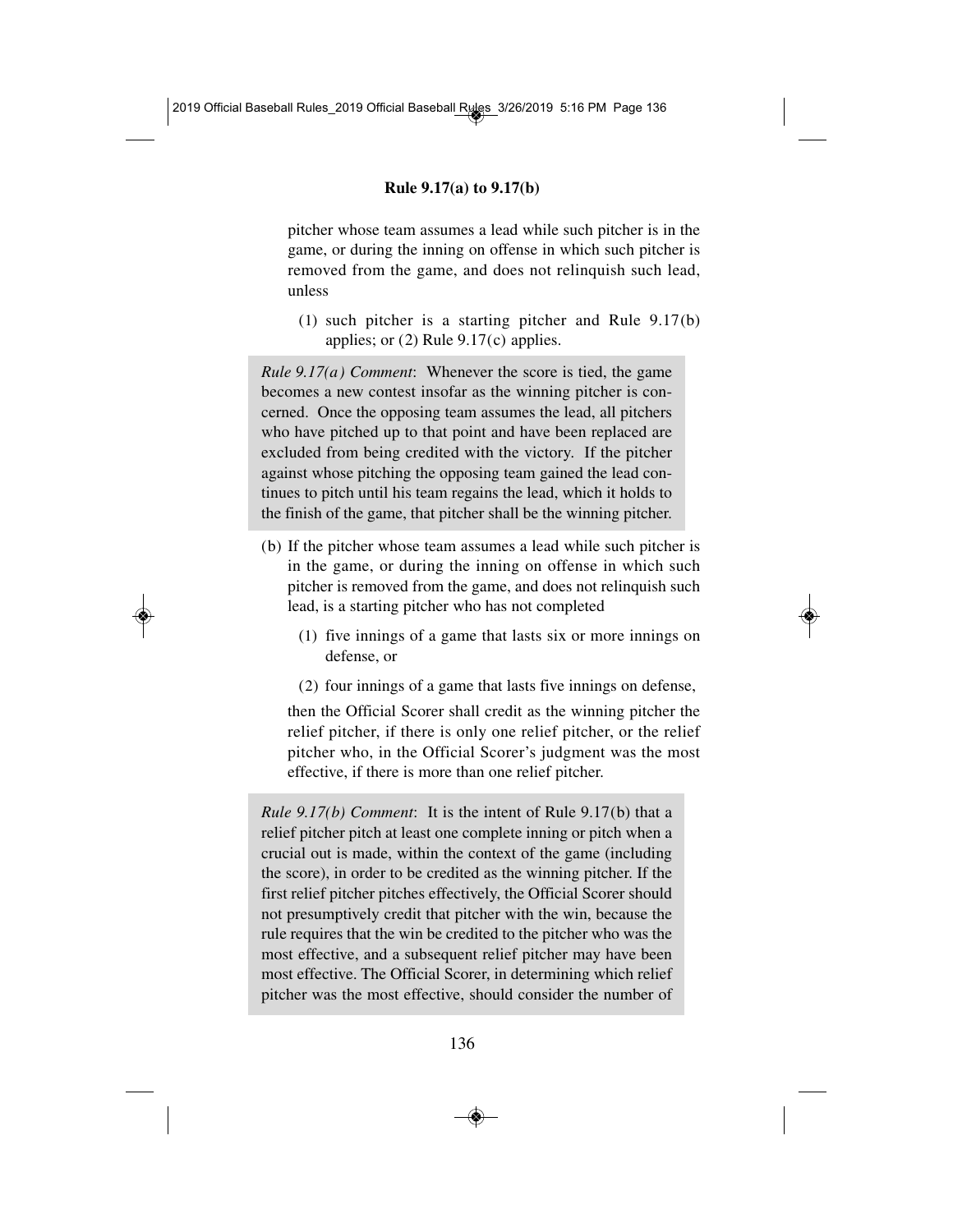runs, earned runs and base runners given up by each relief pitcher and the context of the game at the time of each relief pitcher's appearance. If two or more relief pitchers were similarly effective, the Official Scorer should give the presumption to the earlier pitcher as the winning pitcher.

(c) The Official Scorer shall not credit as the winning pitcher a relief pitcher who is ineffective in a brief appearance, when at least one succeeding relief pitcher pitches effectively in helping his team maintain its lead. In such a case, the Official Scorer shall credit as the winning pitcher the succeeding relief pitcher who was most effective, in the judgment of the Official Scorer.

*Rule 9.17(c) Comment*: The Official Scorer generally should, but is not required to, consider the appearance of a relief pitcher to be ineffective and brief if such relief pitcher pitches less than one inning and allows two or more earned runs to score (even if such runs are charged to a previous pitcher). Rule 9.17(b) Comment provides guidance on choosing the winning pitcher from among several succeeding relief pitchers.

(d) A losing pitcher is a pitcher who is responsible for the run that gives the winning team a lead that the winning team does not relinquish.

*Rule 9.17(d) Comment*: Whenever the score is tied, the game becomes a new contest insofar as the losing pitcher is concerned.

(e) A league may designate a non-championship game (for example, the Major League All-Star Game) for which Rules  $9.17(a)(1)$  and  $9.17(b)$  do not apply. In such games, the Official Scorer shall credit as the winning pitcher that pitcher whose team assumes a lead while such pitcher is in the game, or during the inning on offense in which such pitcher is removed from the game, and does not relinquish such lead, unless such pitcher is knocked out after the winning team has attained a commanding lead and the Official Scorer concludes that a subsequent pitcher is entitled to credit as the winning pitcher.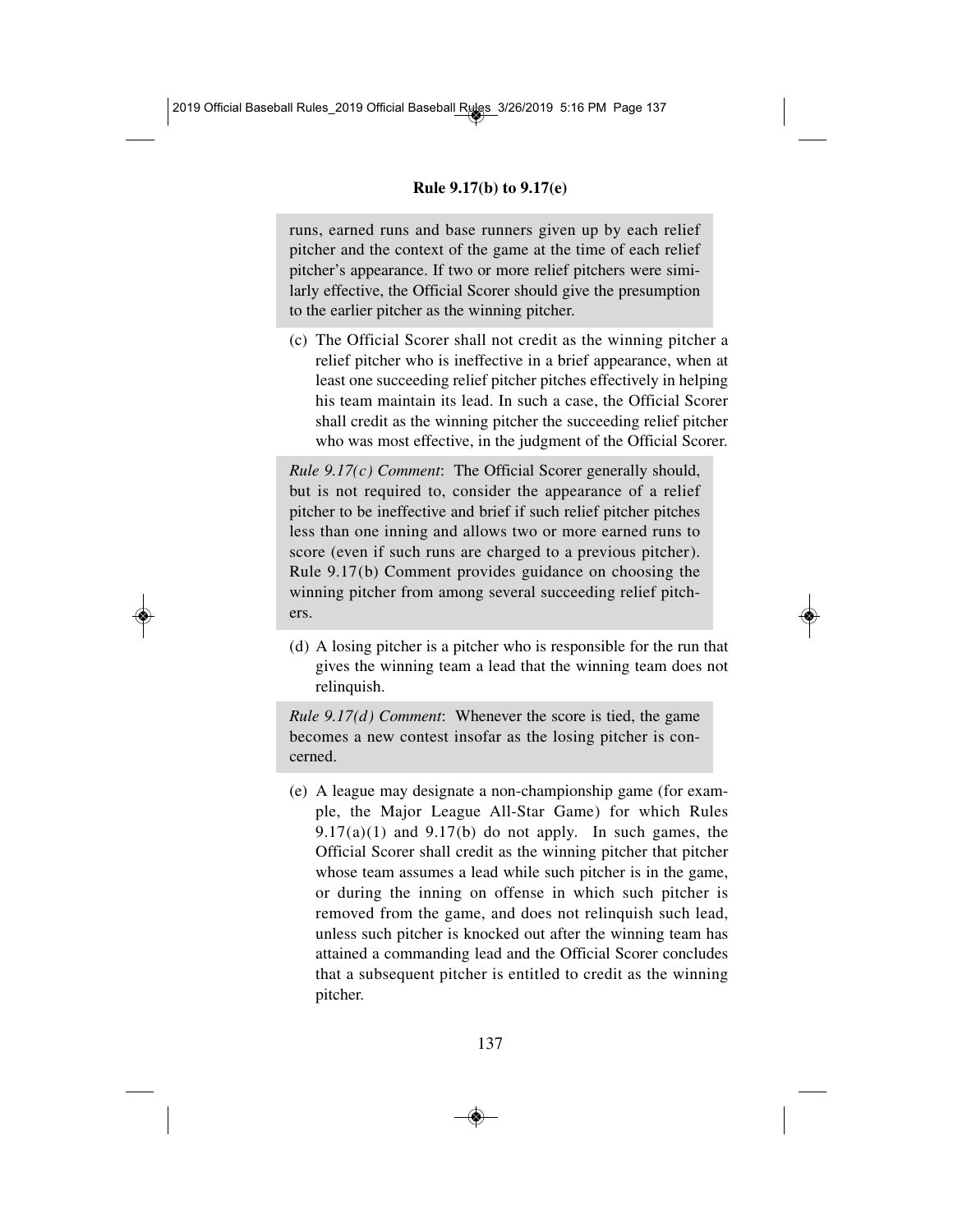#### **9.18 Shutouts**

A shutout is a statistic credited to a pitcher who allows no runs in a game. No pitcher shall be credited with pitching a shutout unless he pitches the complete game, or unless he enters the game with none out before the opposing team has scored in the first inning, puts out the side without a run scoring and pitches the rest of the game without allowing a run. When two or more pitchers combine to pitch a shutout, the league statistician shall make a notation to that effect in the league's official pitching records.

#### **9.19 Saves for Relief Pitchers**

A save is a statistic credited to a relief pitcher, as set forth in this Rule 9.19.

The Official Scorer shall credit a pitcher with a save when such pitcher meets all four of the following conditions:

- (a) He is the finishing pitcher in a game won by his team;
- (b) He is not the winning pitcher;
- (c) He is credited with at least  $\frac{1}{3}$  of an inning pitched; and
- (d) He satisfies one of the following conditions:
	- (1) He enters the game with a lead of no more than three runs and pitches for at least one inning;
	- (2) He enters the game, regardless of the count, with the potential tying run either on base, or at bat or on deck (that is, the potential tying run is either already on base or is one of the first two batters he faces); or
	- (3) He pitches for at least three innings.

## **9.20 Statistics**

The League President shall appoint an official statistician. The statistician shall maintain an accumulative record of all the batting, fielding, running and pitching records specified in Rule 9.02 for every player who appears in a league championship game or postseason game.

The statistician shall prepare a tabulated report at the end of the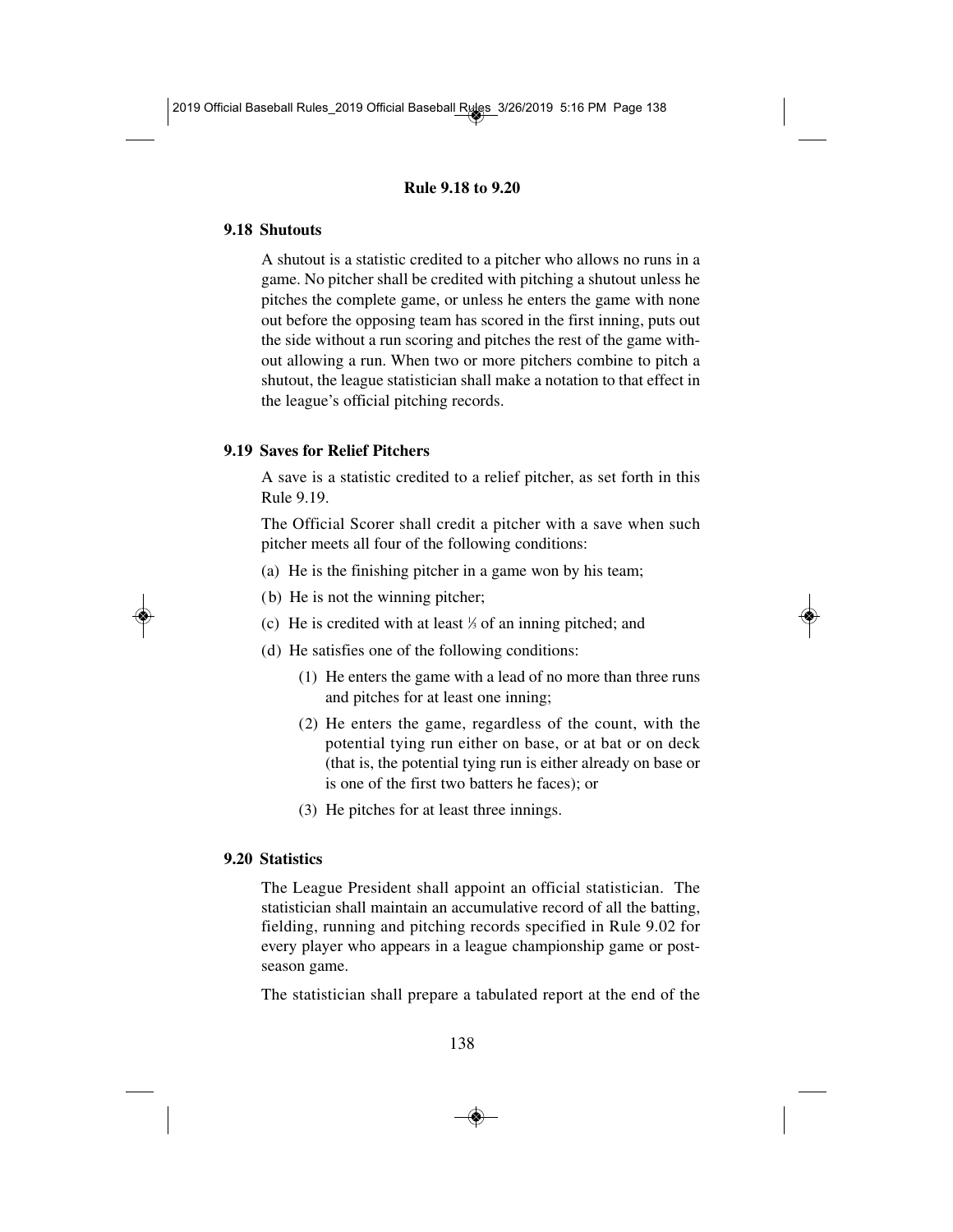season, including all individual and team records for every championship game, and shall submit this report to the League President. This report shall identify each player by his first name and surname and shall indicate as to each batter whether he bats righthanded, lefthanded or both ways, and as to each fielder and pitcher, whether he throws righthanded or lefthanded.

When a player listed in the starting lineup is substituted for before he plays on defense, he shall not receive credit in the defensive statistics (fielding) unless he actually plays that position during the game. All such players, however, shall be credited with one game played (in batting statistics) so long as they are announced into the game or listed on the official lineup card.

*Rule 9.20 Comment:* The Official Scorer shall credit a player with having played on defense if such player is on the field for at least one pitch or play. If a game is called (for example, because of rain) after a substitute player enters the field but before a pitch is thrown or a play is made, the Official Scorer shall credit such player with a game played in the batting statistics but shall not credit such player in any defensive statistics. If a game is called (for example, because of rain) after a relief pitcher enters the field but before a pitch is thrown or a play is made, the Official Scorer shall credit such pitcher with a game played in the batting statistics but shall not credit such pitcher in any defensive statistics or with a game pitched.

Any games played to break a divisional tie shall be included in the statistics for that championship season.

## **9.21 Determining Percentage Records**

To compute:

- (a) Percentage of games won and lost, divide the number of games won by the sum of games won and games lost;
- (b) Batting average, divide the total number of safe hits (not the total bases on hits) by the total times at bat, as defined in Rule 9.02(a);
- (c) Slugging percentage, divide the total bases of all safe hits by the total times at bat, as defined in Rule 9.02(a);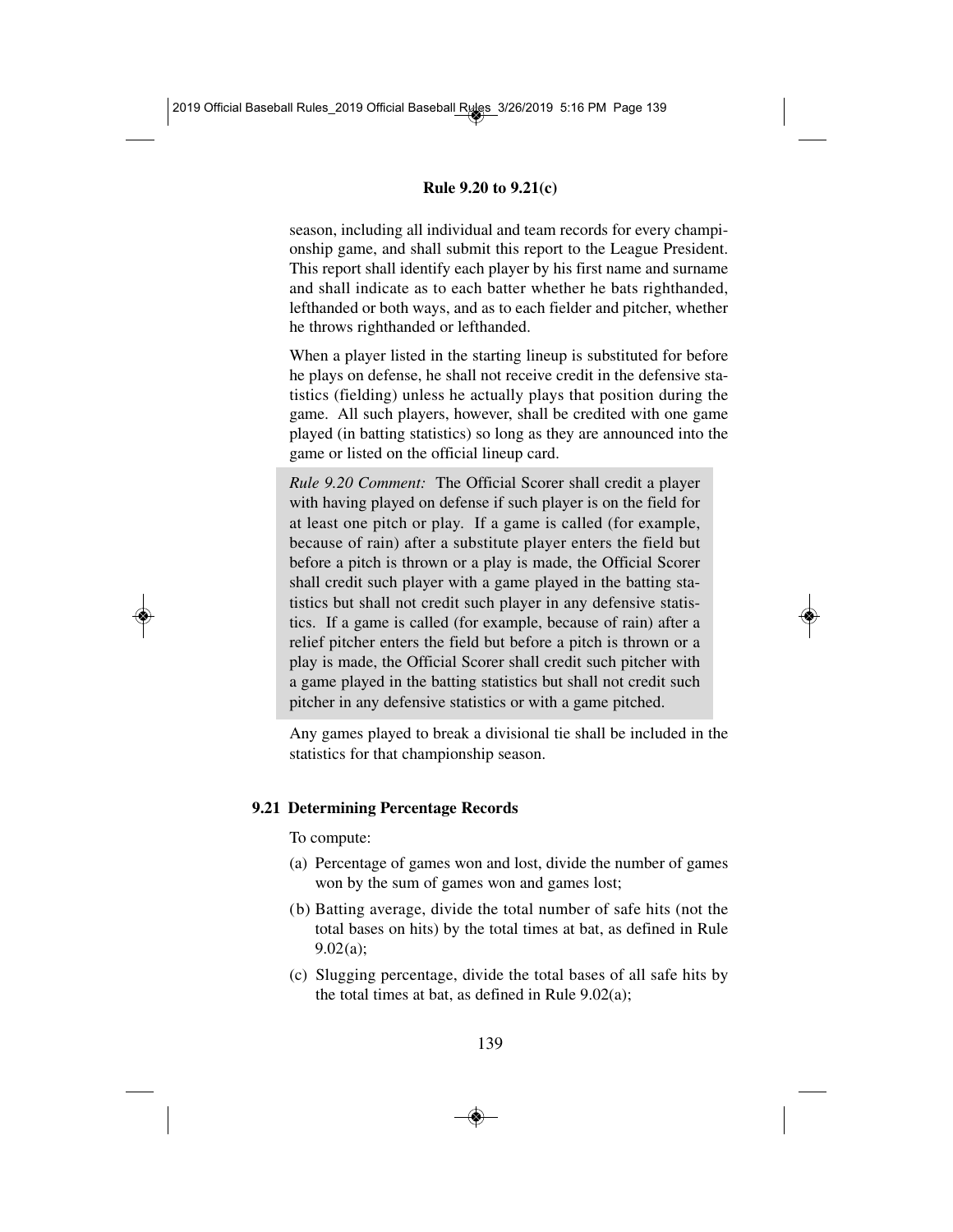- (d) Fielding average, divide the sum of putouts and assists by the sum of putouts, assists and errors (which shall be called chances);
- (e) Pitcher's earned-run average, multiply the total earned runs charged against such pitcher by 9, and divide the result by the total number of innings he pitched, including fractions of an inning; and

*Rule 9.21(e) Comment*: For example, 9<sup>1/3</sup> innings pitched and 3 earned runs is an earned-run average of 2.89 (3 earned runs times 9 divided by  $9\frac{1}{2}$  equals 2.89).

(f ) On-base percentage, divide the sum of hits, bases on balls and times hit by pitch by the sum of at-bats, bases on balls, times hit by pitch and sacrifice flies.

*Rule 9.21(f) Comment*: For the purpose of computing on-base percentage, ignore instances of a batter being awarded first base on interference or obstruction.

## **9.22 Minimum Standards for Individual Championships**

To assure uniformity in establishing the batting, pitching and fielding championships of professional leagues, such champions shall meet the following minimum performance standards:

(a) The individual batting, slugging or on-base percentage champion shall be the player with the highest batting average, slugging percentage or on-base percentage, as the case may be, provided the player is credited with as many or more total appearances at the plate in league championship games as the number of games scheduled for each Club in his Club's league that season, multiplied by 3.1 in the case of a Major League player and by 2.7 in the case of a National Association player. Total appearances at the plate shall include official times at bat, plus bases on balls, times hit by pitcher, sacrifice hits, sacrifice flies and times awarded first base because of interference or obstruction. Notwithstanding the foregoing requirement of minimum appearances at the plate, any player with fewer than the required number of plate appearances whose average would be the highest, if he were charged with the required number of plate appearances shall be awarded the batting, slugging or on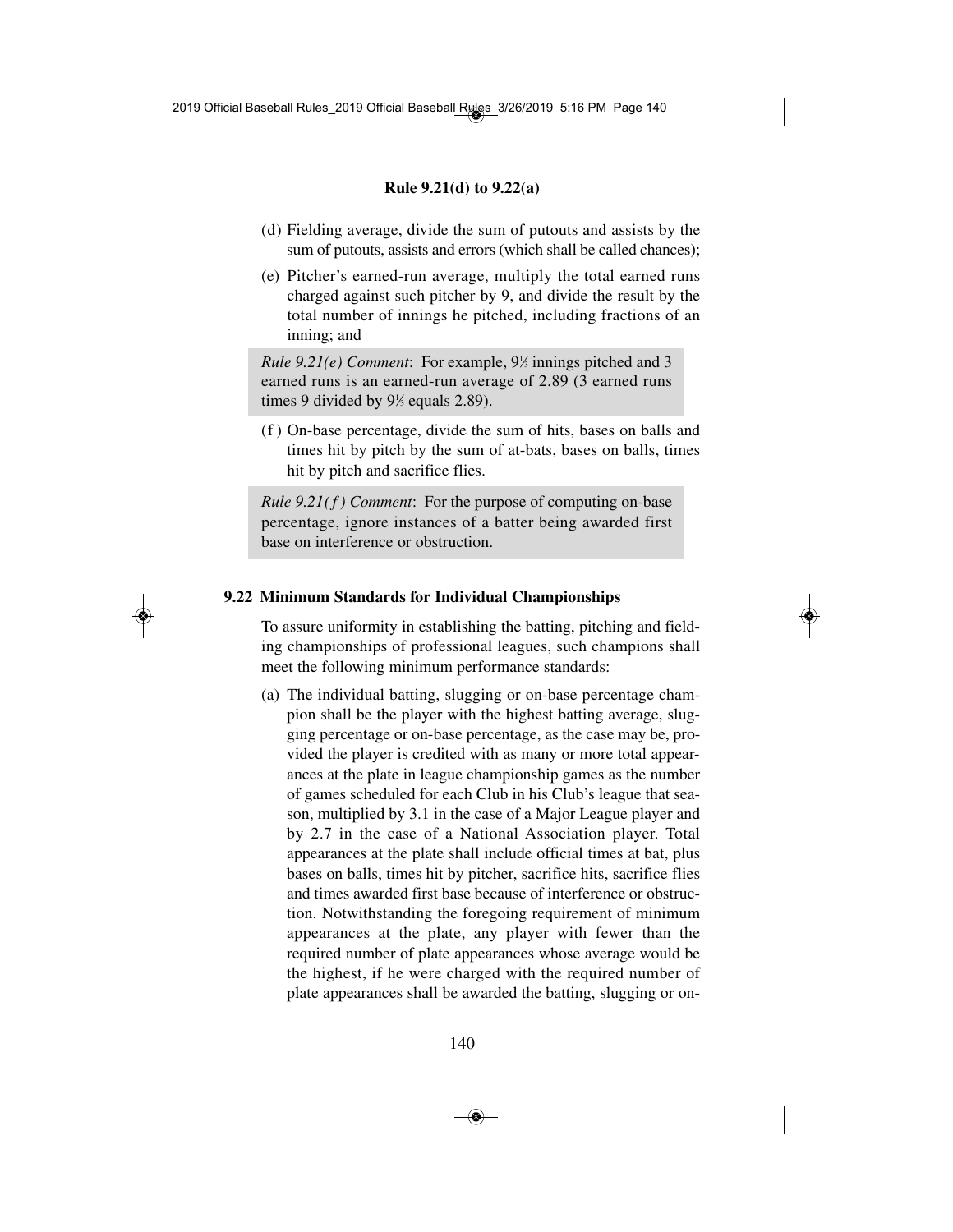base percentage championship, as the case may be.

*Rule 9.22(a) Comment*: For example, if a Major League schedules 162 games for each Club, 502 plate appearances qualify (162 times 3.1 equals 502) a player for a batting, slugging or on-base percentage championship. If a National Association league schedules 140 games for each Club, 378 plate appearances qualify (140 times 2.7 equals 378) a player for a batting, slugging or on-base percentage championship. Fractions of a plate appearance are to be rounded up or down to the closest whole number. For example, 162 times 3.1 equals 502.2, which is rounded down to a requirement of 502.

If, for example, Abel has the highest batting average among those with 502 plate appearance in a Major League with a .362 batting average (181 hits in 500 at-bats), and Baker has 490 plate appearances, 440 at-bats and 165 hits for a .375 batting average, Baker shall be the batting champion, because adding 12 more atbats to Baker's record would still give Baker a higher batting average than Abel: .365 (165 hits in 452 at-bats) to Abel's .362.

(b) The individual pitching champion in a Major League shall be the pitcher with the lowest earned-run average, provided that the pitcher has pitched at least as many innings in league championship games as the number of games scheduled for each Club in his Club's league that season. The individual pitching champion in a National Association league shall be the pitcher with the lowest earned-run average provided that the pitcher has pitched at least as many innings in league championship season games as 80% of the number of games scheduled for each Club in the pitcher's league.

*Rule 9.22(b) Comment*: For example, if a Major League schedules 162 games for each Club, 162 innings qualify a pitcher for a pitching championship. A pitcher with 161<sup>2</sup>/<sub>3</sub> innings would not qualify. If a National Association league schedules 140 games for each Club, 112 innings qualify a pitcher for a pitching championship. Fractions of an inning for the required number of innings are to be rounded to the closest third of an inning. For example, 80% of 144 games is 115.2, so 115% innings would be the minimum required for a pitching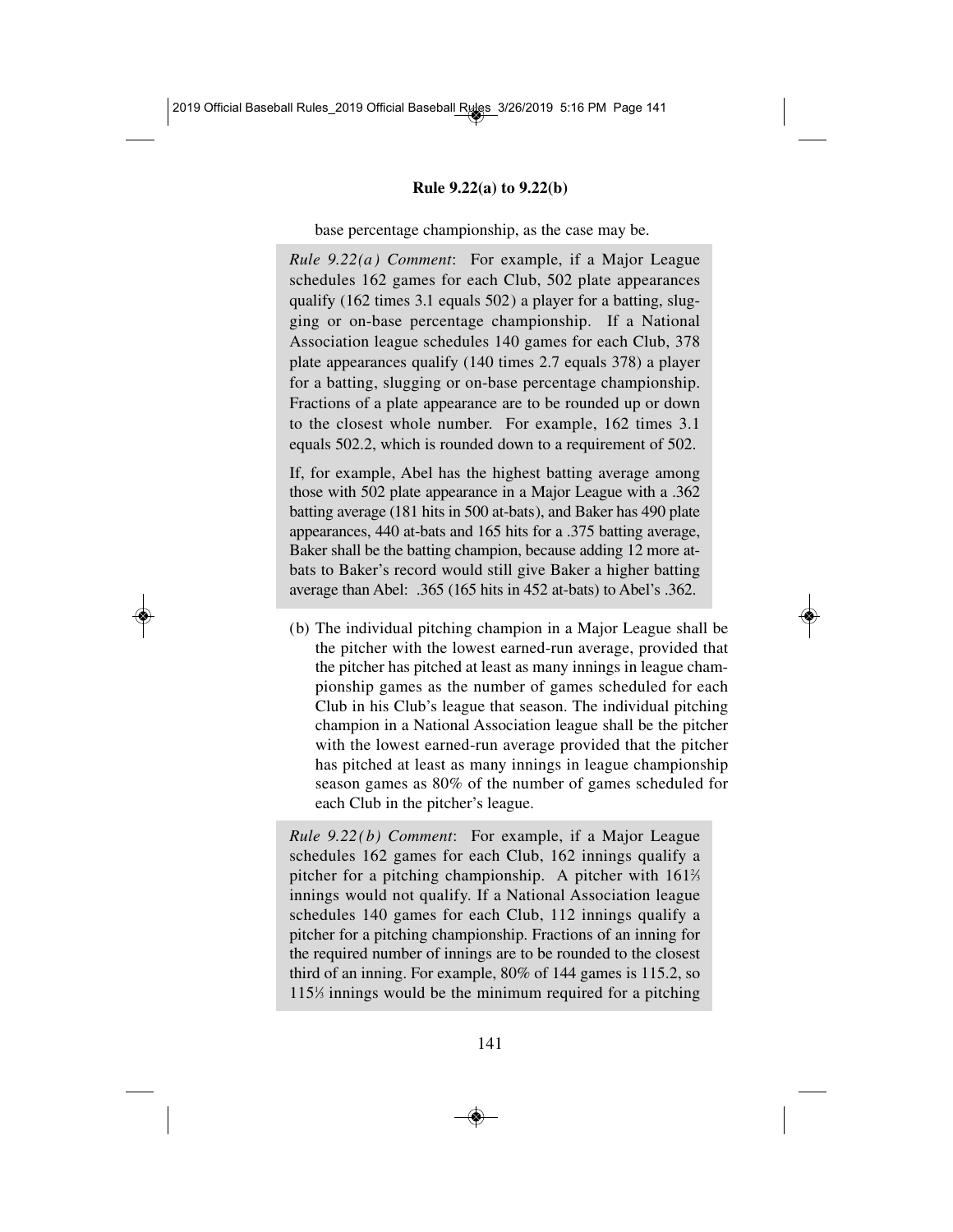championship in a National Association league with 144 games scheduled and 80% of 76 games is 60.8, so 60% innings would be the minimum required for a pitching championship in a National Association league with 76 games scheduled.

- (c) The individual fielding champions shall be the fielders with the highest fielding average at each position, provided:
	- (1) A catcher must have participated as a catcher in at least one-half the number of games scheduled for each Club in his league that season;
	- (2) An infielder or outfielder must have participated at his position in at least two-thirds of the number of games scheduled for each Club in his league that season; and
	- (3) A pitcher must have pitched at least as many innings as the number of games scheduled for each Club in his league that season, unless another pitcher has a fielding average as high or higher and has handled more total chances in fewer innings, in which case such other pitcher shall be the fielding champion.

## **9.23 Guidelines for Cumulative Performance Records**

(a) Consecutive Hitting Streaks

A consecutive hitting streak shall not be terminated if a batter's plate appearance results in a base on balls, hit batsman, defensive interference or obstruction or a sacrifice bunt. A sacrifice fly shall terminate the streak.

(b) Consecutive-Game Hitting Streaks

A consecutive-game hitting streak shall not be terminated if all of a batter's plate appearances (one or more) in a game result in a base on balls, hit batsman, defensive interference or obstruction or a sacrifice bunt. The streak shall terminate if the player has a sacrifice fly and no hit.

(b) A player's individual consecutive-game hitting streak shall be determined by the consecutive games in which such player appears and is not determined by his Club's games.

(c) Consecutive-Game Playing Streak

A consecutive-game playing streak shall be extended if a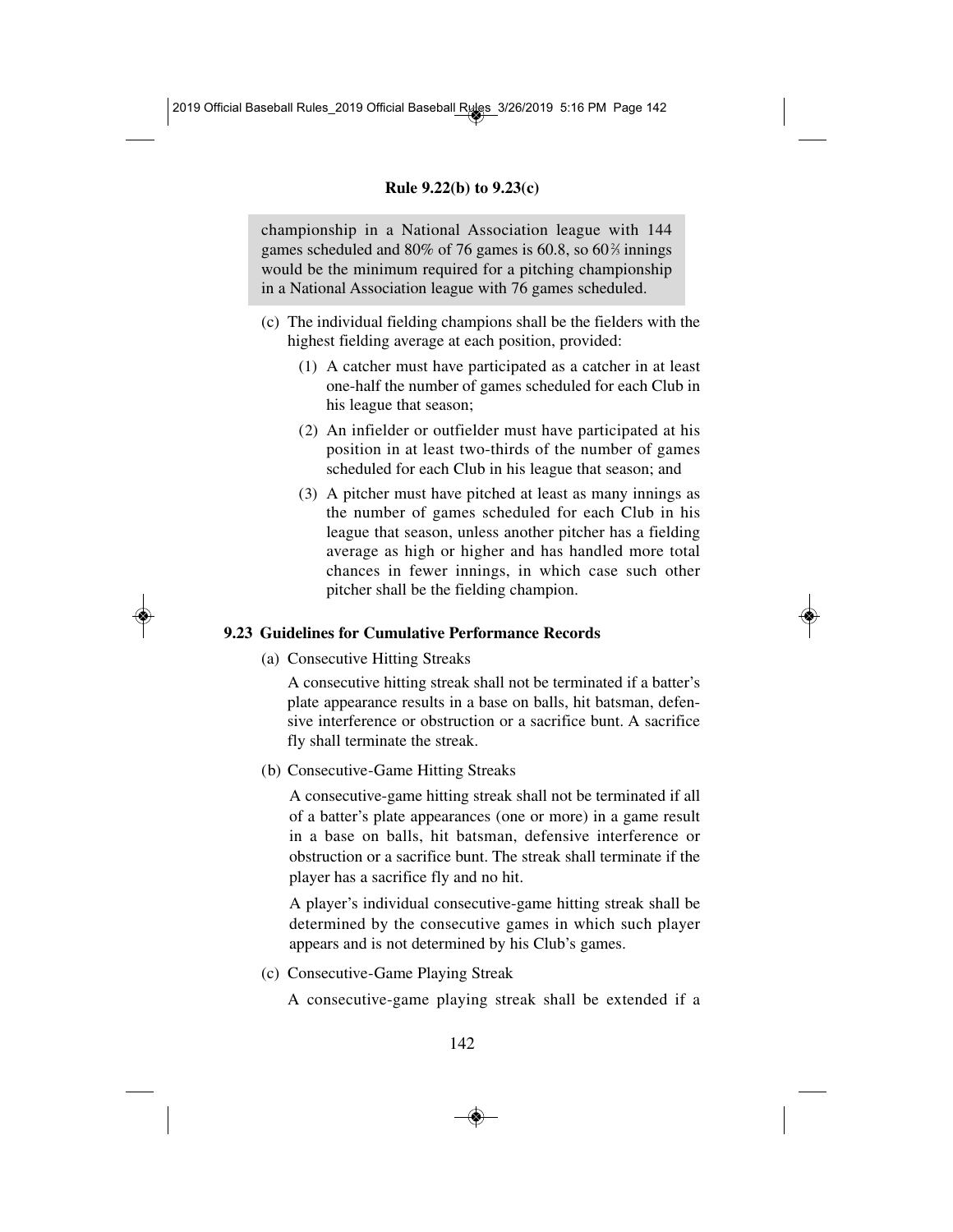player plays one half-inning on defense or if the player completes a time at bat by reaching base or being put out. A pinchrunning appearance only shall not extend the streak. If a player is ejected from a game by an umpire before such player can comply with the requirements of this Rule 9.23(c), such player's streak shall continue.

(d) Suspended Games

For the purpose of this Rule 9.23 all performances in the completion of a suspended game shall be considered as occurring on the original date of the game.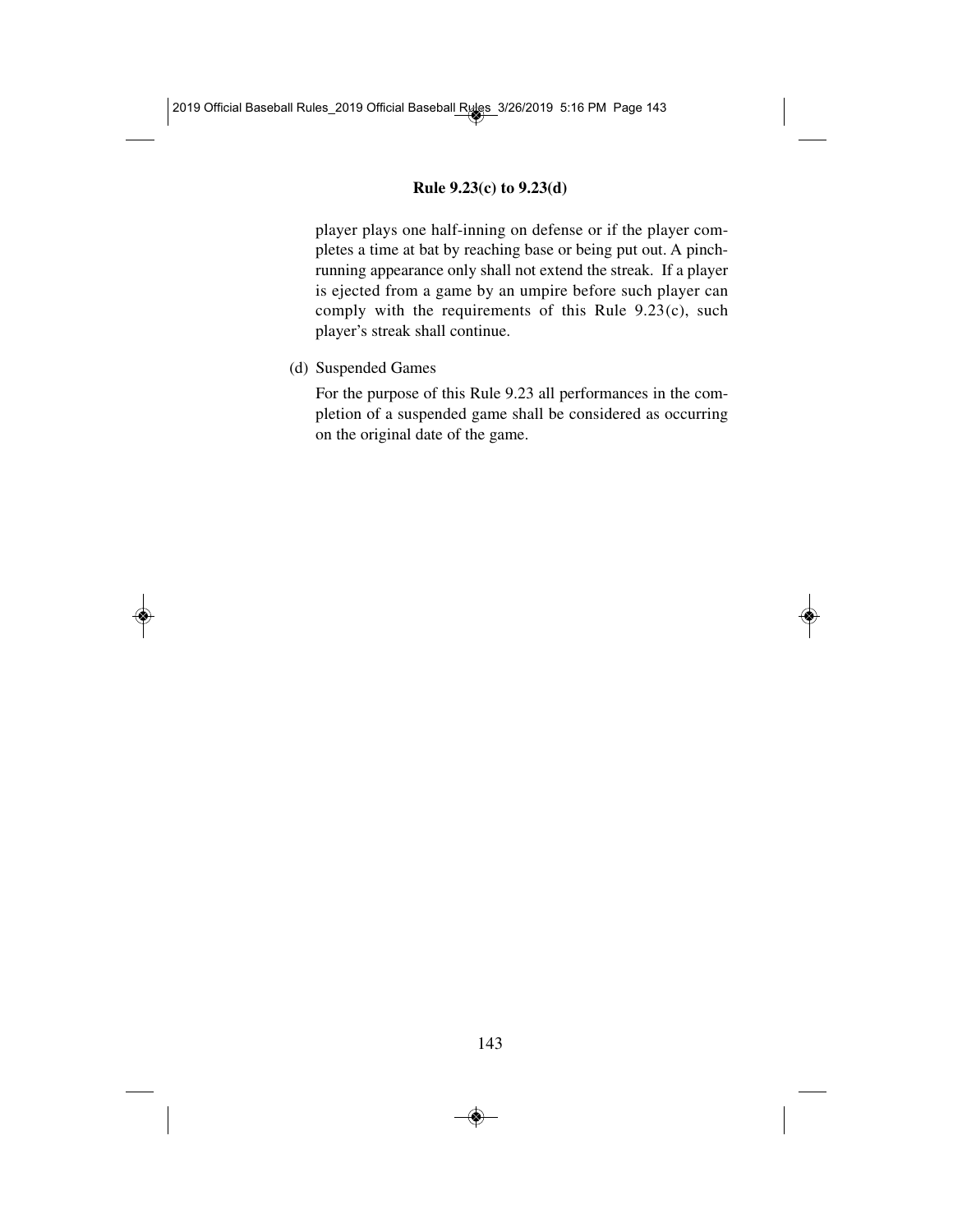# **DEFINITIONS OF TERMS (All definitions are listed alphabetically)**

ADJUDGED is a judgment decision by the umpire.

An APPEAL is the act of a fielder in claiming violation of the rules by the offensive team.

A BALK is an illegal act by the pitcher with a runner or runners on base, entitling all runners to advance one base.

A BALL is a pitch which does not enter the strike zone in flight and is not struck at by the batter. If the pitch touches the ground and bounces through the strike zone it is a "ball."

A BASE is one of four points which must be touched by a runner in order to score a run; more usually applied to the canvas bags and the rubber plate which mark the base points.

A BASE COACH is a team member in uniform who is stationed in the coach's box at first or third base to direct the batter and the runners.

A BASE ON BALLS is an award of first base granted to a batter who, during his time at bat, receives four pitches outside the strike zone or following a signal from the defensive team's manager to the umpire that he intends to intentionally walk the batter. If the manager informs the umpire of this intention, the umpire shall award the batter first base as if the batter had received four pitches outside the strike zone.

A BATTER is an offensive player who takes his position in the batter's box.

BATTER-RUNNER is a term that identifies the offensive player who has just finished his time at bat until he is put out or until the play on which he became a runner ends.

The BATTER'S BOX is the area within which the batter shall stand during his time at bat.

The BATTERY is the pitcher and catcher.

BENCH OR DUGOUT is the seating facilities reserved for players, substitutes and other team members in uniform when they are not actively engaged on the playing field.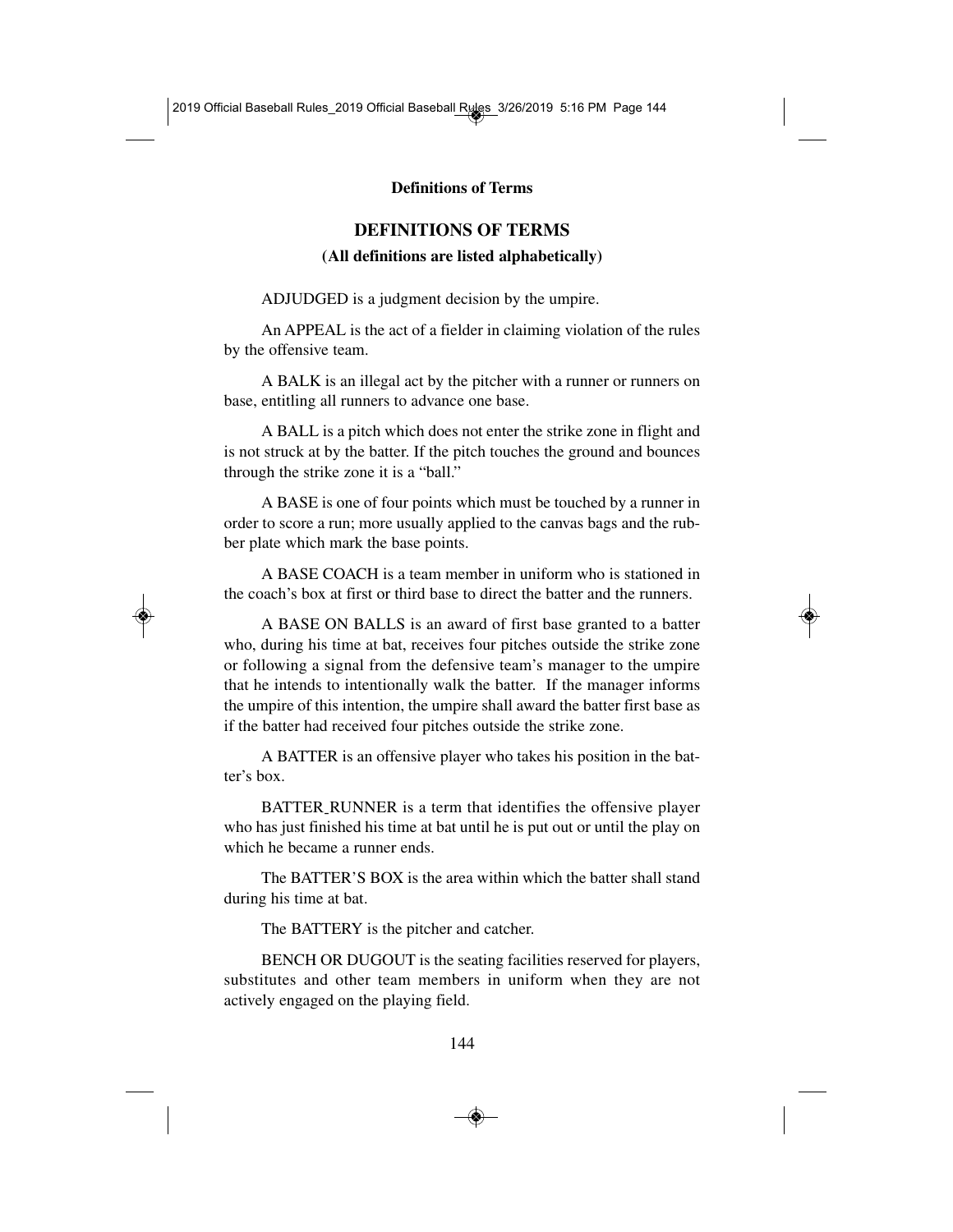A BUNT is a batted ball not swung at, but intentionally met with the bat and tapped slowly within the infield.

A CALLED GAME is one in which, for any reason, the umpire-inchief terminates play.

A CATCH is the act of a fielder in getting secure possession in his hand or glove of a ball in flight and firmly holding it; providing he does not use his cap, protector, pocket or any other part of his uniform in getting possession. It is not a catch, however, if simultaneously or immediately following his contact with the ball, he collides with a player, or with a wall, or if he falls down, and as a result of such collision or falling, drops the ball. It is not a catch if a fielder touches a fly ball which then hits a member of the offensive team or an umpire and then is caught by another defensive player. In establishing the validity of the catch, the fielder shall hold the ball long enough to prove that he has complete control of the ball and that his release of the ball is voluntary and intentional. If the fielder has made the catch and drops the ball while in the act of making a throw following the catch, the ball shall be adjudged to have been caught.

*(Catch) Comment:* A catch is legal if the ball is finally held by any fielder, even though juggled, or held by another fielder before it touches the ground. Runners may leave their bases the instant the first fielder touches the ball. A fielder may reach over a fence, railing, rope or other line of demarcation to make a catch. He may jump on top of a railing, or canvas that may be in foul ground. No interference should be allowed when a fielder reaches over a fence, railing, rope or into a stand to catch a ball. He does so at his own risk.

If a fielder, attempting a catch at the edge of the dugout, is "held up" and kept from an apparent fall by a player or players of either team and the catch is made, it shall be allowed.

The CATCHER is the fielder who takes his position back of the home base.

The CATCHER'S BOX is that area within which the catcher shall stand until the pitcher delivers the ball.

THE CLUB is a person or group of persons responsible for assembling the team personnel, providing the playing field and required facilities, and representing the team in relations with the league.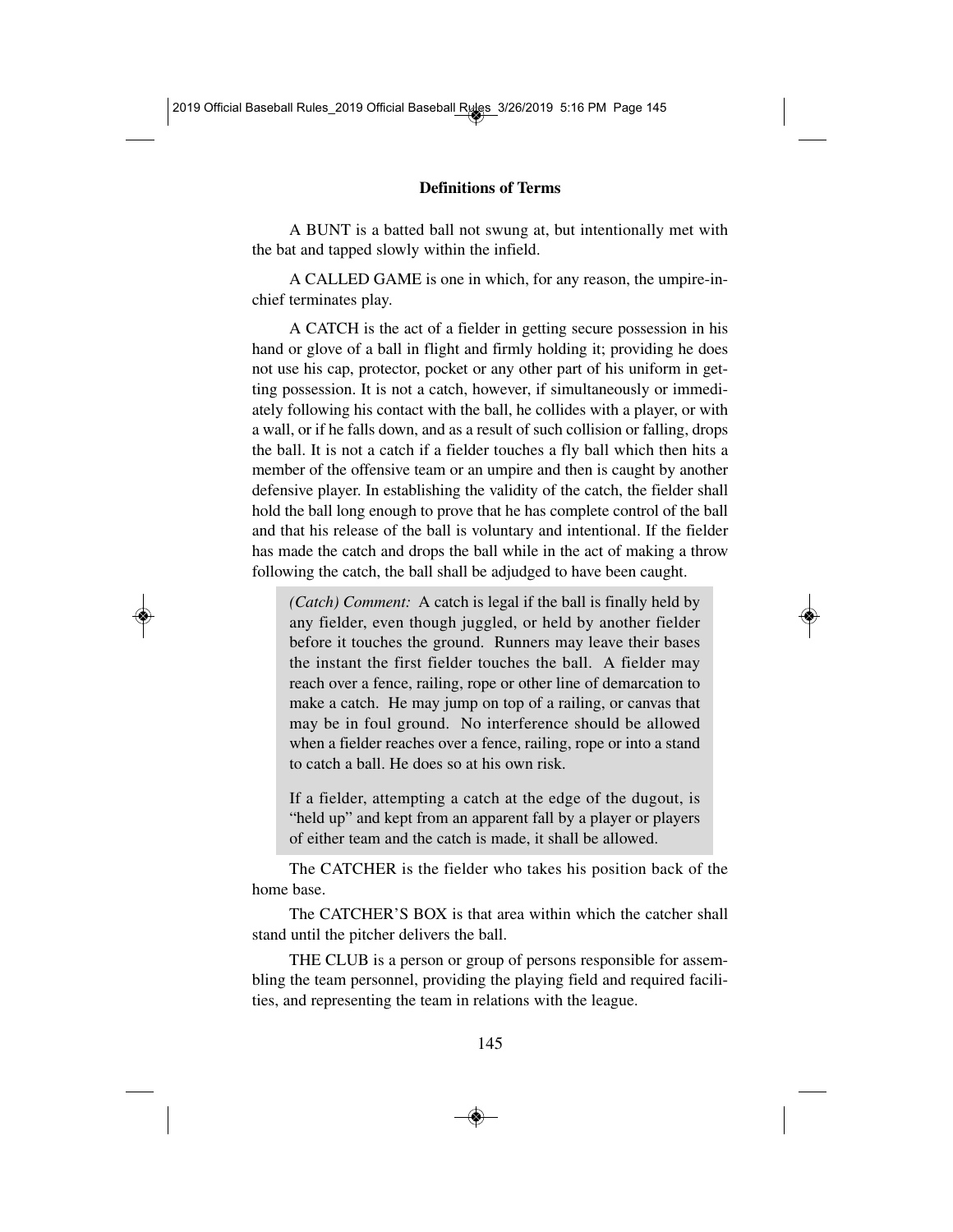A COACH is a team member in uniform appointed by the manager to perform such duties as the manager may designate, such as but not limited to acting as base coach.

A DEAD BALL is a ball out of play because of a legally created temporary suspension of play.

The DEFENSE (or DEFENSIVE) is the team, or any player of the team, in the field.

A DOUBLE-HEADER is two regularly scheduled or rescheduled games, played in immediate succession.

A DOUBLE PLAY is a play by the defense in which two offensive players are put out as a result of continuous action, providing there is no error between putouts.

- (a) A force double play is one in which both putouts are force plays.
- (b) A reverse force double play is one in which the first out is a force play and the second out is made on a runner for whom the force is removed by reason of the first out. Examples of reverse force plays: runner on first, one out; batter grounds to first baseman, who steps on first base (one out) and throws to second baseman or shortstop for the second out (a tag play). Another example: bases loaded, none out; batter grounds to third baseman, who steps on third base (one out); then throws to catcher for the second out (tag play).

DUGOUT (See definition of BENCH)

A FAIR BALL is a batted ball that settles on fair ground between home and first base, or between home and third base, or that is on or over fair territory when bounding to the outfield past first or third base, or that touches first, second or third base, or that first falls on fair territory on or beyond first base or third base, or that, while on or over fair territory touches the person of an umpire or player, or that, while over fair territory, passes out of the playing field in flight.

A fair fly shall be judged according to the relative position of the ball and the foul line, including the foul pole, and not as to whether the fielder is on fair or foul territory at the time he touches the ball.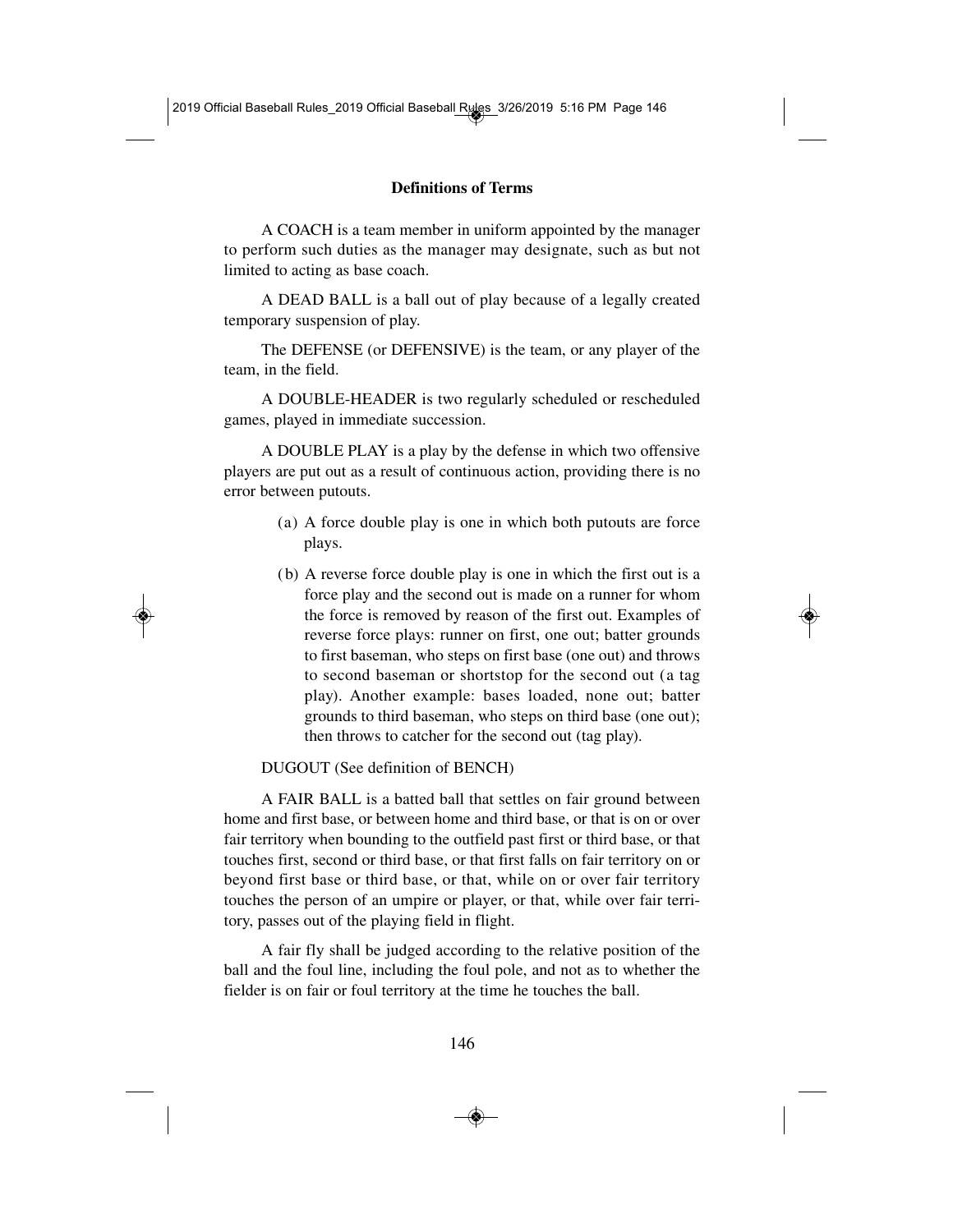*(Fair Ball) Comment:* If a fly ball lands in the infield between home and first base, or home and third base, and then bounces to foul territory without touching a player or umpire and before passing first or third base, it is a foul ball; or if the ball settles on foul territory or is touched by a player on foul territory, it is a foul ball. If a fly ball lands on or beyond first or third base and then bounces to foul territory, it is a fair hit.

A batted ball not touched by a fielder, which hits the pitcher's rubber and rebounds into foul territory, between home and first, or between home and third base is a foul ball.

Clubs, increasingly, are erecting tall foul poles at the fence line with a wire netting extending along the side of the pole on fair territory above the fence to enable the umpires more accurately to judge fair and foul balls.

FAIR TERRITORY is that part of the playing field within, and including the first base and third base lines, from home base to the bottom of the playing field fence and perpendicularly upwards. All foul lines are in fair territory.

A FIELDER is any defensive player.

FIELDER'S CHOICE is the act of a fielder who handles a fair grounder and, instead of throwing to first base to put out the batter-runner, throws to another base in an attempt to put out a preceding runner. The term is also used by scorers (a) to account for the advance of the batter-runner who takes one or more extra bases when the fielder who handles his safe hit attempts to put out a preceding runner; (b) to account for the advance of a runner (other than by stolen base or error) while a fielder is attempting to put out another runner; and (c) to account for the advance of a runner made solely because of the defensive team's indifference (undefended steal).

A FLY BALL is a batted ball that goes high in the air in flight.

A FORCE PLAY is a play in which a runner legally loses his right to occupy a base by reason of the batter becoming a runner.

*(Force Play) Comment:* Confusion regarding this play is removed by remembering that frequently the "force" situation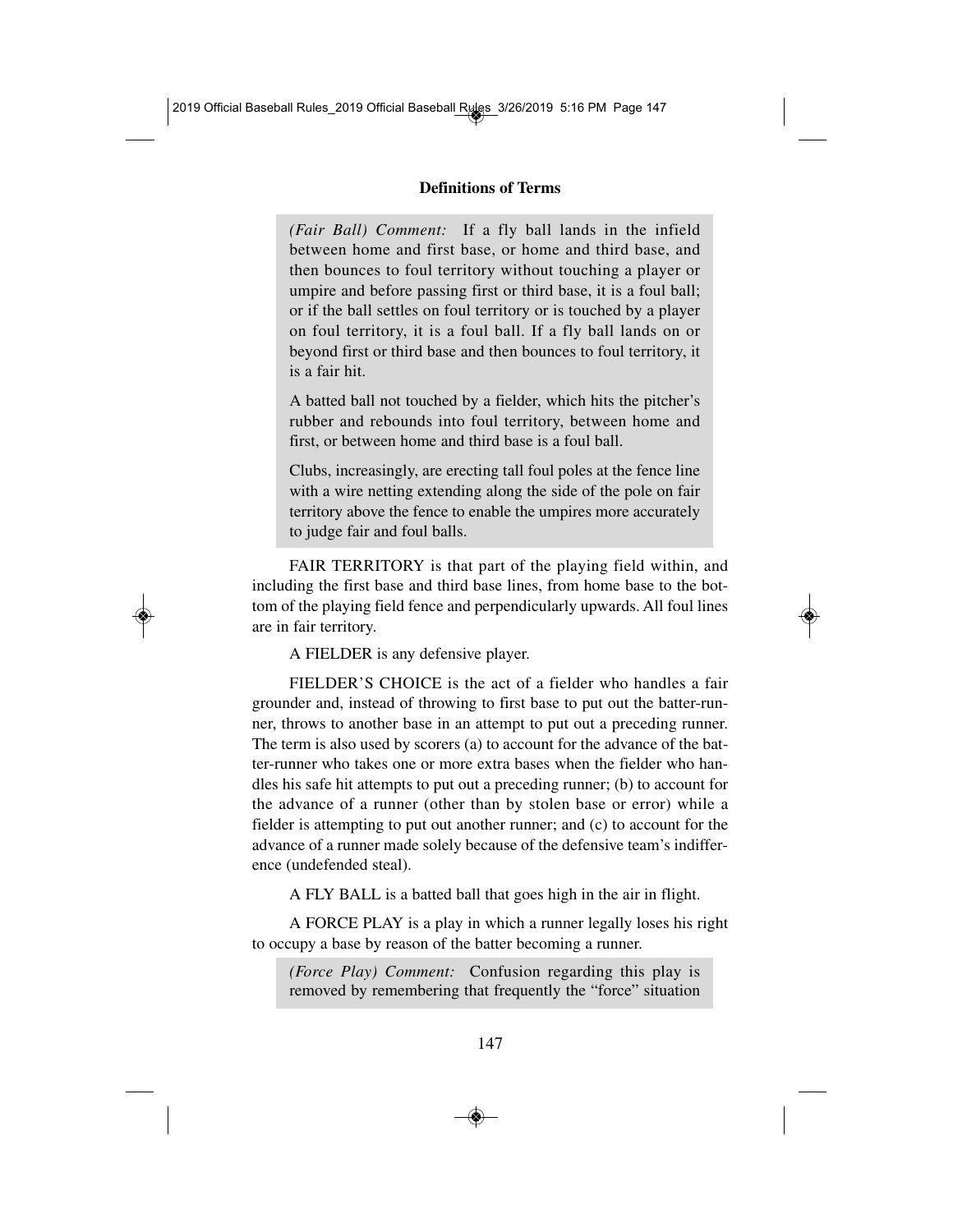is removed during the play. Example: Man on first, one out, ball hit sharply to first baseman who touches the bag and batter-runner is out. The force is removed at that moment and runner advancing to second must be tagged. If there had been a runner on third or second, and either of these runners scored before the tag-out at second, the run counts. Had the first baseman thrown to second and the ball then had been returned to first, the play at second was a force out, making two outs, and the return throw to first ahead of the runner would have made three outs. In that case, no run would score.

Example: Not a force out. One out. Runner on first and third. Batter flies out. Two out. Runner on third tags up and scores. Runner on first tries to retouch before throw from fielder reaches first baseman, but does not get back in time and is out. Three outs. If, in umpire's judgment, the runner from third touched home before the ball was held at first base, the run counts.

A FORFEITED GAME is a game declared ended by the umpire-inchief in favor of the offended team by the score of 9 to 0, for violation of the rules.

A FOUL BALL is a batted ball that settles on foul territory between home and first base, or between home and third base, or that bounds past first or third base on or over foul territory, or that first falls on foul territory beyond first or third base, or that, while on or over foul territory, touches the person of an umpire or player, or any object foreign to the natural ground.

A foul fly shall be judged according to the relative position of the ball and the foul line, including the foul pole, and not as to whether the infielder is on foul or fair territory at the time he touches the ball.

*(Foul Ball) Comment:* A batted ball not touched by a fielder, which hits the pitcher's rubber and rebounds into foul territory, between home and first, or between home and third base is a foul ball.

If a fly ball lands in the infield between home and first base, or home and third base, and then bounces to foul territory without touching a player or umpire and before passing first or third base, it is a foul ball; or if the ball settles on foul territory or is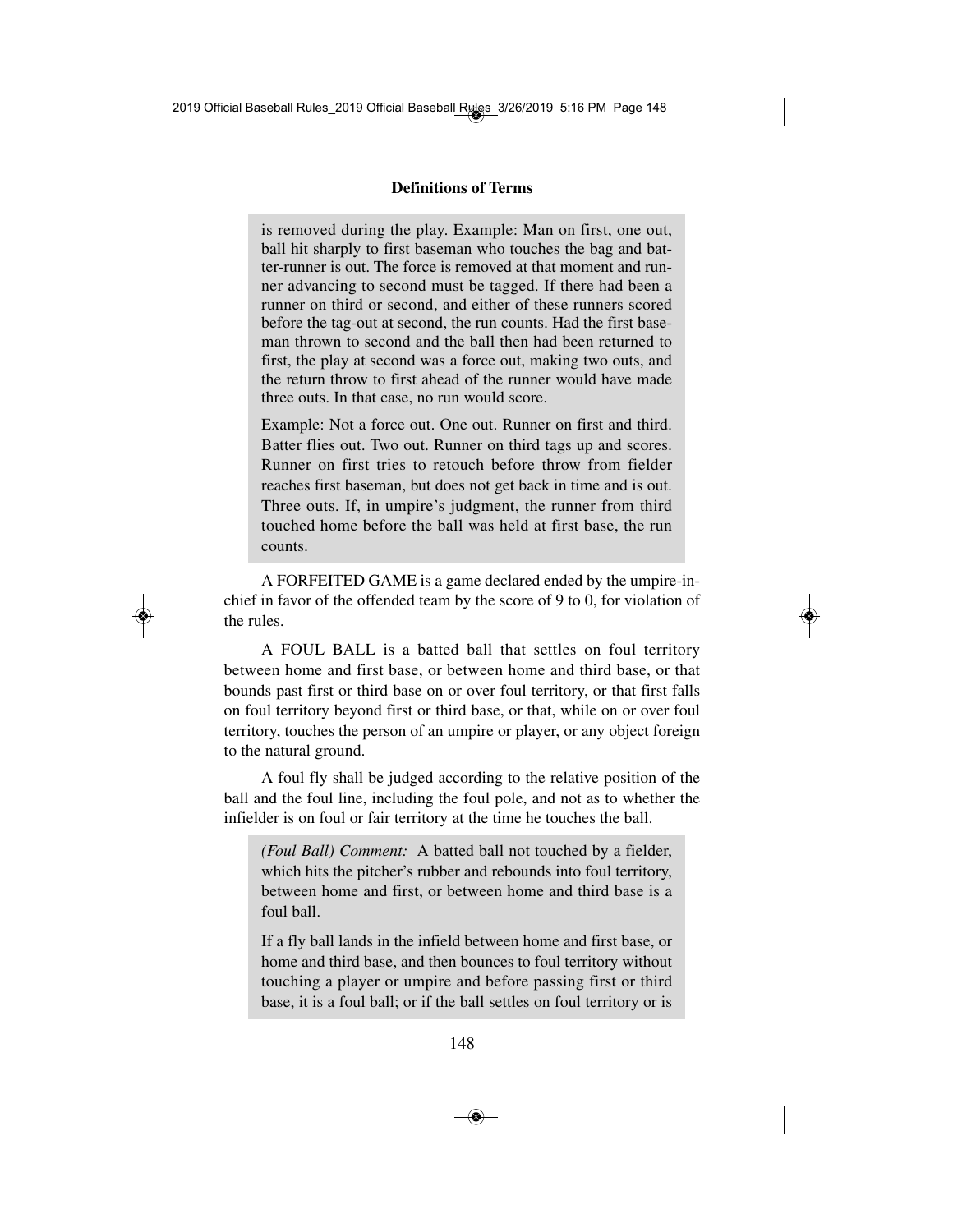touched by a player on foul territory, it is a foul ball. If a fly ball lands on or beyond first or third base and then bounces to foul territory, it is a fair hit.

FOUL TERRITORY is that part of the playing field outside the first and third base lines extended to the fence and perpendicularly upwards.

A FOUL TIP is a batted ball that goes sharp and direct from the bat to the catcher's hands and is legally caught. It is not a foul tip unless caught and any foul tip that is caught is a strike, and the ball is in play. It is not a catch if it is a rebound, unless the ball has first touched the catcher's glove or hand.

A GROUND BALL is a batted ball that rolls or bounces close to the ground.

The HOME TEAM is the team on whose grounds the game is played, or if the game is played on neutral grounds, the home team shall be designated by mutual agreement.

ILLEGAL (or ILLEGALLY) is contrary to these rules.

An ILLEGAL PITCH is (1) a pitch delivered to the batter when the pitcher does not have his pivot foot in contact with the pitcher's plate; (2) a quick return pitch. An illegal pitch when runners are on base is a balk.

An INFIELDER is a fielder who occupies a position in the infield.

An INFIELD FLY is a fair fly ball (not including a line drive nor an attempted bunt) which can be caught by an infielder with ordinary effort, when first and second, or first, second and third bases are occupied, before two are out. The pitcher, catcher and any outfielder who stations himself in the infield on the play shall be considered infielders for the purpose of this rule.

When it seems apparent that a batted ball will be an Infield Fly, the umpire shall immediately declare "Infield Fly" for the benefit of the runners. If the ball is near the baselines, the umpire shall declare "Infield Fly, if Fair."

The ball is alive and runners may advance at the risk of the ball being caught, or retouch and advance after the ball is touched, the same as on any fly ball. If the hit becomes a foul ball, it is treated the same as any foul.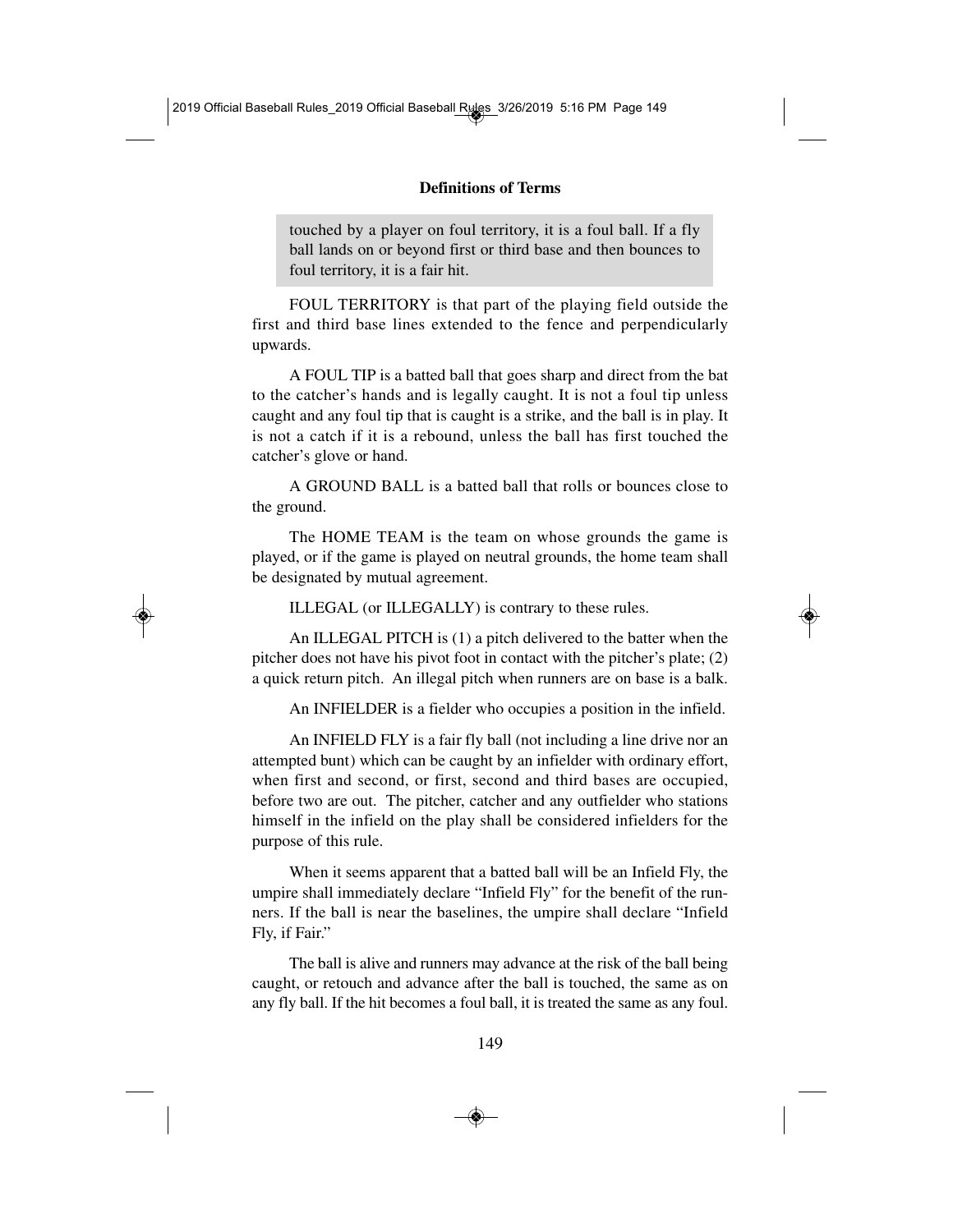If a declared Infield Fly is allowed to fall untouched to the ground, and bounces foul before passing first or third base, it is a foul ball. If a declared Infield Fly falls untouched to the ground outside the baseline, and bounces fair before passing first or third base, it is an Infield Fly.

*(Infield Fly) Comment:* On the infield fly rule the umpire is to rule whether the ball could ordinarily have been handled by an infielder-not by some arbitrary limitation such as the grass, or the base lines. The umpire must rule also that a ball is an infield fly, even if handled by an outfielder, if, in the umpire's judgment, the ball could have been as easily handled by an infielder. The infield fly is in no sense to be considered an appeal play. The umpire's judgment must govern, and the decision should be made immediately.

When an infield fly rule is called, runners may advance at their own risk. If on an infield fly rule, the infielder intentionally drops a fair ball, the ball remains in play despite the provisions of Rule 5.09(a)(12). The infield fly rule takes precedence.

If interference is called during an Infield Fly, the ball remains alive until it is determined whether the ball is fair or foul. If fair, both the runner who interfered with the fielder and the batter are out. If foul, even if caught, the runner is out and the batter returns to bat.

IN FLIGHT describes a batted, thrown, or pitched ball which has not yet touched the ground or some object other than a fielder.

IN JEOPARDY is a term indicating that the ball is in play and an offensive player may be put out.

An INNING is that portion of a game within which the teams alternate on offense and defense and in which there are three putouts for each team. Each team's time at bat is a half-inning.

#### INTERFERENCE

- (a) Offensive interference is an act by the team at bat which interferes with, obstructs, impedes, hinders or confuses any fielder attempting to make a play.
- (b) Defensive interference is an act by a fielder that hinders or prevents a batter from hitting a pitch.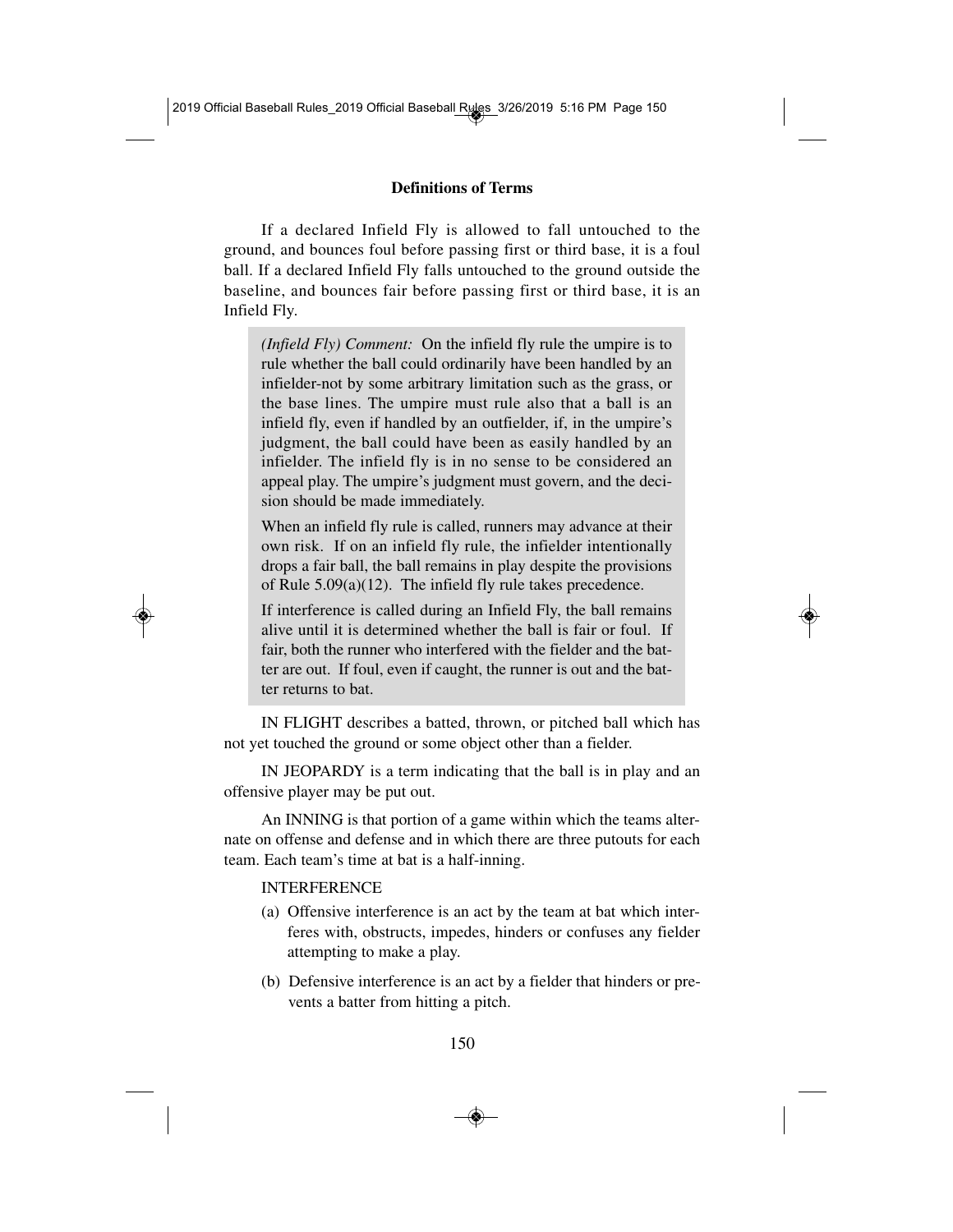- (c) Umpire's interference occurs (1) when a plate umpire hinders, impedes or prevents a catcher's throw attempting to prevent a stolen base or retire a runner on a pick-off play, or (2) when a fair ball touches an umpire on fair territory before passing a fielder.
- (d) Spectator interference occurs when a spectator (or an object thrown by the spectator) hinders a player's attempt to make a play on a live ball, by going onto the playing field, or reaching out of the stands and over the playing field.

THE LEAGUE is a group of Clubs whose teams play each other in a pre-arranged schedule under these rules for the league championship.

THE LEAGUE PRESIDENT is the league official charged with enforcing these Rules, fining or suspending any player, manager, coach or umpire for violation of these Rules, resolving any disputes involving these Rules or determining any protested games.

*(League President) Comment:* With respect to the Major Leagues, the functions of the League President pursuant to these Rules shall be carried out by the designees of the Commissioner of Baseball. The Commissioner may designate different officials to carry out different functions of a League President pursuant to these Rules.

LEGAL (or LEGALLY) is in accordance with these rules.

A LIVE BALL is a ball which is in play.

A LINE DRIVE is a batted ball that goes sharp and direct from the bat to a fielder without touching the ground.

THE MANAGER is a person appointed by the Club to be responsible for the team's actions on the field, and to represent the team in communications with the umpire and the opposing team. A player may be appointed manager.

OBSTRUCTION is the act of a fielder who, while not in possession of the ball and not in the act of fielding the ball, impedes the progress of any runner.

OFFENSE is the team, or any player of the team, at bat.

OFFICIAL SCORER. See Rule 9.00.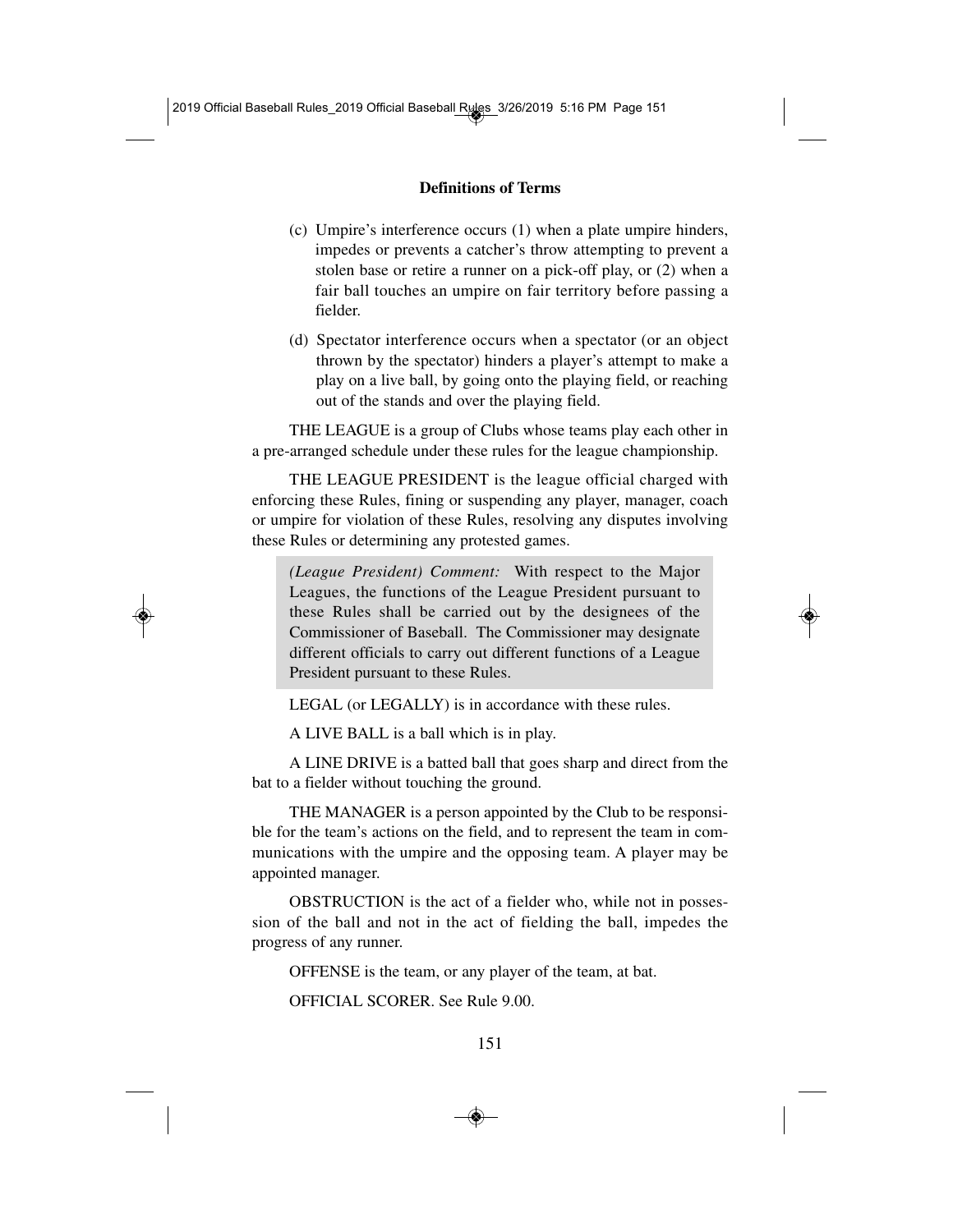ORDINARY EFFORT is the effort that a fielder of average skill at a position in that league or classification of leagues should exhibit on a play, with due consideration given to the condition of the field and weather conditions.

*(Ordinary Effort) Comment:* This standard, called for several times in the Official Scoring Rules (e.g., Rules 9.05(a)(3), 9.05(a)(4), 9.05(a)(6), 9.05(b)(3) (Base Hits); 9.08(b) (Sacrifices);  $9.12(a)(1)$  Comment,  $9.12(d)(2)$  (Errors); and 9.13(a), 9.13(b) (Wild Pitches and Passed Balls) and in the Official Baseball Rules (e.g., Definitions of Terms, Infield Fly), is an objective standard in regard to any particular fielder. In other words, even if a fielder makes his best effort, if that effort falls short of what an average fielder at that position in that league would have made in a situation, the Official Scorer should charge that fielder with an error.

An OUT is one of the three required retirements of an offensive team during its time at bat.

An OUTFIELDER is a fielder who occupies a position in the outfield, which is the area of the playing field most distant from home base.

OVERSLIDE (or OVERSLIDING) is the act of an offensive player when his slide to a base, other than when advancing from home to first base, is with such momentum that he loses contact with the base.

A PENALTY is the application of these rules following an illegal act.

The PERSON of a player or an umpire is any part of his body, his clothing or his equipment.

A PITCH is a ball delivered to the batter by the pitcher.

*(Pitch) Comment:* All other deliveries of the ball by one player to another are thrown balls.

A PITCHER is the fielder designated to deliver the pitch to the batter.

The pitcher's PIVOT FOOT is that foot which is in contact with the pitcher's plate as he delivers the pitch.

"PLAY" is the umpire's order to start the game or to resume action following any dead ball.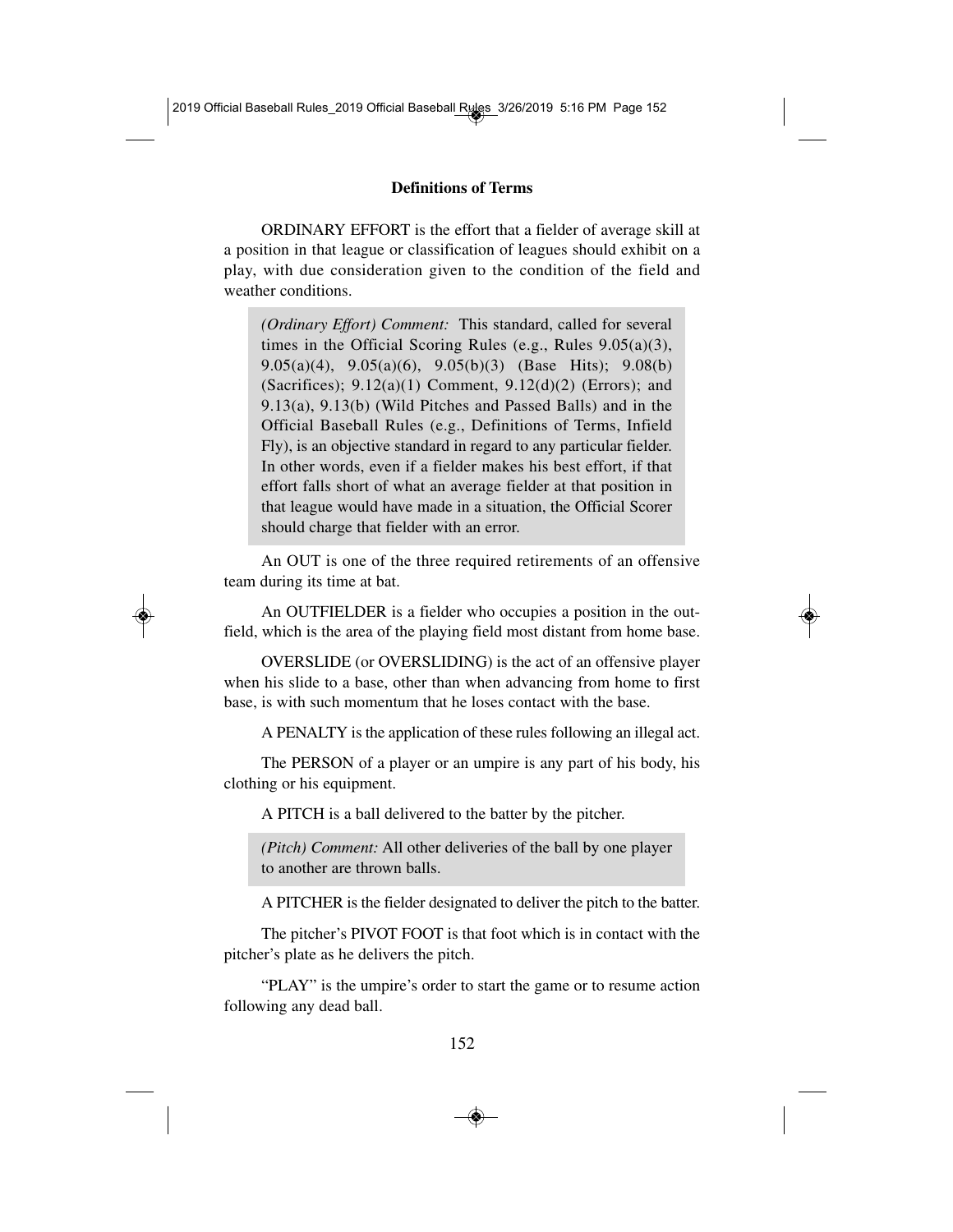A QUICK RETURN pitch is one made with obvious intent to catch a batter off balance. It is an illegal pitch.

REGULATION GAME *See* Rule 7.01.

A RETOUCH is the act of a runner in returning to a base as legally required.

A RUN (or SCORE) is the score made by an offensive player who advances from batter to runner and touches first, second, third and home bases in that order.

A RUN-DOWN is the act of the defense in an attempt to put out a runner between bases.

A RUNNER is an offensive player who is advancing toward, or touching, or returning to any base.

"SAFE" is a declaration by the umpire that a runner is entitled to the base for which he was trying.

SET POSITION is one of the two legal pitching positions.

SQUEEZE PLAY is a term to designate a play when a team, with a runner on third base, attempts to score that runner by means of a bunt.

A STRIKE is a legal pitch when so called by the umpire, which:

- (a) Is struck at by the batter and is missed;
- (b) Is not struck at, if any part of the ball passes through any part of the strike zone;
- (c) Is fouled by the batter when he has less than two strikes;
- (d) Is bunted foul;
- (e) Touches the batter as he strikes at it;
- (f) Touches the batter in flight in the strike zone; or
- (g) Becomes a foul tip.

The STRIKE ZONE is that area over home plate the upper limit of which is a horizontal line at the midpoint between the top of the shoulders and the top of the uniform pants, and the lower level is a line at the hollow beneath the kneecap. The Strike Zone shall be determined from the batter's stance as the batter is prepared to swing at a pitched ball. (For diagram of STRIKE ZONE see Appendix 5.)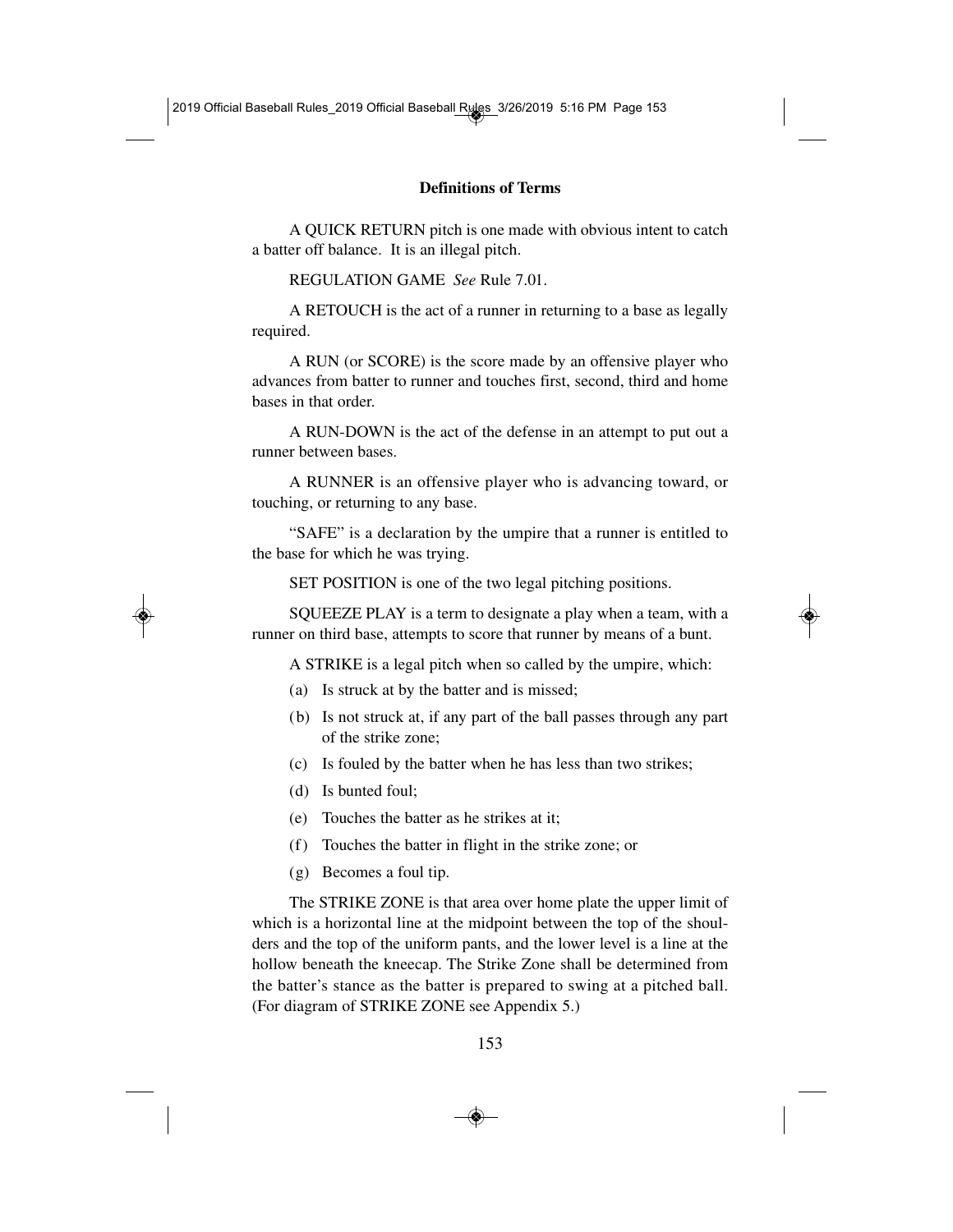A SUSPENDED GAME is a called game which is to be completed at a later date.

A TAG is the action of a fielder in touching a base with his body while holding the ball securely and firmly in his hand or glove; or touching a runner with the ball, or with his hand or glove holding the ball (not including hanging laces alone), while holding the ball securely and firmly in his hand or glove. It is not a tag, however, if simultaneously or immediately following his touching a base or touching a runner, the fielder drops the ball. In establishing the validity of the tag, the fielder shall hold the ball long enough to prove that he has complete control of the ball. If the fielder has made a tag and drops the ball while in the act of making a throw following the tag, the tag shall be adjudged to have been made. For purposes of this definition any jewelry being worn by a player (e.g., necklaces, bracelets, etc.) shall not constitute a part of the player's body.

A THROW is the act of propelling the ball with the hand and arm to a given objective and is to be distinguished, always, from the pitch.

A TIE GAME is a regulation game which is called when each team has the same number of runs.

"TIME" is the announcement by an umpire of a legal interruption of play, during which the ball is dead.

TOUCH. To touch a player or umpire is to touch any part of his body, or any uniform or equipment worn by him (but not any jewelry (e.g., necklaces, bracelets, etc.) worn by a player).

*(Touch) Comment:* Equipment shall be considered worn by a player or umpire if it is in contact with its intended place on his person.

A TRIPLE PLAY is a play by the defense in which three offensive players are put out as a result of continuous action, providing there is no error between putouts.

A WILD PITCH is one so high, so low, or so wide of the plate that it cannot be handled with ordinary effort by the catcher.

WIND-UP POSITION is one of the two legal pitching positions.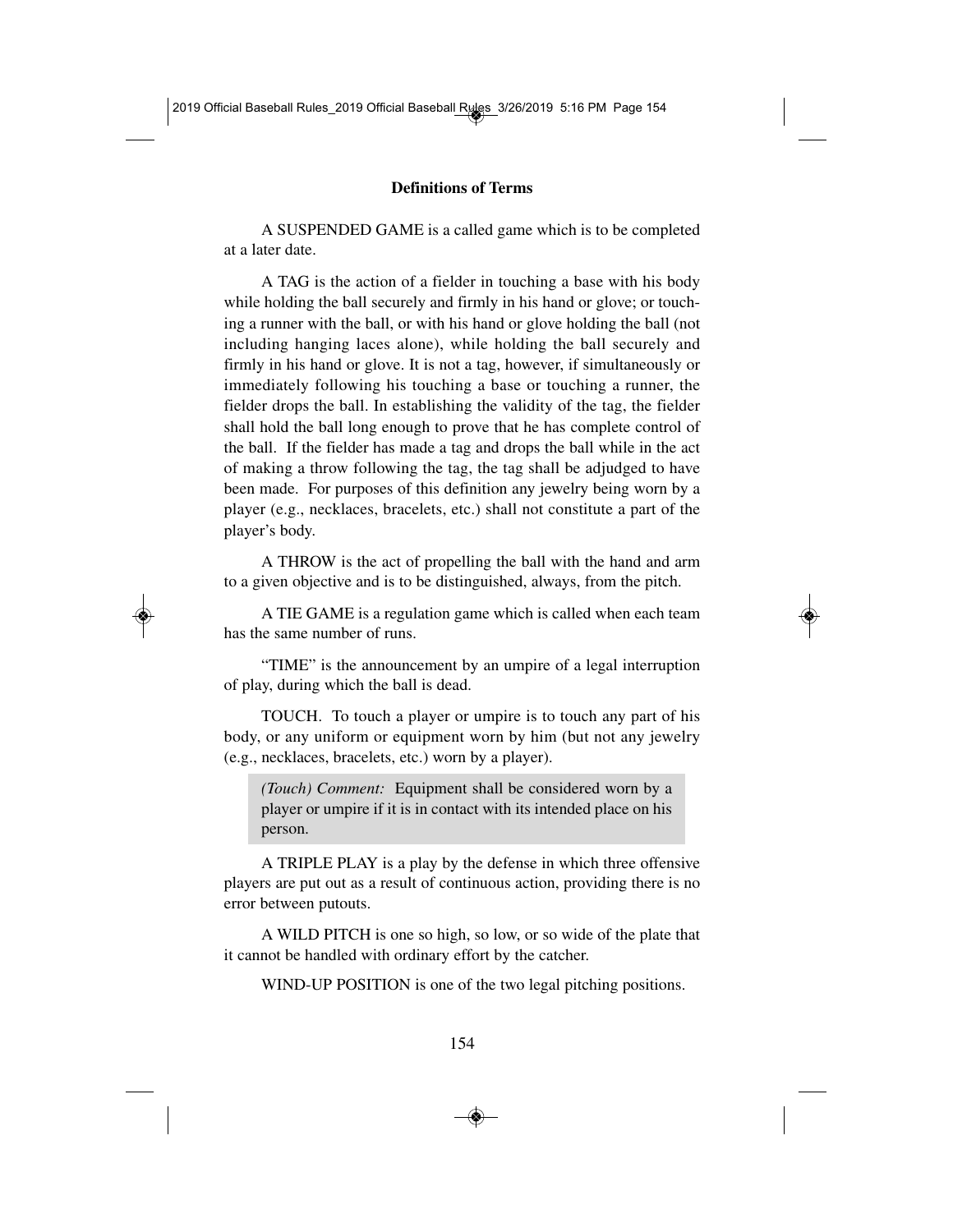*NOTE: Any reference in these Official Baseball Rules to "he," "him" or "his" shall be deemed to be a reference to "she," "her" or "hers," as the case may be, when the person is a female.*

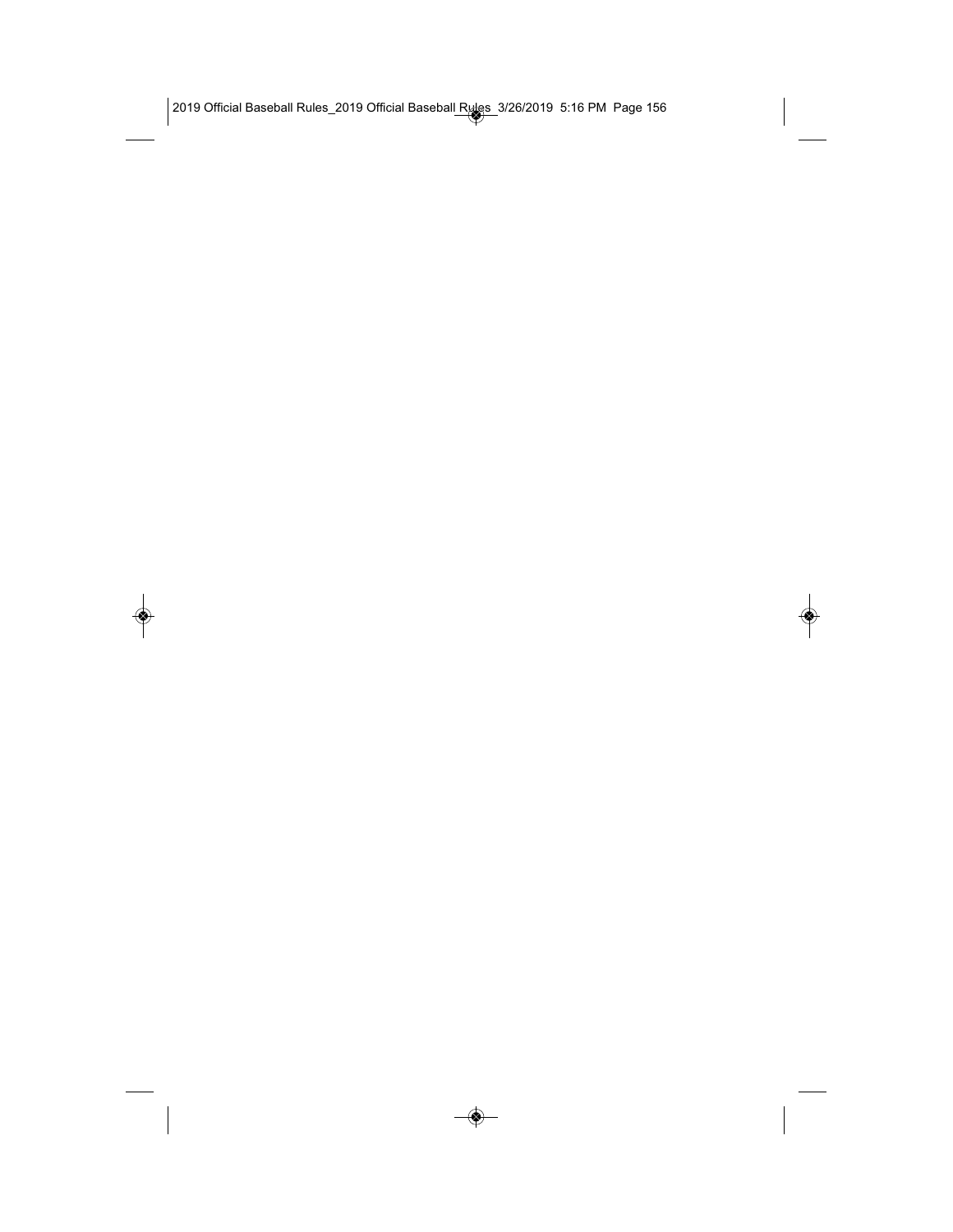# **APPENDICES**

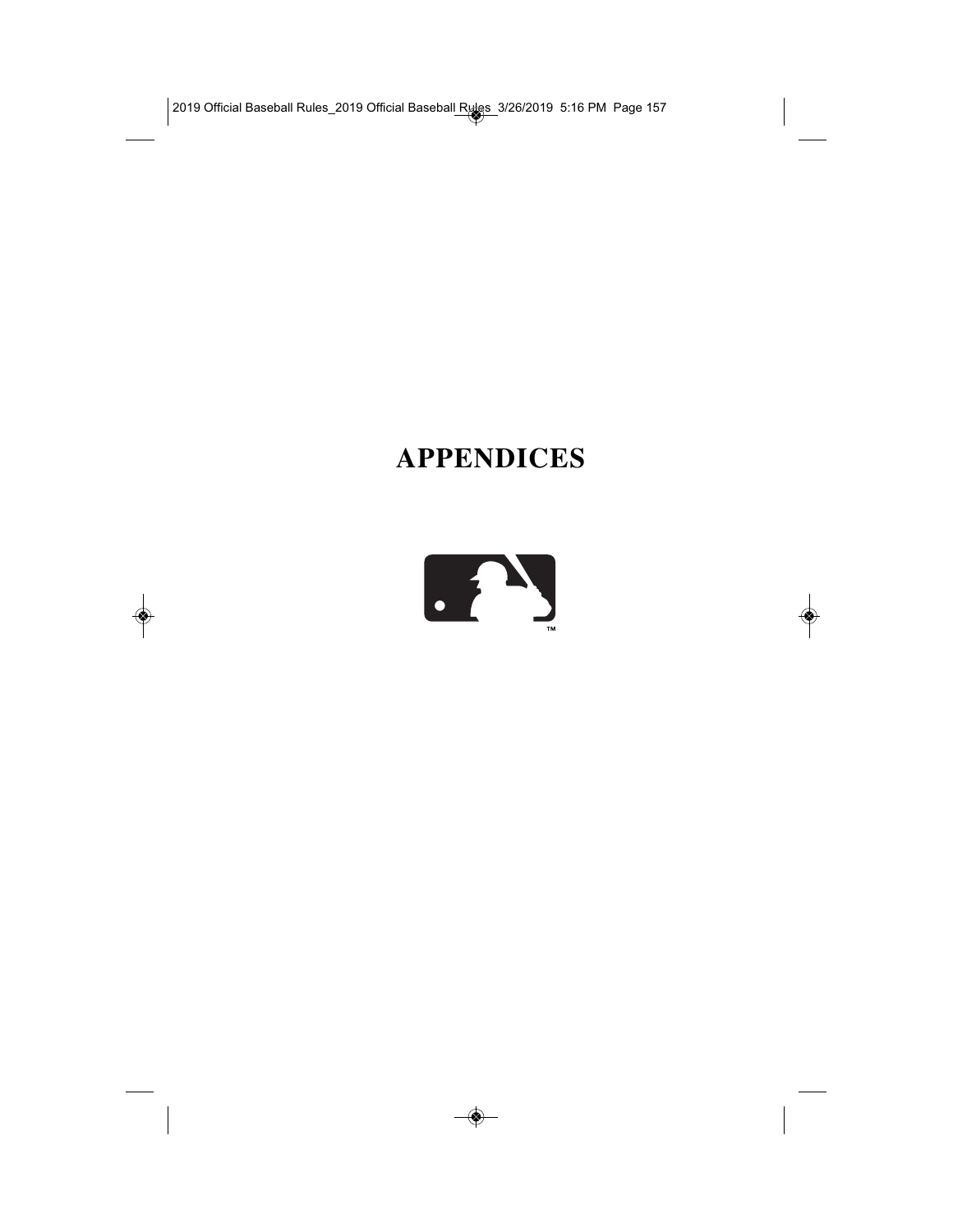## **Diagram No. 1 Diagram of the Playing Field**



*Rev2018TL*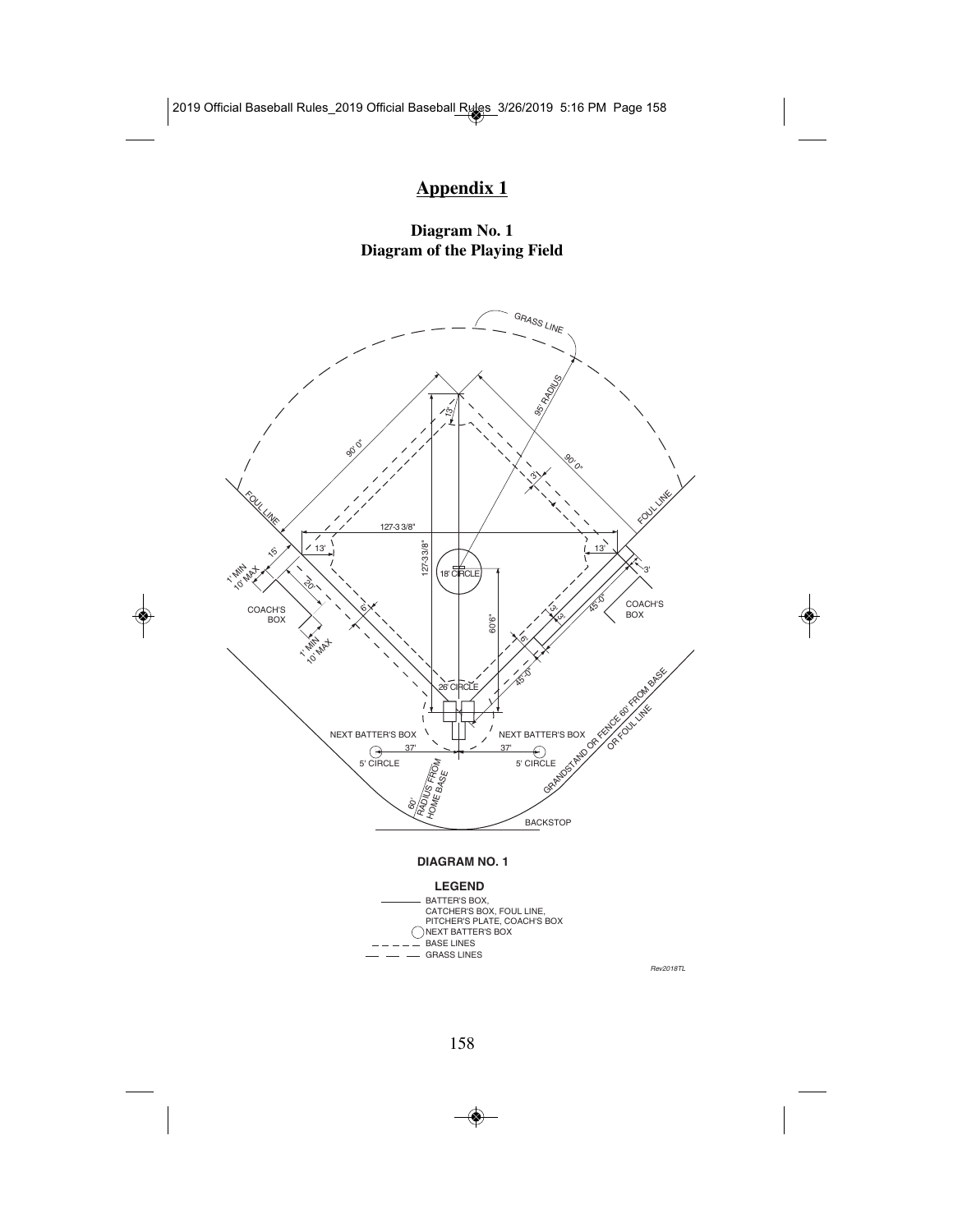#### **Diagram No. 2 Layout at Home Plate, 1st, 2nd, and 3rd Bases**



- A 1st, 2nd, 3rd BASES
- BATTER'S BOX CATCHER'S BOX HOME BASE B C D
- 
- 
- E PITCHER'S PLATE

*Rev2018TL*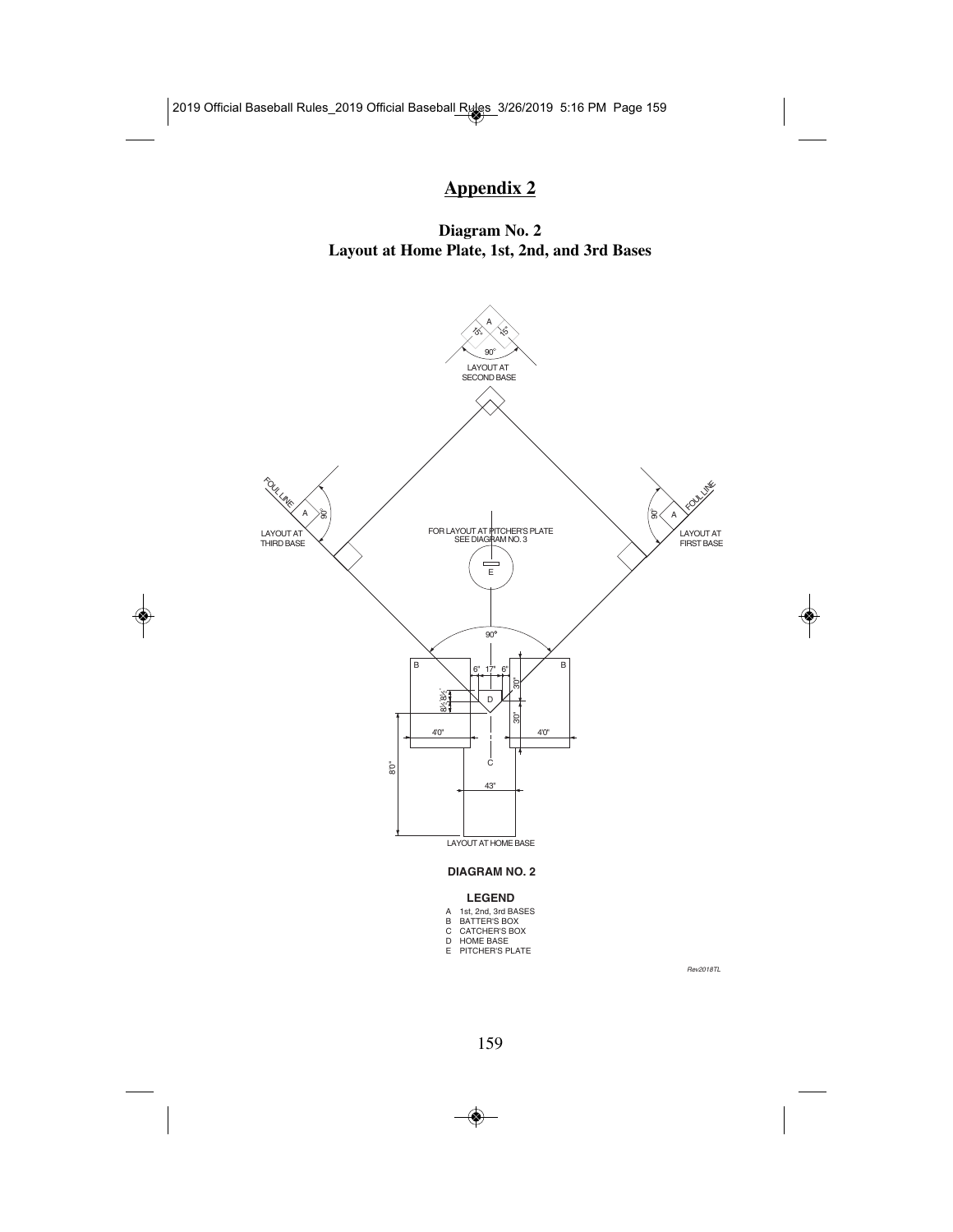## **Diagram No. 3 Layout of Pitching Mound**



Front edge of rubber to back point of home plate, 60'6".

Slope starts 6" from front edge of rubber.

shall be uniform.

Level area surrounding rubber should be 6" in front of rubber, 18" to each side and 22" to rear of rubber. Total level area 5' x 34".

*Rev2018TL*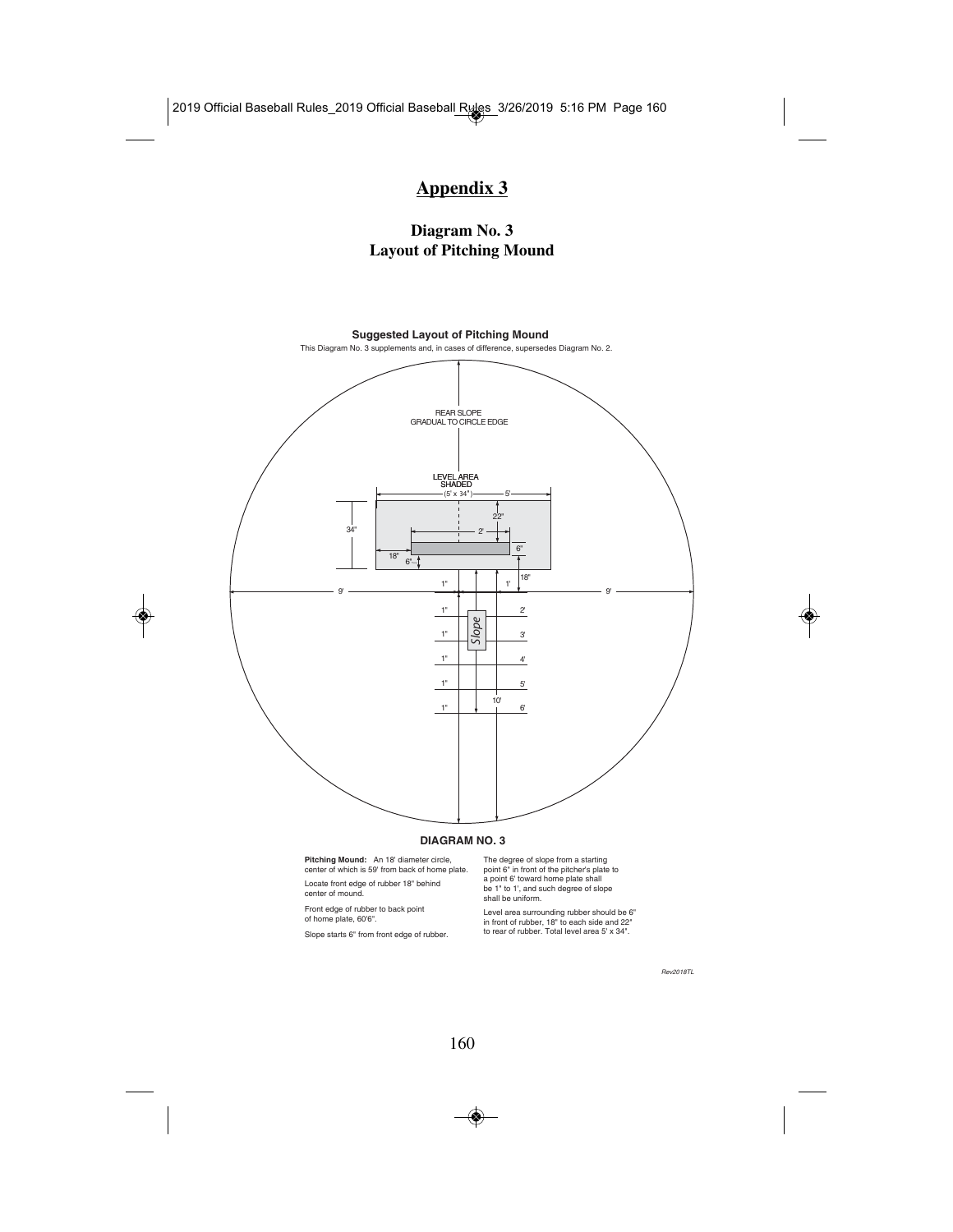## **Dimensions of Fielder's Glove**



#### **DIAGRAM NO. 4**

- (A) Palm width—7 $\frac{3}{4}$ "
- (B) Palm width-8"
- Top opening of web—4 $\frac{1}{2}$ <br>(webbing not to be wider<br>than 4 $\frac{1}{2}$ " at any point)  $\frac{1}{2}$ "  $\frac{1}{2}$ " (C)
- (D) Bottom opening of web-31/2"
- 
- (E) Web top to bottom—5 $\frac{3}{4}$ "<br>(F) 1st finger crotch seam—5 $\frac{1}{2}$ "
- (G) Thumb crotch seam-51/2"
- (H) Crotch seam- $13\frac{3}{4}$ "
- $3/4"$
- Thumb top to bottom edge—7 1st finger top to bottom edge—13" 2nd finger top to bottom edge—11 (I) Thumb top to bottom edge—73/4"<br>(J) 1st finger top to bottom edge—13"<br>(K) 2nd finger top to bottom edge—11<sup>3/</sup>4"
- 
- (L) 3rd finger top to bottom edge—10 $\frac{3}{4}$ "<br>(M) 4th finger to bottom edge—9"
-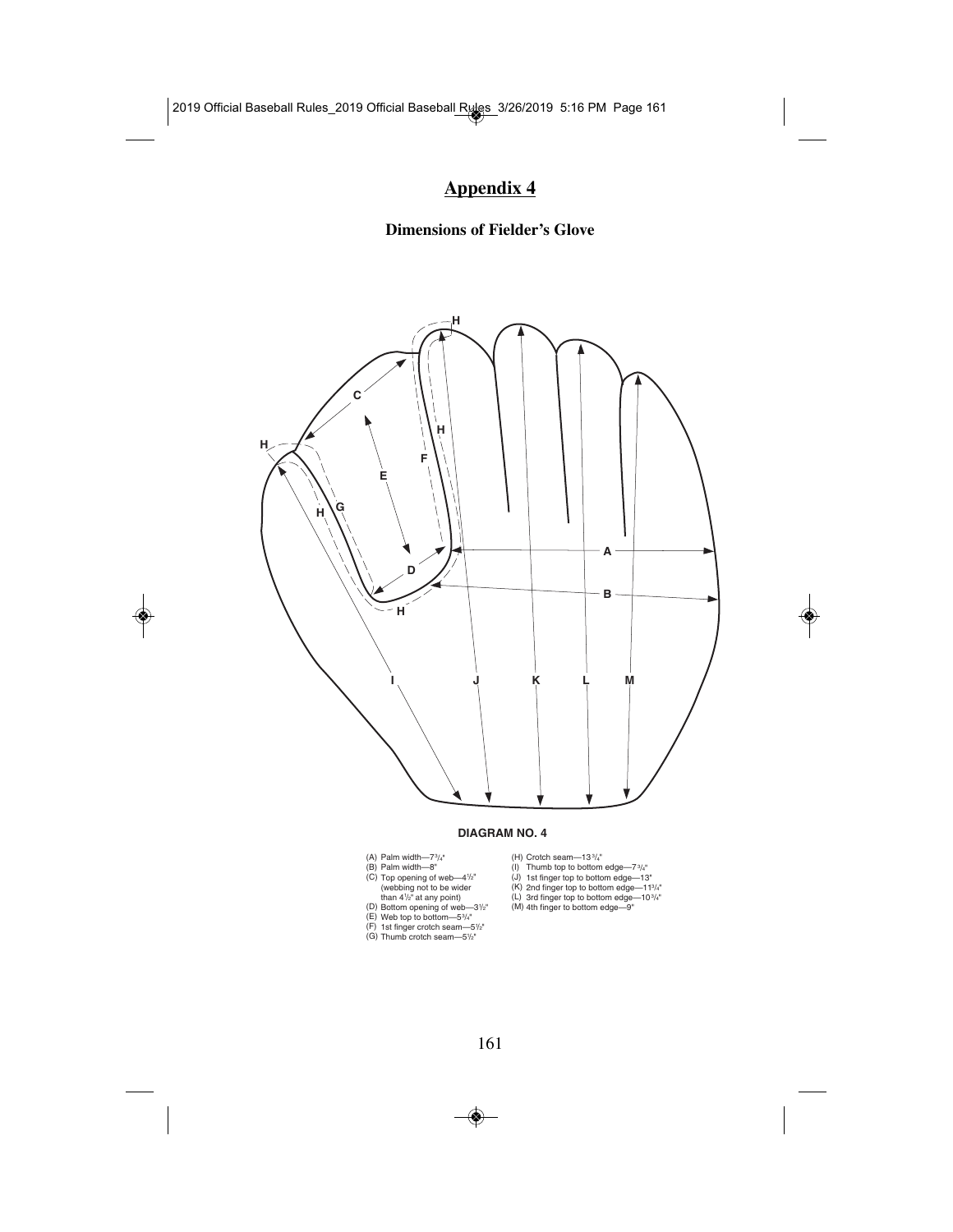# **The Strike Zone**

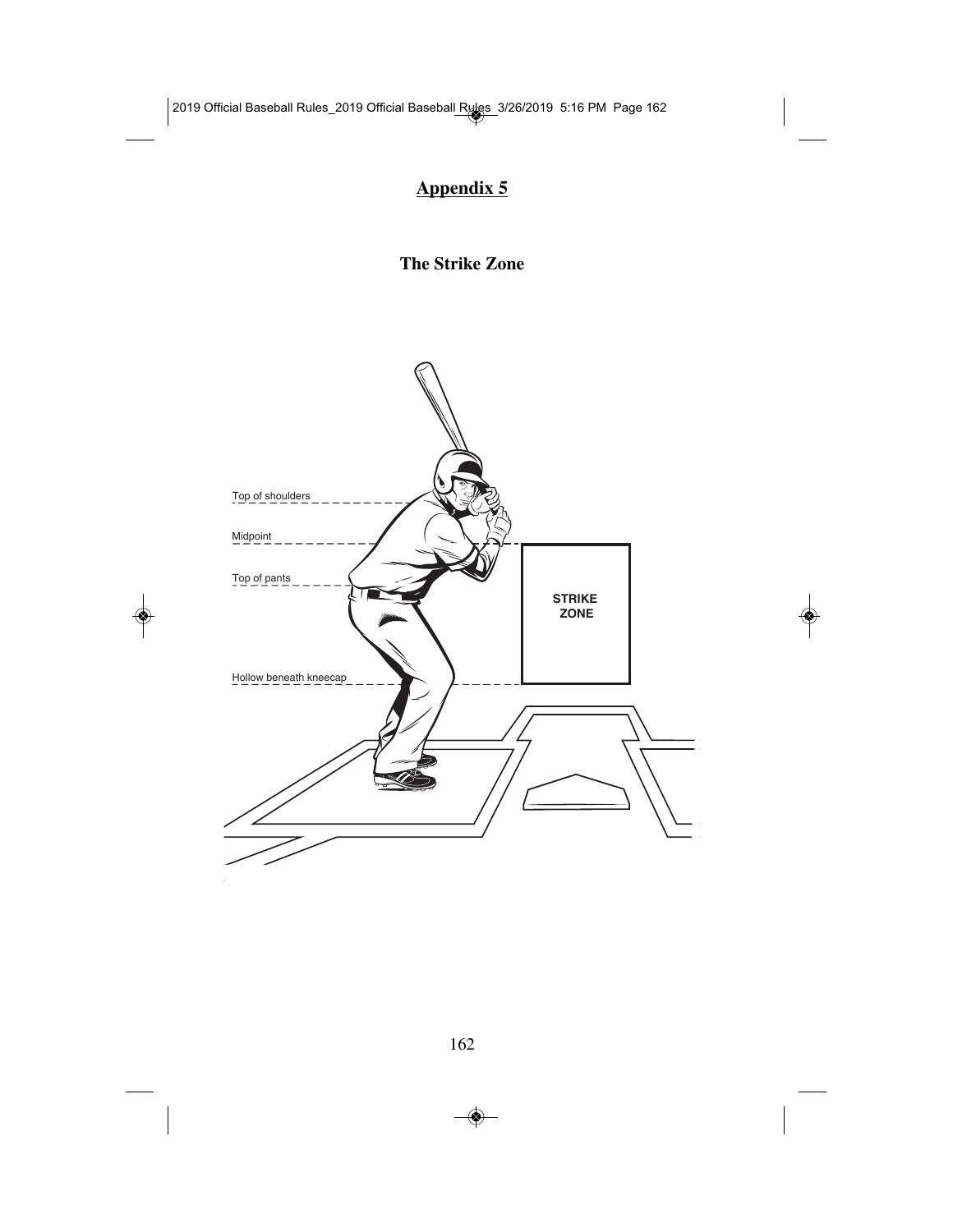#### **Rules 1.00 through 8.00**

*Note: For any items not listed and for additional information, see alphabetized entries in Definitions of Terms.*

**Abandoning Effort to Run Bases—**5.05(a)(2) Comment, 5.05(b),  $5.09(b)(2)$ ,  $5.09(b)(11)$ ,  $5.09(c)(3)$ . **Accident to Player or Umpire—**5.12(b)(3,8). **Ambidextrous Pitcher—**5.07(f). **Apparent Fourth Out—**5.09(c). **Appeals—**5.06(b)(3)(D) Note, 5.06(b)(4)(I) Comment, 5.09(b)(5,11-12), 5.09(c), 6.03(b), 8.02(c); Check-swing appeal to end inning 8.02(c) Comment; Limitation on requesting check-swing appeals 8.02(c) Comment. **Apparent Fourth Out—**5.09(c)(4). **Awarded Bases—** Appeal  $5.09(c)$ ; Balk  $5.06(c)(3)$ ,  $6.01(g)$ ; Catcher interference 6.01(c); Ground rules 4.05; Obstruction 6.01(a)(10) Comment, 6.01(h)(1) Comment; Overthrown ball, by infielder  $5.06(b)(4)(G)$ ; Overthrown ball, by pitcher from pitcher's plate 5.06(b)(4)(G-I), 5.07(e); Spectator interference 6.01(e) Comment. **"Backswing" (Follow-Through) Interference—**6.03(a)(3) Comment. **Balk—**5.02(a), 6.01(g), and various violations in Rule 5.07; When making an appeal 5.09(c) Comment; Penalty 5.06(b)(3)(A), 5.06(c)(3), 6.02. **Ball/Strike Count, Limits on Being Corrected—**8.02(c). **Base—**2.01, 2.02, 2.03, Definitions of Terms ("Base"); Dislodged 5.09(b)(4) Approved Rulings A, B. **Baseball—**3.01; Defaced 3.01, 6.02(c-d); Official game balls 4.01(c-e). **Base on Balls (Automatic by Manager's Signal)—** Definitions of Terms ("Base on Balls"), 5.05(b)(1) Comment.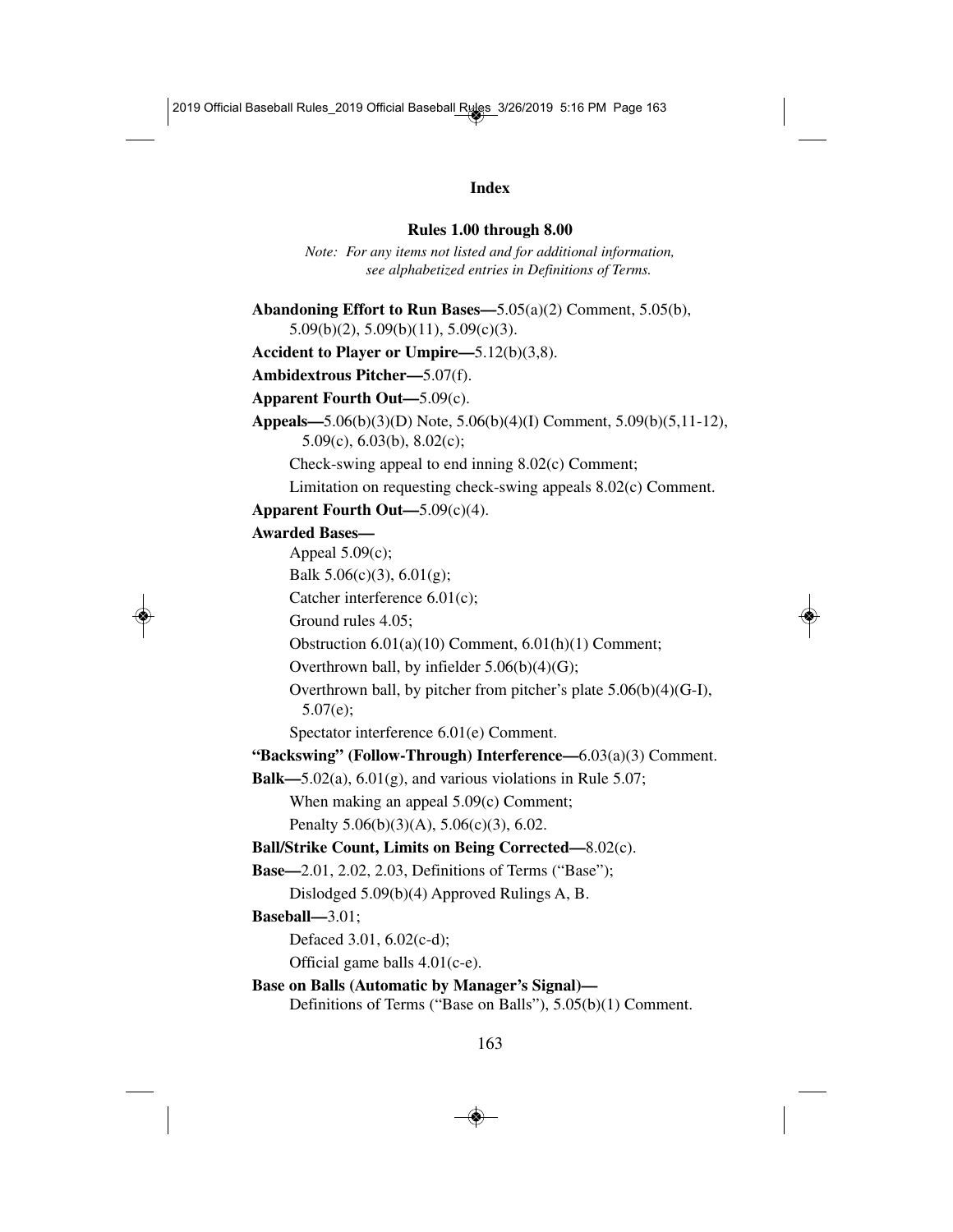**Base Coaches—**5.03; Helmets 3.08(e); Interference 6.01(a)(8-9), 6.01(b), 6.01(d), 6.01(f); Restrictions 5.03(a-c), 5.03 PENALTY, 5.10(k), 6.04(a).  $Bat = 3.02$ Altered 6.03(a)(4). **Bat Boy/Girl—**3.08(f), 4.07(a), 5.10(k). **Batter/Batter-Runner—** Backswing strikes catcher 6.03(a)(3); Batter becomes a runner 5.05 Fails to advance to first base  $5.05(a)(2)$ ,  $5.05(b)$ ; Hit by pitch 5.05(b)(2), 5.06(c)(1), 5.09(a)(6), Definitions of Terms ("Ball," "Strike"); Illegal action 6.03; Interference by 5.09(a)(7-9,11), 5.09(b)(8), 6.01(a), 6.03(a)(3-4); 6.03(a)(3 and 4) EXCEPTION and Comment. Interference with  $5.05(b)(3)$ ,  $5.06(b)(3)(D)$ ; Interferes with catcher after dropped third strike 6.01(a)(1), 6.01(a)(1) Comment; Position in batter's box Definitions of Terms, 5.04(b), 5.04(b)(4-5),  $6.03(a)(1-3);$ Struck by batted ball  $5.05(b)(2)$  Comment,  $5.06(c)(6)(1)$ ,  $5.09(a)(7)$ ,  $6.01(a)(11)$ . **Batter's Box—**2.01, Definitions of Terms, 5.04(b), 6.03(a), Appendix 2. **Batter's Box Rule—**5.04(b). NAPBL Regulations—5.04(b)(2) Comment, 5.04(b)(4). **Batting Order—**4.03, 5.04(a), 5.10(a-f,j), 8.03(a)(8). **Batting Out of Order—**6.03(b). **Bench/Dugout—**2.05, Definitions of Terms. Catch/Play attempts Definitions of Terms ("Catch" Comment), 5.06(b)(3)(C), 5.09(a)(1) Comment, 5.12(b)(6), 6.01(b); Equipment 3.10; Live ball deflected into  $5.06(b)(4)(H)$ ; Occupants 5.10(b) Comment, 5.10(k), 6.04(a,c-e), 8.04(c). **Bounced Pitch—**Definitions of Terms ("Ball"). **Catch—**Definitions of Terms, 5.09(1-2).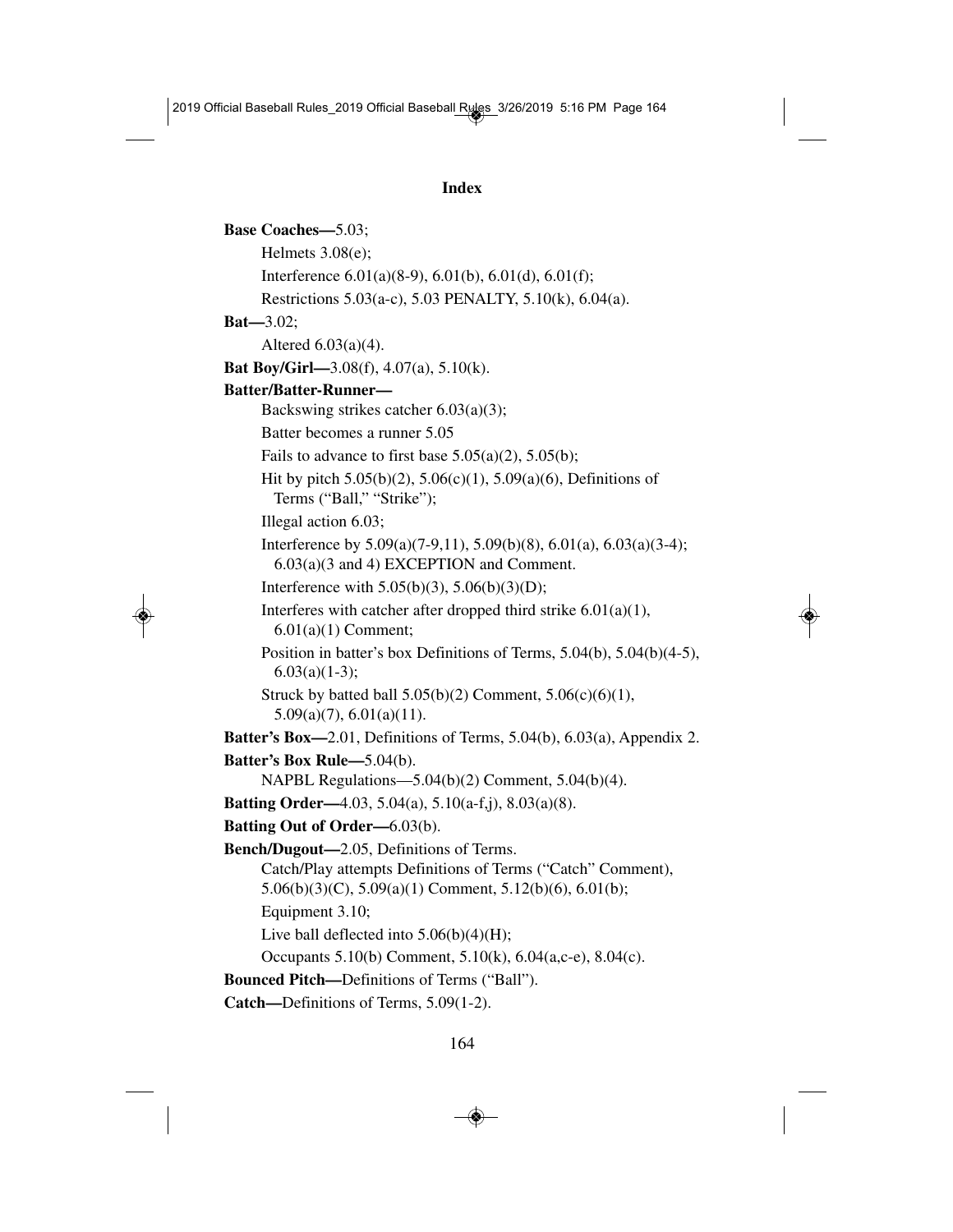**Catcher—**

- Interference by: Definitions of Terms (Interference (b)), 5.05(b)(3),  $5.06(b)(3)(D)$ ,  $6.01(c,g)$ ;
- Interference with: Definitions of Terms (Interference (c)),  $5.06(c)(2)$ ,  $5.09(b)(8)$ ,  $6.03(a)(3)$ ;

Pitch lodges in equipment  $5.06(b)(4)(I)$ ,  $5.06(c)(7)$ ;

Position, 5.02(a,c), 6.01(a)(12).

- **Catcher's Box—**2.01 (Appendix 2), Definitions of Terms, 5.02(a),  $6.02(a)(12)$ .
- **Checked Swing—**8.02(c) Comment.
- **Coach—**Definitions of Terms, 4.02(b), 5.03, 6.01(a)(8-9), 6.01(b), 6.01(d), 6.01(d) Comment, 6.01(f).
- **Collision Rule—**6.01(i).
- **Curfew—**7.02(a) Note, 7.02(a)(1).
- **Darkness/Field Lights—**4.01(g), 5.12(b)(1-2), 7.02(a) Note, 7.02(a)(4).
- **Dead Ball ("Time") and Resuming Play—**Definitions of Terms, 5.01(b), 5.04(b)(2) Comment, 5.06(c), 5.12.
- **Defacing, Discoloring Baseball—**3.01, 6.02(c).
- **Delay of Game—**
	- By batter 5.04(b)(3-4);
	- By pitcher 5.04(b)(2) Comment, 5.07, 6.02(a)(8), 6.02(d)(3); Forfeit for delay 7.03(a).
- **Designated Hitter—**5.11;

Pinch-hitting or pinch-running for game pitcher  $5.11(a)(10)$ .

**Detached Equipment—**5.06(b)(3)(E), 5.06(b)(4)(A-E).

- **Disabled List Players—**5.10(k) Comment.
- **Dislodged Base—**5.09(b)(4) Approved Rulings A and B.
- **Doubleheaders—**4.04(a-b), 4.08, 7.02(a)(1), 7.02(b);

Length of time between 4.08(c);

NAPBL rule: 4.08(a)(1), 7.02(a) Exception, 7.02(b) Comment.

**Double-Switches—**5.10(b);

Manager/coach limitations regarding double-switches 5.10(b) Comment.

**Dropped Third Strike—**Definitions of Terms ("Ball"), 5.05(a)(2), 5.06(c)(7) Comment, 5.09(a)(2) Comment, 5.09(a)(3-4, 6, 10, 14), 6.01(a)(1).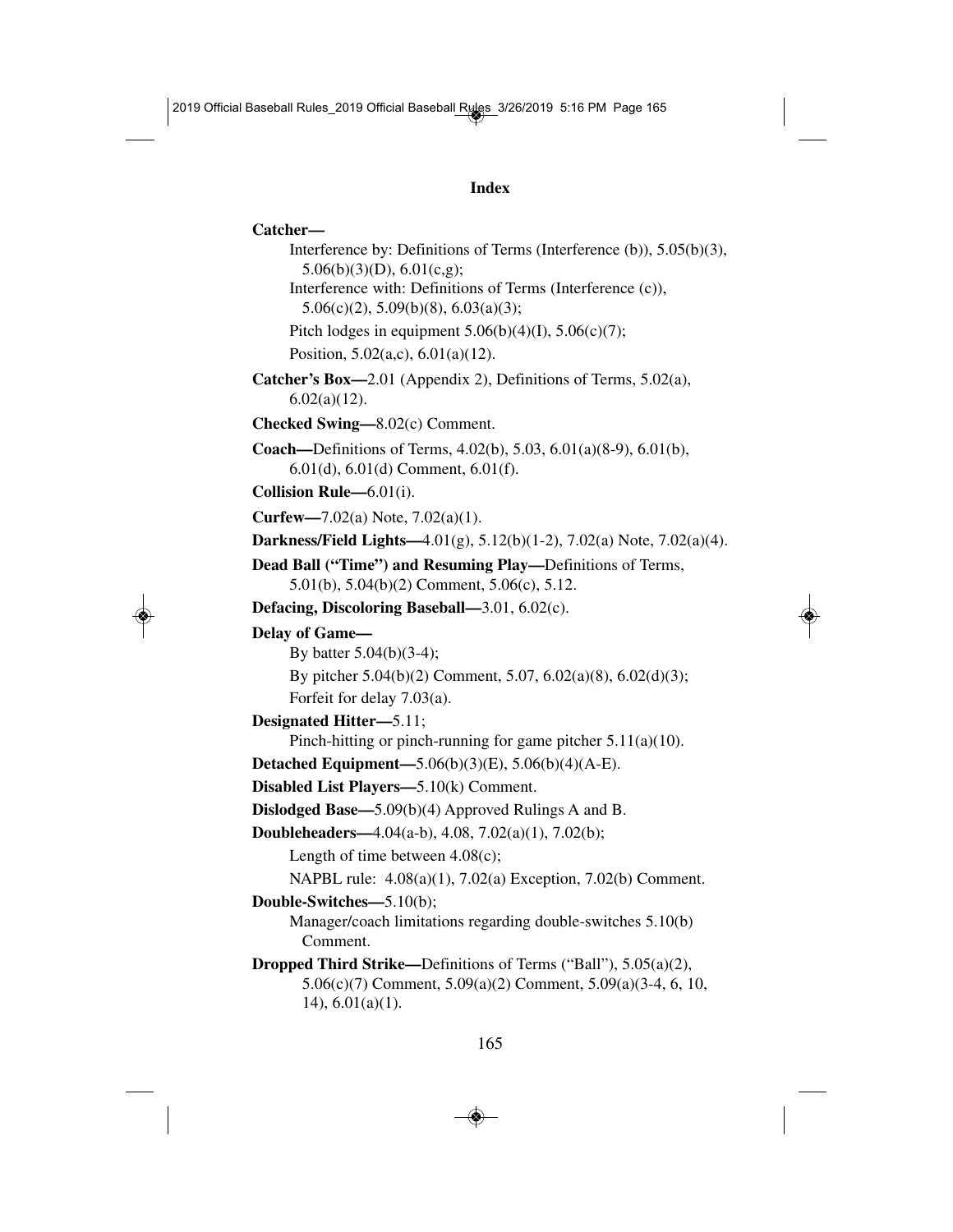# **Doubleheaders, Length Between—**4.08(c) **Dugout—**see Bench. **Ejection—**6.04(a,c-e), 8.01, 8.02, 8.04. **Equipment—** Base 2.03; Baseball 3.01; Bat 3.02; Bench 2.05; Commercialization 3.09; Glove/Mitt 3.04, 3.05, 3.06, 3.07; Helmet 3.08 Home base 2.02; Pitcher's plate 2.01, 2.04; Uniforms 3.03. **Equipment Illegally Touches Live Ball—**5.06(b)(3)(E), 5.06(b)(4)(A-E). **Electronic Equipment on Field—**3.10(b) **Fair Ball—**Definitions of Terms; Bounces out of play  $5.05(a)(6-8)$ ,  $5.06(b)(4)(F)$ ; Deflected out of play  $5.05(a)(8-9)$ ,  $5.06(b)(4)(A,F)$ ; Intentionally dropped 5.09(a)(12); Touches runner or umpire, 5.05(a)(4), 5.05(b)(4), 5.06(b)(3)(B), 5.06(c)(6) Comment, 5.09(b)(7), 6.01(a)(11). **Field Markers—**3.10(b). **Fielder—** Glove specifications 3.04, 3.05, 3.06, 3.07, Appendix 4. Stepping or falling into out-of-play area  $5.06(b)(3)(C)$ ,  $5.09(a)(1)$ Comment, 5.12(b)(6); Positioning on field of play 5.02; Sleeves 3.03(e); Throws glove at ball (detached equipment) 5.06(b)(3)(E),  $5.06(b)(4)(A-E)$ . **Fielder's Choice—**Definitions of Terms, 9.12(f)(2). **"Flying Start" by Runner—**5.09(c)(1) Comment. **Force Play/Force Out—**Definitions of Terms, 5.09(b)(6); Reinstated 5.09(b)(6).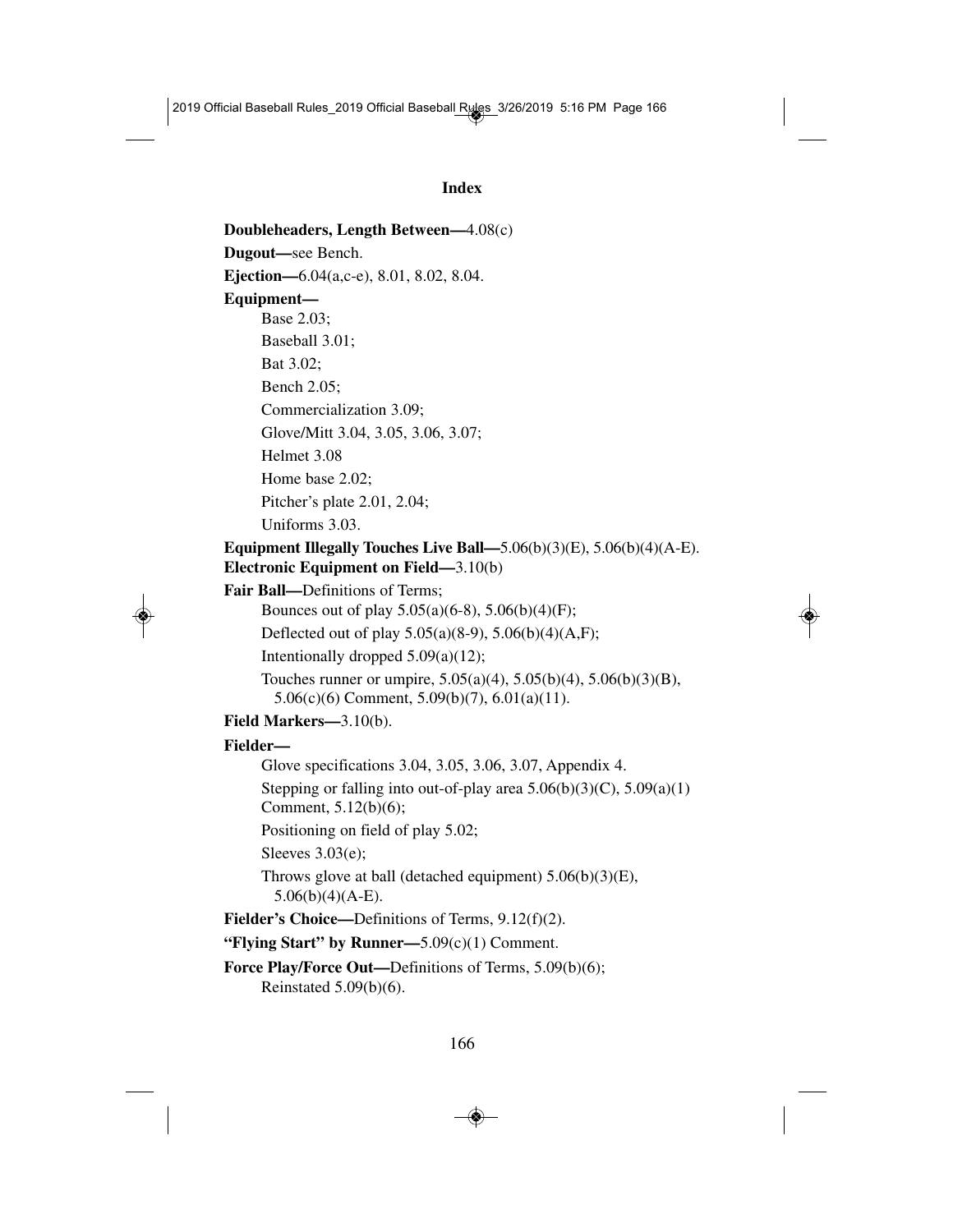- **Forfeit—**4.07(b), 4.08(g), 4.07(b), 7.03, 8.03(a)(6), 9.03(e).
- **Foul Ball—**Definitions of Terms, 5.06(c)(5), 5.09(a)(7-8).
- **Foul Tip—**Definitions of Terms, 5.06(c)(7) Comment, 5.09(a)(2) Comment, 5.09(b)(5) Comment.
- **Fraternization—**4.06.
- **Game-Ending Runs—**5.08(b), 5.09(b)(1,2) Comment, 5.09(c) Comment,  $7.01(g)(3)$ .
- **Glove/Mitt—**3.04, 3.05, 3.06, 3.07; Illegally touches live ball  $5.06(b)(4)(A, C, E)$ .
- **Ground Rules—**4.05, 8.03(a)(9).
- **Groundskeepers—**4.03(e), 4.08(g), 7.03(c).
- **Helmet—**3.08, 5.09(a)(8) Comment.
- **Hidden Ball Trick—**6.02(a)(9).
- **Home Run—**5.05(a)(5,9), 5.06(b)(4)(A).
- **Illegal Bat—**3.02, 6.03(a)(5), 6.03(a)(5) Comment.
- **Illegal Pitch—**Definitions of Terms (Illegal Pitch and Quick Return), 5.07(a)(2) Comment, 6.02(a)(5), 6.02(b).
- **Illegally Batted Ball—**5.06(c)(4), 6.03(a)(1).
- **Infield Fly—**Definitions of Terms, 5.09(a)(5,12), 5.09(b)(7) Exception; Strikes runner (on or off base) 5.09(b)(7), 5.09(b)(7) Exception.
- **Intentional Walk (Automatic by Manager's Signal)—**Definitions of Terms ("Base on Balls"), 5.05(b)(1) Comment;

How Official Scorer Notates 9.14(d).

- **Intentionally Dropped Ball—**5.09(a)(12).
- **Intentional Pitch at Batter—**6.02(c)(9).

**Interference—**

Authorized on-field personnel 4.07(a);

"Backswing" (Follow-Through) 6.03(a)(3) Comment;

Batter's 5.09(a)(8), 5.09(b)(8), 6.01(a)(3);

By batter after dropped third strike  $6.01(a)(1)$ ,  $6.01(a)(1)$ 

Comment;

Catcher's  $5.05(b)(3)$ ,  $5.06(b)(3)(D,E)$ ,  $6.01(g)$ ;

Coach's 6.01(a)(8), 6.01(d) Comment, 6.01(f);

Defensive Definitions of Terms,  $5.05(b)(3)$ ,  $5.06(b)(3)$ ,  $6.01(d,g)$ ;

Intentional (Double Play) 5.09(a)(13), 5.09(a)(13) Comment,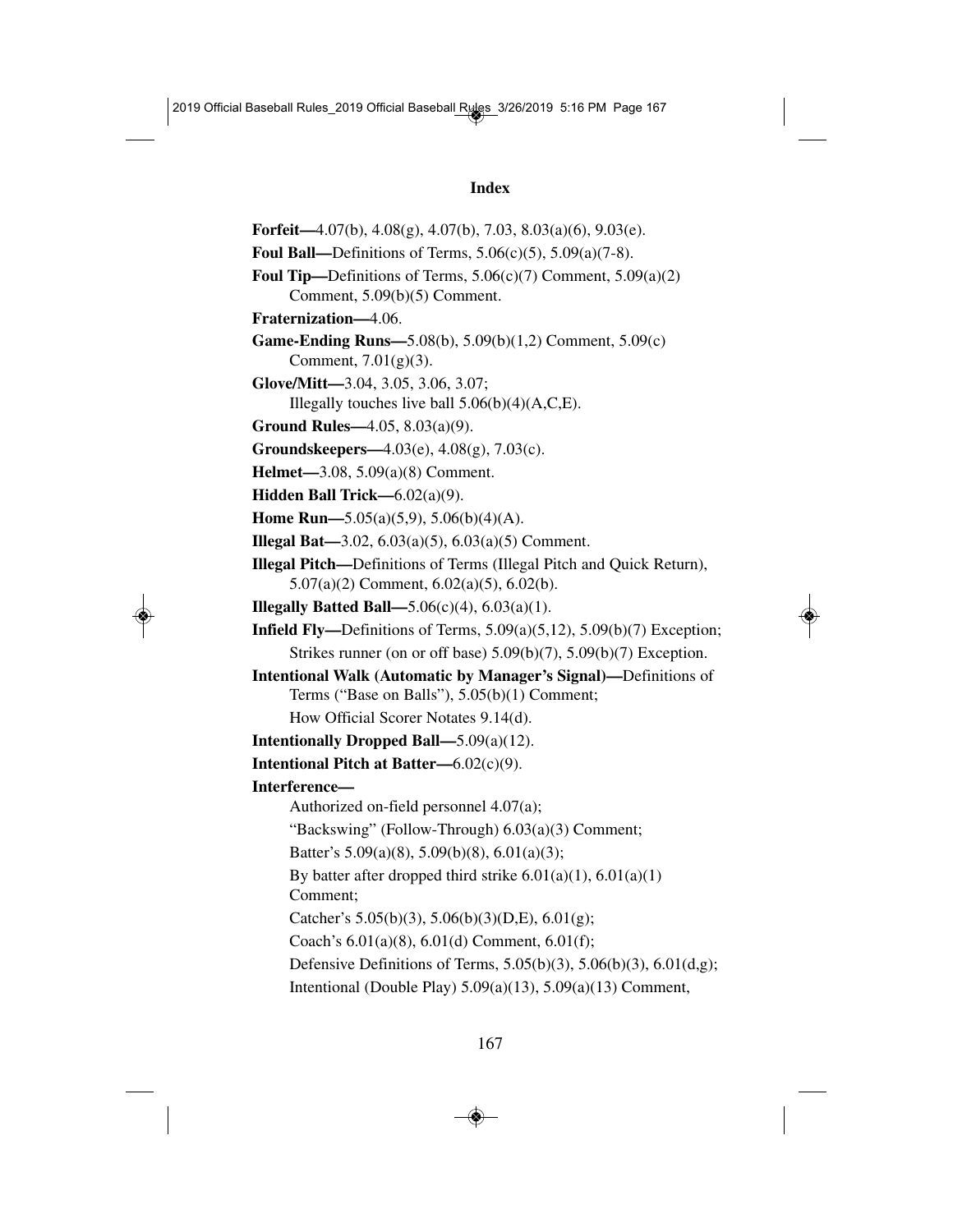5.09(b)(3), 6.01(a)(6-7), 6.01(j);

- Offensive Definitions of Terms,  $5.05(b)(4)$ ,  $5.06(c)(6-7)$ , 5.09(a)(8-9,13-15), 5.09(b)(3,7-8,13), 6.01(a-b,d), 6.03(a)(3);
- Runner struck by batted ball  $5.05(a)(4)$ ,  $5.05(b)(4)$ ,  $5.06(c)(6)$ ,
	- $5.09(b)(7)$ ,  $6.01(a)(11)$ ;
- Spectator Definitions of Terms (Interference(d)), 6.01(e);
- Umpire Definitions of Terms,  $5.05(b)(4)$ ,  $5.06(c)(2-6)$ ;
- While in contact with base 6.01(a)(1) Comment;
- see also Base Coaches, Batter and Catcher.
- **Jewelry—5.05(b)(2) Comment, Definition of Terms ("Tag," "Touch.")**
- **League President—**Definitions of Terms, 3.03(k), Definitions of Terms (Manager), 4.01(c), 4.02(a), 4.08(c) Exception, 7.02(b)(5), 7.04. Pitching violations  $6.02(c)(1-6,9)$ ;
	- Protest 7.03, 7.04;

Umpires 8.01(a), 8.03(c), 8.04.

- **Length Between Doubleheaders—**4.08(c).
- **Limitations on Visits to the Mound Per Game—**5.10(m).
- **Light Failure—**5.12(b), 7.02(a).
- **Lineup Cards—**4.03, 5.11(a)(1,11).
- **Lodged Ball—**5.05(a)(7), 5.06(b)(4)(F-G,I), 5.06(c)(7), 5.09(a)(2) Comment.
- **Missed Base or Home Plate—**5.06(b)(4)(I) Comment, 5.09(b)(12),  $5.09(c)(2-4);$

see also Appeals and Runner (Touch requirements).

- **"No Game"—**4.04(c), 7.01(e).
- **Obstruction—**Definitions of Terms, 6.01(a)(10) Comment, 6.01(h); By spectators 5.08(b) Comment.
- **Official Scorer—**5.10(d), 8.03(a)(8);
	- Demeanor towards 9.01(a), 9.01(c);
	- Notating intentional walk by manager's signal 9.14(d); see also Definitions of Terms and Rule 9.00.
- **Overrunning/Oversliding—**
	- First base, 5.09(b)(4,6,11), 5.09(c)(3); Home plate 5.09(b)(12), 5.09(c)(4).
- **"Overzealous Runner"**—5.06(b)(3)(B) Comment.
- **Pinch-Hitter/Runner—**see Substitutions.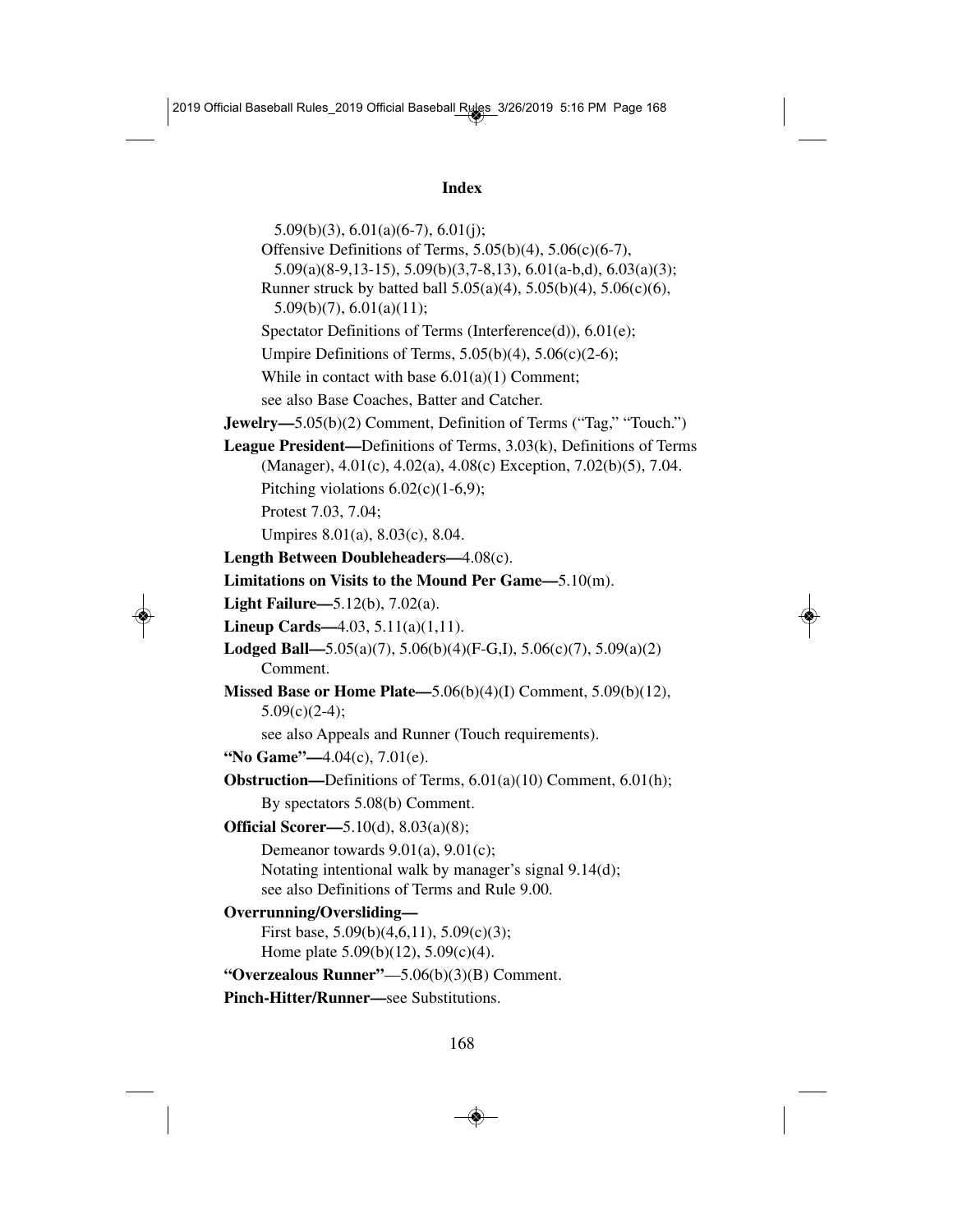## **Pitch—**

Ball Definitions of Terms; Pitcher delivery time limit 5.07(c); Goes out of play  $5.06(b)(4)(H);$ Intentionally thrown at batter  $6.02(c)(9)$ ; Lodges in catcher's or umpire's equipment  $5.06(b)(4)(I)$ , 5.06(c)(7); Strike Definitions of Terms; Touches batter 5.05(b)(2), 5.06(c)(1), 5.09(a)(6), Definitions of Terms (Ball, Strike); Touches runner attempting to score  $5.06(c)(8)$ ,  $5.09(a)(14)$ . **Pitcher—** Altered baseball 3.01, 6.02(c)(2-7); Ambidextrous 5.07(f); Becomes infielder 5.07(e); Changes to defensive position 5.10(d) Comment; Delivery restrictions 5.07(a); Delivery time limit 5.07(c); Injured 5.07(b,f), 5.10(d) Comment, 5.10(f-g); Intentionally pitches at batter  $6.02(c)(9)$ ; Legal position  $5.07(a)(1-2)$ ; Length of time for warm-up pitches between innings 5.07(b); Limitations on warm-up pitches 5.07(b); Minimum number of batters to face (NAPBL rule only)  $5.10(g)$ ; Mouth, goes to on mound  $6.02(c)(1)$ ; Pitcher delays 5.07(c); Pitcher visits by manager or coach 5.10(1); Pivot foot Definitions of Terms,  $5.07(a)(1-2)$ ;  $5.07(a)(2)$ Comment, 5.07(e); Possesses foreign object or substance 6.02(c)(7); Preparatory pitches 5.07(b), 5.10(*l*) Comment; Sleeves 3.03(e); Throws out of play from pitcher's plate  $5.06(b)(4)(H)$ ; Warm-up pitches 5.07(b), 5.10(*l*) Comment.

**Pitcher's Plate—**2.01, 2.04.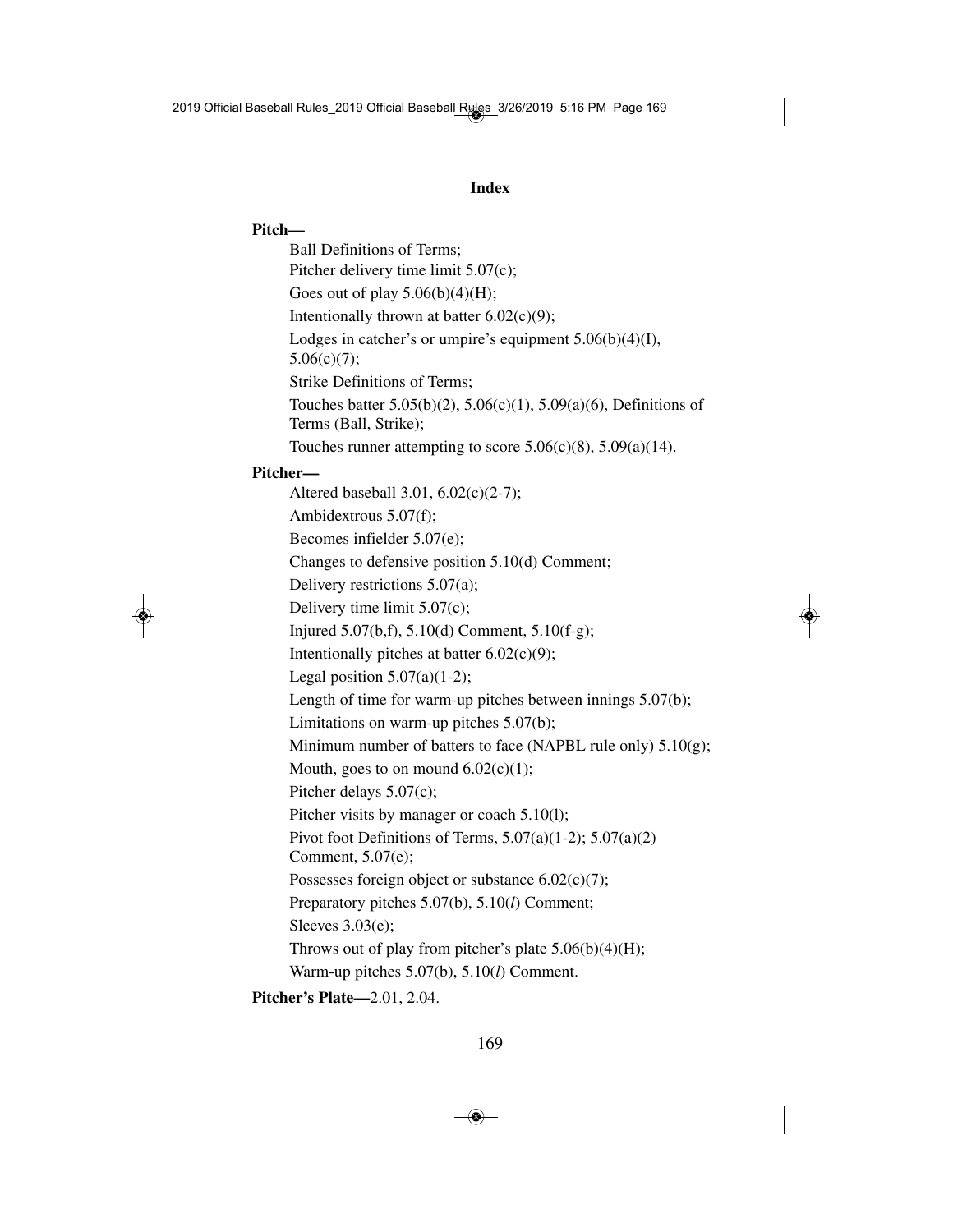**Player or Umpire Incapacitated—**5.10(f-g,i), 5.12(b)(3,8).

# **Player Restrictions—**

- Barred from stands 4.06;
- Confined to bench 5.10(k);
- Fraternizing 4.06;
- General conduct 5.10(b) Comment, 6.04(a,d-e);
- Placing ball inside uniform 5.06(c)(7) Comment.
- **Playing Field—**2.01.
- **Police Protection—**4.07(b).
- **Postponement Responsibility—**4.04.
- **Pregame Conference—**4.03.
- **Protested Game—**7.04, 8.02(b).
- **Quick Pitch—**Definitions of Terms (Illegal Pitch, Quick Return), 5.07(a)(3), 6.02(a)(2) Comment, 6.02(b).
- **Rain Delays—**4.03(e), 4.03 Comment.
- **Regulation Game—**1.06, 7.01, 7.01(g), 7.02;
	- 7-inning Game 7.01(a) Exception.
- **Rosin Bag—**4.01(f), 6.02(d) Comment.

# **Runner—**

```
Abandons effort to run bases 5.05(a)(2) Comment, 5.05(b),
5.09(b)(2, 11), 5.09(c)(3);
```
- Advancing or returning after being put out—6.01(a)(5) Comment.
- Entitled to base  $5.06(a)(1-2)$ ,  $6.01(a)$  Comment;
- "Flying Start" when tagging up  $5.09(c)(1)$  Comment;
- Injured  $5.12(b)(3)(A);$
- Intentionally crashing into catcher  $6.01(i)(1)$ ;
- Intentionally interferes with fielder—5.09(a)(13) Comment, 5.09(b)(3), 6.01(a)(5-7), 6.01(j);
- Interferes after scoring  $6.01(a)(5)$ ;
- Interferes while in contact with base 6.01(a) Comment;
- Interferes with potential double play 6.01(j);
- Leaves basepath to avoid tag  $5.09(b)(1)$
- "Overzealous Runner" 5.06(b)(3)(B) Comment;
- Passes lead runner 5.09(b)(9);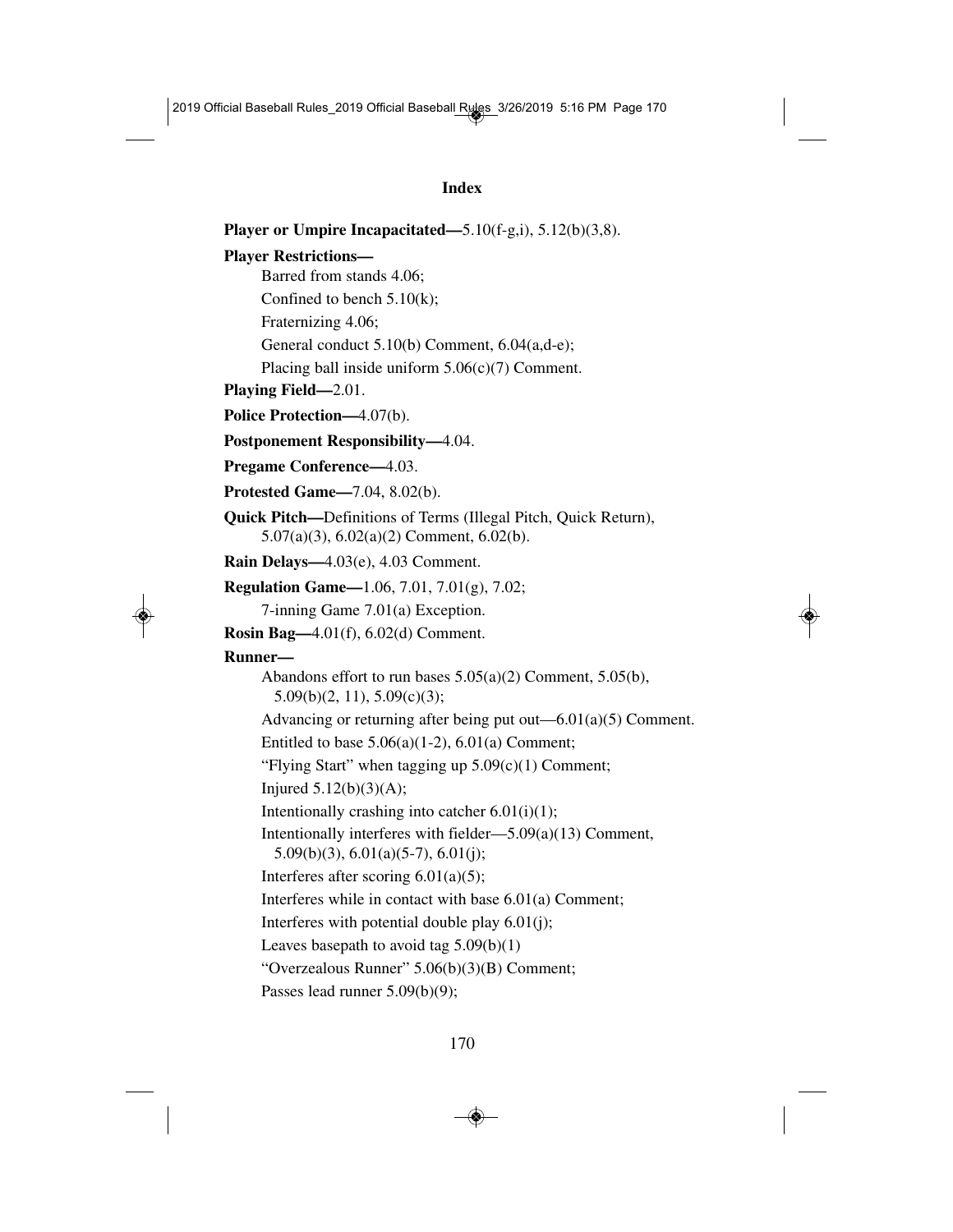Retouch (tag up) requirements Definitions of Terms, Definitions of Terms (Infield Fly), 5.06(b)(4)(I) Comment, 5.06(c)(5), 5.09(b)(5), 5.09(c)(1);

Return prohibited 5.06(a)/5.06(c) Comment, 5.08(a) Comment, 5.09(c)(2) Approved Ruling and Comment;

Reverse base-running prohibited 5.09(b)(10);

Struck by batted ball 5.05(b)(4), 5.06(c)(6), 5.09(b)(7), 5.09(b)(7) Comment, 6.01(a)(11);

Struck by batted ball (before or after passing fielder)  $5.06(c)(6)$ , 5.09(b)(7), 5.09(b)(7) Comment, 6.01(a)(11);

Struck by Infield Fly (on or off base) 5.09(b)(7);

Touch requirements  $5.06(b)(1)$ ,  $5.09(b)(4)$  Approved Ruling (B);

Touched by pitched ball  $5.06(c)(8)$ ,  $5.09(a)(14)$ ;

Two runners struck by same batted ball 5.09(b)(7) Comment.

see also Batter-Runner.

**Score of Game—**7.01(g).

- **Scoring Rules (Official Scorer)—**Rule 9.00.
- **Scoring Runs—**1.04, 5.06(b)(3)(B) Comment, 5.08, 5.09(a)(14), 5.09(b)(8), 5.09(c) Comment, 5.09(d), 6.01(g);

"Fourth Out" Appeal 5.09(c).

- **Set Position—**5.07(a)(2);
- **Slide/Sliding Rule—**5.05(b)(1) Comment, 5.09(a)(11) Comment, 6.01(i,j), 6.01(i)(1) Comment, 6.01(i)(2) Comment.
- **Spectators—**4.05, 4.07, 5.06(b)(3)(C), 5.12(b)(6), 6.04(a)(1-2), 6.04(b), 8.01(e);

Interference Definitions of Terms (Interference (d)), 6.01(e).

**Stepping or Falling Into Out-of-Play Area—**5.06(b)(3)(C), 5.09(a)(1), 5.12(b)(6);

**Strike/Strike Zone—**Definitions of Terms, 5.05(b)(2), Appendix 5.

**Substitutions—**5.10(a-k), 5.04(a)(2);

Double-Switches 5.10(b), 5.10(b) Comment.

**Suspended Game—**7.01(d), 7.02;

NAPBL rule 4.08(a)(1), 7.02(a)(1), 7.02(b);

NAPBL rule (optional) 7.02(a)(7-9).

**Tag—**Definitions of Terms (TAG, TOUCH), 5.09(b)(4-5);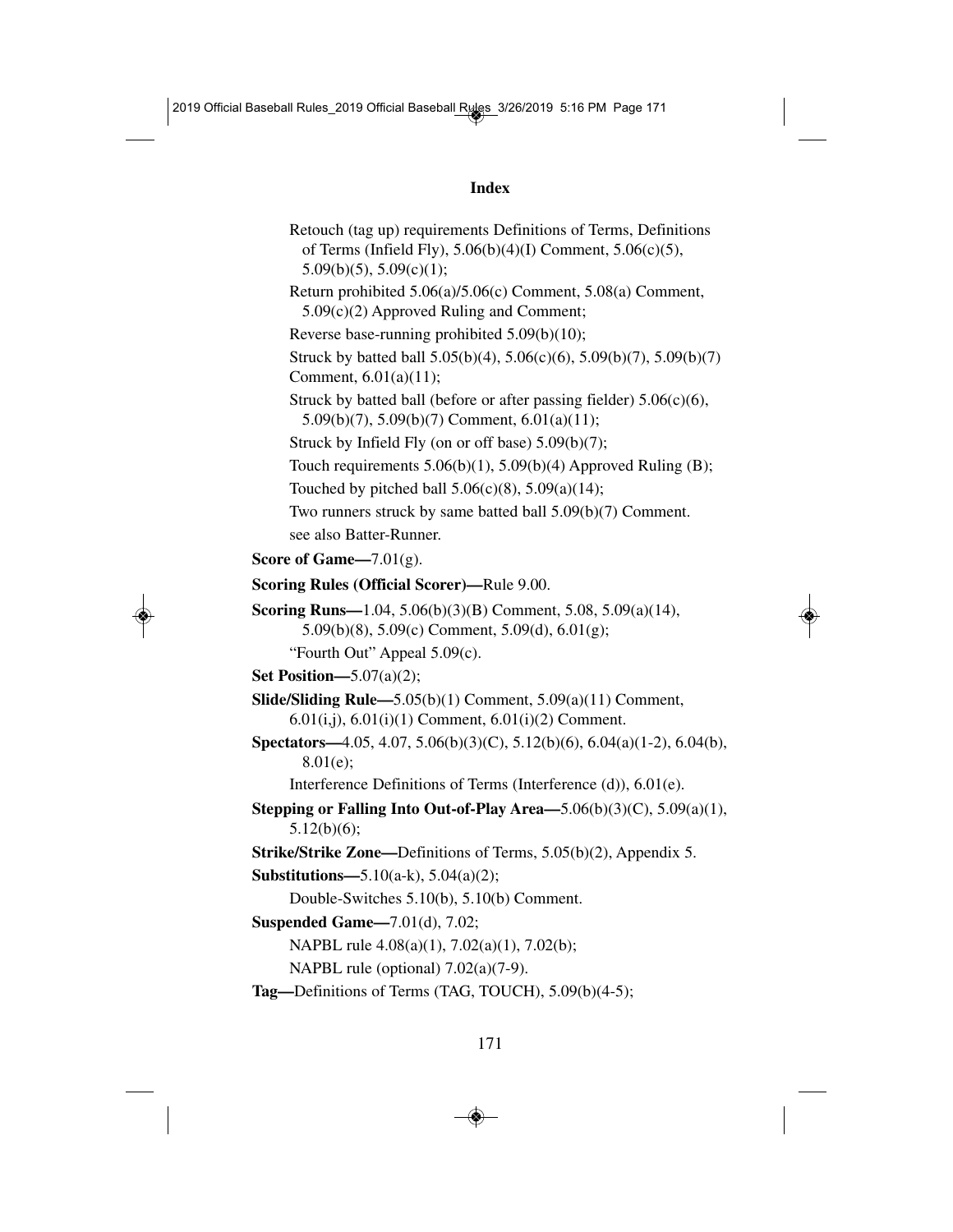| After awarded base (live ball) $5.05(b)(1)$ Comment, $5.06(b)(3)(B)$<br>Comment;                                                             |
|----------------------------------------------------------------------------------------------------------------------------------------------|
| After missed home plate 5.09(b)(12) Comment, 5.09(c) Comment;                                                                                |
| After overrunning first base $5.09(b)(4, 11)$ , $5.09(c)(3)$ ;                                                                               |
| While two runners touch same base $5.06(a)(2)$ .                                                                                             |
| Tagging Up (Retouch)—Definitions of Terms (Infield Fly, Retouch),<br>$5.06(b)(4)(I)$ , $5.06(c)(5)$ , Comment, $5.09(b)(5)$ , $5.09(c)(1)$ . |
| Third Strike Situations—Definitions of Terms (Ball), 5.05(a)(2),                                                                             |
| 5.06(c)(7) Comment, $5.09(a)(2-4,6,10,14)$ , $6.01(a)(1)$ , $6.03(a)(4)$ .                                                                   |
| "Third-to-First" Move— $6.02(a)(3)$ Comment.                                                                                                 |
| Three-Foot Lane- $2.01, 5.09(a)(11)$ .                                                                                                       |
| Throw-Definitions of Terms (Pitch-Comment and Throw);                                                                                        |
| Pitcher 5.07(a)(1-2), 6.02(a)(2-4), 6.02(a) Approved Ruling,<br>6.02(a) Comment (B), $6.02(c)(8)$ ;                                          |
| Interference with $5.06(b)(4)(E)$ , $5.06(c)(2)$ , $5.09(a)(8, 11, 13)$ ,<br>$5.09(b)(3)$ , $6.01(a)(10)$ , $6.01(b,f)$ , $6.03(a)(3)$ .     |
| <b>Thrown Ball Out of Play—4.01(e)</b> Comment, $5.06(b)(4)(G-I)$ , $5.07(e)$ ;                                                              |
| Appeal, during 5.09(c);                                                                                                                      |
| Ground rules 4.05;                                                                                                                           |
| Obstruction, during 6.01(h)(1) Comment;                                                                                                      |
| Spectator interference Rule 6.01(e) Comment.                                                                                                 |
| Tie Game-Definitions of Terms, 7.01(d), 7.02.                                                                                                |
| <b>Time Limits—7.02(a)(2), 7.02(a)</b> Note, 8.03(a)(7).                                                                                     |
| Trips to the Mound—5.10( <i>l</i> ), 5.10( <i>l</i> ) Comment; 5.10(m);                                                                      |
| Exceptions to trips $5.10(m)(2)$ ;                                                                                                           |
| Enforcement of mound visits $5.10(m)(4)$ ;                                                                                                   |
| Limitation on number per game $5.10(m)(1)$ .                                                                                                 |
| <b>Umpire-8.00;</b>                                                                                                                          |
| Changing call after consultation 8.02(c), 8.02(c) Comment;                                                                                   |
| Controls ground crew $4.08(g)$ ;                                                                                                             |
| Field lights $4.01(g)$ , $5.12(b)(1-2)$ ;                                                                                                    |
| Incapacitated $5.12(b)(3, 8)$ ;                                                                                                              |
| Judge of playing conditions $4.03(d)$ , $4.04(b-c)$ , $5.12(b)(1)$ ;                                                                         |
| Pitched ball lodges in or against body or paraphernalia $5.06(c)(7)$ ,                                                                       |
| $5.06(c)(7)$ Comment;                                                                                                                        |
|                                                                                                                                              |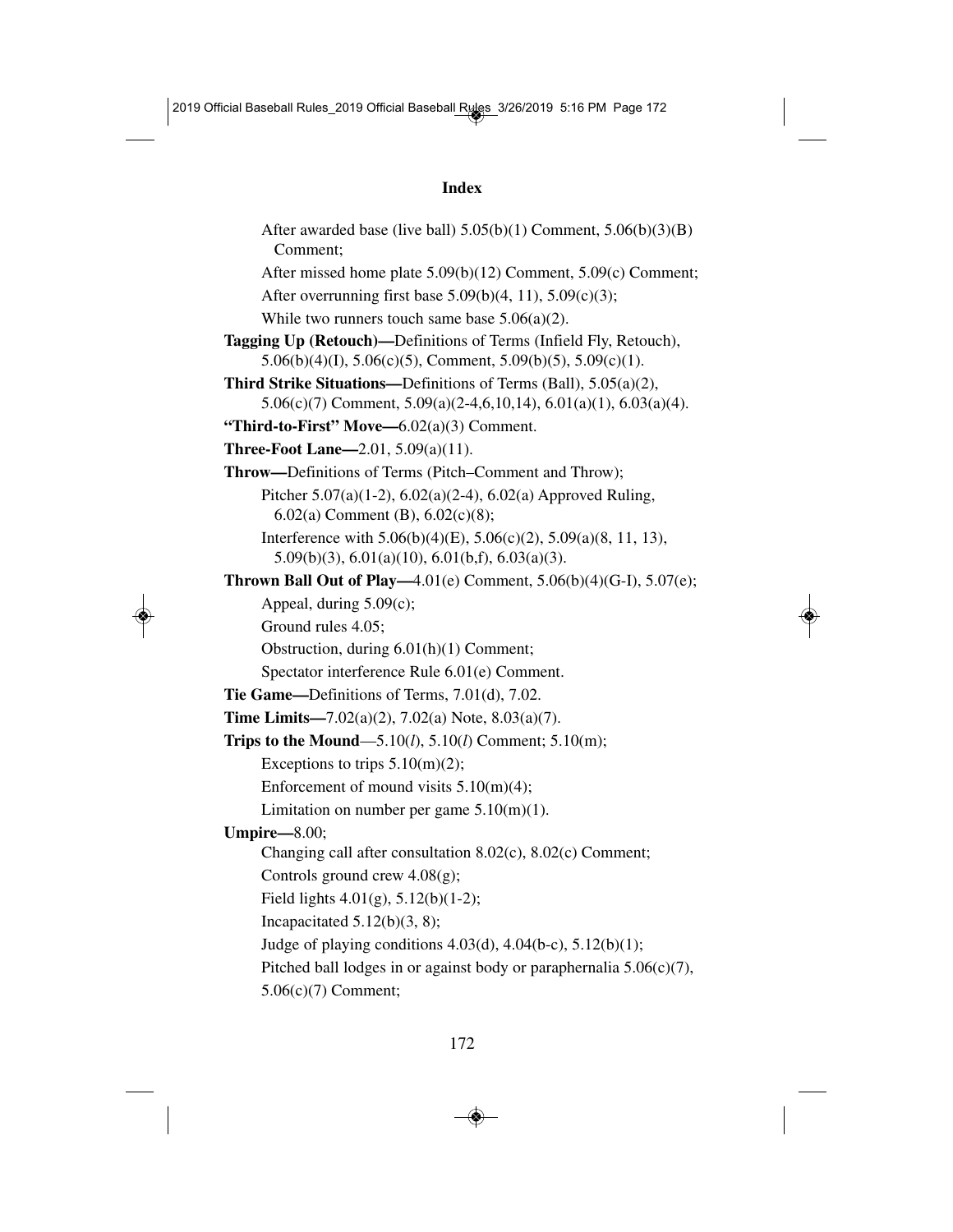Pregame duties 4.01;

Struck by batted ball 5.05(a)(4), 5.05(b)(4), 5.06(b)(3)(B);  $5.06(c)(6);$ 

Touched by pitch or throw  $5.06(b)(4)(I)$ ,  $5.06(c)(7)$ , 5.09(a)(2) Comment, 6.01(f);

Written reports to League President 7.03(d), 8.04.

**Uniforms—**3.03, 3.09.

**Visit of Manager to Pitcher—**5.10(*l*), 5.10(*l*) Comment, 5.10(m).

**Warm-Up Throws/Pitches—**5.07(b), 5.10(d) Comment, 5.10(*l*) Comment.

Fielders other than pitchers 5.10(d) Comment; Pitchers 5.07(b), 5.10(*l*) Comment.

**Weather and Playing Conditions—**4.03(e), 4.03 Comment, 4.04, 4.08(d,g), 5.12(b)(1), 5.04(b)(2) Comment, 6.02(c)(1) Exception, 7.02(a)(5), 7.02 Exception, 7.02(a) Note; Club responsibilities 4.03(e), 4.04(a);

Weather takes precedence 7.02(a) Note.

**Wild Card/Division Series Eligibility (Completing Games For)—**  $7.02(b)(5)$ .

**Windup Position—**5.07(a)(1).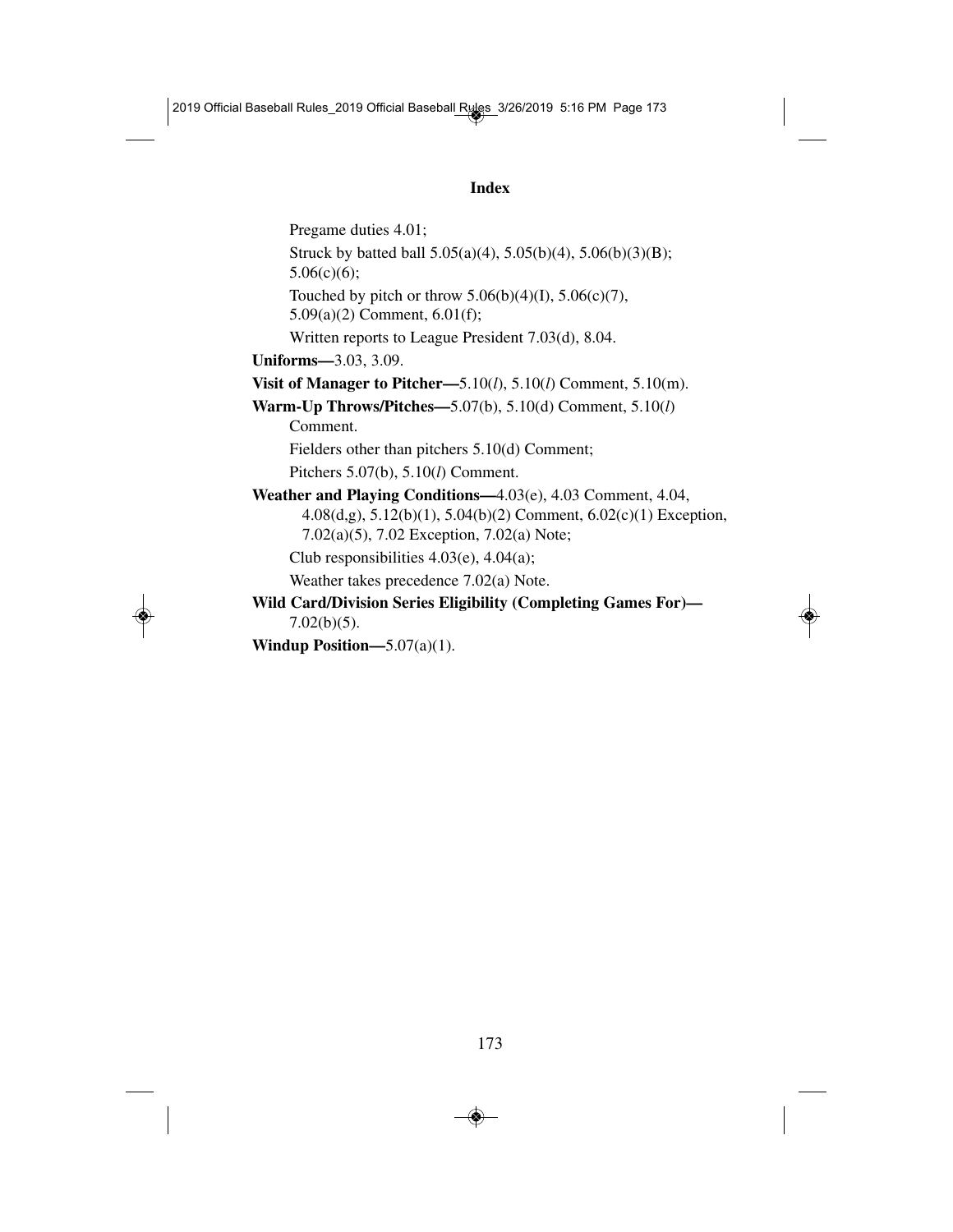## **Notes**